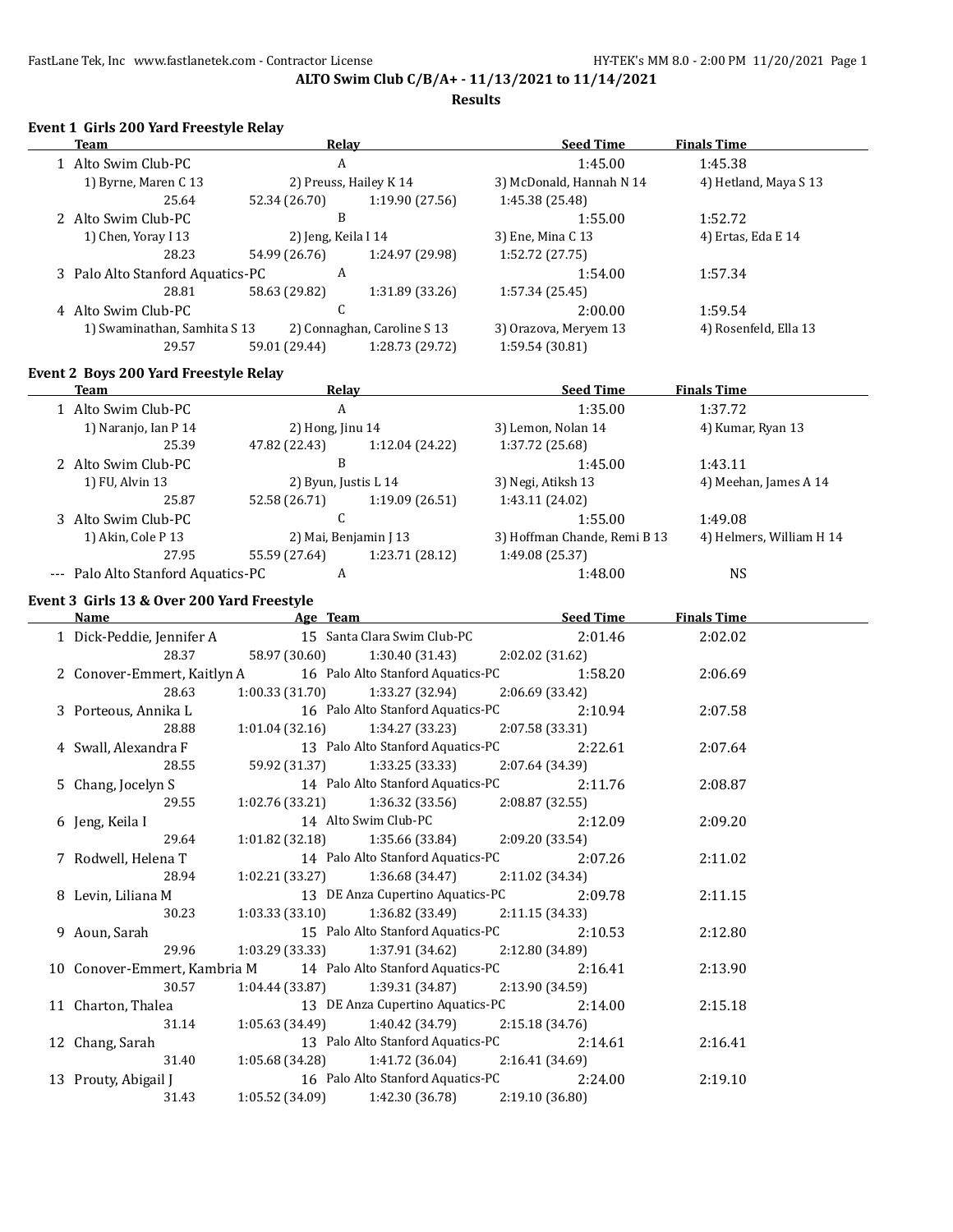## **ALTO Swim Club C/B/A+ - 11/13/2021 to 11/14/2021 Results**

## **(Event 3 Girls 13 & Over 200 Yard Freestyle)**

| <b>Name</b>               | <b>Example 2</b> Age Team               | <u>Seed Time</u> | <b>Finals Time</b> |  |
|---------------------------|-----------------------------------------|------------------|--------------------|--|
| 14 McElhinney, Callan L   | 13 Palo Alto Stanford Aquatics-PC       | NT               | 2:20.35            |  |
| 30.54                     | $1:06.58(36.04)$ $1:44.25(37.67)$       | 2:20.35 (36.10)  |                    |  |
| 15 Kazem, Malia G         | 15 DE Anza Cupertino Aquatics-PC        | 2:22.32          | 2:20.57            |  |
| 31.70                     | $1:08.03(36.33)$ $1:45.40(37.37)$       | 2:20.57 (35.17)  |                    |  |
| 16 McDonald, Hannah N     | 14 Alto Swim Club-PC                    | 2:10.46          | 2:20.77            |  |
| 31.06                     | $1:06.37(35.31)$ $1:44.06(37.69)$       | 2:20.77 (36.71)  |                    |  |
| 17 Payne, Lia C           | 14 DE Anza Cupertino Aquatics-PC        | 2:37.25          | 2:21.05            |  |
| 31.69                     | $1:07.11(35.42)$ $1:44.40(37.29)$       | 2:21.05 (36.65)  |                    |  |
| 18 Kuhn, Victoria C       | 13 DE Anza Cupertino Aquatics-PC        | 2:47.52          | 2:21.99            |  |
| 30.77                     | $1:06.01(35.24)$ $1:45.04(39.03)$       | 2:21.99(36.95)   |                    |  |
| 19 Lammersen, Charlotte L | 15 Palo Alto Stanford Aquatics-PC       | 2:26.49          | 2:22.31            |  |
| 32.89                     | $1:09.84(36.95)$ $1:46.38(36.54)$       | 2:22.31 (35.93)  |                    |  |
| 20 LI, Katelyn A          | 13 DE Anza Cupertino Aquatics-PC        | 2:27.87          | 2:22.87            |  |
| 33.08                     | 1:47.58 (37.60)<br>1:09.98 (36.90)      | 2:22.87 (35.29)  |                    |  |
| 21 Liu, Yu-Tong           | 15 Palo Alto Stanford Aquatics-PC       | 2:51.60          | 2:24.59            |  |
| 33.89                     | 1:10.61 (36.72)<br>1:48.37 (37.76)      | 2:24.59 (36.22)  |                    |  |
| 22 Zivkovic, Natasha      | 15 Palo Alto Stanford Aquatics-PC       | 2:21.05          | 2:25.58            |  |
| 31.97                     | 1:46.35 (38.21)<br>1:08.14(36.17)       | 2:25.58 (39.23)  |                    |  |
| 23 Garg, Aishani          | 14 Palo Alto Stanford Aquatics-PC       | 2:27.00          | 2:25.92            |  |
| 33.32                     | 1:09.96 (36.64)<br>1:48.47 (38.51)      | 2:25.92 (37.45)  |                    |  |
| 24 Shroff, Niyati         | 15 Palo Alto Stanford Aquatics-PC       | <b>NT</b>        | 2:31.51            |  |
| 34.45                     | 1:13.55(39.10)<br>1:52.69 (39.14)       | 2:31.51 (38.82)  |                    |  |
| 25 Sarles, Christina A    | 15 Palo Alto Stanford Aquatics-PC       | 2:36.51          | 2:34.28            |  |
| 33.72                     | 1:09.63 (35.91)<br>1:47.61 (37.98)      | 2:34.28 (46.67)  |                    |  |
| 26 Thompson, Sadie        | 13 DE Anza Cupertino Aquatics-PC        | 2:29.89          | 2:34.98            |  |
| 33.43                     | $1:14.39(40.96)$ $1:54.89(40.50)$       | 2:34.98 (40.09)  |                    |  |
| 27 Rousseau, Alix M       | 17 Palo Alto Stanford Aquatics-PC       | 2:40.32          | 2:38.43            |  |
| 35.07                     | $1:13.69$ $(38.62)$ $1:55.38$ $(41.69)$ | 2:38.43 (43.05)  |                    |  |
| 28 Rathenberg, Ava I      | 17 Alto Swim Club-PC                    | 2:37.40          | 2:40.80            |  |
| 35.61                     | $1:15.43(39.82)$ $1:58.79(43.36)$       | 2:40.80(42.01)   |                    |  |
| 29 Sathaye, Ojas A        | 16 DE Anza Cupertino Aquatics-PC        | 2:46.20          | 2:41.30            |  |
| 35.88                     | $1:17.57(41.69)$ $2:01.40(43.83)$       | 2:41.30 (39.90)  |                    |  |
| 30 Chuang, Lea            | 13 Sunnyvale Swim Club-PC               | <b>NT</b>        | 2:44.97            |  |
| 36.81                     | $1:19.76(42.95)$ $2:03.36(43.60)$       | 2:44.97 (41.61)  |                    |  |
| 31 Zahedi, Kiana          | 16 Alto Swim Club-PC                    | <b>NT</b>        | 2:58.21            |  |
| 37.72                     | 2:11.29()                               | 2:58.21 (46.92)  |                    |  |

## **Event 4 Boys 13 & Over 200 Yard Freestyle**

| Name                | Age Team      |                                   | <b>Seed Time</b> | <b>Finals Time</b> |  |
|---------------------|---------------|-----------------------------------|------------------|--------------------|--|
| 1 Mestre, Alberto A |               | 22 Alto Swim Club-PC              | 1:37.00          | 1:41.73            |  |
| 23.05               | 48.53 (25.48) | 1:14.95 (26.42)                   | 1:41.73 (26.78)  |                    |  |
| 2 Collet, Seth J    |               | 15 Ladera Oaks-PC                 | 1:52.09          | 1:49.94            |  |
| 24.91               | 52.94 (28.03) | 1:21.57 (28.63)                   | 1:49.94 (28.37)  |                    |  |
| 3 Gorkov, Danila    |               | 17 Alto Swim Club-PC              | 2:01.11          | 1:53.16            |  |
| 26.03               | 54.39 (28.36) | 1:23.62 (29.23)                   | 1:53.16 (29.54)  |                    |  |
| 4 Lopez, Miguel E   |               | 15 Alto Swim Club-PC              | 1:52.20          | 1:54.06            |  |
| 25.76               | 55.06 (29.30) | 1:25.30 (30.24)                   | 1:54.06 (28.76)  |                    |  |
| 5 Fetter, Peter J   |               | 14 Alto Swim Club-PC              | 1:53.68          | 1:55.53            |  |
| 26.61               | 55.97 (29.36) | 1:25.82 (29.85)                   | 1:55.53(29.71)   |                    |  |
| 6 Manson, Ryan W    |               | 16 Palo Alto Stanford Aquatics-PC | 1:54.07          | 1:56.28            |  |
| 27.15               | 57.21 (30.06) | 1:27.02 (29.81)                   | 1:56.28(29.26)   |                    |  |
| 7 Undhjem, Soren    |               | 17 Palo Alto Stanford Aquatics-PC | 2:08.01          | 1:56.77            |  |
| 26.53               | 56.01 (29.48) | 1:26.61(30.60)                    | 1:56.77(30.16)   |                    |  |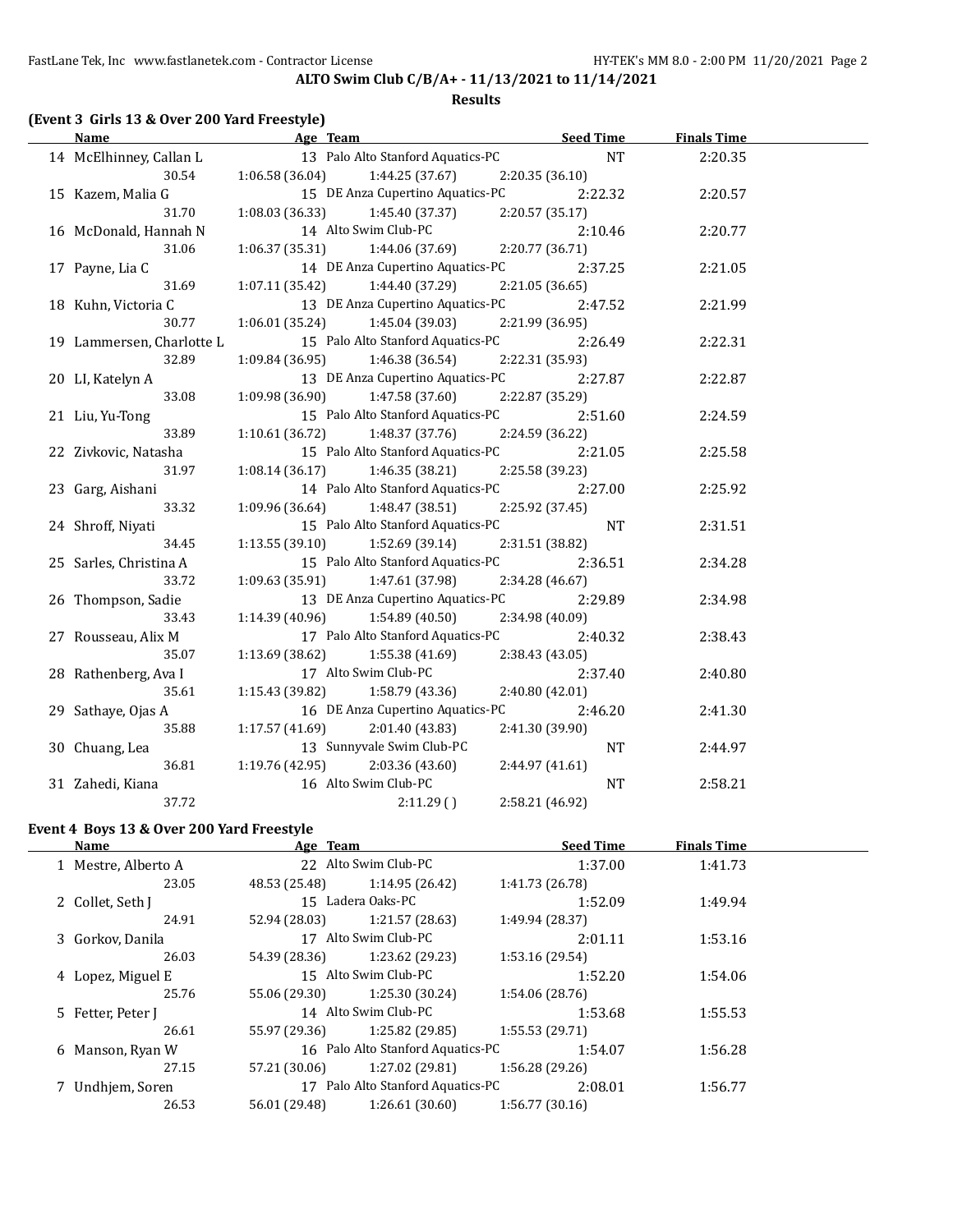#### **Results**

## **(Event 4 Boys 13 & Over 200 Yard Freestyle)**

| <b>Name</b>                |                                   | Age Team and the state of the state of the state of the state of the state of the state of the state of the state of the state of the state of the state of the state of the state of the state of the state of the state of t | <b>Seed Time</b> | <b>Finals Time</b> |  |
|----------------------------|-----------------------------------|--------------------------------------------------------------------------------------------------------------------------------------------------------------------------------------------------------------------------------|------------------|--------------------|--|
| 8 Cui, Tony C              | 14 Alto Swim Club-PC              |                                                                                                                                                                                                                                | 1:57.00          | 1:56.84            |  |
| 26.57                      | 55.98 (29.41) 1:26.46 (30.48)     |                                                                                                                                                                                                                                | 1:56.84(30.38)   |                    |  |
| 9 Grant, Connor A          | 15 Ladera Oaks-PC                 |                                                                                                                                                                                                                                | 1:57.40          | 1:56.95            |  |
| 26.43                      | 56.21 (29.78)                     | 1:26.69 (30.48)                                                                                                                                                                                                                | 1:56.95 (30.26)  |                    |  |
| 10 McDonald, Christopher P | 16 Alto Swim Club-PC              |                                                                                                                                                                                                                                | 1:51.24          | 1:57.62            |  |
| 25.60                      | 54.66 (29.06)                     | 1:25.83 (31.17)                                                                                                                                                                                                                | 1:57.62 (31.79)  |                    |  |
| 11 Hong, Jinu              | 14 Alto Swim Club-PC              |                                                                                                                                                                                                                                | 2:11.47          | 1:57.94            |  |
| 27.42                      | 57.57 (30.15)                     | 1:28.56 (30.99)                                                                                                                                                                                                                | 1:57.94 (29.38)  |                    |  |
| 12 Hatch, Kenneth J        |                                   | 17 Palo Alto Stanford Aquatics-PC                                                                                                                                                                                              | 1:57.06          | 1:58.03            |  |
| 27.17                      | 57.20 (30.03)                     | 1:27.32 (30.12)                                                                                                                                                                                                                | 1:58.03(30.71)   |                    |  |
| 13 Lemon, Nolan            | 14 Alto Swim Club-PC              |                                                                                                                                                                                                                                | 2:04.51          | 1:58.96            |  |
| 27.07                      | 57.40 (30.33)                     | 1:28.37 (30.97)                                                                                                                                                                                                                | 1:58.96 (30.59)  |                    |  |
| 14 Klugman, Alexander N    |                                   | 14 Palo Alto Stanford Aquatics-PC                                                                                                                                                                                              | 2:00.39          | 1:59.20            |  |
| 27.41                      | 57.63 (30.22)                     | 1:28.74 (31.11)                                                                                                                                                                                                                | 1:59.20 (30.46)  |                    |  |
| 15 HU, Jason Y             | 17 Alto Swim Club-PC              |                                                                                                                                                                                                                                | 2:00.56          | 1:59.85            |  |
| 27.16                      | 56.95 (29.79) 1:28.52 (31.57)     |                                                                                                                                                                                                                                | 1:59.85(31.33)   |                    |  |
| 16 Naranjo, Ian P          | 14 Alto Swim Club-PC              |                                                                                                                                                                                                                                | 1:57.75          | 2:00.61            |  |
| 27.03                      | 57.14 (30.11) 1:28.80 (31.66)     |                                                                                                                                                                                                                                | 2:00.61(31.81)   |                    |  |
| 17 Byun, Justis L          | 14 Alto Swim Club-PC              |                                                                                                                                                                                                                                | 2:09.49          | 2:01.60            |  |
| 28.55                      | 59.82 (31.27) 1:31.53 (31.71)     |                                                                                                                                                                                                                                | 2:01.60(30.07)   |                    |  |
| 18 Kawaja, Cole W          | 14 Ladera Oaks-PC                 |                                                                                                                                                                                                                                | 2:05.27          | 2:01.73            |  |
| 27.96                      | 58.64 (30.68)                     | 1:30.78 (32.14)                                                                                                                                                                                                                | 2:01.73 (30.95)  |                    |  |
| 19 Meehan, James A         | 14 Alto Swim Club-PC              |                                                                                                                                                                                                                                | 2:06.33          | 2:01.88            |  |
| 28.10                      | 59.28 (31.18) 1:31.23 (31.95)     |                                                                                                                                                                                                                                | 2:01.88(30.65)   |                    |  |
| 20 Powell, Michael A       | 13 Ladera Oaks-PC                 |                                                                                                                                                                                                                                | 2:04.46          | 2:02.17            |  |
| 27.95                      | 58.87 (30.92) 1:30.82 (31.95)     |                                                                                                                                                                                                                                | 2:02.17 (31.35)  |                    |  |
| 21 Powell, Alex D          | 13 Ladera Oaks-PC                 |                                                                                                                                                                                                                                | 2:02.57          |                    |  |
| 27.55                      | 58.90 (31.35) 1:31.29 (32.39)     |                                                                                                                                                                                                                                | 2:02.60 (31.31)  | 2:02.60            |  |
|                            |                                   | 15 Palo Alto Stanford Aquatics-PC                                                                                                                                                                                              | 2:03.26          |                    |  |
| 22 Zhong, Raine<br>28.59   | 59.06 (30.47) 1:31.10 (32.04)     |                                                                                                                                                                                                                                | 2:03.40 (32.30)  | 2:03.40            |  |
|                            |                                   |                                                                                                                                                                                                                                |                  |                    |  |
| 23 Yim, Taewon T           |                                   | 13 DE Anza Cupertino Aquatics-PC                                                                                                                                                                                               | 2:06.15          | 2:03.55            |  |
| 28.15                      | 59.48 (31.33) 1:31.80 (32.32)     | 15 Alto Swim Club-PC                                                                                                                                                                                                           | 2:03.55(31.75)   |                    |  |
| 24 HO, Eric D              |                                   |                                                                                                                                                                                                                                | 2:02.66          | 2:03.82            |  |
| 27.02                      | 57.20 (30.18) 1:30.20 (33.00)     |                                                                                                                                                                                                                                | 2:03.82 (33.62)  |                    |  |
| 25 Yuan, Richard           |                                   | 14 DE Anza Cupertino Aquatics-PC                                                                                                                                                                                               | 2:07.42          | 2:06.29            |  |
| 29.07                      | $1:01.46(32.39)$ $1:34.22(32.76)$ |                                                                                                                                                                                                                                | 2:06.29 (32.07)  |                    |  |
| 26 Litsur, Eitan S         | 13 Ladera Oaks-PC                 |                                                                                                                                                                                                                                | 2:14.91          | 2:06.77            |  |
| 28.97                      | 1:01.20 (32.23)                   | 1:34.06 (32.86)                                                                                                                                                                                                                | 2:06.77 (32.71)  |                    |  |
| 27 Klemens, Thomas D       | 13 Ladera Oaks-PC                 |                                                                                                                                                                                                                                | 2:08.37          | 2:07.63            |  |
| 29.43                      | 1:02.55 (33.12)                   | 1:36.09 (33.54)                                                                                                                                                                                                                | 2:07.63 (31.54)  |                    |  |
| 28 Rousseau, Antione C     |                                   | 16 Palo Alto Stanford Aquatics-PC                                                                                                                                                                                              | 2:16.15          | 2:12.86            |  |
| 29.50                      | 1:03.29 (33.79)                   | 1:38.48 (35.19)                                                                                                                                                                                                                | 2:12.86 (34.38)  |                    |  |
| 29 Marble, Joshua W        |                                   | 16 Palo Alto Stanford Aquatics-PC                                                                                                                                                                                              | NT               | 2:14.08            |  |
| 30.13                      | 1:03.10 (32.97)                   | 1:38.95 (35.85)                                                                                                                                                                                                                | 2:14.08 (35.13)  |                    |  |
| 30 Akin, Cole P            | 13 Alto Swim Club-PC              |                                                                                                                                                                                                                                | 2:22.87          | 2:16.90            |  |
| 30.63                      | 1:06.47 (35.84)                   | 1:43.43 (36.96)                                                                                                                                                                                                                | 2:16.90 (33.47)  |                    |  |
| *31 Holland, Thomas A      | 15 Ladera Oaks-PC                 |                                                                                                                                                                                                                                | 2:19.08          | 2:22.61            |  |
| 29.92                      | 1:05.52 (35.60)                   | 1:44.75 (39.23)                                                                                                                                                                                                                | 2:22.61 (37.86)  |                    |  |
| *31 Yip, Andrew S          |                                   | 13 Sunnyvale Swim Club-PC                                                                                                                                                                                                      | 2:30.06          | 2:22.61            |  |
| 35.46                      | 1:13.41 (37.95)                   | 1:48.72 (35.31)                                                                                                                                                                                                                | 2:22.61 (33.89)  |                    |  |
| 33 Shone, Aaron            | 13 Alto Swim Club-PC              |                                                                                                                                                                                                                                | 2:37.53          | 2:31.12            |  |
| 33.66                      | 1:12.04 (38.38)                   | 1:52.12 (40.08)                                                                                                                                                                                                                | 2:31.12 (39.00)  |                    |  |
| 34 Paliska, Luca           | 17 Alto Swim Club-PC              |                                                                                                                                                                                                                                | NT               | 2:43.72            |  |
| 32.26                      | 1:12.55 (40.29)                   | 1:58.61 (46.06)                                                                                                                                                                                                                | 2:43.72 (45.11)  |                    |  |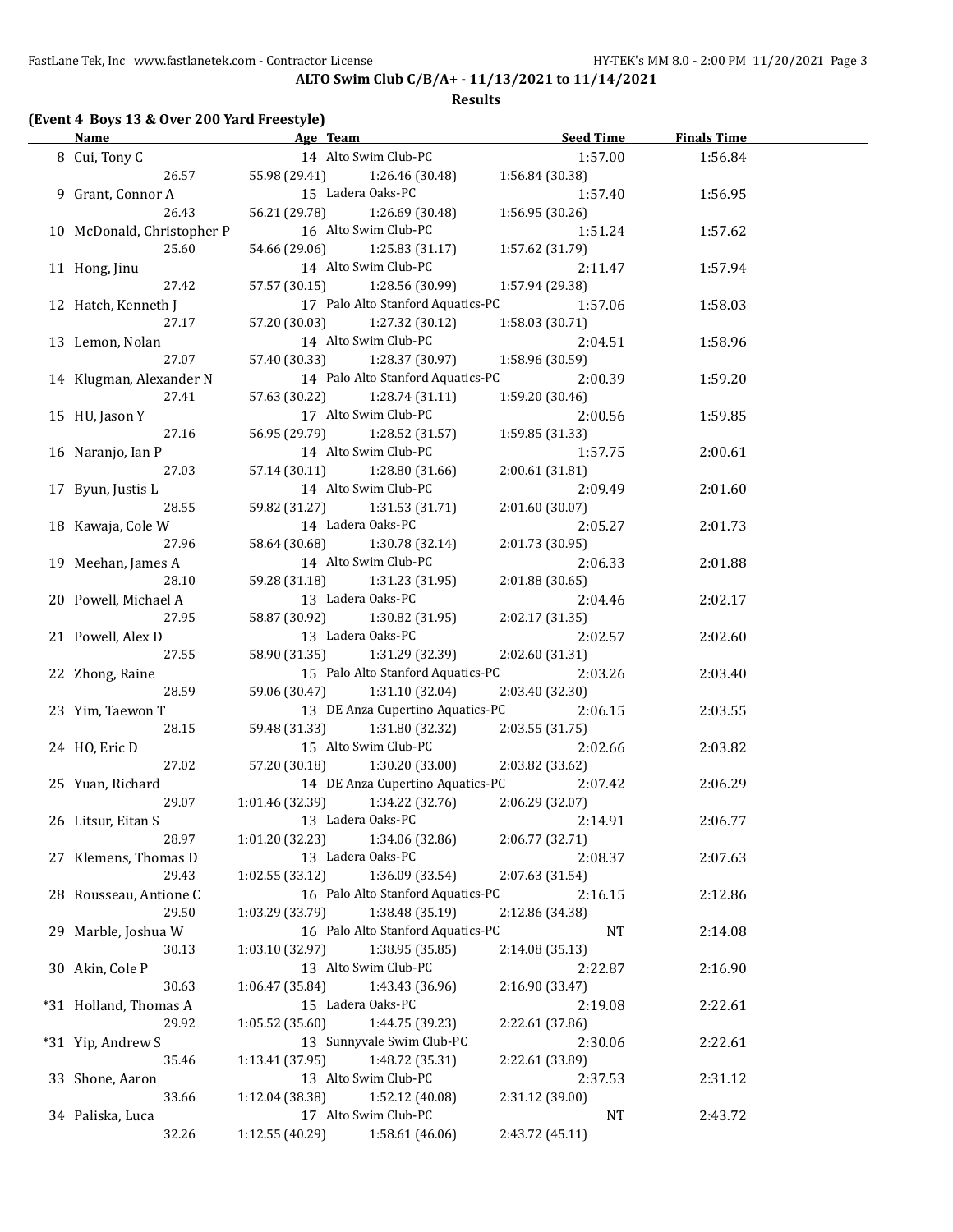#### **Results**

|         | (Event 4 Boys 13 & Over 200 Yard Freestyle) |  |
|---------|---------------------------------------------|--|
| $N = 0$ | $A \sim \pi$                                |  |

| Name                 |                   |                |                                                                                                                                                      |           | <b>Finals Time</b>                     |  |
|----------------------|-------------------|----------------|------------------------------------------------------------------------------------------------------------------------------------------------------|-----------|----------------------------------------|--|
| 35 Haemer, Ethan     |                   |                |                                                                                                                                                      |           | 2:48.11                                |  |
| 1:16.15              | 2:48.11 (1:31.96) |                |                                                                                                                                                      |           |                                        |  |
| 36 Vijay, Dhruv      | 13                |                |                                                                                                                                                      | <b>NT</b> | 2:50.84                                |  |
| 36.71                | 1:19.87(43.16)    | 2:05.64(45.77) | 2:50.84(45.20)                                                                                                                                       |           |                                        |  |
| Hsiung, Shalom<br>37 |                   |                |                                                                                                                                                      | <b>NT</b> | 2:55.69                                |  |
| 1:22.03              |                   | 2:08.00(       | 2:55.69 (47.69)                                                                                                                                      |           |                                        |  |
| 38 Chen, Jiazhi      | 14                |                |                                                                                                                                                      | <b>NT</b> | 3:05.81                                |  |
| 33.98                | 1:18.04(44.06)    | 2:12.54(54.50) | 3:05.81(53.27)                                                                                                                                       |           |                                        |  |
| 39 Pack, George E    | 13                |                |                                                                                                                                                      | <b>NT</b> | 3:11.90                                |  |
| 41.95                | 1:29.97 (48.02)   | 2:20.35(50.38) | 3:11.90(51.55)                                                                                                                                       |           |                                        |  |
| Jones, Matteo        |                   |                |                                                                                                                                                      |           | <b>NS</b>                              |  |
|                      |                   |                | Age Team<br>14 Alto Swim Club-PC<br>Alto Swim Club-PC<br>15 Alto Swim Club-PC<br>Alto Swim Club-PC<br>Sunnyvale Swim Club-PC<br>14 Alto Swim Club-PC |           | <b>Seed Time</b><br>2:51.25<br>2:46.20 |  |

## **Event 5 Girls 13 & Over 50 Yard Butterfly**

|    | Name                    |    | Age Team                          | <b>Seed Time</b> | <b>Finals Time</b> |  |
|----|-------------------------|----|-----------------------------------|------------------|--------------------|--|
|    | 1 Wong, Cadence E       |    | 14 Ladera Oaks-PC                 | 29.91            | 30.09              |  |
|    | 2 Liou, Jane S          | 13 | Sunnyvale Swim Club-PC            | 43.29            | 30.19              |  |
|    | 3 Ellis, Evyn E         | 13 | Palo Alto Stanford Aquatics-PC    | 31.44            | 31.40              |  |
|    | 4 Kazem, Malia G        | 15 | DE Anza Cupertino Aquatics-PC     | 34.79            | 31.65              |  |
|    | 5 Nazario, Sofia        | 13 | Palo Alto Stanford Aquatics-PC    | 33.58            | 31.89              |  |
|    | 6 Ono, Minou Z          |    | 14 Palo Alto Stanford Aquatics-PC | 31.67            | 32.13              |  |
|    | 7 Sarles, Christina A   |    | 15 Palo Alto Stanford Aquatics-PC | 42.97            | 32.81              |  |
|    | 8 Connaghan, Caroline S | 13 | Alto Swim Club-PC                 | 34.49            | 33.02              |  |
| 9. | Savchenko, Kateryna M   | 13 | Palo Alto Stanford Aquatics-PC    | NT               | 33.33              |  |
| 10 | Geng, Emma X            | 14 | Sunnyvale Swim Club-PC            | 33.30            | 33.37              |  |
| 11 | Walters, Chloe V        |    | 14 Palo Alto Stanford Aquatics-PC | 32.71            | 33.76              |  |
| 12 | Barry, Katherine E      | 13 | Sunnyvale Swim Club-PC            | 40.20            | 34.00              |  |
| 13 | LU, Malia R             | 13 | DE Anza Cupertino Aquatics-PC     | NT               | 36.64              |  |
|    | 14 Marjon, Lilli        | 13 | Alto Swim Club-PC                 | 41.32            | 37.96              |  |
| 15 | Vincent, Emma           | 13 | DE Anza Cupertino Aquatics-PC     | 42.57            | 42.79              |  |
| 16 | Lashier, Peyton X       | 13 | DE Anza Cupertino Aquatics-PC     | <b>NT</b>        | 43.29              |  |
|    | --- Kim, Katie          | 13 | Quick Silver-PC                   | 39.08            | NS                 |  |

#### **Event 6 Boys 13 & Over 50 Yard Butterfly**

|          | <b>Name</b>              |    | Age Team                         | <b>Seed Time</b> | <b>Finals Time</b> |  |
|----------|--------------------------|----|----------------------------------|------------------|--------------------|--|
|          | 1 Stenfort, Jayden S     | 14 | DE Anza Cupertino Aquatics-PC    | 31.78            | 30.54              |  |
|          | 2 Sweeney, Bennett M     | 13 | Palo Alto Stanford Aquatics-PC   | <b>NT</b>        | 30.62              |  |
|          | 3 YU, Jaylen Z           | 13 | DE Anza Cupertino Aquatics-PC    | 34.71            | 33.20              |  |
|          | 4 LI, Leo                | 13 | Palo Alto Stanford Aquatics-PC   | 36.41            | 33.50              |  |
|          | 5 IM, Daniel             |    | 16 DE Anza Cupertino Aquatics-PC | 37.39            | 36.28              |  |
|          | 6 LE, Liem               | 14 | DE Anza Cupertino Aquatics-PC    | 39.68            | 36.94              |  |
|          | 7 Liao, Dylan N          | 13 | Palo Alto Stanford Aquatics-PC   | 51.82            | 37.58              |  |
|          | 8 LI, Ethan              | 14 | DE Anza Cupertino Aquatics-PC    | <b>NT</b>        | 38.37              |  |
|          | 9 Gilbert-Fagen, Isaac L | 13 | DE Anza Cupertino Aquatics-PC    | 42.27            | 40.26              |  |
| 10       | Tang, Christopher C      | 13 | DE Anza Cupertino Aquatics-PC    | 49.63            | 43.15              |  |
| $\cdots$ | Lee. Theo                | 13 | Palo Alto Stanford Aquatics-PC   | <b>NT</b>        | DQ                 |  |
|          | Non-simultaneous arms    |    |                                  |                  |                    |  |
|          | Baker, Charles P         | 13 | Palo Alto Stanford Aquatics-PC   | 50.99            | <b>NS</b>          |  |
| $\cdots$ | Chen, Charlie            | 14 | Alto Swim Club-PC                | <b>NT</b>        | <b>NS</b>          |  |
|          | --- Sundaresan, Rahul S  | 13 | Palo Alto Stanford Aquatics-PC   | <b>NT</b>        | <b>NS</b>          |  |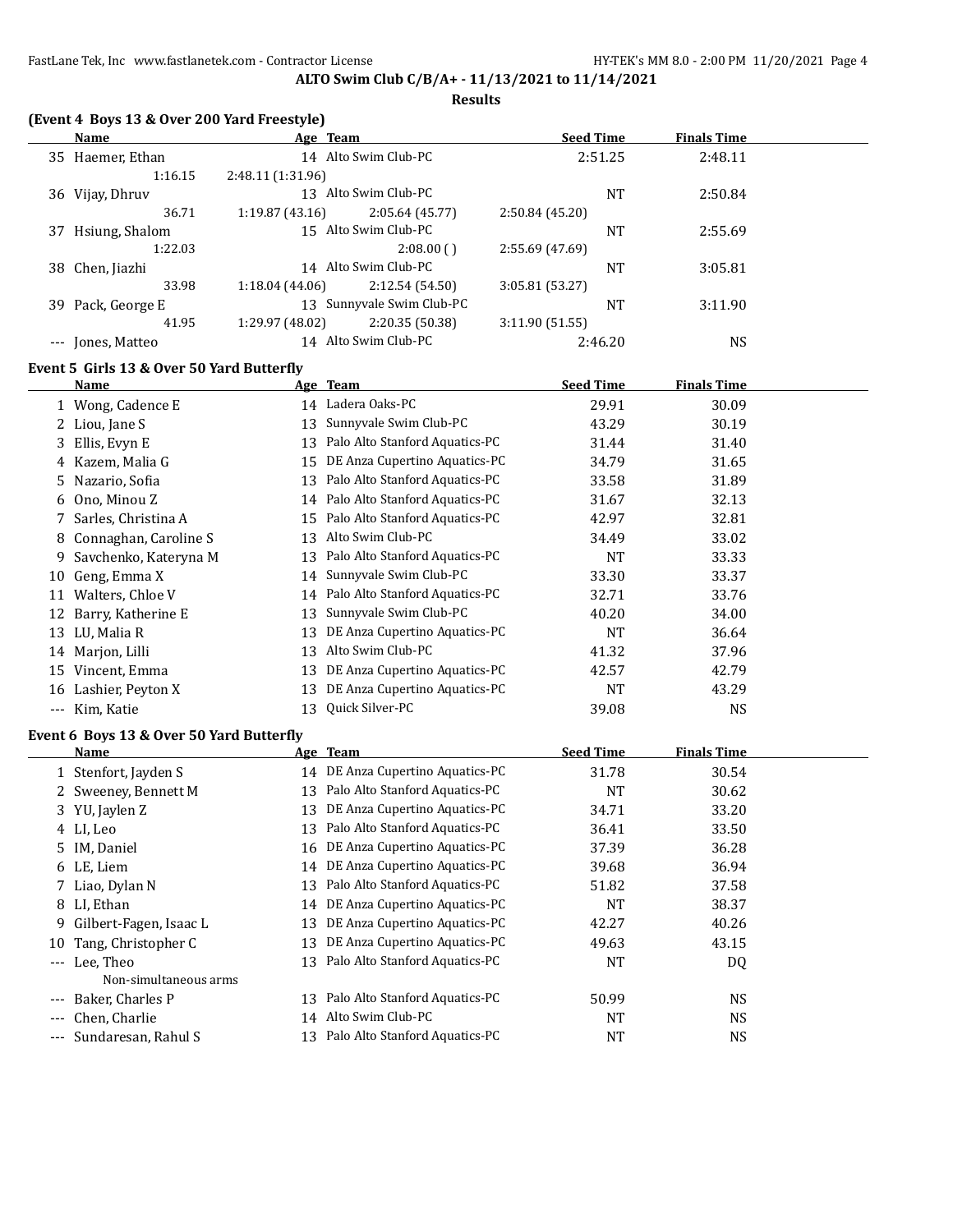#### **Results**

# **Event 7 Girls 13 & Over 100 Yard Breaststroke**

| Name                                  |                 | Age Team                          | <b>Seed Time</b> | <b>Finals Time</b> |  |
|---------------------------------------|-----------------|-----------------------------------|------------------|--------------------|--|
| 1 Conover-Emmert, Kaitlyn A<br>34.20  | 1:11.94 (37.74) | 16 Palo Alto Stanford Aquatics-PC | 1:10.79          | 1:11.94            |  |
| 2 Wong, Cherise H<br>34.51            |                 | 16 Ladera Oaks-PC                 | 1:09.22          | 1:13.02            |  |
| 3 Hetland, Maya S                     | 1:13.02 (38.51) | 13 Alto Swim Club-PC              | 1:11.90          | 1:13.19            |  |
| 34.71<br>4 Chang, Jocelyn S           | 1:13.19 (38.48) | 14 Palo Alto Stanford Aquatics-PC | 1:17.58          | 1:15.01            |  |
| 35.67<br>5 Byrne, Maren C             | 1:15.01 (39.34) | 13 Alto Swim Club-PC              | 1:15.68          | 1:15.12            |  |
| 35.20<br>6 Yuan, Amelia P             | 1:15.12 (39.92) | 14 Palo Alto Stanford Aquatics-PC | 1:18.80          | 1:15.35            |  |
| 35.48<br>7 Kao, Lucy W                | 1:15.35 (39.87) | 13 Triggerfish Aquatic-PC         | 1:15.62          | 1:16.61            |  |
| 36.33<br>8 Levin, Liliana M           | 1:16.61 (40.28) | 13 DE Anza Cupertino Aquatics-PC  | 1:15.90          | 1:17.48            |  |
| 36.03<br>9 Preuss, Hailey K           | 1:17.48 (41.45) | 14 Alto Swim Club-PC              | 1:17.22          | 1:17.62            |  |
| 37.01<br>10 Chu, Annika               | 1:17.62 (40.61) | 13 Palo Alto Stanford Aquatics-PC | 1:18.93          | 1:17.93            |  |
| 36.54<br>11 Liu, Yu-Tong              | 1:17.93 (41.39) | 15 Palo Alto Stanford Aquatics-PC | 1:16.73          | 1:18.83            |  |
| 37.75<br>12 Levin, Stacia J           | 1:18.83 (41.08) | 14 DE Anza Cupertino Aquatics-PC  | 1:17.51          | 1:18.93            |  |
| 38.59<br>13 Wagner, Sonika            | 1:18.93 (40.34) | 14 DE Anza Cupertino Aquatics-PC  | 1:18.11          | 1:19.13            |  |
| 37.57                                 | 1:19.13 (41.56) | 14 Palo Alto Stanford Aquatics-PC |                  |                    |  |
| 14 Griffis, Paige E<br>38.54          | 1:20.41 (41.87) | 13 DE Anza Cupertino Aquatics-PC  | 1:19.71          | 1:20.41            |  |
| 15 Hsu, Katelyn<br>38.47              | 1:20.79 (42.32) |                                   | 1:19.72          | 1:20.79            |  |
| 16 Conover-Emmert, Kambria M<br>38.92 | 1:22.17 (43.25) | 14 Palo Alto Stanford Aquatics-PC | 1:22.07          | 1:22.17            |  |
| 17 Hwang, Jennifer M<br>39.69         | 1:22.47 (42.78) | 29 Walnut Creek Aquabears-PC      | 1:16.45          | 1:22.47            |  |
| 18 Miller, Elise P<br>39.25           | 1:22.50 (43.25) | 13 Ladera Oaks-PC                 | 1:27.72          | 1:22.50            |  |
| 19 Swaminathan, Samhita S<br>40.72    | 1:23.05 (42.33) | 13 Alto Swim Club-PC              | 1:20.96          | 1:23.05            |  |
| 20 Conover-Hui, Aurora J<br>40.31     | 1:24.80 (44.49) | 15 Palo Alto Stanford Aquatics-PC | <b>NT</b>        | 1:24.80            |  |
| 21 Kapadia, Hana<br>40.94             | 1:25.15 (44.21) | 13 Palo Alto Stanford Aquatics-PC | 1:25.32          | 1:25.15            |  |
| 22 Chen, Yoray I<br>41.95             | 1:25.40 (43.45) | 13 Alto Swim Club-PC              | 1:24.64          | 1:25.40            |  |
| 23 Gluchowski, Isabella<br>40.67      | 1:25.50 (44.83) | 14 Palo Alto Stanford Aquatics-PC | 1:28.00          | 1:25.50            |  |
| 24 Rousseau, Alix M<br>41.77          | 1:26.05 (44.28) | 17 Palo Alto Stanford Aquatics-PC | 1:30.00          | 1:26.05            |  |
| 25 Yang, Kelsey E<br>41.44            | 1:26.16 (44.72) | 13 DE Anza Cupertino Aquatics-PC  | 1:26.85          | 1:26.16            |  |
| 26 Zivkovic, Natasha<br>40.88         | 1:26.26 (45.38) | 15 Palo Alto Stanford Aquatics-PC | 1:23.84          | 1:26.26            |  |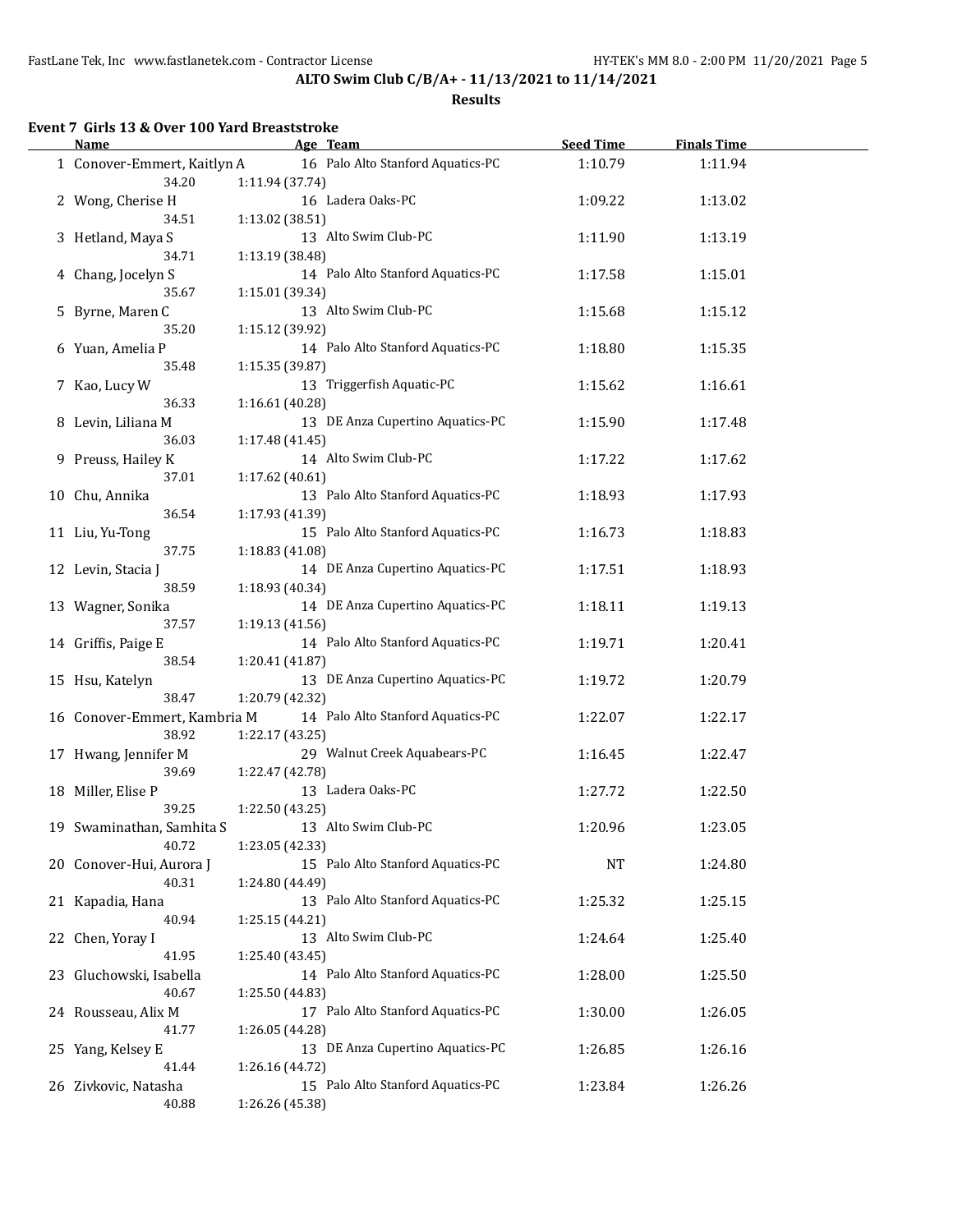| <b>Name</b>                                  | Age Team                          | <b>Seed Time</b> | <b>Finals Time</b> |  |
|----------------------------------------------|-----------------------------------|------------------|--------------------|--|
| 27 Payne, Lia C                              | 14 DE Anza Cupertino Aquatics-PC  | 1:30.33          | 1:26.89            |  |
| 41.97                                        | 1:26.89 (44.92)                   |                  |                    |  |
| 28 Kuhn, Victoria C                          | 13 DE Anza Cupertino Aquatics-PC  | 1:28.95          | 1:27.59            |  |
| 40.14                                        | 1:27.59 (47.45)                   |                  |                    |  |
| 29 Ertas, Eda E                              | 14 Alto Swim Club-PC              | 1:32.51          | 1:28.79            |  |
| 42.64                                        | 1:28.79 (46.15)                   |                  |                    |  |
| 30 Walters, Chloe V                          | 14 Palo Alto Stanford Aquatics-PC | 1:25.70          | 1:29.39            |  |
| 42.36                                        | 1:29.39 (47.03)                   |                  |                    |  |
| 31 McDonald, Hannah N                        | 14 Alto Swim Club-PC              | 1:20.35          | 1:30.18            |  |
| 41.88                                        | 1:30.18 (48.30)                   |                  |                    |  |
| 32 Orazova, Meryem                           | 13 Alto Swim Club-PC              | 1:27.15          | 1:30.70            |  |
| 42.93                                        | 1:30.70 (47.77)                   |                  |                    |  |
| 33 Lai, Lindsey                              | 13 Palo Alto Stanford Aquatics-PC | <b>NT</b>        | 1:31.46            |  |
| 42.72                                        | 1:31.46 (48.74)                   |                  |                    |  |
| 34 Radzilowski, Sarah F                      | 15 Matadero Creek Aquatic Club-PC | 1:34.64          | 1:32.56            |  |
| 43.64                                        | 1:32.56 (48.92)                   |                  |                    |  |
| 35 Shroff, Niyati                            | 15 Palo Alto Stanford Aquatics-PC | 1:33.05          | 1:32.61            |  |
| 43.89                                        | 1:32.61 (48.72)                   |                  |                    |  |
| 36 Lynch, Siboney M                          | 13 Palo Alto Stanford Aquatics-PC | 1:31.44          | 1:33.52            |  |
| 44.17                                        | 1:33.52 (49.35)                   |                  |                    |  |
| 37 Vincent, Emma                             | 13 DE Anza Cupertino Aquatics-PC  | 1:51.74          | 1:33.78            |  |
| 46.19                                        | 1:33.78 (47.59)                   |                  |                    |  |
| 38 Rosenfeld, Ella                           | 13 Alto Swim Club-PC              | 1:32.85          | 1:34.21            |  |
| 44.73                                        | 1:34.21 (49.48)                   |                  |                    |  |
| 39 Ene, Mina C                               | 13 Alto Swim Club-PC              | 1:36.32          | 1:34.87            |  |
| 44.96                                        | 1:34.87 (49.91)                   |                  |                    |  |
| 40 Mukamal, Zoe F                            | 13 Palo Alto Stanford Aquatics-PC | 1:38.58          | 1:41.31            |  |
| 48.59                                        | 1:41.31 (52.72)                   |                  |                    |  |
| 41 Lashier, Peyton X                         | 13 DE Anza Cupertino Aquatics-PC  | 1:50.62          | 1:41.33            |  |
| 49.55                                        | 1:41.33 (51.78)                   |                  |                    |  |
| 42 Rathenberg, Ava I                         | 17 Alto Swim Club-PC              | 1:34.49          | 1:42.00            |  |
| 48.39                                        | 1:42.00 (53.61)                   |                  |                    |  |
| 43 Yang, Audrey E                            | 15 DE Anza Cupertino Aquatics-PC  | 1:55.43          | 1:55.57            |  |
| 56.35                                        | 1:55.57 (59.22)                   |                  |                    |  |
| --- Liu, Allison S                           | 13 Palo Alto Stanford Aquatics-PC | 1:16.05          | <b>NS</b>          |  |
| Event 8 Boys 13 & Over 100 Yard Breaststroke |                                   |                  |                    |  |
| <u>Name</u>                                  | Age Team                          | <b>Seed Time</b> | <b>Finals Time</b> |  |

|   | .                         | <u>ingu itumi</u>                    | <u>secu imie</u> | <u>, ,,,,,,,,,,,,,,,</u> |  |
|---|---------------------------|--------------------------------------|------------------|--------------------------|--|
|   | 1 Sayson, Elijah P        | 16 DE Anza Cupertino Aquatics-PC     | 1:03.08          | 1:02.33                  |  |
|   | 29.76                     | 1:02.33 (32.57)                      |                  |                          |  |
|   | 2 Wang, Jayden M          | 14 Ladera Oaks-PC                    | 1:03.05          | 1:04.39                  |  |
|   | 30.32                     | 1:04.39 (34.07)                      |                  |                          |  |
|   | 3 Undhjem, Soren          | Palo Alto Stanford Aquatics-PC<br>17 | 1:04.66          | 1:04.72                  |  |
|   | 30.37                     | 1:04.72 (34.35)                      |                  |                          |  |
|   | 4 Gorkov, Danila          | 17 Alto Swim Club-PC                 | 1:02.87          | 1:06.57                  |  |
|   | 31.01                     | 1:06.57(35.56)                       |                  |                          |  |
|   | 5 Manson, Ryan W          | 16 Palo Alto Stanford Aquatics-PC    | 1:07.92          | 1:06.64                  |  |
|   | 31.50                     | 1:06.64(35.14)                       |                  |                          |  |
|   | 6 Pham, Andrew N          | 13 Sunnyvale Swim Club-PC            | 1:13.99          | 1:08.17                  |  |
|   | 32.43                     | 1:08.17(35.74)                       |                  |                          |  |
|   | 7 McDonald, Christopher P | 16 Alto Swim Club-PC                 | 1:02.77          | 1:08.53                  |  |
|   | 31.83                     | 1:08.53 (36.70)                      |                  |                          |  |
| 8 | Lai, Sean                 | 15 Ladera Oaks-PC                    | 1:06.82          | 1:08.93                  |  |
|   | 31.97                     | 1:08.93 (36.96)                      |                  |                          |  |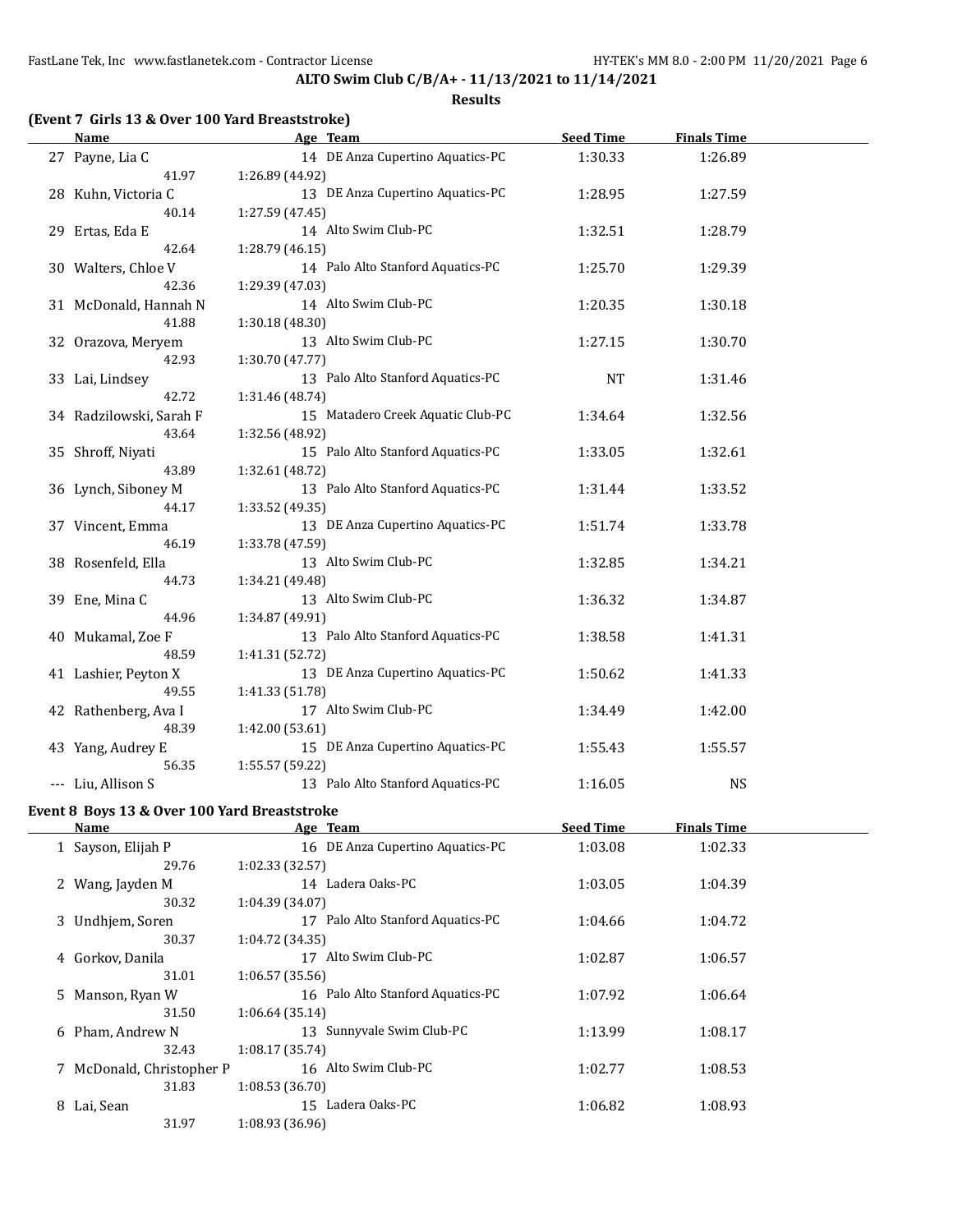| (Event 8 Boys 13 & Over 100 Yard Breaststroke) |
|------------------------------------------------|
|------------------------------------------------|

| <b>Name</b>               |                   | Age Team                          | <b>Seed Time</b> | <b>Finals Time</b> |  |
|---------------------------|-------------------|-----------------------------------|------------------|--------------------|--|
| 9 Zapp, Brady R           |                   | 15 Palo Alto Stanford Aquatics-PC | 1:06.42          | 1:10.14            |  |
| 32.40                     | 1:10.14 (37.74)   |                                   |                  |                    |  |
| 10 FU, Alvin              |                   | 13 Alto Swim Club-PC              | 1:12.01          | 1:10.27            |  |
| 33.99                     | 1:10.27 (36.28)   |                                   |                  |                    |  |
| 11 Wang, Brandon          |                   | 14 DE Anza Cupertino Aquatics-PC  | 1:10.48          | 1:10.53            |  |
| 33.34                     | 1:10.53 (37.19)   |                                   |                  |                    |  |
| 12 Shah, Jai R            |                   | 17 Alto Swim Club-PC              | 1:11.22          | 1:11.00            |  |
| 33.46                     | 1:11.00 (37.54)   |                                   |                  |                    |  |
| 13 Litsur, Eitan S        |                   | 13 Ladera Oaks-PC                 | 1:17.44          | 1:11.39            |  |
| 33.69                     | 1:11.39 (37.70)   |                                   |                  |                    |  |
| 14 Rousseau, Antione C    |                   | 16 Palo Alto Stanford Aquatics-PC | 1:15.31          | 1:11.41            |  |
| 33.59                     | 1:11.41 (37.82)   |                                   |                  |                    |  |
| 15 Narayan, Nilanjan V    |                   | 13 Sunnyvale Swim Club-PC         | 1:14.39          | 1:15.07            |  |
| 35.49                     | 1:15.07 (39.58)   |                                   |                  |                    |  |
| 16 Marble, Joshua W       |                   | 16 Palo Alto Stanford Aquatics-PC | NT               | 1:16.91            |  |
| 36.21                     | 1:16.91 (40.70)   |                                   |                  |                    |  |
| 17 Helmers, William H     |                   | 14 Alto Swim Club-PC              | 1:20.86          | 1:17.52            |  |
| 36.64                     | 1:17.52 (40.88)   |                                   |                  |                    |  |
| 18 Wang, Euan B           |                   | 13 DE Anza Cupertino Aquatics-PC  | 1:18.76          | 1:17.90            |  |
| 37.82                     | 1:17.90 (40.08)   |                                   |                  |                    |  |
| 19 Mai, Benjamin J        |                   | 13 Alto Swim Club-PC              | 1:17.26          | 1:18.12            |  |
| 37.03                     | 1:18.12 (41.09)   |                                   |                  |                    |  |
| 20 IM, Daniel             |                   | 16 DE Anza Cupertino Aquatics-PC  | 1:21.23          | 1:18.21            |  |
| 37.24                     | 1:18.21 (40.97)   |                                   |                  |                    |  |
| 21 Zhai, Matthew          |                   | 13 DE Anza Cupertino Aquatics-PC  | 1:25.97          | 1:19.40            |  |
| 38.06                     | 1:19.40 (41.34)   |                                   |                  |                    |  |
| *22 Akin, Cole P          |                   | 13 Alto Swim Club-PC              | 1:28.63          | 1:23.41            |  |
| 39.87                     | 1:23.41 (43.54)   |                                   |                  |                    |  |
| *22 Kumar, Ryan           |                   | 13 Alto Swim Club-PC              | 1:21.01          | 1:23.41            |  |
| 39.49                     | 1:23.41 (43.92)   |                                   |                  |                    |  |
| 24 Stenfort, Jayden S     |                   | 14 DE Anza Cupertino Aquatics-PC  | 1:42.04          | 1:23.79            |  |
| 40.36                     | 1:23.79 (43.43)   |                                   |                  |                    |  |
| 25 Negi, Atiksh           |                   | 13 Alto Swim Club-PC              | 1:22.01          | 1:24.06            |  |
| 41.42                     | 1:24.06 (42.64)   |                                   |                  |                    |  |
| 26 Hoffman Chande, Remi B |                   | 13 Alto Swim Club-PC              | 1:27.04          | 1:24.61            |  |
| 39.58                     | 1:24.61 (45.03)   |                                   |                  |                    |  |
| 27 Braddock, Aiden L      |                   | 13 Palo Alto Stanford Aquatics-PC | 1:26.15          | 1:24.65            |  |
| 39.84                     | 1:24.65 (44.81)   |                                   |                  |                    |  |
| 28 Cai, Oliver            |                   | 13 DE Anza Cupertino Aquatics-PC  | 1:26.15          | 1:26.18            |  |
| 40.81                     | 1:26.18 (45.37)   |                                   |                  |                    |  |
| 29 Vijay, Dhruv           |                   | 13 Alto Swim Club-PC              | <b>NT</b>        | 1:27.09            |  |
| 41.42                     | 1:27.09 (45.67)   |                                   |                  |                    |  |
| 30 Fuller, Henry S        |                   | 13 Palo Alto Stanford Aquatics-PC | <b>NT</b>        | 1:34.24            |  |
| 42.37                     | 1:34.24 (51.87)   |                                   |                  |                    |  |
| 31 Sharma, Rishaun        |                   | 13 DE Anza Cupertino Aquatics-PC  | NT               | 1:40.33            |  |
| 46.89                     | 1:40.33 (53.44)   |                                   |                  |                    |  |
| 32 Chen, Jiazhi           |                   | 14 Alto Swim Club-PC              | NT               | 1:44.97            |  |
| 45.73                     | 1:44.97 (59.24)   |                                   |                  |                    |  |
| 33 Walker, Ben L          |                   | 14 Palo Alto Stanford Aquatics-PC | 1:52.00          | 1:53.70            |  |
| 53.07                     | 1:53.70 (1:00.63) |                                   |                  |                    |  |
| --- Yeom, Damin           |                   | 13 DE Anza Cupertino Aquatics-PC  | 1:26.15          | DQ                 |  |
| Delay of meet             |                   |                                   |                  |                    |  |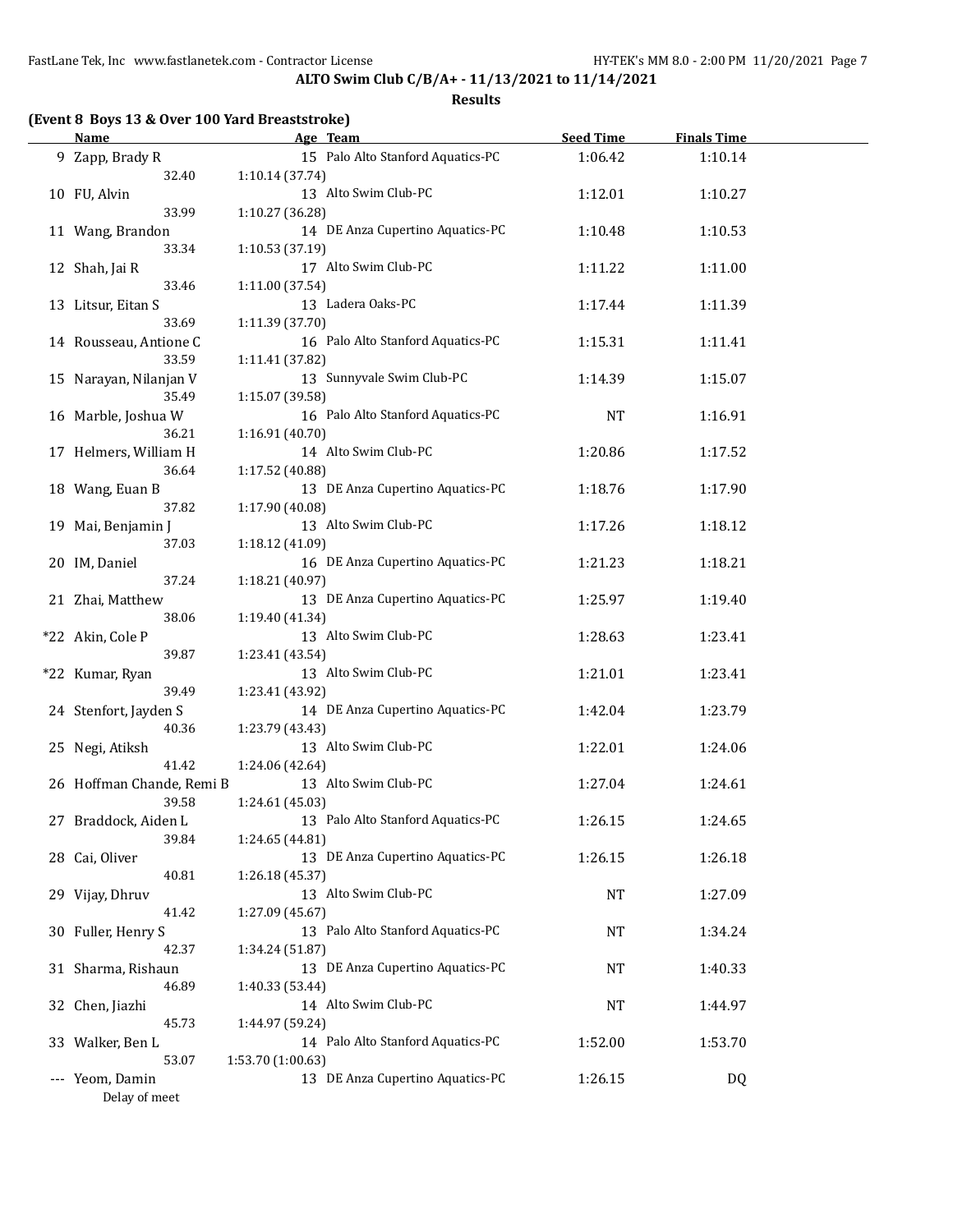#### **Results**

|  | (Event 8 Boys 13 & Over 100 Yard Breaststroke) |
|--|------------------------------------------------|
|--|------------------------------------------------|

| Name                     | Age Team                          | <b>Seed Time</b> | <b>Finals Time</b> |  |
|--------------------------|-----------------------------------|------------------|--------------------|--|
| --- Hsiung, Shalom       | 15 Alto Swim Club-PC              | NT               | DQ                 |  |
| One hand touch           |                                   |                  |                    |  |
| 51.25                    | DO (56.79)                        |                  |                    |  |
| --- Chau, Caden          | 13 Palo Alto Stanford Aquatics-PC | NT               | DQ                 |  |
| One hand touch           |                                   |                  |                    |  |
| 43.00                    | DO (45.61)                        |                  |                    |  |
| --- Von Brzeski, Vidan I | 14 DE Anza Cupertino Aquatics-PC  | 1:22.54          | NS                 |  |
| --- Parekh, Hiranya N    | Sunnyvale Swim Club-PC<br>14      | 1:29.98          | NS                 |  |

## **Event 9 Girls 13 & Over 50 Yard Freestyle**

 $\overline{a}$ 

|                          | <u>Name</u>                        |    | Age Team                          | <b>Seed Time</b> | <b>Finals Time</b> |  |
|--------------------------|------------------------------------|----|-----------------------------------|------------------|--------------------|--|
|                          | 1 Conover-Emmert, Kaitlyn A        |    | 16 Palo Alto Stanford Aquatics-PC | 25.73            | 26.25              |  |
|                          | 2 Swall, Alexandra F               | 13 | Palo Alto Stanford Aquatics-PC    | 26.98            | 26.87              |  |
|                          | 3 Kao, Lucy W                      | 13 | Triggerfish Aquatic-PC            | 27.23            | 27.14              |  |
|                          | 4 Liou, Jane S                     |    | 13 Sunnyvale Swim Club-PC         | 27.98            | 27.19              |  |
|                          | 5 Griffis, Paige E                 |    | 14 Palo Alto Stanford Aquatics-PC | 27.64            | 27.97              |  |
|                          | 6 Yuan, Amelia P                   | 14 | Palo Alto Stanford Aquatics-PC    | 27.86            | 27.99              |  |
| 7                        | Hwang, Jennifer M                  | 29 | Walnut Creek Aquabears-PC         | 26.62            | 28.03              |  |
| 8                        | Chang, Sarah                       |    | 13 Palo Alto Stanford Aquatics-PC | 28.39            | 28.05              |  |
|                          | 9 Miller, Elise P                  |    | 13 Ladera Oaks-PC                 | 28.60            | 28.24              |  |
|                          | 10 Ellis, Evyn E                   |    | 13 Palo Alto Stanford Aquatics-PC | 27.39            | 28.28              |  |
|                          | 11 McElhinney, Callan L            | 13 | Palo Alto Stanford Aquatics-PC    | <b>NT</b>        | 29.24              |  |
|                          | 12 Nazario, Sofia                  |    | 13 Palo Alto Stanford Aquatics-PC | 28.60            | 29.71              |  |
|                          | 13 Kapadia, Hana                   |    | 13 Palo Alto Stanford Aquatics-PC | 29.75            | 29.92              |  |
|                          | 14 Gluchowski, Isabella            |    | 14 Palo Alto Stanford Aquatics-PC | 32.05            | 29.94              |  |
|                          | 15 Hirsch, Kate C                  | 14 | Palo Alto Stanford Aquatics-PC    | 31.99            | 30.06              |  |
|                          | 16 Lammersen, Charlotte L          | 15 | Palo Alto Stanford Aquatics-PC    | 28.65            | 30.11              |  |
|                          | 17 Connaghan, Caroline S           |    | 13 Alto Swim Club-PC              | 30.51            | 30.14              |  |
|                          | 18 Walters, Chloe V                |    | 14 Palo Alto Stanford Aquatics-PC | 28.74            | 30.17              |  |
|                          | 19 Mikulin, Aleena                 | 15 | Palo Alto Stanford Aquatics-PC    | <b>NT</b>        | 30.50              |  |
|                          | 20 Garg, Aishani                   | 14 | Palo Alto Stanford Aquatics-PC    | 29.20            | 30.61              |  |
|                          | 21 Marjon, Lilli                   |    | 13 Alto Swim Club-PC              | 31.27            | 30.94              |  |
|                          | 22 Thompson, Sadie                 |    | 13 DE Anza Cupertino Aquatics-PC  | 30.36            | 31.05              |  |
| 23                       | Dearing, Anna F                    |    | 13 Palo Alto Stanford Aquatics-PC | 31.20            | 31.34              |  |
|                          | 24 Lynch, Siboney M                | 13 | Palo Alto Stanford Aquatics-PC    | 31.69            | 31.51              |  |
|                          | 25 Zivkovic, Natasha               | 15 | Palo Alto Stanford Aquatics-PC    | 30.06            | 31.67              |  |
|                          | 26 Ardelean, Sarah E               |    | 13 Matadero Creek Aquatic Club-PC | 36.05            | 31.76              |  |
|                          | 27 LU, Malia R                     | 13 | DE Anza Cupertino Aquatics-PC     | NT               | 32.44              |  |
|                          | 28 Chuang, Lea                     | 13 | Sunnyvale Swim Club-PC            | <b>NT</b>        | 32.55              |  |
|                          | 29 Sathaye, Ojas A                 | 16 | DE Anza Cupertino Aquatics-PC     | 33.36            | 32.71              |  |
|                          | 30 Mukamal, Zoe F                  | 13 | Palo Alto Stanford Aquatics-PC    | 34.71            | 33.45              |  |
|                          | 31 Chang, Allison H                |    | 13 DE Anza Cupertino Aquatics-PC  | 33.65            | 33.97              |  |
|                          | 32 Chen, Kathryn Y                 |    | 13 Palo Alto Stanford Aquatics-PC | 40.00            | 34.20              |  |
|                          | 33 Lashier, Peyton X               | 13 | DE Anza Cupertino Aquatics-PC     | 38.21            | 34.90              |  |
|                          | 34 Zahedi, Kiana                   |    | 16 Alto Swim Club-PC              | <b>NT</b>        | 35.31              |  |
| $\hspace{0.05cm} \ldots$ | Tambling, Ainsley J<br>False start |    | 17 Ladera Oaks-PC                 | 24.48            | <b>DQ</b>          |  |
|                          | Savchenko, Kateryna M              |    | 13 Palo Alto Stanford Aquatics-PC | 30.46            | NS                 |  |
|                          | Liu, Allison S                     | 13 | Palo Alto Stanford Aquatics-PC    | 25.35            | NS                 |  |
| ---                      | Ene, Mina C                        |    | 13 Alto Swim Club-PC              | 29.22            | $_{\rm NS}$        |  |
| ---                      | Kim, Katie                         |    | 13 Quick Silver-PC                | 32.25            | <b>NS</b>          |  |
|                          | --- Nair, Thea                     | 15 | Sunnyvale Swim Club-PC            | <b>NT</b>        | <b>NS</b>          |  |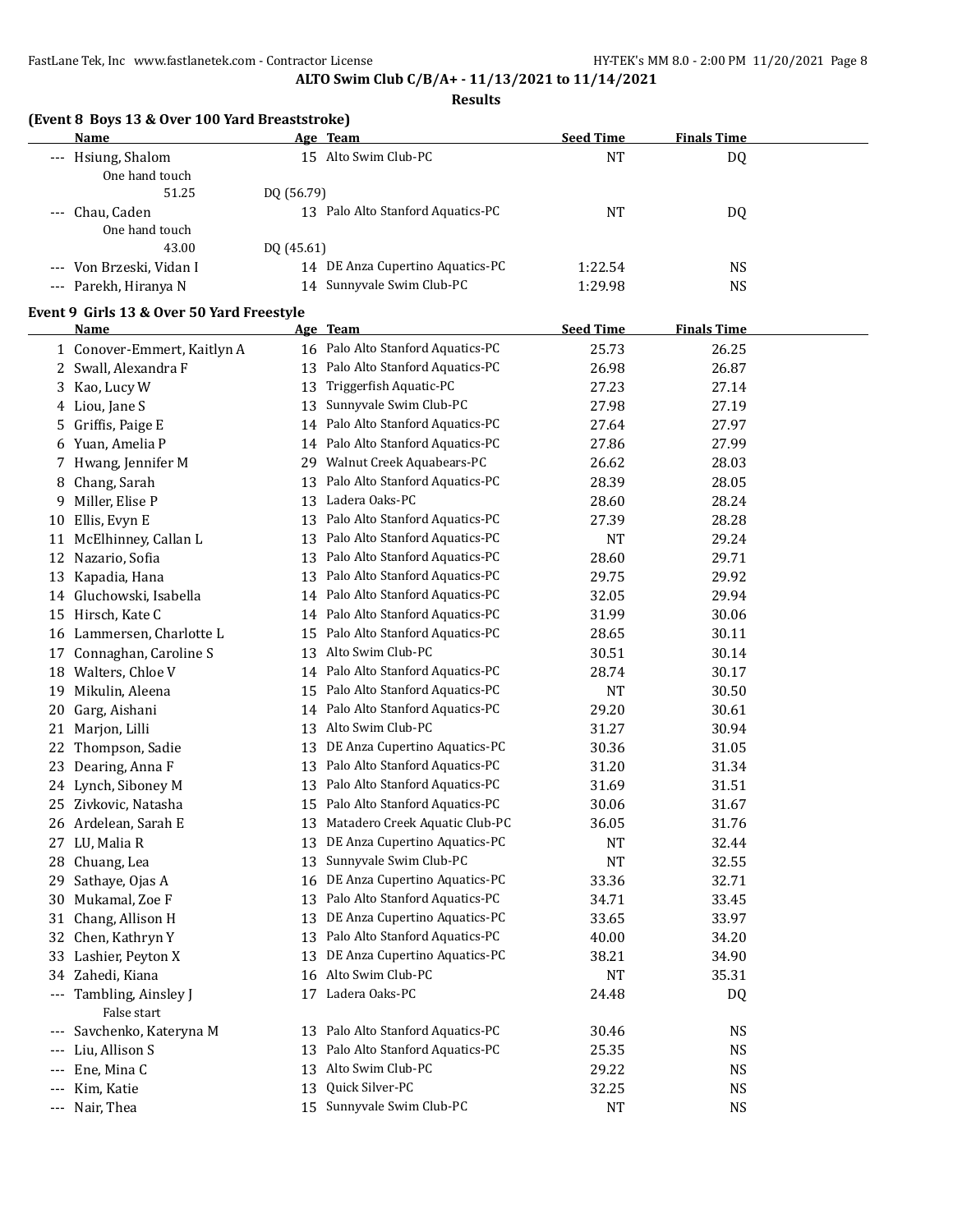28.68 1:02.54 (33.86)

29.64 1:03.47 (33.83)

**ALTO Swim Club C/B/A+ - 11/13/2021 to 11/14/2021**

#### **Results**

## **Event 10 Boys 13 & Over 50 Yard Freestyle**

|    | <b>Name</b>                                 |                 | Age Team                         | <b>Seed Time</b> | <b>Finals Time</b> |  |
|----|---------------------------------------------|-----------------|----------------------------------|------------------|--------------------|--|
|    | 1 Mestre, Alberto A                         |                 | 22 Alto Swim Club-PC             | 19.51            | 20.47              |  |
|    | 2 Collet, Seth J                            | 15              | Ladera Oaks-PC                   | 23.08            | 22.96              |  |
| 3  | Hong, Jinu                                  |                 | 14 Alto Swim Club-PC             | 26.07            | 23.33              |  |
| 4  | Manson, Ryan W                              | 16              | Palo Alto Stanford Aquatics-PC   | 23.56            | 24.32              |  |
| 5  | Wang, Jayden M                              |                 | 14 Ladera Oaks-PC                | 27.21            | 24.48              |  |
| 6  | AN, Alexander S                             | 16              | Alto Swim Club-PC                | 25.78            | 24.56              |  |
| 7  | Klugman, Alexander N                        | 14              | Palo Alto Stanford Aquatics-PC   | 25.11            | 25.02              |  |
| 8  | Lai, Sean                                   | 15              | Ladera Oaks-PC                   | 24.87            | 25.03              |  |
| *9 | Zapp, Brady R                               | 15              | Palo Alto Stanford Aquatics-PC   | 24.75            | 25.07              |  |
| *9 | Naranjo, Ian P                              | 14              | Alto Swim Club-PC                | 25.01            | 25.07              |  |
| 11 | Litsur, Eitan S                             | 13              | Ladera Oaks-PC                   | 29.07            | 25.84              |  |
|    | 12 Suh, Jacob J                             | 14              | Palo Alto Stanford Aquatics-PC   | 25.86            | 25.89              |  |
| 13 | Klemens, Thomas D                           | 13              | Ladera Oaks-PC                   | 26.25            | 26.00              |  |
|    | 14 Yuan, Richard                            | 14              | DE Anza Cupertino Aquatics-PC    | 26.44            | 26.21              |  |
| 15 | Qian, Ethan                                 | 14              | DE Anza Cupertino Aquatics-PC    | 27.37            | 26.80              |  |
|    | 16 IM, Daniel                               | 16              | DE Anza Cupertino Aquatics-PC    | 28.36            | 27.53              |  |
|    | 17 Sweeney, Bennett M                       | 13              | Palo Alto Stanford Aquatics-PC   | 32.72            | 27.91              |  |
|    | 18 LI, Leo                                  | 13              | Palo Alto Stanford Aquatics-PC   | 30.31            | 28.71              |  |
|    | 19 LE, Liem                                 |                 | 14 DE Anza Cupertino Aquatics-PC | 28.15            | 29.16              |  |
|    | 20 Yeom, Damin                              | 13              | DE Anza Cupertino Aquatics-PC    | 37.99            | 29.53              |  |
|    | 21 Fuller, Henry S                          | 13              | Palo Alto Stanford Aquatics-PC   | 52.61            | 29.57              |  |
|    | 22 YU, Jaylen Z                             | 13              | DE Anza Cupertino Aquatics-PC    | 32.12            | 29.59              |  |
| 23 | Shone, Aaron                                | 13              | Alto Swim Club-PC                | 33.27            | 30.86              |  |
|    | 24 Aguilera, Nicholas A                     | 13              | Sunnyvale Swim Club-PC           | NT               | 31.52              |  |
|    | 25 Gilbert-Fagen, Isaac L                   | 13              | DE Anza Cupertino Aquatics-PC    | 33.91            | 32.16              |  |
|    | 26 Haemer, Ethan                            |                 | 14 Alto Swim Club-PC             | 33.31            | 32.84              |  |
|    | 27 Vijay, Dhruv                             | 13              | Alto Swim Club-PC                | <b>NT</b>        | 33.50              |  |
|    | 28 Chen, Charlie                            |                 | 14 Alto Swim Club-PC             | <b>NT</b>        | 33.59              |  |
| 29 | Lee, Theo                                   | 13              | Palo Alto Stanford Aquatics-PC   | 34.72            | 33.87              |  |
| 30 | Cai, Oliver                                 | 13              | DE Anza Cupertino Aquatics-PC    | NT               | 34.33              |  |
|    | 31 Tang, Christopher C                      | 13              | DE Anza Cupertino Aquatics-PC    | 37.45            | 35.86              |  |
|    | 32 Hsiung, Shalom                           | 15              | Alto Swim Club-PC                | <b>NT</b>        | 35.98              |  |
|    | 33 Vir, Rithik                              | 13              | DE Anza Cupertino Aquatics-PC    | 38.72            | 38.05              |  |
|    | 34 Sharma, Rishaun                          | 13              | DE Anza Cupertino Aquatics-PC    | <b>NT</b>        | 38.34              |  |
| 35 | Pack, George E                              | 13              | Sunnyvale Swim Club-PC           | 1:05.55          | 40.18              |  |
|    | 36 Sundaresan, Rahul S                      | 13              | Palo Alto Stanford Aquatics-PC   | 46.27            | 42.37              |  |
|    | --- Jones, Matteo<br>Delay of meet          |                 | 14 Alto Swim Club-PC             | 29.49            | DQ                 |  |
|    | --- Pawar, Ayush                            |                 | 13 Sunnyvale Swim Club-PC        | 45.21            | <b>NS</b>          |  |
|    | --- Baker, Charles P                        | 13              | Palo Alto Stanford Aquatics-PC   | 39.47            | <b>NS</b>          |  |
|    | --- Kawaja, Cole W                          |                 | 14 Ladera Oaks-PC                | 25.99            | <b>NS</b>          |  |
|    | Event 11 Girls 13 & Over 100 Yard Butterfly |                 |                                  |                  |                    |  |
|    | Name                                        |                 | Age Team                         | <b>Seed Time</b> | <b>Finals Time</b> |  |
|    | 1 Hetland, Maya S                           |                 | 13 Alto Swim Club-PC             | 59.86            | 1:01.61            |  |
|    | 28.58                                       | 1:01.61 (33.03) |                                  |                  |                    |  |
|    | 2 Tambling, Ainsley J                       |                 | 17 Ladera Oaks-PC                | 59.51            | 1:02.54            |  |

Dick-Peddie, Jennifer A 15 Santa Clara Swim Club-PC 1:02.59 1:03.47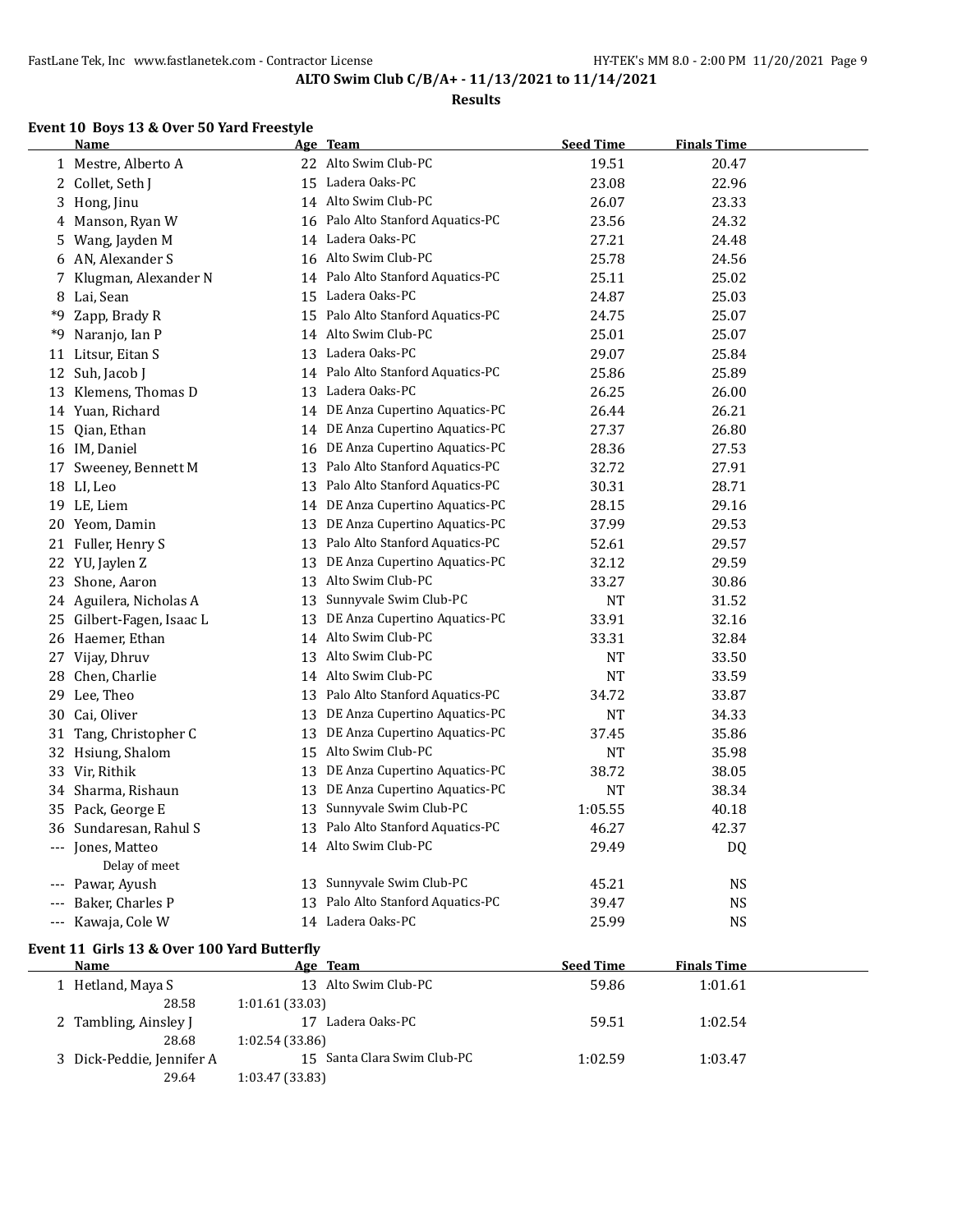| (Event 11 Girls 13 & Over 100 Yard Butterfly)<br><b>Name</b> |                 | Age Team                          | <b>Seed Time</b> | <b>Finals Time</b> |  |
|--------------------------------------------------------------|-----------------|-----------------------------------|------------------|--------------------|--|
| 4 Byrne, Maren C                                             |                 | 13 Alto Swim Club-PC              | 1:05.49          | 1:04.09            |  |
| 29.53                                                        | 1:04.09 (34.56) |                                   |                  |                    |  |
| 5 Preuss, Hailey K                                           |                 | 14 Alto Swim Club-PC              | 1:05.60          | 1:05.51            |  |
| 30.84                                                        | 1:05.51 (34.67) |                                   |                  |                    |  |
| 6 Hsu, Katelyn                                               |                 | 13 DE Anza Cupertino Aquatics-PC  | 1:06.91          | 1:06.34            |  |
| 31.29                                                        | 1:06.34 (35.05) |                                   |                  |                    |  |
| 7 Aoun, Sarah                                                |                 | 15 Palo Alto Stanford Aquatics-PC | 1:13.02          | 1:06.48            |  |
| 30.70                                                        | 1:06.48 (35.78) |                                   |                  |                    |  |
| *8 Charton, Thalea                                           |                 | 13 DE Anza Cupertino Aquatics-PC  | 1:07.00          | 1:06.79            |  |
| 31.59                                                        | 1:06.79 (35.20) |                                   |                  |                    |  |
| *8 Chu, Annika                                               |                 | 13 Palo Alto Stanford Aquatics-PC | 1:04.83          | 1:06.79            |  |
| 31.36                                                        | 1:06.79 (35.43) |                                   |                  |                    |  |
| 10 Wagner, Sonika                                            |                 | 14 DE Anza Cupertino Aquatics-PC  | 1:08.28          | 1:07.88            |  |
| 31.94                                                        | 1:07.88 (35.94) |                                   |                  |                    |  |
| 11 Porteous, Annika L                                        |                 | 16 Palo Alto Stanford Aquatics-PC | 1:08.30          | 1:08.41            |  |
| 32.53                                                        | 1:08.41 (35.88) |                                   |                  |                    |  |
| 12 Rodwell, Helena T                                         |                 | 14 Palo Alto Stanford Aquatics-PC | 1:08.32          | 1:09.24            |  |
| 31.20                                                        | 1:09.24 (38.04) |                                   |                  |                    |  |
| 13 Griffis, Paige E                                          |                 | 14 Palo Alto Stanford Aquatics-PC | 1:09.13          | 1:10.07            |  |
| 32.65                                                        | 1:10.07 (37.42) |                                   |                  |                    |  |
| 14 Ono, Minou Z                                              |                 | 14 Palo Alto Stanford Aquatics-PC | 1:11.64          | 1:10.08            |  |
| 34.06                                                        | 1:10.08 (36.02) |                                   |                  |                    |  |
| 15 Wong, Cherise H                                           |                 | 16 Ladera Oaks-PC                 | 1:05.91          | 1:10.98            |  |
| 31.98                                                        | 1:10.98 (39.00) |                                   |                  |                    |  |
| 16 Conover-Hui, Aurora J                                     |                 | 15 Palo Alto Stanford Aquatics-PC | 1:09.96          | 1:11.22            |  |
| 33.58                                                        | 1:11.22 (37.64) |                                   |                  |                    |  |
| 17 Conover-Emmert, Kambria M                                 |                 | 14 Palo Alto Stanford Aquatics-PC | 1:10.16          | 1:12.41            |  |
| 33.51                                                        | 1:12.41 (38.90) |                                   |                  |                    |  |
| 18 Wong, Cadence E                                           |                 | 14 Ladera Oaks-PC                 | 1:08.16          | 1:12.42            |  |
| 33.93                                                        | 1:12.42 (38.49) |                                   |                  |                    |  |
| 19 Chang, Sarah                                              |                 | 13 Palo Alto Stanford Aquatics-PC | 1:08.98          | 1:12.82            |  |
| 33.87                                                        | 1:12.82 (38.95) |                                   |                  |                    |  |
| 20 Ertas, Eda E                                              |                 | 14 Alto Swim Club-PC              | 1:12.28          | 1:13.25            |  |
| 33.44                                                        | 1:13.25 (39.81) |                                   |                  |                    |  |
| 21 Chen, Yoray I                                             |                 | 13 Alto Swim Club-PC              | 1:12.25          | 1:13.54            |  |
| 35.42                                                        | 1:13.54 (38.12) |                                   |                  |                    |  |
| 22 LI, Katelyn A                                             |                 | 13 DE Anza Cupertino Aquatics-PC  | 1:12.96          | 1:13.72            |  |
| 35.20                                                        | 1:13.72 (38.52) |                                   |                  |                    |  |
| 23 Swaminathan, Samhita S                                    |                 | 13 Alto Swim Club-PC              | 1:24.70          | 1:20.81            |  |
| 37.55                                                        | 1:20.81 (43.26) |                                   |                  |                    |  |
| 24 Rosenfeld, Ella                                           |                 | 13 Alto Swim Club-PC              | 1:21.74          | 1:21.21            |  |
| 38.48                                                        | 1:21.21 (42.73) |                                   |                  |                    |  |
| 25 Orazova, Meryem                                           |                 | 13 Alto Swim Club-PC              | 1:16.24          | 1:21.33            |  |
| 36.78                                                        | 1:21.33 (44.55) |                                   |                  |                    |  |
| 26 Thompson, Sadie                                           |                 | 13 DE Anza Cupertino Aquatics-PC  | 1:19.02          | 1:22.02            |  |
| 37.27                                                        | 1:22.02 (44.75) |                                   |                  |                    |  |
| 27 Kim-Fryhling, Sophia A                                    |                 | 13 Palo Alto Stanford Aquatics-PC | NT               | 1:24.18            |  |
| 36.92                                                        | 1:24.18 (47.26) |                                   |                  |                    |  |
| 28 Yang, Kelsey E                                            |                 | 13 DE Anza Cupertino Aquatics-PC  | 1:25.47          | 1:24.46            |  |
| 38.21                                                        | 1:24.46 (46.25) |                                   |                  |                    |  |
| 29 Miyai, Alyssa J                                           |                 | 13 Sunnyvale Swim Club-PC         | NT               | 1:32.87            |  |
| 41.71                                                        | 1:32.87 (51.16) |                                   |                  |                    |  |
| 30 Yang, Audrey E                                            |                 | 15 DE Anza Cupertino Aquatics-PC  | 1:29.70          | 1:36.26            |  |
| 44.83                                                        | 1:36.26 (51.43) |                                   |                  |                    |  |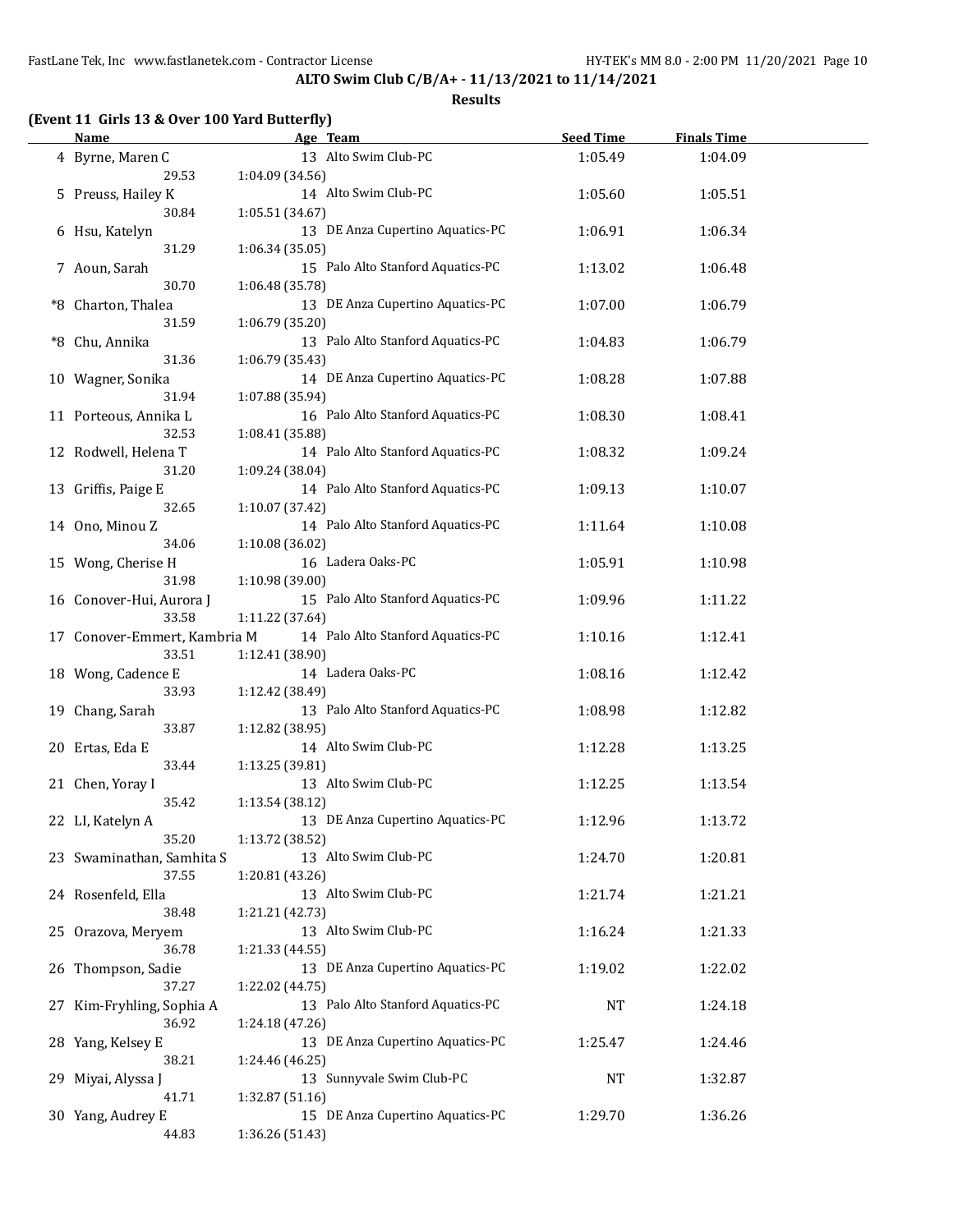# **ALTO Swim Club C/B/A+ - 11/13/2021 to 11/14/2021**

| (Event 11 Girls 13 & Over 100 Yard Butterfly) |                                    |                                   |           |                    |  |
|-----------------------------------------------|------------------------------------|-----------------------------------|-----------|--------------------|--|
| Name                                          | and <b>Age</b> Team                |                                   | Seed Time | <b>Finals Time</b> |  |
| --- Kripalani, Ana                            |                                    | 14 Sunnyvale Swim Club-PC         | 1:15.36   | <b>NS</b>          |  |
| Event 12 Boys 13 & Over 100 Yard Butterfly    |                                    |                                   |           |                    |  |
| <b>Name</b>                                   |                                    | <b>Example 2</b> Age Team         | Seed Time | <b>Finals Time</b> |  |
| 1 Stoen, Tyler J<br>25.60                     | 54.60 (29.00)                      | 18 Alto Swim Club-PC              | 54.10     | 54.60              |  |
| 2 Grant, Connor A<br>26.40                    | 56.69 (30.29)                      | 15 Ladera Oaks-PC                 | 55.33     | 56.69              |  |
| 3 Sayson, Elijah P<br>26.54                   | 57.62 (31.08)                      | 16 DE Anza Cupertino Aquatics-PC  | 56.12     | 57.62              |  |
| 4 Lemon, Nolan<br>26.69                       | 58.86 (32.17)                      | 14 Alto Swim Club-PC              | 1:02.30   | 58.86              |  |
| 5 Lopez, Miguel E                             |                                    | 15 Alto Swim Club-PC              | 56.45     | 58.96              |  |
| 26.91<br>6 Hatch, Kenneth J                   | 58.96 (32.05)                      | 17 Palo Alto Stanford Aquatics-PC | 58.66     | 59.67              |  |
| 28.60<br>7 Gorkov, Danila                     | 59.67 (31.07)                      | 17 Alto Swim Club-PC              | 59.94     | 59.84              |  |
| 27.88<br>8 FU, Alvin                          | 59.84 (31.96)                      | 13 Alto Swim Club-PC              | 1:00.63   | 1:00.31            |  |
| 28.72<br>9 Meehan, James A                    | 1:00.31 (31.59)                    | 14 Alto Swim Club-PC              | 1:02.31   | 1:00.55            |  |
| 27.56<br>10 Byun, Justis L                    | 1:00.55 (32.99)                    | 14 Alto Swim Club-PC              | 1:01.66   | 1:01.73            |  |
| 29.57<br>11 Klugman, Alexander N              | 1:01.73 (32.16)                    | 14 Palo Alto Stanford Aquatics-PC | 1:01.32   | 1:02.09            |  |
| 29.48<br>12 Yuan, Richard                     | 1:02.09 (32.61)                    | 14 DE Anza Cupertino Aquatics-PC  | 1:01.22   | 1:02.18            |  |
| 28.74<br>13 Powell, Michael A                 | 1:02.18 (33.44)                    | 13 Ladera Oaks-PC                 | 1:03.49   | 1:04.34            |  |
| 29.48<br>14 Helmers, William H<br>30.08       | 1:04.34 (34.86)                    | 14 Alto Swim Club-PC              | 1:11.72   | 1:04.42            |  |
| 15 Pham, Andrew N                             | 1:04.42 (34.34)                    | 13 Sunnyvale Swim Club-PC         | 1:09.74   | 1:05.40            |  |
| 31.26<br>16 HO, Eric D                        | 1:05.40 (34.14)                    | 15 Alto Swim Club-PC              | 1:03.89   | 1:07.28            |  |
| 30.02<br>17 Kumar, Ryan                       | 1:07.28 (37.26)                    | 13 Alto Swim Club-PC              | 1:06.09   | 1:07.31            |  |
| 31.54<br>18 Shah, Jai R                       | 1:07.31 (35.77)                    | 17 Alto Swim Club-PC              | 1:08.40   | 1:07.61            |  |
| 31.65<br>19 Zhong, Raine                      | 1:07.61 (35.96)                    | 15 Palo Alto Stanford Aquatics-PC | 1:06.68   | 1:07.90            |  |
| 31.95<br>20 Marble, Joshua W                  | 1:07.90 (35.95)                    | 16 Palo Alto Stanford Aquatics-PC | NT        | 1:08.16            |  |
| 31.58<br>21 AN, Alexander S                   | 1:08.16 (36.58)                    | 16 Alto Swim Club-PC              | 1:07.62   | 1:08.56            |  |
| 30.89<br>22 Negi, Atiksh<br>32.12             | 1:08.56 (37.67)<br>1:08.75 (36.63) | 13 Alto Swim Club-PC              | 1:06.77   | 1:08.75            |  |
| 23 Wang, Brandon<br>33.19                     | 1:09.10 (35.91)                    | 14 DE Anza Cupertino Aquatics-PC  | 1:06.26   | 1:09.10            |  |
| 24 Mai, Benjamin J<br>33.32                   | 1:09.48 (36.16)                    | 13 Alto Swim Club-PC              | 1:08.69   | 1:09.48            |  |
| 25 Fetter, Peter J<br>31.54                   | 1:10.72 (39.18)                    | 14 Alto Swim Club-PC              | 1:04.28   | 1:10.72            |  |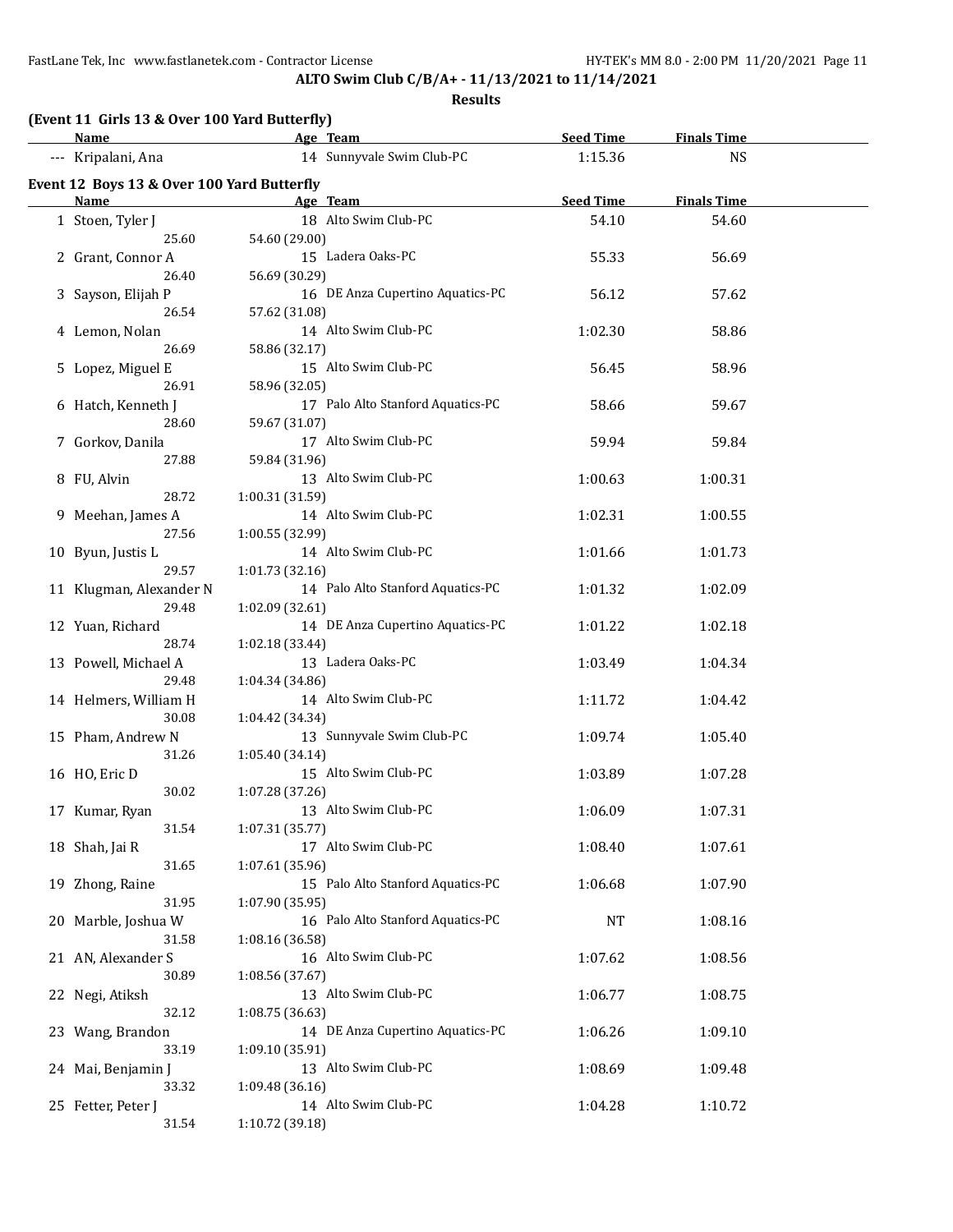**ALTO Swim Club C/B/A+ - 11/13/2021 to 11/14/2021 Results**

## **(Event 12 Boys 13 & Over 100 Yard Butterfly)**

| <b>Name</b>                                  | Age Team                          | <b>Seed Time</b>                             | <b>Finals Time</b> |  |
|----------------------------------------------|-----------------------------------|----------------------------------------------|--------------------|--|
| 26 Hoffman Chande, Remi B                    | 13 Alto Swim Club-PC              | 1:09.87                                      | 1:11.49            |  |
| 33.25                                        | 1:11.49 (38.24)                   |                                              |                    |  |
| 27 Narayan, Nilanjan V                       | 13 Sunnyvale Swim Club-PC         | 1:22.62                                      | 1:15.29            |  |
| 35.37                                        | 1:15.29 (39.92)                   |                                              |                    |  |
| 28 Yip, Andrew S                             | 13 Sunnyvale Swim Club-PC         | 1:30.01                                      | 1:24.79            |  |
| 39.93                                        | 1:24.79 (44.86)                   |                                              |                    |  |
| --- Powell, Alex D                           | 13 Ladera Oaks-PC                 | 1:05.45                                      | DQ                 |  |
| <b>Alternating Kick</b>                      |                                   |                                              |                    |  |
| 30.38                                        | DQ (34.65)                        |                                              |                    |  |
| --- HU, Jason Y                              | 17 Alto Swim Club-PC              | 1:02.78                                      | <b>DQ</b>          |  |
| One hand touch                               |                                   |                                              |                    |  |
| 28.65                                        | DQ (33.69)                        |                                              |                    |  |
| --- Yim, Taewon T                            |                                   | 13 DE Anza Cupertino Aquatics-PC<br>1:16.01  | <b>DQ</b>          |  |
| <b>Alternating Kick</b>                      |                                   |                                              |                    |  |
| 30.63                                        | DQ (34.04)                        |                                              |                    |  |
| --- Walker, Ben L                            |                                   | 14 Palo Alto Stanford Aquatics-PC            | <b>NT</b><br>DQ    |  |
| Scissors kick                                |                                   |                                              |                    |  |
| 43.13                                        | DQ (48.67)                        |                                              |                    |  |
| --- Zapp, Brady R                            | 15 Palo Alto Stanford Aquatics-PC |                                              | 58.41<br><b>NS</b> |  |
| --- Suh, Jacob J                             |                                   | 14 Palo Alto Stanford Aquatics-PC<br>1:05.88 | <b>NS</b>          |  |
| Event 13 Girls 13 & Over 50 Yard Backstroke  |                                   |                                              |                    |  |
| Name                                         | Age Team                          | <b>Seed Time</b>                             | <b>Finals Time</b> |  |
| 1 Hirsch, Kate C                             |                                   | 14 Palo Alto Stanford Aquatics-PC            | 38.64<br>33.80     |  |
| 2 Dearing, Anna F                            | 13 Palo Alto Stanford Aquatics-PC |                                              | 37.63<br>36.62     |  |
| 3 Nair, Thea                                 | 15 Sunnyvale Swim Club-PC         |                                              | <b>NT</b><br>37.58 |  |
| 4 LU, Malia R                                |                                   | 13 DE Anza Cupertino Aquatics-PC             | <b>NT</b><br>38.56 |  |
| 5 Chang, Allison H                           |                                   | 13 DE Anza Cupertino Aquatics-PC             | 38.75<br>40.03     |  |
| 6 Chen, Kathryn Y                            |                                   | 13 Palo Alto Stanford Aquatics-PC            | 45.00<br>40.60     |  |
| 7 Mukamal, Zoe F                             |                                   | 13 Palo Alto Stanford Aquatics-PC            | 56.07<br>43.18     |  |
| 8 Rousseau, Alix M                           | 17 Palo Alto Stanford Aquatics-PC |                                              | 43.76<br>43.76     |  |
|                                              |                                   |                                              |                    |  |
| Event 14 Boys 13 & Over 50 Yard Backstroke   |                                   |                                              |                    |  |
| Name                                         | Age Team                          | <b>Seed Time</b>                             | <b>Finals Time</b> |  |
| 1 Qian, Ethan                                |                                   | 14 DE Anza Cupertino Aquatics-PC             | 32.11<br>30.65     |  |
| 2 Eiref, Edward I                            | 13 Ladera Oaks-PC                 |                                              | 34.34<br>31.50     |  |
| 3 Sweeney, Bennett M                         |                                   | 13 Palo Alto Stanford Aquatics-PC            | 33.56<br>40.75     |  |
| 4 LE, Liem                                   |                                   | 14 DE Anza Cupertino Aquatics-PC             | 33.32<br>35.58     |  |
| 5 LI, Ethan                                  |                                   | 14 DE Anza Cupertino Aquatics-PC             | 38.63<br>NT        |  |
| 6 Aguilera, Nicholas A                       | 13 Sunnyvale Swim Club-PC         |                                              | <b>NT</b><br>39.83 |  |
| 7 Lee, Theo                                  | 13 Palo Alto Stanford Aquatics-PC |                                              | 48.95<br>42.56     |  |
| 8 Vir, Rithik                                |                                   | 13 DE Anza Cupertino Aquatics-PC             | 47.27<br>44.27     |  |
| Chen, Charlie                                | 14 Alto Swim Club-PC              |                                              | <b>NT</b><br>DQ    |  |
| Shoulders past vertical toward breast        |                                   |                                              |                    |  |
| --- Pawar, Ayush                             | 13 Sunnyvale Swim Club-PC         |                                              | <b>NS</b><br>55.67 |  |
| Event 15 Girls 13 & Over 100 Yard Backstroke |                                   |                                              |                    |  |
| Name                                         | Age Team                          | <b>Seed Time</b>                             | <b>Finals Time</b> |  |
| 1 Hetland, Maya S                            | 13 Alto Swim Club-PC              | 1:02.26                                      | 1:01.88            |  |
| 30.41                                        | 1:01.88 (31.47)                   |                                              |                    |  |
| 2 Jeng, Keila I                              | 14 Alto Swim Club-PC              | 1:03.70                                      | 1:01.98            |  |
| 30.22                                        | 1:01.98 (31.76)                   |                                              |                    |  |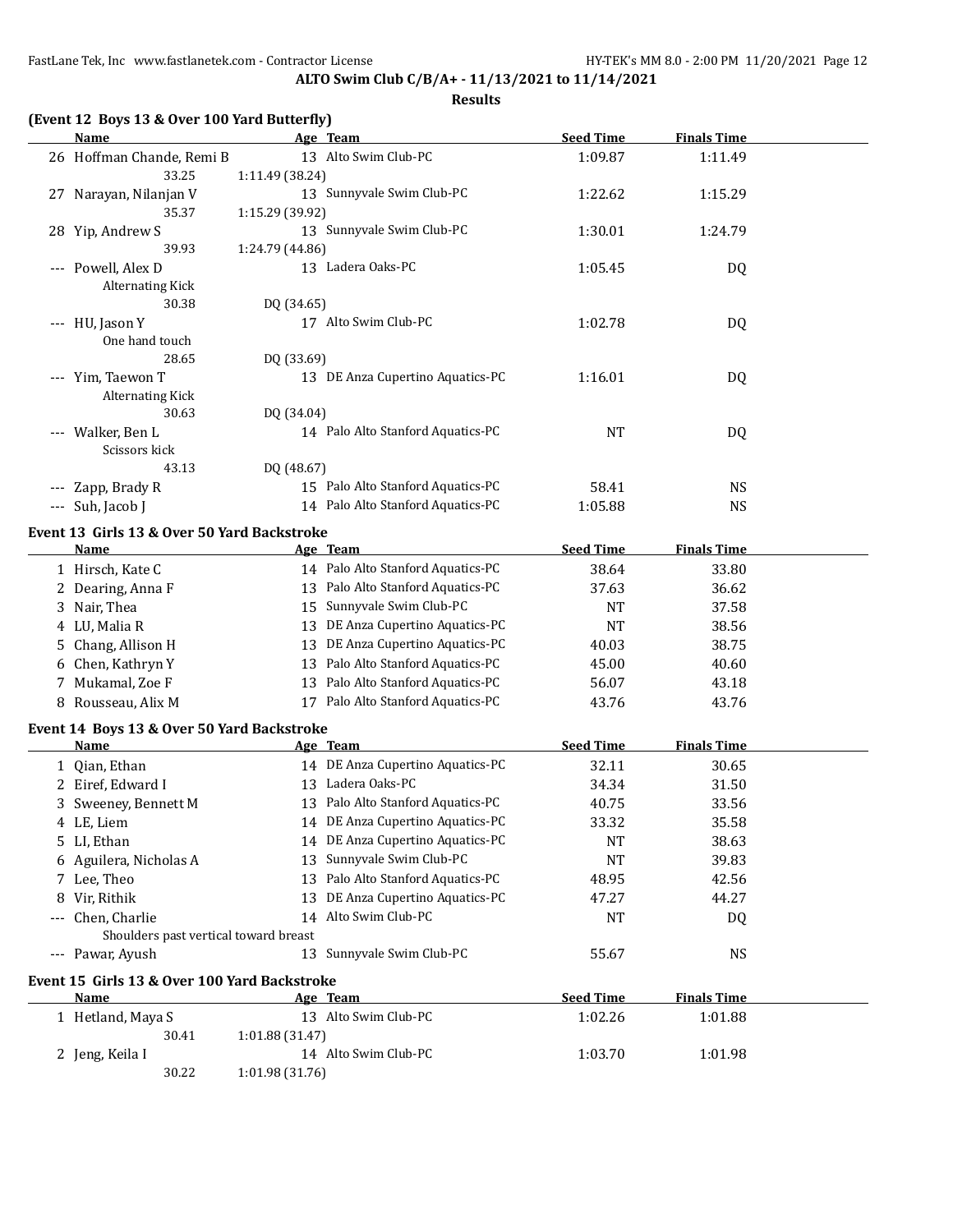**ALTO Swim Club C/B/A+ - 11/13/2021 to 11/14/2021**

| <b>Name</b>               |                 | Age Team                          | <b>Seed Time</b> | <b>Finals Time</b> |  |
|---------------------------|-----------------|-----------------------------------|------------------|--------------------|--|
| 3 Byrne, Maren C          |                 | 13 Alto Swim Club-PC              | 1:03.67          | 1:02.41            |  |
| 30.80                     | 1:02.41 (31.61) |                                   |                  |                    |  |
| 4 Dick-Peddie, Jennifer A |                 | 15 Santa Clara Swim Club-PC       | 1:02.42          | 1:03.34            |  |
| 30.59                     | 1:03.34 (32.75) |                                   |                  |                    |  |
|                           |                 | 17 Ladera Oaks-PC                 | 1:02.66          | 1:05.64            |  |
| 5 Tambling, Ainsley J     |                 |                                   |                  |                    |  |
| 31.77                     | 1:05.64 (33.87) |                                   |                  |                    |  |
| 6 Chang, Jocelyn S        |                 | 14 Palo Alto Stanford Aquatics-PC | 1:05.87          | 1:06.32            |  |
| 32.09                     | 1:06.32 (34.23) |                                   |                  |                    |  |
| 7 Hsu, Katelyn            |                 | 13 DE Anza Cupertino Aquatics-PC  | 1:06.25          | 1:06.90            |  |
| 33.19                     | 1:06.90 (33.71) |                                   |                  |                    |  |
| 8 Charton, Thalea         |                 | 13 DE Anza Cupertino Aquatics-PC  | 1:07.00          | 1:07.47            |  |
| 33.34                     | 1:07.47 (34.13) |                                   |                  |                    |  |
| 9 Burdick, Alyssa E       |                 | 15 Alto Swim Club-PC              | 1:05.26          | 1:07.96            |  |
| 33.07                     | 1:07.96 (34.89) |                                   |                  |                    |  |
| 10 Levin, Liliana M       |                 | 13 DE Anza Cupertino Aquatics-PC  | 1:06.80          | 1:08.24            |  |
| 33.29                     | 1:08.24 (34.95) |                                   |                  |                    |  |
| 11 Swall, Alexandra F     |                 | 13 Palo Alto Stanford Aquatics-PC | 1:06.60          | 1:08.68            |  |
| 34.05                     | 1:08.68 (34.63) |                                   |                  |                    |  |
|                           |                 | 14 Alto Swim Club-PC              |                  |                    |  |
| 12 Preuss, Hailey K       |                 |                                   | 1:12.14          | 1:08.84            |  |
| 33.95                     | 1:08.84 (34.89) |                                   |                  |                    |  |
| 13 Yuan, Amelia P         |                 | 14 Palo Alto Stanford Aquatics-PC | 1:08.82          | 1:08.85            |  |
| 33.70                     | 1:08.85(35.15)  |                                   |                  |                    |  |
| 14 Wong, Cherise H        |                 | 16 Ladera Oaks-PC                 | 1:07.85          | 1:10.03            |  |
| 33.84                     | 1:10.03 (36.19) |                                   |                  |                    |  |
| 15 Levin, Stacia J        |                 | 14 DE Anza Cupertino Aquatics-PC  | 1:08.49          | 1:10.23            |  |
| 34.04                     | 1:10.23 (36.19) |                                   |                  |                    |  |
| 16 Conover-Hui, Aurora J  |                 | 15 Palo Alto Stanford Aquatics-PC | 1:07.14          | 1:10.39            |  |
| 34.13                     | 1:10.39 (36.26) |                                   |                  |                    |  |
| 17 Wagner, Sonika         |                 | 14 DE Anza Cupertino Aquatics-PC  | 1:08.25          | 1:10.97            |  |
| 33.95                     | 1:10.97 (37.02) |                                   |                  |                    |  |
|                           |                 | 14 Palo Alto Stanford Aquatics-PC | <b>NT</b>        |                    |  |
| 18 Garg, Aishani          |                 |                                   |                  | 1:11.04            |  |
| 34.40                     | 1:11.04 (36.64) |                                   |                  |                    |  |
| 19 Kao, Lucy W            |                 | 13 Triggerfish Aquatic-PC         | NT               | 1:11.05            |  |
| 34.98                     | 1:11.05(36.07)  |                                   |                  |                    |  |
| 20 Chu, Annika            |                 | 13 Palo Alto Stanford Aquatics-PC | 1:08.23          | 1:11.40            |  |
| 34.32                     | 1:11.40 (37.08) |                                   |                  |                    |  |
| 21 Ertas, Eda E           |                 | 14 Alto Swim Club-PC              | 1:11.18          | 1:11.57            |  |
| 35.23                     | 1:11.57 (36.34) |                                   |                  |                    |  |
| 22 Geng, Emma X           |                 | 14 Sunnyvale Swim Club-PC         | 1:17.66          | 1:11.74            |  |
| 34.76                     | 1:11.74 (36.98) |                                   |                  |                    |  |
| 23 LI, Katelyn A          |                 | 13 DE Anza Cupertino Aquatics-PC  | 1:13.03          | 1:12.10            |  |
| 35.85                     | 1:12.10 (36.25) |                                   |                  |                    |  |
| 24 Chen, Yoray I          |                 | 13 Alto Swim Club-PC              | 1:12.57          | 1:13.09            |  |
| 36.02                     | 1:13.09 (37.07) |                                   |                  |                    |  |
|                           |                 | 14 Alto Swim Club-PC              |                  |                    |  |
| 25 McDonald, Hannah N     |                 |                                   | 1:09.76          | 1:13.32            |  |
| 35.02                     | 1:13.32 (38.30) |                                   |                  |                    |  |
| 26 Orazova, Meryem        |                 | 13 Alto Swim Club-PC              | 1:11.41          | 1:14.27            |  |
| 36.52                     | 1:14.27 (37.75) |                                   |                  |                    |  |
| 27 Barry, Katherine E     |                 | 13 Sunnyvale Swim Club-PC         | 1:22.13          | 1:14.96            |  |
| 36.19                     | 1:14.96 (38.77) |                                   |                  |                    |  |
| 28 Shroff, Niyati         |                 | 15 Palo Alto Stanford Aquatics-PC | 1:18.10          | 1:15.27            |  |
| 37.62                     | 1:15.27 (37.65) |                                   |                  |                    |  |
| 29 Swaminathan, Samhita S |                 | 13 Alto Swim Club-PC              | 1:15.07          | 1:17.47            |  |
| 38.56                     | 1:17.47 (38.91) |                                   |                  |                    |  |
|                           |                 |                                   |                  |                    |  |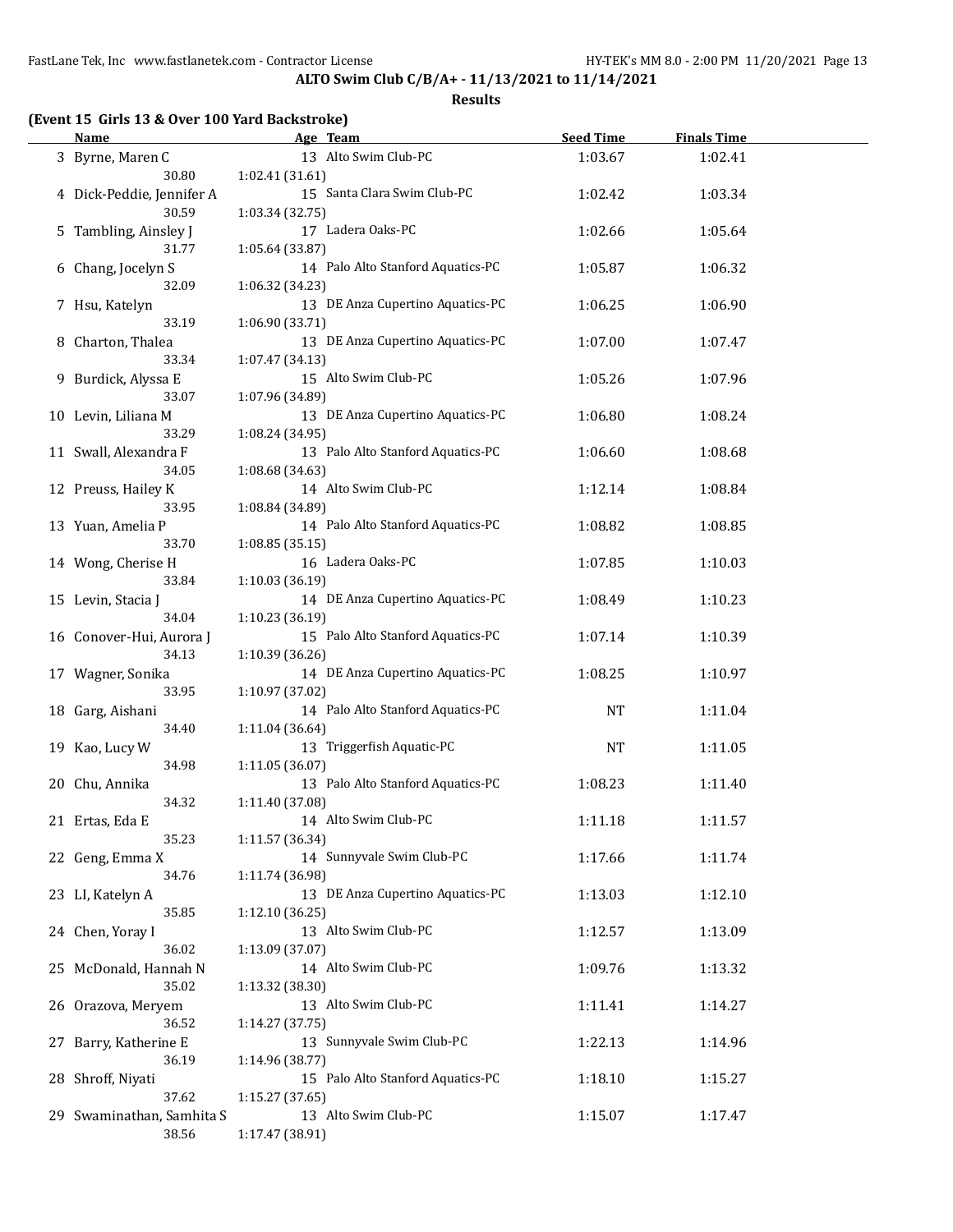**ALTO Swim Club C/B/A+ - 11/13/2021 to 11/14/2021**

## **(Event 15 Girls 13 & Over 100 Yard Backstroke)**

|                                          | <b>Name</b>                               | Age Team                                             | <b>Seed Time</b> | <b>Finals Time</b> |  |
|------------------------------------------|-------------------------------------------|------------------------------------------------------|------------------|--------------------|--|
|                                          | 30 Kuhn, Victoria C                       | 13 DE Anza Cupertino Aquatics-PC                     | 1:33.27          | 1:18.15            |  |
|                                          | 38.30                                     | 1:18.15 (39.85)                                      |                  |                    |  |
|                                          | 31 Liou, Jane S                           | 13 Sunnyvale Swim Club-PC                            | <b>NT</b>        | 1:18.26            |  |
|                                          | 37.47                                     | 1:18.26 (40.79)                                      |                  |                    |  |
|                                          | 32 Yang, Kelsey E                         | 13 DE Anza Cupertino Aquatics-PC                     | 1:32.21          | 1:18.91            |  |
|                                          | 39.23                                     | 1:18.91 (39.68)                                      |                  |                    |  |
|                                          | 33 Lammersen, Charlotte L                 | 15 Palo Alto Stanford Aquatics-PC                    | 1:16.57          | 1:19.67            |  |
|                                          | 38.74                                     | 1:19.67 (40.93)                                      |                  |                    |  |
|                                          | 34 Ene, Mina C                            | 13 Alto Swim Club-PC                                 | 1:19.75          | 1:20.27            |  |
|                                          | 39.10                                     | 1:20.27(41.17)                                       |                  |                    |  |
|                                          | 35 Rosenfeld, Ella                        | 13 Alto Swim Club-PC                                 | 1:21.81          | 1:21.56            |  |
|                                          | 39.77                                     | 1:21.56 (41.79)                                      |                  |                    |  |
|                                          | 36 Dearing, Anna F                        | 13 Palo Alto Stanford Aquatics-PC                    | 1:24.20          | 1:21.63            |  |
|                                          | 40.40                                     | 1:21.63 (41.23)                                      |                  |                    |  |
|                                          | 37 Kim-Fryhling, Sophia A                 | 13 Palo Alto Stanford Aquatics-PC                    | 1:27.92          | 1:22.23            |  |
|                                          | 38.81                                     | 1:22.23 (43.42)                                      |                  |                    |  |
|                                          | 38 Lynch, Siboney M                       | 13 Palo Alto Stanford Aquatics-PC                    | 1:19.80          | 1:22.26            |  |
|                                          | 39.74                                     | 1:22.26 (42.52)                                      |                  |                    |  |
|                                          | 39 Rathenberg, Ava I                      | 17 Alto Swim Club-PC                                 | 1:27.50          | 1:24.61            |  |
|                                          | 41.03                                     | 1:24.61 (43.58)<br>13 Palo Alto Stanford Aquatics-PC | <b>NT</b>        |                    |  |
|                                          | 40 Lai, Lindsey                           | 13 DE Anza Cupertino Aquatics-PC                     |                  | 1:30.38            |  |
|                                          | 41 Vincent, Emma<br>44.25                 | 1:31.52 (47.27)                                      | 1:37.62          | 1:31.52            |  |
|                                          | --- Zahedi, Kiana                         | 16 Alto Swim Club-PC                                 | <b>NT</b>        | DQ                 |  |
|                                          | Delay initiating arm pull at turn         |                                                      |                  |                    |  |
|                                          | 43.95                                     | DQ (50.46)                                           |                  |                    |  |
|                                          | --- Hirsch, Kate C                        | 14 Palo Alto Stanford Aquatics-PC                    | 1:18.50          | DQ                 |  |
|                                          | Delay initiating turn after past vertical |                                                      |                  |                    |  |
|                                          | 34.94                                     | DQ (38.08)                                           |                  |                    |  |
| ---                                      | Kripalani, Ana                            | 14 Sunnyvale Swim Club-PC                            | 1:14.74          | <b>NS</b>          |  |
|                                          | Liu, Allison S                            | 13 Palo Alto Stanford Aquatics-PC                    | 1:00.00          | <b>NS</b>          |  |
| $\hspace{0.05cm} \ldots \hspace{0.05cm}$ | Kapadia, Hana                             | 13 Palo Alto Stanford Aquatics-PC                    | 1:15.10          | <b>NS</b>          |  |
|                                          |                                           |                                                      |                  |                    |  |

#### **Event 16 Boys 13 & Over 100 Yard Backstroke**

| Name                      | Age Team                          | <b>Seed Time</b> | <b>Finals Time</b> |  |
|---------------------------|-----------------------------------|------------------|--------------------|--|
| 1 Collet, Seth J          | 15 Ladera Oaks-PC                 | 55.62            | 55.27              |  |
| 26.81                     | 55.27 (28.46)                     |                  |                    |  |
| 2 Stoen, Tyler J          | 18 Alto Swim Club-PC              | 55.22            | 57.00              |  |
| 28.02                     | 57.00 (28.98)                     |                  |                    |  |
| 3 Wang, Jayden M          | 14 Ladera Oaks-PC                 | 1:05.96          | 1:01.31            |  |
| 29.38                     | 1:01.31(31.93)                    |                  |                    |  |
| 4 McDonald, Christopher P | 16 Alto Swim Club-PC              | 58.28            | 1:01.40            |  |
| 29.32                     | 1:01.40 (32.08)                   |                  |                    |  |
| 5 Hatch, Kenneth J        | 17 Palo Alto Stanford Aquatics-PC | 1:00.76          | 1:01.59            |  |
| 30.23                     | 1:01.59(31.36)                    |                  |                    |  |
| 6 Fetter, Peter J         | 14 Alto Swim Club-PC              | 58.88            | 1:02.65            |  |
| 30.65                     | 1:02.65(32.00)                    |                  |                    |  |
| 7 Cui, Tony C             | 14 Alto Swim Club-PC              | 1:04.00          | 1:02.75            |  |
| 30.46                     | 1:02.75(32.29)                    |                  |                    |  |
| 8 Lai, Sean               | 15 Ladera Oaks-PC                 | <b>NT</b>        | 1:02.88            |  |
| 29.94                     | 1:02.88(32.94)                    |                  |                    |  |
| 9 Naranjo, Ian P          | 14 Alto Swim Club-PC              | 1:02.82          | 1:03.95            |  |
| 31.04                     | 1:03.95 (32.91)                   |                  |                    |  |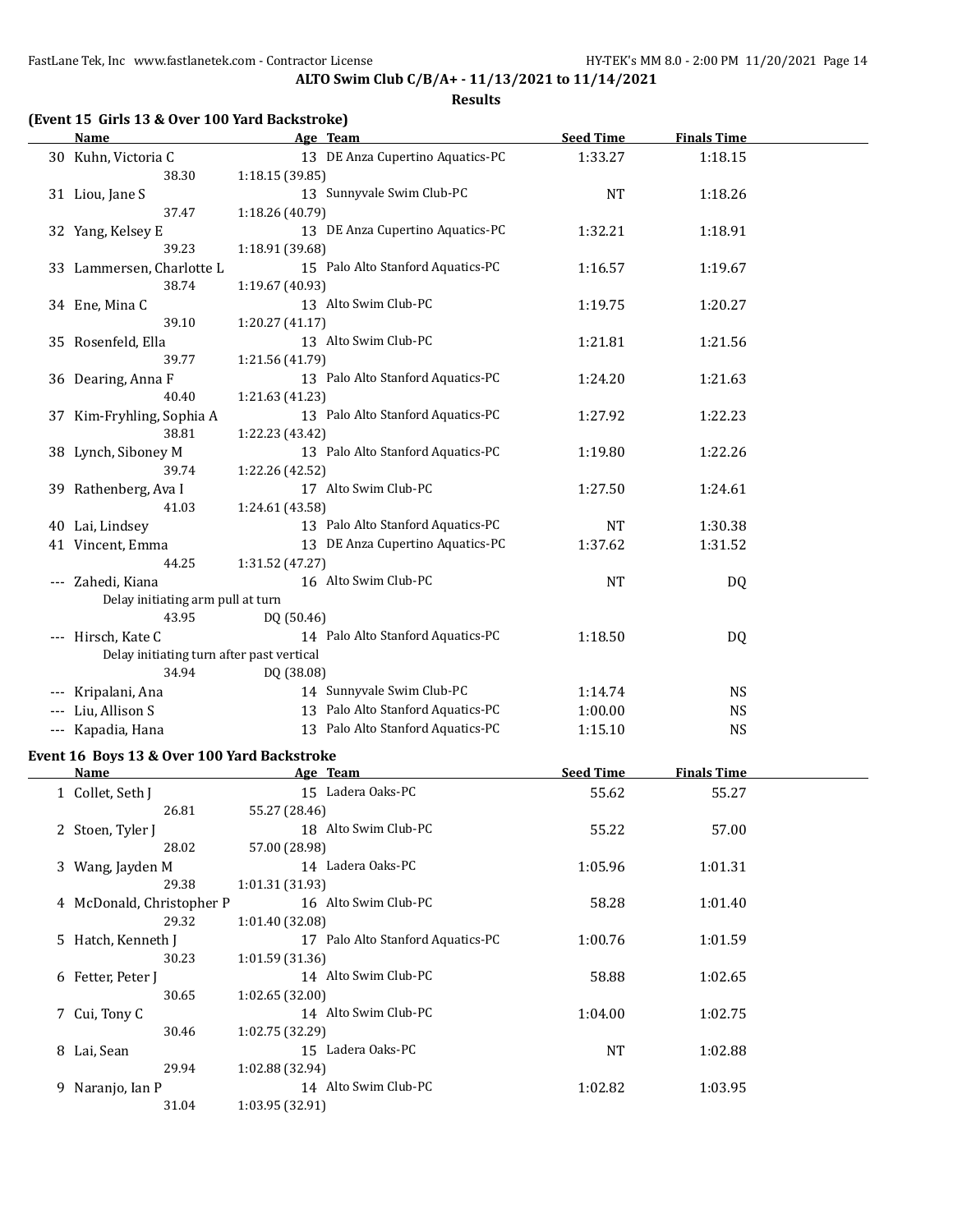## **(Event 16 Boys 13 & Over 100 Yard Backstroke)**

| Name                      | Age Team<br><u> 1990 - Johann Barbara, martin a</u> | Seed Time | <b>Finals Time</b> |  |
|---------------------------|-----------------------------------------------------|-----------|--------------------|--|
| 10 Grant, Connor A        | 15 Ladera Oaks-PC                                   | 1:05.13   | 1:04.17            |  |
| 31.14                     | 1:04.17 (33.03)                                     |           |                    |  |
| 11 HU, Jason Y            | 17 Alto Swim Club-PC                                | 1:04.75   | 1:04.28            |  |
| 31.24                     | 1:04.28 (33.04)                                     |           |                    |  |
| 12 Hoffman Chande, Remi B | 13 Alto Swim Club-PC                                | 1:03.97   | 1:04.34            |  |
|                           |                                                     |           |                    |  |
| 31.21                     | 1:04.34 (33.13)                                     |           |                    |  |
| 13 Helmers, William H     | 14 Alto Swim Club-PC                                | 1:03.62   | 1:04.87            |  |
| 31.28                     | 1:04.87 (33.59)                                     |           |                    |  |
| 14 Pham, Andrew N         | 13 Sunnyvale Swim Club-PC                           | 1:11.66   | 1:05.54            |  |
| 32.11                     | 1:05.54 (33.43)                                     |           |                    |  |
| 15 Klemens, Thomas D      | 13 Ladera Oaks-PC                                   | 1:09.74   | 1:05.90            |  |
| 32.38                     | 1:05.90 (33.52)                                     |           |                    |  |
| 16 Hong, Jinu             | 14 Alto Swim Club-PC                                | 1:13.44   | 1:05.93            |  |
| 31.84                     | 1:05.93 (34.09)                                     |           |                    |  |
| 17 Kawaja, Cole W         | 14 Ladera Oaks-PC                                   | 1:05.45   | 1:06.04            |  |
| 31.54                     | 1:06.04(34.50)                                      |           |                    |  |
| 18 Byun, Justis L         | 14 Alto Swim Club-PC                                | 1:07.25   | 1:06.53            |  |
| 33.55                     |                                                     |           |                    |  |
|                           | 1:06.53 (32.98)                                     |           |                    |  |
| 19 Powell, Alex D         | 13 Ladera Oaks-PC                                   | 1:06.60   | 1:06.97            |  |
| 32.73                     | 1:06.97 (34.24)                                     |           |                    |  |
| 20 Qian, Ethan            | 14 DE Anza Cupertino Aquatics-PC                    | 1:07.70   | 1:07.20            |  |
| 33.49                     | 1:07.20 (33.71)                                     |           |                    |  |
| 21 Meehan, James A        | 14 Alto Swim Club-PC                                | 1:07.84   | 1:07.69            |  |
| 33.10                     | 1:07.69 (34.59)                                     |           |                    |  |
| 22 Yim, Taewon T          | 13 DE Anza Cupertino Aquatics-PC                    | 1:15.78   | 1:08.43            |  |
| 33.24                     | 1:08.43 (35.19)                                     |           |                    |  |
| 23 HO, Eric D             | 15 Alto Swim Club-PC                                | 1:06.70   | 1:09.42            |  |
| 33.30                     | 1:09.42 (36.12)                                     |           |                    |  |
| 24 Lemon, Nolan           | 14 Alto Swim Club-PC                                | 1:10.64   | 1:09.66            |  |
| 34.42                     | 1:09.66 (35.24)                                     |           |                    |  |
| 25 FU, Alvin              | 13 Alto Swim Club-PC                                |           |                    |  |
|                           |                                                     | 1:07.45   | 1:10.23            |  |
| 35.10                     | 1:10.23(35.13)                                      |           |                    |  |
| 26 Eiref, Edward I        | 13 Ladera Oaks-PC                                   | 1:11.69   | 1:10.51            |  |
| 34.01                     | 1:10.51 (36.50)                                     |           |                    |  |
| 27 Shah, Jai R            | 17 Alto Swim Club-PC                                | 1:11.72   | 1:11.05            |  |
| 35.15                     | 1:11.05 (35.90)                                     |           |                    |  |
| 28 Negi, Atiksh           | 13 Alto Swim Club-PC                                | 1:07.46   | 1:11.90            |  |
| 34.93                     | 1:11.90 (36.97)                                     |           |                    |  |
| 29 Kumar, Ryan            | 13 Alto Swim Club-PC                                | 1:12.49   | 1:12.12            |  |
| 35.02                     | 1:12.12 (37.10)                                     |           |                    |  |
| 30 Stenfort, Jayden S     | 14 DE Anza Cupertino Aquatics-PC                    | 1:27.15   | 1:12.28            |  |
| 35.90                     | 1:12.28 (36.38)                                     |           |                    |  |
| 31 Wang, Euan B           | 13 DE Anza Cupertino Aquatics-PC                    | 1:12.57   | 1:12.47            |  |
| 35.14                     | 1:12.47 (37.33)                                     |           |                    |  |
| 32 Mai, Benjamin J        | 13 Alto Swim Club-PC                                |           |                    |  |
|                           |                                                     | 1:16.90   | 1:13.73            |  |
| 36.32                     | 1:13.73 (37.41)                                     |           |                    |  |
| 33 Braddock, Aiden L      | 13 Palo Alto Stanford Aquatics-PC                   | 1:10.87   | 1:13.95            |  |
| 35.79                     | 1:13.95 (38.16)                                     |           |                    |  |
| 34 AN, Alexander S        | 16 Alto Swim Club-PC                                | 1:13.03   | 1:16.02            |  |
| 35 Yip, Andrew S          | 13 Sunnyvale Swim Club-PC                           | <b>NT</b> | 1:17.63            |  |
| 38.54                     | 1:17.63 (39.09)                                     |           |                    |  |
| 36 Zhai, Matthew          | 13 DE Anza Cupertino Aquatics-PC                    | 1:29.10   | 1:18.05            |  |
| 37.88                     | 1:18.05 (40.17)                                     |           |                    |  |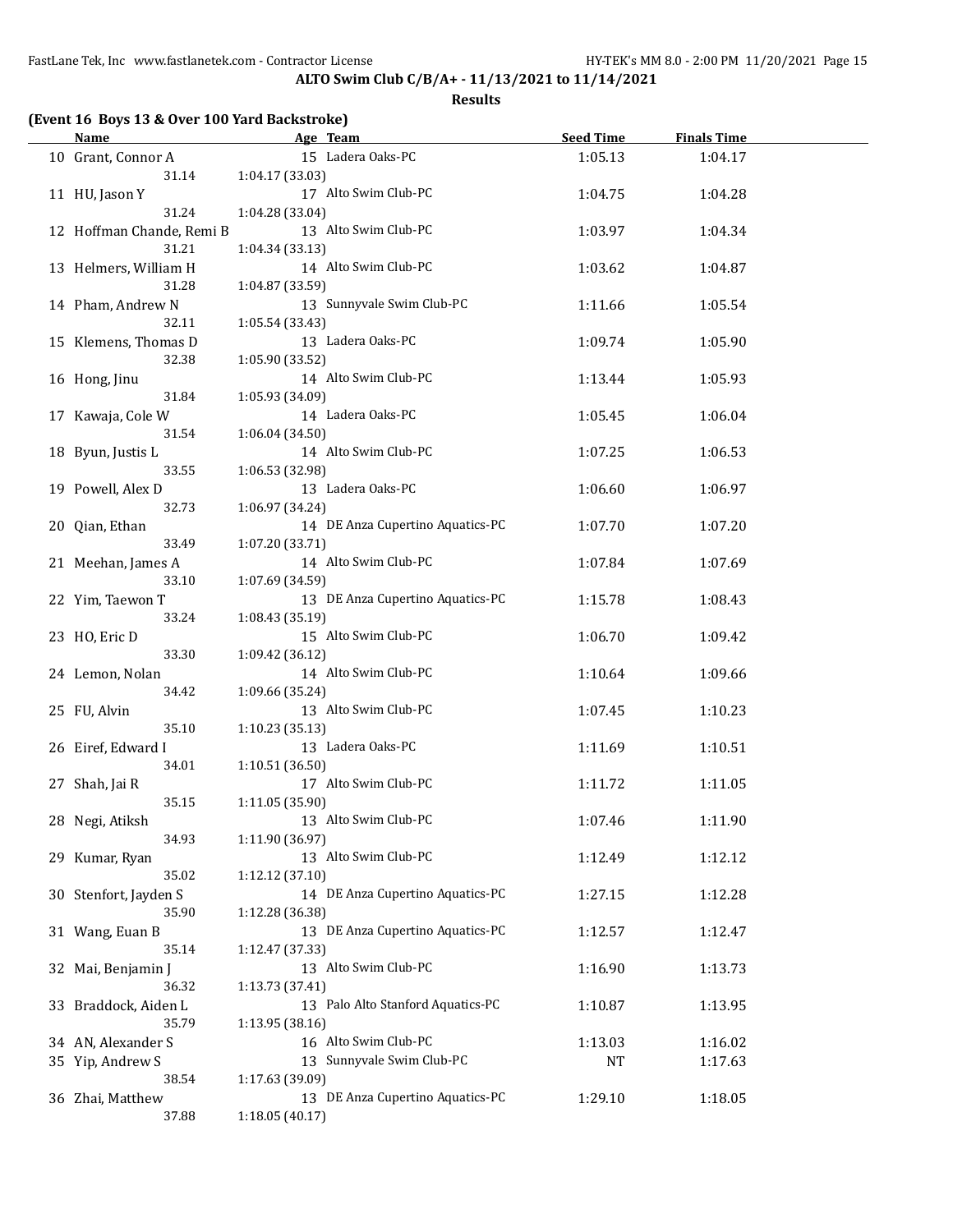**(Event 16 Boys 13 & Over 100 Yard Backstroke)**

**ALTO Swim Club C/B/A+ - 11/13/2021 to 11/14/2021**

|   | <b>Name</b>                                          | Age Team                             | <b>Seed Time</b> | <b>Finals Time</b> |  |
|---|------------------------------------------------------|--------------------------------------|------------------|--------------------|--|
|   | 37 Shone, Aaron                                      | 13 Alto Swim Club-PC                 | 1:21.88          | 1:18.57            |  |
|   | 38.23                                                | 1:18.57 (40.34)                      |                  |                    |  |
|   | 38 Fuller, Henry S                                   | 13 Palo Alto Stanford Aquatics-PC    | 2:07.64          | 1:20.32            |  |
|   | 38.01                                                | 1:20.32 (42.31)                      |                  |                    |  |
|   | 39 Akin, Cole P                                      | 13 Alto Swim Club-PC                 | 1:20.41          | 1:20.57            |  |
|   | 39.14                                                | 1:20.57 (41.43)                      |                  |                    |  |
|   | 40 Paliska, Luca                                     | 17 Alto Swim Club-PC                 | <b>NT</b>        | 1:26.58            |  |
|   | 40.20                                                | 1:26.58 (46.38)                      |                  |                    |  |
|   | 41 Chen, Jiazhi                                      | 14 Alto Swim Club-PC                 | <b>NT</b>        | 1:37.89            |  |
|   | --- Haemer, Ethan                                    | 14 Alto Swim Club-PC                 | 1:38.47          | DQ                 |  |
|   | Delay initiating turn after past vertical            |                                      |                  |                    |  |
|   | --- Parekh, Hiranya N                                | Sunnyvale Swim Club-PC<br>14         | 1:33.18          | <b>NS</b>          |  |
|   | --- Wang, Brandon                                    | 14 DE Anza Cupertino Aquatics-PC     | 1:09.70          | <b>NS</b>          |  |
|   | --- Jones, Matteo                                    | 14 Alto Swim Club-PC                 | 1:23.62          | <b>NS</b>          |  |
|   |                                                      |                                      |                  |                    |  |
|   | Event 17 Girls 13 & Over 50 Yard Breaststroke        |                                      |                  |                    |  |
|   | Name                                                 | <u>Age Team</u>                      | <b>Seed Time</b> | <b>Finals Time</b> |  |
|   | 1 Hwang, Jennifer M                                  | 29 Walnut Creek Aquabears-PC         | 34.94            | 36.20              |  |
|   | 2 Porteous, Annika L                                 | 16 Palo Alto Stanford Aquatics-PC    | 37.79            | 38.60              |  |
|   | 3 Gluchowski, Isabella                               | 14 Palo Alto Stanford Aquatics-PC    | 38.00            | 39.23              |  |
|   | 4 Ardelean, Sarah E                                  | Matadero Creek Aquatic Club-PC<br>13 | 50.92            | 43.43              |  |
|   | 5 Chen, Kathryn Y                                    | 13 Palo Alto Stanford Aquatics-PC    | 46.00            | 48.75              |  |
|   |                                                      |                                      |                  |                    |  |
|   | Event 18 Boys 13 & Over 50 Yard Breaststroke<br>Name | Age Team                             | <b>Seed Time</b> | <b>Finals Time</b> |  |
|   | 1 Undhjem, Soren                                     | 17 Palo Alto Stanford Aquatics-PC    | 32.35            | 30.78              |  |
|   |                                                      | Sunnyvale Swim Club-PC<br>13         |                  |                    |  |
|   | 2 Narayan, Nilanjan V                                |                                      | 36.52            | 35.83              |  |
|   | 3 Yeom, Damin                                        | DE Anza Cupertino Aquatics-PC<br>13  | 38.97            | 37.51              |  |
| 4 | Chau, Caden                                          | Palo Alto Stanford Aquatics-PC<br>13 | <b>NT</b>        | 37.76              |  |
| 5 | Liao, Dylan N                                        | Palo Alto Stanford Aquatics-PC<br>13 | 48.71            | 38.00              |  |
| 6 | LI, Ethan                                            | DE Anza Cupertino Aquatics-PC<br>14  | <b>NT</b>        | 38.82              |  |
|   | Gilbert-Fagen, Isaac L                               | DE Anza Cupertino Aquatics-PC<br>13  | 44.50            | 42.60              |  |
| 8 | Vir, Rithik                                          | DE Anza Cupertino Aquatics-PC<br>13  | 48.88            | 46.24              |  |
|   | Sundaresan, Rahul S                                  | Palo Alto Stanford Aquatics-PC<br>13 | <b>NT</b>        | DQ                 |  |
|   | Pack, George E                                       | Sunnyvale Swim Club-PC<br>13         | <b>NT</b>        | <b>NS</b>          |  |
|   | Pawar, Ayush                                         | Sunnyvale Swim Club-PC<br>13         | 54.70            | <b>NS</b>          |  |
|   | --- Parekh, Hiranya N                                | 14 Sunnyvale Swim Club-PC            | 37.99            | <b>NS</b>          |  |
|   | Event 19 Girls 13 & Over 100 Yard IM                 |                                      |                  |                    |  |
|   | <b>Name</b>                                          | Age Team                             | <b>Seed Time</b> | <b>Finals Time</b> |  |
|   | 1 Levin, Stacia J                                    | 14 DE Anza Cupertino Aquatics-PC     | 1:07.47          | 1:09.87            |  |
|   | 32.72                                                | 1:09.87 (37.15)                      |                  |                    |  |
|   | 2 Rodwell, Helena T                                  | 14 Palo Alto Stanford Aquatics-PC    | 1:09.63          | 1:11.30            |  |
|   | 32.92                                                | 1:11.30 (38.38)                      |                  |                    |  |
|   | 3 Wong, Cadence E                                    | 14 Ladera Oaks-PC                    | 1:11.18          | 1:11.81            |  |
|   | 32.74                                                | 1:11.81 (39.07)                      |                  |                    |  |
|   | 4 Geng, Emma X                                       | 14 Sunnyvale Swim Club-PC            | 1:12.57          | 1:11.86            |  |
|   | 33.17                                                | 1:11.86 (38.69)                      |                  |                    |  |
|   | 5 Savchenko, Kateryna M                              | 13 Palo Alto Stanford Aquatics-PC    | <b>NT</b>        | 1:13.94            |  |
|   | 34.67                                                | 1:13.94 (39.27)                      |                  |                    |  |
|   |                                                      | 13 Palo Alto Stanford Aquatics-PC    |                  |                    |  |
|   | 6 Nazario, Sofia<br>32.32                            |                                      | 1:15.54          | 1:14.43            |  |
|   |                                                      | 1:14.43 (42.11)                      |                  |                    |  |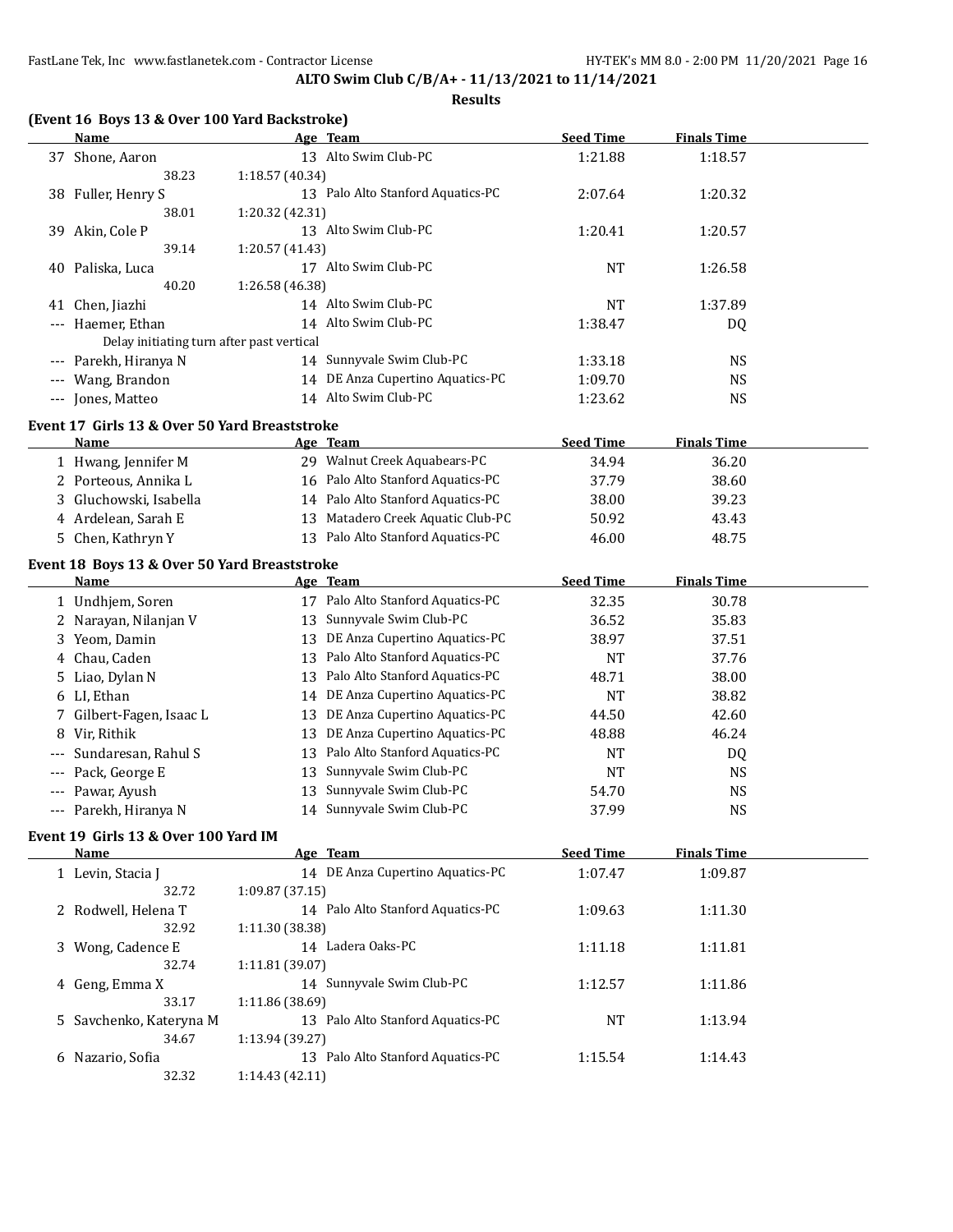**ALTO Swim Club C/B/A+ - 11/13/2021 to 11/14/2021 Results**

## **(Event 19 Girls 13 & Over 100 Yard IM)**

|       | Name                      | Age Team                          | <b>Seed Time</b> | <b>Finals Time</b> |  |
|-------|---------------------------|-----------------------------------|------------------|--------------------|--|
|       | 7 Prouty, Abigail J       | 16 Palo Alto Stanford Aquatics-PC | <b>NT</b>        | 1:15.17            |  |
|       | 34.60                     | 1:15.17 (40.57)                   |                  |                    |  |
|       | 8 Kazem, Malia G          | 15 DE Anza Cupertino Aquatics-PC  | 1:19.02          | 1:15.65            |  |
|       | 34.28                     | 1:15.65 (41.37)                   |                  |                    |  |
|       | 9 Sarles, Christina A     | 15 Palo Alto Stanford Aquatics-PC | <b>NT</b>        | 1:16.55            |  |
|       | 35.26                     | 1:16.55 (41.29)                   |                  |                    |  |
|       | 10 Ono, Minou Z           | 14 Palo Alto Stanford Aquatics-PC | 1:20.47          | 1:16.99            |  |
|       | 35.04                     | 1:16.99 (41.95)                   |                  |                    |  |
|       | 11 Mikulin, Aleena        | 15 Palo Alto Stanford Aquatics-PC | <b>NT</b>        | 1:17.07            |  |
|       | 36.07                     | 1:17.07(41.00)                    |                  |                    |  |
|       | 12 Barry, Katherine E     | 13 Sunnyvale Swim Club-PC         | 1:17.89          | 1:17.43            |  |
|       | 34.94                     | 1:17.43 (42.49)                   |                  |                    |  |
|       | 13 Ellis, Evyn E          | 13 Palo Alto Stanford Aquatics-PC | 1:15.99          | 1:17.62            |  |
|       | 14 Chuang, Lea            | 13 Sunnyvale Swim Club-PC         | <b>NT</b>        | 1:20.53            |  |
|       | 36.98                     | 1:20.53 (43.55)                   |                  |                    |  |
|       | 15 Radzilowski, Sarah F   | 15 Matadero Creek Aquatic Club-PC | 1:27.98          | 1:21.39            |  |
|       | 37.22                     | 1:21.39 (44.17)                   |                  |                    |  |
|       | 16 Chang, Allison H       | 13 DE Anza Cupertino Aquatics-PC  | 1:23.23          | 1:21.96            |  |
|       | 38.91                     | 1:21.96 (43.05)                   |                  |                    |  |
|       | 17 Kim-Fryhling, Sophia A | 13 Palo Alto Stanford Aquatics-PC | 1:26.84          | 1:23.12            |  |
|       | 37.53                     | 1:23.12 (45.59)                   |                  |                    |  |
|       | 18 Lai, Lindsey           | 13 Palo Alto Stanford Aquatics-PC | <b>NT</b>        | 1:28.20            |  |
|       | 45.15                     | 1:28.20 (43.05)                   |                  |                    |  |
|       | 19 Yang, Audrey E         | 15 DE Anza Cupertino Aquatics-PC  | 1:35.06          | 1:30.50            |  |
|       | 40.98                     | 1:30.50 (49.52)                   |                  |                    |  |
|       | 20 Miyai, Alyssa J        | 13 Sunnyvale Swim Club-PC         | <b>NT</b>        | 1:30.79            |  |
|       | 43.12                     | 1:30.79 (47.67)                   |                  |                    |  |
|       | 21 Ardelean, Sarah E      | 13 Matadero Creek Aquatic Club-PC | 1:38.41          | 1:33.22            |  |
|       | 42.99                     | 1:33.22 (50.23)                   |                  |                    |  |
|       | Kripalani, Ana            | 14 Sunnyvale Swim Club-PC         | 1:16.04          | <b>NS</b>          |  |
|       | Connaghan, Caroline S     | 13 Alto Swim Club-PC              | 1:23.56          | <b>NS</b>          |  |
|       | Marjon, Lilli             | 13 Alto Swim Club-PC              | 1:25.01          | NS                 |  |
| $---$ | Kim, Katie                | 13 Quick Silver-PC                | 1:25.26          | <b>NS</b>          |  |

#### **Event 20 Boys 13 & Over 100 Yard IM**

| Name                  | Age Team                          | <b>Seed Time</b> | <b>Finals Time</b> |  |
|-----------------------|-----------------------------------|------------------|--------------------|--|
| 1 Rousseau, Antione C | 16 Palo Alto Stanford Aquatics-PC | 1:16.27          | 1:05.74            |  |
| 31.40                 | 1:05.74 (34.34)                   |                  |                    |  |
| 2 Eiref, Edward I     | 13 Ladera Oaks-PC                 | 1:14.56          | 1:07.70            |  |
| 32.41                 | 1:07.70(35.29)                    |                  |                    |  |
| 3 Wang, Euan B        | 13 DE Anza Cupertino Aquatics-PC  | 1:10.75          | 1:08.23            |  |
| 32.46                 | 1:08.23(35.77)                    |                  |                    |  |
| 4 Suh, Jacob J        | 14 Palo Alto Stanford Aquatics-PC | <b>NT</b>        | 1:08.53            |  |
| 31.69                 | 1:08.53 (36.84)                   |                  |                    |  |
| 5 Zhai, Matthew       | 13 DE Anza Cupertino Aquatics-PC  | <b>NT</b>        | 1:14.06            |  |
| 35.78                 | 1:14.06 (38.28)                   |                  |                    |  |
| 6 Braddock, Aiden L   | 13 Palo Alto Stanford Aquatics-PC | 1:24.73          | 1:14.26            |  |
| 33.88                 | 1:14.26 (40.38)                   |                  |                    |  |
| 7 LI, Leo             | 13 Palo Alto Stanford Aquatics-PC | 1:18.82          | 1:15.26            |  |
| 35.96                 | 1:15.26(39.30)                    |                  |                    |  |
| 8 YU, Jaylen Z        | 13 DE Anza Cupertino Aquatics-PC  | 1:24.87          | 1:16.94            |  |
| 34.35                 | 1:16.94(42.59)                    |                  |                    |  |
| Liao, Dylan N<br>9    | 13 Palo Alto Stanford Aquatics-PC | 1:35.69          | 1:21.30            |  |
| 39.32                 | 1:21.30 (41.98)                   |                  |                    |  |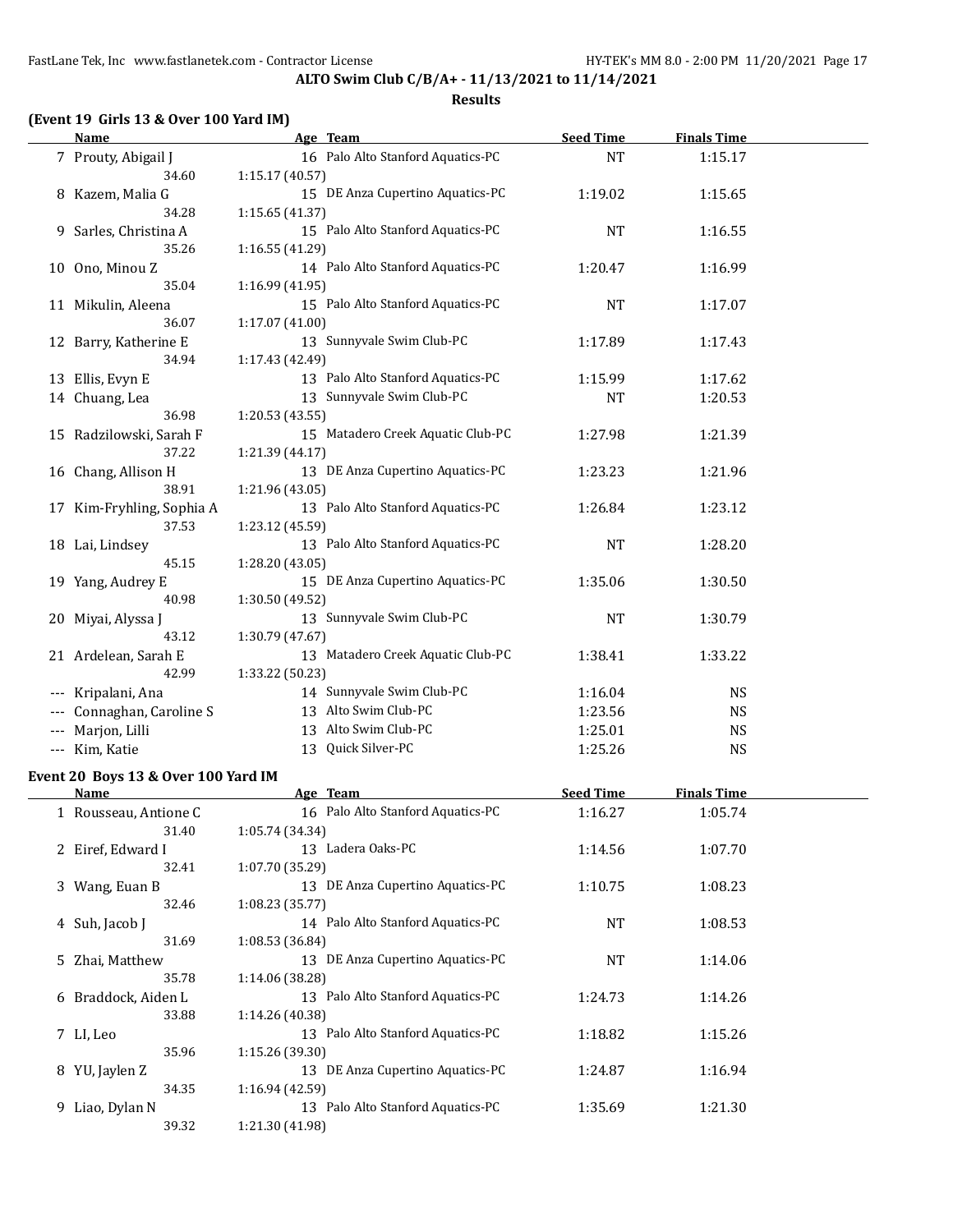#### **Results**

|    | (Event 20 Boys 13 & Over 100 Yard IM)        |                 |                                   |                  |                    |  |
|----|----------------------------------------------|-----------------|-----------------------------------|------------------|--------------------|--|
|    | Name                                         |                 | Age Team                          | <b>Seed Time</b> | <b>Finals Time</b> |  |
| 10 | Cai, Oliver                                  | 13              | DE Anza Cupertino Aquatics-PC     | <b>NT</b>        | 1:22.05            |  |
|    | 38.72                                        | 1:22.05 (43.33) |                                   |                  |                    |  |
| 11 | Paliska, Luca                                |                 | Alto Swim Club-PC                 | NT               | 1:23.24            |  |
|    | 38.65                                        | 1:23.24 (44.59) |                                   |                  |                    |  |
|    | Walker, Ben L                                |                 | 14 Palo Alto Stanford Aquatics-PC | 3:37.00          | 1:32.36            |  |
|    | 42.08                                        | 1:32.36 (50.28) |                                   |                  |                    |  |
|    | --- Aguilera, Nicholas A                     | 13              | Sunnyvale Swim Club-PC            | NT               | DQ                 |  |
|    | Shoulders past vertical toward breast - back |                 |                                   |                  |                    |  |
|    | 41.17                                        | DO (46.82)      |                                   |                  |                    |  |
|    | Tang, Christopher C                          | 13              | DE Anza Cupertino Aquatics-PC     | 1:58.91          | DQ                 |  |
|    | Non-simultaneous arms - fly                  |                 |                                   |                  |                    |  |

41.60 DQ (48.49)

# **Event 22 Women 13 & Over 1650 Yard Freestyle**

| Name                 | Age Team           |                      | <b>Seed Time</b> | <b>Finals Time</b> |  |
|----------------------|--------------------|----------------------|------------------|--------------------|--|
| 1 Pelka, Orla M      |                    | 15 Alto Swim Club-PC | 18:05.42         | 17:57.57           |  |
| 28.86                | 1:00.93 (32.07)    | 1:33.67 (32.74)      | 2:05.95 (32.28)  |                    |  |
| 2:38.47 (32.52)      | 3:11.19 (32.72)    | 3:43.83 (32.64)      | 4:16.38 (32.55)  |                    |  |
| 4:48.94 (32.56)      | 5:21.64 (32.70)    | 5:54.43 (32.79)      | 6:27.12 (32.69)  |                    |  |
| 6:59.75 (32.63)      | 7:32.42 (32.67)    | 8:05.38 (32.96)      | 8:38.42 (33.04)  |                    |  |
| 9:11.22 (32.80)      | 9:43.74 (32.52)    | 10:16.65 (32.91)     | 10:49.58 (32.93) |                    |  |
| 11:22.37 (32.79)     | 11:55.47 (33.10)   | 12:28.51 (33.04)     | 13:01.35 (32.84) |                    |  |
| 13:34.52 (33.17)     | 14:07.31 (32.79)   | 14:40.29 (32.98)     | 15:13.69 (33.40) |                    |  |
| 15:46.54 (32.85)     | 17:57.57 (2:11.03) |                      |                  |                    |  |
| 2 Pelka, Chesna R    |                    | 17 Alto Swim Club-PC | 17:57.87         | 18:36.51           |  |
| 29.71                | 1:02.71 (33.00)    | 1:35.82 (33.11)      | 2:09.59 (33.77)  |                    |  |
| 2:43.33 (33.74)      | 3:16.82 (33.49)    | 3:50.40 (33.58)      | 4:24.43 (34.03)  |                    |  |
| 4:58.53 (34.10)      | 5:32.63 (34.10)    | 6:06.50 (33.87)      | 6:40.48 (33.98)  |                    |  |
| 7:14.41 (33.93)      | 7:48.42 (34.01)    | 8:22.45 (34.03)      | 8:57.01 (34.56)  |                    |  |
| 9:31.28 (34.27)      | 10:05.69 (34.41)   | 10:40.09 (34.40)     | 11:14.18 (34.09) |                    |  |
| 11:48.13 (33.95)     | 12:22.26 (34.13)   | 12:56.63 (34.37)     | 13:30.52 (33.89) |                    |  |
| 14:05.04 (34.52)     | 14:38.99 (33.95)   | 15:13.19 (34.20)     | 15:47.44 (34.25) |                    |  |
| 16:21.62 (34.18)     | 16:56.05 (34.43)   | 17:30.09 (34.04)     | 18:03.75 (33.66) | 18:36.51 (32.76)   |  |
| 3 Cantrell, Aubrey R |                    | 17 Alto Swim Club-PC | 18:25.62         | 18:56.92           |  |
| 29.66                | 1:01.65 (31.99)    | 1:34.47 (32.82)      | 2:07.66 (33.19)  |                    |  |
| 2:41.03 (33.37)      | 3:14.47 (33.44)    | 3:48.36 (33.89)      | 4:22.56 (34.20)  |                    |  |
| 4:56.89 (34.33)      | 5:31.36 (34.47)    | 6:05.79 (34.43)      | 6:40.14 (34.35)  |                    |  |
| 7:14.61 (34.47)      | 7:49.26 (34.65)    | 8:23.95 (34.69)      | 8:58.88 (34.93)  |                    |  |
| 9:33.77 (34.89)      | 10:08.98 (35.21)   | 10:44.09 (35.11)     | 11:19.44 (35.35) |                    |  |
| 11:54.95 (35.51)     | 12:30.42 (35.47)   | 13:06.01 (35.59)     | 13:41.42 (35.41) |                    |  |
| 14:17.05 (35.63)     | 14:52.72 (35.67)   | 15:28.25 (35.53)     | 16:03.15 (34.90) |                    |  |
| 16:37.87 (34.72)     | 17:12.91 (35.04)   | 17:48.15 (35.24)     | 18:23.30 (35.15) | 18:56.92 (33.62)   |  |
| 4 Jeng, Keila I      |                    | 14 Alto Swim Club-PC | 20:32.54         | 19:27.29           |  |
| 31.76                | 1:06.22 (34.46)    | 1:41.11 (34.89)      | 2:16.39 (35.28)  |                    |  |
| 2:51.77 (35.38)      | 3:27.19 (35.42)    | 4:02.84 (35.65)      | 4:38.52 (35.68)  |                    |  |
| 5:14.35 (35.83)      | 5:49.92 (35.57)    | 6:25.66 (35.74)      | 7:01.23 (35.57)  |                    |  |
| 7:36.92 (35.69)      | 8:12.37 (35.45)    | 8:48.14 (35.77)      | 9:23.57 (35.43)  |                    |  |
| 9:58.76 (35.19)      | 10:34.05 (35.29)   | 11:09.22 (35.17)     | 11:44.42 (35.20) |                    |  |
| 12:19.79 (35.37)     | 12:55.11 (35.32)   | 13:30.61 (35.50)     | 14:06.00 (35.39) |                    |  |
| 14:41.65 (35.65)     | 15:17.35 (35.70)   | 15:53.25 (35.90)     | 16:28.98 (35.73) |                    |  |
| 17:04.97 (35.99)     | 17:41.10 (36.13)   | 18:16.77 (35.67)     | 18:52.58 (35.81) | 19:27.29 (34.71)   |  |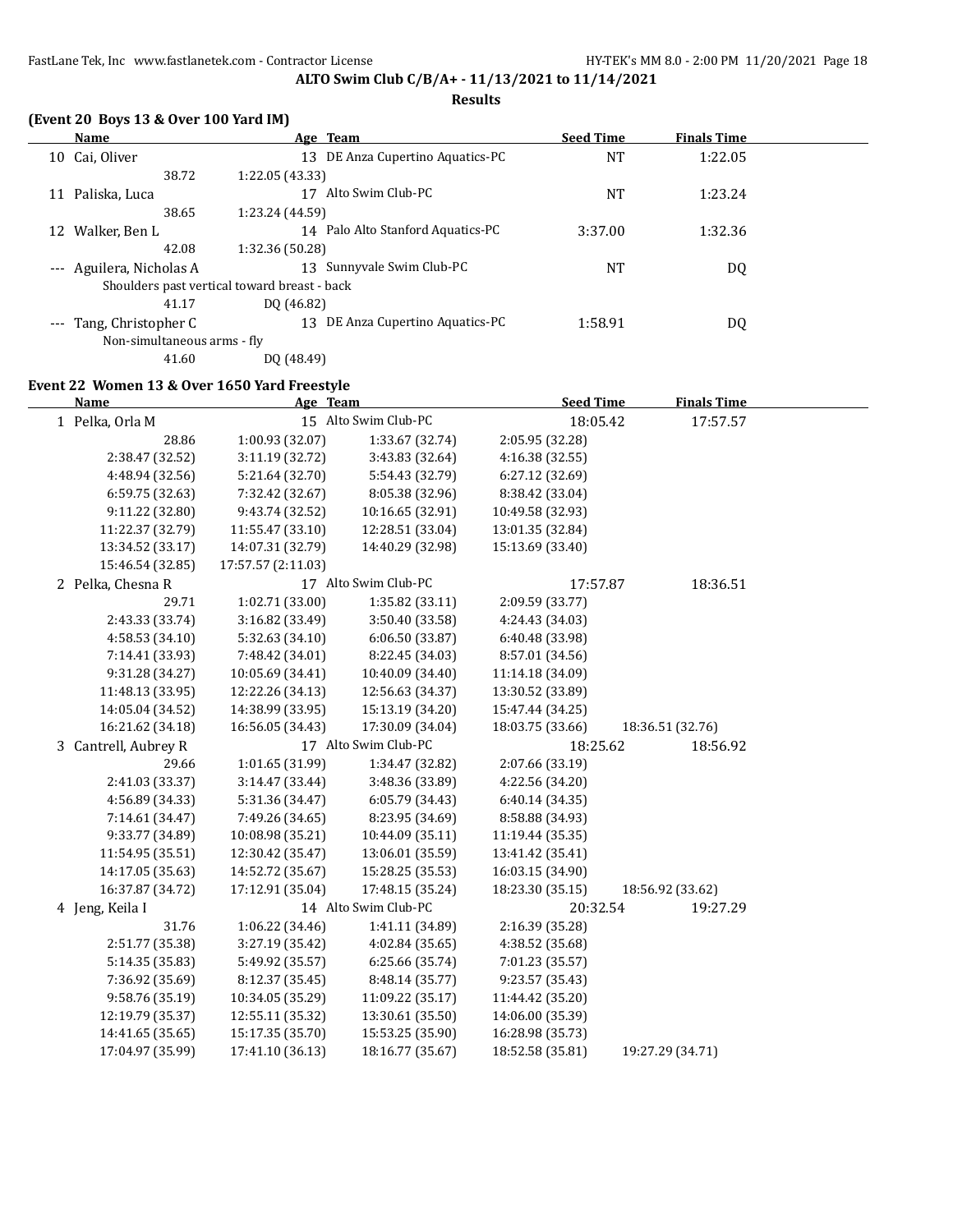#### **Results**

## **(Event 22 Women 13 & Over 1650 Yard Freestyle)**

| <b>Name</b>         |                  | Age Team         |                      | <b>Seed Time</b> | <b>Finals Time</b> |
|---------------------|------------------|------------------|----------------------|------------------|--------------------|
| 5 Kiurtsidis, Nina  |                  |                  | 15 Alto Swim Club-PC | 19:37.58         | 19:29.92           |
|                     | 30.30            | 1:04.25 (33.95)  | 1:38.87 (34.62)      | 2:13.29 (34.42)  |                    |
|                     | 2:47.55 (34.26)  | 3:22.24 (34.69)  | 3:57.19 (34.95)      | 4:32.66 (35.47)  |                    |
|                     | 5:08.31 (35.65)  | 5:43.81 (35.50)  | 6:19.56 (35.75)      | 6:54.90 (35.34)  |                    |
|                     | 7:30.62 (35.72)  | 8:06.54 (35.92)  | 8:42.82 (36.28)      | 9:18.51 (35.69)  |                    |
|                     | 9:54.58 (36.07)  | 10:30.58 (36.00) | 11:06.30 (35.72)     | 11:42.37 (36.07) |                    |
|                     | 12:18.37 (36.00) | 12:54.48 (36.11) | 13:30.75 (36.27)     | 14:06.91 (36.16) |                    |
|                     | 14:42.47 (35.56) | 15:18.53 (36.06) | 15:55.02 (36.49)     | 16:31.59 (36.57) |                    |
|                     | 17:07.73 (36.14) | 17:43.90 (36.17) | 18:19.66 (35.76)     | 18:55.45 (35.79) | 19:29.92 (34.47)   |
| 6 Zhao, Lucy        |                  |                  | 15 Alto Swim Club-PC | 20:11.50         | 19:43.42           |
|                     | 31.33            | 1:05.16 (33.83)  | 1:39.88 (34.72)      | 2:15.07 (35.19)  |                    |
|                     | 2:50.19 (35.12)  | 3:25.13 (34.94)  | 4:00.24 (35.11)      | 4:35.50 (35.26)  |                    |
|                     | 5:11.13 (35.63)  | 5:46.87 (35.74)  | 6:22.42 (35.55)      | 6:58.40 (35.98)  |                    |
|                     | 7:33.96 (35.56)  | 8:09.31 (35.35)  | 8:45.10 (35.79)      | 9:20.71 (35.61)  |                    |
|                     | 9:56.56 (35.85)  | 10:32.55 (35.99) | 11:08.59 (36.04)     | 11:44.60 (36.01) |                    |
|                     | 12:19.92 (35.32) | 12:55.43 (35.51) | 13:30.94 (35.51)     | 14:07.15 (36.21) |                    |
|                     | 14:43.47 (36.32) | 15:20.60 (37.13) | 15:58.04 (37.44)     | 16:35.29 (37.25) |                    |
|                     | 17:12.76 (37.47) | 17:50.44 (37.68) | 18:28.30 (37.86)     | 19:06.38 (38.08) | 19:43.42 (37.04)   |
|                     |                  |                  | 17 Alto Swim Club-PC |                  |                    |
| 7 Teo, Audrey Y     |                  |                  |                      | 18:47.57         | 19:45.58           |
|                     | 30.55            | 1:03.90 (33.35)  | 1:38.70 (34.80)      | 2:13.99 (35.29)  |                    |
|                     | 2:48.71 (34.72)  | 3:24.00 (35.29)  | 3:59.24 (35.24)      | 4:34.44 (35.20)  |                    |
|                     | 5:10.94 (36.50)  | 5:46.52 (35.58)  | 6:21.85 (35.33)      | 6:57.77 (35.92)  |                    |
|                     | 7:33.72 (35.95)  | 8:09.96 (36.24)  | 8:46.11 (36.15)      | 9:22.83 (36.72)  |                    |
|                     | 9:59.13 (36.30)  | 10:35.79 (36.66) | 11:12.31 (36.52)     | 11:48.74 (36.43) |                    |
|                     | 12:24.83 (36.09) | 13:01.01 (36.18) | 13:38.11 (37.10)     | 14:15.42 (37.31) |                    |
|                     | 14:51.96 (36.54) | 15:28.89 (36.93) | 16:06.16 (37.27)     | 16:43.53 (37.37) |                    |
|                     | 17:20.47 (36.94) | 17:57.73 (37.26) | 18:34.31 (36.58)     | 19:10.53 (36.22) | 19:45.58 (35.05)   |
| 8 Burdick, Alyssa E |                  |                  | 15 Alto Swim Club-PC | 20:44.38         | 20:09.05           |
|                     | 32.72            | 1:08.27 (35.55)  | 1:44.57 (36.30)      | 2:21.25 (36.68)  |                    |
|                     | 2:57.80 (36.55)  | 3:34.78 (36.98)  | 4:11.92 (37.14)      | 4:48.80 (36.88)  |                    |
|                     | 5:25.67 (36.87)  | 6:02.98 (37.31)  | 6:40.71 (37.73)      | 7:19.02 (38.31)  |                    |
|                     | 7:57.44 (38.42)  | 8:34.19 (36.75)  | 9:11.35 (37.16)      | 9:48.84 (37.49)  |                    |
|                     | 10:26.89 (38.05) | 11:04.75 (37.86) | 11:42.79 (38.04)     | 12:20.39 (37.60) |                    |
|                     | 12:57.62 (37.23) | 13:34.31 (36.69) | 14:11.40 (37.09)     | 14:48.94 (37.54) |                    |
|                     | 15:25.87 (36.93) | 16:02.47 (36.60) | 16:38.97 (36.50)     | 17:15.58 (36.61) |                    |
|                     | 17:51.61 (36.03) | 18:27.62 (36.01) | 19:01.66 (34.04)     | 19:36.23 (34.57) | 20:09.05 (32.82)   |
| 9 Lan, Aglaia       |                  |                  | 15 Alto Swim Club-PC | 21:59.05         | 20:12.13           |
|                     | 31.07            | 1:05.83 (34.76)  | 1:41.49 (35.66)      | 2:17.59(36.10)   |                    |
|                     | 2:53.87 (36.28)  | 3:30.77 (36.90)  | 4:07.31 (36.54)      | 4:44.24 (36.93)  |                    |
|                     | 5:21.02 (36.78)  | 5:57.94 (36.92)  | 6:34.80 (36.86)      | 7:11.53 (36.73)  |                    |
|                     | 7:48.43 (36.90)  | 8:25.34 (36.91)  | 9:02.32 (36.98)      | 9:39.53 (37.21)  |                    |
|                     | 10:16.34 (36.81) | 10:53.65 (37.31) | 11:31.18 (37.53)     | 12:08.62 (37.44) |                    |
|                     | 12:45.90 (37.28) | 13:23.33 (37.43) | 14:00.83 (37.50)     | 14:38.31 (37.48) |                    |
|                     | 15:15.25 (36.94) | 15:52.68 (37.43) | 16:30.16 (37.48)     | 17:07.42 (37.26) |                    |
|                     | 17:45.17 (37.75) | 18:22.64 (37.47) | 18:59.97 (37.33)     | 19:36.51 (36.54) | 20:12.13 (35.62)   |
| 10 Kumsa, Dena      |                  |                  | 17 Alto Swim Club-PC | 19:39.40         | 20:21.52           |
|                     | 31.10            | 1:05.55 (34.45)  | 1:41.36 (35.81)      | 2:17.75 (36.39)  |                    |
|                     | 2:54.42 (36.67)  | 3:30.94 (36.52)  | 4:07.78 (36.84)      | 4:44.97 (37.19)  |                    |
|                     | 5:22.15 (37.18)  | 5:59.54 (37.39)  | 6:36.77 (37.23)      | 7:14.20 (37.43)  |                    |
|                     | 7:51.64 (37.44)  | 8:29.18 (37.54)  | 9:06.69 (37.51)      | 9:44.13 (37.44)  |                    |
|                     | 10:21.55 (37.42) | 10:58.85 (37.30) | 11:36.22 (37.37)     | 12:14.15 (37.93) |                    |
|                     | 12:51.84 (37.69) | 13:29.59 (37.75) | 14:07.21 (37.62)     | 14:44.84 (37.63) |                    |
|                     |                  | 16:00.57 (37.79) |                      | 17:16.39 (38.17) |                    |
|                     | 15:22.78 (37.94) |                  | 16:38.22 (37.65)     |                  |                    |
|                     | 17:53.98 (37.59) | 18:31.73 (37.75) | 19:08.48 (36.75)     | 19:45.42 (36.94) | 20:21.52 (36.10)   |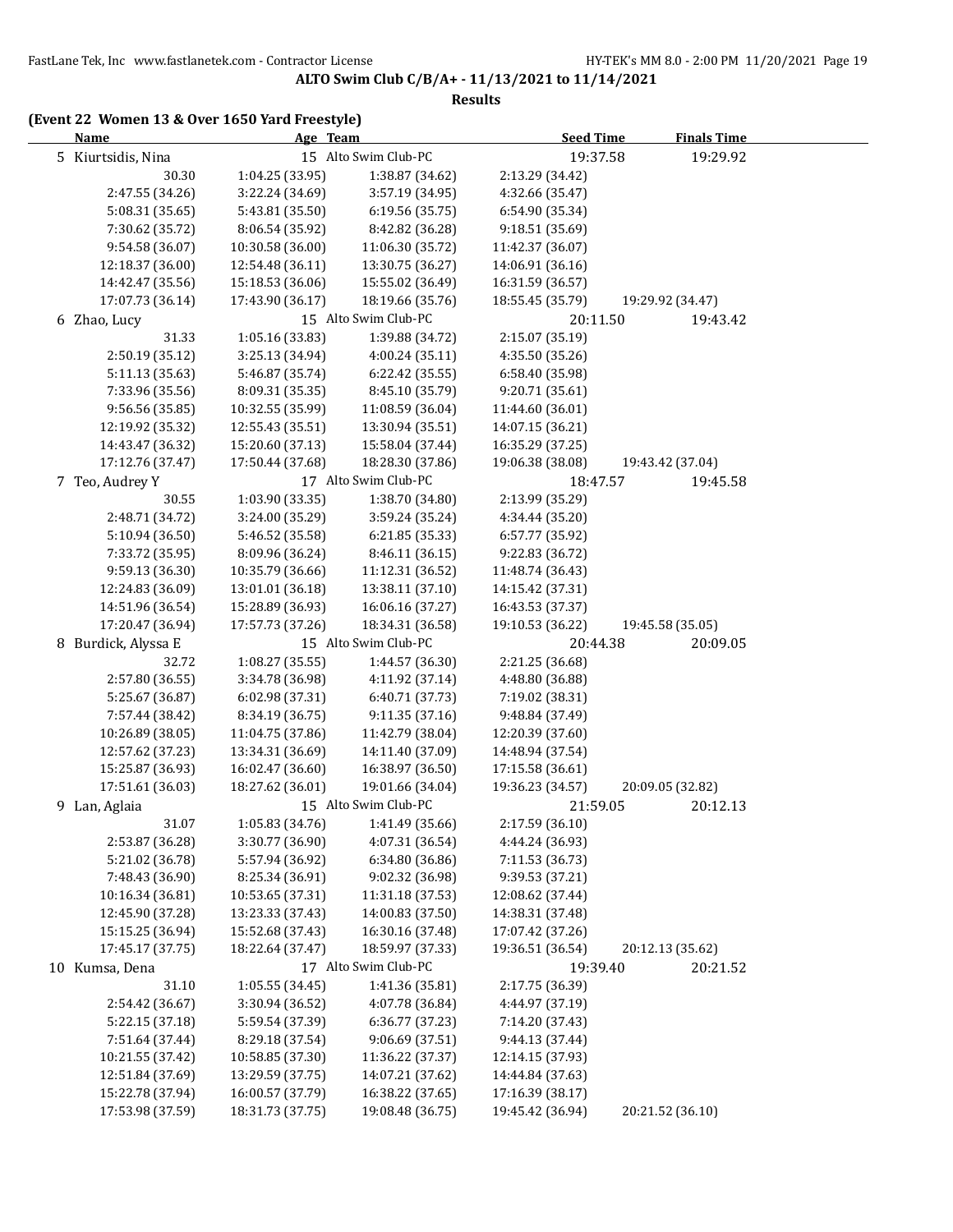| (Event 22 Women 13 & Over 1650 Yard Freestyle)            |                  |                      |                  |           |                    |  |
|-----------------------------------------------------------|------------------|----------------------|------------------|-----------|--------------------|--|
| <b>Name</b>                                               | Age Team         |                      | <b>Seed Time</b> |           | <b>Finals Time</b> |  |
| 11 Iwers, Christa L                                       |                  | 16 Alto Swim Club-PC |                  | <b>NT</b> | 21:04.80           |  |
| 32.01                                                     | 1:07.35 (35.34)  | 1:43.95 (36.60)      | 2:21.45 (37.50)  |           |                    |  |
| 2:59.25 (37.80)                                           | 3:36.69 (37.44)  | 4:14.58 (37.89)      | 4:52.33 (37.75)  |           |                    |  |
| 5:30.29 (37.96)                                           | 6:08.51 (38.22)  | 6:46.73 (38.22)      | 7:25.48 (38.75)  |           |                    |  |
| 8:03.85 (38.37)                                           | 8:42.22 (38.37)  | 9:21.40 (39.18)      | 10:00.15 (38.75) |           |                    |  |
| 10:39.02 (38.87)                                          | 11:17.86 (38.84) | 11:57.11 (39.25)     | 12:36.70 (39.59) |           |                    |  |
| 13:15.86 (39.16)                                          | 13:55.45 (39.59) | 14:34.48 (39.03)     | 15:14.06 (39.58) |           |                    |  |
| 15:53.42 (39.36)                                          | 16:32.52 (39.10) | 17:12.54 (40.02)     | 17:52.41 (39.87) |           |                    |  |
| 18:31.62 (39.21)                                          | 19:10.84 (39.22) | 19:49.93 (39.09)     | 20:28.11 (38.18) |           | 21:04.80 (36.69)   |  |
| Event 22 Men 13 & Over 1650 Yard Freestyle<br><b>Name</b> |                  |                      | <b>Seed Time</b> |           | <b>Finals Time</b> |  |
|                                                           | Age Team         | 16 Alto Swim Club-PC |                  |           |                    |  |
| 1 Goya, Salvador                                          |                  |                      |                  | 16:28.01  | 16:12.86           |  |
| 26.02                                                     | 54.40 (28.38)    | 1:22.68 (28.28)      | 1:51.38 (28.70)  |           |                    |  |
| 2:20.37 (28.99)                                           | 2:49.40 (29.03)  | 3:18.50 (29.10)      | 3:48.07 (29.57)  |           |                    |  |
| 4:17.40 (29.33)                                           | 4:46.83 (29.43)  | 5:16.59 (29.76)      | 5:45.91 (29.32)  |           |                    |  |
| 6:15.38 (29.47)                                           | 6:44.89 (29.51)  | 7:14.64 (29.75)      | 7:44.49 (29.85)  |           |                    |  |
| 8:14.12 (29.63)                                           | 8:43.73 (29.61)  | 9:13.56 (29.83)      | 9:43.52 (29.96)  |           |                    |  |
| 10:13.48 (29.96)                                          | 10:43.32 (29.84) | 11:13.27 (29.95)     | 11:43.40 (30.13) |           |                    |  |
| 12:13.76 (30.36)                                          | 12:43.61 (29.85) | 13:13.56 (29.95)     | 13:43.64 (30.08) |           |                    |  |
| 14:13.87 (30.23)                                          | 14:43.96 (30.09) | 15:13.94 (29.98)     | 15:43.93 (29.99) |           | 16:12.86 (28.93)   |  |
| 2 Gold, Evan A                                            |                  | 16 Alto Swim Club-PC |                  | 16:32.75  | 16:33.89           |  |
| 26.08                                                     | 54.46 (28.38)    | 1:23.15 (28.69)      | 1:52.30 (29.15)  |           |                    |  |
| 2:21.90 (29.60)                                           | 2:51.20 (29.30)  | 3:20.94 (29.74)      | 3:50.80 (29.86)  |           |                    |  |
| 4:20.61 (29.81)                                           | 4:50.84 (30.23)  | 5:20.80 (29.96)      | 5:51.02 (30.22)  |           |                    |  |
| 6:21.11 (30.09)                                           | 6:51.96 (30.85)  | 7:22.32 (30.36)      | 7:53.03 (30.71)  |           |                    |  |
| 8:23.64 (30.61)                                           | 8:54.67 (31.03)  | 9:25.27 (30.60)      | 9:55.85 (30.58)  |           |                    |  |
| 10:26.64 (30.79)                                          | 10:57.38 (30.74) | 11:28.46 (31.08)     | 11:58.95 (30.49) |           |                    |  |
| 12:29.83 (30.88)                                          | 13:00.27 (30.44) | 13:31.30 (31.03)     | 14:02.23 (30.93) |           |                    |  |
| 14:32.91 (30.68)                                          | 15:03.50 (30.59) | 15:33.77 (30.27)     | 16:04.26 (30.49) |           | 16:33.89 (29.63)   |  |
| 3 Goya, Francisco                                         |                  | 14 Alto Swim Club-PC |                  | 17:07.49  | 16:50.42           |  |
| 26.15                                                     | 55.39 (29.24)    | 1:24.81 (29.42)      | 1:55.33 (30.52)  |           |                    |  |
| 2:25.79 (30.46)                                           | 2:56.48 (30.69)  | 3:27.31 (30.83)      | 3:58.69 (31.38)  |           |                    |  |
| 4:29.99 (31.30)                                           | 5:01.42 (31.43)  | 5:32.76 (31.34)      | 6:03.95 (31.19)  |           |                    |  |
| 6:35.66 (31.71)                                           | 7:07.17 (31.51)  | 7:38.13 (30.96)      | 8:09.44 (31.31)  |           |                    |  |
| 8:40.49 (31.05)                                           | 9:11.44 (30.95)  | 9:41.91 (30.47)      | 10:12.75 (30.84) |           |                    |  |
| 10:42.75 (30.00)                                          | 11:13.30 (30.55) | 11:43.90 (30.60)     | 12:14.56 (30.66) |           |                    |  |
| 12:45.35 (30.79)                                          | 13:16.83 (31.48) | 13:48.27 (31.44)     | 14:19.77 (31.50) |           |                    |  |
| 14:50.68 (30.91)                                          | 15:21.84 (31.16) | 15:52.23 (30.39)     | 16:22.65 (30.42) |           | 16:50.42 (27.77)   |  |
| 4 Sabbagh, Zane                                           |                  | 20 Alto Swim Club-PC |                  | 16:30.00  | 16:51.47           |  |
| 26.66                                                     | 55.81 (29.15)    | 1:25.59 (29.78)      | 1:55.97 (30.38)  |           |                    |  |
| 2:26.73 (30.76)                                           | 2:57.72 (30.99)  | 3:28.22 (30.50)      | 3:58.75 (30.53)  |           |                    |  |
| 4:29.57 (30.82)                                           | 5:00.54 (30.97)  | 5:31.25 (30.71)      | 6:02.29 (31.04)  |           |                    |  |
| 6:33.20 (30.91)                                           | 7:04.35 (31.15)  | 7:35.34 (30.99)      | 8:06.47 (31.13)  |           |                    |  |
| 8:37.75 (31.28)                                           | 9:09.22 (31.47)  | 9:40.42 (31.20)      | 10:11.65 (31.23) |           |                    |  |
| 10:42.51 (30.86)                                          | 11:13.19 (30.68) | 11:43.70 (30.51)     | 12:14.36 (30.66) |           |                    |  |
| 12:45.44 (31.08)                                          | 13:16.72 (31.28) | 13:47.91 (31.19)     | 14:18.94 (31.03) |           |                    |  |
| 14:49.84 (30.90)                                          | 15:20.97 (31.13) | 15:52.03 (31.06)     | 16:22.46 (30.43) |           | 16:51.47 (29.01)   |  |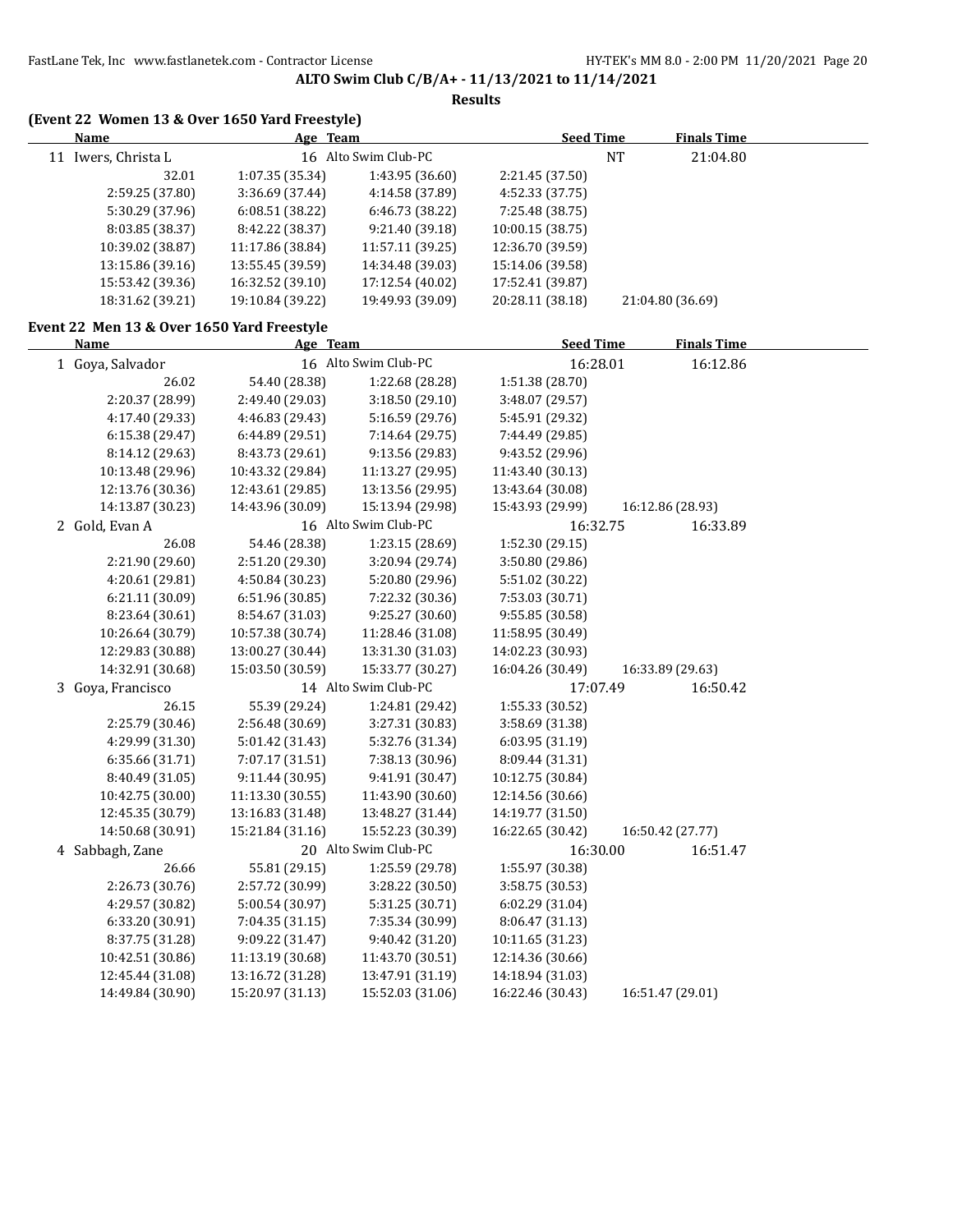#### **Results**

## **(Event 22 Men 13 & Over 1650 Yard Freestyle)**

| <b>Name</b>           | Age Team         |                      | <b>Seed Time</b> | <b>Finals Time</b> |
|-----------------------|------------------|----------------------|------------------|--------------------|
| 5 Resendiz, Diego     |                  | 16 Alto Swim Club-PC | 18:27.49         | 17:07.75           |
| 26.56                 | 56.58 (30.02)    | 1:27.70 (31.12)      | 1:59.64 (31.94)  |                    |
| 2:31.03 (31.39)       | 3:02.47 (31.44)  | 3:34.46 (31.99)      | 4:06.39 (31.93)  |                    |
| 4:37.63 (31.24)       | 5:09.85 (32.22)  | 5:41.68 (31.83)      | 6:13.08(31.40)   |                    |
| 6:44.48 (31.40)       | 7:15.81 (31.33)  | 7:47.46 (31.65)      | 8:18.63 (31.17)  |                    |
| 8:50.09 (31.46)       | 9:21.50 (31.41)  | 9:53.14 (31.64)      | 10:24.57 (31.43) |                    |
| 10:56.19 (31.62)      | 11:27.38 (31.19) | 11:58.74 (31.36)     | 12:30.39 (31.65) |                    |
| 13:01.86 (31.47)      | 13:33.16 (31.30) | 14:04.78 (31.62)     | 14:35.93 (31.15) |                    |
| 15:07.30 (31.37)      | 15:38.18 (30.88) | 16:09.34 (31.16)     | 16:38.73 (29.39) | 17:07.75 (29.02)   |
| 6 Jarvis, Isaiah W    |                  | 15 Alto Swim Club-PC | 17:46.13         | 17:11.94           |
| 27.08                 | 57.08 (30.00)    | 1:27.33 (30.25)      | 1:58.25 (30.92)  |                    |
| 2:29.52 (31.27)       | 3:00.91 (31.39)  | 3:32.26 (31.35)      | 4:03.43 (31.17)  |                    |
| 4:35.46 (32.03)       | 5:06.95 (31.49)  | 5:38.39 (31.44)      | 6:10.38 (31.99)  |                    |
| 6:41.83 (31.45)       | 7:13.07 (31.24)  | 7:45.46 (32.39)      | 8:17.21 (31.75)  |                    |
| 8:48.69 (31.48)       | 9:20.16 (31.47)  | 9:51.31 (31.15)      | 10:23.33 (32.02) |                    |
| 10:55.24 (31.91)      | 11:26.96 (31.72) | 11:58.59 (31.63)     | 12:30.56 (31.97) |                    |
| 13:02.38 (31.82)      | 13:34.56 (32.18) | 14:06.24 (31.68)     | 14:37.54 (31.30) |                    |
| 15:09.49 (31.95)      | 15:40.39 (30.90) | 16:11.65 (31.26)     | 16:42.22 (30.57) | 17:11.94 (29.72)   |
| 7 Zhang, Peter F      |                  | 16 Alto Swim Club-PC | 16:41.01         | 17:12.64           |
| 26.63                 | 56.26 (29.63)    | 1:26.15 (29.89)      | 1:56.47 (30.32)  |                    |
| 2:27.15 (30.68)       | 2:58.04 (30.89)  | 3:29.14 (31.10)      | 3:59.88 (30.74)  |                    |
| 4:30.88 (31.00)       | 5:02.20 (31.32)  | 5:33.13 (30.93)      | 6:04.88(31.75)   |                    |
| 6:36.00 (31.12)       | 7:07.21 (31.21)  | 7:38.35 (31.14)      | 8:09.67 (31.32)  |                    |
| 8:41.21 (31.54)       | 9:12.50 (31.29)  | 9:44.27 (31.77)      | 10:15.48 (31.21) |                    |
| 10:47.43 (31.95)      | 11:19.86 (32.43) | 11:51.92 (32.06)     | 12:24.09 (32.17) |                    |
| 12:56.17 (32.08)      | 13:28.69 (32.52) | 14:00.71 (32.02)     | 14:32.63 (31.92) |                    |
| 15:04.10 (31.47)      | 15:36.53 (32.43) | 16:09.18 (32.65)     | 16:41.75 (32.57) | 17:12.64 (30.89)   |
| 8 Stoen, Jayden J     |                  | 16 Alto Swim Club-PC | 17:12.41         | 17:17.74           |
| 27.73                 | 58.08 (30.35)    | 1:28.77 (30.69)      | 2:00.26 (31.49)  |                    |
| 2:32.50 (32.24)       | 3:04.16 (31.66)  | 3:36.10 (31.94)      | 4:08.08 (31.98)  |                    |
| 4:40.11 (32.03)       | 5:12.03 (31.92)  | 5:43.39 (31.36)      | 6:15.02 (31.63)  |                    |
| 6:46.67 (31.65)       | 7:18.18 (31.51)  | 7:49.90 (31.72)      | 8:21.26 (31.36)  |                    |
| 8:52.51 (31.25)       | 9:24.03 (31.52)  | 9:55.92 (31.89)      | 10:27.66 (31.74) |                    |
| 10:59.33 (31.67)      | 11:30.96 (31.63) | 12:02.73 (31.77)     | 12:34.31 (31.58) |                    |
| 13:06.09 (31.78)      | 13:37.90 (31.81) | 14:09.51 (31.61)     | 14:41.23 (31.72) |                    |
| 15:12.90 (31.67)      | 15:44.39 (31.49) | 16:15.87 (31.48)     | 16:47.23 (31.36) | 17:17.74 (30.51)   |
| 9 Cui, Andy C         |                  | 15 Alto Swim Club-PC | 17:32.44         | 17:24.22           |
| 25.85                 | 54.96 (29.11)    | 1:24.61 (29.65)      | 1:55.21 (30.60)  |                    |
| 2:26.12 (30.91)       | 2:56.74 (30.62)  | 3:27.73 (30.99)      | 3:59.05 (31.32)  |                    |
| 4:30.28 (31.23)       | 5:01.55 (31.27)  | 5:33.09 (31.54)      | 6:04.66 (31.57)  |                    |
| 6:36.66 (32.00)       | 7:08.15 (31.49)  | 7:40.12 (31.97)      | 8:11.72 (31.60)  |                    |
| 8:43.65 (31.93)       | 9:15.81 (32.16)  | 9:48.00 (32.19)      | 10:20.45 (32.45) |                    |
| 10:52.94 (32.49)      | 11:25.28 (32.34) | 11:57.89 (32.61)     | 12:30.59 (32.70) |                    |
| 13:03.60 (33.01)      | 13:36.33 (32.73) | 14:09.19 (32.86)     | 14:42.07 (32.88) |                    |
| 15:15.62 (33.55)      | 15:48.35 (32.73) | 16:20.77 (32.42)     | 16:52.86 (32.09) | 17:24.22 (31.36)   |
| 10 Cantrell, Kelson T |                  | 15 Alto Swim Club-PC | 18:46.76         | 17:31.20           |
| 28.20                 | 59.69 (31.49)    | 1:31.60 (31.91)      | 2:03.69 (32.09)  |                    |
| 2:35.69 (32.00)       | 3:07.50 (31.81)  | 3:39.47 (31.97)      | 4:11.14 (31.67)  |                    |
| 4:43.49 (32.35)       | 5:15.74 (32.25)  | 5:47.85 (32.11)      | 6:20.08 (32.23)  |                    |
| 6:52.13 (32.05)       | 7:24.03 (31.90)  | 7:55.96 (31.93)      | 8:27.94 (31.98)  |                    |
| 9:00.02 (32.08)       | 9:32.73 (32.71)  | 10:04.24 (31.51)     | 10:35.94 (31.70) |                    |
| 11:08.01 (32.07)      | 11:39.81 (31.80) | 12:11.61 (31.80)     | 12:43.30 (31.69) |                    |
| 13:15.48 (32.18)      | 13:47.56 (32.08) | 14:19.65 (32.09)     | 14:51.72 (32.07) |                    |
| 15:24.28 (32.56)      | 15:56.51 (32.23) | 16:28.56 (32.05)     | 17:00.45 (31.89) | 17:31.20 (30.75)   |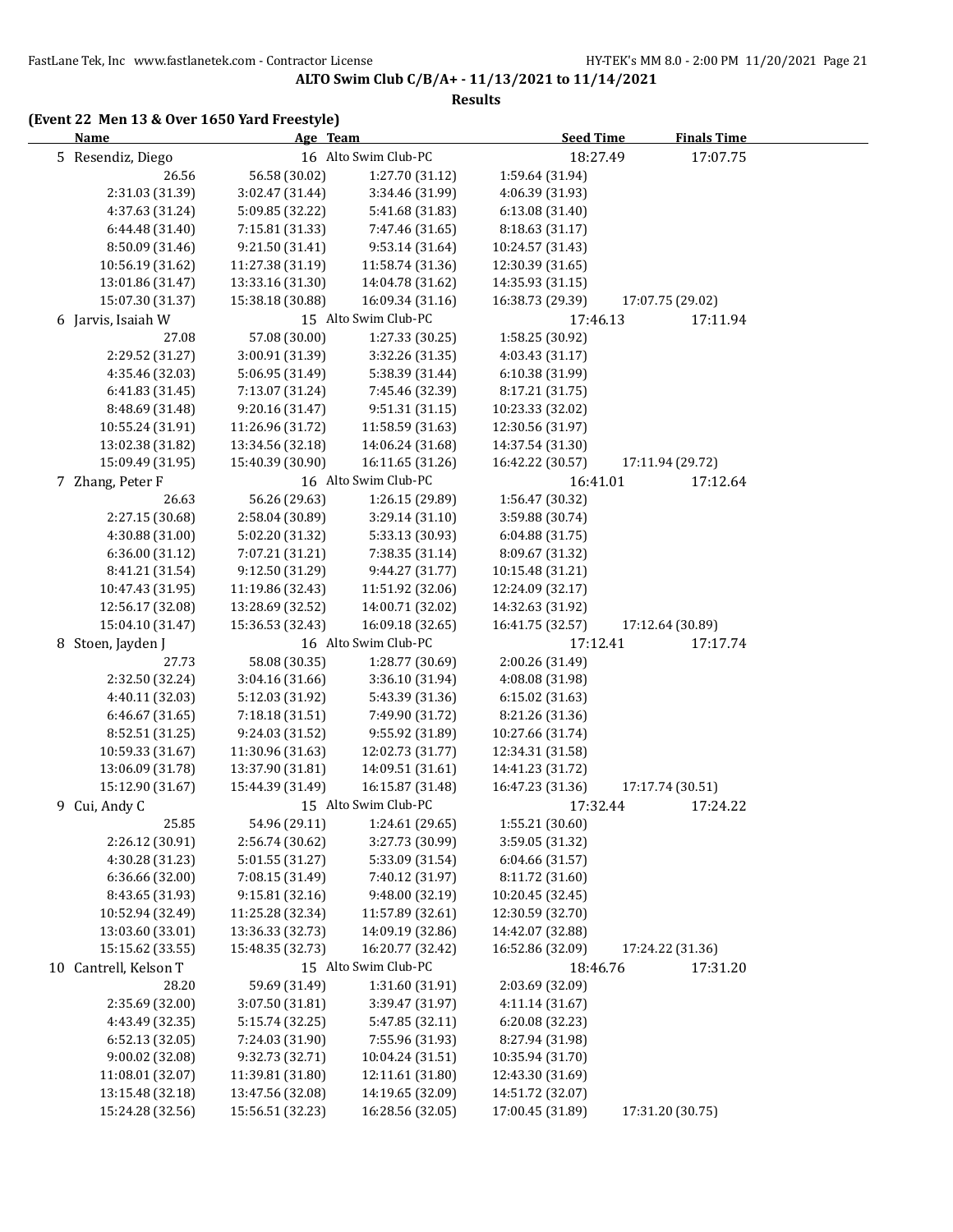#### **Results**

## **(Event 22 Men 13 & Over 1650 Yard Freestyle)**

| <b>Name</b>            | Age Team         |                             | <b>Seed Time</b> | <b>Finals Time</b> |  |
|------------------------|------------------|-----------------------------|------------------|--------------------|--|
| 11 Vinokurov, Grigory  |                  | 15 Alto Swim Club-PC        | 18:22.33         | 18:00.81           |  |
| 28.74                  | 1:00.37 (31.63)  | 1:32.81 (32.44)             | 2:05.35 (32.54)  |                    |  |
| 2:38.21 (32.86)        | 3:11.25 (33.04)  | 3:43.93 (32.68)             | 4:16.68 (32.75)  |                    |  |
| 4:49.79 (33.11)        | 5:22.92 (33.13)  | 5:55.86 (32.94)             | 6:28.49 (32.63)  |                    |  |
| 7:01.16 (32.67)        | 7:34.13 (32.97)  | 8:07.40 (33.27)             | 8:40.41 (33.01)  |                    |  |
| 9:13.50 (33.09)        | 9:46.60 (33.10)  | 10:19.20 (32.60)            | 10:51.98 (32.78) |                    |  |
| 11:25.03 (33.05)       | 11:58.04 (33.01) | 12:30.99 (32.95)            | 13:04.38 (33.39) |                    |  |
| 13:37.22 (32.84)       | 14:10.55 (33.33) | 14:43.82 (33.27)            | 15:17.06 (33.24) |                    |  |
| 15:50.76 (33.70)       | 16:24.13 (33.37) | 16:56.44 (32.31)            | 17:29.34 (32.90) | 18:00.81 (31.47)   |  |
| 12 Shimomura, Steven J |                  | 15 Santa Clara Swim Club-PC | 17:45.00         | 18:05.55           |  |
| 28.67                  | 1:00.79(32.12)   | 1:33.31 (32.52)             | 2:06.09 (32.78)  |                    |  |
| 2:38.41 (32.32)        | 3:11.11 (32.70)  | 3:43.83 (32.72)             | 4:16.79 (32.96)  |                    |  |
| 4:49.84 (33.05)        | 5:22.95 (33.11)  | 5:56.70 (33.75)             | 6:30.63 (33.93)  |                    |  |
| 7:04.54 (33.91)        | 7:37.66 (33.12)  | 8:11.63 (33.97)             | 8:44.95 (33.32)  |                    |  |
| 9:18.71 (33.76)        | 9:52.70 (33.99)  | 10:25.49 (32.79)            | 10:58.45 (32.96) |                    |  |
| 11:32.08 (33.63)       | 12:06.31 (34.23) | 12:40.71 (34.40)            | 13:14.24 (33.53) |                    |  |
| 13:47.95 (33.71)       | 14:20.42 (32.47) | 14:53.45 (33.03)            | 15:26.34 (32.89) |                    |  |
| 15:58.55 (32.21)       | 16:31.27 (32.72) | 17:03.65 (32.38)            | 17:35.55 (31.90) | 18:05.55 (30.00)   |  |
| 13 Stoen, Tyler J      |                  | 18 Alto Swim Club-PC        | 16:58.15         | 18:11.56           |  |
| 29.03                  | 1:00.21 (31.18)  | 1:31.85 (31.64)             | 2:03.98 (32.13)  |                    |  |
| 2:36.35 (32.37)        | 3:08.77 (32.42)  | 3:41.51 (32.74)             | 4:14.61 (33.10)  |                    |  |
| 4:47.77 (33.16)        | 5:20.77 (33.00)  | 5:53.95 (33.18)             | 6:27.56 (33.61)  |                    |  |
| 7:01.20 (33.64)        | 7:34.34 (33.14)  | 8:07.25 (32.91)             | 8:40.59 (33.34)  |                    |  |
| 9:13.78 (33.19)        | 9:47.39 (33.61)  | 10:21.29 (33.90)            | 10:55.34 (34.05) |                    |  |
| 11:29.20 (33.86)       | 12:03.09 (33.89) | 12:36.87 (33.78)            | 13:10.78 (33.91) |                    |  |
| 13:45.14 (34.36)       | 14:19.25 (34.11) | 14:53.33 (34.08)            | 15:27.20 (33.87) |                    |  |
| 16:00.70 (33.50)       | 16:34.37 (33.67) | 17:07.70 (33.33)            | 17:40.90 (33.20) | 18:11.56 (30.66)   |  |
| 14 Cui, Tony C         |                  | 14 Alto Swim Club-PC        | 20:34.98         | 18:15.34           |  |
| 29.63                  | 1:03.31 (33.68)  | 1:37.19 (33.88)             | 2:10.47 (33.28)  |                    |  |
| 2:43.74 (33.27)        | 3:16.79 (33.05)  | 3:49.85 (33.06)             | 4:22.45 (32.60)  |                    |  |
| 4:55.20 (32.75)        | 5:28.07 (32.87)  | 6:01.13 (33.06)             | 6:34.57 (33.44)  |                    |  |
| 7:08.09 (33.52)        | 7:41.06 (32.97)  | 8:14.08 (33.02)             | 8:47.72 (33.64)  |                    |  |
| 9:20.64 (32.92)        | 9:53.76 (33.12)  | 10:27.07 (33.31)            | 11:00.36 (33.29) |                    |  |
| 11:33.08 (32.72)       | 12:05.81 (32.73) | 12:46.44 (40.63)            | 13:19.53 (33.09) |                    |  |
| 13:53.33 (33.80)       | 14:26.58 (33.25) | 14:59.73 (33.15)            | 15:33.05 (33.32) |                    |  |
| 16:06.32 (33.27)       | 16:39.49 (33.17) | 17:12.22 (32.73)            | 17:44.79 (32.57) | 18:15.34 (30.55)   |  |
| 15 Lopez, Miguel E     |                  | 15 Alto Swim Club-PC        | 21:40.81         | 18:24.98           |  |
| 28.13                  | 59.87 (31.74)    | 1:33.71 (33.84)             | 2:07.15 (33.44)  |                    |  |
| 2:40.48 (33.33)        | 3:14.02 (33.54)  | 3:47.84 (33.82)             | 4:21.49 (33.65)  |                    |  |
| 4:54.65 (33.16)        | 5:28.90 (34.25)  | 6:03.08 (34.18)             | 6:37.89 (34.81)  |                    |  |
| 7:12.31 (34.42)        | 7:46.43 (34.12)  | 8:20.87 (34.44)             | 8:55.60 (34.73)  |                    |  |
| 9:30.72 (35.12)        | 10:04.74 (34.02) | 10:39.50 (34.76)            | 11:13.45 (33.95) |                    |  |
| 11:48.13 (34.68)       | 12:22.28 (34.15) | 12:56.31 (34.03)            | 13:29.92 (33.61) |                    |  |
| 14:03.63 (33.71)       | 14:37.07 (33.44) | 15:11.00 (33.93)            | 15:44.58 (33.58) |                    |  |
| 16:17.97 (33.39)       | 16:50.52 (32.55) | 17:23.10 (32.58)            | 17:55.12 (32.02) | 18:24.98 (29.86)   |  |
| 16 Wickersham, Thomas  |                  | 15 Alto Swim Club-PC        | 18:31.74         | 18:26.21           |  |
| 28.19                  | 59.80 (31.61)    | 1:31.35 (31.55)             | 2:03.72 (32.37)  |                    |  |
| 2:36.46 (32.74)        | 3:09.63 (33.17)  | 3:43.17 (33.54)             | 4:17.00 (33.83)  |                    |  |
| 4:50.88 (33.88)        | 5:24.94 (34.06)  | 5:59.33 (34.39)             | 6:33.58 (34.25)  |                    |  |
| 7:08.16 (34.58)        | 7:43.04 (34.88)  | 8:17.96 (34.92)             | 8:52.69 (34.73)  |                    |  |
| 9:26.33 (33.64)        | 10:00.13 (33.80) | 10:34.56 (34.43)            | 11:08.58 (34.02) |                    |  |
| 11:42.39 (33.81)       | 12:16.85 (34.46) | 12:51.41 (34.56)            | 13:25.05 (33.64) |                    |  |
| 13:58.92 (33.87)       | 14:33.12 (34.20) | 15:07.68 (34.56)            | 15:42.00 (34.32) |                    |  |
| 16:15.87 (33.87)       | 16:50.27 (34.40) | 17:22.44 (32.17)            | 17:55.39 (32.95) | 18:26.21 (30.82)   |  |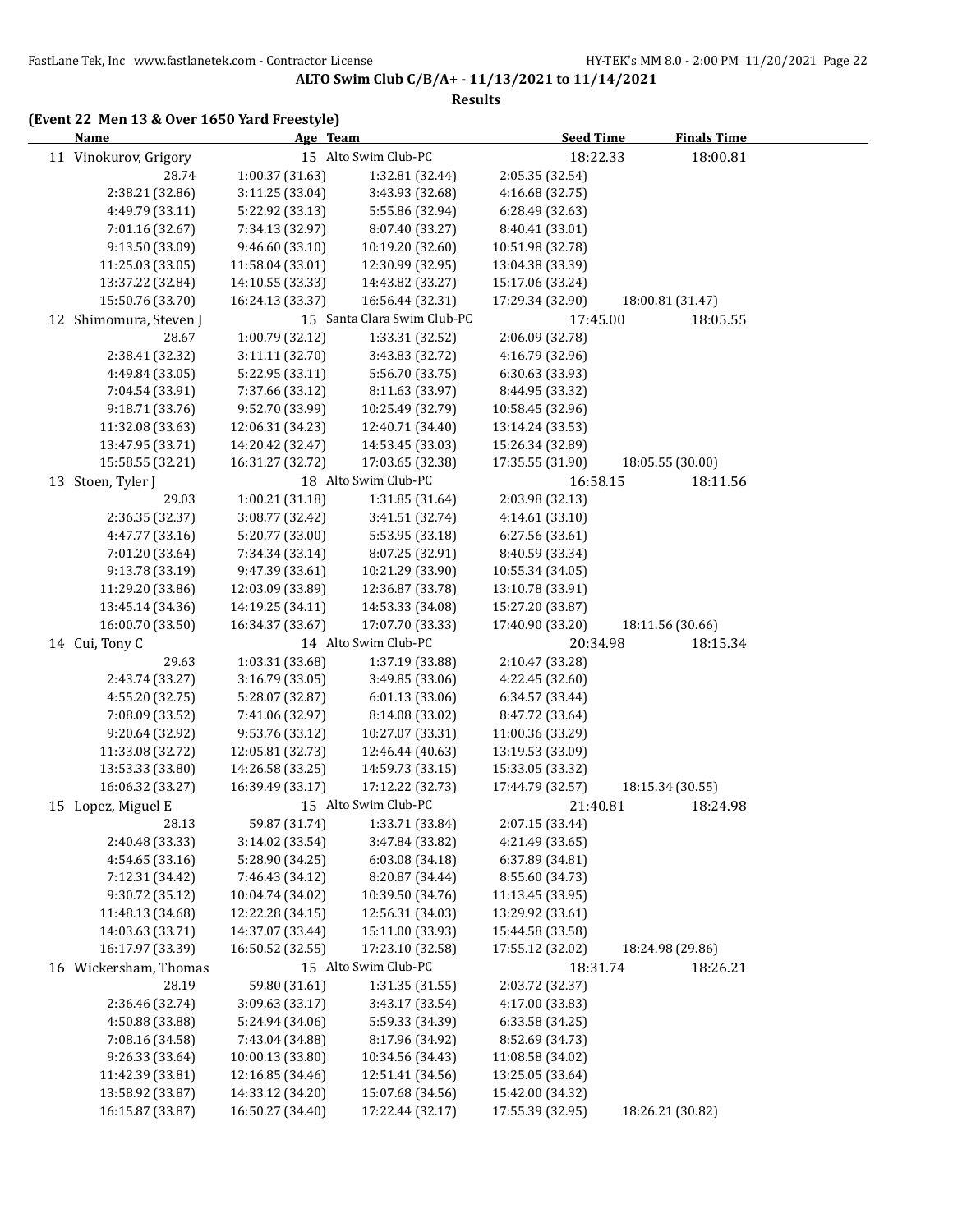#### **Results**

## **(Event 22 Men 13 & Over 1650 Yard Freestyle)**

| <b>Name</b>          | Age Team         |                      | <b>Seed Time</b>   | <b>Finals Time</b> |  |
|----------------------|------------------|----------------------|--------------------|--------------------|--|
| 17 Zhang, Allen Y    |                  | 18 Alto Swim Club-PC | 18:11.11           | 18:31.98           |  |
| 29.66                | 1:02.27 (32.61)  | 1:36.04 (33.77)      | 2:09.44 (33.40)    |                    |  |
| 2:43.30 (33.86)      | 3:16.77 (33.47)  | 3:50.36 (33.59)      | 4:24.73 (34.37)    |                    |  |
| 4:58.81 (34.08)      | 5:32.73 (33.92)  | 6:06.32 (33.59)      | 6:40.34 (34.02)    |                    |  |
| 7:13.89 (33.55)      | 7:48.30 (34.41)  | 8:22.80 (34.50)      | 8:57.25 (34.45)    |                    |  |
| 9:31.36 (34.11)      | 10:05.72 (34.36) | 10:39.65 (33.93)     | 11:13.20 (33.55)   |                    |  |
| 11:46.96 (33.76)     | 12:20.03 (33.07) | 12:54.15 (34.12)     | 13:28.66 (34.51)   |                    |  |
| 14:02.19 (33.53)     | 14:36.21 (34.02) | 15:09.98 (33.77)     | 15:43.75 (33.77)   |                    |  |
| 16:17.23 (33.48)     | 16:51.85 (34.62) | 17:25.49 (33.64)     | 17:59.15 (33.66)   | 18:31.98 (32.83)   |  |
| 18 Picard, Landon C  |                  | 15 Alto Swim Club-PC | 19:37.80           | 18:32.60           |  |
| 29.03                | 1:02.01 (32.98)  | 1:35.20 (33.19)      | 2:09.37 (34.17)    |                    |  |
| 2:43.42 (34.05)      | 3:18.08 (34.66)  | 3:52.28 (34.20)      | 5:00.81 (1:08.53)  |                    |  |
| 5:35.46 (34.65)      | 6:10.14 (34.68)  | 6:44.75 (34.61)      | 7:18.44 (33.69)    |                    |  |
| 7:52.95 (34.51)      | 8:27.22 (34.27)  |                      | 9:01.28()          |                    |  |
|                      | 10:10.08()       | 10:44.58 (34.50)     | 11:52.96 (1:08.38) |                    |  |
|                      | 13:00.59()       | 13:33.54 (32.95)     |                    |                    |  |
| 14:06.92 ()          | 14:40.52 (33.60) | 15:14.08 (33.56)     |                    |                    |  |
| 16:21.58()           | 16:54.96 (33.38) | 17:27.83 (32.87)     | 18:00.74 (32.91)   | 18:32.60 (31.86)   |  |
| 19 Powell, Michael A |                  | 13 Ladera Oaks-PC    | 20:26.78           | 18:44.36           |  |
| 30.44                | 1:04.02 (33.58)  | 1:38.42 (34.40)      | 2:12.90 (34.48)    |                    |  |
| 2:47.01 (34.11)      | 3:20.86 (33.85)  | 3:54.85 (33.99)      | 4:29.37 (34.52)    |                    |  |
| 5:02.17 (32.80)      | 5:36.11 (33.94)  | 6:10.06 (33.95)      | 6:44.07 (34.01)    |                    |  |
| 7:18.03 (33.96)      | 7:51.27 (33.24)  | 8:25.33 (34.06)      | 9:00.04 (34.71)    |                    |  |
| 9:33.19 (33.15)      | 10:06.75 (33.56) | 10:41.38 (34.63)     | 11:14.99 (33.61)   |                    |  |
| 11:48.55 (33.56)     | 12:22.81 (34.26) | 12:56.95 (34.14)     | 13:30.70 (33.75)   |                    |  |
| 14:04.71 (34.01)     | 14:38.85 (34.14) | 15:12.84 (33.99)     | 15:46.76 (33.92)   |                    |  |
| 16:20.57 (33.81)     | 16:53.99 (33.42) | 17:27.40 (33.41)     | 17:59.47 (32.07)   | 18:44.36 (44.89)   |  |
| 20 Stegina, Trent J  |                  | 16 Alto Swim Club-PC | 19:15.18           | 18:47.82           |  |
| 29.17                | 1:01.97 (32.80)  | 1:35.62 (33.65)      | 2:09.82 (34.20)    |                    |  |
| 2:43.54 (33.72)      | 3:16.30 (32.76)  | 3:49.88 (33.58)      | 4:24.14 (34.26)    |                    |  |
| 4:57.84 (33.70)      | 5:32.49 (34.65)  | 6:07.22 (34.73)      | 6:41.73 (34.51)    |                    |  |
| 7:16.47 (34.74)      | 7:51.60 (35.13)  | 8:25.46 (33.86)      | 9:00.02 (34.56)    |                    |  |
| 9:34.16 (34.14)      | 10:08.59 (34.43) | 10:43.15 (34.56)     | 11:17.32 (34.17)   |                    |  |
| 11:51.22 (33.90)     | 12:25.29 (34.07) | 13:00.33 (35.04)     | 13:34.88 (34.55)   |                    |  |
| 14:10.06 (35.18)     | 14:44.78 (34.72) | 15:20.37 (35.59)     | 15:54.73 (34.36)   |                    |  |
| 16:30.05 (35.32)     | 17:05.15 (35.10) | 17:39.32 (34.17)     | 18:13.81 (34.49)   | 18:47.82 (34.01)   |  |
| 21 Nagesh, Drew L    |                  | 16 Alto Swim Club-PC | 18:43.53           | 18:49.64           |  |
| 30.29                | 1:03.34 (33.05)  | 1:36.66 (33.32)      | 2:10.39 (33.73)    |                    |  |
| 2:44.36 (33.97)      | 3:18.01 (33.65)  | 3:51.45 (33.44)      | 4:24.67 (33.22)    |                    |  |
| 4:58.40 (33.73)      | 5:32.20 (33.80)  | 6:06.13 (33.93)      | 6:40.40 (34.27)    |                    |  |
| 7:14.01 (33.61)      | 7:47.98 (33.97)  | 8:22.61 (34.63)      | 8:57.23 (34.62)    |                    |  |
| 9:31.52 (34.29)      | 10:06.08 (34.56) | 10:39.66 (33.58)     | 11:13.60 (33.94)   |                    |  |
| 11:48.22 (34.62)     | 12:23.14 (34.92) | 12:58.04 (34.90)     | 13:33.47 (35.43)   |                    |  |
| 14:08.90 (35.43)     | 14:44.30 (35.40) | 15:19.67 (35.37)     | 15:54.51 (34.84)   |                    |  |
| 16:30.07 (35.56)     | 17:05.81 (35.74) | 17:40.98 (35.17)     | 18:15.94 (34.96)   | 18:49.64 (33.70)   |  |
| 22 Fong, Scott       |                  | 14 Alto Swim Club-PC | 20:58.91           | 18:50.22           |  |
| 30.53                | 1:05.02 (34.49)  | 1:39.43 (34.41)      | 2:13.55 (34.12)    |                    |  |
| 2:48.08 (34.53)      | 3:22.91 (34.83)  | 3:58.14 (35.23)      | 4:33.47 (35.33)    |                    |  |
| 5:09.01 (35.54)      | 5:44.73 (35.72)  | 6:20.40 (35.67)      | 6:56.13 (35.73)    |                    |  |
| 7:31.58 (35.45)      | 8:07.39 (35.81)  | 8:43.05 (35.66)      | 9:19.10 (36.05)    |                    |  |
| 9:55.12 (36.02)      | 10:30.87 (35.75) | 11:07.02 (36.15)     | 11:42.52 (35.50)   |                    |  |
| 12:18.23 (35.71)     | 12:54.24 (36.01) | 13:29.97 (35.73)     | 14:05.77 (35.80)   |                    |  |
| 14:41.64 (35.87)     | 15:17.75 (36.11) | 15:53.30 (35.55)     | 16:29.18 (35.88)   |                    |  |
| 17:04.80 (35.62)     | 17:40.39 (35.59) | 18:15.99 (35.60)     | 18:50.22 (34.23)   |                    |  |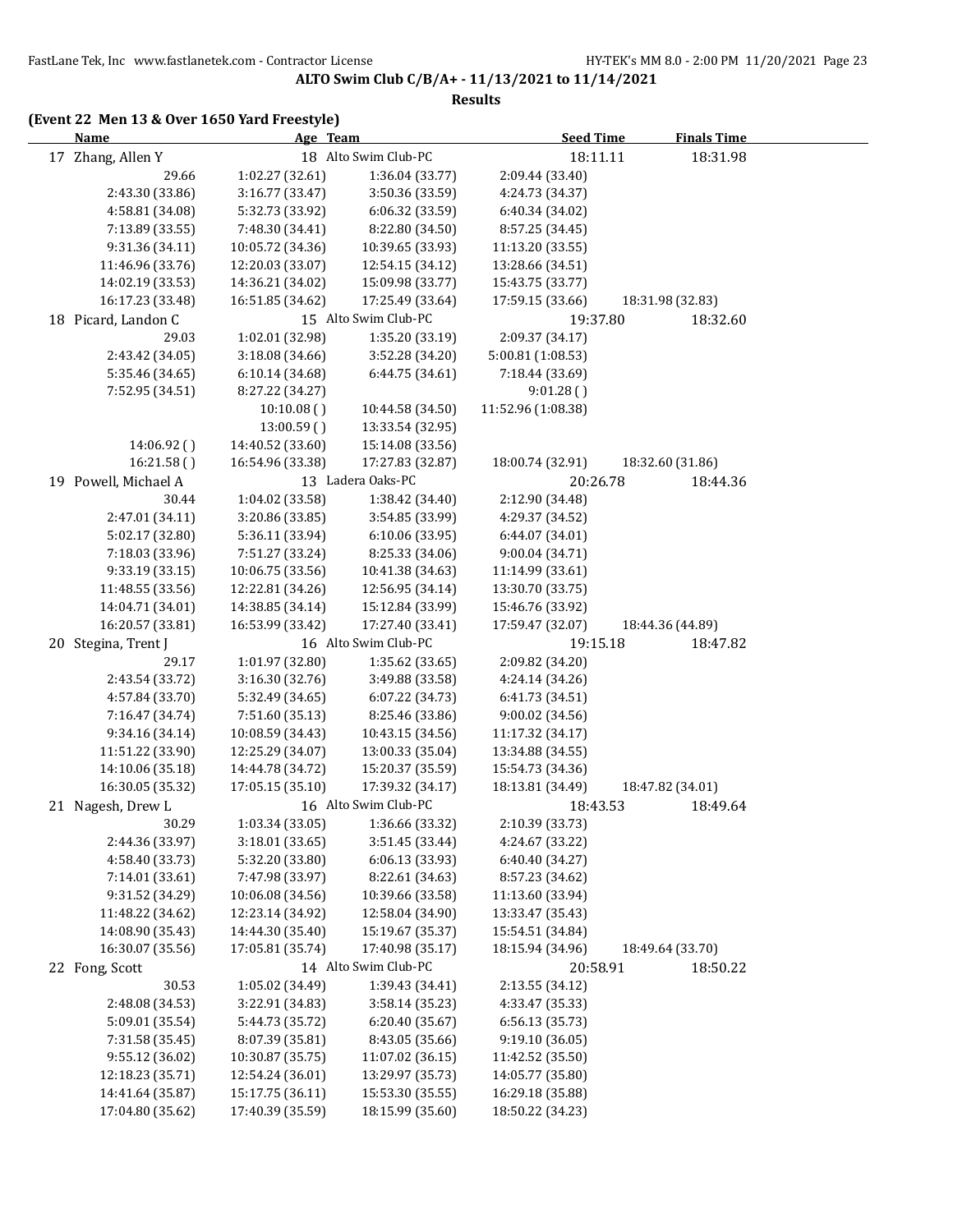# **(Event 22 Men 13 & Over 1650 Yard Freestyle)**

| <b>Name</b>                                   | Age Team         |                      | <b>Seed Time</b> |           | <b>Finals Time</b> |  |
|-----------------------------------------------|------------------|----------------------|------------------|-----------|--------------------|--|
| 23 Ene, Derin                                 |                  | 17 Alto Swim Club-PC |                  | 18:18.25  | 19:43.42           |  |
| 29.25                                         | 1:00.97 (31.72)  | 1:33.63 (32.66)      | 2:07.48 (33.85)  |           |                    |  |
| 2:41.79 (34.31)                               | 3:16.32 (34.53)  | 3:51.01 (34.69)      | 4:25.90 (34.89)  |           |                    |  |
| 5:01.34 (35.44)                               | 5:36.58 (35.24)  | 6:12.25 (35.67)      | 6:48.38 (36.13)  |           |                    |  |
| 7:25.15 (36.77)                               | 8:01.93 (36.78)  | 8:38.80 (36.87)      | 9:15.91 (37.11)  |           |                    |  |
| 9:52.57 (36.66)                               | 10:29.53 (36.96) | 11:06.64 (37.11)     | 11:43.10 (36.46) |           |                    |  |
| 12:20.22 (37.12)                              | 12:56.87 (36.65) | 13:33.86 (36.99)     | 14:11.07 (37.21) |           |                    |  |
| 14:48.10 (37.03)                              | 15:25.51 (37.41) | 16:02.88 (37.37)     | 16:40.95 (38.07) |           |                    |  |
| 17:18.30 (37.35)                              | 17:55.51 (37.21) | 18:32.55 (37.04)     | 19:08.53 (35.98) |           | 19:43.42 (34.89)   |  |
| 24 Holland, Thomas A                          |                  | 15 Ladera Oaks-PC    |                  | NT        | 21:57.03           |  |
| 33.14                                         | 1:09.76 (36.62)  | 1:48.10 (38.34)      | 2:28.01 (39.91)  |           |                    |  |
| 3:08.27 (40.26)                               | 3:47.97 (39.70)  | 4:28.23 (40.26)      | 5:08.88 (40.65)  |           |                    |  |
| 5:49.12 (40.24)                               | 6:31.28 (42.16)  | 7:11.54 (40.26)      | 7:52.09 (40.55)  |           |                    |  |
| 8:32.77 (40.68)                               | 9:12.77 (40.00)  | 9:53.32 (40.55)      | 10:34.01 (40.69) |           |                    |  |
| 11:14.64 (40.63)                              | 11:55.17 (40.53) | 12:35.90 (40.73)     | 13:16.14 (40.24) |           |                    |  |
| 13:56.08 (39.94)                              | 14:36.62 (40.54) | 15:16.67 (40.05)     | 15:57.13 (40.46) |           |                    |  |
| 16:37.82 (40.69)                              | 17:18.20 (40.38) | 17:58.69 (40.49)     | 18:39.59 (40.90) |           |                    |  |
| 19:19.65 (40.06)                              | 20:00.58 (40.93) | 20:40.65 (40.07)     | 21:20.94 (40.29) |           | 21:57.03 (36.09)   |  |
| --- Xiao-Rao, Kyle J                          |                  | 16 Alto Swim Club-PC | 18:55.75         |           | NS                 |  |
| Event 22S Women 500 Yard Freestyle Time Trial |                  |                      |                  |           |                    |  |
| Name                                          | Age Team         |                      | <b>Seed Time</b> |           | <b>Finals Time</b> |  |
| - Time Trial                                  |                  |                      |                  |           |                    |  |
| 1 Pelka, Orla M                               |                  | 15 Alto Swim Club-PC |                  | <b>NT</b> | 5:21.64            |  |
| 28.86                                         | 1:00.93 (32.07)  | 1:33.67 (32.74)      | 2:05.95 (32.28)  |           |                    |  |
| 2:38.47 (32.52)                               | 3:11.19 (32.72)  | 3:43.83 (32.64)      | 4:16.38 (32.55)  |           |                    |  |
| 4:48.94 (32.56)                               | 5:21.64 (32.70)  | 5:54.43 (32.79)      | 6:27.12 (32.69)  |           |                    |  |
| 6:59.75 (32.63)                               | 7:32.42 (32.67)  | 8:05.38 (32.96)      | 8:38.42 (33.04)  |           |                    |  |
| 9:11.22 (32.80)                               | 9:43.74 (32.52)  | 10:16.65 (32.91)     | 10:49.58 (32.93) |           |                    |  |
| 11:22.37 (32.79)                              | 11:55.47 (33.10) | 12:28.51 (33.04)     | 13:01.35 (32.84) |           |                    |  |
| 13:34.52 (33.17)                              | 14:07.31 (32.79) | 14:40.29 (32.98)     | 15:13.69 (33.40) |           |                    |  |
| 15:46.54 (32.85)                              | 5:21.64()        |                      |                  |           |                    |  |
| 2 Wickersham, Abigail N                       |                  | 17 Alto Swim Club-PC |                  | <b>NT</b> | 5:25.24            |  |
| 28.48                                         | 1:00.19 (31.71)  | 1:32.52 (32.33)      | 2:05.13 (32.61)  |           |                    |  |
| 2:38.27 (33.14)                               | 3:11.57 (33.30)  | 3:44.92 (33.35)      | 4:18.26 (33.34)  |           |                    |  |
| 4:51.74 (33.48)                               | 5:25.24 (33.50)  | 5:58.56 (33.32)      | 6:32.00 (33.44)  |           |                    |  |
| 7:05.40 (33.40)                               | 7:38.80 (33.40)  | 8:12.31 (33.51)      | 8:45.72 (33.41)  |           |                    |  |
| 9:19.14 (33.42)                               | 9:52.33 (33.19)  | 10:25.52 (33.19)     | 5:25.24()        |           |                    |  |
| 3 Cantrell, Aubrey R                          |                  | 17 Alto Swim Club-PC |                  | NT        | 5:31.36            |  |
| 29.66                                         | 1:01.65 (31.99)  | 1:34.47 (32.82)      | 2:07.66 (33.19)  |           |                    |  |
| 2:41.03 (33.37)                               | 3:14.47 (33.44)  | 3:48.36 (33.89)      | 4:22.56 (34.20)  |           |                    |  |
| 4:56.89 (34.33)                               | 5:31.36 (34.47)  | 6:05.79 (34.43)      | 6:40.14 (34.35)  |           |                    |  |
| 7:14.61 (34.47)                               | 7:49.26 (34.65)  | 8:23.95 (34.69)      | 8:58.88 (34.93)  |           |                    |  |
| 9:33.77 (34.89)                               | 10:08.98 (35.21) | 10:44.09 (35.11)     | 11:19.44 (35.35) |           |                    |  |
| 11:54.95 (35.51)                              | 12:30.42 (35.47) | 13:06.01 (35.59)     | 13:41.42 (35.41) |           |                    |  |
| 14:17.05 (35.63)                              | 14:52.72 (35.67) | 15:28.25 (35.53)     | 16:03.15 (34.90) |           |                    |  |
| 16:37.87 (34.72)                              | 17:12.91 (35.04) | 17:48.15 (35.24)     | 18:23.30 (35.15) |           | 5:31.36()          |  |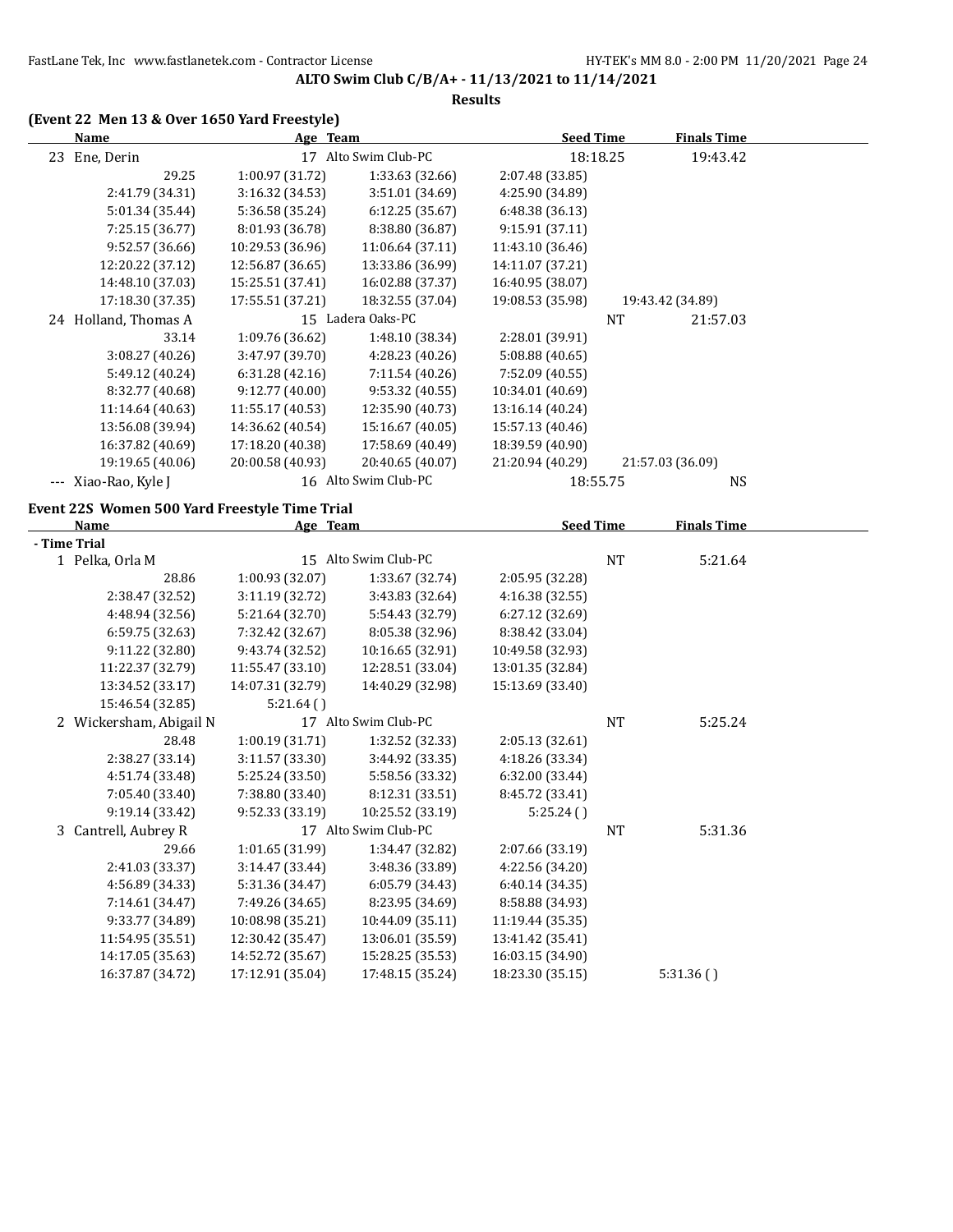| - Time Trial  (Event 22S Women 500 Yard Freestyle Time Trial) |                  |                      |                  |           |                    |  |
|---------------------------------------------------------------|------------------|----------------------|------------------|-----------|--------------------|--|
| <b>Name</b>                                                   | Age Team         |                      | <b>Seed Time</b> |           | <b>Finals Time</b> |  |
| 4 Pelka, Chesna R                                             |                  | 17 Alto Swim Club-PC |                  | $\rm{NT}$ | 5:32.63            |  |
| 29.71                                                         | 1:02.71 (33.00)  | 1:35.82 (33.11)      | 2:09.59 (33.77)  |           |                    |  |
| 2:43.33 (33.74)                                               | 3:16.82 (33.49)  | 3:50.40 (33.58)      | 4:24.43 (34.03)  |           |                    |  |
| 4:58.53 (34.10)                                               | 5:32.63 (34.10)  | 6:06.50 (33.87)      | 6:40.48 (33.98)  |           |                    |  |
| 7:14.41 (33.93)                                               | 7:48.42 (34.01)  | 8:22.45 (34.03)      | 8:57.01 (34.56)  |           |                    |  |
| 9:31.28 (34.27)                                               | 10:05.69 (34.41) | 10:40.09 (34.40)     | 11:14.18 (34.09) |           |                    |  |
| 11:48.13 (33.95)                                              | 12:22.26 (34.13) | 12:56.63 (34.37)     | 13:30.52 (33.89) |           |                    |  |
| 14:05.04 (34.52)                                              | 14:38.99 (33.95) | 15:13.19 (34.20)     | 15:47.44 (34.25) |           |                    |  |
| 16:21.62 (34.18)                                              | 16:56.05 (34.43) | 17:30.09 (34.04)     | 18:03.75 (33.66) |           | 5:32.63()          |  |
| 5 Kiurtsidis, Nina                                            |                  | 15 Alto Swim Club-PC |                  | <b>NT</b> | 5:43.81            |  |
| 30.30                                                         | 1:04.25 (33.95)  | 1:38.87 (34.62)      | 2:13.29 (34.42)  |           |                    |  |
| 2:47.55 (34.26)                                               | 3:22.24 (34.69)  | 3:57.19 (34.95)      | 4:32.66 (35.47)  |           |                    |  |
| 5:08.31 (35.65)                                               | 5:43.81 (35.50)  | 6:19.56 (35.75)      | 6:54.90 (35.34)  |           |                    |  |
| 7:30.62 (35.72)                                               | 8:06.54 (35.92)  | 8:42.82 (36.28)      | 9:18.51 (35.69)  |           |                    |  |
| 9:54.58 (36.07)                                               | 10:30.58 (36.00) | 11:06.30 (35.72)     | 11:42.37 (36.07) |           |                    |  |
| 12:18.37 (36.00)                                              | 12:54.48 (36.11) | 13:30.75 (36.27)     | 14:06.91 (36.16) |           |                    |  |
| 14:42.47 (35.56)                                              | 15:18.53 (36.06) | 15:55.02 (36.49)     | 16:31.59 (36.57) |           |                    |  |
| 17:07.73 (36.14)                                              | 17:43.90 (36.17) | 18:19.66 (35.76)     | 18:55.45 (35.79) |           | 5:43.81()          |  |
| 6 Teo, Audrey Y                                               |                  | 17 Alto Swim Club-PC |                  | NT        | 5:46.52            |  |
| 30.55                                                         | 1:03.90 (33.35)  | 1:38.70 (34.80)      | 2:13.99 (35.29)  |           |                    |  |
| 2:48.71 (34.72)                                               | 3:24.00 (35.29)  | 3:59.24 (35.24)      | 4:34.44 (35.20)  |           |                    |  |
| 5:10.94 (36.50)                                               | 5:46.52 (35.58)  | 6:21.85 (35.33)      | 6:57.77 (35.92)  |           |                    |  |
| 7:33.72 (35.95)                                               | 8:09.96 (36.24)  | 8:46.11 (36.15)      | 9:22.83 (36.72)  |           |                    |  |
| 9:59.13 (36.30)                                               | 10:35.79 (36.66) | 11:12.31 (36.52)     | 11:48.74 (36.43) |           |                    |  |
| 12:24.83 (36.09)                                              | 13:01.01 (36.18) | 13:38.11 (37.10)     | 14:15.42 (37.31) |           |                    |  |
| 14:51.96 (36.54)                                              | 15:28.89 (36.93) | 16:06.16 (37.27)     | 16:43.53 (37.37) |           |                    |  |
| 17:20.47 (36.94)                                              | 17:57.73 (37.26) | 18:34.31 (36.58)     | 19:10.53 (36.22) |           | 5:46.52()          |  |
| 7 Zhao, Lucy                                                  |                  | 15 Alto Swim Club-PC |                  | <b>NT</b> | 5:46.87            |  |
| 31.33                                                         | 1:05.16 (33.83)  | 1:39.88 (34.72)      | 2:15.07 (35.19)  |           |                    |  |
| 2:50.19 (35.12)                                               | 3:25.13 (34.94)  | 4:00.24 (35.11)      | 4:35.50 (35.26)  |           |                    |  |
| 5:11.13 (35.63)                                               | 5:46.87 (35.74)  | 6:22.42 (35.55)      | 6:58.40 (35.98)  |           |                    |  |
| 7:33.96 (35.56)                                               | 8:09.31 (35.35)  | 8:45.10 (35.79)      | 9:20.71 (35.61)  |           |                    |  |
| 9:56.56 (35.85)                                               | 10:32.55 (35.99) | 11:08.59 (36.04)     | 11:44.60 (36.01) |           |                    |  |
| 12:19.92 (35.32)                                              | 12:55.43 (35.51) | 13:30.94 (35.51)     | 14:07.15 (36.21) |           |                    |  |
| 14:43.47 (36.32)                                              | 15:20.60 (37.13) | 15:58.04 (37.44)     | 16:35.29 (37.25) |           |                    |  |
| 17:12.76 (37.47)                                              | 17:50.44 (37.68) | 18:28.30 (37.86)     | 19:06.38 (38.08) |           | 5:46.87(           |  |
| 8 Jeng, Keila I                                               |                  | 14 Alto Swim Club-PC |                  | NT        | 5:49.92            |  |
| 31.76                                                         | 1:06.22(34.46)   | 1:41.11 (34.89)      | 2:16.39 (35.28)  |           |                    |  |
| 2:51.77 (35.38)                                               | 3:27.19 (35.42)  | 4:02.84 (35.65)      | 4:38.52 (35.68)  |           |                    |  |
| 5:14.35 (35.83)                                               | 5:49.92 (35.57)  | 6:25.66 (35.74)      | 7:01.23 (35.57)  |           |                    |  |
| 7:36.92 (35.69)                                               | 8:12.37 (35.45)  | 8:48.14 (35.77)      | 9:23.57 (35.43)  |           |                    |  |
| 9:58.76 (35.19)                                               | 10:34.05 (35.29) | 11:09.22 (35.17)     | 11:44.42 (35.20) |           |                    |  |
| 12:19.79 (35.37)                                              | 12:55.11 (35.32) | 13:30.61 (35.50)     | 14:06.00 (35.39) |           |                    |  |
| 14:41.65 (35.65)                                              | 15:17.35 (35.70) | 15:53.25 (35.90)     | 16:28.98 (35.73) |           |                    |  |
| 17:04.97 (35.99)                                              | 17:41.10 (36.13) | 18:16.77 (35.67)     | 18:52.58 (35.81) |           | 5:49.92()          |  |
| 9 Fearon, Nina E                                              |                  | 17 Alto Swim Club-PC |                  | NT        | 5:52.31            |  |
| 30.31                                                         | 1:04.69 (34.38)  | 1:40.23 (35.54)      | 2:16.33 (36.10)  |           |                    |  |
| 2:51.99 (35.66)                                               | 3:27.70 (35.71)  | 4:04.12 (36.42)      | 4:39.88 (35.76)  |           |                    |  |
| 5:16.17 (36.29)                                               | 5:52.31 (36.14)  | 6:28.19 (35.88)      | 7:03.88 (35.69)  |           |                    |  |
| 7:39.59 (35.71)                                               | 8:15.55 (35.96)  | 8:51.69 (36.14)      | 9:27.63 (35.94)  |           |                    |  |
| 10:03.74 (36.11)                                              | 10:39.29 (35.55) | 11:15.08 (35.79)     | 5:52.31()        |           |                    |  |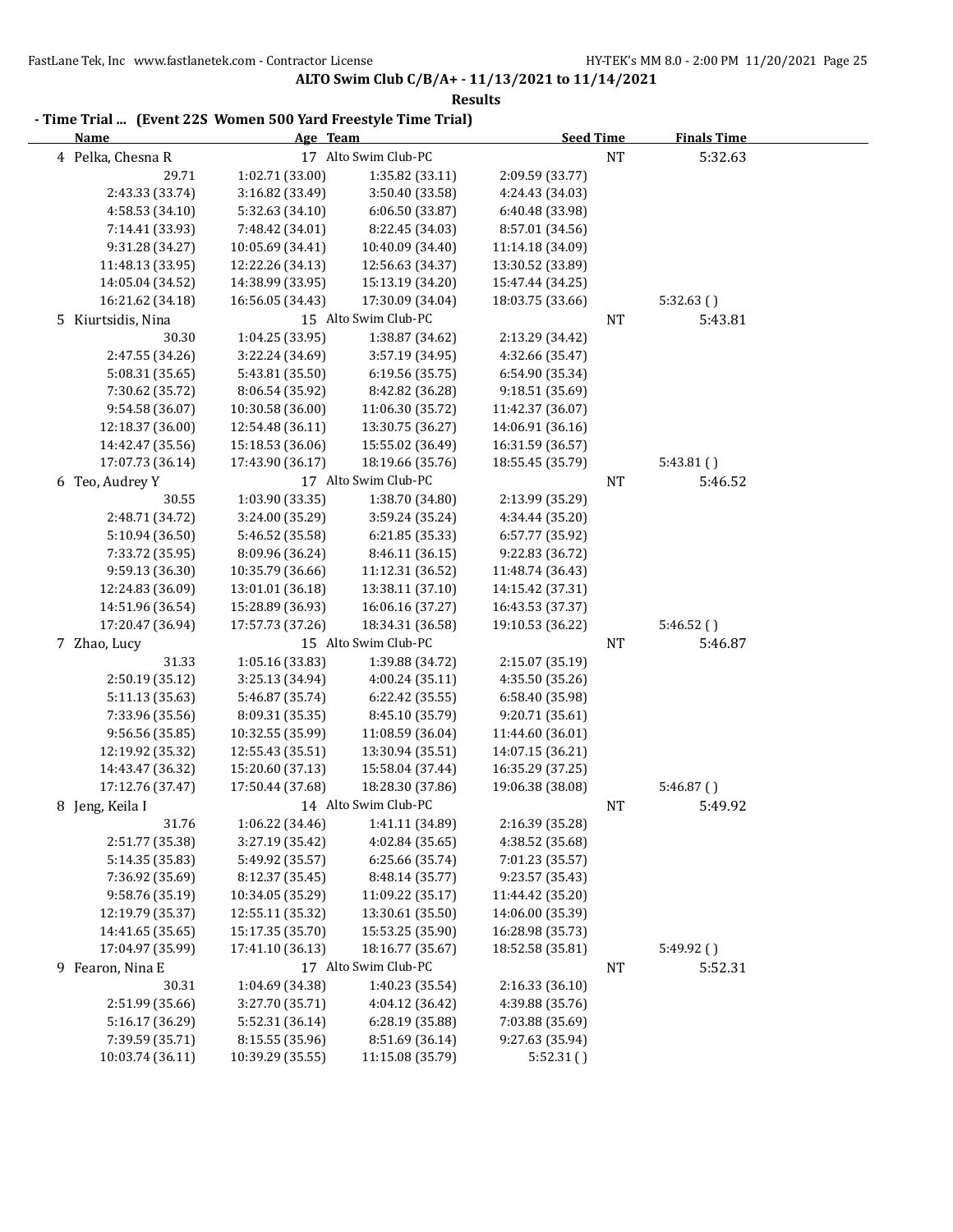| - Time Trial  (Event 22S Women 500 Yard Freestyle Time Trial)<br><b>Name</b> | Age Team         |                      | <b>Seed Time</b>  |           | <b>Finals Time</b> |
|------------------------------------------------------------------------------|------------------|----------------------|-------------------|-----------|--------------------|
| 10 Lan, Aglaia                                                               |                  | 15 Alto Swim Club-PC |                   | <b>NT</b> | 5:57.94            |
| 31.07                                                                        | 1:05.83 (34.76)  | 1:41.49 (35.66)      | 2:17.59 (36.10)   |           |                    |
| 2:53.87 (36.28)                                                              | 3:30.77 (36.90)  | 4:07.31 (36.54)      | 4:44.24 (36.93)   |           |                    |
| 5:21.02 (36.78)                                                              | 5:57.94 (36.92)  | 6:34.80 (36.86)      | 7:11.53 (36.73)   |           |                    |
| 7:48.43 (36.90)                                                              | 8:25.34 (36.91)  | 9:02.32 (36.98)      | 9:39.53 (37.21)   |           |                    |
| 10:16.34 (36.81)                                                             | 10:53.65 (37.31) | 11:31.18 (37.53)     | 12:08.62 (37.44)  |           |                    |
| 12:45.90 (37.28)                                                             | 13:23.33 (37.43) | 14:00.83 (37.50)     | 14:38.31 (37.48)  |           |                    |
| 15:15.25 (36.94)                                                             | 15:52.68 (37.43) | 16:30.16 (37.48)     | 17:07.42 (37.26)  |           |                    |
| 17:45.17 (37.75)                                                             | 18:22.64 (37.47) | 18:59.97 (37.33)     | 19:36.51 (36.54)  |           | 5:57.94()          |
| 11 Kumsa, Dena                                                               |                  | 17 Alto Swim Club-PC |                   | <b>NT</b> | 5:59.54            |
| 31.10                                                                        | 1:05.55 (34.45)  | 1:41.36 (35.81)      | 2:17.75 (36.39)   |           |                    |
| 2:54.42 (36.67)                                                              | 3:30.94 (36.52)  | 4:07.78 (36.84)      | 4:44.97 (37.19)   |           |                    |
| 5:22.15 (37.18)                                                              | 5:59.54 (37.39)  | 6:36.77 (37.23)      | 7:14.20 (37.43)   |           |                    |
| 7:51.64 (37.44)                                                              | 8:29.18 (37.54)  | 9:06.69 (37.51)      | 9:44.13 (37.44)   |           |                    |
| 10:21.55 (37.42)                                                             | 10:58.85 (37.30) | 11:36.22 (37.37)     | 12:14.15 (37.93)  |           |                    |
| 12:51.84 (37.69)                                                             | 13:29.59 (37.75) | 14:07.21 (37.62)     | 14:44.84 (37.63)  |           |                    |
| 15:22.78 (37.94)                                                             | 16:00.57 (37.79) | 16:38.22 (37.65)     | 17:16.39 (38.17)  |           |                    |
| 17:53.98 (37.59)                                                             | 18:31.73 (37.75) | 19:08.48 (36.75)     | 19:45.42 (36.94)  |           | 5:59.54()          |
| 12 Burdick, Alyssa E                                                         |                  | 15 Alto Swim Club-PC |                   | NT        | 6:02.98            |
| 32.72                                                                        | 1:08.27 (35.55)  | 1:44.57 (36.30)      | 2:21.25 (36.68)   |           |                    |
| 2:57.80 (36.55)                                                              | 3:34.78 (36.98)  | 4:11.92 (37.14)      | 4:48.80 (36.88)   |           |                    |
| 5:25.67 (36.87)                                                              | 6:02.98 (37.31)  | 6:40.71 (37.73)      | 7:19.02 (38.31)   |           |                    |
| 7:57.44 (38.42)                                                              | 8:34.19 (36.75)  | 9:11.35 (37.16)      | 9:48.84 (37.49)   |           |                    |
| 10:26.89 (38.05)                                                             | 11:04.75 (37.86) | 11:42.79 (38.04)     | 12:20.39 (37.60)  |           |                    |
| 12:57.62 (37.23)                                                             | 13:34.31 (36.69) | 14:11.40 (37.09)     | 14:48.94 (37.54)  |           |                    |
| 15:25.87 (36.93)                                                             | 16:02.47 (36.60) | 16:38.97 (36.50)     | 17:15.58 (36.61)  |           |                    |
| 17:51.61 (36.03)                                                             | 18:27.62 (36.01) | 19:01.66 (34.04)     | 19:36.23 (34.57)  |           | 6:02.98()          |
| 13 Iwers, Christa L                                                          |                  | 16 Alto Swim Club-PC |                   | NT        | 6:08.51            |
| 32.01                                                                        | 1:07.35 (35.34)  | 1:43.95 (36.60)      | 2:21.45 (37.50)   |           |                    |
| 2:59.25 (37.80)                                                              | 3:36.69 (37.44)  | 4:14.58 (37.89)      | 4:52.33 (37.75)   |           |                    |
| 5:30.29 (37.96)                                                              | 6:08.51 (38.22)  | 6:46.73 (38.22)      | 7:25.48 (38.75)   |           |                    |
| 8:03.85 (38.37)                                                              | 8:42.22 (38.37)  | 9:21.40 (39.18)      | 10:00.15 (38.75)  |           |                    |
| 10:39.02 (38.87)                                                             | 11:17.86 (38.84) | 11:57.11 (39.25)     | 12:36.70 (39.59)  |           |                    |
| 13:15.86 (39.16)                                                             | 13:55.45 (39.59) | 14:34.48 (39.03)     | 15:14.06 (39.58)  |           |                    |
| 15:53.42 (39.36)                                                             | 16:32.52 (39.10) | 17:12.54 (40.02)     | 17:52.41 (39.87)  |           |                    |
| 18:31.62 (39.21)                                                             | 19:10.84 (39.22) | 19:49.93 (39.09)     | 20:28.11 (38.18)  |           | 6:08.51()          |
|                                                                              |                  |                      |                   |           |                    |
| Event 22S Men 500 Yard Freestyle Time Trial                                  |                  |                      |                   |           |                    |
| Name                                                                         | Age Team         |                      | <b>Seed Time</b>  |           | <b>Finals Time</b> |
| - Time Trial                                                                 |                  |                      |                   |           |                    |
| 1 Picard, Jackson W                                                          |                  | 17 Alto Swim Club-PC |                   | <b>NT</b> | 4:46.28            |
| 24.11                                                                        | 51.39 (27.28)    | 1:19.74 (28.35)      | 1:48.89 (29.15)   |           |                    |
| 2:18.31 (29.42)                                                              | 2:47.90 (29.59)  | 3:17.93 (30.03)      | 3:47.70 (29.77)   |           |                    |
| 4:17.28 (29.58)                                                              | 4:46.28 (29.00)  | 5:12.29 (26.01)      | 7:29.84 (2:17.55) |           |                    |
|                                                                              |                  | 8:10.03()            | 8:44.51 (34.48)   |           |                    |
| 9:18.33 (33.82)                                                              | 9:51.89 (33.56)  | 10:25.81 (33.92)     | 4:46.28()         |           |                    |
| 2 Goya, Salvador                                                             |                  | 16 Alto Swim Club-PC |                   | NT        | 4:46.83            |
| 26.02                                                                        | 54.40 (28.38)    | 1:22.68 (28.28)      | 1:51.38 (28.70)   |           |                    |
| 2:20.37 (28.99)                                                              | 2:49.40 (29.03)  | 3:18.50 (29.10)      | 3:48.07 (29.57)   |           |                    |
| 4:17.40 (29.33)                                                              | 4:46.83 (29.43)  | 5:16.59 (29.76)      | 5:45.91 (29.32)   |           |                    |
| 6:15.38 (29.47)                                                              | 6:44.89 (29.51)  | 7:14.64 (29.75)      | 7:44.49 (29.85)   |           |                    |
| 8:14.12 (29.63)                                                              | 8:43.73 (29.61)  | 9:13.56 (29.83)      | 9:43.52 (29.96)   |           |                    |
| 10:13.48 (29.96)                                                             | 10:43.32 (29.84) | 11:13.27 (29.95)     | 11:43.40 (30.13)  |           |                    |
| 12:13.76 (30.36)                                                             | 12:43.61 (29.85) | 13:13.56 (29.95)     | 13:43.64 (30.08)  |           |                    |
| 14:13.87 (30.23)                                                             | 14:43.96 (30.09) | 15:13.94 (29.98)     | 15:43.93 (29.99)  |           | 4:46.83()          |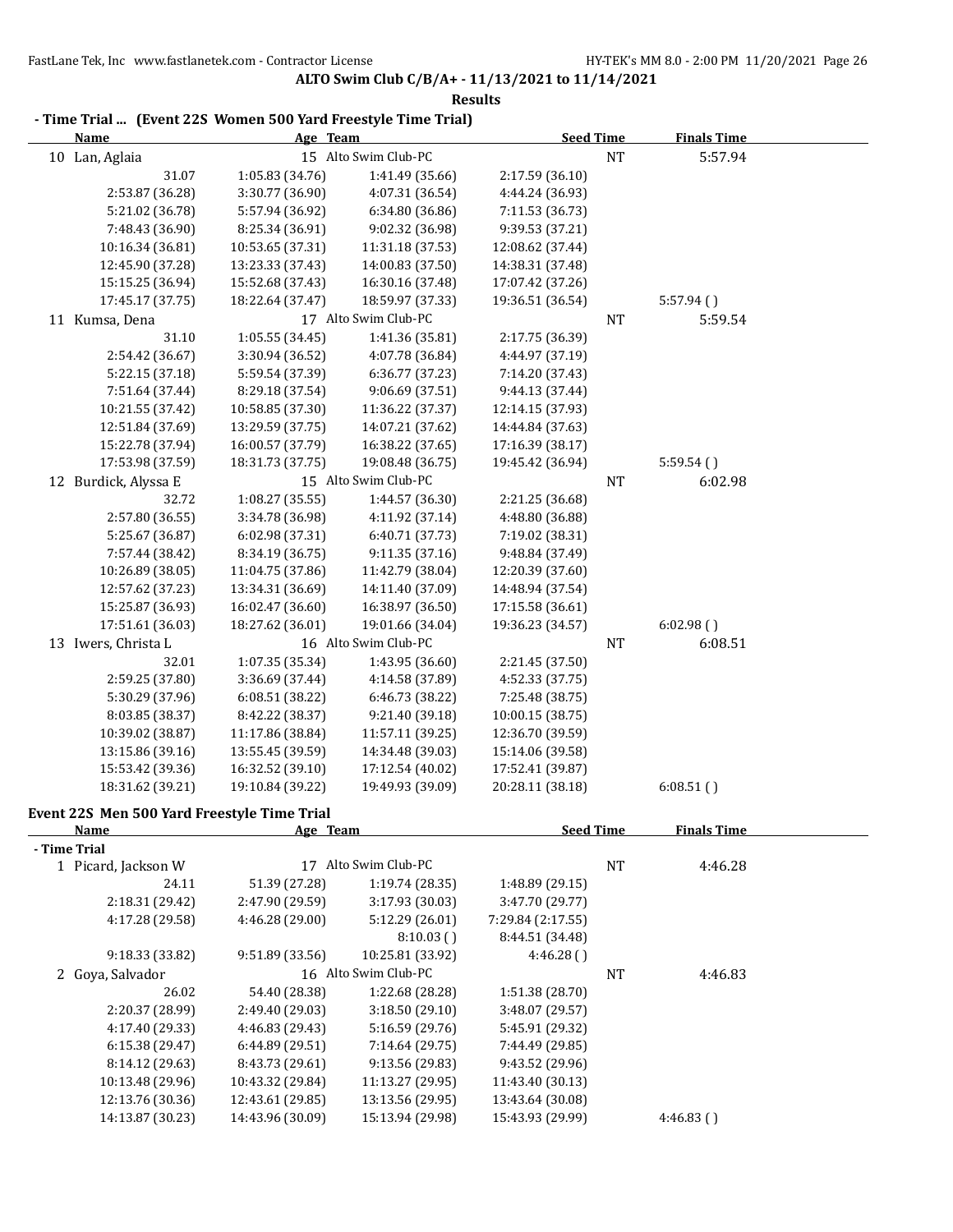| <b>Name</b>                         | Age Team                            |                                     | <b>Seed Time</b>                     |           | <b>Finals Time</b> |
|-------------------------------------|-------------------------------------|-------------------------------------|--------------------------------------|-----------|--------------------|
| 3 Gold, Evan A                      |                                     | 16 Alto Swim Club-PC                |                                      | <b>NT</b> | 4:50.84            |
| 26.08                               | 54.46 (28.38)                       | 1:23.15 (28.69)                     | 1:52.30 (29.15)                      |           |                    |
| 2:21.90 (29.60)                     | 2:51.20 (29.30)                     | 3:20.94 (29.74)                     | 3:50.80 (29.86)                      |           |                    |
| 4:20.61 (29.81)                     | 4:50.84 (30.23)                     | 5:20.80 (29.96)                     | 5:51.02 (30.22)                      |           |                    |
| 6:21.11 (30.09)                     | 6:51.96 (30.85)                     | 7:22.32 (30.36)                     | 7:53.03 (30.71)                      |           |                    |
| 8:23.64 (30.61)                     | 8:54.67 (31.03)                     | 9:25.27 (30.60)                     | 9:55.85 (30.58)                      |           |                    |
| 10:26.64 (30.79)                    | 10:57.38 (30.74)                    | 11:28.46 (31.08)                    | 11:58.95 (30.49)                     |           |                    |
| 12:29.83 (30.88)                    | 13:00.27 (30.44)                    | 13:31.30 (31.03)                    | 14:02.23 (30.93)                     |           |                    |
| 14:32.91 (30.68)                    | 15:03.50 (30.59)                    | 15:33.77 (30.27)                    | 16:04.26 (30.49)                     |           | 4:50.84()          |
| 4 Sabbagh, Zane                     |                                     | 20 Alto Swim Club-PC                |                                      | <b>NT</b> | 5:00.54            |
| 26.66                               | 55.81 (29.15)                       | 1:25.59 (29.78)                     | 1:55.97 (30.38)                      |           |                    |
| 2:26.73 (30.76)                     | 2:57.72 (30.99)                     | 3:28.22 (30.50)                     | 3:58.75 (30.53)                      |           |                    |
| 4:29.57 (30.82)                     | 5:00.54 (30.97)                     | 5:31.25 (30.71)                     | 6:02.29 (31.04)                      |           |                    |
| 6:33.20 (30.91)                     | 7:04.35 (31.15)                     | 7:35.34 (30.99)                     | 8:06.47 (31.13)                      |           |                    |
| 8:37.75 (31.28)                     | 9:09.22 (31.47)                     | 9:40.42 (31.20)                     | 10:11.65 (31.23)                     |           |                    |
| 10:42.51 (30.86)                    | 11:13.19 (30.68)                    | 11:43.70 (30.51)                    | 12:14.36 (30.66)                     |           |                    |
| 12:45.44 (31.08)                    | 13:16.72 (31.28)                    | 13:47.91 (31.19)                    | 14:18.94 (31.03)                     |           |                    |
| 14:49.84 (30.90)                    | 15:20.97 (31.13)                    | 15:52.03 (31.06)                    | 16:22.46 (30.43)                     |           | 5:00.54()          |
| 5 Goya, Francisco                   |                                     | 14 Alto Swim Club-PC                |                                      | NT        | 5:01.42            |
| 26.15                               | 55.39 (29.24)                       | 1:24.81 (29.42)                     | 1:55.33 (30.52)                      |           |                    |
| 2:25.79 (30.46)                     | 2:56.48 (30.69)                     | 3:27.31 (30.83)                     | 3:58.69 (31.38)                      |           |                    |
| 4:29.99 (31.30)                     | 5:01.42 (31.43)                     | 5:32.76 (31.34)                     | 6:03.95 (31.19)                      |           |                    |
| 6:35.66 (31.71)                     | 7:07.17 (31.51)                     | 7:38.13 (30.96)                     | 8:09.44 (31.31)                      |           |                    |
| 8:40.49 (31.05)                     | 9:11.44 (30.95)                     | 9:41.91 (30.47)                     | 10:12.75 (30.84)                     |           |                    |
| 10:42.75 (30.00)                    | 11:13.30 (30.55)                    | 11:43.90 (30.60)                    | 12:14.56 (30.66)                     |           |                    |
| 12:45.35 (30.79)                    | 13:16.83 (31.48)                    | 13:48.27 (31.44)                    | 14:19.77 (31.50)                     |           |                    |
| 14:50.68 (30.91)                    | 15:21.84 (31.16)                    | 15:52.23 (30.39)                    | 16:22.65 (30.42)                     |           | 5:01.42()          |
| 6 Cui, Andy C                       |                                     | 15 Alto Swim Club-PC                |                                      | <b>NT</b> | 5:01.55            |
| 25.85                               | 54.96 (29.11)                       | 1:24.61 (29.65)                     | 1:55.21 (30.60)                      |           |                    |
| 2:26.12 (30.91)                     | 2:56.74 (30.62)                     | 3:27.73 (30.99)                     | 3:59.05 (31.32)                      |           |                    |
| 4:30.28 (31.23)                     | 5:01.55 (31.27)                     | 5:33.09 (31.54)                     | 6:04.66 (31.57)                      |           |                    |
| 6:36.66 (32.00)                     | 7:08.15 (31.49)                     | 7:40.12 (31.97)                     | 8:11.72 (31.60)                      |           |                    |
| 8:43.65 (31.93)                     | 9:15.81 (32.16)                     | 9:48.00 (32.19)                     | 10:20.45 (32.45)                     |           |                    |
| 10:52.94 (32.49)                    | 11:25.28 (32.34)                    | 11:57.89 (32.61)                    | 12:30.59 (32.70)                     |           |                    |
| 13:03.60 (33.01)                    | 13:36.33 (32.73)                    | 14:09.19 (32.86)                    | 14:42.07 (32.88)                     |           |                    |
| 15:15.62 (33.55)                    | 15:48.35 (32.73)                    | 16:20.77 (32.42)                    | 16:52.86 (32.09)                     |           | 5:01.55()          |
| 7 Zhang, Peter F                    |                                     | 16 Alto Swim Club-PC                |                                      | NT        | 5:02.20            |
| 26.63                               | 56.26 (29.63)                       | 1:26.15 (29.89)                     | 1:56.47 (30.32)                      |           |                    |
| 2:27.15 (30.68)                     | 2:58.04 (30.89)                     | 3:29.14 (31.10)                     | 3:59.88 (30.74)                      |           |                    |
| 4:30.88 (31.00)                     | 5:02.20 (31.32)                     | 5:33.13 (30.93)                     | 6:04.88 (31.75)                      |           |                    |
| 6:36.00 (31.12)                     | 7:07.21 (31.21)                     | 7:38.35 (31.14)                     | 8:09.67 (31.32)                      |           |                    |
| 8:41.21 (31.54)                     | 9:12.50 (31.29)                     | 9:44.27 (31.77)                     | 10:15.48 (31.21)                     |           |                    |
| 10:47.43 (31.95)                    | 11:19.86 (32.43)                    | 11:51.92 (32.06)                    | 12:24.09 (32.17)                     |           |                    |
| 12:56.17 (32.08)                    | 13:28.69 (32.52)                    | 14:00.71 (32.02)                    | 14:32.63 (31.92)                     |           |                    |
| 15:04.10 (31.47)                    | 15:36.53 (32.43)                    | 16:09.18 (32.65)                    | 16:41.75 (32.57)                     |           | 5:02.20()          |
| 8 Jarvis, Isaiah W                  |                                     | 15 Alto Swim Club-PC                |                                      | <b>NT</b> | 5:06.95            |
| 27.08                               | 57.08 (30.00)                       | 1:27.33 (30.25)                     | 1:58.25 (30.92)                      |           |                    |
| 2:29.52 (31.27)                     | 3:00.91 (31.39)                     | 3:32.26 (31.35)                     | 4:03.43(31.17)                       |           |                    |
| 4:35.46 (32.03)                     | 5:06.95 (31.49)                     | 5:38.39 (31.44)                     | 6:10.38 (31.99)                      |           |                    |
| 6:41.83 (31.45)                     | 7:13.07 (31.24)                     | 7:45.46 (32.39)                     | 8:17.21 (31.75)                      |           |                    |
| 8:48.69 (31.48)<br>10:55.24 (31.91) | 9:20.16 (31.47)<br>11:26.96 (31.72) | 9:51.31 (31.15)<br>11:58.59 (31.63) | 10:23.33 (32.02)<br>12:30.56 (31.97) |           |                    |
| 13:02.38 (31.82)                    | 13:34.56 (32.18)                    | 14:06.24 (31.68)                    | 14:37.54 (31.30)                     |           |                    |
| 15:09.49 (31.95)                    | 15:40.39 (30.90)                    | 16:11.65 (31.26)                    | 16:42.22 (30.57)                     |           | 5:06.95(           |
|                                     |                                     |                                     |                                      |           |                    |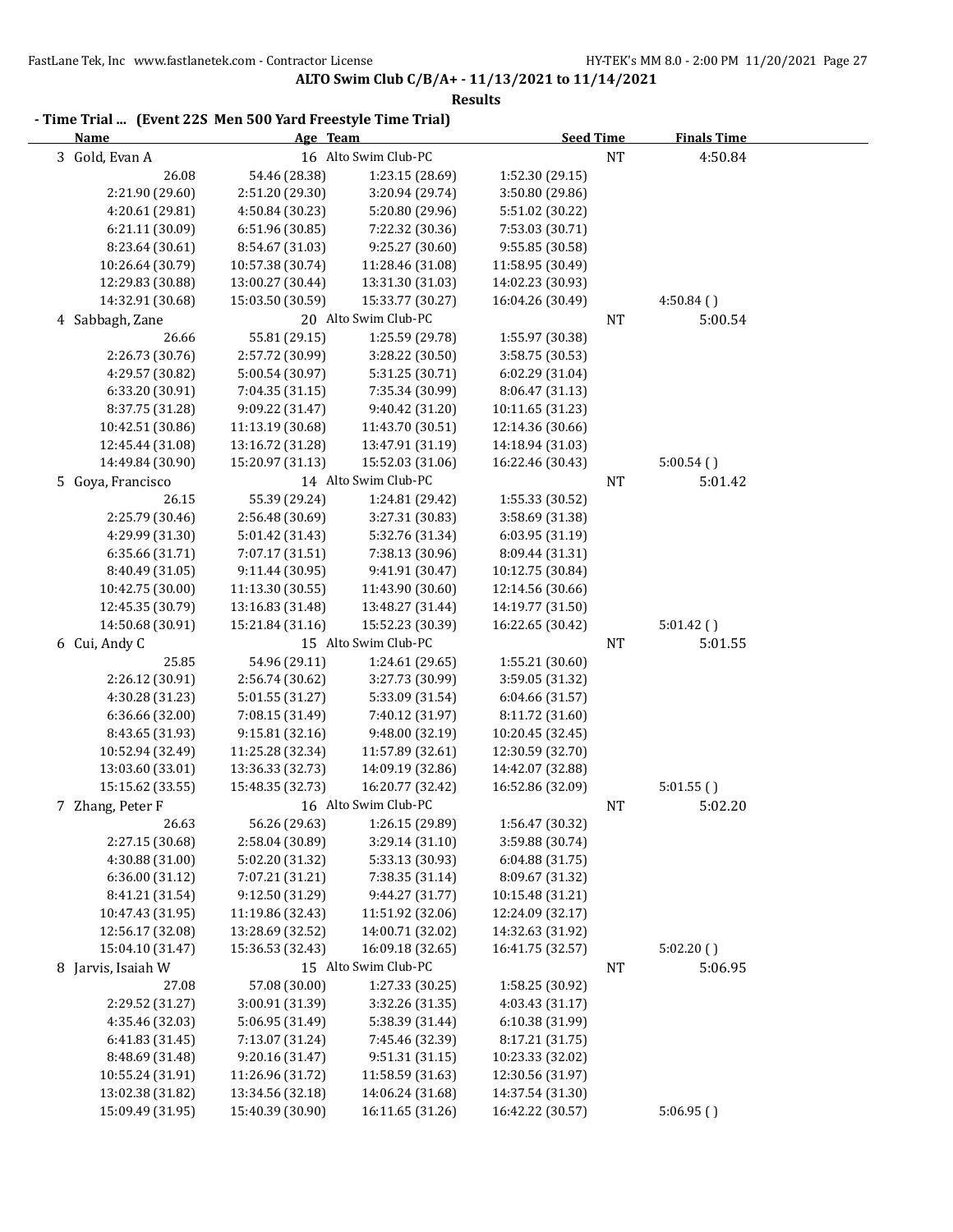| Name                   | Age Team         |                             | <b>Seed Time</b> |           | <b>Finals Time</b> |
|------------------------|------------------|-----------------------------|------------------|-----------|--------------------|
| 9 Resendiz, Diego      |                  | 16 Alto Swim Club-PC        |                  | <b>NT</b> | 5:09.85            |
| 26.56                  | 56.58 (30.02)    | 1:27.70 (31.12)             | 1:59.64 (31.94)  |           |                    |
| 2:31.03 (31.39)        | 3:02.47 (31.44)  | 3:34.46 (31.99)             | 4:06.39 (31.93)  |           |                    |
| 4:37.63 (31.24)        | 5:09.85 (32.22)  | 5:41.68 (31.83)             | 6:13.08 (31.40)  |           |                    |
| 6:44.48 (31.40)        | 7:15.81 (31.33)  | 7:47.46 (31.65)             | 8:18.63 (31.17)  |           |                    |
| 8:50.09 (31.46)        | 9:21.50 (31.41)  | 9:53.14 (31.64)             | 10:24.57 (31.43) |           |                    |
| 10:56.19 (31.62)       | 11:27.38 (31.19) | 11:58.74 (31.36)            | 12:30.39 (31.65) |           |                    |
| 13:01.86 (31.47)       | 13:33.16 (31.30) | 14:04.78 (31.62)            | 14:35.93 (31.15) |           |                    |
| 15:07.30 (31.37)       | 15:38.18 (30.88) | 16:09.34 (31.16)            | 16:38.73 (29.39) |           | 5:09.85()          |
| 10 Stoen, Jayden J     |                  | 16 Alto Swim Club-PC        |                  | NT        | 5:12.03            |
| 27.73                  | 58.08 (30.35)    | 1:28.77 (30.69)             | 2:00.26 (31.49)  |           |                    |
| 2:32.50 (32.24)        | 3:04.16 (31.66)  | 3:36.10 (31.94)             | 4:08.08 (31.98)  |           |                    |
| 4:40.11 (32.03)        | 5:12.03 (31.92)  | 5:43.39 (31.36)             | 6:15.02 (31.63)  |           |                    |
| 6:46.67 (31.65)        | 7:18.18 (31.51)  | 7:49.90 (31.72)             | 8:21.26 (31.36)  |           |                    |
| 8:52.51 (31.25)        | 9:24.03 (31.52)  | 9:55.92 (31.89)             | 10:27.66 (31.74) |           |                    |
| 10:59.33 (31.67)       | 11:30.96 (31.63) | 12:02.73 (31.77)            | 12:34.31 (31.58) |           |                    |
| 13:06.09 (31.78)       | 13:37.90 (31.81) | 14:09.51 (31.61)            | 14:41.23 (31.72) |           |                    |
| 15:12.90 (31.67)       | 15:44.39 (31.49) | 16:15.87 (31.48)            | 16:47.23 (31.36) |           | 5:12.03()          |
| 11 Cantrell, Kelson T  |                  | 15 Alto Swim Club-PC        |                  | NT        | 5:15.74            |
| 28.20                  | 59.69 (31.49)    | 1:31.60 (31.91)             | 2:03.69 (32.09)  |           |                    |
| 2:35.69 (32.00)        | 3:07.50 (31.81)  | 3:39.47 (31.97)             | 4:11.14(31.67)   |           |                    |
| 4:43.49 (32.35)        | 5:15.74 (32.25)  | 5:47.85 (32.11)             | 6:20.08 (32.23)  |           |                    |
| 6:52.13 (32.05)        | 7:24.03 (31.90)  | 7:55.96 (31.93)             | 8:27.94 (31.98)  |           |                    |
| 9:00.02 (32.08)        | 9:32.73 (32.71)  | 10:04.24 (31.51)            | 10:35.94 (31.70) |           |                    |
| 11:08.01 (32.07)       | 11:39.81 (31.80) | 12:11.61 (31.80)            | 12:43.30 (31.69) |           |                    |
| 13:15.48 (32.18)       | 13:47.56 (32.08) | 14:19.65 (32.09)            | 14:51.72 (32.07) |           |                    |
| 15:24.28 (32.56)       | 15:56.51 (32.23) | 16:28.56 (32.05)            | 17:00.45 (31.89) |           | 5:15.74()          |
| 12 Stoen, Tyler J      |                  | 18 Alto Swim Club-PC        |                  | $\rm{NT}$ | 5:20.77            |
| 29.03                  | 1:00.21 (31.18)  | 1:31.85 (31.64)             | 2:03.98 (32.13)  |           |                    |
| 2:36.35 (32.37)        | 3:08.77 (32.42)  | 3:41.51 (32.74)             | 4:14.61 (33.10)  |           |                    |
| 4:47.77 (33.16)        | 5:20.77 (33.00)  | 5:53.95 (33.18)             | 6:27.56 (33.61)  |           |                    |
| 7:01.20 (33.64)        | 7:34.34 (33.14)  | 8:07.25 (32.91)             | 8:40.59 (33.34)  |           |                    |
| 9:13.78 (33.19)        | 9:47.39 (33.61)  | 10:21.29 (33.90)            | 10:55.34 (34.05) |           |                    |
| 11:29.20 (33.86)       | 12:03.09 (33.89) | 12:36.87 (33.78)            | 13:10.78 (33.91) |           |                    |
| 13:45.14 (34.36)       | 14:19.25 (34.11) | 14:53.33 (34.08)            | 15:27.20 (33.87) |           |                    |
| 16:00.70 (33.50)       | 16:34.37 (33.67) | 17:07.70 (33.33)            | 17:40.90 (33.20) |           | 5:20.77()          |
| 13 Vinokurov, Grigory  |                  | 15 Alto Swim Club-PC        |                  | NT        | 5:22.92            |
| 28.74                  | 1:00.37 (31.63)  | 1:32.81 (32.44)             | 2:05.35 (32.54)  |           |                    |
| 2:38.21 (32.86)        | 3:11.25 (33.04)  | 3:43.93 (32.68)             | 4:16.68 (32.75)  |           |                    |
| 4:49.79 (33.11)        | 5:22.92 (33.13)  | 5:55.86 (32.94)             | 6:28.49 (32.63)  |           |                    |
| 7:01.16 (32.67)        | 7:34.13 (32.97)  | 8:07.40 (33.27)             | 8:40.41 (33.01)  |           |                    |
| 9:13.50 (33.09)        | 9:46.60 (33.10)  | 10:19.20 (32.60)            | 10:51.98 (32.78) |           |                    |
| 11:25.03 (33.05)       | 11:58.04 (33.01) | 12:30.99 (32.95)            | 13:04.38 (33.39) |           |                    |
| 13:37.22 (32.84)       | 14:10.55 (33.33) | 14:43.82 (33.27)            | 15:17.06 (33.24) |           |                    |
| 15:50.76 (33.70)       | 16:24.13 (33.37) | 16:56.44 (32.31)            | 17:29.34 (32.90) |           | 5:22.92()          |
| 14 Shimomura, Steven J |                  | 15 Santa Clara Swim Club-PC |                  | NT        | 5:22.95            |
| 28.67                  | 1:00.79 (32.12)  | 1:33.31 (32.52)             | 2:06.09 (32.78)  |           |                    |
| 2:38.41 (32.32)        | 3:11.11 (32.70)  | 3:43.83 (32.72)             | 4:16.79 (32.96)  |           |                    |
| 4:49.84 (33.05)        | 5:22.95 (33.11)  | 5:56.70 (33.75)             | 6:30.63 (33.93)  |           |                    |
| 7:04.54 (33.91)        | 7:37.66 (33.12)  | 8:11.63 (33.97)             | 8:44.95 (33.32)  |           |                    |
| 9:18.71 (33.76)        | 9:52.70 (33.99)  | 10:25.49 (32.79)            | 10:58.45 (32.96) |           |                    |
| 11:32.08 (33.63)       | 12:06.31 (34.23) | 12:40.71 (34.40)            | 13:14.24 (33.53) |           |                    |
| 13:47.95 (33.71)       | 14:20.42 (32.47) | 14:53.45 (33.03)            | 15:26.34 (32.89) |           |                    |
| 15:58.55 (32.21)       | 16:31.27 (32.72) | 17:03.65 (32.38)            | 17:35.55 (31.90) |           | 5:22.95(           |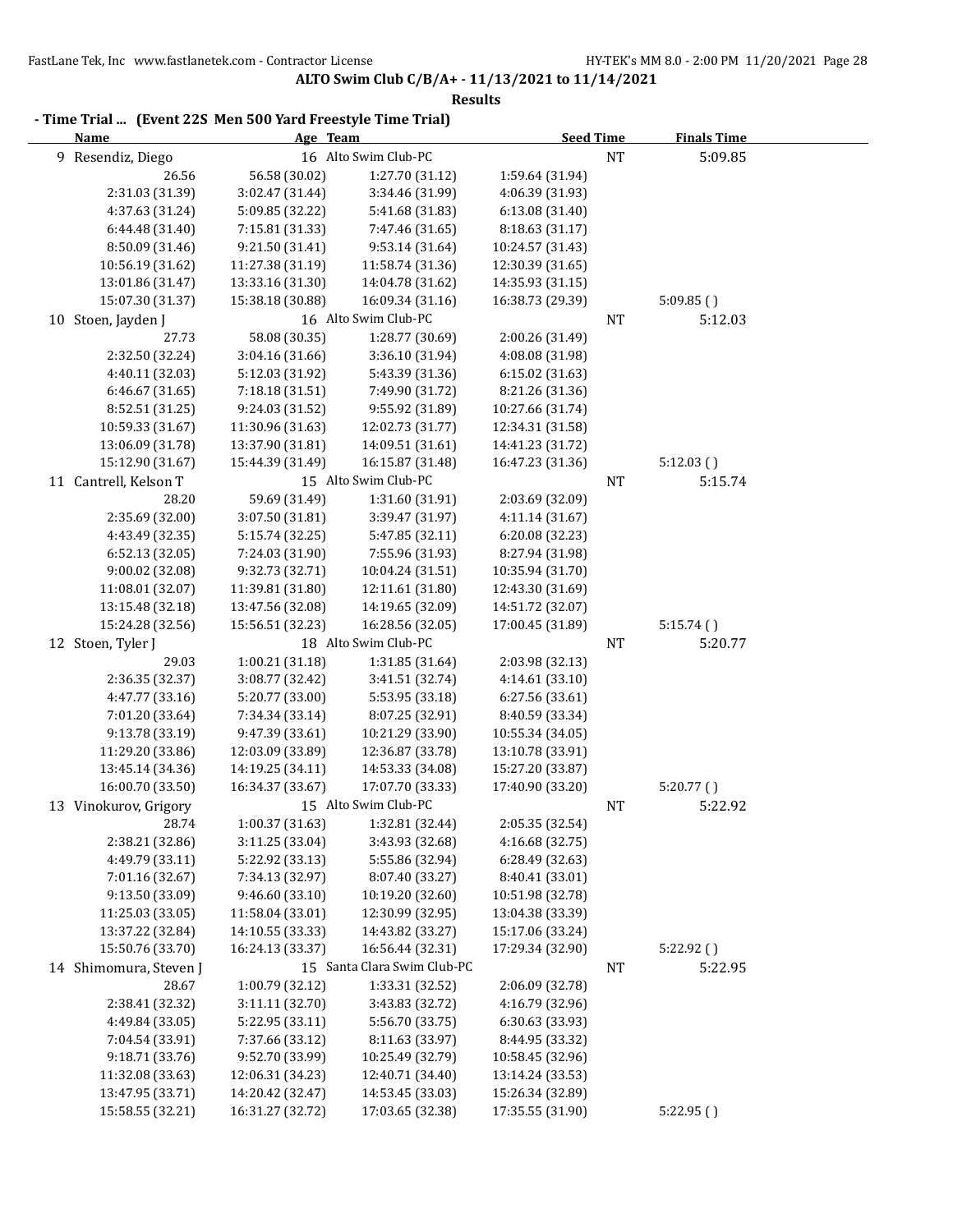| - Time Trial  (Event 22S Men 500 Yard Freestyle Time Trial)<br><b>Name</b> | Age Team                           |                                    | <b>Seed Time</b>                   |           | <b>Finals Time</b> |  |
|----------------------------------------------------------------------------|------------------------------------|------------------------------------|------------------------------------|-----------|--------------------|--|
|                                                                            |                                    |                                    |                                    |           |                    |  |
| 15 Wickersham, Thomas                                                      |                                    | 15 Alto Swim Club-PC               |                                    | $\rm{NT}$ | 5:24.94            |  |
| 28.19                                                                      | 59.80 (31.61)                      | 1:31.35 (31.55)<br>3:43.17 (33.54) | 2:03.72 (32.37)                    |           |                    |  |
| 2:36.46 (32.74)<br>4:50.88 (33.88)                                         | 3:09.63 (33.17)                    | 5:59.33 (34.39)                    | 4:17.00 (33.83)<br>6:33.58 (34.25) |           |                    |  |
| 7:08.16 (34.58)                                                            | 5:24.94 (34.06)<br>7:43.04 (34.88) | 8:17.96 (34.92)                    | 8:52.69 (34.73)                    |           |                    |  |
| 9:26.33 (33.64)                                                            | 10:00.13 (33.80)                   | 10:34.56 (34.43)                   | 11:08.58 (34.02)                   |           |                    |  |
| 11:42.39 (33.81)                                                           | 12:16.85 (34.46)                   | 12:51.41 (34.56)                   | 13:25.05 (33.64)                   |           |                    |  |
| 13:58.92 (33.87)                                                           | 14:33.12 (34.20)                   | 15:07.68 (34.56)                   | 15:42.00 (34.32)                   |           |                    |  |
| 16:15.87 (33.87)                                                           | 16:50.27 (34.40)                   | 17:22.44 (32.17)                   | 17:55.39 (32.95)                   |           | 5:24.94()          |  |
| 16 Cui, Tony C                                                             |                                    | 14 Alto Swim Club-PC               |                                    | <b>NT</b> | 5:28.07            |  |
| 29.63                                                                      | 1:03.31 (33.68)                    | 1:37.19 (33.88)                    | 2:10.47 (33.28)                    |           |                    |  |
| 2:43.74 (33.27)                                                            | 3:16.79 (33.05)                    | 3:49.85 (33.06)                    | 4:22.45 (32.60)                    |           |                    |  |
| 4:55.20 (32.75)                                                            | 5:28.07 (32.87)                    | 6:01.13(33.06)                     | 6:34.57 (33.44)                    |           |                    |  |
| 7:08.09 (33.52)                                                            | 7:41.06 (32.97)                    | 8:14.08 (33.02)                    | 8:47.72 (33.64)                    |           |                    |  |
| 9:20.64 (32.92)                                                            | 9:53.76 (33.12)                    | 10:27.07 (33.31)                   | 11:00.36 (33.29)                   |           |                    |  |
| 11:33.08 (32.72)                                                           | 12:05.81 (32.73)                   | 12:46.44 (40.63)                   | 13:19.53 (33.09)                   |           |                    |  |
| 13:53.33 (33.80)                                                           | 14:26.58 (33.25)                   | 14:59.73 (33.15)                   | 15:33.05 (33.32)                   |           |                    |  |
| 16:06.32 (33.27)                                                           | 16:39.49 (33.17)                   | 17:12.22 (32.73)                   | 17:44.79 (32.57)                   |           | 5:28.07(           |  |
| 17 Lopez, Miguel E                                                         |                                    | 15 Alto Swim Club-PC               |                                    | NT        | 5:28.90            |  |
| 28.13                                                                      | 59.87 (31.74)                      | 1:33.71 (33.84)                    | 2:07.15 (33.44)                    |           |                    |  |
| 2:40.48 (33.33)                                                            | 3:14.02 (33.54)                    | 3:47.84 (33.82)                    | 4:21.49 (33.65)                    |           |                    |  |
| 4:54.65 (33.16)                                                            | 5:28.90 (34.25)                    | 6:03.08 (34.18)                    | 6:37.89 (34.81)                    |           |                    |  |
| 7:12.31 (34.42)                                                            | 7:46.43 (34.12)                    | 8:20.87 (34.44)                    | 8:55.60 (34.73)                    |           |                    |  |
| 9:30.72 (35.12)                                                            | 10:04.74 (34.02)                   | 10:39.50 (34.76)                   | 11:13.45 (33.95)                   |           |                    |  |
| 11:48.13 (34.68)                                                           | 12:22.28 (34.15)                   | 12:56.31 (34.03)                   | 13:29.92 (33.61)                   |           |                    |  |
| 14:03.63 (33.71)                                                           | 14:37.07 (33.44)                   | 15:11.00 (33.93)                   | 15:44.58 (33.58)                   |           |                    |  |
| 16:17.97 (33.39)                                                           | 16:50.52 (32.55)                   | 17:23.10 (32.58)                   | 17:55.12 (32.02)                   |           | 5:28.90()          |  |
| 18 Nagesh, Drew L                                                          |                                    | 16 Alto Swim Club-PC               |                                    | <b>NT</b> | 5:32.20            |  |
| 30.29                                                                      | 1:03.34 (33.05)                    | 1:36.66 (33.32)                    | 2:10.39 (33.73)                    |           |                    |  |
| 2:44.36 (33.97)                                                            | 3:18.01 (33.65)                    | 3:51.45 (33.44)                    | 4:24.67 (33.22)                    |           |                    |  |
| 4:58.40 (33.73)                                                            | 5:32.20 (33.80)                    | 6:06.13 (33.93)                    | 6:40.40 (34.27)                    |           |                    |  |
| 7:14.01 (33.61)                                                            | 7:47.98 (33.97)                    | 8:22.61 (34.63)                    | 8:57.23 (34.62)                    |           |                    |  |
| 9:31.52 (34.29)                                                            | 10:06.08 (34.56)                   | 10:39.66 (33.58)                   | 11:13.60 (33.94)                   |           |                    |  |
| 11:48.22 (34.62)                                                           | 12:23.14 (34.92)                   | 12:58.04 (34.90)                   | 13:33.47 (35.43)                   |           |                    |  |
| 14:08.90 (35.43)                                                           | 14:44.30 (35.40)                   | 15:19.67 (35.37)                   | 15:54.51 (34.84)                   |           |                    |  |
| 16:30.07 (35.56)                                                           | 17:05.81 (35.74)                   | 17:40.98 (35.17)                   | 18:15.94 (34.96)                   |           | 5:32.20()          |  |
| 19 Stegina, Trent J                                                        |                                    | 16 Alto Swim Club-PC               |                                    | NT        | 5:32.49            |  |
| 29.17                                                                      | 1:01.97 (32.80)                    | 1:35.62 (33.65)                    | 2:09.82 (34.20)                    |           |                    |  |
| 2:43.54 (33.72)                                                            | 3:16.30 (32.76)                    | 3:49.88 (33.58)                    | 4:24.14 (34.26)                    |           |                    |  |
| 4:57.84 (33.70)                                                            | 5:32.49 (34.65)                    | 6:07.22 (34.73)                    | 6:41.73 (34.51)                    |           |                    |  |
| 7:16.47 (34.74)                                                            | 7:51.60 (35.13)                    | 8:25.46 (33.86)                    | 9:00.02(34.56)                     |           |                    |  |
| 9:34.16 (34.14)                                                            | 10:08.59 (34.43)                   | 10:43.15 (34.56)                   | 11:17.32 (34.17)                   |           |                    |  |
| 11:51.22 (33.90)                                                           | 12:25.29 (34.07)                   | 13:00.33 (35.04)                   | 13:34.88 (34.55)                   |           |                    |  |
| 14:10.06 (35.18)                                                           | 14:44.78 (34.72)                   | 15:20.37 (35.59)                   | 15:54.73 (34.36)                   |           |                    |  |
| 16:30.05 (35.32)                                                           | 17:05.15 (35.10)                   | 17:39.32 (34.17)                   | 18:13.81 (34.49)                   |           | 5:32.49()          |  |
| 20 Zhang, Allen Y                                                          |                                    | 18 Alto Swim Club-PC               |                                    | NT        | 5:32.73            |  |
| 29.66                                                                      | 1:02.27 (32.61)                    | 1:36.04 (33.77)                    | 2:09.44 (33.40)                    |           |                    |  |
| 2:43.30 (33.86)                                                            | 3:16.77 (33.47)                    | 3:50.36 (33.59)                    | 4:24.73 (34.37)                    |           |                    |  |
| 4:58.81 (34.08)                                                            | 5:32.73 (33.92)                    | 6:06.32 (33.59)                    | 6:40.34 (34.02)                    |           |                    |  |
| 7:13.89 (33.55)                                                            | 7:48.30 (34.41)                    | 8:22.80 (34.50)                    | 8:57.25 (34.45)                    |           |                    |  |
| 9:31.36 (34.11)                                                            | 10:05.72 (34.36)                   | 10:39.65 (33.93)                   | 11:13.20 (33.55)                   |           |                    |  |
| 11:46.96 (33.76)                                                           | 12:20.03 (33.07)                   | 12:54.15 (34.12)                   | 13:28.66 (34.51)                   |           |                    |  |
| 14:02.19 (33.53)                                                           | 14:36.21 (34.02)                   | 15:09.98 (33.77)                   | 15:43.75 (33.77)                   |           |                    |  |
| 16:17.23 (33.48)                                                           | 16:51.85 (34.62)                   | 17:25.49 (33.64)                   | 17:59.15 (33.66)                   |           | 5:32.73(           |  |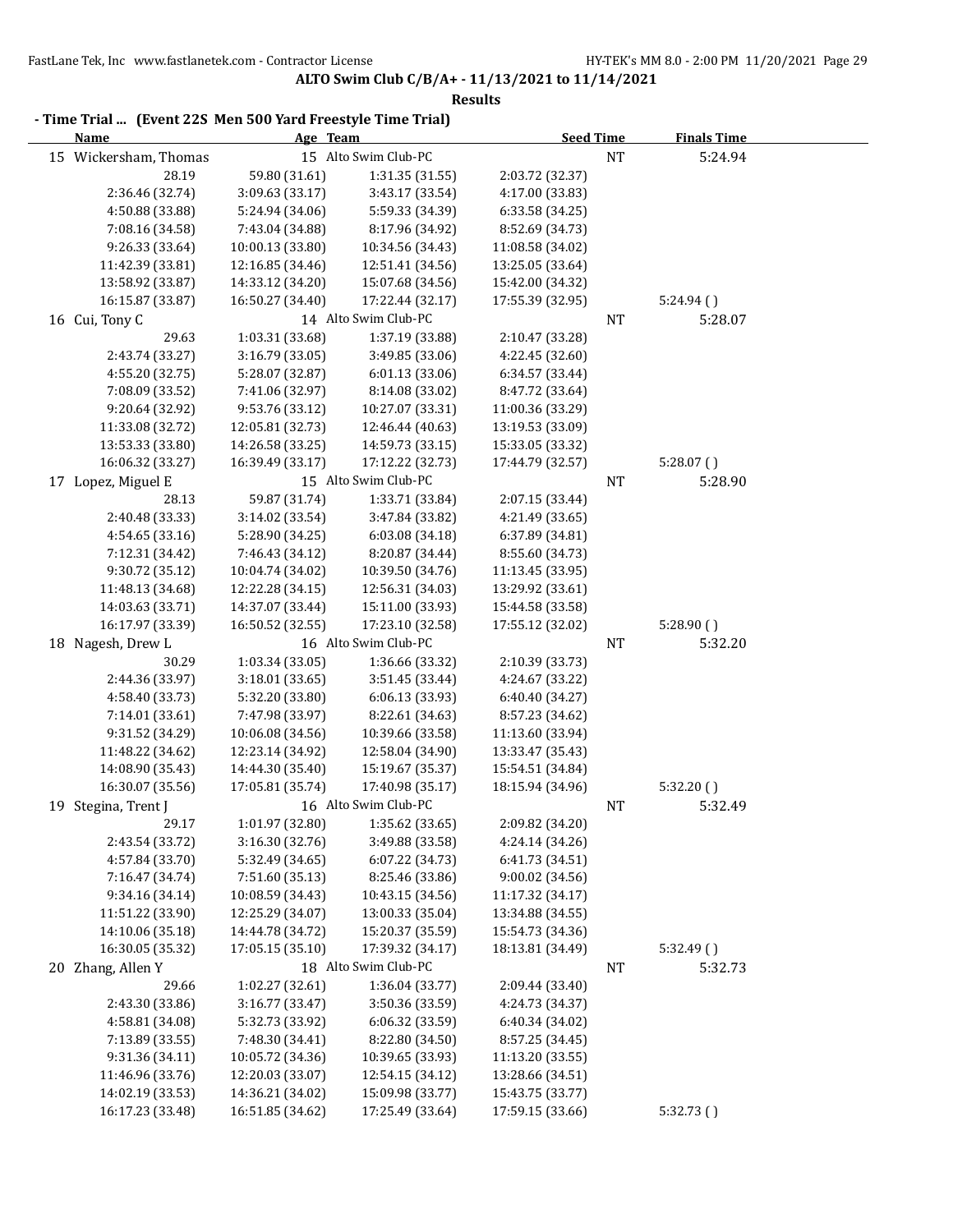| THING TIRE … TERCHE 229 MCH 900 TRIM TICCSCYIC THING TIRED<br><b>Name</b> | Age Team         |                      | <b>Seed Time</b>   |           | <b>Finals Time</b> |  |
|---------------------------------------------------------------------------|------------------|----------------------|--------------------|-----------|--------------------|--|
| 21 Powell, Michael A                                                      |                  | 13 Ladera Oaks-PC    |                    | $\rm{NT}$ | 5:36.11            |  |
| 30.44                                                                     | 1:04.02 (33.58)  | 1:38.42 (34.40)      | 2:12.90 (34.48)    |           |                    |  |
| 2:47.01 (34.11)                                                           | 3:20.86 (33.85)  | 3:54.85 (33.99)      | 4:29.37 (34.52)    |           |                    |  |
| 5:02.17 (32.80)                                                           | 5:36.11 (33.94)  | 6:10.06(33.95)       | 6:44.07 (34.01)    |           |                    |  |
| 7:18.03 (33.96)                                                           | 7:51.27 (33.24)  | 8:25.33 (34.06)      | 9:00.04 (34.71)    |           |                    |  |
| 9:33.19 (33.15)                                                           | 10:06.75 (33.56) | 10:41.38 (34.63)     | 11:14.99 (33.61)   |           |                    |  |
| 11:48.55 (33.56)                                                          | 12:22.81 (34.26) | 12:56.95 (34.14)     | 13:30.70 (33.75)   |           |                    |  |
| 14:04.71 (34.01)                                                          | 14:38.85 (34.14) | 15:12.84 (33.99)     | 15:46.76 (33.92)   |           |                    |  |
| 16:20.57 (33.81)                                                          | 16:53.99 (33.42) | 17:27.40 (33.41)     | 17:59.47 (32.07)   |           | 5:36.11(           |  |
| 22 Ene, Derin                                                             |                  | 17 Alto Swim Club-PC |                    | NT        | 5:36.58            |  |
| 29.25                                                                     | 1:00.97 (31.72)  | 1:33.63 (32.66)      | 2:07.48 (33.85)    |           |                    |  |
| 2:41.79 (34.31)                                                           | 3:16.32 (34.53)  | 3:51.01 (34.69)      | 4:25.90 (34.89)    |           |                    |  |
| 5:01.34 (35.44)                                                           | 5:36.58 (35.24)  | 6:12.25 (35.67)      | 6:48.38 (36.13)    |           |                    |  |
| 7:25.15 (36.77)                                                           | 8:01.93 (36.78)  | 8:38.80 (36.87)      | 9:15.91 (37.11)    |           |                    |  |
| 9:52.57 (36.66)                                                           | 10:29.53 (36.96) | 11:06.64 (37.11)     | 11:43.10 (36.46)   |           |                    |  |
| 12:20.22 (37.12)                                                          | 12:56.87 (36.65) | 13:33.86 (36.99)     | 14:11.07 (37.21)   |           |                    |  |
| 14:48.10 (37.03)                                                          | 15:25.51 (37.41) | 16:02.88 (37.37)     | 16:40.95 (38.07)   |           |                    |  |
| 17:18.30 (37.35)                                                          | 17:55.51 (37.21) | 18:32.55 (37.04)     | 19:08.53 (35.98)   |           | 5:36.58()          |  |
| 23 Fong, Scott                                                            |                  | 14 Alto Swim Club-PC |                    | NT        | 5:44.73            |  |
| 30.53                                                                     | 1:05.02 (34.49)  | 1:39.43 (34.41)      | 2:13.55 (34.12)    |           |                    |  |
| 2:48.08 (34.53)                                                           | 3:22.91 (34.83)  | 3:58.14 (35.23)      | 4:33.47 (35.33)    |           |                    |  |
| 5:09.01 (35.54)                                                           | 5:44.73 (35.72)  | 6:20.40(35.67)       | 6:56.13 (35.73)    |           |                    |  |
| 7:31.58 (35.45)                                                           | 8:07.39 (35.81)  | 8:43.05 (35.66)      | 9:19.10 (36.05)    |           |                    |  |
| 9:55.12 (36.02)                                                           | 10:30.87 (35.75) | 11:07.02 (36.15)     | 11:42.52 (35.50)   |           |                    |  |
| 12:18.23 (35.71)                                                          | 12:54.24 (36.01) | 13:29.97 (35.73)     | 14:05.77 (35.80)   |           |                    |  |
| 14:41.64 (35.87)                                                          | 15:17.75 (36.11) | 15:53.30 (35.55)     | 16:29.18 (35.88)   |           |                    |  |
| 17:04.80 (35.62)                                                          | 17:40.39 (35.59) | 18:15.99 (35.60)     | 5:44.73()          |           |                    |  |
| 24 Picard, Landon C                                                       |                  | 15 Alto Swim Club-PC |                    | NT        | 6:10.14            |  |
| 29.03                                                                     | 1:02.01 (32.98)  | 1:35.20 (33.19)      | 2:09.37 (34.17)    |           |                    |  |
| 2:43.42 (34.05)                                                           | 3:18.08 (34.66)  | 3:52.28 (34.20)      | 5:00.81 (1:08.53)  |           |                    |  |
| 5:35.46 (34.65)                                                           | 6:10.14 (34.68)  | 6:44.75 (34.61)      | 7:18.44 (33.69)    |           |                    |  |
| 7:52.95 (34.51)                                                           | 8:27.22 (34.27)  |                      | 9:01.28()          |           |                    |  |
|                                                                           | 10:10.08()       | 10:44.58 (34.50)     | 11:52.96 (1:08.38) |           |                    |  |
|                                                                           | 13:00.59()       | 13:33.54 (32.95)     |                    |           |                    |  |
| 14:06.92 ()                                                               | 14:40.52 (33.60) | 15:14.08 (33.56)     |                    |           |                    |  |
| 16:21.58()                                                                | 16:54.96 (33.38) | 17:27.83 (32.87)     | 18:00.74 (32.91)   |           | 6:10.14()          |  |
| 25 Holland, Thomas A                                                      |                  | 15 Ladera Oaks-PC    |                    | NT        | 6:31.28            |  |
| 33.14                                                                     | 1:09.76 (36.62)  | 1:48.10 (38.34)      | 2:28.01 (39.91)    |           |                    |  |
| 3:08.27 (40.26)                                                           | 3:47.97 (39.70)  | 4:28.23 (40.26)      | 5:08.88 (40.65)    |           |                    |  |
| 5:49.12 (40.24)                                                           | 6:31.28 (42.16)  | 7:11.54 (40.26)      | 7:52.09 (40.55)    |           |                    |  |
| 8:32.77 (40.68)                                                           | 9:12.77 (40.00)  | 9:53.32 (40.55)      | 10:34.01 (40.69)   |           |                    |  |
| 11:14.64 (40.63)                                                          | 11:55.17 (40.53) | 12:35.90 (40.73)     | 13:16.14 (40.24)   |           |                    |  |
| 13:56.08 (39.94)                                                          | 14:36.62 (40.54) | 15:16.67 (40.05)     | 15:57.13 (40.46)   |           |                    |  |
| 16:37.82 (40.69)                                                          | 17:18.20 (40.38) | 17:58.69 (40.49)     | 18:39.59 (40.90)   |           |                    |  |
| 19:19.65 (40.06)                                                          | 20:00.58 (40.93) | 20:40.65 (40.07)     | 21:20.94 (40.29)   |           | 6:31.28()          |  |
| --- Xiao-Rao, Kyle J                                                      |                  | 16 Alto Swim Club-PC |                    | NT        | <b>NS</b>          |  |

# **- Time Trial ... (Event 22S Men 500 Yard Freestyle Time Trial)**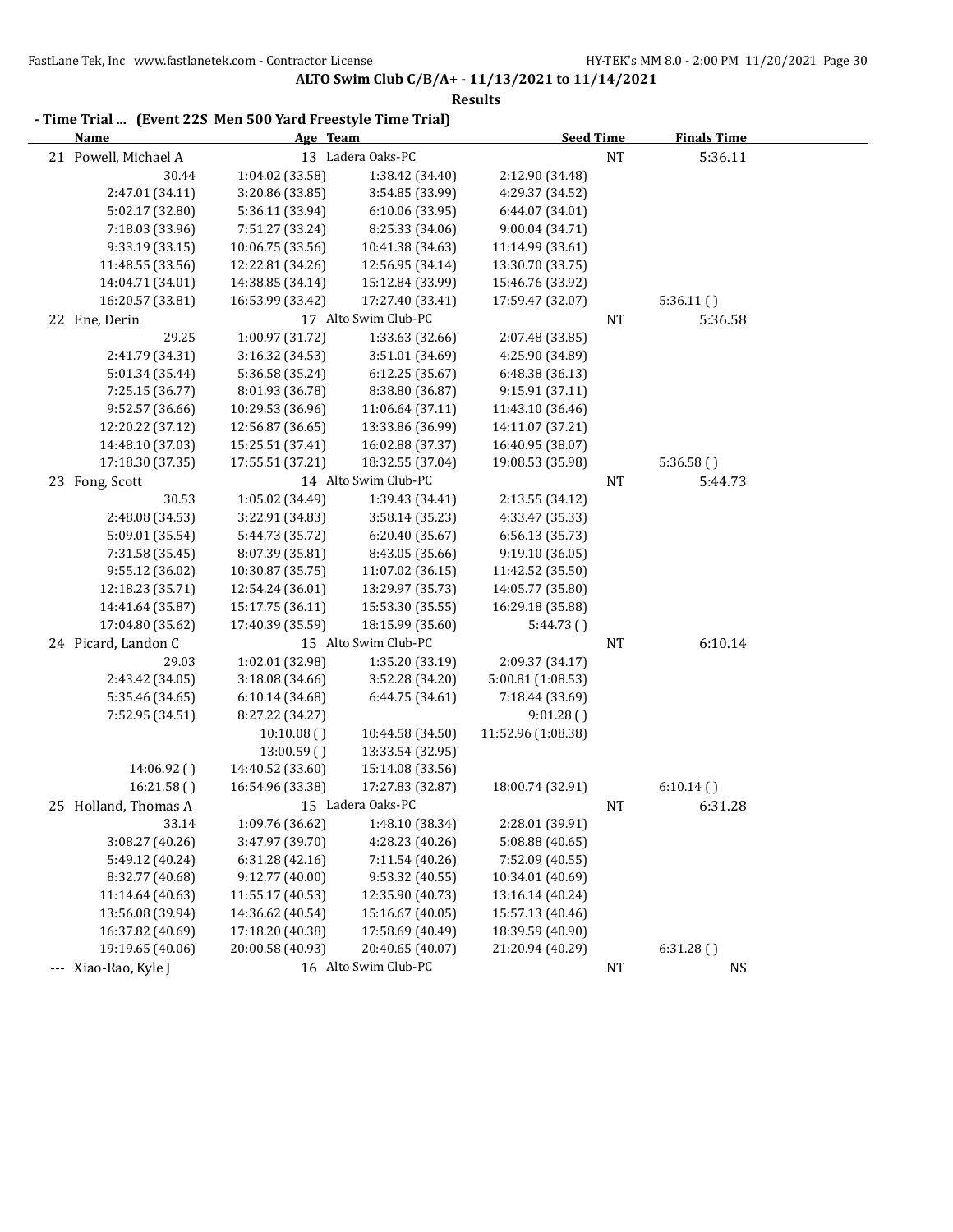**Results**

## **Event 22X Women 1000 Yard Freestyle Time Trial**

| <b>Name</b>             | Age Team         |                      | <b>Seed Time</b> |           | <b>Finals Time</b> |  |
|-------------------------|------------------|----------------------|------------------|-----------|--------------------|--|
| - Time Trial            |                  |                      |                  |           |                    |  |
| 1 Pelka, Orla M         |                  | 15 Alto Swim Club-PC |                  | <b>NT</b> | 10:49.58           |  |
| 28.86                   | 1:00.93 (32.07)  | 1:33.67 (32.74)      | 2:05.95 (32.28)  |           |                    |  |
| 2:38.47 (32.52)         | 3:11.19 (32.72)  | 3:43.83 (32.64)      | 4:16.38 (32.55)  |           |                    |  |
| 4:48.94 (32.56)         | 5:21.64 (32.70)  | 5:54.43 (32.79)      | 6:27.12 (32.69)  |           |                    |  |
| 6:59.75 (32.63)         | 7:32.42 (32.67)  | 8:05.38 (32.96)      | 8:38.42 (33.04)  |           |                    |  |
| 9:11.22 (32.80)         | 9:43.74 (32.52)  | 10:16.65 (32.91)     | 10:49.58 (32.93) |           |                    |  |
| 11:22.37 (32.79)        | 11:55.47 (33.10) | 12:28.51 (33.04)     | 13:01.35 (32.84) |           |                    |  |
| 13:34.52 (33.17)        | 14:07.31 (32.79) | 14:40.29 (32.98)     | 15:13.69 (33.40) |           |                    |  |
| 15:46.54 (32.85)        | 10:49.58()       |                      |                  |           |                    |  |
| 2 Wickersham, Abigail N |                  | 17 Alto Swim Club-PC |                  | NT        | 10:57.08           |  |
| 28.48                   | 1:00.19 (31.71)  | 1:32.52 (32.33)      | 2:05.13 (32.61)  |           |                    |  |
| 2:38.27 (33.14)         | 3:11.57 (33.30)  | 3:44.92 (33.35)      | 4:18.26 (33.34)  |           |                    |  |
| 4:51.74 (33.48)         | 5:25.24 (33.50)  | 5:58.56 (33.32)      | 6:32.00 (33.44)  |           |                    |  |
| 7:05.40 (33.40)         | 7:38.80 (33.40)  | 8:12.31 (33.51)      | 8:45.72 (33.41)  |           |                    |  |
| 9:19.14 (33.42)         | 9:52.33 (33.19)  | 10:25.52 (33.19)     | 10:57.08 (31.56) |           |                    |  |
| 3 Pelka, Chesna R       |                  | 17 Alto Swim Club-PC |                  | <b>NT</b> | 11:14.18           |  |
| 29.71                   |                  |                      | 2:09.59 (33.77)  |           |                    |  |
|                         | 1:02.71 (33.00)  | 1:35.82 (33.11)      |                  |           |                    |  |
| 2:43.33 (33.74)         | 3:16.82 (33.49)  | 3:50.40 (33.58)      | 4:24.43 (34.03)  |           |                    |  |
| 4:58.53 (34.10)         | 5:32.63 (34.10)  | 6:06.50 (33.87)      | 6:40.48 (33.98)  |           |                    |  |
| 7:14.41 (33.93)         | 7:48.42 (34.01)  | 8:22.45 (34.03)      | 8:57.01 (34.56)  |           |                    |  |
| 9:31.28 (34.27)         | 10:05.69 (34.41) | 10:40.09 (34.40)     | 11:14.18 (34.09) |           |                    |  |
| 11:48.13 (33.95)        | 12:22.26 (34.13) | 12:56.63 (34.37)     | 13:30.52 (33.89) |           |                    |  |
| 14:05.04 (34.52)        | 14:38.99 (33.95) | 15:13.19 (34.20)     | 15:47.44 (34.25) |           |                    |  |
| 16:21.62 (34.18)        | 16:56.05 (34.43) | 17:30.09 (34.04)     | 18:03.75 (33.66) |           | 11:14.18()         |  |
| 4 Cantrell, Aubrey R    |                  | 17 Alto Swim Club-PC |                  | <b>NT</b> | 11:19.44           |  |
| 29.66                   | 1:01.65 (31.99)  | 1:34.47 (32.82)      | 2:07.66 (33.19)  |           |                    |  |
| 2:41.03 (33.37)         | 3:14.47 (33.44)  | 3:48.36 (33.89)      | 4:22.56 (34.20)  |           |                    |  |
| 4:56.89 (34.33)         | 5:31.36 (34.47)  | 6:05.79 (34.43)      | 6:40.14 (34.35)  |           |                    |  |
| 7:14.61 (34.47)         | 7:49.26 (34.65)  | 8:23.95 (34.69)      | 8:58.88 (34.93)  |           |                    |  |
| 9:33.77 (34.89)         | 10:08.98 (35.21) | 10:44.09 (35.11)     | 11:19.44 (35.35) |           |                    |  |
| 11:54.95 (35.51)        | 12:30.42 (35.47) | 13:06.01 (35.59)     | 13:41.42 (35.41) |           |                    |  |
| 14:17.05 (35.63)        | 14:52.72 (35.67) | 15:28.25 (35.53)     | 16:03.15 (34.90) |           |                    |  |
| 16:37.87 (34.72)        | 17:12.91 (35.04) | 17:48.15 (35.24)     | 18:23.30 (35.15) |           | 11:19.44()         |  |
| 5 Kiurtsidis, Nina      |                  | 15 Alto Swim Club-PC |                  | NT        | 11:42.37           |  |
| 30.30                   | 1:04.25 (33.95)  | 1:38.87 (34.62)      | 2:13.29 (34.42)  |           |                    |  |
| 2:47.55 (34.26)         | 3:22.24 (34.69)  | 3:57.19 (34.95)      | 4:32.66 (35.47)  |           |                    |  |
| 5:08.31 (35.65)         | 5:43.81 (35.50)  | 6:19.56(35.75)       | 6:54.90 (35.34)  |           |                    |  |
| 7:30.62 (35.72)         | 8:06.54 (35.92)  | 8:42.82 (36.28)      | 9:18.51 (35.69)  |           |                    |  |
| 9:54.58 (36.07)         | 10:30.58 (36.00) | 11:06.30 (35.72)     | 11:42.37 (36.07) |           |                    |  |
| 12:18.37 (36.00)        | 12:54.48 (36.11) | 13:30.75 (36.27)     | 14:06.91 (36.16) |           |                    |  |
| 14:42.47 (35.56)        | 15:18.53 (36.06) | 15:55.02 (36.49)     | 16:31.59 (36.57) |           |                    |  |
| 17:07.73 (36.14)        | 17:43.90 (36.17) | 18:19.66 (35.76)     | 18:55.45 (35.79) |           | 11:42.37()         |  |
| 6 Jeng, Keila I         |                  | 14 Alto Swim Club-PC |                  | <b>NT</b> | 11:44.42           |  |
| 31.76                   | 1:06.22 (34.46)  | 1:41.11 (34.89)      | 2:16.39 (35.28)  |           |                    |  |
| 2:51.77 (35.38)         | 3:27.19 (35.42)  | 4:02.84 (35.65)      | 4:38.52 (35.68)  |           |                    |  |
| 5:14.35 (35.83)         | 5:49.92 (35.57)  | 6:25.66 (35.74)      | 7:01.23 (35.57)  |           |                    |  |
| 7:36.92 (35.69)         | 8:12.37 (35.45)  | 8:48.14 (35.77)      | 9:23.57 (35.43)  |           |                    |  |
| 9:58.76 (35.19)         | 10:34.05 (35.29) | 11:09.22 (35.17)     | 11:44.42 (35.20) |           |                    |  |
| 12:19.79 (35.37)        | 12:55.11 (35.32) | 13:30.61 (35.50)     | 14:06.00 (35.39) |           |                    |  |
| 14:41.65 (35.65)        | 15:17.35 (35.70) | 15:53.25 (35.90)     | 16:28.98 (35.73) |           |                    |  |
| 17:04.97 (35.99)        | 17:41.10 (36.13) | 18:16.77 (35.67)     | 18:52.58 (35.81) |           | 11:44.42 ()        |  |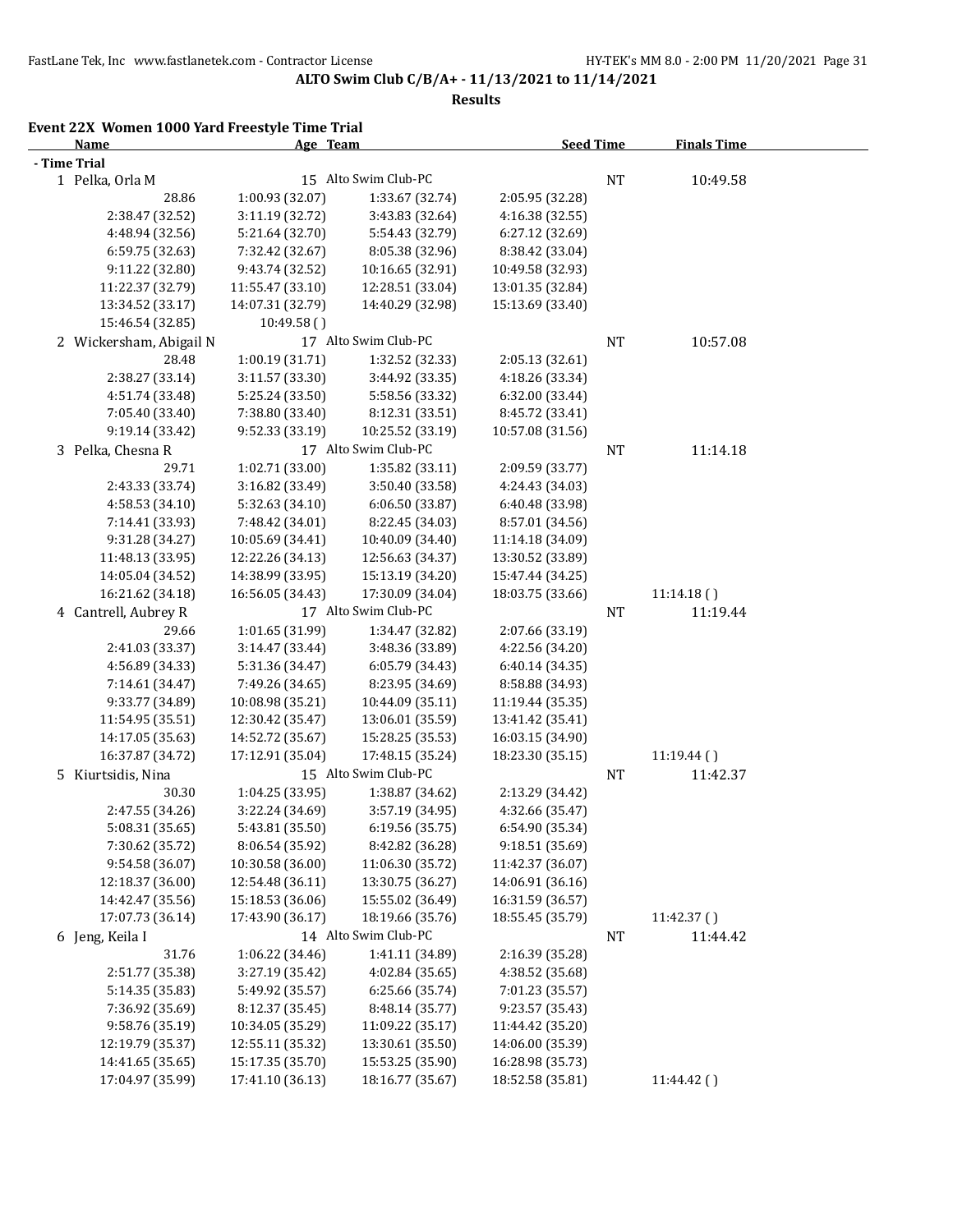| - Time Trial  (Event 22X Women 1000 Yard Freestyle Time Trial) |                  |                      |                  |           |                    |  |  |
|----------------------------------------------------------------|------------------|----------------------|------------------|-----------|--------------------|--|--|
| <b>Name</b>                                                    |                  | Age Team             | <b>Seed Time</b> |           | <b>Finals Time</b> |  |  |
| 7 Zhao, Lucy                                                   |                  | 15 Alto Swim Club-PC |                  | <b>NT</b> | 11:44.60           |  |  |
| 31.33                                                          | 1:05.16 (33.83)  | 1:39.88 (34.72)      | 2:15.07 (35.19)  |           |                    |  |  |
| 2:50.19 (35.12)                                                | 3:25.13 (34.94)  | 4:00.24(35.11)       | 4:35.50 (35.26)  |           |                    |  |  |
| 5:11.13(35.63)                                                 | 5:46.87 (35.74)  | 6:22.42 (35.55)      | 6:58.40 (35.98)  |           |                    |  |  |
| 7:33.96 (35.56)                                                | 8:09.31 (35.35)  | 8:45.10 (35.79)      | 9:20.71 (35.61)  |           |                    |  |  |
| 9:56.56 (35.85)                                                | 10:32.55 (35.99) | 11:08.59 (36.04)     | 11:44.60 (36.01) |           |                    |  |  |
| 12:19.92 (35.32)                                               | 12:55.43 (35.51) | 13:30.94 (35.51)     | 14:07.15 (36.21) |           |                    |  |  |
| 14:43.47 (36.32)                                               | 15:20.60 (37.13) | 15:58.04 (37.44)     | 16:35.29 (37.25) |           |                    |  |  |
| 17:12.76 (37.47)                                               | 17:50.44 (37.68) | 18:28.30 (37.86)     | 19:06.38 (38.08) |           | 11:44.60()         |  |  |
| 8 Teo, Audrey Y                                                |                  | 17 Alto Swim Club-PC |                  | <b>NT</b> | 11:46.74           |  |  |
| 30.55                                                          | 1:03.90 (33.35)  | 1:38.70 (34.80)      | 2:13.99 (35.29)  |           |                    |  |  |
| 2:48.71 (34.72)                                                | 3:24.00 (35.29)  | 3:59.24 (35.24)      | 4:34.44 (35.20)  |           |                    |  |  |
| 5:10.94 (36.50)                                                | 5:46.52 (35.58)  | 6:21.85 (35.33)      | 6:57.77 (35.92)  |           |                    |  |  |
| 7:33.72 (35.95)                                                | 8:09.96 (36.24)  | 8:46.11 (36.15)      | 9:22.83 (36.72)  |           |                    |  |  |
| 9:59.13 (36.30)                                                | 10:35.79 (36.66) | 11:12.31 (36.52)     | 11:48.74 (36.43) |           |                    |  |  |
| 12:24.83 (36.09)                                               | 13:01.01 (36.18) | 13:38.11 (37.10)     | 14:15.42 (37.31) |           |                    |  |  |
| 14:51.96 (36.54)                                               | 15:28.89 (36.93) | 16:06.16 (37.27)     | 16:43.53 (37.37) |           |                    |  |  |
| 17:20.47 (36.94)                                               | 17:57.73 (37.26) | 18:34.31 (36.58)     | 19:10.53 (36.22) |           | 11:46.74()         |  |  |
| 9 Fearon, Nina E                                               |                  | 17 Alto Swim Club-PC |                  | NT        | 11:49.64           |  |  |
| 30.31                                                          | 1:04.69 (34.38)  | 1:40.23 (35.54)      | 2:16.33 (36.10)  |           |                    |  |  |
| 2:51.99 (35.66)                                                | 3:27.70 (35.71)  | 4:04.12 (36.42)      | 4:39.88 (35.76)  |           |                    |  |  |
| 5:16.17 (36.29)                                                | 5:52.31 (36.14)  | 6:28.19 (35.88)      | 7:03.88 (35.69)  |           |                    |  |  |
| 7:39.59 (35.71)                                                | 8:15.55 (35.96)  | 8:51.69 (36.14)      | 9:27.63 (35.94)  |           |                    |  |  |
| 10:03.74 (36.11)                                               | 10:39.29 (35.55) | 11:15.08 (35.79)     | 11:49.64 (34.56) |           |                    |  |  |
| 10 Lan, Aglaia                                                 |                  | 15 Alto Swim Club-PC |                  | <b>NT</b> | 12:08.62           |  |  |
| 31.07                                                          | 1:05.83 (34.76)  | 1:41.49 (35.66)      | 2:17.59 (36.10)  |           |                    |  |  |
| 2:53.87 (36.28)                                                | 3:30.77 (36.90)  | 4:07.31 (36.54)      | 4:44.24 (36.93)  |           |                    |  |  |
| 5:21.02 (36.78)                                                | 5:57.94 (36.92)  | 6:34.80 (36.86)      | 7:11.53 (36.73)  |           |                    |  |  |
| 7:48.43 (36.90)                                                | 8:25.34 (36.91)  | 9:02.32 (36.98)      | 9:39.53 (37.21)  |           |                    |  |  |
| 10:16.34 (36.81)                                               | 10:53.65 (37.31) | 11:31.18 (37.53)     | 12:08.62 (37.44) |           |                    |  |  |
| 12:45.90 (37.28)                                               | 13:23.33 (37.43) | 14:00.83 (37.50)     | 14:38.31 (37.48) |           |                    |  |  |
| 15:15.25 (36.94)                                               | 15:52.68 (37.43) | 16:30.16 (37.48)     | 17:07.42 (37.26) |           |                    |  |  |
| 17:45.17 (37.75)                                               | 18:22.64 (37.47) | 18:59.97 (37.33)     | 19:36.51 (36.54) |           | 12:08.62()         |  |  |
| 11 Kumsa, Dena                                                 |                  | 17 Alto Swim Club-PC |                  | <b>NT</b> | 12:14.15           |  |  |
| 31.10                                                          | 1:05.55 (34.45)  | 1:41.36 (35.81)      | 2:17.75 (36.39)  |           |                    |  |  |
| 2:54.42 (36.67)                                                | 3:30.94 (36.52)  | 4:07.78 (36.84)      | 4:44.97 (37.19)  |           |                    |  |  |
| 5:22.15 (37.18)                                                | 5:59.54 (37.39)  | 6:36.77 (37.23)      | 7:14.20 (37.43)  |           |                    |  |  |
| 7:51.64 (37.44)                                                | 8:29.18 (37.54)  | 9:06.69 (37.51)      | 9:44.13 (37.44)  |           |                    |  |  |
| 10:21.55 (37.42)                                               | 10:58.85 (37.30) | 11:36.22 (37.37)     | 12:14.15 (37.93) |           |                    |  |  |
| 12:51.84 (37.69)                                               | 13:29.59 (37.75) | 14:07.21 (37.62)     | 14:44.84 (37.63) |           |                    |  |  |
| 15:22.78 (37.94)                                               | 16:00.57 (37.79) | 16:38.22 (37.65)     | 17:16.39 (38.17) |           |                    |  |  |
| 17:53.98 (37.59)                                               | 18:31.73 (37.75) | 19:08.48 (36.75)     | 19:45.42 (36.94) |           | 12:14.15()         |  |  |
| 12 Burdick, Alyssa E                                           |                  | 15 Alto Swim Club-PC |                  | <b>NT</b> | 12:20.39           |  |  |
| 32.72                                                          | 1:08.27 (35.55)  | 1:44.57 (36.30)      | 2:21.25 (36.68)  |           |                    |  |  |
| 2:57.80 (36.55)                                                | 3:34.78 (36.98)  | 4:11.92 (37.14)      | 4:48.80 (36.88)  |           |                    |  |  |
| 5:25.67 (36.87)                                                | 6:02.98 (37.31)  | 6:40.71 (37.73)      | 7:19.02 (38.31)  |           |                    |  |  |
| 7:57.44 (38.42)                                                | 8:34.19 (36.75)  | 9:11.35 (37.16)      | 9:48.84 (37.49)  |           |                    |  |  |
| 10:26.89 (38.05)                                               | 11:04.75 (37.86) | 11:42.79 (38.04)     | 12:20.39 (37.60) |           |                    |  |  |
| 12:57.62 (37.23)                                               | 13:34.31 (36.69) | 14:11.40 (37.09)     | 14:48.94 (37.54) |           |                    |  |  |
| 15:25.87 (36.93)                                               | 16:02.47 (36.60) | 16:38.97 (36.50)     | 17:15.58 (36.61) |           |                    |  |  |
| 17:51.61 (36.03)                                               | 18:27.62 (36.01) | 19:01.66 (34.04)     | 19:36.23 (34.57) |           | 12:20.39 ()        |  |  |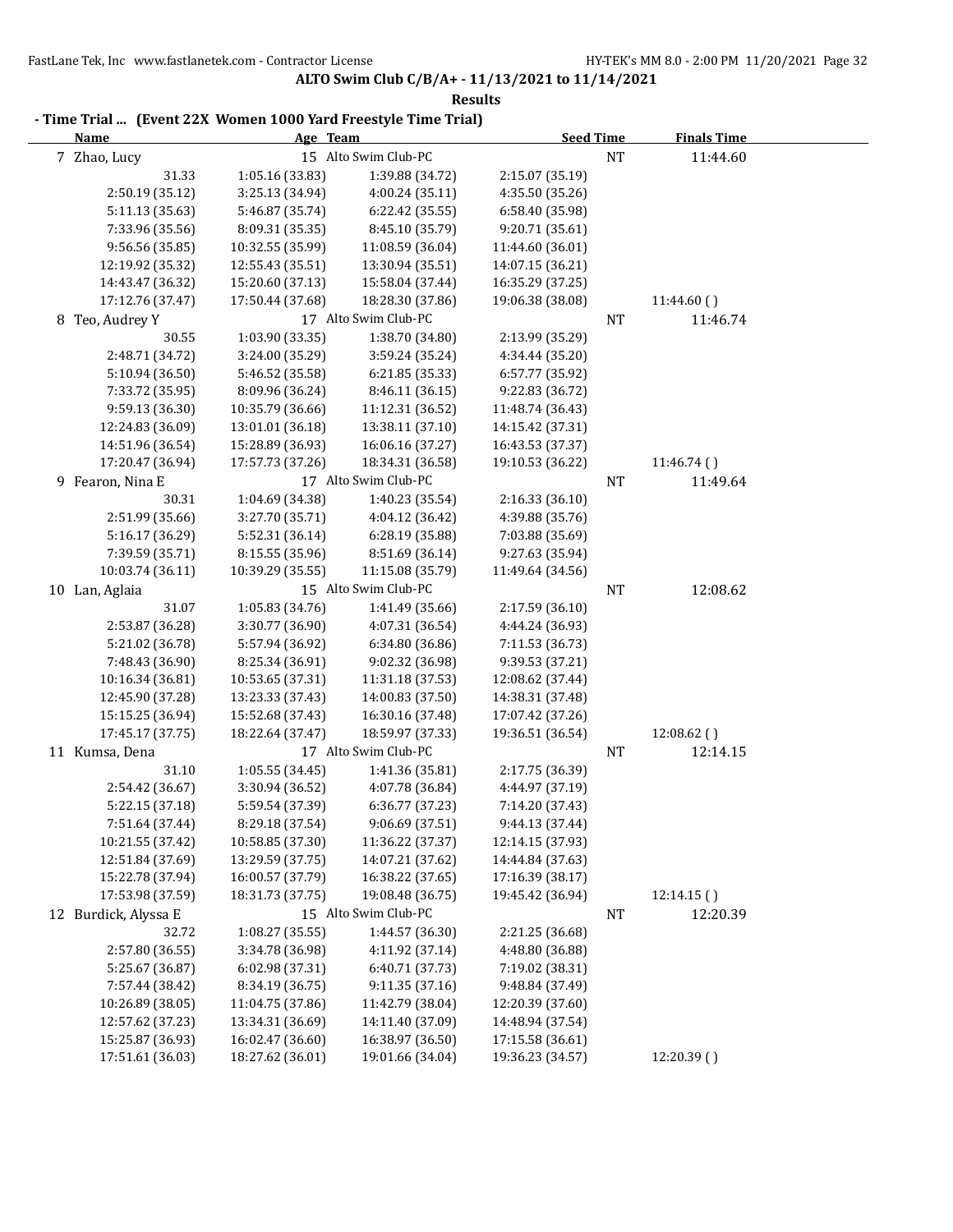| Age Team<br><b>Name</b>                      |                  | <b>Seed Time</b>     |                  | <b>Finals Time</b> |                    |  |
|----------------------------------------------|------------------|----------------------|------------------|--------------------|--------------------|--|
| 13 Iwers, Christa L                          |                  | 16 Alto Swim Club-PC |                  | <b>NT</b>          | 12:36.70           |  |
| 32.01                                        | 1:07.35 (35.34)  | 1:43.95 (36.60)      | 2:21.45 (37.50)  |                    |                    |  |
| 2:59.25 (37.80)                              | 3:36.69 (37.44)  | 4:14.58 (37.89)      | 4:52.33 (37.75)  |                    |                    |  |
| 5:30.29 (37.96)                              | 6:08.51 (38.22)  | 6:46.73 (38.22)      | 7:25.48 (38.75)  |                    |                    |  |
| 8:03.85 (38.37)                              | 8:42.22 (38.37)  | 9:21.40 (39.18)      | 10:00.15 (38.75) |                    |                    |  |
| 10:39.02 (38.87)                             | 11:17.86 (38.84) | 11:57.11 (39.25)     | 12:36.70 (39.59) |                    |                    |  |
| 13:15.86 (39.16)                             | 13:55.45 (39.59) | 14:34.48 (39.03)     | 15:14.06 (39.58) |                    |                    |  |
| 15:53.42 (39.36)                             | 16:32.52 (39.10) | 17:12.54 (40.02)     | 17:52.41 (39.87) |                    |                    |  |
| 18:31.62 (39.21)                             | 19:10.84 (39.22) | 19:49.93 (39.09)     | 20:28.11 (38.18) |                    | 12:36.70()         |  |
| Event 22X Men 1000 Yard Freestyle Time Trial |                  |                      |                  |                    |                    |  |
| Name                                         | Age Team         |                      | <b>Seed Time</b> |                    | <b>Finals Time</b> |  |
| - Time Trial                                 |                  |                      |                  |                    |                    |  |
| 1 Goya, Salvador                             |                  | 16 Alto Swim Club-PC |                  | <b>NT</b>          | 9:43.52            |  |
| 26.02                                        | 54.40 (28.38)    | 1:22.68 (28.28)      | 1:51.38 (28.70)  |                    |                    |  |
| 2:20.37 (28.99)                              | 2:49.40 (29.03)  | 3:18.50 (29.10)      | 3:48.07 (29.57)  |                    |                    |  |
| 4:17.40 (29.33)                              | 4:46.83 (29.43)  | 5:16.59 (29.76)      | 5:45.91 (29.32)  |                    |                    |  |
| 6:15.38 (29.47)                              | 6:44.89 (29.51)  | 7:14.64 (29.75)      | 7:44.49 (29.85)  |                    |                    |  |
| 8:14.12 (29.63)                              | 8:43.73 (29.61)  | 9:13.56 (29.83)      | 9:43.52 (29.96)  |                    |                    |  |
| 10:13.48 (29.96)                             | 10:43.32 (29.84) | 11:13.27 (29.95)     | 11:43.40 (30.13) |                    |                    |  |
| 12:13.76 (30.36)                             | 12:43.61 (29.85) | 13:13.56 (29.95)     | 13:43.64 (30.08) |                    |                    |  |
| 14:13.87 (30.23)                             | 14:43.96 (30.09) | 15:13.94 (29.98)     | 15:43.93 (29.99) |                    | 9:43.52()          |  |
| 2 Gold, Evan A                               |                  | 16 Alto Swim Club-PC |                  | NT                 | 9:55.85            |  |
| 26.08                                        | 54.46 (28.38)    | 1:23.15 (28.69)      | 1:52.30 (29.15)  |                    |                    |  |
| 2:21.90 (29.60)                              | 2:51.20 (29.30)  | 3:20.94 (29.74)      | 3:50.80 (29.86)  |                    |                    |  |
| 4:20.61 (29.81)                              | 4:50.84 (30.23)  | 5:20.80 (29.96)      | 5:51.02 (30.22)  |                    |                    |  |
| 6:21.11 (30.09)                              | 6:51.96 (30.85)  | 7:22.32 (30.36)      | 7:53.03 (30.71)  |                    |                    |  |
| 8:23.64 (30.61)                              | 8:54.67 (31.03)  | 9:25.27 (30.60)      | 9:55.85 (30.58)  |                    |                    |  |
| 10:26.64 (30.79)                             | 10:57.38 (30.74) | 11:28.46 (31.08)     | 11:58.95 (30.49) |                    |                    |  |
| 12:29.83 (30.88)                             | 13:00.27 (30.44) | 13:31.30 (31.03)     | 14:02.23 (30.93) |                    |                    |  |
| 14:32.91 (30.68)                             | 15:03.50 (30.59) | 15:33.77 (30.27)     | 16:04.26 (30.49) |                    | 9:55.85()          |  |
| 3 Sabbagh, Zane                              |                  | 20 Alto Swim Club-PC |                  | NT                 | 10:11.65           |  |
| 26.66                                        | 55.81 (29.15)    | 1:25.59 (29.78)      | 1:55.97 (30.38)  |                    |                    |  |
| 2:26.73 (30.76)                              | 2:57.72 (30.99)  | 3:28.22 (30.50)      | 3:58.75 (30.53)  |                    |                    |  |
| 4:29.57 (30.82)                              | 5:00.54 (30.97)  | 5:31.25 (30.71)      | 6:02.29 (31.04)  |                    |                    |  |
| 6:33.20 (30.91)                              | 7:04.35 (31.15)  | 7:35.34 (30.99)      | 8:06.47 (31.13)  |                    |                    |  |
| 8:37.75 (31.28)                              | 9:09.22 (31.47)  | 9:40.42 (31.20)      | 10:11.65 (31.23) |                    |                    |  |
| 10:42.51 (30.86)                             | 11:13.19 (30.68) | 11:43.70 (30.51)     | 12:14.36 (30.66) |                    |                    |  |
| 12:45.44 (31.08)                             | 13:16.72 (31.28) | 13:47.91 (31.19)     | 14:18.94 (31.03) |                    |                    |  |
| 14:49.84 (30.90)                             | 15:20.97 (31.13) | 15:52.03 (31.06)     | 16:22.46 (30.43) |                    | 10:11.65()         |  |
| 4 Goya, Francisco                            |                  | 14 Alto Swim Club-PC |                  | <b>NT</b>          | 10:12.75           |  |
| 26.15                                        | 55.39 (29.24)    | 1:24.81 (29.42)      | 1:55.33 (30.52)  |                    |                    |  |
| 2:25.79 (30.46)                              | 2:56.48 (30.69)  | 3:27.31 (30.83)      | 3:58.69 (31.38)  |                    |                    |  |
| 4:29.99 (31.30)                              | 5:01.42 (31.43)  | 5:32.76 (31.34)      | 6:03.95 (31.19)  |                    |                    |  |
| 6:35.66 (31.71)                              | 7:07.17 (31.51)  | 7:38.13 (30.96)      | 8:09.44 (31.31)  |                    |                    |  |
| 8:40.49 (31.05)                              | 9:11.44 (30.95)  | 9:41.91 (30.47)      | 10:12.75 (30.84) |                    |                    |  |
| 10:42.75 (30.00)                             | 11:13.30 (30.55) | 11:43.90 (30.60)     | 12:14.56 (30.66) |                    |                    |  |
| 12:45.35 (30.79)                             | 13:16.83 (31.48) | 13:48.27 (31.44)     | 14:19.77 (31.50) |                    |                    |  |
| 14:50.68 (30.91)                             | 15:21.84 (31.16) | 15:52.23 (30.39)     | 16:22.65 (30.42) |                    | 10:12.75()         |  |

## **Results - Time Trial ... (Event 22X Women 1000 Yard Freestyle Time Trial)**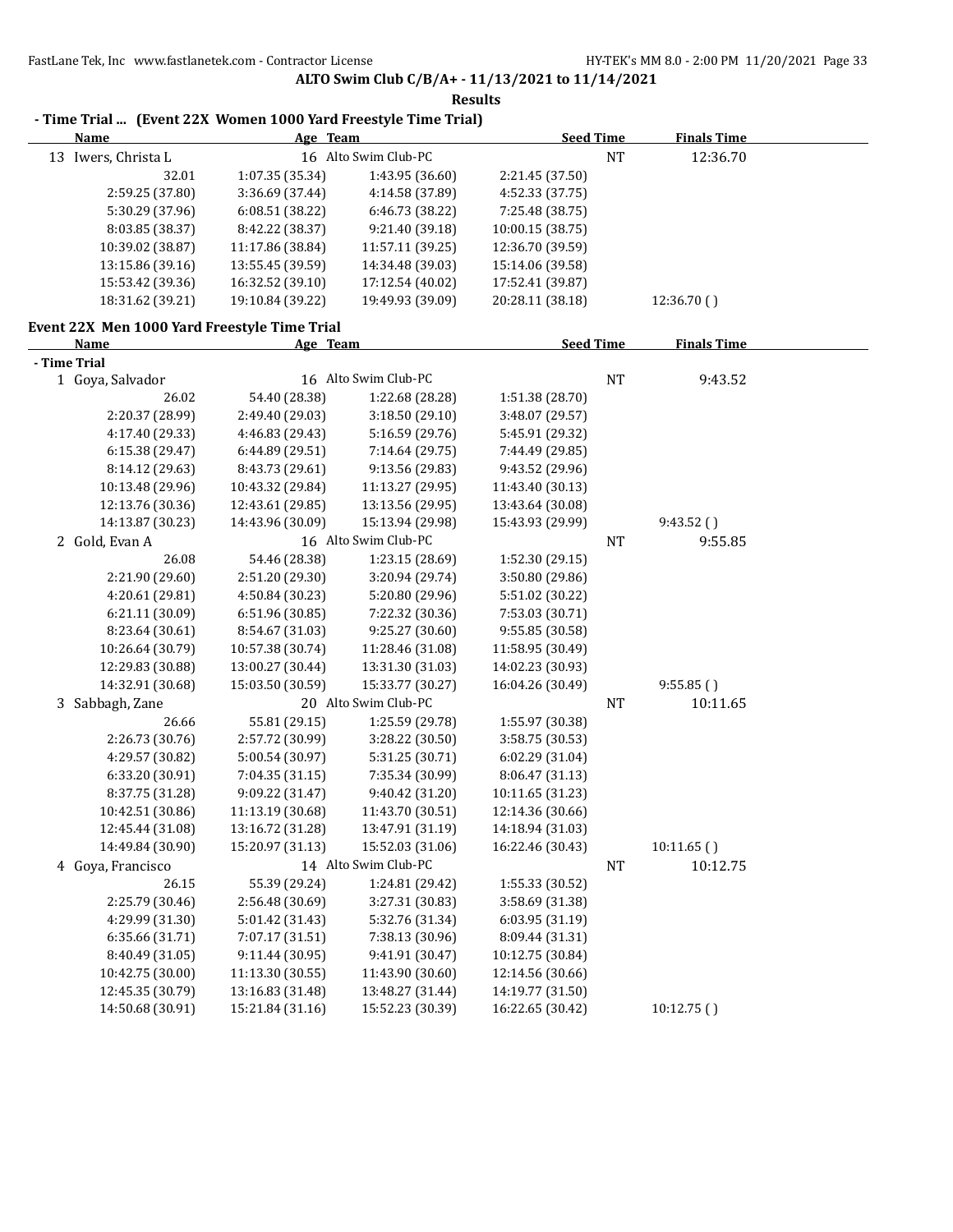| - Time Trial  (Event 22X Men 1000 Yard Freestyle Time Trial)<br><b>Name</b> |                  | Age Team             | <b>Seed Time</b> |           | <b>Finals Time</b> |  |
|-----------------------------------------------------------------------------|------------------|----------------------|------------------|-----------|--------------------|--|
| 5 Zhang, Peter F                                                            |                  | 16 Alto Swim Club-PC |                  | $\rm{NT}$ | 10:15.48           |  |
| 26.63                                                                       | 56.26 (29.63)    | 1:26.15 (29.89)      | 1:56.47 (30.32)  |           |                    |  |
| 2:27.15 (30.68)                                                             | 2:58.04 (30.89)  | 3:29.14 (31.10)      | 3:59.88 (30.74)  |           |                    |  |
| 4:30.88 (31.00)                                                             | 5:02.20 (31.32)  | 5:33.13 (30.93)      | 6:04.88 (31.75)  |           |                    |  |
| 6:36.00 (31.12)                                                             | 7:07.21 (31.21)  | 7:38.35 (31.14)      | 8:09.67 (31.32)  |           |                    |  |
| 8:41.21 (31.54)                                                             | 9:12.50 (31.29)  | 9:44.27 (31.77)      | 10:15.48 (31.21) |           |                    |  |
| 10:47.43 (31.95)                                                            | 11:19.86 (32.43) | 11:51.92 (32.06)     | 12:24.09 (32.17) |           |                    |  |
| 12:56.17 (32.08)                                                            | 13:28.69 (32.52) | 14:00.71 (32.02)     | 14:32.63 (31.92) |           |                    |  |
| 15:04.10 (31.47)                                                            | 15:36.53 (32.43) | 16:09.18 (32.65)     | 16:41.75 (32.57) |           | 10:15.48()         |  |
| 6 Cui, Andy C                                                               |                  | 15 Alto Swim Club-PC |                  | NT        | 10:20.45           |  |
| 25.85                                                                       | 54.96 (29.11)    | 1:24.61 (29.65)      | 1:55.21 (30.60)  |           |                    |  |
| 2:26.12 (30.91)                                                             | 2:56.74 (30.62)  | 3:27.73 (30.99)      | 3:59.05 (31.32)  |           |                    |  |
| 4:30.28 (31.23)                                                             | 5:01.55 (31.27)  | 5:33.09 (31.54)      | 6:04.66 (31.57)  |           |                    |  |
| 6:36.66 (32.00)                                                             | 7:08.15 (31.49)  | 7:40.12 (31.97)      | 8:11.72 (31.60)  |           |                    |  |
| 8:43.65 (31.93)                                                             | 9:15.81 (32.16)  | 9:48.00 (32.19)      | 10:20.45 (32.45) |           |                    |  |
| 10:52.94 (32.49)                                                            | 11:25.28 (32.34) | 11:57.89 (32.61)     | 12:30.59 (32.70) |           |                    |  |
| 13:03.60 (33.01)                                                            | 13:36.33 (32.73) | 14:09.19 (32.86)     | 14:42.07 (32.88) |           |                    |  |
| 15:15.62 (33.55)                                                            | 15:48.35 (32.73) | 16:20.77 (32.42)     | 16:52.86 (32.09) |           | 10:20.45()         |  |
| 7 Jarvis, Isaiah W                                                          |                  | 15 Alto Swim Club-PC |                  | NT        | 10:23.33           |  |
| 27.08                                                                       | 57.08 (30.00)    | 1:27.33 (30.25)      | 1:58.25 (30.92)  |           |                    |  |
| 2:29.52 (31.27)                                                             | 3:00.91 (31.39)  | 3:32.26 (31.35)      | 4:03.43 (31.17)  |           |                    |  |
| 4:35.46 (32.03)                                                             | 5:06.95 (31.49)  | 5:38.39 (31.44)      | 6:10.38 (31.99)  |           |                    |  |
| 6:41.83 (31.45)                                                             | 7:13.07 (31.24)  | 7:45.46 (32.39)      | 8:17.21 (31.75)  |           |                    |  |
| 8:48.69 (31.48)                                                             | 9:20.16 (31.47)  | 9:51.31 (31.15)      | 10:23.33 (32.02) |           |                    |  |
| 10:55.24 (31.91)                                                            | 11:26.96 (31.72) | 11:58.59 (31.63)     | 12:30.56 (31.97) |           |                    |  |
| 13:02.38 (31.82)                                                            | 13:34.56 (32.18) | 14:06.24 (31.68)     | 14:37.54 (31.30) |           |                    |  |
| 15:09.49 (31.95)                                                            | 15:40.39 (30.90) | 16:11.65 (31.26)     | 16:42.22 (30.57) |           | 10:23.33()         |  |
| 8 Resendiz, Diego                                                           |                  | 16 Alto Swim Club-PC |                  | <b>NT</b> | 10:24.57           |  |
| 26.56                                                                       | 56.58 (30.02)    | 1:27.70 (31.12)      | 1:59.64 (31.94)  |           |                    |  |
| 2:31.03 (31.39)                                                             | 3:02.47 (31.44)  | 3:34.46 (31.99)      | 4:06.39 (31.93)  |           |                    |  |
| 4:37.63 (31.24)                                                             | 5:09.85 (32.22)  | 5:41.68 (31.83)      | 6:13.08 (31.40)  |           |                    |  |
| 6:44.48 (31.40)                                                             | 7:15.81 (31.33)  | 7:47.46 (31.65)      | 8:18.63 (31.17)  |           |                    |  |
| 8:50.09 (31.46)                                                             | 9:21.50 (31.41)  | 9:53.14 (31.64)      | 10:24.57 (31.43) |           |                    |  |
| 10:56.19 (31.62)                                                            | 11:27.38 (31.19) | 11:58.74 (31.36)     | 12:30.39 (31.65) |           |                    |  |
| 13:01.86 (31.47)                                                            | 13:33.16 (31.30) | 14:04.78 (31.62)     | 14:35.93 (31.15) |           |                    |  |
| 15:07.30 (31.37)                                                            | 15:38.18 (30.88) | 16:09.34 (31.16)     | 16:38.73 (29.39) |           | 10:24.57()         |  |
| 9 Stoen, Jayden J                                                           |                  | 16 Alto Swim Club-PC |                  | $\rm{NT}$ | 10:27.66           |  |
| 27.73                                                                       | 58.08 (30.35)    | 1:28.77 (30.69)      | 2:00.26 (31.49)  |           |                    |  |
| 2:32.50 (32.24)                                                             | 3:04.16 (31.66)  | 3:36.10 (31.94)      | 4:08.08 (31.98)  |           |                    |  |
| 4:40.11 (32.03)                                                             | 5:12.03 (31.92)  | 5:43.39 (31.36)      | 6:15.02 (31.63)  |           |                    |  |
| 6:46.67 (31.65)                                                             | 7:18.18 (31.51)  | 7:49.90 (31.72)      | 8:21.26 (31.36)  |           |                    |  |
| 8:52.51 (31.25)                                                             | 9:24.03 (31.52)  | 9:55.92 (31.89)      | 10:27.66 (31.74) |           |                    |  |
| 10:59.33 (31.67)                                                            | 11:30.96 (31.63) | 12:02.73 (31.77)     | 12:34.31 (31.58) |           |                    |  |
| 13:06.09 (31.78)                                                            | 13:37.90 (31.81) | 14:09.51 (31.61)     | 14:41.23 (31.72) |           |                    |  |
| 15:12.90 (31.67)                                                            | 15:44.39 (31.49) | 16:15.87 (31.48)     | 16:47.23 (31.36) |           | 10:27.66()         |  |
| 10 Cantrell, Kelson T                                                       |                  | 15 Alto Swim Club-PC |                  | <b>NT</b> | 10:35.94           |  |
| 28.20                                                                       | 59.69 (31.49)    | 1:31.60 (31.91)      | 2:03.69 (32.09)  |           |                    |  |
| 2:35.69 (32.00)                                                             | 3:07.50 (31.81)  | 3:39.47 (31.97)      | 4:11.14 (31.67)  |           |                    |  |
| 4:43.49 (32.35)                                                             | 5:15.74 (32.25)  | 5:47.85 (32.11)      | 6:20.08 (32.23)  |           |                    |  |
| 6:52.13 (32.05)                                                             | 7:24.03 (31.90)  | 7:55.96 (31.93)      | 8:27.94 (31.98)  |           |                    |  |
| 9:00.02 (32.08)                                                             | 9:32.73 (32.71)  | 10:04.24 (31.51)     | 10:35.94 (31.70) |           |                    |  |
| 11:08.01 (32.07)                                                            | 11:39.81 (31.80) | 12:11.61 (31.80)     | 12:43.30 (31.69) |           |                    |  |
| 13:15.48 (32.18)                                                            | 13:47.56 (32.08) | 14:19.65 (32.09)     | 14:51.72 (32.07) |           |                    |  |
| 15:24.28 (32.56)                                                            | 15:56.51 (32.23) | 16:28.56 (32.05)     | 17:00.45 (31.89) |           | 10:35.94 ()        |  |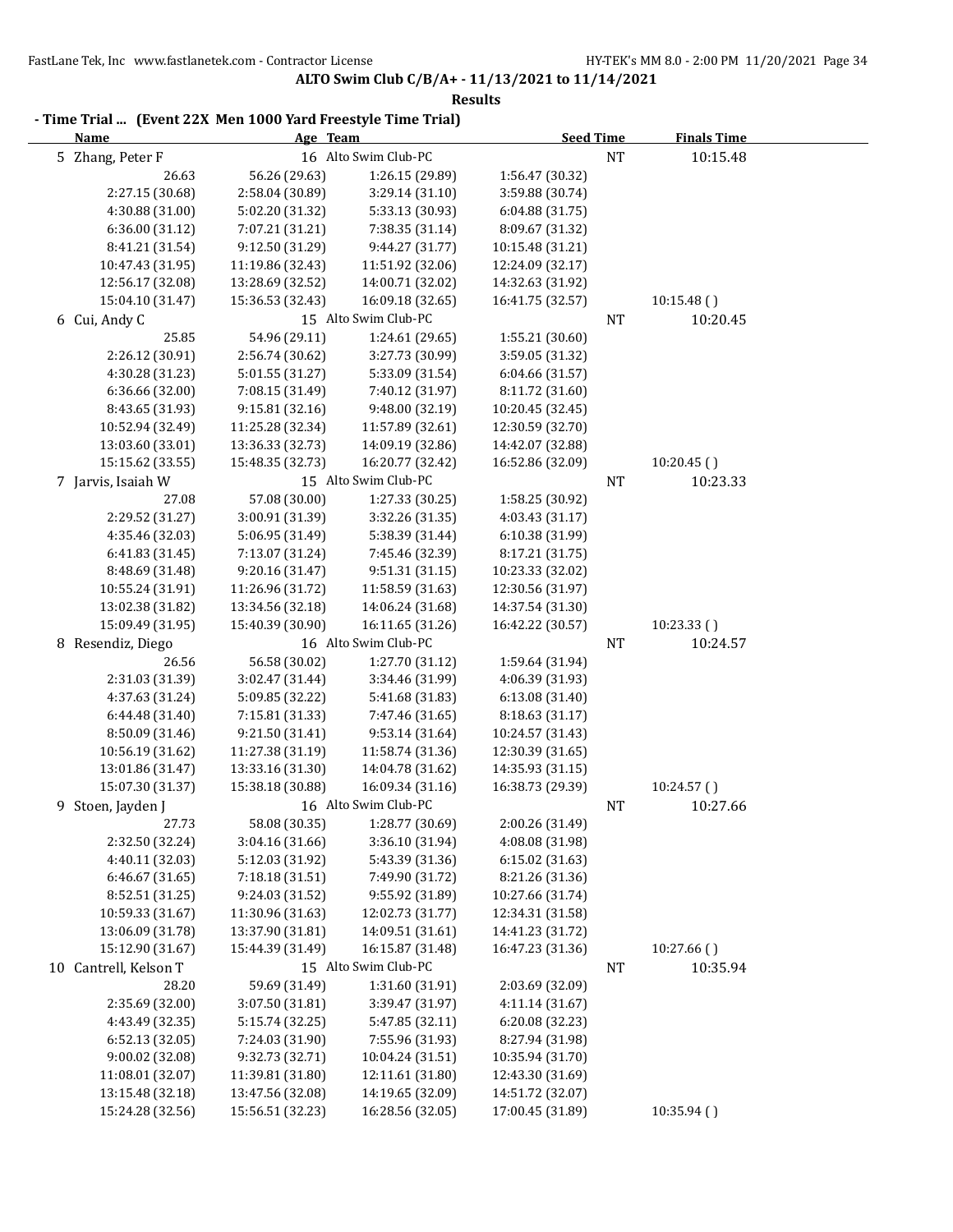| - Time Trial  (Event 22X Men 1000 Yard Freestyle Time Trial) |                        |                  |                             |                   |           |                    |  |  |
|--------------------------------------------------------------|------------------------|------------------|-----------------------------|-------------------|-----------|--------------------|--|--|
|                                                              | <b>Name</b>            | Age Team         |                             | <b>Seed Time</b>  |           | <b>Finals Time</b> |  |  |
|                                                              | 11 Vinokurov, Grigory  |                  | 15 Alto Swim Club-PC        |                   | <b>NT</b> | 10:51.98           |  |  |
|                                                              | 28.74                  | 1:00.37 (31.63)  | 1:32.81 (32.44)             | 2:05.35 (32.54)   |           |                    |  |  |
|                                                              | 2:38.21 (32.86)        | 3:11.25 (33.04)  | 3:43.93 (32.68)             | 4:16.68 (32.75)   |           |                    |  |  |
|                                                              | 4:49.79 (33.11)        | 5:22.92 (33.13)  | 5:55.86 (32.94)             | 6:28.49 (32.63)   |           |                    |  |  |
|                                                              | 7:01.16 (32.67)        | 7:34.13 (32.97)  | 8:07.40 (33.27)             | 8:40.41 (33.01)   |           |                    |  |  |
|                                                              | 9:13.50 (33.09)        | 9:46.60 (33.10)  | 10:19.20 (32.60)            | 10:51.98 (32.78)  |           |                    |  |  |
|                                                              | 11:25.03 (33.05)       | 11:58.04 (33.01) | 12:30.99 (32.95)            | 13:04.38 (33.39)  |           |                    |  |  |
|                                                              | 13:37.22 (32.84)       | 14:10.55 (33.33) | 14:43.82 (33.27)            | 15:17.06 (33.24)  |           |                    |  |  |
|                                                              | 15:50.76 (33.70)       | 16:24.13 (33.37) | 16:56.44 (32.31)            | 17:29.34 (32.90)  |           | 10:51.98()         |  |  |
|                                                              | 12 Stoen, Tyler J      |                  | 18 Alto Swim Club-PC        |                   | <b>NT</b> | 10:55.34           |  |  |
|                                                              | 29.03                  | 1:00.21 (31.18)  | 1:31.85 (31.64)             | 2:03.98 (32.13)   |           |                    |  |  |
|                                                              | 2:36.35 (32.37)        | 3:08.77 (32.42)  | 3:41.51 (32.74)             | 4:14.61 (33.10)   |           |                    |  |  |
|                                                              | 4:47.77 (33.16)        | 5:20.77 (33.00)  | 5:53.95 (33.18)             | 6:27.56 (33.61)   |           |                    |  |  |
|                                                              | 7:01.20 (33.64)        | 7:34.34 (33.14)  | 8:07.25 (32.91)             | 8:40.59 (33.34)   |           |                    |  |  |
|                                                              | 9:13.78 (33.19)        | 9:47.39 (33.61)  | 10:21.29 (33.90)            | 10:55.34 (34.05)  |           |                    |  |  |
|                                                              | 11:29.20 (33.86)       | 12:03.09 (33.89) | 12:36.87 (33.78)            | 13:10.78 (33.91)  |           |                    |  |  |
|                                                              | 13:45.14 (34.36)       | 14:19.25 (34.11) | 14:53.33 (34.08)            | 15:27.20 (33.87)  |           |                    |  |  |
|                                                              | 16:00.70 (33.50)       | 16:34.37 (33.67) | 17:07.70 (33.33)            | 17:40.90 (33.20)  |           | 10:55.34()         |  |  |
|                                                              | 13 Picard, Jackson W   |                  | 17 Alto Swim Club-PC        |                   | NT        | 10:57.69           |  |  |
|                                                              | 24.11                  | 51.39 (27.28)    | 1:19.74 (28.35)             | 1:48.89 (29.15)   |           |                    |  |  |
|                                                              | 2:18.31 (29.42)        | 2:47.90 (29.59)  | 3:17.93 (30.03)             | 3:47.70 (29.77)   |           |                    |  |  |
|                                                              | 4:17.28 (29.58)        | 4:46.28 (29.00)  | 5:12.29 (26.01)             | 7:29.84 (2:17.55) |           |                    |  |  |
|                                                              |                        |                  | 8:10.03()                   | 8:44.51 (34.48)   |           |                    |  |  |
|                                                              | 9:18.33 (33.82)        | 9:51.89 (33.56)  | 10:25.81 (33.92)            | 10:57.69 (31.88)  |           |                    |  |  |
|                                                              | 14 Shimomura, Steven J |                  | 15 Santa Clara Swim Club-PC |                   | <b>NT</b> | 10:58.45           |  |  |
|                                                              | 28.67                  | 1:00.79 (32.12)  | 1:33.31 (32.52)             | 2:06.09 (32.78)   |           |                    |  |  |
|                                                              | 2:38.41 (32.32)        | 3:11.11 (32.70)  | 3:43.83 (32.72)             | 4:16.79 (32.96)   |           |                    |  |  |
|                                                              | 4:49.84 (33.05)        | 5:22.95 (33.11)  | 5:56.70 (33.75)             | 6:30.63 (33.93)   |           |                    |  |  |
|                                                              | 7:04.54 (33.91)        | 7:37.66 (33.12)  | 8:11.63 (33.97)             | 8:44.95 (33.32)   |           |                    |  |  |
|                                                              | 9:18.71 (33.76)        | 9:52.70 (33.99)  | 10:25.49 (32.79)            | 10:58.45 (32.96)  |           |                    |  |  |
|                                                              | 11:32.08 (33.63)       | 12:06.31 (34.23) | 12:40.71 (34.40)            | 13:14.24 (33.53)  |           |                    |  |  |
|                                                              | 13:47.95 (33.71)       | 14:20.42 (32.47) | 14:53.45 (33.03)            | 15:26.34 (32.89)  |           |                    |  |  |
|                                                              | 15:58.55 (32.21)       | 16:31.27 (32.72) | 17:03.65 (32.38)            | 17:35.55 (31.90)  |           | 10:58.45()         |  |  |
|                                                              | 15 Cui, Tony C         |                  | 14 Alto Swim Club-PC        |                   | <b>NT</b> | 11:00.36           |  |  |
|                                                              | 29.63                  | 1:03.31 (33.68)  | 1:37.19 (33.88)             | 2:10.47 (33.28)   |           |                    |  |  |
|                                                              | 2:43.74 (33.27)        | 3:16.79 (33.05)  | 3:49.85 (33.06)             | 4:22.45 (32.60)   |           |                    |  |  |
|                                                              | 4:55.20 (32.75)        | 5:28.07 (32.87)  | 6:01.13 (33.06)             | 6:34.57 (33.44)   |           |                    |  |  |
|                                                              | 7:08.09 (33.52)        | 7:41.06 (32.97)  | 8:14.08 (33.02)             | 8:47.72 (33.64)   |           |                    |  |  |
|                                                              | 9:20.64 (32.92)        | 9:53.76 (33.12)  | 10:27.07 (33.31)            | 11:00.36 (33.29)  |           |                    |  |  |
|                                                              | 11:33.08 (32.72)       | 12:05.81 (32.73) | 12:46.44 (40.63)            | 13:19.53 (33.09)  |           |                    |  |  |
|                                                              | 13:53.33 (33.80)       | 14:26.58 (33.25) | 14:59.73 (33.15)            | 15:33.05 (33.32)  |           |                    |  |  |
|                                                              | 16:06.32 (33.27)       | 16:39.49 (33.17) | 17:12.22 (32.73)            | 17:44.79 (32.57)  |           | 11:00.36()         |  |  |
|                                                              | 16 Wickersham, Thomas  |                  | 15 Alto Swim Club-PC        |                   | <b>NT</b> | 11:08.58           |  |  |
|                                                              | 28.19                  | 59.80 (31.61)    | 1:31.35(31.55)              | 2:03.72 (32.37)   |           |                    |  |  |
|                                                              | 2:36.46 (32.74)        | 3:09.63 (33.17)  | 3:43.17 (33.54)             | 4:17.00 (33.83)   |           |                    |  |  |
|                                                              | 4:50.88 (33.88)        | 5:24.94 (34.06)  | 5:59.33 (34.39)             | 6:33.58 (34.25)   |           |                    |  |  |
|                                                              | 7:08.16 (34.58)        | 7:43.04 (34.88)  | 8:17.96 (34.92)             | 8:52.69 (34.73)   |           |                    |  |  |
|                                                              | 9:26.33 (33.64)        | 10:00.13 (33.80) | 10:34.56 (34.43)            | 11:08.58 (34.02)  |           |                    |  |  |
|                                                              | 11:42.39 (33.81)       | 12:16.85 (34.46) | 12:51.41 (34.56)            | 13:25.05 (33.64)  |           |                    |  |  |
|                                                              | 13:58.92 (33.87)       | 14:33.12 (34.20) | 15:07.68 (34.56)            | 15:42.00 (34.32)  |           |                    |  |  |
|                                                              | 16:15.87 (33.87)       | 16:50.27 (34.40) | 17:22.44 (32.17)            | 17:55.39 (32.95)  |           | 11:08.58()         |  |  |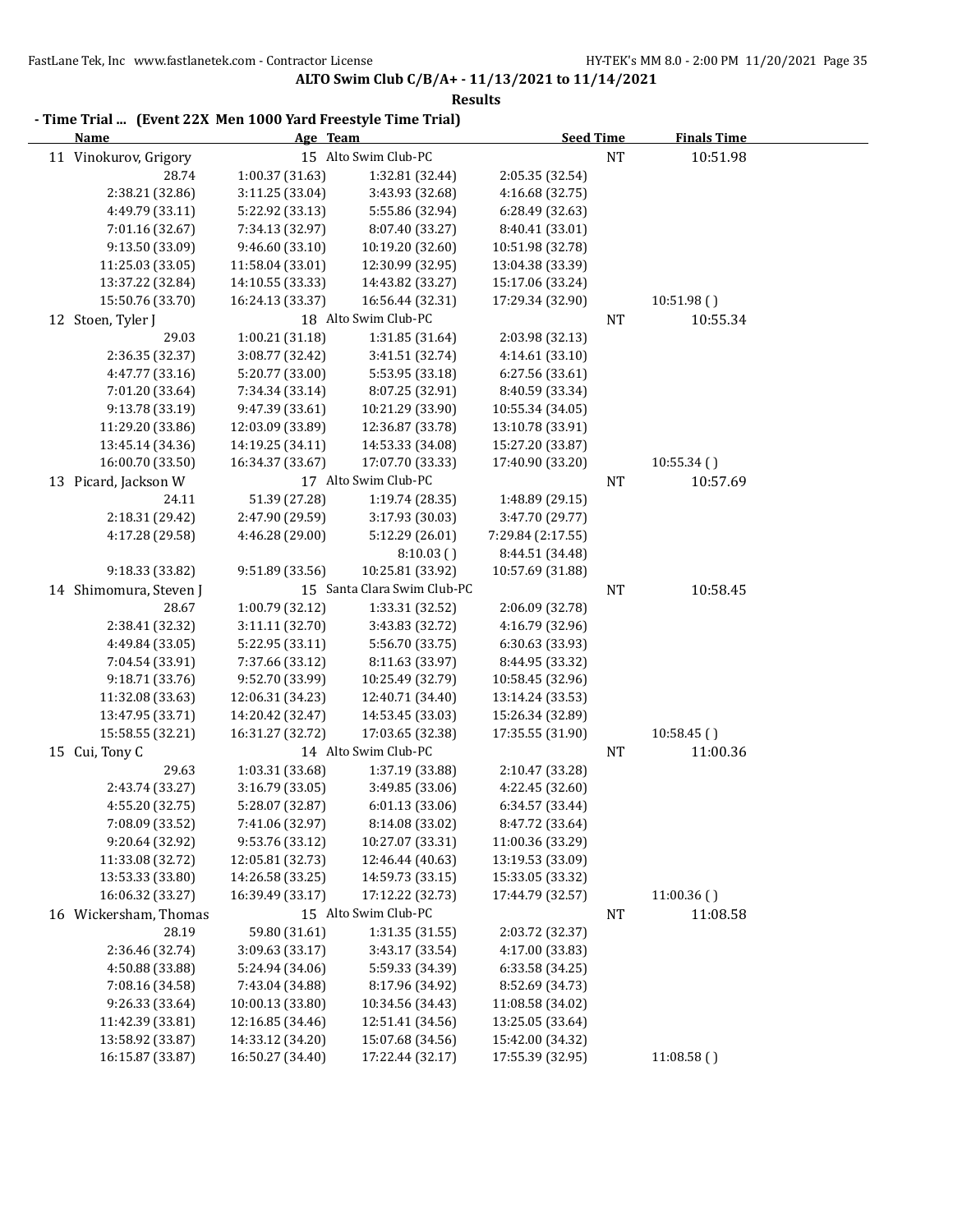| - Time Trial  (Event 22X Men 1000 Yard Freestyle Time Trial) |                                     |                                      |                                      |           |                    |  |
|--------------------------------------------------------------|-------------------------------------|--------------------------------------|--------------------------------------|-----------|--------------------|--|
| <b>Name</b>                                                  | Age Team                            |                                      | <b>Seed Time</b>                     |           | <b>Finals Time</b> |  |
| 17 Zhang, Allen Y                                            |                                     | 18 Alto Swim Club-PC                 |                                      | <b>NT</b> | 11:13.20           |  |
| 29.66                                                        | 1:02.27 (32.61)                     | 1:36.04 (33.77)                      | 2:09.44 (33.40)                      |           |                    |  |
| 2:43.30 (33.86)                                              | 3:16.77 (33.47)                     | 3:50.36 (33.59)                      | 4:24.73 (34.37)                      |           |                    |  |
| 4:58.81 (34.08)                                              | 5:32.73 (33.92)                     | 6:06.32 (33.59)                      | 6:40.34 (34.02)                      |           |                    |  |
| 7:13.89 (33.55)                                              | 7:48.30 (34.41)                     | 8:22.80 (34.50)                      | 8:57.25 (34.45)                      |           |                    |  |
| 9:31.36 (34.11)                                              | 10:05.72 (34.36)                    | 10:39.65 (33.93)                     | 11:13.20 (33.55)                     |           |                    |  |
| 11:46.96 (33.76)                                             | 12:20.03 (33.07)                    | 12:54.15 (34.12)                     | 13:28.66 (34.51)                     |           |                    |  |
| 14:02.19 (33.53)                                             | 14:36.21 (34.02)                    | 15:09.98 (33.77)                     | 15:43.75 (33.77)                     |           |                    |  |
| 16:17.23 (33.48)                                             | 16:51.85 (34.62)                    | 17:25.49 (33.64)                     | 17:59.15 (33.66)                     |           | 11:13.20()         |  |
| 18 Lopez, Miguel E                                           |                                     | 15 Alto Swim Club-PC                 |                                      | NT        | 11:13.45           |  |
| 28.13                                                        | 59.87 (31.74)                       | 1:33.71 (33.84)                      | 2:07.15 (33.44)                      |           |                    |  |
| 2:40.48 (33.33)                                              | 3:14.02 (33.54)                     | 3:47.84 (33.82)                      | 4:21.49 (33.65)                      |           |                    |  |
| 4:54.65 (33.16)                                              | 5:28.90 (34.25)                     | 6:03.08 (34.18)                      | 6:37.89 (34.81)                      |           |                    |  |
| 7:12.31 (34.42)                                              | 7:46.43 (34.12)                     | 8:20.87 (34.44)                      | 8:55.60 (34.73)                      |           |                    |  |
| 9:30.72 (35.12)                                              | 10:04.74 (34.02)                    | 10:39.50 (34.76)                     | 11:13.45 (33.95)                     |           |                    |  |
| 11:48.13 (34.68)                                             | 12:22.28 (34.15)                    | 12:56.31 (34.03)<br>15:11.00 (33.93) | 13:29.92 (33.61)                     |           |                    |  |
| 14:03.63 (33.71)                                             | 14:37.07 (33.44)                    |                                      | 15:44.58 (33.58)<br>17:55.12 (32.02) |           |                    |  |
| 16:17.97 (33.39)                                             | 16:50.52 (32.55)                    | 17:23.10 (32.58)                     |                                      |           | 11:13.45()         |  |
| 19 Nagesh, Drew L                                            |                                     | 16 Alto Swim Club-PC                 |                                      | NT        | 11:13.60           |  |
| 30.29                                                        | 1:03.34 (33.05)                     | 1:36.66 (33.32)                      | 2:10.39 (33.73)                      |           |                    |  |
| 2:44.36 (33.97)                                              | 3:18.01 (33.65)                     | 3:51.45 (33.44)                      | 4:24.67 (33.22)                      |           |                    |  |
| 4:58.40 (33.73)                                              | 5:32.20 (33.80)                     | 6:06.13 (33.93)                      | 6:40.40 (34.27)                      |           |                    |  |
| 7:14.01 (33.61)                                              | 7:47.98 (33.97)                     | 8:22.61 (34.63)                      | 8:57.23 (34.62)                      |           |                    |  |
| 9:31.52 (34.29)                                              | 10:06.08 (34.56)                    | 10:39.66 (33.58)                     | 11:13.60 (33.94)                     |           |                    |  |
| 11:48.22 (34.62)                                             | 12:23.14 (34.92)                    | 12:58.04 (34.90)                     | 13:33.47 (35.43)                     |           |                    |  |
| 14:08.90 (35.43)                                             | 14:44.30 (35.40)                    | 15:19.67 (35.37)                     | 15:54.51 (34.84)                     |           |                    |  |
| 16:30.07 (35.56)                                             | 17:05.81 (35.74)                    | 17:40.98 (35.17)                     | 18:15.94 (34.96)                     |           | 11:13.60()         |  |
| 20 Powell, Michael A                                         |                                     | 13 Ladera Oaks-PC                    |                                      | NT        | 11:14.99           |  |
| 30.44                                                        | 1:04.02 (33.58)                     | 1:38.42 (34.40)                      | 2:12.90 (34.48)                      |           |                    |  |
| 2:47.01 (34.11)                                              | 3:20.86 (33.85)                     | 3:54.85 (33.99)                      | 4:29.37 (34.52)                      |           |                    |  |
| 5:02.17 (32.80)<br>7:18.03 (33.96)                           | 5:36.11 (33.94)                     | 6:10.06 (33.95)                      | 6:44.07 (34.01)                      |           |                    |  |
| 9:33.19 (33.15)                                              | 7:51.27 (33.24)<br>10:06.75 (33.56) | 8:25.33 (34.06)<br>10:41.38 (34.63)  | 9:00.04 (34.71)<br>11:14.99 (33.61)  |           |                    |  |
| 11:48.55 (33.56)                                             | 12:22.81 (34.26)                    | 12:56.95 (34.14)                     | 13:30.70 (33.75)                     |           |                    |  |
| 14:04.71 (34.01)                                             | 14:38.85 (34.14)                    | 15:12.84 (33.99)                     | 15:46.76 (33.92)                     |           |                    |  |
| 16:20.57 (33.81)                                             | 16:53.99 (33.42)                    | 17:27.40 (33.41)                     | 17:59.47 (32.07)                     |           | 11:14.99 ()        |  |
|                                                              |                                     | 16 Alto Swim Club-PC                 |                                      | NT        | 11:17.32           |  |
| 21 Stegina, Trent J<br>29.17                                 | 1:01.97 (32.80)                     | 1:35.62 (33.65)                      | 2:09.82 (34.20)                      |           |                    |  |
| 2:43.54 (33.72)                                              | 3:16.30 (32.76)                     | 3:49.88 (33.58)                      | 4:24.14 (34.26)                      |           |                    |  |
| 4:57.84 (33.70)                                              | 5:32.49 (34.65)                     | 6:07.22 (34.73)                      | 6:41.73 (34.51)                      |           |                    |  |
| 7:16.47 (34.74)                                              | 7:51.60 (35.13)                     | 8:25.46 (33.86)                      | 9:00.02 (34.56)                      |           |                    |  |
| 9:34.16 (34.14)                                              | 10:08.59 (34.43)                    | 10:43.15 (34.56)                     | 11:17.32 (34.17)                     |           |                    |  |
| 11:51.22 (33.90)                                             | 12:25.29 (34.07)                    | 13:00.33 (35.04)                     | 13:34.88 (34.55)                     |           |                    |  |
| 14:10.06 (35.18)                                             | 14:44.78 (34.72)                    | 15:20.37 (35.59)                     | 15:54.73 (34.36)                     |           |                    |  |
| 16:30.05 (35.32)                                             | 17:05.15 (35.10)                    | 17:39.32 (34.17)                     | 18:13.81 (34.49)                     |           | 11:17.32()         |  |
| 22 Fong, Scott                                               |                                     | 14 Alto Swim Club-PC                 |                                      | NT        | 11:42.52           |  |
| 30.53                                                        | 1:05.02 (34.49)                     | 1:39.43 (34.41)                      | 2:13.55 (34.12)                      |           |                    |  |
| 2:48.08 (34.53)                                              | 3:22.91 (34.83)                     | 3:58.14 (35.23)                      | 4:33.47 (35.33)                      |           |                    |  |
| 5:09.01 (35.54)                                              | 5:44.73 (35.72)                     | 6:20.40 (35.67)                      | 6:56.13 (35.73)                      |           |                    |  |
| 7:31.58 (35.45)                                              | 8:07.39 (35.81)                     | 8:43.05 (35.66)                      | 9:19.10 (36.05)                      |           |                    |  |
| 9:55.12 (36.02)                                              | 10:30.87 (35.75)                    | 11:07.02 (36.15)                     | 11:42.52 (35.50)                     |           |                    |  |
| 12:18.23 (35.71)                                             | 12:54.24 (36.01)                    | 13:29.97 (35.73)                     | 14:05.77 (35.80)                     |           |                    |  |
| 14:41.64 (35.87)                                             | 15:17.75 (36.11)                    | 15:53.30 (35.55)                     | 16:29.18 (35.88)                     |           |                    |  |
| 17:04.80 (35.62)                                             | 17:40.39 (35.59)                    | 18:15.99 (35.60)                     | 11:42.52()                           |           |                    |  |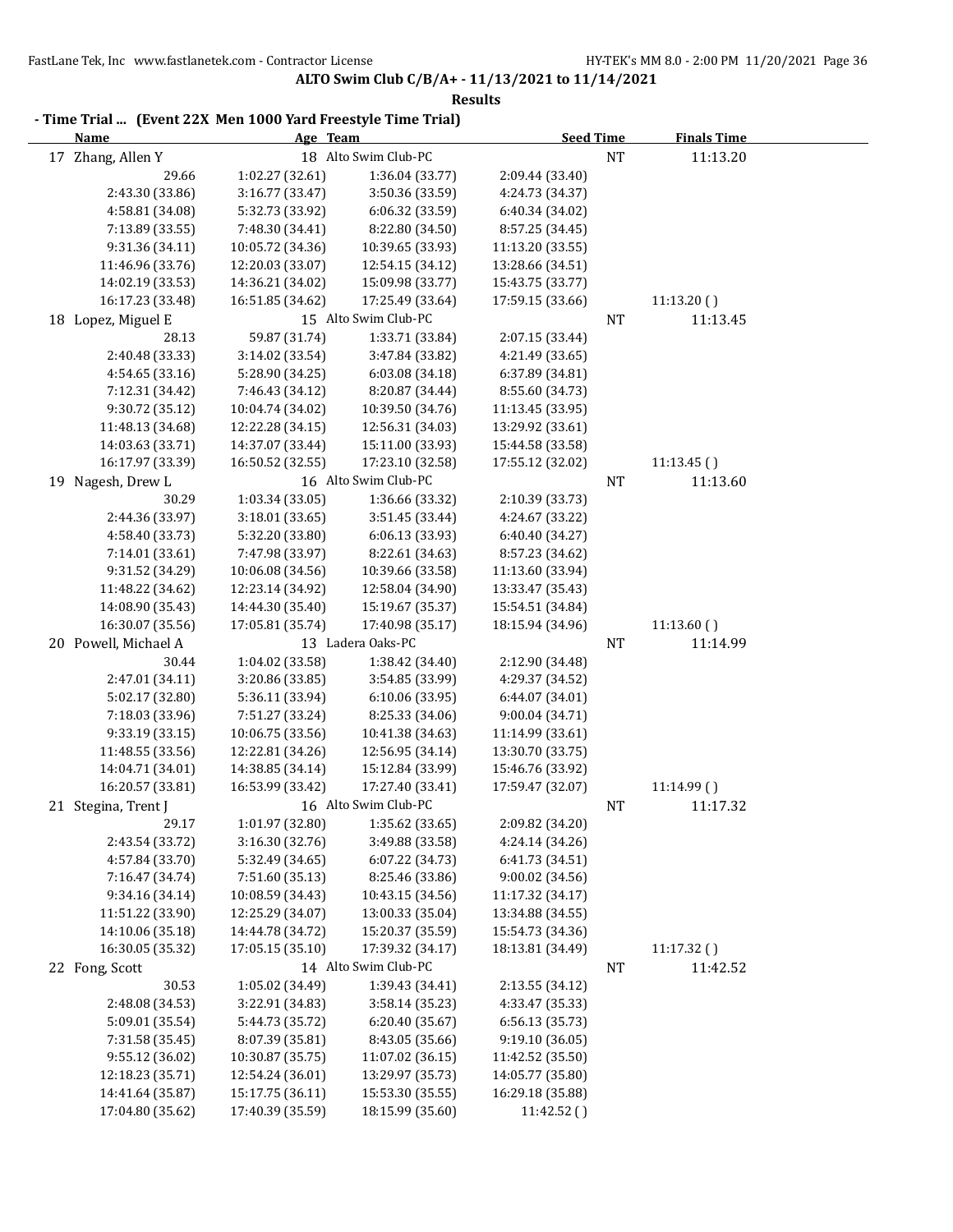| Thing Trial (EVEIR 22A MEIL TOOD Tard Preestyle Thing Trial)<br>Name | Age Team         |                       | <b>Seed Time</b>    |           | <b>Finals Time</b>     |
|----------------------------------------------------------------------|------------------|-----------------------|---------------------|-----------|------------------------|
| 23 Ene, Derin                                                        |                  | 17 Alto Swim Club-PC  |                     | <b>NT</b> | 11:43.10               |
| 29.25                                                                | 1:00.97 (31.72)  | 1:33.63 (32.66)       | 2:07.48 (33.85)     |           |                        |
| 2:41.79 (34.31)                                                      | 3:16.32 (34.53)  | 3:51.01 (34.69)       | 4:25.90 (34.89)     |           |                        |
| 5:01.34 (35.44)                                                      | 5:36.58 (35.24)  | 6:12.25(35.67)        | 6:48.38 (36.13)     |           |                        |
| 7:25.15 (36.77)                                                      | 8:01.93 (36.78)  | 8:38.80 (36.87)       | 9:15.91 (37.11)     |           |                        |
| 9:52.57 (36.66)                                                      | 10:29.53 (36.96) | 11:06.64 (37.11)      | 11:43.10 (36.46)    |           |                        |
| 12:20.22 (37.12)                                                     | 12:56.87 (36.65) | 13:33.86 (36.99)      | 14:11.07 (37.21)    |           |                        |
| 14:48.10 (37.03)                                                     | 15:25.51 (37.41) | 16:02.88 (37.37)      | 16:40.95 (38.07)    |           |                        |
| 17:18.30 (37.35)                                                     | 17:55.51 (37.21) | 18:32.55 (37.04)      | 19:08.53 (35.98)    |           | 11:43.10()             |
| 24 Picard, Landon C                                                  |                  | 15 Alto Swim Club-PC  |                     | <b>NT</b> | 11:52.96               |
| 29.03                                                                | 1:02.01 (32.98)  | 1:35.20 (33.19)       | 2:09.37 (34.17)     |           |                        |
| 2:43.42 (34.05)                                                      | 3:18.08 (34.66)  | 3:52.28 (34.20)       | 5:00.81 (1:08.53)   |           |                        |
| 5:35.46 (34.65)                                                      | 6:10.14(34.68)   | 6:44.75 (34.61)       | 7:18.44 (33.69)     |           |                        |
| 7:52.95 (34.51)                                                      | 8:27.22 (34.27)  |                       | 9:01.28()           |           |                        |
|                                                                      | 10:10.08()       | 10:44.58 (34.50)      | 11:52.96 (1:08.38)  |           |                        |
|                                                                      | 13:00.59()       | 13:33.54 (32.95)      |                     |           |                        |
| 14:06.92 ()                                                          | 14:40.52 (33.60) | 15:14.08 (33.56)      |                     |           |                        |
| 16:21.58()                                                           | 16:54.96 (33.38) | 17:27.83 (32.87)      | 18:00.74 (32.91)    |           | 11:52.96()             |
| 25 Holland, Thomas A                                                 |                  | 15 Ladera Oaks-PC     |                     | <b>NT</b> | 13:16.14               |
| 33.14                                                                | 1:09.76 (36.62)  | 1:48.10 (38.34)       | 2:28.01 (39.91)     |           |                        |
| 3:08.27 (40.26)                                                      | 3:47.97 (39.70)  | 4:28.23 (40.26)       | 5:08.88 (40.65)     |           |                        |
| 5:49.12 (40.24)                                                      | 6:31.28(42.16)   | 7:11.54 (40.26)       | 7:52.09 (40.55)     |           |                        |
| 8:32.77 (40.68)                                                      | 9:12.77 (40.00)  | 9:53.32 (40.55)       | 10:34.01 (40.69)    |           |                        |
| 11:14.64 (40.63)                                                     | 11:55.17 (40.53) | 12:35.90 (40.73)      | 13:16.14 (40.24)    |           |                        |
| 13:56.08 (39.94)                                                     | 14:36.62 (40.54) | 15:16.67 (40.05)      | 15:57.13 (40.46)    |           |                        |
| 16:37.82 (40.69)                                                     | 17:18.20 (40.38) | 17:58.69 (40.49)      | 18:39.59 (40.90)    |           |                        |
| 19:19.65 (40.06)                                                     | 20:00.58 (40.93) | 20:40.65 (40.07)      | 21:20.94 (40.29)    |           | 13:16.14()             |
| --- Xiao-Rao, Kyle J                                                 |                  | 16 Alto Swim Club-PC  |                     | <b>NT</b> | <b>NS</b>              |
| Event 23 Girls 200 Yard Freestyle Relay                              |                  |                       |                     |           |                        |
| <b>Team</b>                                                          |                  | <b>Relay</b>          | <b>Seed Time</b>    |           | <b>Finals Time</b>     |
| 1 Alto Swim Club-PC                                                  |                  | A                     |                     | 1:55.00   | 1:52.04                |
| 1) Fanucchi, Lauren E 12                                             |                  | 2) Picard, Naomi L 11 | 3) Lin, Zoey C 12   |           | 4) Rutter, Violet S 11 |
| 27.25                                                                | 56.43 (29.18)    | 1:25.65 (29.22)       | 1:52.04 (26.39)     |           |                        |
| 2 Alto Swim Club-PC                                                  |                  | B                     |                     | 2:00.00   | 2:03.71                |
| 1) MI, Audrey Y 12                                                   |                  | 2) Enderes, Sarah 12  | 3) HE, Jasmine S 11 |           | 4) FU, Katherine 11    |

#### **Results - Time Trial ... (Event 22X Men 1000 Yard Freestyle Time Trial)**

|   | 2 Alto Swim Club-PC              | B                       |                                   | 2:00.00               | 2:03.71                  |
|---|----------------------------------|-------------------------|-----------------------------------|-----------------------|--------------------------|
|   | 1) MI, Audrey Y 12               |                         | 2) Enderes, Sarah 12              | 3) HE, Jasmine $S$ 11 | 4) FU, Katherine 11      |
|   | 29.66                            | 1:01.21(31.55)          | 1:34.16 (32.95)                   | 2:03.71(29.55)        |                          |
|   | 3 Palo Alto Stanford Aquatics-PC | A                       |                                   | 2:02.00               | 2:09.89                  |
|   | 33.76                            | 1:08.69(34.93)          | 1:38.45(29.76)                    | 2:09.89 (31.44)       |                          |
|   | 4 Alto Swim Club-PC              | D                       |                                   | 2:20.00               | 2:14.12                  |
|   | 1) Okyay, Hafsa F 10             |                         | 2) Walther, Stephanie 9           | 3) Beim, Lauren 10    | 4) Enderes, Mia 10       |
|   | 30.87                            | 1:05.45 (34.58)         | 1:43.54 (38.09)                   | 2:14.12 (30.58)       |                          |
|   | 5 Alto Swim Club-PC              | C                       |                                   | 2:05.00               | 2:18.34                  |
|   | 1) Chang, Elise 12               | 2) Hanigal, Danielle 11 |                                   | 3) NG, Chloe Y 12     | 4) Osipova, Margarita 12 |
|   | 33.95                            | 1:10.00(36.05)          | 1:46.74 (36.74)                   | 2:18.34(31.60)        |                          |
|   | 6 Alto Swim Club-PC              | E                       |                                   | 2:40.00               | 2:35.29                  |
|   | 1) Muston, Chloe 10              | 2) Haemer, Chloe 10     |                                   | 3) Neuman, Julia N 10 |                          |
|   | 39.07                            | 1:19.66 (40.59)         | 2:03.41 (43.75)                   | 2:35.29 (31.88)       |                          |
|   | 7 Alto Swim Club-PC              | F                       |                                   | 2:40.00               | 2:42.41                  |
|   | 1) Lundell, Kendall C 9          |                         | 2) Gupta, Sonya N 10              | 3) Rios, Adeline V 10 | 4) Lin, Abigail 8        |
|   | 46.53                            |                         | $1:23.00(36.47)$ $2:12.44(49.44)$ | 2:42.41 (29.97)       |                          |
| 8 | Alto Swim Club-PC                | G                       |                                   | 2:40.00               | 2:46.94                  |
|   | 1) Haemer, Elliot 10             | 2) Chan, Erica H 10     |                                   | 3) Wong, Kate 10      | 4) Wong, Zara Q 10       |
|   | 39.62                            | 1:21.52 (41.90)         | 2:05.46 (43.94)                   | 2:46.94 (41.48)       |                          |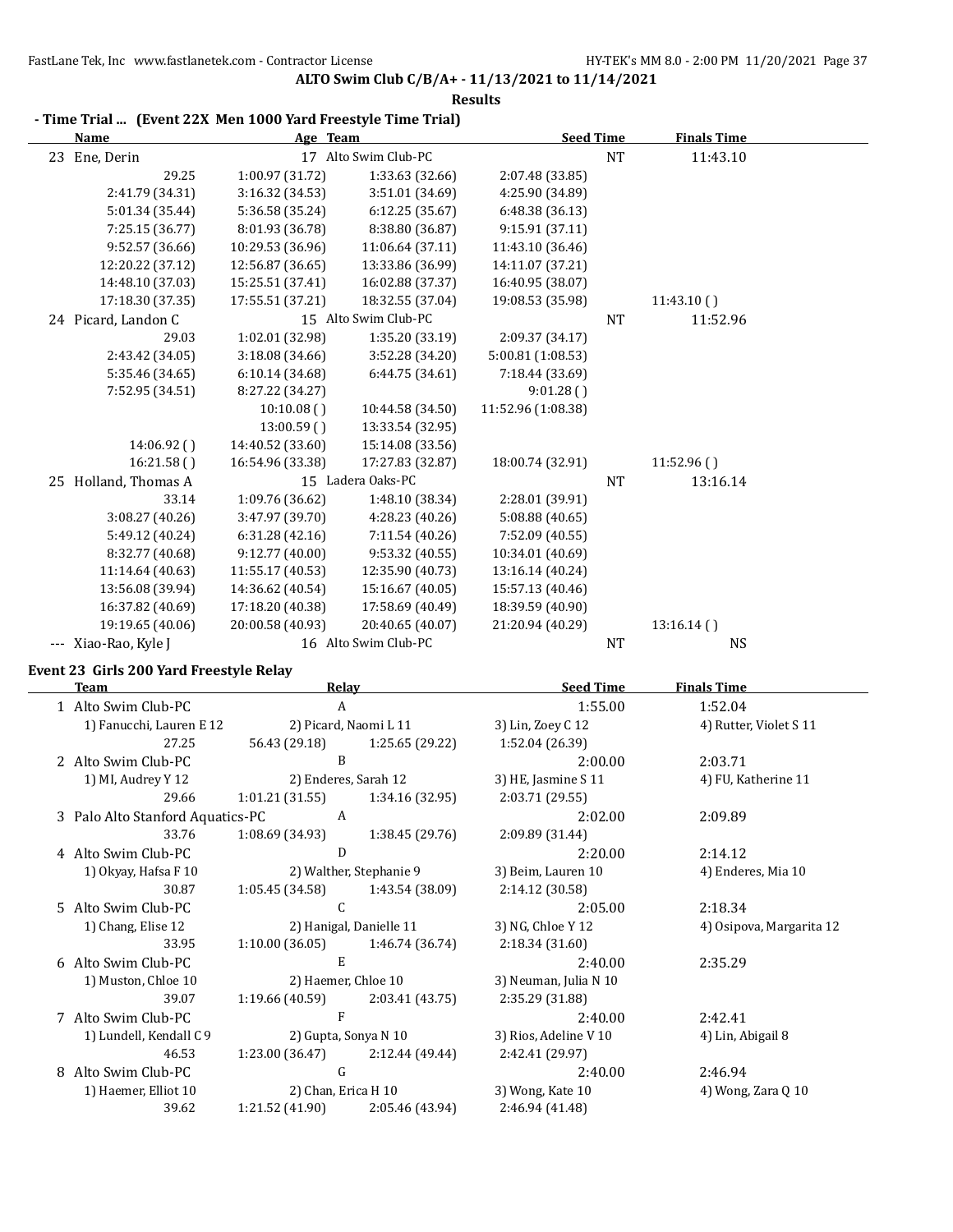## **ALTO Swim Club C/B/A+ - 11/13/2021 to 11/14/2021**

## **Results**

|                     | (Event 23 Girls 200 Yard Freestyle Relay)<br><b>Team</b> | Relay                                                 |                              | <b>Seed Time</b>          | <b>Finals Time</b>      |
|---------------------|----------------------------------------------------------|-------------------------------------------------------|------------------------------|---------------------------|-------------------------|
|                     | 9 Alto Swim Club-PC                                      | H                                                     |                              | 2:50.00                   | 3:02.48                 |
|                     | 1) Srinivasan, Ira 9                                     | 2) Taylor, Madison J 9                                |                              | 3) Wang, Emmy B 8         | 4) Gianotti, Maria J 9  |
|                     | 44.76                                                    | 1:25.89(41.13)                                        | 2:16.92 (51.03)              | 3:02.48 (45.56)           |                         |
|                     | 10 Alto Swim Club-PC                                     | $\mathbf{I}$                                          |                              | 3:30.00                   | 3:28.85                 |
|                     | 1) Samachisa, Ada L 9                                    | 2) Shenoy, Samika 8                                   |                              | 3) Meng, Angela J 8       | 4) Kumar, Tanvi 7       |
|                     | 56.28                                                    | 1:55.68 (59.40)                                       | 2:56.40 (1:00.72)            | 3:28.85 (32.45)           |                         |
|                     | Event 24 Boys 200 Yard Freestyle Relay                   |                                                       |                              |                           |                         |
|                     | <b>Team</b>                                              | <b>Relay</b>                                          |                              | <b>Seed Time</b>          | <b>Finals Time</b>      |
|                     | 1 Alto Swim Club-PC                                      | $\mathbf{A}$                                          |                              | 1:50.00                   | 1:50.52                 |
|                     | 1) Glanville, Dylan J 12                                 | 2) Hong, Matthew J 11                                 |                              | 3) Parrett, Theodore R 12 | 4) Fujita, Dylan K 12   |
|                     | 27.11                                                    | 54.74 (27.63)                                         | 1:23.15 (28.41)              | 1:50.52 (27.37)           |                         |
|                     | 2 Alto Swim Club-PC                                      | B                                                     |                              | 1:56.00                   | 1:55.39                 |
|                     | 1) Chung, Kai K 12                                       | 2) Gafton, Andrew C 12                                |                              | 3) Yong, Jerrick Y 12     | 4) Skey, Harper M 12    |
|                     | 28.84                                                    | 58.42 (29.58)                                         | 1:27.10 (28.68)              | 1:55.39 (28.29)           |                         |
|                     | 3 Alto Swim Club-PC                                      | C                                                     |                              | 2:00.00                   | 1:59.13                 |
|                     | 1) Araya, Agustin D 11                                   | 2) Wang, Gabriel 12                                   |                              | 3) Erickson, Julian A 11  | 4) Reklis, Rylan K 12   |
|                     | 29.84                                                    | 59.11 (29.27)                                         | 1:29.07 (29.96)              | 1:59.13 (30.06)           |                         |
|                     | 4 Alto Swim Club-PC                                      | E                                                     |                              | 2:15.00                   | 2:04.80                 |
|                     | 1) Kuusela, Niklas J 12                                  | 2) Fan, Jonathan A 12                                 |                              | 3) Cheong, Justin T 12    | 4) NA, Chan 12          |
|                     | 30.26                                                    | 1:03.09(32.83)                                        | 1:33.60 (30.51)              | 2:04.80 (31.20)           |                         |
|                     | 5 Alto Swim Club-PC                                      | D                                                     |                              | 2:00.00                   | 2:05.65                 |
|                     | 1) Bailey, Skye R 9                                      | 2) Erhard, Raphael 10                                 |                              | 3) Bulankov, Phillip A 8  | 4) Bivol, Julien A 10   |
|                     | 30.79                                                    | 1:02.05(31.26)                                        | 1:34.05(32.00)               | 2:05.65 (31.60)           |                         |
|                     | 6 Palo Alto Stanford Aquatics-PC                         | A                                                     |                              | 2:04.00                   | 2:15.39                 |
|                     | 41.58                                                    | 1:15.66 (34.08)                                       | 1:49.80 (34.14)              | 2:15.39 (25.59)           |                         |
|                     | 7 Alto Swim Club-PC                                      | $\mathbf{F}$                                          |                              | 2:20.00                   | 2:20.55                 |
|                     | 1) Deng, Daniel 10                                       | 2) YU, Felix 10                                       |                              | 3) Chang, Eric 10         | 4) Kuusela, Elias N 10  |
|                     | 33.76                                                    | 1:10.79(37.03)                                        | 1:45.47 (34.68)              | 2:20.55 (35.08)           |                         |
|                     | 8 Alto Swim Club-PC                                      | G                                                     |                              | 2:25.00                   | 2:33.62                 |
|                     | 1) Ananth, Sanat 11                                      | 2) Zheng, Zeen 11                                     |                              | 3) Ortiz, Landon R 11     | 4) Martin, Drew A 12    |
|                     | 34.78                                                    | 1:10.98 (36.20)                                       | 2:05.25 (54.27)              | 2:33.62 (28.37)           |                         |
|                     | 9 Alto Swim Club-PC                                      | $\, {\rm H}$                                          |                              | 2:35.00                   | 2:44.39                 |
|                     | 1) Zhou, Kunhao L 8                                      | 2) Rust, Elliot K 10                                  |                              | 3) Araya, Sebastian C 9   | 4) Leung, Caleb K 10    |
|                     | 37.62                                                    | 1:20.77(43.15)                                        | 2:02.48 (41.71)              | 2:44.39 (41.91)           |                         |
|                     | 10 Alto Swim Club-PC                                     |                                                       |                              | 2:50.00                   | 3:16.69                 |
|                     | 1) Balyan, Viraj 8                                       |                                                       | 2) Vartkessian, Theodore D 8 | 3) Xia, Daniel J 9        | 4) Wartrakchit, Pakin 8 |
|                     | 57.79                                                    | 1:53.39 (55.60)                                       | 2:38.18 (44.79)              | 3:16.69 (38.51)           |                         |
|                     | 11 Alto Swim Club-PC                                     | $\mathbf{I}$                                          |                              | 2:50.00                   | 3:18.22                 |
|                     | 1) Mai, Bryan S 9                                        | 2) Dashouk, Michael 9                                 |                              | 3) Chan, Mason S 10       | 4) TU, Leroy G 8        |
|                     | 53.78                                                    | 1:40.95 (47.17)                                       | 2:22.28 (41.33)              | 3:18.22 (55.94)           |                         |
| $\qquad \qquad - -$ | Alto Swim Club-PC                                        | K                                                     |                              | 3:30.00                   | DQ                      |
|                     |                                                          | Stroke Infraction swimmer #4: No touch on turn - free |                              |                           |                         |
|                     | 1) Long, Darron J 8                                      | 2) Sung, Ryan 8                                       |                              | 3) Oliveira, Enzo P 8     | 4) Fletcher, Wyatt 8    |
|                     | 50.41                                                    | 1:44.75 (54.34)                                       | 2:47.10 (1:02.35)            | DQ (59.03)                |                         |

# **Event 25 Girls 12 & Under 200 Yard Freestyle**

| Name               | Age Team       |                                  | <b>Seed Time</b> | <b>Finals Time</b> |  |
|--------------------|----------------|----------------------------------|------------------|--------------------|--|
| 1 Curran, Sophia M |                | 12 Ladera Oaks-PC                | 2:12.44          | 2:07.33            |  |
| 28.94              | 1:01.06(32.12) | 1:34.40 (33.34)                  | 2:07.33 (32.93)  |                    |  |
| 2 Young, Clara H   |                | 11 Ladera Oaks-PC                | 2:15.31          | 2:09.16            |  |
| 29.86              | 1:02.34(32.48) | 1:36.59(34.25)                   | 2:09.16(32.57)   |                    |  |
| 3 Lee, Michelle    |                | 12 DE Anza Cupertino Aquatics-PC | 2:14.61          | 2:18.57            |  |
| 30.99              | 1:05.99(35.00) | 1:42.48 (36.49)                  | 2:18.57(36.09)   |                    |  |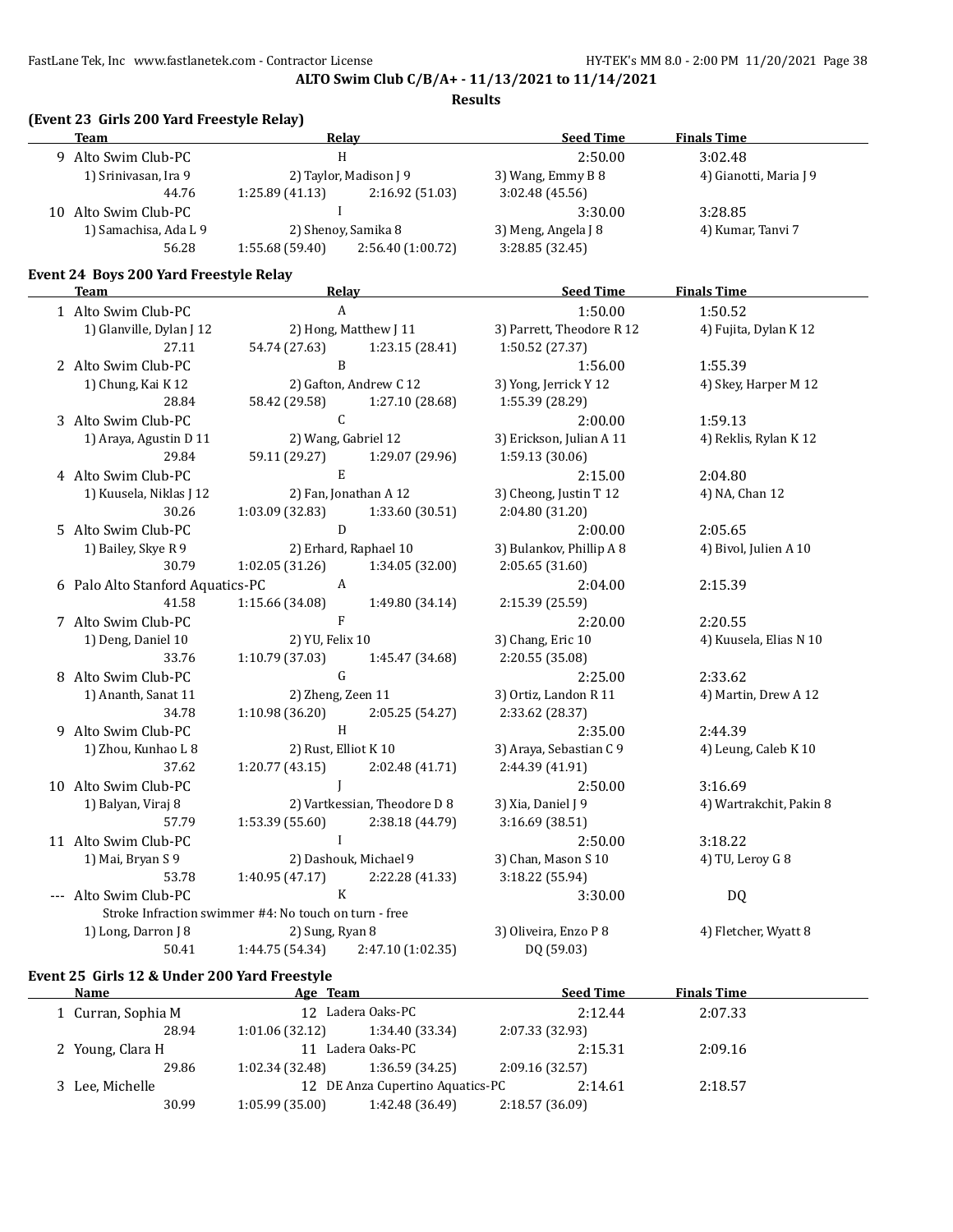#### **Results**

# **(Event 25 Girls 12 & Under 200 Yard Freestyle)**

| <b>Name</b>                 | Age Team<br>the control of the control of the control of the control of | <b>Seed Time</b> | <b>Finals Time</b> |  |
|-----------------------------|-------------------------------------------------------------------------|------------------|--------------------|--|
| 4 Moser, Ella J             | 10 Palo Alto Stanford Aquatics-PC                                       | 2:35.14          | 2:21.92            |  |
| 32.07                       | $1:09.10(37.03)$ $1:45.59(36.49)$                                       | 2:21.92 (36.33)  |                    |  |
| 5 Schmalzle, Julia M        | 12 Ladera Oaks-PC                                                       | 2:24.66          | 2:22.05            |  |
| 32.41                       | 1:08.60 (36.19)<br>1:46.16 (37.56)                                      | 2:22.05 (35.89)  |                    |  |
| 6 Chin, Addelyn C           | 12 Sunnyvale Swim Club-PC                                               | 3:23.76          | 2:25.32            |  |
| 32.34                       | $1:09.57(37.23)$ $1:48.87(39.30)$                                       | 2:25.32 (36.45)  |                    |  |
|                             | 11 DE Anza Cupertino Aquatics-PC                                        | 2:38.42          |                    |  |
| 7 Zhang, Tina X             |                                                                         |                  | 2:26.55            |  |
| 31.87                       | $1:10.11(38.24)$ $1:49.06(38.95)$                                       | 2:26.55 (37.49)  |                    |  |
| 8 Christensen, Julianne R   | 12 Ladera Oaks-PC                                                       | 2:35.46          | 2:30.03            |  |
| 34.19                       | $1:12.23$ (38.04) $1:52.15$ (39.92)                                     | 2:30.03 (37.88)  |                    |  |
| 9 YU, Chloe Z               | 12 Palo Alto Stanford Aquatics-PC                                       | <b>NT</b>        | 2:30.32            |  |
| 33.31                       | $1:11.18(37.87)$ $1:51.81(40.63)$                                       | 2:30.32 (38.51)  |                    |  |
| 10 Shang, Katie             | 11 DE Anza Cupertino Aquatics-PC                                        | 2:41.64          | 2:30.95            |  |
| 32.94                       | $1:10.52$ (37.58) $1:51.49$ (40.97)                                     | 2:30.95 (39.46)  |                    |  |
| 11 Seshaadri, Shreya        | 12 DE Anza Cupertino Aquatics-PC                                        | 3:05.56          | 2:32.58            |  |
| 34.74                       | $1:14.76(40.02)$ $1:55.23(40.47)$                                       | 2:32.58 (37.35)  |                    |  |
| 12 Lau, Ava T               | 12 DE Anza Cupertino Aquatics-PC                                        | 3:05.61          | 2:34.43            |  |
| 33.35                       | $1:12.67(39.32)$ $1:56.01(43.34)$                                       | 2:34.43 (38.42)  |                    |  |
| 13 Fong, Joanne L           | 12 DE Anza Cupertino Aquatics-PC 2:58.47                                |                  | 2:34.53            |  |
| 33.44                       | $1:13.38(39.94)$ $1:55.97(42.59)$                                       | 2:34.53 (38.56)  |                    |  |
| 14 Maldonado, Sophia E      | 12 Palo Alto Stanford Aquatics-PC                                       | NT               |                    |  |
|                             |                                                                         |                  | 2:34.59            |  |
| 35.22                       | $1:15.55(40.33)$ $1:56.04(40.49)$                                       | 2:34.59 (38.55)  |                    |  |
| 15 Seshaadri, Aarya         | 12 DE Anza Cupertino Aquatics-PC                                        | NT               | 2:38.32            |  |
| 36.13                       | $1:17.52(41.39)$ $1:59.26(41.74)$                                       | 2:38.32 (39.06)  |                    |  |
| 16 Okyay, Hafsa F           | 10 Alto Swim Club-PC                                                    | 2:50.32          | 2:39.47            |  |
| 36.13                       | $1:17.13(41.00)$ $2:00.09(42.96)$                                       | 2:39.47 (39.38)  |                    |  |
| 17 Lathrop, Isabella R      | 12 DE Anza Cupertino Aquatics-PC                                        | 2:46.51          | 2:39.61            |  |
| 34.56                       | 1:16.09 (41.53)<br>2:00.29 (44.20)                                      | 2:39.61 (39.32)  |                    |  |
| 18 Nulkar, Tanvi            | 12 Sunnyvale Swim Club-PC                                               | 3:07.17          | 2:40.54            |  |
| 35.02                       | $1:15.36(40.34)$ $1:57.89(42.53)$                                       | 2:40.54 (42.65)  |                    |  |
| 19 Penaskovic, Shelby C     | 11 DE Anza Cupertino Aquatics-PC                                        | 2:45.56          | 2:41.20            |  |
| 34.48                       | 1:15.49 (41.01)<br>1:58.01 (42.52)                                      | 2:41.20 (43.19)  |                    |  |
| 20 Enderes, Mia             | 10 Alto Swim Club-PC                                                    | 2:41.07          | 2:41.85            |  |
| 36.07                       | $1:17.95(41.88)$ $2:00.21(42.26)$                                       | 2:41.85 (41.64)  |                    |  |
|                             | 11 Palo Alto Stanford Aquatics-PC                                       |                  |                    |  |
| 21 Kao, Leila               |                                                                         | 2:51.05          | 2:42.06            |  |
| 36.22                       | 1:18.10(41.88)<br>2:00.82 (42.72)                                       | 2:42.06 (41.24)  |                    |  |
| 22 Pilz, Kate L             | 12 Palo Alto Stanford Aquatics-PC                                       | $\rm{NT}$        | 2:49.02            |  |
| 36.33                       | 1:19.31 (42.98)<br>2:04.30 (44.99)                                      | 2:49.02 (44.72)  |                    |  |
| 23 Beim, Lauren             | 10 Alto Swim Club-PC                                                    | 2:57.15          | 2:53.64            |  |
| 38.13                       | 1:22.58 (44.45)<br>2:08.73 (46.15)                                      | 2:53.64 (44.91)  |                    |  |
| 24 Xie, Sophie              | 11 Palo Alto Stanford Aquatics-PC                                       | <b>NT</b>        | 2:54.45            |  |
| 38.68                       | 1:20.92 (42.24)<br>2:07.71 (46.79)                                      | 2:54.45 (46.74)  |                    |  |
| 25 Wang, Catherine          | 8 DE Anza Cupertino Aquatics-PC                                         | NT               | 3:01.70            |  |
| 39.36                       | 1:25.70 (46.34)<br>2:15.34 (49.64)                                      | 3:01.70 (46.36)  |                    |  |
| 26 Costa, Julianna S        | 10 Palo Alto Stanford Aquatics-PC                                       | <b>NT</b>        | 3:03.82            |  |
| 38.62                       | 2:16.67 (50.98)<br>1:25.69 (47.07)                                      | 3:03.82 (47.15)  |                    |  |
| 27 Neuman, Julia N          | 10 Alto Swim Club-PC                                                    | 3:17.40          | 3:04.98            |  |
| 40.61                       | 1:28.38 (47.77)<br>2:17.12 (48.74)                                      | 3:04.98 (47.86)  |                    |  |
|                             |                                                                         |                  |                    |  |
| 28 Rizvi, Emi               | 10 DE Anza Cupertino Aquatics-PC                                        | <b>NT</b>        | 3:05.08            |  |
| 40.36                       | 1:25.99 (45.63)<br>2:15.75 (49.76)                                      | 3:05.08 (49.33)  |                    |  |
| 29 Miller-Bowen, Veronica S | 11 Palo Alto Stanford Aquatics-PC                                       | NT               | 3:06.37            |  |
| 40.64                       | 2:18.44 (50.82)<br>1:27.62 (46.98)                                      | 3:06.37 (47.93)  |                    |  |
| 30 Ummaneni, Deetya         | 12 DE Anza Cupertino Aquatics-PC                                        | NT               | 3:12.99            |  |
| 42.37                       | 2:25.59 (52.36)<br>1:33.23 (50.86)                                      | 3:12.99 (47.40)  |                    |  |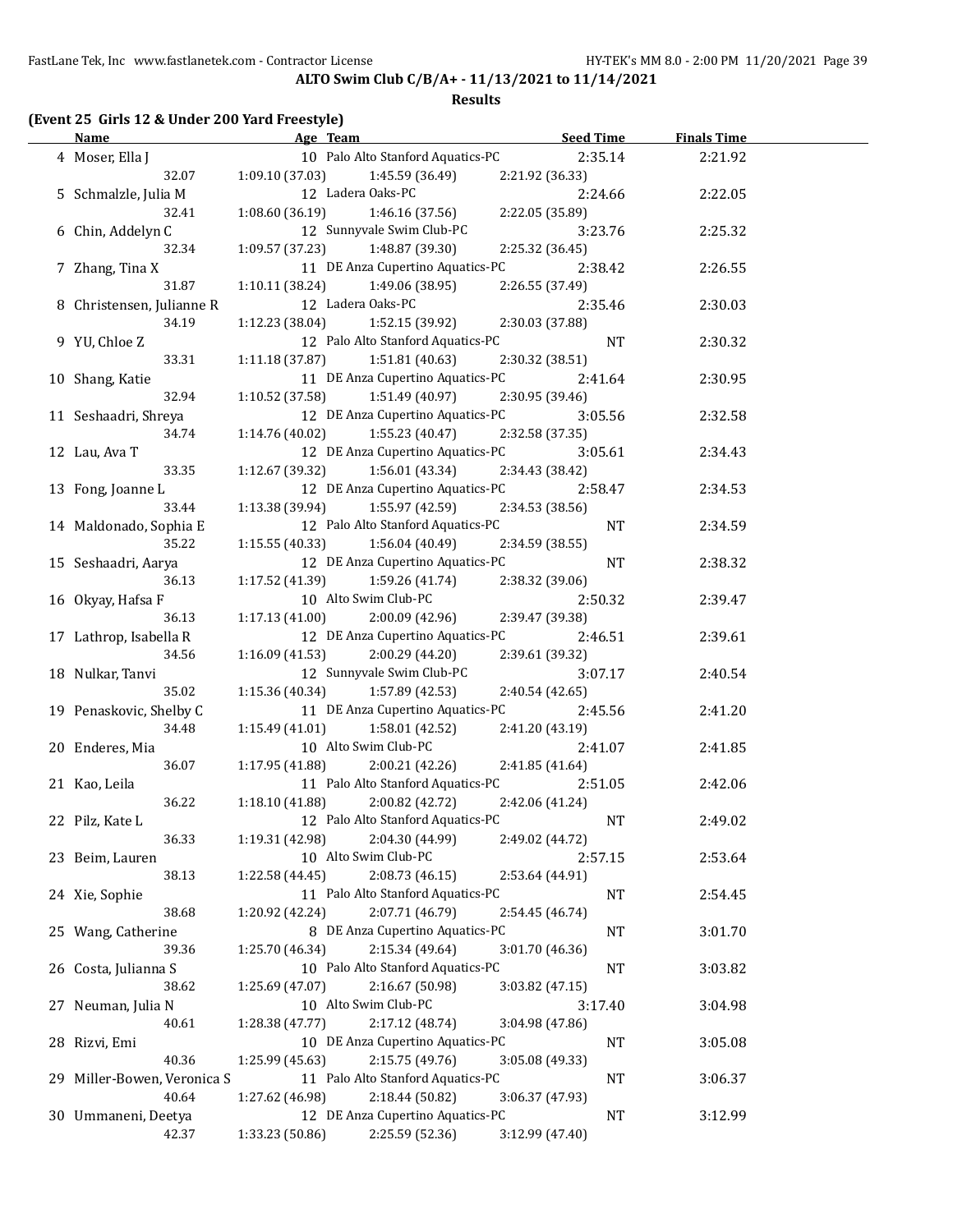### **Results**

## **(Event 25 Girls 12 & Under 200 Yard Freestyle)**

| Name                | Age Team                         |                                   | Seed Time       | <b>Finals Time</b> |  |
|---------------------|----------------------------------|-----------------------------------|-----------------|--------------------|--|
| 31 Muston, Chloe    |                                  | 10 Alto Swim Club-PC              | 3:14.95         | 3:14.80            |  |
| 42.78               |                                  | $1:32.84(50.06)$ $2:25.41(52.57)$ | 3:14.80(49.39)  |                    |  |
| 32 Zhang, Xiyue     | 11 Alto Swim Club-PC             |                                   | 3:22.01         | 3:15.34            |  |
| 40.42               |                                  | $1:32.19(51.77)$ $2:25.04(52.85)$ | 3:15.34(50.30)  |                    |  |
| 33 Averyaskin, Mina |                                  | 10 Alto Swim Club-PC              | NT              | 3:15.37            |  |
| 40.22               |                                  | $1:29.59(49.37)$ $2:22.07(52.48)$ | 3:15.37(53.30)  |                    |  |
| 34 Haemer, Chloe    |                                  | 10 Alto Swim Club-PC              | 3:26.21         | 3:19.58            |  |
| 46.27               |                                  | $1:37.92(51.65)$ $2:29.81(51.89)$ | 3:19.58(49.77)  |                    |  |
| 35 MA, Meredith     |                                  | 10 Palo Alto Stanford Aquatics-PC | NT              | 3:19.62            |  |
| 43.72               |                                  | $1:35.23(51.51)$ $2:27.79(52.56)$ | 3:19.62 (51.83) |                    |  |
| 36 Haemer, Elliot   |                                  | 10 Alto Swim Club-PC              | 3:37.54         | 3:23.30            |  |
| 43.93               |                                  | $1:37.57(53.64)$ $2:32.67(55.10)$ | 3:23.30(50.63)  |                    |  |
| 37 Huibers, Emily T |                                  | 9 Palo Alto Stanford Aquatics-PC  | NT              | 3:24.08            |  |
| 45.28               |                                  | $1:37.04(51.76)$ $2:29.88(52.84)$ | 3:24.08(54.20)  |                    |  |
| 38 Wong, Zara Q     |                                  | 10 Alto Swim Club-PC              | 3:35.40         | 3:25.66            |  |
| 45.99               |                                  | $1:38.59(52.60)$ $2:31.72(53.13)$ | 3:25.66 (53.94) |                    |  |
| 39 Gupta, Sonya N   |                                  | 10 Alto Swim Club-PC              | 3:31.96         | 3:25.75            |  |
| 45.30               |                                  | $1:39.21(53.91)$ $2:35.44(56.23)$ | 3:25.75(50.31)  |                    |  |
| 40 Chan, Erica H    | 10 Alto Swim Club-PC             |                                   | 3:29.87         | 3:27.59            |  |
| 47.23               |                                  | $1:39.50(52.27)$ $2:33.65(54.15)$ | 3:27.59 (53.94) |                    |  |
| 41 Wong, Kate       | 10 Alto Swim Club-PC             |                                   | 3:30.33         | 3:33.96            |  |
| 49.61               |                                  | $1:43.91(54.30)$ $2:40.71(56.80)$ | 3:33.96 (53.25) |                    |  |
| --- Xiu, Anya       |                                  | 9 Alto Swim Club-PC               | <b>NT</b>       | DQ                 |  |
| No touch on turn    |                                  |                                   |                 |                    |  |
| 49.01               | $1:47.14(58.13)$ 2:44.12 (56.98) |                                   |                 |                    |  |
| --- Daron, Alana C  |                                  | 10 Sunnyvale Swim Club-PC         | <b>NT</b>       | <b>DNF</b>         |  |
| Did not finish      |                                  |                                   |                 |                    |  |
| 1:00.32             |                                  |                                   |                 |                    |  |

## **Event 26 Boys 12 & Under 200 Yard Freestyle**

| Name                                                          |                 | Age Team Seed Time                                    |                 |         | <b>Finals Time</b> |  |
|---------------------------------------------------------------|-----------------|-------------------------------------------------------|-----------------|---------|--------------------|--|
| 1 Kawaja, Reid S 11 Ladera Oaks-PC                            |                 |                                                       |                 | 2:28.54 | 2:10.97            |  |
| 29.13                                                         |                 | $1:02.70(33.57)$ $1:38.48(35.78)$                     | 2:10.97 (32.49) |         |                    |  |
| 2 Lien, Mason D                                               |                 | 12 DE Anza Cupertino Aquatics-PC 2:37.11              |                 |         | 2:17.10            |  |
| 31.38                                                         |                 | $1:05.20(33.82)$ $1:41.69(36.49)$ $2:17.10(35.41)$    |                 |         |                    |  |
| 3 Laster, Ethan W                                             |                 | 12 Palo Alto Stanford Aquatics-PC                     |                 | 1:45.00 | 2:20.46            |  |
| 32.65                                                         |                 | $1:09.63(36.98)$ $1:45.95(36.32)$ $2:20.46(34.51)$    |                 |         |                    |  |
| 4 Zhao, Dylan H                                               |                 | 10 Sunnyvale Swim Club-PC                             |                 | 3:20.64 | 2:21.32            |  |
| 32.28                                                         |                 | $1:08.49(36.21)$ $1:45.27(36.78)$ $2:21.32(36.05)$    |                 |         |                    |  |
| 5 Dodge, Cannon A                                             |                 | 12 DE Anza Cupertino Aquatics-PC 2:33.09              |                 |         | 2:21.60            |  |
| 34.08                                                         |                 | $1:11.66(37.58)$ $1:48.51(36.85)$ $2:21.60(33.09)$    |                 |         |                    |  |
| 6 Hsu, Jonah G                                                |                 | 11 Palo Alto Stanford Aquatics-PC                     |                 | 2:34.86 | 2:22.58            |  |
| 31.50                                                         |                 | $1:07.42(35.92)$ $1:46.05(38.63)$ $2:22.58(36.53)$    |                 |         |                    |  |
| 7 Savard, Tyler S                                             |                 | 11 Palo Alto Stanford Aquatics-PC                     |                 | 2:41.39 | 2:22.69            |  |
| 32.58                                                         |                 | $1:10.10$ (37.52) $1:47.78$ (37.68) $2:22.69$ (34.91) |                 |         |                    |  |
| 8 Powell, Ryan A                                              |                 | 10 Ladera Oaks-PC                                     |                 | 3:18.91 | 2:25.34            |  |
| 32.40                                                         |                 | $1:09.84(37.44)$ $1:48.23(38.39)$ $2:25.34(37.11)$    |                 |         |                    |  |
| 9 Codel, Soeren A                                             |                 | 10 Palo Alto Stanford Aquatics-PC                     |                 | 2:38.14 | 2:25.68            |  |
|                                                               |                 | 32.65 1:09.90 (37.25) 1:47.98 (38.08) 2:25.68 (37.70) |                 |         |                    |  |
| 10 Bailey, Skye R                                             |                 | 9 Alto Swim Club-PC                                   |                 | 2:40.05 | 2:30.40            |  |
| 34.52                                                         |                 | $1:13.70(39.18)$ $1:52.89(39.19)$ $2:30.40(37.51)$    |                 |         |                    |  |
| 11 Kabakov Isakova, Leonard 12 Palo Alto Stanford Aquatics-PC |                 |                                                       |                 | NT      | 2:30.89            |  |
| 34.62                                                         | 1:13.34 (38.72) | 2:30.89(1:17.55)                                      |                 |         |                    |  |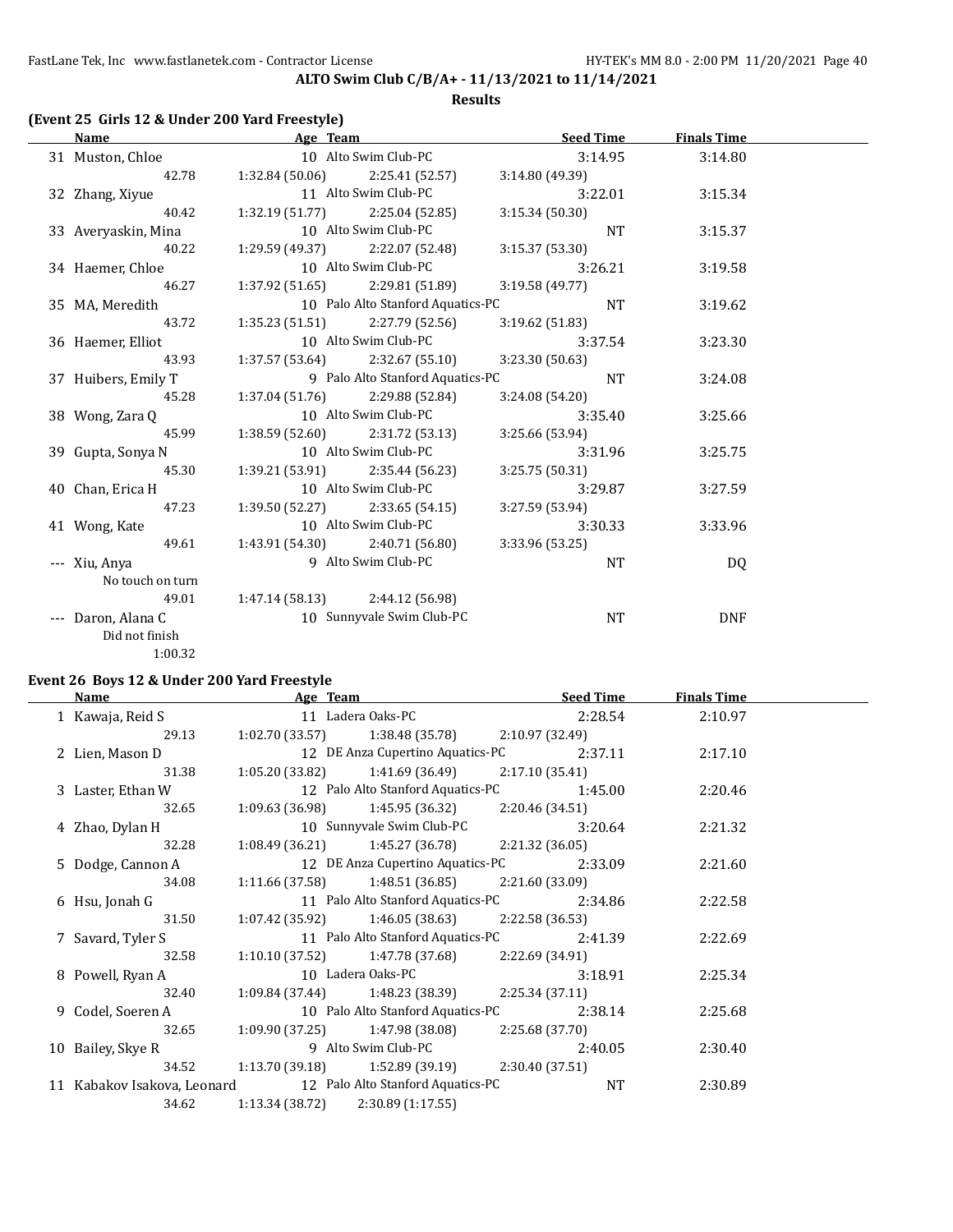### **Results**

# **(Event 26 Boys 12 & Under 200 Yard Freestyle)**

| <u>Name</u>               | Age Team and the state of the state of the state of the state of the state of the state of the state of the state of the state of the state of the state of the state of the state of the state of the state of the state of t | Seed Time       | <b>Finals Time</b> |  |
|---------------------------|--------------------------------------------------------------------------------------------------------------------------------------------------------------------------------------------------------------------------------|-----------------|--------------------|--|
| 12 Moser, Will R          | 12 Palo Alto Stanford Aquatics-PC                                                                                                                                                                                              | 2:50.24         | 2:32.13            |  |
| 34.95                     | 1:14.41(39.46)<br>1:54.00 (39.59)                                                                                                                                                                                              | 2:32.13 (38.13) |                    |  |
| 13 LI, Timothy            | 11 Palo Alto Stanford Aquatics-PC                                                                                                                                                                                              | 2:36.42         | 2:33.82            |  |
| 35.14                     | 1:13.00 (37.86)<br>1:52.94 (39.94)                                                                                                                                                                                             | 2:33.82 (40.88) |                    |  |
| 14 Lee, Seunghun          | 11 Palo Alto Stanford Aquatics-PC                                                                                                                                                                                              | NT              | 2:34.82            |  |
| 33.28                     | 1:11.66 (38.38)<br>1:53.54 (41.88)                                                                                                                                                                                             | 2:34.82 (41.28) |                    |  |
| 15 Lin, Dylan             | 12 Sunnyvale Swim Club-PC                                                                                                                                                                                                      | 2:58.72         | 2:35.99            |  |
| 34.82                     | 1:14.96 (40.14)<br>1:55.38 (40.42)                                                                                                                                                                                             | 2:35.99 (40.61) |                    |  |
| 16 Rizvi, Brooks          | 12 DE Anza Cupertino Aquatics-PC                                                                                                                                                                                               | NT              | 2:39.97            |  |
| 34.97                     | 1:57.72 (42.29)<br>1:15.43(40.46)                                                                                                                                                                                              | 2:39.97 (42.25) |                    |  |
| 17 Deng, Daniel           | 10 Alto Swim Club-PC                                                                                                                                                                                                           | 2:48.62         | 2:40.99            |  |
| 36.74                     | $1:17.97(41.23)$ $2:01.52(43.55)$                                                                                                                                                                                              | 2:40.99 (39.47) |                    |  |
| 18 Lungren, Gabriel J     | 9 Palo Alto Stanford Aquatics-PC                                                                                                                                                                                               | 2:47.52         | 2:41.40            |  |
| 36.54                     | $1:16.75(40.21)$ $1:59.75(43.00)$                                                                                                                                                                                              | 2:41.40 (41.65) |                    |  |
| 19 Estala Steclaru, Matei | 10 DE Anza Cupertino Aquatics-PC                                                                                                                                                                                               | 3:16.72         | 2:42.83            |  |
| 36.01                     | $1:17.71(41.70)$ $2:01.28(43.57)$                                                                                                                                                                                              | 2:42.83 (41.55) |                    |  |
| 20 Bulankov, Phillip A    | 8 Alto Swim Club-PC                                                                                                                                                                                                            | 3:10.59         | 2:44.07            |  |
| 35.09                     | $1:17.28(42.19)$ $2:01.52(44.24)$                                                                                                                                                                                              | 2:44.07 (42.55) |                    |  |
| 21 Walker, Zachariah D    | 8 Unattached-PC                                                                                                                                                                                                                | 2:43.41         | 2:50.38            |  |
| 38.24                     | $1:22.32$ (44.08) $2:07.47$ (45.15)                                                                                                                                                                                            | 2:50.38 (42.91) |                    |  |
| 22 Anokhin, Petr M        | 10 Palo Alto Stanford Aquatics-PC                                                                                                                                                                                              | 3:09.64         | 2:51.64            |  |
| 39.08                     | 1:22.20 (43.12)<br>2:08.84 (46.64)                                                                                                                                                                                             | 2:51.64 (42.80) |                    |  |
| 23 Walker, Nathaniel R    | 12 Unattached-PC                                                                                                                                                                                                               | 2:55.85         | 2:53.76            |  |
| 40.19                     | $1:25.74(45.55)$ $2:10.99(45.25)$                                                                                                                                                                                              | 2:53.76 (42.77) |                    |  |
| 24 Parris, Josiah M       | 10 DE Anza Cupertino Aquatics-PC                                                                                                                                                                                               | NT              | 2:54.47            |  |
| 36.75                     | $1:21.92$ $(45.17)$ $2:08.32$ $(46.40)$                                                                                                                                                                                        | 2:54.47 (46.15) |                    |  |
| 25 Uribe, Jeronimo        | 11 Palo Alto Stanford Aquatics-PC                                                                                                                                                                                              | NT              | 2:56.76            |  |
| 39.56                     | $1:24.79(45.23)$ $2:13.48(48.69)$                                                                                                                                                                                              | 2:56.76 (43.28) |                    |  |
| 26 Kuusela, Elias N       | 10 Alto Swim Club-PC                                                                                                                                                                                                           | 2:50.43         | 2:56.94            |  |
| 38.34                     | $1:24.01(45.67)$ $2:11.19(47.18)$                                                                                                                                                                                              | 2:56.94 (45.75) |                    |  |
| 27 YU, Felix              | 10 Alto Swim Club-PC                                                                                                                                                                                                           | 2:58.81         | 2:59.25            |  |
| 40.03                     | $1:28.63(48.60)$ $2:16.28(47.65)$                                                                                                                                                                                              | 2:59.25 (42.97) |                    |  |
| 28 Nicolls, Julian C      | 10 Palo Alto Stanford Aquatics-PC                                                                                                                                                                                              | 2:45.00         | 3:00.89            |  |
| 40.19                     | 1:28.38 (48.19)<br>2:16.79 (48.41)                                                                                                                                                                                             | 3:00.89 (44.10) |                    |  |
| 29 Andeen, John C         | 11 Ladera Oaks-PC                                                                                                                                                                                                              | NT              | 3:02.06            |  |
| 41.07                     | 1:28.29 (47.22)<br>2:16.55(48.26)                                                                                                                                                                                              | 3:02.06 (45.51) |                    |  |
| 30 Chang, Eric            | 10 Alto Swim Club-PC                                                                                                                                                                                                           | 3:04.48         | 3:03.88            |  |
| 41.41                     | 1:30.77 (49.36)<br>2:19.15 (48.38)                                                                                                                                                                                             | 3:03.88 (44.73) |                    |  |
| 31 Araya, Sebastian C     | 9 Alto Swim Club-PC                                                                                                                                                                                                            | 3:29.97         | 3:17.05            |  |
| 44.82                     | 1:38.21 (53.39)<br>2:30.25 (52.04)                                                                                                                                                                                             | 3:17.05 (46.80) |                    |  |
| 32 Leung, Caleb K         | 10 Alto Swim Club-PC                                                                                                                                                                                                           | 3:14.51         | 3:20.50            |  |
| 45.38                     | 1:38.31 (52.93)<br>2:28.68 (50.37)                                                                                                                                                                                             | 3:20.50 (51.82) |                    |  |
| 33 Chan, Mason S          | 10 Alto Swim Club-PC                                                                                                                                                                                                           | 3:46.35         | 3:24.06            |  |
| 45.91                     | 1:39.75 (53.84)<br>2:33.19 (53.44)                                                                                                                                                                                             | 3:24.06 (50.87) |                    |  |
| 34 Thompson, Miles        | 8 DE Anza Cupertino Aquatics-PC                                                                                                                                                                                                | <b>NT</b>       | 3:26.65            |  |
| 44.53                     | 2:34.42 (57.30)<br>1:37.12 (52.59)                                                                                                                                                                                             | 3:26.65 (52.23) |                    |  |
| 35 Rust, Elliot K         | 10 Alto Swim Club-PC                                                                                                                                                                                                           | 3:23.09         | 3:31.79            |  |
| 47.94                     | 1:41.90 (53.96)<br>2:37.48 (55.58)                                                                                                                                                                                             | 3:31.79 (54.31) |                    |  |
| 36 Tian, Jesse            | 9 Alto Swim Club-PC                                                                                                                                                                                                            | 3:44.70         | 3:33.39            |  |
| 46.45                     | 1:43.47 (57.02)<br>2:41.42 (57.95)                                                                                                                                                                                             | 3:33.39 (51.97) |                    |  |
| --- Finn, Zane E          | 10 Palo Alto Stanford Aquatics-PC                                                                                                                                                                                              | 2:49.10         | <b>NS</b>          |  |
|                           |                                                                                                                                                                                                                                |                 |                    |  |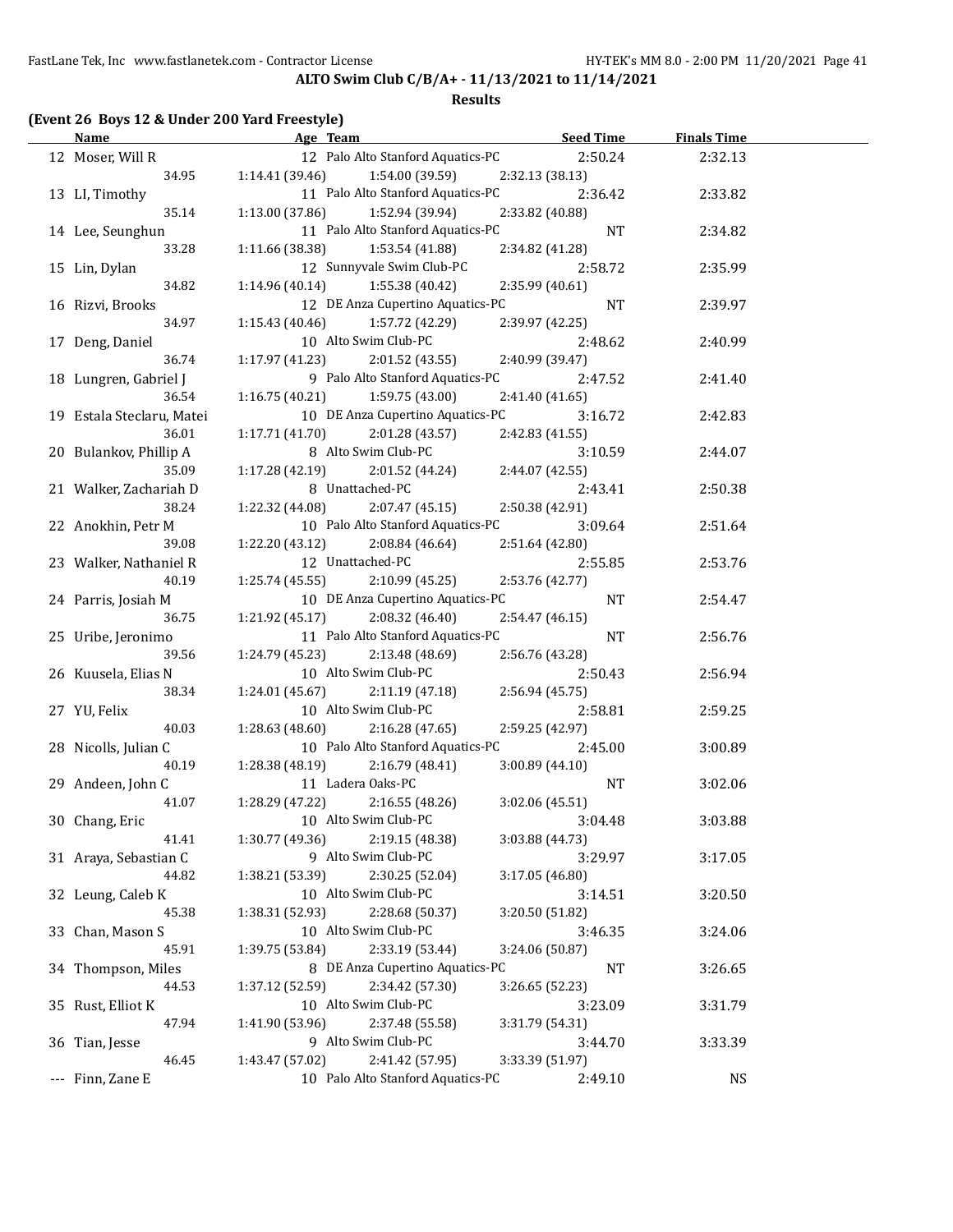#### **Results**

# **Event 27 Girls 12 & Under 25 Yard Butterfly**

 $\overline{\phantom{a}}$ 

|       | <b>Name</b>              |    | Age Team                       | <b>Seed Time</b> | <b>Finals Time</b> |  |
|-------|--------------------------|----|--------------------------------|------------------|--------------------|--|
|       | 1 Levin, Annelise S      | 9  | DE Anza Cupertino Aquatics-PC  | <b>NT</b>        | 17.96              |  |
|       | 2 Iwasaki, Mika L        | 11 | Sunnyvale Swim Club-PC         | <b>NT</b>        | 19.09              |  |
| 3.    | Sivamurthy, Neha         | 11 | Palo Alto Stanford Aquatics-PC | <b>NT</b>        | 19.16              |  |
|       | 4 Hardegree, Katharine G | 11 | Palo Alto Stanford Aquatics-PC | <b>NT</b>        | 20.01              |  |
|       | 5 Xie, Sophie            | 11 | Palo Alto Stanford Aquatics-PC | <b>NT</b>        | 20.06              |  |
| 6     | Lin, Evelyn              | 10 | DE Anza Cupertino Aquatics-PC  | <b>NT</b>        | 20.50              |  |
|       | Cox, Madison             | 8  | Palo Alto Stanford Aquatics-PC | <b>NT</b>        | 21.98              |  |
| 8     | Marble, Elsie            | 9  | Palo Alto Stanford Aquatics-PC | NT               | 22.53              |  |
| 9     | Ono, Nella Y             | 9  | Palo Alto Stanford Aquatics-PC | 28.89            | 23.04              |  |
| 10    | Mason, Caroline A        | 8  | Palo Alto Stanford Aquatics-PC | <b>NT</b>        | 25.04              |  |
| 11    | Warren, Reese A          | 8  | Palo Alto Stanford Aquatics-PC | <b>NT</b>        | 29.17              |  |
| 12    | Conkling, Alexa M        | 8  | Ladera Oaks-PC                 | <b>NT</b>        | 31.27              |  |
| 13    | Lyon, Quincy             | 6  | Palo Alto Stanford Aquatics-PC | NT               | 34.86              |  |
| 14    | Parris, Aviah M          |    | Sunnyvale Swim Club-PC         | 32.73            | 35.82              |  |
| ---   | Masse, Sophie-Lang P     |    | Palo Alto Stanford Aquatics-PC | <b>NT</b>        | DQ                 |  |
|       | Samaniego, Cecilia       | 7  | Palo Alto Stanford Aquatics-PC | <b>NT</b>        | DQ                 |  |
|       | Yang, Emma               | 9  | Palo Alto Stanford Aquatics-PC | <b>NT</b>        | DQ                 |  |
|       | Mason, Lillian N         | 5. | Palo Alto Stanford Aquatics-PC | <b>NT</b>        | DQ                 |  |
|       | Iksoulene, Jazz M        | 7  | Palo Alto Stanford Aquatics-PC | <b>NT</b>        | DQ                 |  |
| $---$ | Pang, Jamielynn          | 9  | Alto Swim Club-PC              | <b>NT</b>        | <b>DNF</b>         |  |
|       | Did not finish           |    |                                |                  |                    |  |
|       | Baron, Emma V            |    | Palo Alto Stanford Aquatics-PC | <b>NT</b>        | NS.                |  |
| $---$ | Karunanayake, Maya       | 8  | Palo Alto Stanford Aquatics-PC | <b>NT</b>        | <b>NS</b>          |  |

# **Event 28 Boys 12 & Under 25 Yard Butterfly**

|       | Name                 | Age | Te <u>am</u>                   | <b>Seed Time</b> | <b>Finals Time</b> |
|-------|----------------------|-----|--------------------------------|------------------|--------------------|
|       | Strub, David         | 10  | Sunnyvale Swim Club-PC         | 21.00            | 18.49              |
| 2     | Aguilera, Adrian C   | 10  | Sunnyvale Swim Club-PC         | <b>NT</b>        | 19.55              |
| 3     | Maigret, David       |     | Palo Alto Stanford Aquatics-PC | <b>NT</b>        | 20.67              |
| 4     | Ladomirak, Jax A     | 8   | Palo Alto Stanford Aquatics-PC | 21.06            | 21.22              |
| 5.    | Morrison, Everett    | 8   | Palo Alto Stanford Aquatics-PC | <b>NT</b>        | 22.31              |
| 6     | Warren, Thomas W     | 11  | Palo Alto Stanford Aquatics-PC | <b>NT</b>        | 25.08              |
| 7     | Warren, Jack M       | 11  | Palo Alto Stanford Aquatics-PC | <b>NT</b>        | 25.15              |
| 8     | Ormsby, Egan J       |     | Palo Alto Stanford Aquatics-PC | <b>NT</b>        | 29.92              |
| 9     | Krna, Miles          | 8.  | Palo Alto Stanford Aquatics-PC | <b>NT</b>        | 30.66              |
| 10    | Sigfusson, Alexander |     | Palo Alto Stanford Aquatics-PC | NT               | 36.01              |
| ---   | Wiesner, Lev A       | 8   | Palo Alto Stanford Aquatics-PC | <b>NT</b>        | DQ                 |
| $---$ | Kirk, Adam T         | 5.  | Palo Alto Stanford Aquatics-PC | NT               | DQ                 |
| $---$ | Shen, Ethan          | 8   | Palo Alto Stanford Aquatics-PC | <b>NT</b>        | DQ                 |
| $---$ | Karunanayake, Ishaan | 6   | Palo Alto Stanford Aquatics-PC | NT               | DQ                 |
| $---$ | Lee, Braeden P       | 9   | Sunnyvale Swim Club-PC         | <b>NT</b>        | DQ                 |
| ---   | O'Brien, Justin S    | 7   | Palo Alto Stanford Aquatics-PC | NT               | DQ                 |
|       | Lee, Preston G       | 11  | Sunnyvale Swim Club-PC         | <b>NT</b>        | <b>NS</b>          |
| $---$ | Liu, David           | 12  | Palo Alto Stanford Aquatics-PC | <b>NT</b>        | <b>NS</b>          |
| $---$ | Choi, Tobias M       | 12  | Palo Alto Stanford Aquatics-PC | <b>NT</b>        | <b>NS</b>          |
| $---$ | Lai. Ian E           | 8   | Palo Alto Stanford Aquatics-PC | NT               | <b>NS</b>          |
|       | Lin, Junyu           | 11  | Palo Alto Stanford Aquatics-PC | NT               | <b>NS</b>          |
| $---$ | Panda, Kaanha        | 8   | Palo Alto Stanford Aquatics-PC | <b>NT</b>        | <b>NS</b>          |
| $---$ | YU, Michael          | 9   | Palo Alto Stanford Aquatics-PC | NT               | <b>NS</b>          |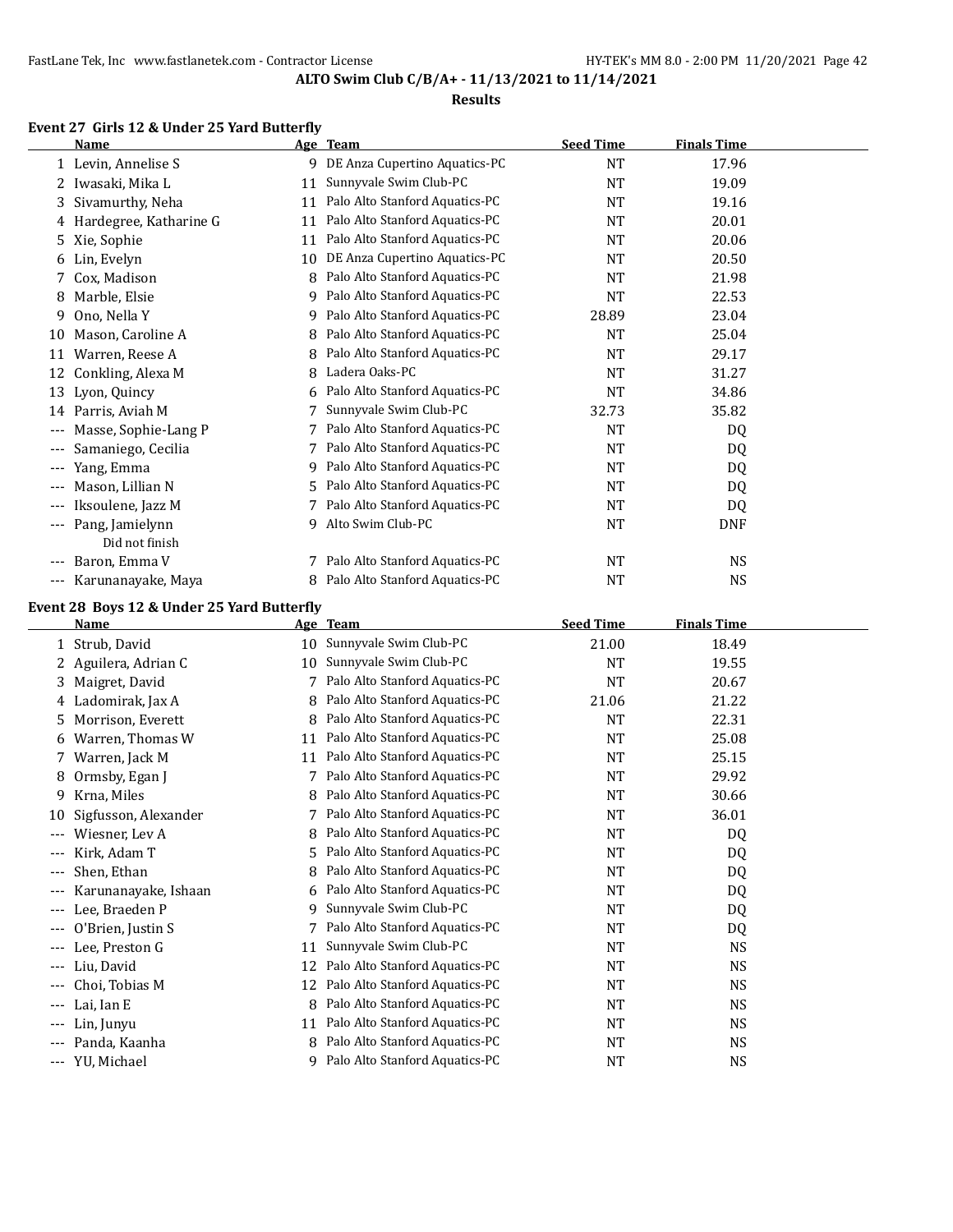#### **Results**

# **Event 29 Girls 12 & Under 50 Yard Butterfly**

|    | <b>Name</b>                |    | Age Team                          | <b>Seed Time</b> | <b>Finals Time</b> |  |
|----|----------------------------|----|-----------------------------------|------------------|--------------------|--|
|    | 1 Fanucchi, Lauren E       |    | 12 Alto Swim Club-PC              | 29.56            | 28.84              |  |
|    | 2 Rutter, Violet S         | 11 | Alto Swim Club-PC                 | 31.24            | 29.88              |  |
| 3  | Lee, Michelle              |    | 12 DE Anza Cupertino Aquatics-PC  | 31.53            | 31.27              |  |
| 4  | Liang, Gemma S             | 12 | Palo Alto Stanford Aquatics-PC    | 32.53            | 31.34              |  |
| 5. | Teague, Charlotte A        | 11 | Palo Alto Stanford Aquatics-PC    | 1:03.92          | 31.44              |  |
| 6  | MI, Audrey Y               | 12 | Alto Swim Club-PC                 | 32.88            | 32.30              |  |
|    | 7 Finn, Blair A            | 11 | Palo Alto Stanford Aquatics-PC    | 33.83            | 32.31              |  |
| 8  | Lee-Weinand, Katarina S    | 12 | DE Anza Cupertino Aquatics-PC     | 33.94            | 33.01              |  |
| 9  | Conover Hustis, Anna M     | 11 | Palo Alto Stanford Aquatics-PC    | 33.50            | 33.68              |  |
| 10 | Cox, Makayla C             | 11 | Palo Alto Stanford Aquatics-PC    | <b>NT</b>        | 33.69              |  |
| 11 | Sainani, Anika             | 11 | DE Anza Cupertino Aquatics-PC     | 38.33            | 33.74              |  |
| 12 | Moser, Ella J              | 10 | Palo Alto Stanford Aquatics-PC    | 35.71            | 34.37              |  |
| 13 | Maigret, Fini M            | 12 | Palo Alto Stanford Aquatics-PC    | 38.05            | 34.54              |  |
|    | 14 FU, Katherine           | 11 | Alto Swim Club-PC                 | 35.76            | 34.84              |  |
|    | 15 Walther, Stephanie      | 9  | Alto Swim Club-PC                 | 35.49            | 35.19              |  |
|    | 16 Houtzer, Amelia         | 10 | Palo Alto Stanford Aquatics-PC    | 37.00            | 35.53              |  |
| 17 | Lathrop, Isabella R        | 12 | DE Anza Cupertino Aquatics-PC     | 35.45            | 35.61              |  |
| 18 | Okyay, Hafsa F             | 10 | Alto Swim Club-PC                 | 35.95            | 35.93              |  |
| 19 | Enderes, Mia               | 10 | Alto Swim Club-PC                 | 37.18            | 36.08              |  |
| 20 | Harding, McKinley A        | 11 | Palo Alto Stanford Aquatics-PC    | 37.21            | 36.46              |  |
| 21 | Zhang, Tina X              | 11 | DE Anza Cupertino Aquatics-PC     | 42.48            | 37.17              |  |
| 22 | Seshaadri, Kaathya         | 12 | DE Anza Cupertino Aquatics-PC     | 40.61            | 37.27              |  |
| 23 | Schroedl, Giselle          | 12 | Palo Alto Stanford Aquatics-PC    | 38.09            | 37.49              |  |
|    | 24 Achterkirchen, Sophia E | 10 | Palo Alto Stanford Aquatics-PC    | 38.47            | 37.57              |  |
|    | 25 NG, Chloe Y             |    | 12 Alto Swim Club-PC              | 38.52            | 38.37              |  |
| 26 | Thompson, Dalia            | 11 | DE Anza Cupertino Aquatics-PC     | 37.83            | 38.48              |  |
| 27 | Liu, Lillian S             | 10 | Palo Alto Stanford Aquatics-PC    | 39.81            | 38.51              |  |
| 28 | Yambing, Nadia-Isabel P    | 11 | Ladera Oaks-PC                    | 37.88            | 39.08              |  |
| 29 | Hanigal, Danielle          | 11 | Alto Swim Club-PC                 | 40.84            | 39.74              |  |
| 30 | Sharma, Arohi              | 11 | DE Anza Cupertino Aquatics-PC     | 42.53            | 40.00              |  |
| 31 | Beim, Lauren               | 10 | Alto Swim Club-PC                 | 39.76            | 40.56              |  |
| 32 | Dogruer, Elif N            | 10 | Sunnyvale Swim Club-PC            | 42.02            | 40.62              |  |
| 33 | Van Wert, June S           | 9. | Palo Alto Stanford Aquatics-PC    | <b>NT</b>        | 40.88              |  |
| 34 | Taylor, Madison J          | 9  | Alto Swim Club-PC                 | 46.44            | 41.54              |  |
|    | 35 Lynch, Phoenix M        | 9  | Palo Alto Stanford Aquatics-PC    | 41.24            | 41.75              |  |
|    | 36 Lin, Abigail            | 8  | Alto Swim Club-PC                 | 42.58            | 42.11              |  |
|    | 37 Park, Zoey C            |    | 10 DE Anza Cupertino Aquatics-PC  | 47.43            | 42.35              |  |
|    | 38 Sperry, Mia R           | 10 | Ladera Oaks-PC                    | 43.29            | 43.51              |  |
|    | 39 Ashcraft, Lily          | 11 | Palo Alto Stanford Aquatics-PC    | 58.57            | 43.60              |  |
| 40 | Kaur, Jasmine              | 12 | Alto Swim Club-PC                 | 45.97            | 43.99              |  |
|    | 41 Pang, Julinka           | 12 | Alto Swim Club-PC                 | <b>NT</b>        | 44.16              |  |
| 42 | Deng, Celina               | 10 | Palo Alto Stanford Aquatics-PC    | <b>NT</b>        | 44.58              |  |
| 43 | Tao, Kelly                 | 9  | Palo Alto Stanford Aquatics-PC    | 43.00            | 44.68              |  |
|    | 44 Prasad, Riddhima P      | 11 | Alto Swim Club-PC                 | 45.80            | 44.82              |  |
| 45 | Muston, Chloe              | 10 | Alto Swim Club-PC                 | 48.32            | 45.65              |  |
| 46 | Neben, Seraphina E         | 12 | Sunnyvale Swim Club-PC            | <b>NT</b>        | 46.28              |  |
| 47 | Wong, Zara Q               | 10 | Alto Swim Club-PC                 | 46.79            | 47.40              |  |
| 48 | Haemer, Elliot             | 10 | Alto Swim Club-PC                 | 51.47            | 47.55              |  |
| 49 | Averyaskin, Mina           | 10 | Alto Swim Club-PC                 | NT               | 47.94              |  |
| 50 | Tay, Sophia E              | 10 | DE Anza Cupertino Aquatics-PC     | <b>NT</b>        | 49.88              |  |
|    | 51 Modarres, Dahlia M      |    | 10 Palo Alto Stanford Aquatics-PC | 52.01            | 50.14              |  |
|    |                            |    |                                   |                  |                    |  |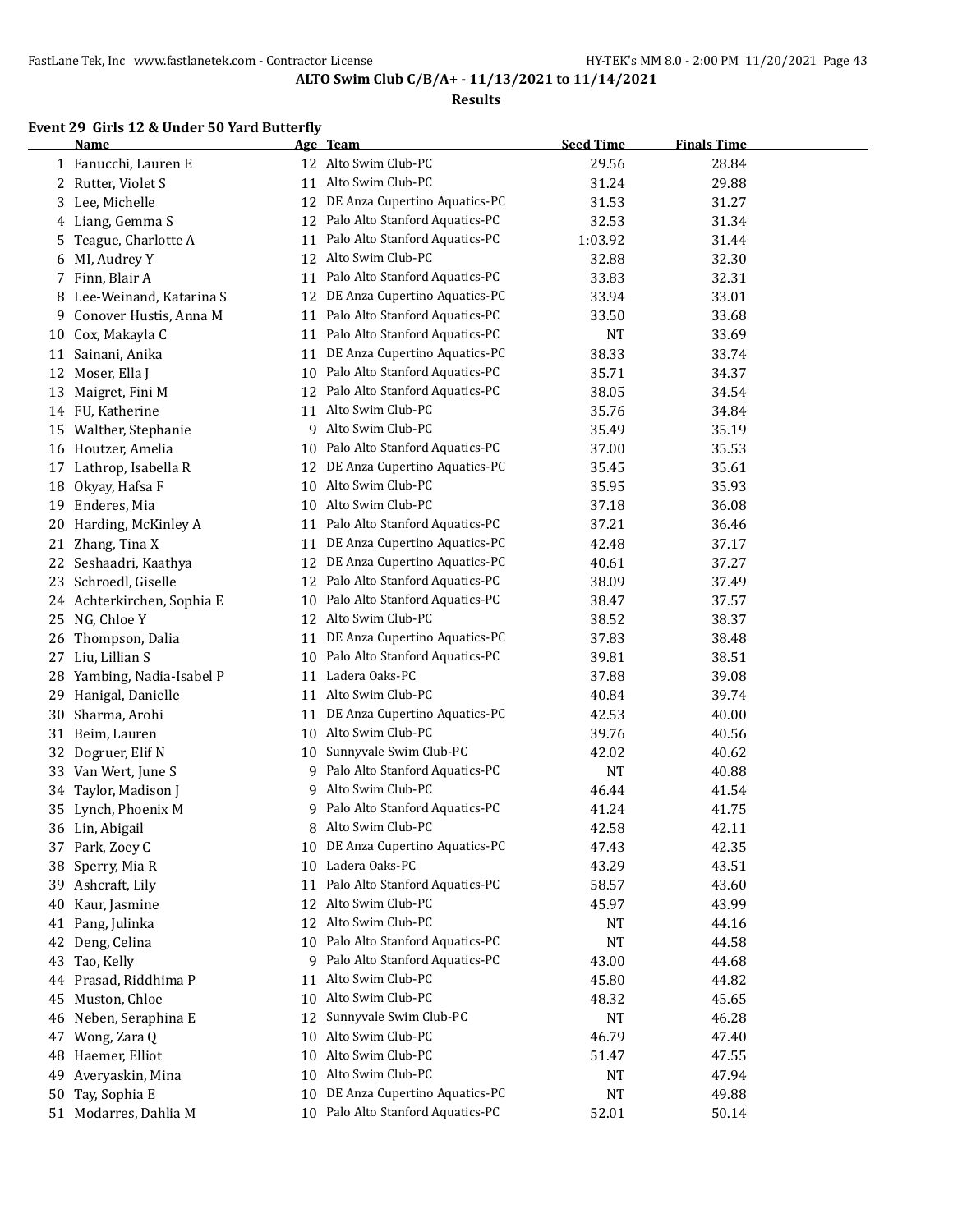## **Results**

## **(Event 29 Girls 12 & Under 50 Yard Butterfly)**

|                     | <b>Name</b>              |    | Age Team                          | <b>Seed Time</b> | <b>Finals Time</b> |  |
|---------------------|--------------------------|----|-----------------------------------|------------------|--------------------|--|
| 52                  | Neuman, Julia N          |    | 10 Alto Swim Club-PC              | 53.01            | 50.28              |  |
| 53                  | Wang, Catherine          | 8  | DE Anza Cupertino Aquatics-PC     | <b>NT</b>        | 51.10              |  |
| 54                  | Zhang, Xiyue             | 11 | Alto Swim Club-PC                 | 49.17            | 51.90              |  |
| 55                  | Chan, Erica H            | 10 | Alto Swim Club-PC                 | 59.74            | 54.67              |  |
| 56                  | Yamada, Emilia           | 10 | Palo Alto Stanford Aquatics-PC    | <b>NT</b>        | 55.62              |  |
| 57                  | Rios, Adeline V          | 10 | Alto Swim Club-PC                 | 55.90            | 55.71              |  |
| 58                  | Xiu, Anya                | 9  | Alto Swim Club-PC                 | <b>NT</b>        | 57.54              |  |
| 59                  | Christensen, Haylee M    |    | 10 Ladera Oaks-PC                 | NT               | 1:02.67            |  |
| 60                  | Gianotti, Maria J        | 9  | Alto Swim Club-PC                 | 1:00.89          | 1:03.67            |  |
| 61                  | Yamada, Deanna           |    | 10 Palo Alto Stanford Aquatics-PC | <b>NT</b>        | 1:05.11            |  |
|                     | Samachisa, Ada L         | 9  | Alto Swim Club-PC                 | 1:17.96          | DQ                 |  |
| $--$                | Shenoy, Samika           | 8  | Alto Swim Club-PC                 | NT               | DQ                 |  |
| $- - -$             | Meng, Angela J           |    | Alto Swim Club-PC                 | <b>NT</b>        | DQ                 |  |
| $---$               | Chen, Jiahan             | 12 | Alto Swim Club-PC                 | NT               | DQ                 |  |
|                     | Schrobsdorff, Isabella J | 11 | Alto Swim Club-PC                 | <b>NT</b>        | DQ                 |  |
|                     | Lundell, Kendall C       | 9  | Alto Swim Club-PC                 | 59.79            | DQ                 |  |
| $- - -$             | Wong, Kate               | 10 | Alto Swim Club-PC                 | 43.19            | DQ                 |  |
| $- - -$             | Caprita, Camea           | 11 | Palo Alto Stanford Aquatics-PC    | <b>NT</b>        | DQ                 |  |
|                     | Gupta, Sonya N           | 10 | Alto Swim Club-PC                 | 50.76            | DQ                 |  |
|                     | Wang, Emmy B             | 8  | Alto Swim Club-PC                 | <b>NT</b>        | DQ                 |  |
| $--$                | Srinivasan, Ira          | 9  | Alto Swim Club-PC                 | 48.72            | DQ                 |  |
| $--$                | Miller-Bowen, Veronica S | 11 | Palo Alto Stanford Aquatics-PC    | <b>NT</b>        | DQ                 |  |
| ---                 | Poon, Olivia Y           | 7  | DE Anza Cupertino Aquatics-PC     | 1:11.77          | DQ                 |  |
| $- - -$             | Wang, Yumo               | 9  | Alto Swim Club-PC                 | 53.91            | DQ                 |  |
| $---$               | Watson, Adelaide P       | 5. | Alto Swim Club-PC                 | <b>NT</b>        | DQ                 |  |
|                     | Giesselman, Lauren       | 12 | Alto Swim Club-PC                 | <b>NT</b>        | DQ                 |  |
| $---$               | Haemer, Chloe            | 10 | Alto Swim Club-PC                 | 52.32            | DQ                 |  |
| $- - -$             | Guo, Luna                | 9  | Alto Swim Club-PC                 | <b>NT</b>        | DQ                 |  |
|                     | Moran, Helena C          | 9  | Palo Alto Stanford Aquatics-PC    | 1:19.27          | DQ                 |  |
| $\qquad \qquad - -$ | Miljkovic, Lea           | 11 | Palo Alto Stanford Aquatics-PC    | <b>NT</b>        | <b>NS</b>          |  |

## **Event 30 Boys 12 & Under 50 Yard Butterfly**

|    | Name                  |    | Age Team                       | <b>Seed Time</b> | <b>Finals Time</b> |
|----|-----------------------|----|--------------------------------|------------------|--------------------|
|    | 1 Kawaja, Reid S      | 11 | Ladera Oaks-PC                 | 29.01            | 29.71              |
|    | Sutherland, Graham O  | 12 | Ladera Oaks-PC                 | 38.18            | 30.01              |
|    | 3 Strots, Alexander   | 11 | DE Anza Cupertino Aquatics-PC  | 32.26            | 30.26              |
|    | 4 Zhu, Ian            | 12 | Sunnyvale Swim Club-PC         | 35.11            | 30.60              |
| 5. | Fujita, Dylan K       | 12 | Alto Swim Club-PC              | 33.94            | 31.25              |
|    | 6 Parrett, Theodore R | 12 | Alto Swim Club-PC              | 32.97            | 31.44              |
|    | 7 Bromberg, Matias B  | 11 | Palo Alto Stanford Aquatics-PC | 33.27            | 32.19              |
|    | 8 Hsu, Jonah G        | 11 | Palo Alto Stanford Aquatics-PC | 33.50            | 32.69              |
| 9  | Dodge, Cannon A       | 12 | DE Anza Cupertino Aquatics-PC  | 34.06            | 32.79              |
| 10 | Glanville, Dylan J    | 12 | Alto Swim Club-PC              | 33.11            | 32.92              |
| 11 | Guo, Tigris L         | 10 | Palo Alto Stanford Aquatics-PC | 45.00            | 34.09              |
| 12 | Byer, Leo E           | 9  | Palo Alto Stanford Aquatics-PC | 36.23            | 34.33              |
| 13 | Achterkirchen, Carl J | 11 | Palo Alto Stanford Aquatics-PC | 37.60            | 34.47              |
| 14 | Gong, Andrew Y        | 12 | DE Anza Cupertino Aquatics-PC  | 40.82            | 34.55              |
| 15 | Tannert, Rollan H     | 11 | DE Anza Cupertino Aquatics-PC  | 41.14            | 35.64              |
| 16 | Sawamura, Iyan        | 11 | Sunnyvale Swim Club-PC         | 37.97            | 35.65              |
| 17 | Radzilowski, Andrew F | 12 | Matadero Creek Aquatic Club-PC | 38.72            | 35.68              |
| 18 | Moser, Will R         | 12 | Palo Alto Stanford Aquatics-PC | 37.57            | 36.25              |
| 19 | Yuan, Kevin M         | 11 | DE Anza Cupertino Aquatics-PC  | 46.56            | 36.36              |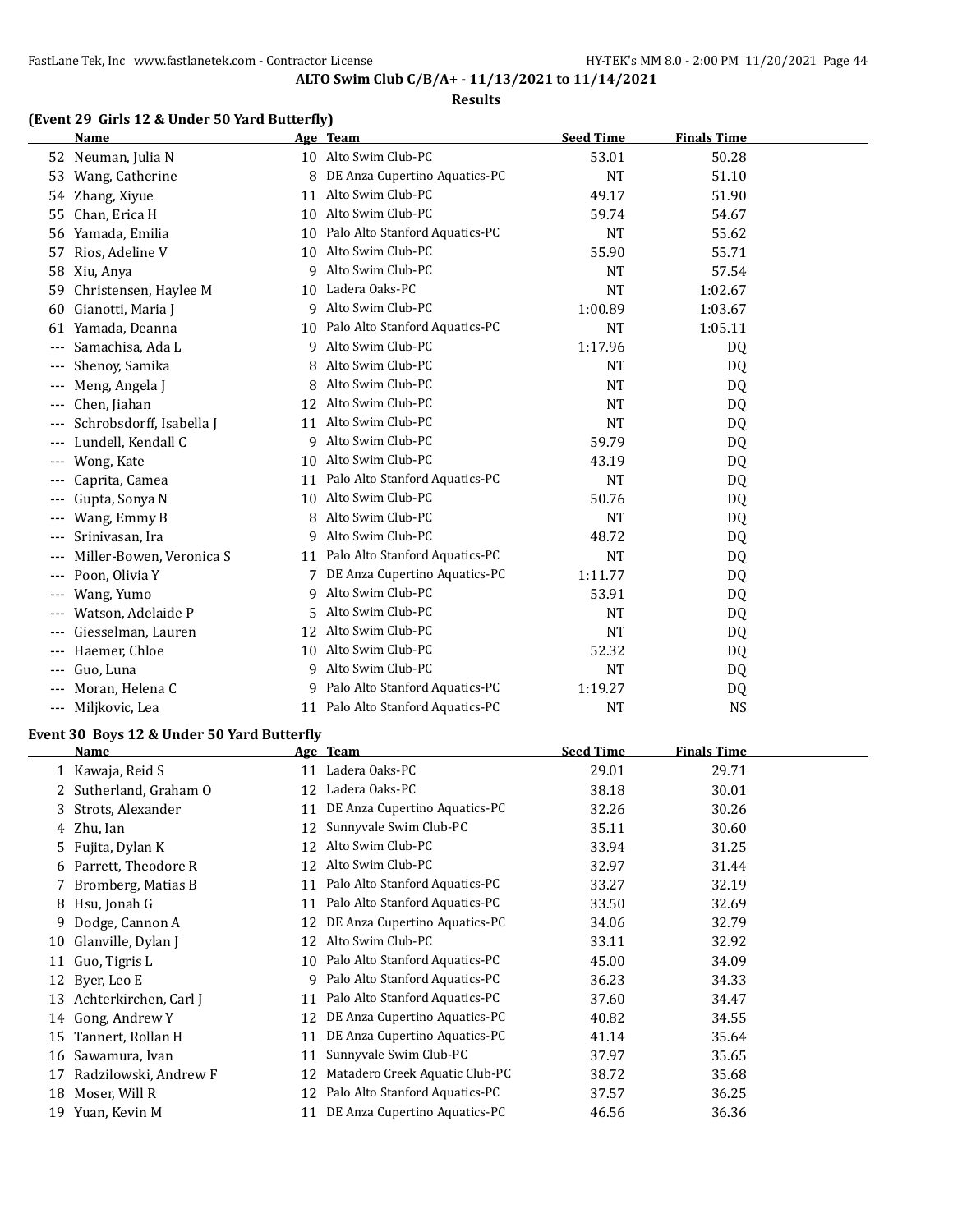#### **Results**

# **(Event 30 Boys 12 & Under 50 Yard Butterfly)**

|       | <b>Name</b>            |    | Age Team                          | <b>Seed Time</b> | <b>Finals Time</b> |  |
|-------|------------------------|----|-----------------------------------|------------------|--------------------|--|
| 20    | Sauquet, Balthazar U   |    | 12 Palo Alto Stanford Aquatics-PC | 37.58            | 36.66              |  |
| 21    | Kuusela, Elias N       | 10 | Alto Swim Club-PC                 | 36.32            | 36.73              |  |
| 22    | Laster, Teddy M        | 10 | Palo Alto Stanford Aquatics-PC    | 1:45.00          | 37.87              |  |
| 23    | Rizvi, Brooks          | 12 | DE Anza Cupertino Aquatics-PC     | <b>NT</b>        | 38.11              |  |
| 24    | Deng, Daniel           | 10 | Alto Swim Club-PC                 | 37.37            | 38.33              |  |
| 25    | Rousseau, Hugues Q     | 12 | Palo Alto Stanford Aquatics-PC    | 40.34            | 38.44              |  |
| 26    | Estala Steclaru, Matei | 10 | DE Anza Cupertino Aquatics-PC     | 49.64            | 38.61              |  |
| 27    | Miller, Maxwell M      | 10 | DE Anza Cupertino Aquatics-PC     | 40.03            | 39.18              |  |
| 28    | Guo, Kasen             | 12 | Sunnyvale Swim Club-PC            | 45.20            | 39.62              |  |
| 29    | Chang, Eric            | 10 | Alto Swim Club-PC                 | 40.57            | 39.75              |  |
| 30    | Bulankov, Phillip A    | 8  | Alto Swim Club-PC                 | 39.13            | 39.94              |  |
| 31    | NA, Chan               | 12 | Alto Swim Club-PC                 | 40.95            | 40.54              |  |
| 32    | Cheong, Justin T       | 12 | Alto Swim Club-PC                 | 41.10            | 40.71              |  |
| 33    | Pataky, Jackson L      | 9  | Palo Alto Stanford Aquatics-PC    | 43.03            | 40.85              |  |
| 34    | Lee, Alden             | 9  | Palo Alto Stanford Aquatics-PC    | <b>NT</b>        | 41.03              |  |
| 35    | Yuan, Jesse            | 10 | Palo Alto Stanford Aquatics-PC    | 44.57            | 41.46              |  |
| 36    | Martin, Drew A         | 12 | Alto Swim Club-PC                 | <b>NT</b>        | 41.56              |  |
| 37    | Zheng, Eric            | 8  | DE Anza Cupertino Aquatics-PC     | 57.20            | 41.92              |  |
| 38    | Woon, Andrew           | 12 | Alto Swim Club-PC                 | <b>NT</b>        | 43.56              |  |
| 39    | Panda, Dhruv           | 11 | Palo Alto Stanford Aquatics-PC    | 49.91            | 44.83              |  |
| 40    | Leung, Caleb K         | 10 | Alto Swim Club-PC                 | 46.23            | 45.78              |  |
| 41    | Walker, Zachariah D    | 8  | Unattached-PC                     | 45.40            | 45.83              |  |
| 42    | Zheng, Zeen            | 11 | Alto Swim Club-PC                 | 48.64            | 46.49              |  |
| $*43$ | Liang, Cheston         | 8  | Palo Alto Stanford Aquatics-PC    | 46.45            | 46.68              |  |
| $*43$ | Andeen, John C         |    | 11 Ladera Oaks-PC                 | <b>NT</b>        | 46.68              |  |
| 45    | YU, Felix              | 10 | Alto Swim Club-PC                 | 46.20            | 46.83              |  |
| 46    | Anokhin, Petr M        |    | 10 Palo Alto Stanford Aquatics-PC | 52.68            | 46.94              |  |
| 47    | Kirby, Tyler D         |    | 9 Palo Alto Stanford Aquatics-PC  | 56.20            | 49.19              |  |
| 48    | YU, Carter             | 9. | Palo Alto Stanford Aquatics-PC    | NT               | 49.37              |  |
| 49    | Araya, Sebastian C     | 9  | Alto Swim Club-PC                 | 49.40            | 49.96              |  |
| 50    | Lee, Connor J          | 8  | Palo Alto Stanford Aquatics-PC    | <b>NT</b>        | 50.65              |  |
| 51    | Tian, Jesse            | 9. | Alto Swim Club-PC                 | 59.85            | 50.66              |  |
| 52    | Danner, Kingston M     | 11 | DE Anza Cupertino Aquatics-PC     | <b>NT</b>        | 50.88              |  |
| 53    | Harding, Tyler A       | 8  | Palo Alto Stanford Aquatics-PC    | 55.14            | 51.52              |  |
| 54    | Braddock, Mason L      | 9  | Palo Alto Stanford Aquatics-PC    | 57.53            | 52.24              |  |
|       | 55 Wang, Adrian        |    | 11 DE Anza Cupertino Aquatics-PC  | <b>NT</b>        | 53.24              |  |
|       | 56 Suh, Noah           | 10 | Palo Alto Stanford Aquatics-PC    | <b>NT</b>        | 53.80              |  |
| 57    | Prakash, Arin          | 9  | Palo Alto Stanford Aquatics-PC    | <b>NT</b>        | 55.10              |  |
| 58    | Pang, Julian R         | 10 | <b>Burlingame Aquatics-PC</b>     | <b>NT</b>        | 55.24              |  |
|       | 59 Young, Griffin C    | 9  | Ladera Oaks-PC                    | 51.50            | 56.16              |  |
| $*60$ | TU, Leroy G            | 8  | Alto Swim Club-PC                 | 1:03.34          | 57.58              |  |
| $*60$ | Ortiz, Landon R        | 11 | Alto Swim Club-PC                 | <b>NT</b>        | 57.58              |  |
| 62    | Rust, Elliot K         | 10 | Alto Swim Club-PC                 | 51.10            | 58.05              |  |
| 63    | Wartrakchit, Pakin     | 8  | Alto Swim Club-PC                 | <b>NT</b>        | 1:00.79            |  |
| 64    | Chan, Mason S          | 10 | Alto Swim Club-PC                 | 1:13.32          | 1:06.09            |  |
| 65    | Chang, Elijah J        | 8  | Alto Swim Club-PC                 | <b>NT</b>        | 1:23.79            |  |
| ---   | Fletcher, Wyatt        | 8  | Alto Swim Club-PC                 | NT               | DQ                 |  |
| ---   | Marble, Nathan P       | 12 | Palo Alto Stanford Aquatics-PC    | <b>NT</b>        | DQ                 |  |
| ---   | Long, Darron J         | 8  | Alto Swim Club-PC                 | <b>NT</b>        | DQ                 |  |
| ---   | Mai, Bryan S           | 9  | Alto Swim Club-PC                 | 1:13.83          | DQ                 |  |
| ---   | Xia, Daniel J          | 9  | Alto Swim Club-PC                 | NT               | DQ                 |  |
| ---   | Kim, Jaeyoon           | 11 | Palo Alto Stanford Aquatics-PC    | <b>NT</b>        | DQ                 |  |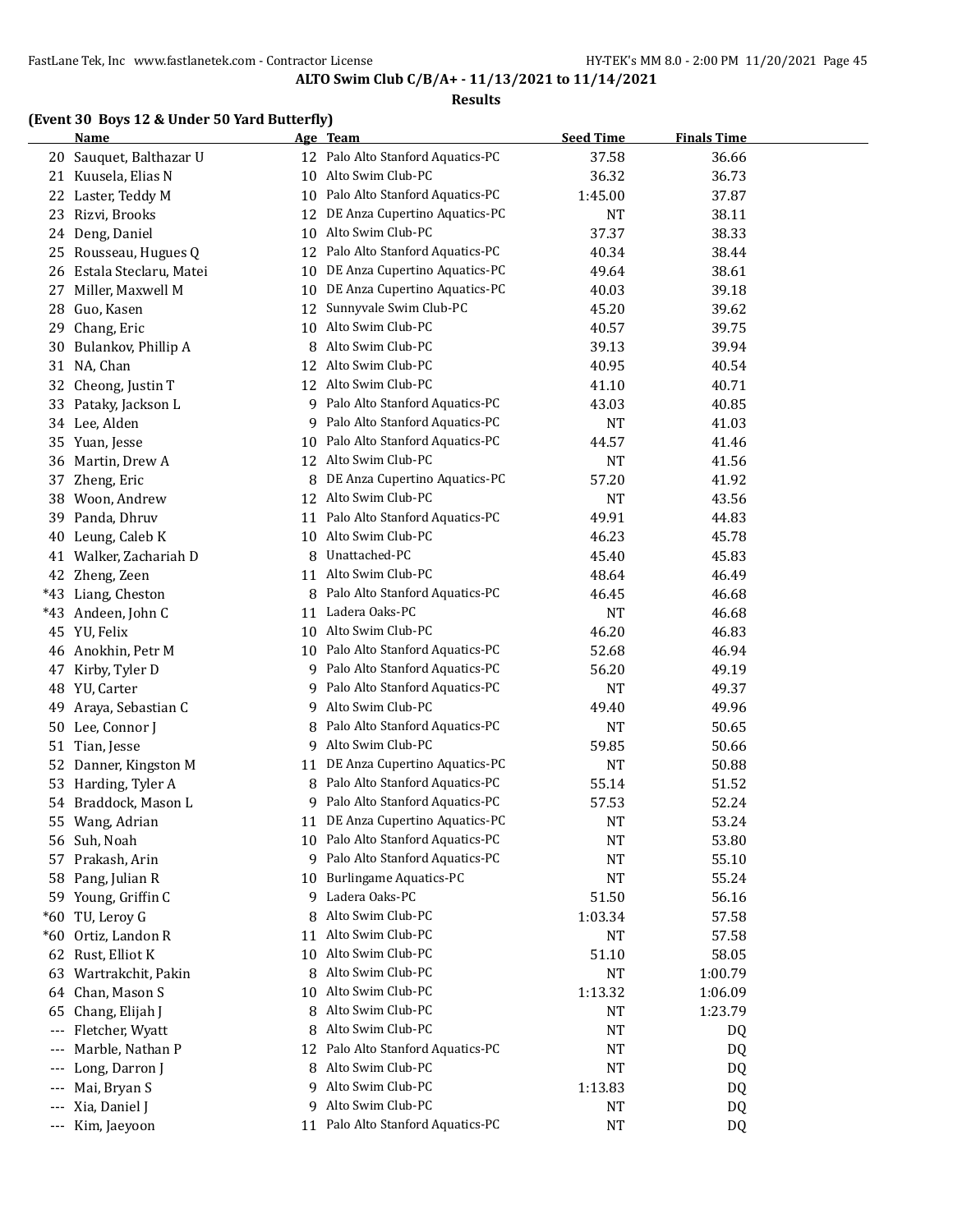### **Results**

## **(Event 30 Boys 12 & Under 50 Yard Butterfly)**

| Name                                   |    | Age Team                          | <b>Seed Time</b> | <b>Finals Time</b> |  |
|----------------------------------------|----|-----------------------------------|------------------|--------------------|--|
| --- Liu, Lucas R                       |    | Alto Swim Club-PC                 | NT               | DQ                 |  |
| Ward, Ian F<br>$\qquad \qquad - -$     |    | 9 Palo Alto Stanford Aquatics-PC  | NT               | DQ                 |  |
| Oliveira, Enzo P<br>$---$              |    | 8 Alto Swim Club-PC               | NT               | DQ                 |  |
| Dashouk, Michael<br>$- - -$            |    | 9 Alto Swim Club-PC               | NT               | DQ                 |  |
| --- Sung, Ryan                         |    | 8 Alto Swim Club-PC               | NT               | DQ                 |  |
| --- Merkel, Oscar                      |    | 10 Palo Alto Stanford Aquatics-PC | 50.50            | DQ                 |  |
| Balyan, Viraj<br>$---$                 |    | 8 Alto Swim Club-PC               | NT               | DQ                 |  |
| --- Nicolls, Louis L                   |    | 7 Palo Alto Stanford Aquatics-PC  | NT               | DQ                 |  |
| Zhou, Kunhao L<br>$---$                |    | 8 Alto Swim Club-PC               | 48.47            | DQ                 |  |
| Sommer, Mathias L<br>$---$             | 11 | Palo Alto Stanford Aquatics-PC    | 1:11.44          | DQ                 |  |
| Balyan, Aaditya<br>$\qquad \qquad - -$ | 11 | Palo Alto Stanford Aquatics-PC    | 1:05.34          | NS.                |  |
| Hira, Nicolas<br>$\qquad \qquad - -$   | 8  | Alto Swim Club-PC                 | <b>NT</b>        | NS.                |  |
| --- Tung, Anthony                      | q  | Palo Alto Stanford Aquatics-PC    | 52.22            | NS                 |  |

# **Event 31 Girls 10-12 200 Yard Breaststroke**

| <b>Name</b>                  |                                   | Age Team and the state of the state of the state of the state of the state of the state of the state of the state of the state of the state of the state of the state of the state of the state of the state of the state of t | Seed Time       |           | <b>Finals Time</b> |  |
|------------------------------|-----------------------------------|--------------------------------------------------------------------------------------------------------------------------------------------------------------------------------------------------------------------------------|-----------------|-----------|--------------------|--|
| 1 Curran, Sophia M           | 12 Ladera Oaks-PC                 |                                                                                                                                                                                                                                |                 | <b>NT</b> | 2:45.52            |  |
| 37.58                        | $1:20.78(43.20)$ $2:03.58(42.80)$ |                                                                                                                                                                                                                                | 2:45.52 (41.94) |           |                    |  |
| 2 Schmalzle, Julia M         | 12 Ladera Oaks-PC                 |                                                                                                                                                                                                                                | 2:58.96         |           | 2:49.85            |  |
| 38.34                        | $1:22.12(43.78)$ $2:07.15(45.03)$ |                                                                                                                                                                                                                                | 2:49.85 (42.70) |           |                    |  |
| 3 Lin, Zoey C                | 12 Alto Swim Club-PC              |                                                                                                                                                                                                                                | 2:52.87         |           | 2:50.19            |  |
| 40.60                        | $1:24.36(43.76)$ $2:07.76(43.40)$ |                                                                                                                                                                                                                                | 2:50.19 (42.43) |           |                    |  |
| 4 Byer, Dagny R              |                                   | 12 Palo Alto Stanford Aquatics-PC                                                                                                                                                                                              | 2:53.54         |           | 2:50.85            |  |
| 39.34                        | $1:24.00(44.66)$ $2:07.38(43.38)$ |                                                                                                                                                                                                                                | 2:50.85(43.47)  |           |                    |  |
| 5 Lee, Michelle              |                                   | 12 DE Anza Cupertino Aquatics-PC                                                                                                                                                                                               | 2:30.00         |           | 2:55.72            |  |
| 40.10                        | $1:25.56(45.46)$ $2:11.20(45.64)$ |                                                                                                                                                                                                                                | 2:55.72 (44.52) |           |                    |  |
| 6 Ley, Sophie C              |                                   | 12 Palo Alto Stanford Aquatics-PC                                                                                                                                                                                              | 3:03.40         |           | 2:59.64            |  |
| 40.81                        | $1:27.26(46.45)$ $2:14.00(46.74)$ |                                                                                                                                                                                                                                | 2:59.64(45.64)  |           |                    |  |
| 7 Chang, Elise               |                                   | 12 Alto Swim Club-PC                                                                                                                                                                                                           | 3:09.86         |           | 3:01.20            |  |
| 42.14                        | 1:28.13 (45.99)                   | 2:13.96 (45.83)                                                                                                                                                                                                                | 3:01.20(47.24)  |           |                    |  |
| 8 Fong, Joanne L             |                                   | 12 DE Anza Cupertino Aquatics-PC                                                                                                                                                                                               | 3:04.85         |           | 3:04.94            |  |
| 39.99                        | 1:29.22 (49.23)                   | 2:17.09 (47.87)                                                                                                                                                                                                                | 3:04.94(47.85)  |           |                    |  |
| 9 Enderes, Sarah             |                                   | 12 Alto Swim Club-PC                                                                                                                                                                                                           |                 | <b>NT</b> | 3:07.14            |  |
| 43.18                        | 1:31.48 (48.30)                   | 2:19.57 (48.09)                                                                                                                                                                                                                | 3:07.14(47.57)  |           |                    |  |
| 10 HE, Jasmine S             |                                   | 11 Alto Swim Club-PC                                                                                                                                                                                                           | 3:18.99         |           | 3:07.53            |  |
| 43.45                        | $1:30.74(47.29)$ $2:18.93(48.19)$ |                                                                                                                                                                                                                                | 3:07.53(48.60)  |           |                    |  |
| 11 Estala Steclaru, Stefania |                                   | 12 DE Anza Cupertino Aquatics-PC                                                                                                                                                                                               | 3:24.07         |           | 3:08.52            |  |
| 43.36                        | 1:32.91 (49.55)                   | 2:20.77 (47.86)                                                                                                                                                                                                                | 3:08.52 (47.75) |           |                    |  |
| 12 Zhang, Tina X             |                                   | 11 DE Anza Cupertino Aquatics-PC                                                                                                                                                                                               | 3:16.86         |           | 3:08.53            |  |
| 42.89                        | 1:31.72 (48.83)                   | 2:21.04 (49.32)                                                                                                                                                                                                                | 3:08.53 (47.49) |           |                    |  |
| 13 Hou, Claire               |                                   | 11 DE Anza Cupertino Aquatics-PC                                                                                                                                                                                               |                 | <b>NT</b> | 3:13.98            |  |
| 43.69                        | $1:32.90(49.21)$ $2:24.07(51.17)$ |                                                                                                                                                                                                                                | 3:13.98 (49.91) |           |                    |  |
| 14 Kao, Leila                |                                   | 11 Palo Alto Stanford Aquatics-PC                                                                                                                                                                                              | 3:22.10         |           | 3:15.84            |  |
| 43.72                        | $1:33.58(49.86)$ $2:25.61(52.03)$ |                                                                                                                                                                                                                                | 3:15.84 (50.23) |           |                    |  |
| 15 Parris, Maleia K          |                                   | 12 DE Anza Cupertino Aquatics-PC                                                                                                                                                                                               | 3:23.43         |           | 3:19.68            |  |
| 43.94                        | $1:35.60(51.66)$ $2:28.31(52.71)$ |                                                                                                                                                                                                                                | 3:19.68 (51.37) |           |                    |  |
| 16 Van Wert, Bree S          |                                   | 11 Palo Alto Stanford Aquatics-PC                                                                                                                                                                                              |                 | NT        | 3:23.42            |  |
| 46.33                        | $1:36.49(50.16)$ $2:32.09(55.60)$ |                                                                                                                                                                                                                                | 3:23.42 (51.33) |           |                    |  |
| 17 Picard, Naomi L           | 11 Alto Swim Club-PC              |                                                                                                                                                                                                                                |                 | NT        | 3:24.86            |  |
| 44.31                        | $1:36.28(51.97)$ $2:31.93(55.65)$ |                                                                                                                                                                                                                                | 3:24.86 (52.93) |           |                    |  |
| 18 Hopkins, Summer S         | 10 DE Anza Cupertino Aquatics-PC  |                                                                                                                                                                                                                                |                 | NT        | 3:25.06            |  |
| 47.83                        | 1:41.43 (53.60)                   | 2:33.99 (52.56)                                                                                                                                                                                                                | 3:25.06 (51.07) |           |                    |  |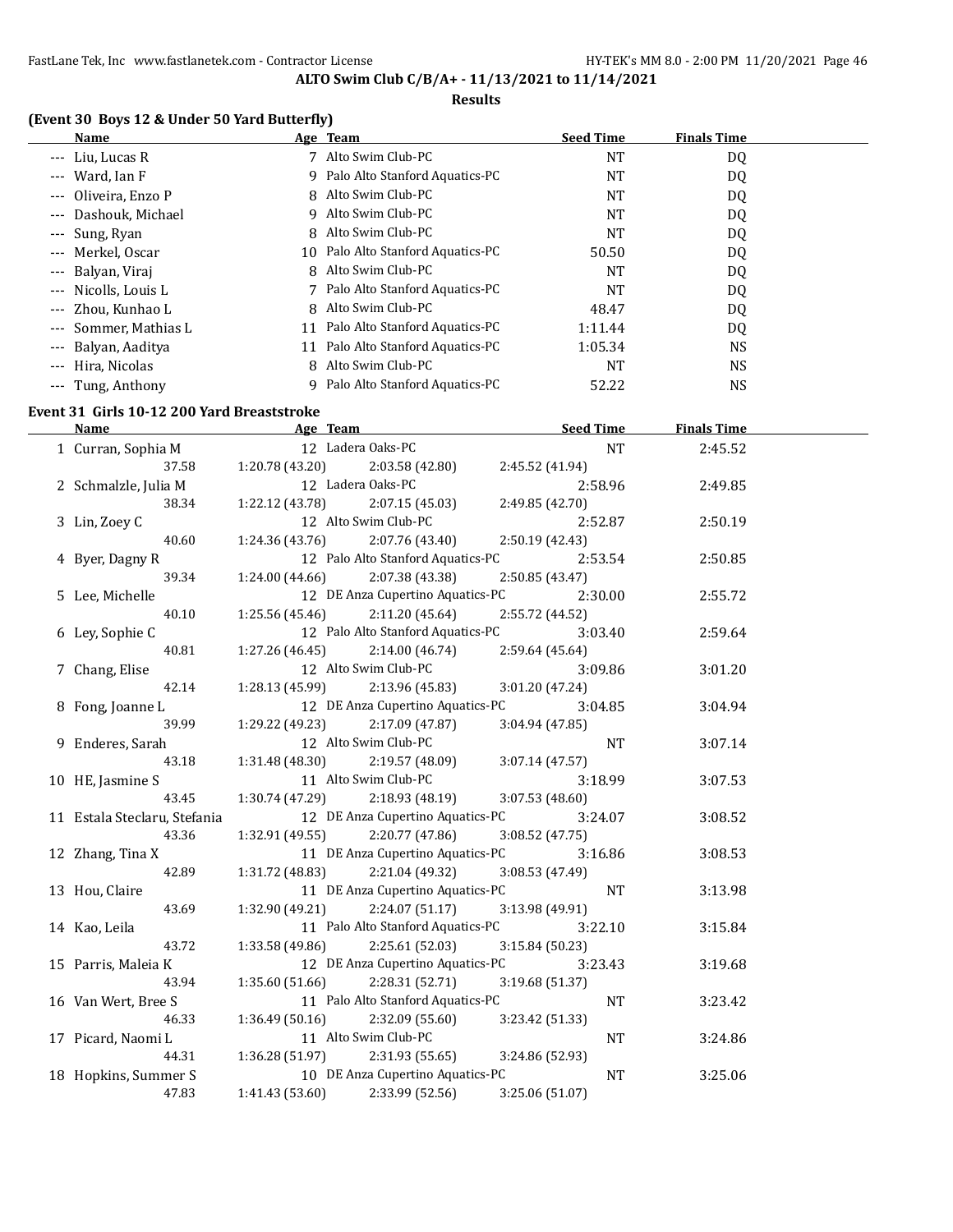## **ALTO Swim Club C/B/A+ - 11/13/2021 to 11/14/2021**

### **Results**

|  |  |  | (Event 31 Girls 10-12 200 Yard Breaststroke) |
|--|--|--|----------------------------------------------|
|--|--|--|----------------------------------------------|

| <b>Name</b>            | Age Team        |                                   | <b>Seed Time</b> |    | <b>Finals Time</b> |  |
|------------------------|-----------------|-----------------------------------|------------------|----|--------------------|--|
| MA, Meredith<br>19     |                 | 10 Palo Alto Stanford Aquatics-PC |                  | NΤ | 3:25.18            |  |
| 46.97                  | 1:39.79 (52.82) | 2:32.96(53.17)                    | 3:25.18(52.22)   |    |                    |  |
| --- Osipova, Margarita |                 | 12 Alto Swim Club-PC              |                  | NΤ | D0                 |  |
| 47.45                  | 1:38.17(50.72)  | 2:29.89(51.72)                    | DO (50.91)       |    |                    |  |
| --- LI, Vera W         |                 | 10 Palo Alto Stanford Aquatics-PC |                  | NΤ | D0                 |  |
| 45.38                  | 1:38.26 (52.88) | 2:35.08 (56.82)                   | DQ (55.61)       |    |                    |  |

## **Event 32 Boys 10-12 200 Yard Breaststroke**

| <b>Name</b>               | <b>Example 2</b> Age Team          | <b>Seed Time</b> | <b>Finals Time</b> |  |
|---------------------------|------------------------------------|------------------|--------------------|--|
| 1 YU, Ben B               | 12 Sunnyvale Swim Club-PC          | 2:48.00          | 2:47.36            |  |
| 40.05                     | 2:05.07 (42.66)<br>1:22.41 (42.36) | 2:47.36 (42.29)  |                    |  |
| 2 Hong, Matthew J         | 11 Alto Swim Club-PC               | 3:00.35          | 2:56.53            |  |
| 39.49                     | 1:24.06 (44.57)<br>2:11.35 (47.29) | 2:56.53(45.18)   |                    |  |
| 3 Zhang, Samuel M         | 12 DE Anza Cupertino Aquatics-PC   | 3:03.02          | 2:56.71            |  |
| 39.08                     | 1:23.98 (44.90)<br>2:10.59(46.61)  | 2:56.71 (46.12)  |                    |  |
| 4 Lien, Mason D           | 12 DE Anza Cupertino Aquatics-PC   | 3:16.37          | 2:57.65            |  |
| 41.34                     | 1:26.75 (45.41)<br>2:12.02 (45.27) | 2:57.65 (45.63)  |                    |  |
| 5 Skey, Harper M          | 12 Alto Swim Club-PC               | 3:24.59          | 2:59.99            |  |
| 41.77                     | $1:28.07(46.30)$ $2:15.05(46.98)$  | 2:59.99 (44.94)  |                    |  |
| 6 Yong, Jerrick Y         | 12 Alto Swim Club-PC               | NT               | 3:00.72            |  |
| 40.35                     | 1:25.87 (45.52) 2:15.49 (49.62)    | 3:00.72(45.23)   |                    |  |
| 7 Chern, Conrad Y         | 12 Ladera Oaks-PC                  | 3:12.02          | 3:00.91            |  |
| 41.06                     | $1:27.25(46.19)$ $2:13.96(46.71)$  | 3:00.91 (46.95)  |                    |  |
| 8 Savard, Tyler S         | 11 Palo Alto Stanford Aquatics-PC  | NT               | 3:02.22            |  |
| 40.74                     | 1:26.45(45.71)<br>2:15.44 (48.99)  | 3:02.22 (46.78)  |                    |  |
| 9 Araya, Agustin D        | 11 Alto Swim Club-PC               | 3:27.71          | 3:05.22            |  |
| 42.47                     | 1:29.65 (47.18)<br>2:17.71 (48.06) | 3:05.22 (47.51)  |                    |  |
| 10 Zhao, Dylan H          | 10 Sunnyvale Swim Club-PC          | NT               | 3:05.54            |  |
| 43.40                     | $1:30.97(47.57)$ $2:18.84(47.87)$  | 3:05.54 (46.70)  |                    |  |
| 11 Reklis, Rylan K        | 12 Alto Swim Club-PC               | 3:06.67          | 3:08.10            |  |
| 43.38                     | 1:31.86 (48.48) 2:20.65 (48.79)    | 3:08.10 (47.45)  |                    |  |
| 12 Erickson, Julian A     | 11 Alto Swim Club-PC               | <b>NT</b>        | 3:08.53            |  |
| 44.57                     | 1:33.58 (49.01) 2:22.67 (49.09)    | 3:08.53 (45.86)  |                    |  |
| 13 Erhard, Raphael        | 10 Alto Swim Club-PC               | <b>NT</b>        | 3:08.87            |  |
| 43.01                     | $1:30.80(47.79)$ $2:21.63(50.83)$  | 3:08.87 (47.24)  |                    |  |
| 14 Chung, Kai K           | 12 Alto Swim Club-PC               | 3:27.18          | 3:09.61            |  |
| 42.89                     | 1:33.01 (50.12) 2:21.84 (48.83)    | 3:09.61 (47.77)  |                    |  |
| 15 Estala Steclaru, Matei | 10 DE Anza Cupertino Aquatics-PC   | <b>NT</b>        | 3:10.06            |  |
| 43.51                     | 1:32.76 (49.25) 2:22.56 (49.80)    | 3:10.06 (47.50)  |                    |  |
| 16 Shang, Kevin           | 11 DE Anza Cupertino Aquatics-PC   | <b>NT</b>        | 3:12.87            |  |
| 42.82                     | 1:32.69 (49.87)<br>2:23.60 (50.91) | 3:12.87 (49.27)  |                    |  |
| 17 Strub, David           | 10 Sunnyvale Swim Club-PC          | NT               | 3:15.52            |  |
| 44.39                     | 1:35.13 (50.74)<br>2:26.25 (51.12) | 3:15.52 (49.27)  |                    |  |
| 18 Kuusela, Niklas J      | 12 Alto Swim Club-PC               | 3:35.97          | 3:17.00            |  |
| 43.40                     | 1:35.59 (52.19)<br>2:25.70 (50.11) | 3:17.00 (51.30)  |                    |  |
| 19 Gafton, Andrew C       | 12 Alto Swim Club-PC               | 3:44.21          | 3:18.84            |  |
| 45.86                     | 1:37.15 (51.29)<br>2:28.89 (51.74) | 3:18.84 (49.95)  |                    |  |
| 20 Wang, Gabriel          | 12 Alto Swim Club-PC               | NT               | 3:20.79            |  |
| 44.21                     | 2:29.58 (53.60)<br>1:35.98 (51.77) | 3:20.79 (51.21)  |                    |  |
| 21 Fan, Jonathan A        | 12 Alto Swim Club-PC               | 4:05.38          | 3:25.84            |  |
| 46.45                     | 1:38.41 (51.96)<br>2:33.07 (54.66) | 3:25.84 (52.77)  |                    |  |
| 22 Ananth, Sanat          | 11 Alto Swim Club-PC               | 3:54.97          | 3:33.77            |  |
| 47.81                     | 1:42.18 (54.37)<br>2:38.20 (56.02) | 3:33.77 (55.57)  |                    |  |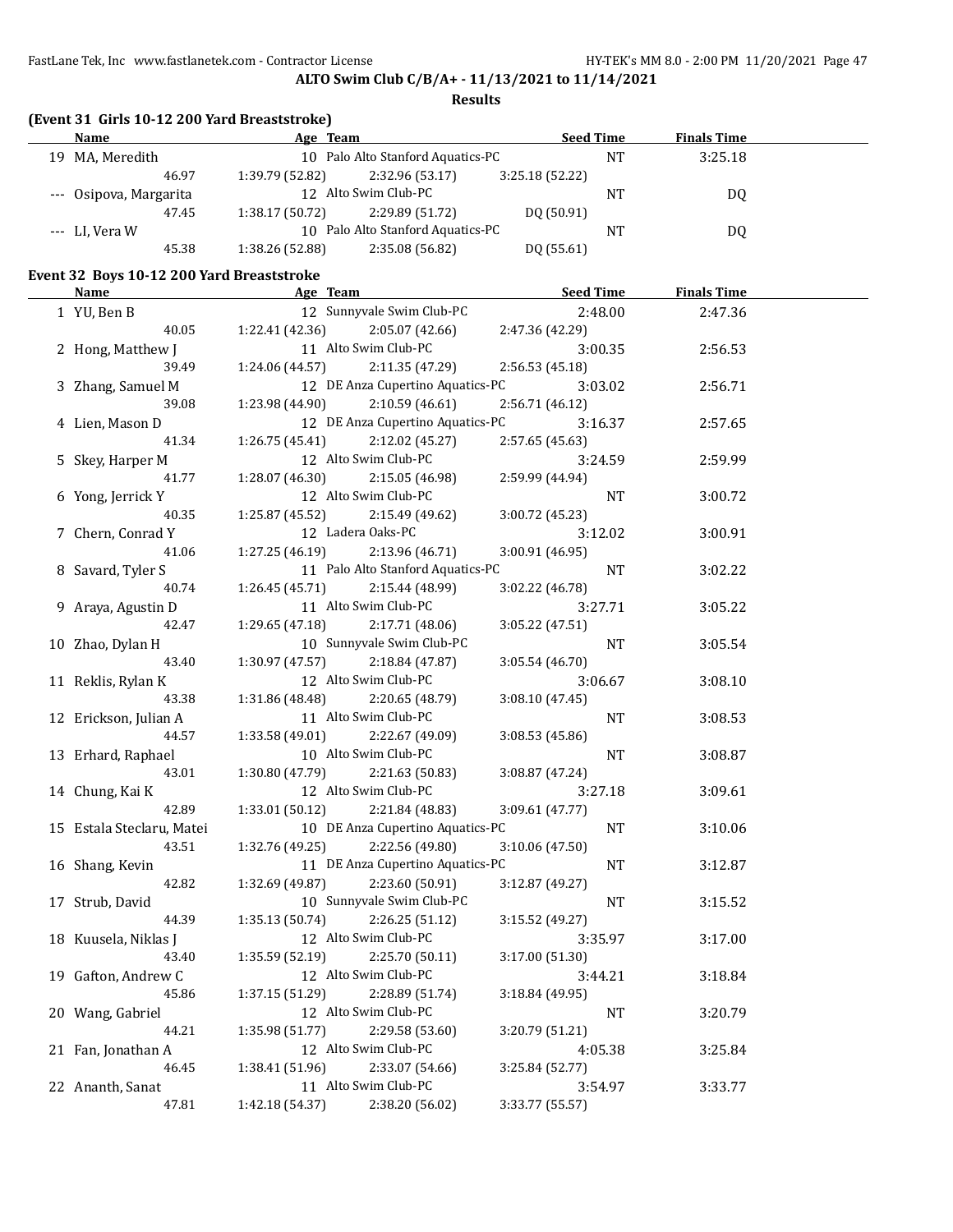## **ALTO Swim Club C/B/A+ - 11/13/2021 to 11/14/2021**

### **Results**

|  | (Event 32 Boys 10-12 200 Yard Breaststroke) |  |
|--|---------------------------------------------|--|
|--|---------------------------------------------|--|

| Name                   | Age Team         |                                   |                 | <b>Seed Time</b> | <b>Finals Time</b> |  |
|------------------------|------------------|-----------------------------------|-----------------|------------------|--------------------|--|
| 23 Bivol, Julien A     |                  | 10 Alto Swim Club-PC              |                 | <b>NT</b>        | 3:34.13            |  |
| 48.38                  | 1:43.11 (54.73)  | 2:40.02 (56.91)                   | 3:34.13(54.11)  |                  |                    |  |
| 24 Heloin, Alexandre P |                  | 11 Palo Alto Stanford Aquatics-PC |                 | NΤ               | 3:50.12            |  |
| 50.56                  | 1:50.10(59.54)   | 2:51.29 (1:01.19)                 | 3:50.12(58.83)  |                  |                    |  |
| 25 Kuwajima, Yotaro C  |                  | 11 Palo Alto Stanford Aquatics-PC |                 | 3:42.59          | 3:57.76            |  |
| 53.07                  | 1:54.89(1:01.82) | 2:58.00(1:03.11)                  | 3:57.76 (59.76) |                  |                    |  |
| --- Naor, Ethan S      |                  | 10 Palo Alto Stanford Aquatics-PC |                 | NT               | NS                 |  |

## **Event 33 Girls 12 & Under 25 Yard Freestyle**

|    | <b>Name</b>            |                 | Age Team                       | <b>Seed Time</b> | <b>Finals Time</b> |  |
|----|------------------------|-----------------|--------------------------------|------------------|--------------------|--|
|    | 1 Lik, Aubrey J        | 10 <sup>1</sup> | Matadero Creek Aquatic Club-PC | <b>NT</b>        | 15.64              |  |
|    | Hardegree, Katharine G | 11              | Palo Alto Stanford Aquatics-PC | <b>NT</b>        | 16.03              |  |
|    | 3 Levin, Annelise S    | 9               | DE Anza Cupertino Aquatics-PC  | <b>NT</b>        | 16.27              |  |
|    | 4 Lamure, Victoire     | 9               | Palo Alto Stanford Aquatics-PC | NT               | 17.95              |  |
| 5. | Pham, Van-Anh          | 8               | DE Anza Cupertino Aquatics-PC  | <b>NT</b>        | 18.48              |  |
| 6  | Lee, Brooke E          |                 | Palo Alto Stanford Aquatics-PC | 19.17            | 19.23              |  |
| 7. | Huang, Emma C          | 10              | Palo Alto Stanford Aquatics-PC | <b>NT</b>        | 19.37              |  |
| 8  | Carey, Colette E       | 7               | Palo Alto Stanford Aquatics-PC | <b>NT</b>        | 19.63              |  |
| 9  | Grabisch, Aria         | 8               | Palo Alto Stanford Aquatics-PC | <b>NT</b>        | 19.86              |  |
| 10 | Cox, Madison           | 8               | Palo Alto Stanford Aquatics-PC | <b>NT</b>        | 20.09              |  |
| 11 | Lynch, Avedon          |                 | Palo Alto Stanford Aquatics-PC | 20.85            | 21.24              |  |
| 12 | Warren, Reese A        | 8               | Palo Alto Stanford Aquatics-PC | <b>NT</b>        | 22.23              |  |
| 13 | Pang, Jamielynn        | 9               | Alto Swim Club-PC              | <b>NT</b>        | 22.33              |  |
| 14 | Finn, Sloan            | 8               | Palo Alto Stanford Aquatics-PC | NT               | 23.35              |  |
| 15 | WU, Charlotte          |                 | Alto Swim Club-PC              | NT               | 23.60              |  |
| 16 | Marble, Elsie          | 9               | Palo Alto Stanford Aquatics-PC | <b>NT</b>        | 23.84              |  |
| 17 | Ardelean, Sophia       | 9               | Matadero Creek Aquatic Club-PC | <b>NT</b>        | 24.44              |  |
| 18 | Samaniego, Cecilia     |                 | Palo Alto Stanford Aquatics-PC | <b>NT</b>        | 26.61              |  |
| 19 | Christensen, Olivia C  |                 | Ladera Oaks-PC                 | <b>NT</b>        | 27.05              |  |
| 20 | Baron, Emma V          |                 | Palo Alto Stanford Aquatics-PC | <b>NT</b>        | 27.93              |  |
| 21 | Masse, Sophie-Lang P   |                 | Palo Alto Stanford Aquatics-PC | <b>NT</b>        | 27.99              |  |
| 22 | Leung, Daisy Q         |                 | Palo Alto Stanford Aquatics-PC | <b>NT</b>        | 28.04              |  |
| 23 | Parris, Aviah M        |                 | Sunnyvale Swim Club-PC         | 28.42            | 28.30              |  |
| 24 | Iksoulene, Jazz M      |                 | Palo Alto Stanford Aquatics-PC | <b>NT</b>        | 29.29              |  |
| 25 | Casey, Sloane T        |                 | Palo Alto Stanford Aquatics-PC | 31.68            | 29.99              |  |
| 26 | Liu, Sophia Z          |                 | Palo Alto Stanford Aquatics-PC | <b>NT</b>        | 33.89              |  |
| 27 | Mason, Lillian N       | 5               | Palo Alto Stanford Aquatics-PC | <b>NT</b>        | 40.80              |  |

## **Event 34 Boys 12 & Under 25 Yard Freestyle**

|    | Name                   |    | Age Team                          | <b>Seed Time</b> | <b>Finals Time</b> |  |
|----|------------------------|----|-----------------------------------|------------------|--------------------|--|
|    | 1 Samanta, Aaryan      |    | 11 DE Anza Cupertino Aquatics-PC  | NT               | 15.24              |  |
|    | 2 Gellately, Fredrik M | 10 | DE Anza Cupertino Aquatics-PC     | 19.50            | 16.63              |  |
|    | 3 Ladomirak, Jax A     |    | 8 Palo Alto Stanford Aquatics-PC  | 19.00            | 16.93              |  |
|    | 4 Maigret, David       |    | 7 Palo Alto Stanford Aquatics-PC  | NT               | 17.88              |  |
|    | 5 Kirby, Tyler D       |    | 9 Palo Alto Stanford Aquatics-PC  | NT               | 18.11              |  |
|    | 6 Ashcraft, Logan M    |    | 8 Palo Alto Stanford Aquatics-PC  | NT               | 18.16              |  |
|    | 7 Shen, Brandon        |    | 9 Sunnyvale Swim Club-PC          | <b>NT</b>        | 18.53              |  |
|    | 8 Warren, Jack M       |    | 11 Palo Alto Stanford Aquatics-PC | NT               | 19.08              |  |
| 9. | Morrison, Everett      |    | 8 Palo Alto Stanford Aquatics-PC  | NT               | 19.25              |  |
| 10 | Chen, Aaron            | 8  | DE Anza Cupertino Aquatics-PC     | NT               | 19.96              |  |
| 11 | Warren, Thomas W       |    | 11 Palo Alto Stanford Aquatics-PC | NT               | 20.29              |  |
|    | 12 Lai, Ian E          | 8  | Palo Alto Stanford Aquatics-PC    | NT               | 20.73              |  |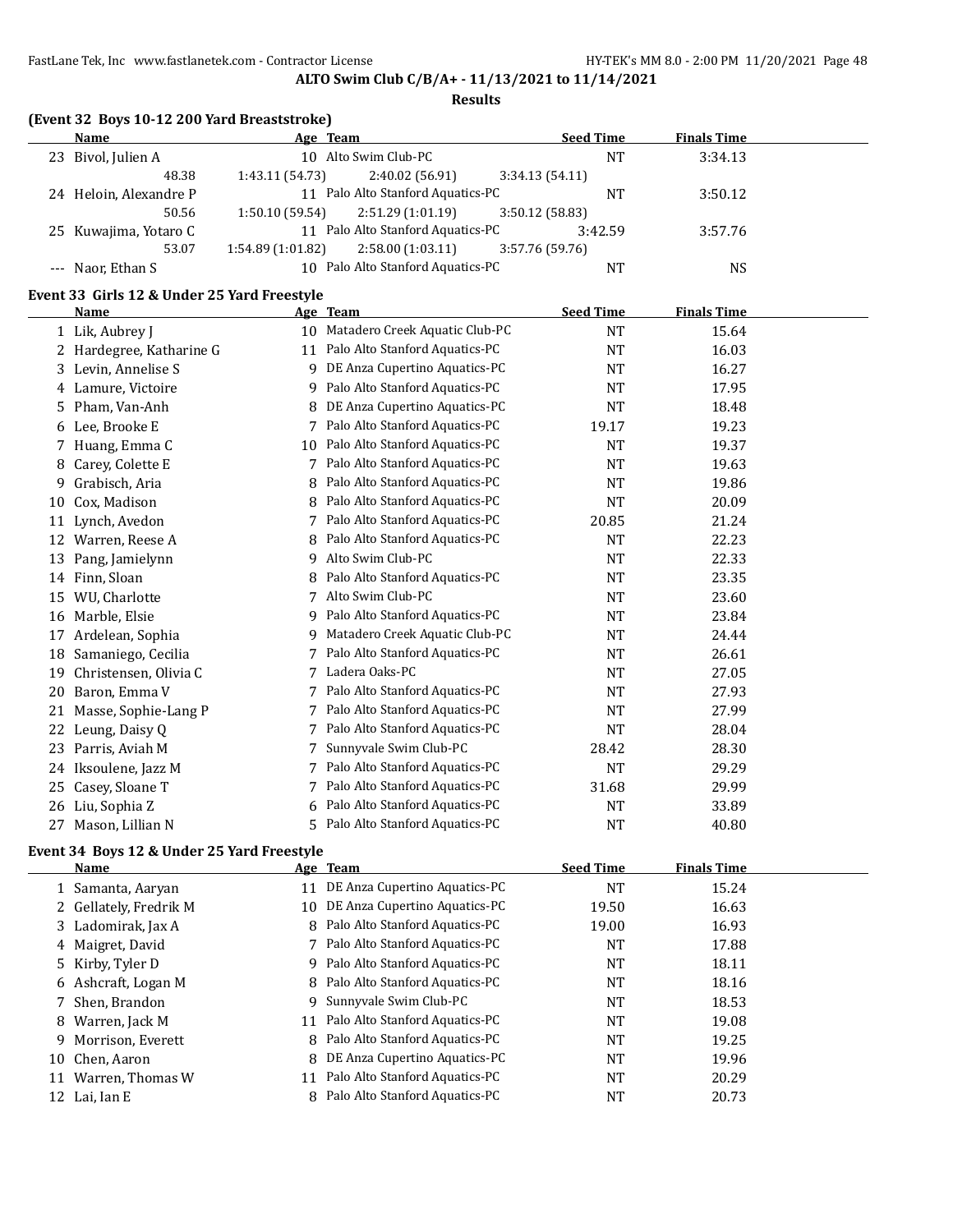## **Results**

## **(Event 34 Boys 12 & Under 25 Yard Freestyle)**

|       | Name                 |    | Age Team                         | <b>Seed Time</b> | <b>Finals Time</b> |  |
|-------|----------------------|----|----------------------------------|------------------|--------------------|--|
| 13    | Ormsby, Egan J       |    | Palo Alto Stanford Aquatics-PC   | NT               | 20.84              |  |
| 14    | Lee, Braeden P       | 9  | Sunnyvale Swim Club-PC           | NT               | 20.85              |  |
| 15    | Krna, Miles          |    | 8 Palo Alto Stanford Aquatics-PC | NT               | 22.18              |  |
| 16    | Repeshko, Leo        | 8  | Palo Alto Stanford Aquatics-PC   | 25.80            | 22.55              |  |
| 17    | Shen, Ethan          | 8  | Palo Alto Stanford Aquatics-PC   | NT               | 22.69              |  |
| 18    | Karunanayake, Ishaan |    | 6 Palo Alto Stanford Aquatics-PC | NT               | 23.69              |  |
| 19    | Yuan, Alexander S    | 8  | Palo Alto Stanford Aquatics-PC   | 25.89            | 23.76              |  |
|       | 20 MACHNICKI, Ryan U | 8  | Palo Alto Stanford Aquatics-PC   | <b>NT</b>        | 25.02              |  |
| 21    | Ruescher, Timothy L  | 8  | Palo Alto Stanford Aquatics-PC   | <b>NT</b>        | 26.78              |  |
|       | 22 YU, Michael       | 9  | Palo Alto Stanford Aquatics-PC   | NT               | 27.63              |  |
| 23.   | Panda, Kaanha        |    | 8 Palo Alto Stanford Aquatics-PC | <b>NT</b>        | 27.82              |  |
| 24    | MACKAY, Maxwell A    |    | Palo Alto Stanford Aquatics-PC   | NT               | 32.54              |  |
|       | 25 Fung, Aiden       |    | Palo Alto Stanford Aquatics-PC   | NT               | 34.15              |  |
| 26    | Kirk, Adam T         |    | 5 Palo Alto Stanford Aquatics-PC | NT               | 49.64              |  |
| $---$ | Liu, David           | 12 | Palo Alto Stanford Aquatics-PC   | NT               | <b>NS</b>          |  |

# **Event 35 Girls 12 & Under 50 Yard Freestyle**

|       | <b>Name</b>               |    | Age Team                          | <b>Seed Time</b> | <b>Finals Time</b> |
|-------|---------------------------|----|-----------------------------------|------------------|--------------------|
|       | 1 Young, Clara H          |    | 11 Ladera Oaks-PC                 | 26.48            | 26.39              |
|       | 2 Griffis, Erin           | 12 | Palo Alto Stanford Aquatics-PC    | 28.03            | 27.20              |
| 3     | Pham, Lan-Anh             | 12 | DE Anza Cupertino Aquatics-PC     | 28.77            | 27.73              |
|       | 4 Lee-Weinand, Katarina S | 12 | DE Anza Cupertino Aquatics-PC     | 28.89            | 27.76              |
| 5.    | Liang, Gemma S            | 12 | Palo Alto Stanford Aquatics-PC    | 28.31            | 27.87              |
| 6     | Qian, Jasmine X           | 12 | Sunnyvale Swim Club-PC            | 30.04            | 28.86              |
| 7.    | Teague, Charlotte A       | 11 | Palo Alto Stanford Aquatics-PC    | 29.05            | 28.90              |
| 8     | Byer, Dagny R             | 12 | Palo Alto Stanford Aquatics-PC    | 29.24            | 29.83              |
| 9     | Moser, Ella J             | 10 | Palo Alto Stanford Aquatics-PC    | 31.65            | 29.85              |
| 10    | Lathrop, Isabella R       | 12 | DE Anza Cupertino Aquatics-PC     | 31.32            | 29.88              |
| 11    | Chin, Addelyn C           | 12 | Sunnyvale Swim Club-PC            | 32.82            | 29.89              |
| 12    | Harding, McKinley A       | 11 | Palo Alto Stanford Aquatics-PC    | 30.30            | 30.12              |
| 13    | Shang, Katie              | 11 | DE Anza Cupertino Aquatics-PC     | 31.94            | 30.39              |
| 14    | Houtzer, Amelia           |    | 10 Palo Alto Stanford Aquatics-PC | 30.38            | 30.74              |
| 15    | Sainani, Anika            | 11 | DE Anza Cupertino Aquatics-PC     | 32.22            | 31.40              |
| 16    | Yambing, Nadia-Isabel P   | 11 | Ladera Oaks-PC                    | 32.24            | 31.50              |
| 17    | Gil, Elizabeth L          | 12 | Palo Alto Stanford Aquatics-PC    | 35.04            | 31.74              |
|       | 18 Liu, Alina Y           | 12 | Sunnyvale Swim Club-PC            | <b>NT</b>        | 31.99              |
| 19    | Stenfort, Hope L          | 12 | DE Anza Cupertino Aquatics-PC     | 33.43            | 32.07              |
| 20    | Schroedl, Giselle         | 12 | Palo Alto Stanford Aquatics-PC    | 32.41            | 32.08              |
|       | 21 Parris, Maleia K       | 12 | DE Anza Cupertino Aquatics-PC     | 32.54            | 32.53              |
|       | 22 Malthankar, Aanya R    | 12 | DE Anza Cupertino Aquatics-PC     | 38.56            | 33.11              |
| $*23$ | Baldwin, Isabella T       | 12 | DE Anza Cupertino Aquatics-PC     | 36.37            | 33.57              |
| $*23$ | Daron, Alana C            | 10 | Sunnyvale Swim Club-PC            | 33.37            | 33.57              |
| 25    | Thompson, Dalia           | 11 | DE Anza Cupertino Aquatics-PC     | 36.34            | 33.88              |
| 26    | Lynch, Phoenix M          |    | 9 Palo Alto Stanford Aquatics-PC  | 35.25            | 34.11              |
|       | 27 Lai, Hana T            | 10 | Ladera Oaks-PC                    | 35.93            | 34.15              |
|       | 28 LI, Vera W             | 10 | Palo Alto Stanford Aquatics-PC    | 41.25            | 34.22              |
| 29    | Achterkirchen, Sophia E   | 10 | Palo Alto Stanford Aquatics-PC    | 35.84            | 34.27              |
| 30    | Iwasaki, Mika L           | 11 | Sunnyvale Swim Club-PC            | 39.28            | 34.62              |
| 31    | Guo, Jocelyn J            | 10 | Palo Alto Stanford Aquatics-PC    | 41.45            | 34.75              |
| $*32$ | Ashcraft, Lily            | 11 | Palo Alto Stanford Aquatics-PC    | 35.32            | 34.86              |
| $*32$ | Caprita, Camea            | 11 | Palo Alto Stanford Aquatics-PC    | 38.40            | 34.86              |
|       | 34 Hanigal, Danielle      |    | 11 Alto Swim Club-PC              | 35.48            | 35.07              |
|       |                           |    |                                   |                  |                    |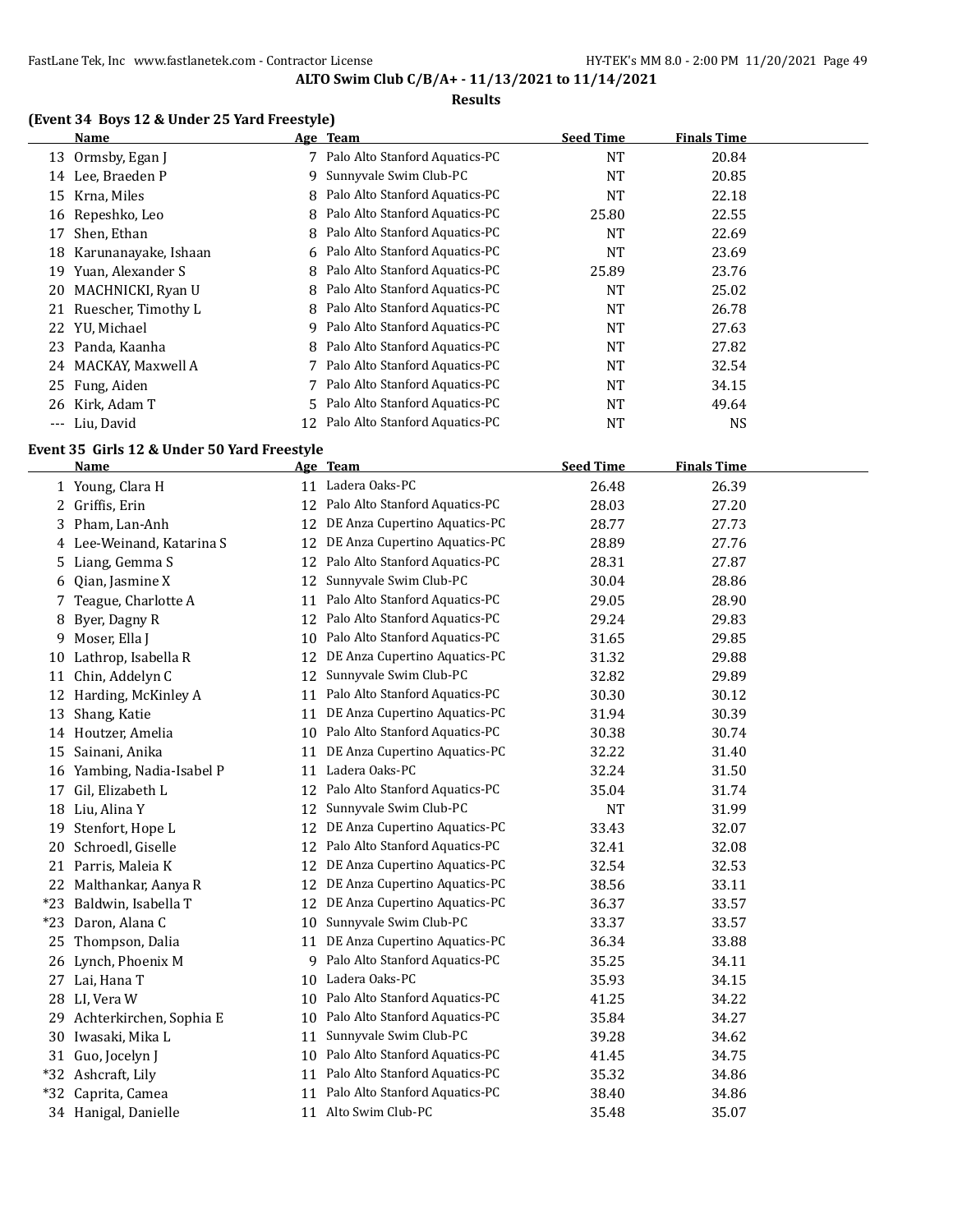### **Results**

# **(Event 35 Girls 12 & Under 50 Yard Freestyle)**

|    | <b>Name</b>              |    | Age Team                          | <b>Seed Time</b> | <b>Finals Time</b> |  |
|----|--------------------------|----|-----------------------------------|------------------|--------------------|--|
|    | 35 Walther, Stephanie    |    | 9 Alto Swim Club-PC               | 34.41            | 35.15              |  |
|    | 36 Modarres, Dahlia M    |    | 10 Palo Alto Stanford Aquatics-PC | 36.42            | 35.22              |  |
| 37 | Sharma, Arohi            | 11 | DE Anza Cupertino Aquatics-PC     | 36.18            | 35.52              |  |
| 38 | Dogruer, Elif N          | 10 | Sunnyvale Swim Club-PC            | 35.78            | 35.61              |  |
| 39 | Sperry, Mia R            |    | 10 Ladera Oaks-PC                 | <b>NT</b>        | 35.70              |  |
| 40 | Sivamurthy, Neha         |    | 11 Palo Alto Stanford Aquatics-PC | 36.87            | 35.75              |  |
| 41 | Costa, Julianna S        |    | 10 Palo Alto Stanford Aquatics-PC | <b>NT</b>        | 35.83              |  |
| 42 | Prasad, Riddhima P       |    | 11 Alto Swim Club-PC              | 40.45            | 36.37              |  |
| 43 | Pang, Julinka            |    | 12 Alto Swim Club-PC              | <b>NT</b>        | 36.45              |  |
| 44 | Traister, Orian          |    | 11 DE Anza Cupertino Aquatics-PC  | 39.32            | 36.65              |  |
| 45 | Shukla, Aanya            | 10 | Palo Alto Stanford Aquatics-PC    | 41.03            | 36.82              |  |
| 46 | NG, Chloe Y              | 12 | Alto Swim Club-PC                 | 36.43            | 37.00              |  |
| 47 | Schrobsdorff, Isabella J | 11 | Alto Swim Club-PC                 | 43.21            | 37.09              |  |
| 48 | Wang, Yumo               | 9  | Alto Swim Club-PC                 | 41.09            | 37.20              |  |
| 49 | Kaur, Jasmine            | 12 | Alto Swim Club-PC                 | 39.51            | 37.24              |  |
| 50 | Ryoo, Katrin             | 10 | DE Anza Cupertino Aquatics-PC     | <b>NT</b>        | 37.73              |  |
| 51 | Mayberry, Sierra V       | 9  | Palo Alto Stanford Aquatics-PC    | 41.25            | 37.75              |  |
| 52 | Eng, Sarah               | 11 | Matadero Creek Aquatic Club-PC    | <b>NT</b>        | 37.99              |  |
| 53 | Lai, Chloe T             | 10 | Ladera Oaks-PC                    | 42.06            | 38.40              |  |
| 54 | Sobieski, Masha C        |    | 9 Ladera Oaks-PC                  | 44.84            | 38.67              |  |
| 55 | Tao, Kelly               | 9. | Palo Alto Stanford Aquatics-PC    | 37.00            | 38.93              |  |
| 56 | Park, Zoey C             | 10 | DE Anza Cupertino Aquatics-PC     | <b>NT</b>        | 38.96              |  |
| 57 | Lin, Evelyn              |    | 10 DE Anza Cupertino Aquatics-PC  | <b>NT</b>        | 39.01              |  |
| 58 | Deng, Celina             |    | 10 Palo Alto Stanford Aquatics-PC | 44.61            | 39.41              |  |
| 59 | Dietz, Mabel M           |    | 9 Palo Alto Stanford Aquatics-PC  | <b>NT</b>        | 39.79              |  |
| 60 | Esquivel, Keira A        | 11 | Palo Alto Stanford Aquatics-PC    | <b>NT</b>        | 39.88              |  |
| 61 | Lucas, Corinne M         |    | 10 Palo Alto Stanford Aquatics-PC | 39.47            | 40.07              |  |
| 62 | Rizvi, Violet            | 8  | DE Anza Cupertino Aquatics-PC     | NT               | 40.40              |  |
| 63 | Yamada, Emilia           | 10 | Palo Alto Stanford Aquatics-PC    | <b>NT</b>        | 40.43              |  |
| 64 | Taylor, Madison J        | 9  | Alto Swim Club-PC                 | 49.53            | 40.61              |  |
| 65 | Giesselman, Lauren       | 12 | Alto Swim Club-PC                 | <b>NT</b>        | 41.12              |  |
| 66 | Huang, Emma C            | 10 | Palo Alto Stanford Aquatics-PC    | <b>NT</b>        | 41.82              |  |
| 67 | Tay, Sophia E            | 10 | DE Anza Cupertino Aquatics-PC     | <b>NT</b>        | 42.22              |  |
| 68 | Ono, Nella Y             | 9. | Palo Alto Stanford Aquatics-PC    | 44.09            | 42.31              |  |
| 69 | Taylor, Erin C           | 10 | Palo Alto Stanford Aquatics-PC    | <b>NT</b>        | 42.47              |  |
| 70 | Srinivasan, Ira          | 9  | Alto Swim Club-PC                 | 46.38            | 42.51              |  |
|    | 71 Rios, Adeline V       |    | 10 Alto Swim Club-PC              | 42.71            | 42.56              |  |
|    | 72 Jonker, Grace M       | 9. | Ladera Oaks-PC                    | <b>NT</b>        | 43.14              |  |
|    | 73 Guo, Luna             | 9  | Alto Swim Club-PC                 | 50.70            | 43.92              |  |
|    | 74 Chen, Jiahan          | 12 | Alto Swim Club-PC                 | <b>NT</b>        | 44.12              |  |
| 75 | Shenoy, Aashna           | 11 | Palo Alto Stanford Aquatics-PC    | NT               | 45.02              |  |
| 76 | Lundell, Kendall C       | 9  | Alto Swim Club-PC                 | 42.23            | 45.56              |  |
| 77 | Yamada, Deanna           | 10 | Palo Alto Stanford Aquatics-PC    | NT               | 45.91              |  |
| 78 | Depristo, Ava            | 10 | Palo Alto Stanford Aquatics-PC    | <b>NT</b>        | 47.24              |  |
| 79 | Christensen, Haylee M    | 10 | Ladera Oaks-PC                    | 50.26            | 47.60              |  |
| 80 | Friedland, Katherine A   | 9  | Palo Alto Stanford Aquatics-PC    | NT               | 48.51              |  |
| 81 | Lyon, Quincy             | 6  | Palo Alto Stanford Aquatics-PC    | NT               | 49.25              |  |
|    | 82 Bendersky, Yael       | 10 | Sunnyvale Swim Club-PC            | NT               | 49.34              |  |
|    | 83 Kedia, Amyra          | 11 | Palo Alto Stanford Aquatics-PC    | NT               | 50.90              |  |
|    | 84 Conkling, Alexa M     | 8  | Ladera Oaks-PC                    | 1:00.25          | 51.00              |  |
| 85 | Dhanani, Sadie R         | 8  | Palo Alto Stanford Aquatics-PC    | 56.15            | 51.14              |  |
|    | 86 Samachisa, Ada L      |    | 9 Alto Swim Club-PC               | 57.68            | 52.37              |  |
|    |                          |    |                                   |                  |                    |  |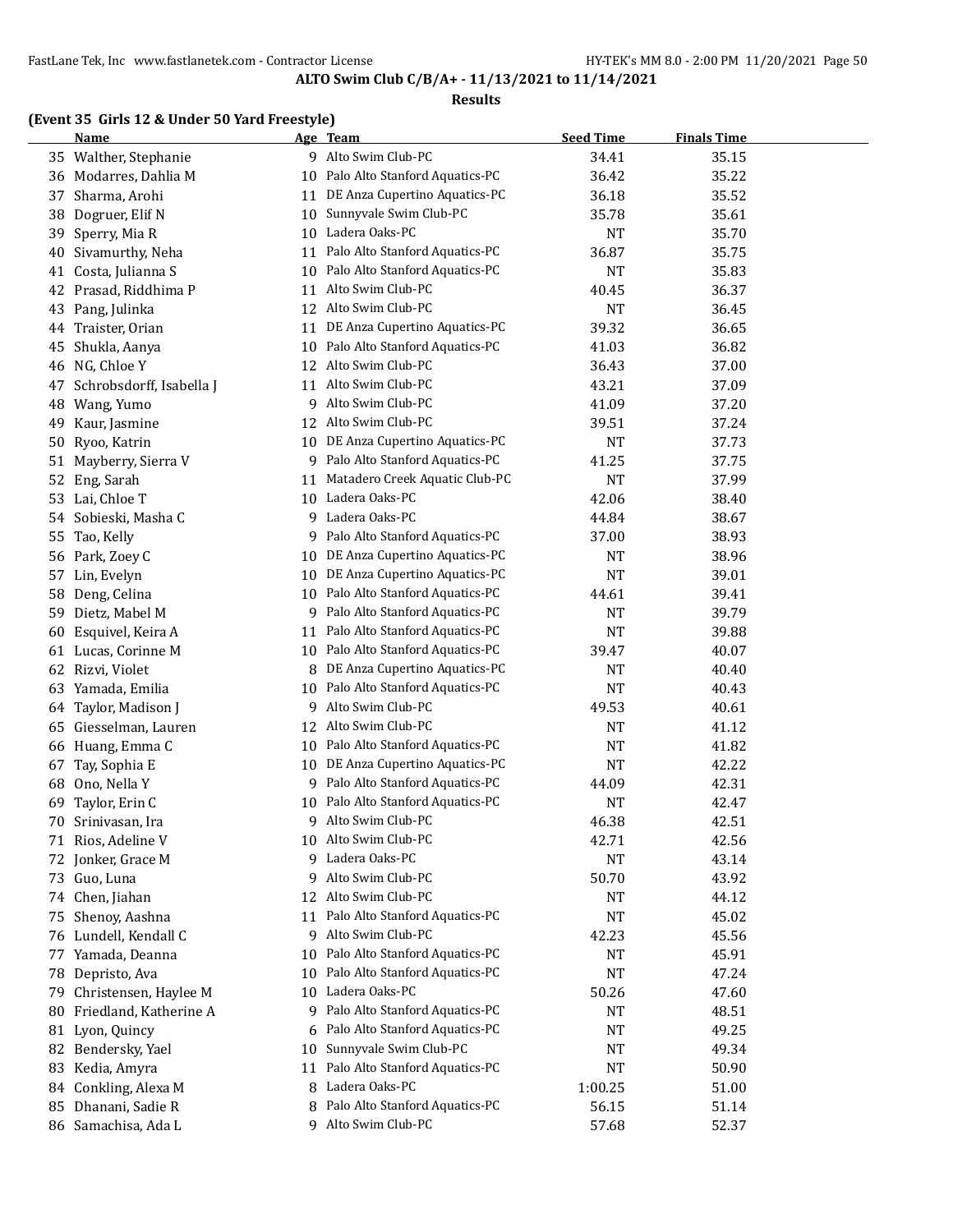### **Results**

# **(Event 35 Girls 12 & Under 50 Yard Freestyle)**

| Name                         |    | Age Team                          | <b>Seed Time</b> | <b>Finals Time</b> |  |
|------------------------------|----|-----------------------------------|------------------|--------------------|--|
| 87 Gianotti, Maria I         | Q. | Alto Swim Club-PC                 | 53.58            | 55.56              |  |
| --- Krna, Zoe C              |    | 11 Palo Alto Stanford Aquatics-PC | 44.90            | NS                 |  |
| --- Miljkovic, Lea           |    | 11 Palo Alto Stanford Aquatics-PC | NT               | NS                 |  |
| --- Miljkovic, Zola          |    | 11 Palo Alto Stanford Aquatics-PC | <b>NT</b>        | NS                 |  |
| --- Karunanayake, Maya       |    | 8 Palo Alto Stanford Aquatics-PC  | 54.38            | NS                 |  |
| --- Brough, Sofia            |    | 10 Matadero Creek Aquatic Club-PC | <b>NT</b>        | NS                 |  |
| --- Carabetta-Waibel, Elodie |    | 8 Palo Alto Stanford Aquatics-PC  | NT               | NS                 |  |

## **Event 36 Boys 12 & Under 50 Yard Freestyle**

|    | <b>Name</b>                 |    | Age Team                          | <b>Seed Time</b> | <b>Finals Time</b> |  |
|----|-----------------------------|----|-----------------------------------|------------------|--------------------|--|
|    | 1 Kawaja, Reid S            |    | 11 Ladera Oaks-PC                 | 26.38            | 26.12              |  |
|    | 2 Zhu, Ian                  |    | 12 Sunnyvale Swim Club-PC         | 31.10            | 27.15              |  |
|    | 3 Strots, Alexander         | 11 | DE Anza Cupertino Aquatics-PC     | 27.94            | 27.42              |  |
|    | 4 Sutherland, Graham O      |    | 12 Ladera Oaks-PC                 | 28.49            | 27.68              |  |
|    | 5 Sivamurthy, Nikhil        |    | 12 Palo Alto Stanford Aquatics-PC | 29.00            | 27.72              |  |
|    | 6 Tsubota, Lucas F          | 11 | Walnut Creek Aquabears-PC         | 27.82            | 27.73              |  |
|    | 7 Skey, Harper M            |    | 12 Alto Swim Club-PC              | 29.43            | 27.81              |  |
| 8  | Smoot, Graham W             |    | 12 Palo Alto Stanford Aquatics-PC | 28.75            | 27.87              |  |
| 9  | Dodge, Cannon A             |    | 12 DE Anza Cupertino Aquatics-PC  | 28.49            | 28.13              |  |
|    | 10 Kwak, Zachary J          |    | 12 Palo Alto Stanford Aquatics-PC | 28.76            | 28.24              |  |
|    | 11 Daigle, Noah C           | 12 | Sunnyvale Swim Club-PC            | 29.79            | 28.37              |  |
|    | 12 Powell, Ryan A           |    | 10 Ladera Oaks-PC                 | 29.51            | 29.19              |  |
|    | 13 Byer, Leo E              |    | 9 Palo Alto Stanford Aquatics-PC  | 30.61            | 29.92              |  |
|    | 14 Tannert, Rollan H        | 11 | DE Anza Cupertino Aquatics-PC     | 34.44            | 30.44              |  |
|    | 15 Sawamura, Ivan           | 11 | Sunnyvale Swim Club-PC            | 31.73            | 30.65              |  |
|    | 16 Codel, Soeren A          |    | 10 Palo Alto Stanford Aquatics-PC | 31.79            | 30.78              |  |
|    | 17 Bailey, Skye R           |    | 9 Alto Swim Club-PC               | 31.43            | 30.91              |  |
|    | 18 NA, Chan                 |    | 12 Alto Swim Club-PC              | 31.72            | 30.97              |  |
|    | 19 Adam, Conor              | 11 | Palo Alto Stanford Aquatics-PC    | 33.33            | 31.25              |  |
| 20 | Bromberg, Matias B          | 11 | Palo Alto Stanford Aquatics-PC    | 30.83            | 31.31              |  |
|    | 21 Kabakov Isakova, Leonard |    | 12 Palo Alto Stanford Aquatics-PC | 31.52            | 31.33              |  |
|    | 22 Guo, Tigris L            | 10 | Palo Alto Stanford Aquatics-PC    | 35.00            | 31.80              |  |
|    | 23 LI, Timothy              | 11 | Palo Alto Stanford Aquatics-PC    | 32.04            | 31.90              |  |
|    | 24 Moser, Will R            |    | 12 Palo Alto Stanford Aquatics-PC | 33.48            | 32.11              |  |
|    | 25 Cheong, Justin T         |    | 12 Alto Swim Club-PC              | 34.75            | 32.15              |  |
|    | 26 Baek, Haniel J           | 10 | DE Anza Cupertino Aquatics-PC     | 33.40            | 32.31              |  |
|    | 27 Sauquet, Balthazar U     | 12 | Palo Alto Stanford Aquatics-PC    | 33.63            | 32.33              |  |
|    | 28 Garg, Amit J             | 11 | Palo Alto Stanford Aquatics-PC    | 33.25            | 32.67              |  |
|    | 29 Achterkirchen, Carl J    |    | 11 Palo Alto Stanford Aquatics-PC | 33.70            | 32.69              |  |
|    | *30 Lee, Alden              |    | 9 Palo Alto Stanford Aquatics-PC  | 34.36            | 32.74              |  |
|    | *30 Bivol, Julien A         | 10 | Alto Swim Club-PC                 | 31.92            | 32.74              |  |
|    | 32 Guo, Kasen               | 12 | Sunnyvale Swim Club-PC            | 37.39            | 32.78              |  |
|    | 33 Chern, Conrad Y          |    | 12 Ladera Oaks-PC                 | 36.42            | 33.27              |  |
|    | 34 Miller, Maxwell M        | 10 | DE Anza Cupertino Aquatics-PC     | <b>NT</b>        | 33.97              |  |
|    | 35 Pataky, Jackson L        | 9  | Palo Alto Stanford Aquatics-PC    | 42.78            | 34.06              |  |
|    | 36 Rousseau, Hugues Q       | 12 | Palo Alto Stanford Aquatics-PC    | 36.10            | 34.14              |  |
|    | 37 Martin, Drew A           | 12 | Alto Swim Club-PC                 | 35.26            | 34.39              |  |
|    | 38 Aguilera, Adrian C       | 10 | Sunnyvale Swim Club-PC            | 37.68            | 35.19              |  |
|    | 39 Parris, Josiah M         | 10 | DE Anza Cupertino Aquatics-PC     | 36.44            | 35.48              |  |
|    | 40 Liang, Cheston           | 8  | Palo Alto Stanford Aquatics-PC    | 37.45            | 35.51              |  |
|    | 41 Woon, Andrew             | 12 | Alto Swim Club-PC                 | NT               | 35.67              |  |
| 42 | Czajkowski, Robert P        |    | 9 Palo Alto Stanford Aquatics-PC  | 37.68            | 35.68              |  |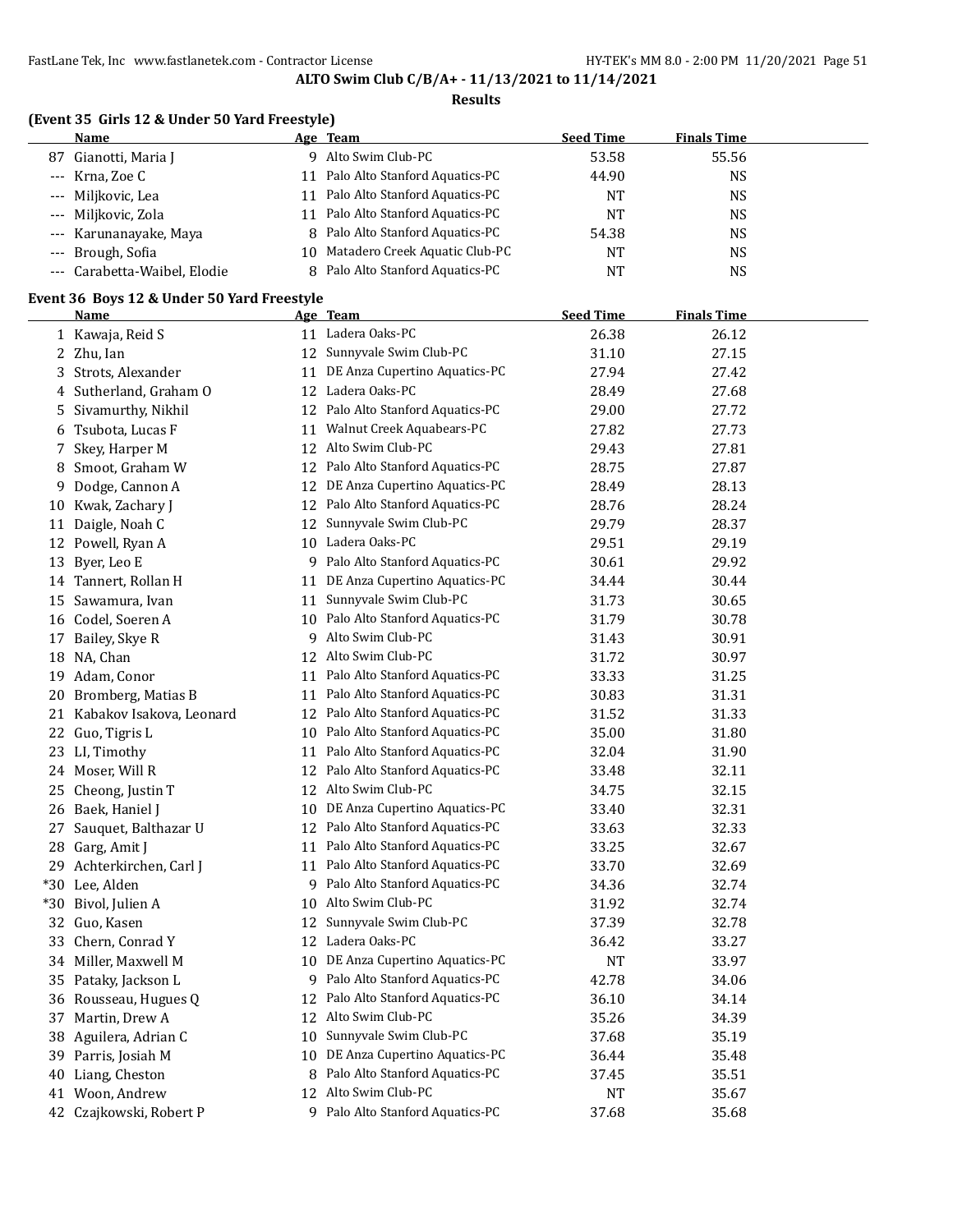#### **Results**

# **(Event 36 Boys 12 & Under 50 Yard Freestyle)**

|       | <b>Name</b>           |    | Age Team                       | <b>Seed Time</b> | <b>Finals Time</b> |  |
|-------|-----------------------|----|--------------------------------|------------------|--------------------|--|
| 43    | Nicolls, Julian C     | 10 | Palo Alto Stanford Aquatics-PC | 35.00            | 36.00              |  |
| 44    | Nair, Neel            | 11 | Sunnyvale Swim Club-PC         | <b>NT</b>        | 36.35              |  |
| 45    | Merkel, Oscar         | 10 | Palo Alto Stanford Aquatics-PC | 35.38            | 36.36              |  |
| 46    | Friedland, Samuel C   | 11 | Palo Alto Stanford Aquatics-PC | <b>NT</b>        | 36.84              |  |
| 47    | Naor, Ethan S         | 10 | Palo Alto Stanford Aquatics-PC | 39.20            | 37.03              |  |
| 48    | Harding, Tyler A      | 8  | Palo Alto Stanford Aquatics-PC | 42.27            | 37.52              |  |
| 49    | Heloin, Alexandre P   | 11 | Palo Alto Stanford Aquatics-PC | 40.41            | 37.53              |  |
| 50    | Andeen, John C        | 11 | Ladera Oaks-PC                 | 49.23            | 37.94              |  |
| 51    | Young, Griffin C      | 9  | Ladera Oaks-PC                 | 39.71            | 37.96              |  |
| 52    | Gellately, Fredrik M  | 10 | DE Anza Cupertino Aquatics-PC  | 37.20            | 37.98              |  |
| 53    | Rousseau, Stanislas J | 9  | Palo Alto Stanford Aquatics-PC | 44.41            | 38.24              |  |
| 54    | Schmidt, Thomas D     | 12 | Matadero Creek Aquatic Club-PC | 39.59            | 38.31              |  |
| 55    | Kirk, Eli J           | 9  | Palo Alto Stanford Aquatics-PC | 38.83            | 38.32              |  |
| 56    | Lee, Preston G        | 11 | Sunnyvale Swim Club-PC         | <b>NT</b>        | 38.67              |  |
| $*57$ | Kuwajima, Yotaro C    | 11 | Palo Alto Stanford Aquatics-PC | 39.79            | 38.94              |  |
| $*57$ | WU, Victor            | 12 | DE Anza Cupertino Aquatics-PC  | 39.91            | 38.94              |  |
| 59    | Dhanani, Kai S        | 10 | Palo Alto Stanford Aquatics-PC | 40.60            | 38.98              |  |
| 60    | O'Brien, Dylan E      | 9  | Palo Alto Stanford Aquatics-PC | <b>NT</b>        | 40.32              |  |
| 61    | Shen, Brandon         | 9  | Sunnyvale Swim Club-PC         | <b>NT</b>        | 40.34              |  |
| 62    | Suh, Noah             | 10 | Palo Alto Stanford Aquatics-PC | <b>NT</b>        | 40.66              |  |
| 63    | Danner, Kingston M    | 11 | DE Anza Cupertino Aquatics-PC  | <b>NT</b>        | 41.21              |  |
| 64    | Pang, Julian R        | 10 | Burlingame Aquatics-PC         | 45.95            | 41.28              |  |
| 65    | Harris, Calvin J      | 9  | Palo Alto Stanford Aquatics-PC | 43.00            | 41.63              |  |
| 66    | Dorsey, Ethan J       | 9  | Palo Alto Stanford Aquatics-PC | <b>NT</b>        | 41.87              |  |
| 67    | Lin, Ethan            | 11 | Palo Alto Stanford Aquatics-PC | <b>NT</b>        | 41.96              |  |
| 68    | Kim, Jaeyoon          | 11 | Palo Alto Stanford Aquatics-PC | <b>NT</b>        | 42.16              |  |
| 69    | Ortiz, Landon R       | 11 | Alto Swim Club-PC              | 47.38            | 42.78              |  |
| 70    | Ferrante, Dominic G   | 9  | Palo Alto Stanford Aquatics-PC | 45.10            | 42.94              |  |
| 71    | Ward, Ian F           | 9  | Palo Alto Stanford Aquatics-PC | <b>NT</b>        | 43.36              |  |
| 72    | Wang, Adrian          | 11 | DE Anza Cupertino Aquatics-PC  | 42.00            | 43.48              |  |
| 73    | Dorsey, Evan T        | 9  | Palo Alto Stanford Aquatics-PC | <b>NT</b>        | 43.56              |  |
| 74    | Khurana, Krish B      | 11 | Palo Alto Stanford Aquatics-PC | 45.78            | 43.63              |  |
| 75    | Caroompas, Nolan      | 10 | Sunnyvale Swim Club-PC         | <b>NT</b>        | 43.69              |  |
|       | 76 Lee, Micah         | 9  | Palo Alto Stanford Aquatics-PC | <b>NT</b>        | 44.95              |  |
| 77    | Marble, Nathan P      | 12 | Palo Alto Stanford Aquatics-PC | <b>NT</b>        | 45.32              |  |
| 78    | Sommer, Mathias L     | 11 | Palo Alto Stanford Aquatics-PC | 47.05            | 45.75              |  |
| 79    | Braddock, Mason L     | 9. | Palo Alto Stanford Aquatics-PC | 48.32            | 46.05              |  |
| 80    | Chen, Aaron           | 8  | DE Anza Cupertino Aquatics-PC  | <b>NT</b>        | 47.91              |  |
| 81    | Kirby, Tyler D        | 9  | Palo Alto Stanford Aquatics-PC | 46.75            | 47.99              |  |
| 82    | Dietz, Archibald J    | 7  | Palo Alto Stanford Aquatics-PC | <b>NT</b>        | 48.68              |  |
| 83    | Ranade, Advay M       | 11 | Sunnyvale Swim Club-PC         | <b>NT</b>        | 50.92              |  |
| 84    | Lin, Junyu            | 11 | Palo Alto Stanford Aquatics-PC | <b>NT</b>        | 50.99              |  |
|       | 85 Wiesner, Lev A     | 8  | Palo Alto Stanford Aquatics-PC | 55.62            | 51.51              |  |
| 86    | O'Brien, Justin S     | 7  | Palo Alto Stanford Aquatics-PC | <b>NT</b>        | 53.34              |  |
| 87    | Mai, Bryan S          | 9  | Alto Swim Club-PC              | 59.09            | 55.80              |  |
| 88    | Nicolls, Louis L      | 7  | Palo Alto Stanford Aquatics-PC | 1:01.32          | 59.59              |  |
| 89    | Xia, Daniel J         | 9  | Alto Swim Club-PC              | NT               | 1:00.49            |  |
| ---   | Prakash, Arin         | 9  | Palo Alto Stanford Aquatics-PC | NT               | DQ                 |  |
| ---   | LU, Daniel            | 8  | Sunnyvale Swim Club-PC         | NT               | DQ                 |  |
|       | Delay of meet         |    |                                |                  |                    |  |
|       | Balyan, Aaditya       | 11 | Palo Alto Stanford Aquatics-PC | NT               | <b>NS</b>          |  |
| ---   | Choi, Tobias M        | 12 | Palo Alto Stanford Aquatics-PC | 46.58            | <b>NS</b>          |  |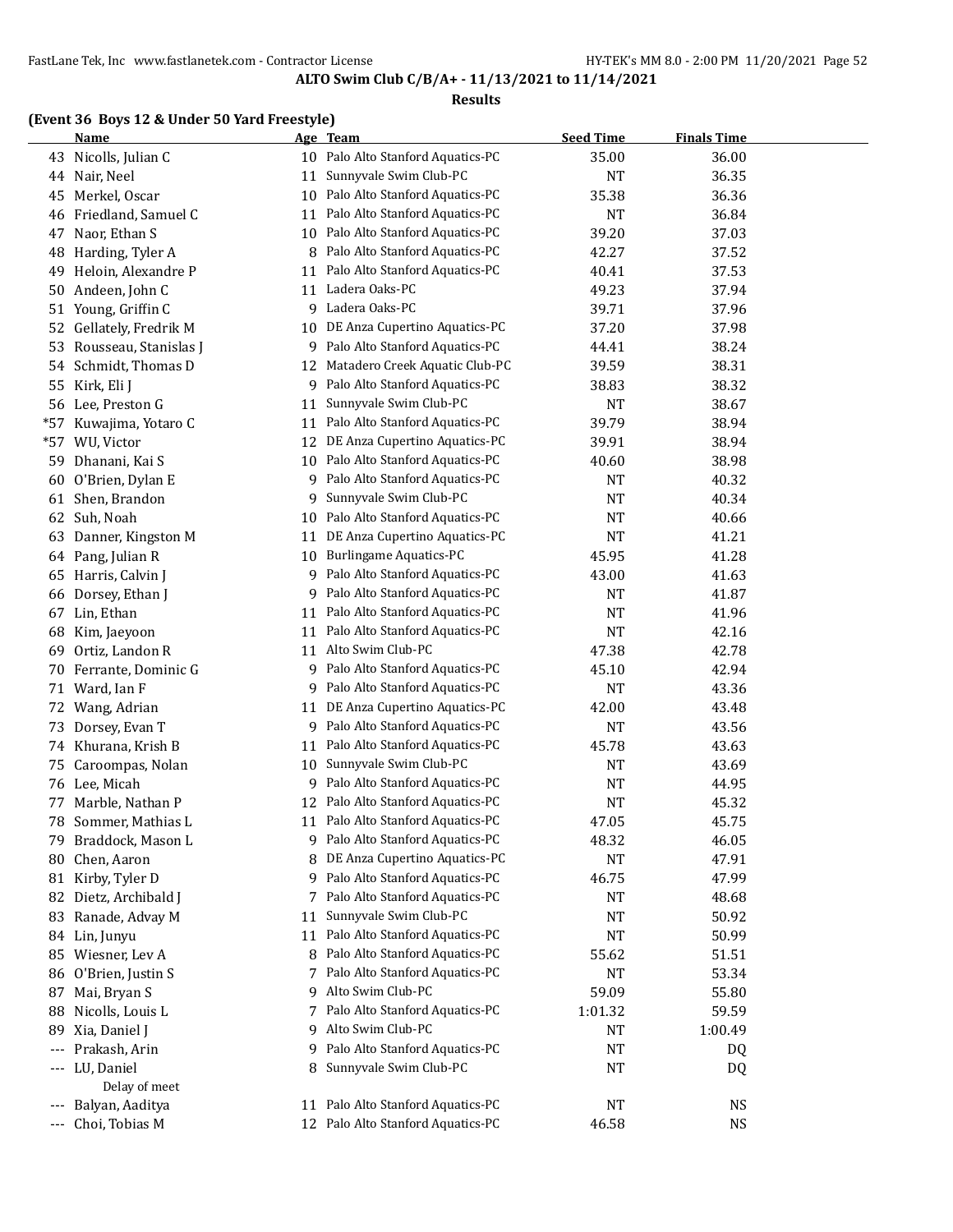## **ALTO Swim Club C/B/A+ - 11/13/2021 to 11/14/2021**

### **Results**

| (Event 36 Boys 12 & Under 50 Yard Freestyle) |                                   |                  |                    |  |  |  |
|----------------------------------------------|-----------------------------------|------------------|--------------------|--|--|--|
| Name                                         | Age Team                          | <b>Seed Time</b> | <b>Finals Time</b> |  |  |  |
| --- Liu, David                               | 12 Palo Alto Stanford Aquatics-PC | 33.95            | NS                 |  |  |  |
| --- Lin, Markus                              | 10 Palo Alto Stanford Aquatics-PC | NT               | NS                 |  |  |  |
| --- Tung, Anthony                            | 9 Palo Alto Stanford Aquatics-PC  | 43.03            | NS                 |  |  |  |
| --- Przykucki, Leo J                         | 10 Palo Alto Stanford Aquatics-PC | NΤ               | NS                 |  |  |  |

# **Event 37 Girls 10-12 200 Yard Backstroke**

| Name                   | Age Team        |                                   |                 | <b>Seed Time</b> | <b>Finals Time</b> |  |
|------------------------|-----------------|-----------------------------------|-----------------|------------------|--------------------|--|
| 1 Curran, Sophia M     |                 | 12 Ladera Oaks-PC                 |                 | <b>NT</b>        | 2:20.76            |  |
| 33.74                  | 1:09.74(36.00)  | 1:45.63 (35.89)                   | 2:20.76 (35.13) |                  |                    |  |
| 2 Griffis, Erin        |                 | 12 Palo Alto Stanford Aquatics-PC |                 | 2:25.78          | 2:23.78            |  |
| 32.49                  | 1:08.62(36.13)  | 1:46.11 (37.49)                   | 2:23.78 (37.67) |                  |                    |  |
| 3 Seshaadri, Kaathya   |                 | 12 DE Anza Cupertino Aquatics-PC  |                 | <b>NT</b>        | 2:44.10            |  |
| 38.98                  | 1:20.69(41.71)  | 2:02.66 (41.97)                   | 2:44.10(41.44)  |                  |                    |  |
| 4 Penaskovic, Shelby C |                 | 11 DE Anza Cupertino Aquatics-PC  |                 | 2:56.30          | 2:49.74            |  |
| 38.08                  | 1:21.77 (43.69) | 2:05.93 (44.16)                   | 2:49.74 (43.81) |                  |                    |  |
| 5 Stenfort, Hope L     |                 | 12 DE Anza Cupertino Aquatics-PC  |                 | <b>NT</b>        | 2:51.91            |  |
| 41.73                  | 1:25.26 (43.53) | 2:09.24 (43.98)                   | 2:51.91 (42.67) |                  |                    |  |
| 6 Maldonado, Sophia E  |                 | 12 Palo Alto Stanford Aquatics-PC |                 | <b>NT</b>        | 2:58.03            |  |
| 43.54                  | 1:28.78 (45.24) | 2:15.06 (46.28)                   | 2:58.03 (42.97) |                  |                    |  |
| 7 Xie, Sophie          |                 | 11 Palo Alto Stanford Aquatics-PC |                 | 3:20.00          | 3:10.18            |  |
| 42.90                  |                 | 2:20.68(                          | 3:10.18(49.50)  |                  |                    |  |
| 8 Taylor, Erin C       |                 | 10 Palo Alto Stanford Aquatics-PC |                 | <b>NT</b>        | 3:50.86            |  |
| 53.27                  | 1:51.18(57.91)  | 2:52.05(1:00.87)                  | 3:50.86 (58.81) |                  |                    |  |

## **Event 38 Boys 10-12 200 Yard Backstroke**

| Name                             | Age Team       |                                   |                 | <b>Seed Time</b> | <b>Finals Time</b> |  |
|----------------------------------|----------------|-----------------------------------|-----------------|------------------|--------------------|--|
| 1 YU, Ben B                      |                | 12 Sunnyvale Swim Club-PC         |                 | 2:30.37          | 2:30.37            |  |
| 36.19                            | 1:15.50(39.31) | 1:53.62(38.12)                    | 2:30.37 (36.75) |                  |                    |  |
| 2 Zhang, Samuel M                |                | 12 DE Anza Cupertino Aquatics-PC  |                 | 2:35.75          | 2:32.34            |  |
| 35.08                            | 1:13.58(38.50) | 1:53.48 (39.90)                   | 2:32.34 (38.86) |                  |                    |  |
| 3 Lien, Mason D                  |                | 12 DE Anza Cupertino Aquatics-PC  |                 | 2:57.87          | 2:35.50            |  |
| 36.69                            | 1:15.99(39.30) | 1:56.77 (40.78)                   | 2:35.50 (38.73) |                  |                    |  |
| 4 Taysi, Griffin C               |                | 12 DE Anza Cupertino Aquatics-PC  |                 | <b>NT</b>        | 2:40.59            |  |
| 35.32                            | 1:16.90(41.58) | 2:00.17(43.27)                    | 2:40.59 (40.42) |                  |                    |  |
| 5 Garg, Amit J                   |                | 11 Palo Alto Stanford Aquatics-PC |                 | 2:27.00          | 2:50.20            |  |
| 41.36                            | 1:26.54(45.18) | 2:09.40(42.86)                    | 2:50.20(40.80)  |                  |                    |  |
| 6 Walker, Lance J                |                | 10 Unattached-PC                  |                 | <b>NT</b>        | 2:58.60            |  |
| 40.61                            | 1:26.92(46.31) | 2:12.89 (45.97)                   | 2:58.60 (45.71) |                  |                    |  |
| Uribe, Jeronimo<br>Delay of meet |                | 11 Palo Alto Stanford Aquatics-PC |                 | <b>NT</b>        | DQ                 |  |

46.74 1:40.00 (53.26) 2:32.33 (52.33)

# **Event 39 Girls 12 & Under 25 Yard Breaststroke**

| <b>Name</b>            | Age Team                         | <b>Seed Time</b> | <b>Finals Time</b> |  |
|------------------------|----------------------------------|------------------|--------------------|--|
| 1 Leung, Daisy Q       | 7 Palo Alto Stanford Aquatics-PC | NT               | 34.94              |  |
| 2 Finn, Sloan          | 8 Palo Alto Stanford Aquatics-PC | NT               | 35.17              |  |
| 3 Ardelean, Sophia     | 9 Matadero Creek Aquatic Club-PC | NT               | 41.66              |  |
| --- Warren, Reese A    | 8 Palo Alto Stanford Aquatics-PC | NT               | DQ                 |  |
| --- Casey, Sloane T    | 7 Palo Alto Stanford Aquatics-PC | 36.70            | DQ                 |  |
| --- Baron, Emma V      | 7 Palo Alto Stanford Aquatics-PC | NT               | DQ                 |  |
| --- Samaniego, Cecilia | 7 Palo Alto Stanford Aquatics-PC | NT               | DQ                 |  |
| --- Pang, Jamielynn    | 9 Alto Swim Club-PC              | <b>NT</b>        | NS.                |  |
| --- Liu, Sophia Z      | 6 Palo Alto Stanford Aquatics-PC | <b>NT</b>        | <b>NS</b>          |  |
| --- Carey, Colette E   | 7 Palo Alto Stanford Aquatics-PC | NT               | <b>NS</b>          |  |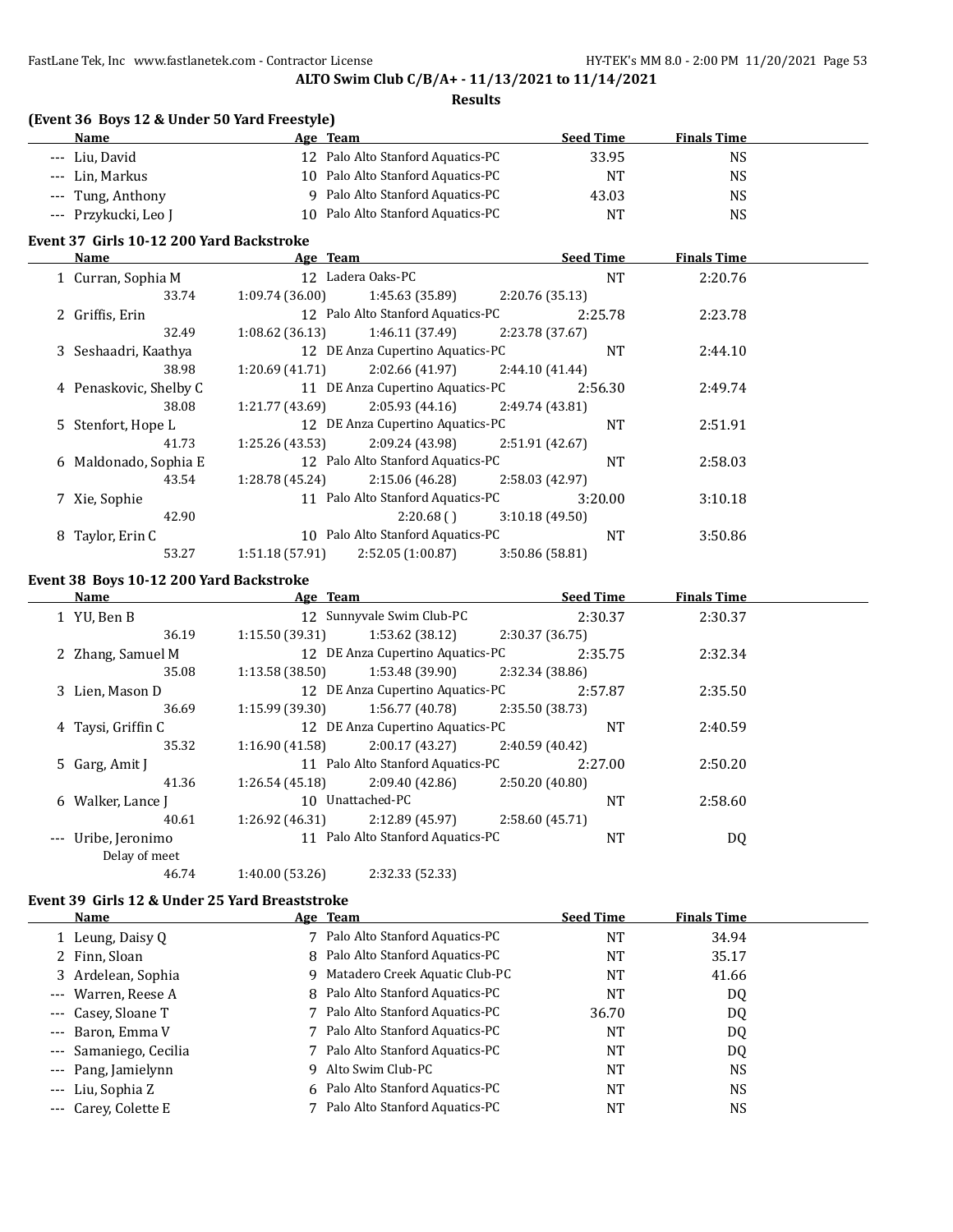### **Results**

# **Event 40 Boys 12 & Under 25 Yard Breaststroke**

|                     | Name                 |    | Age Team                       | <b>Seed Time</b> | <b>Finals Time</b> |  |
|---------------------|----------------------|----|--------------------------------|------------------|--------------------|--|
|                     | 1 Samanta, Aaryan    | 11 | DE Anza Cupertino Aquatics-PC  | NT               | 20.09              |  |
|                     | 2 Ladomirak, Jax A   | 8  | Palo Alto Stanford Aquatics-PC | 22.00            | 21.90              |  |
|                     | 3 Aguilera, Adrian C | 10 | Sunnyvale Swim Club-PC         | NT               | 23.26              |  |
| 4                   | Warren, Thomas W     | 11 | Palo Alto Stanford Aquatics-PC | NT               | 25.14              |  |
| 5.                  | Morrison, Everett    | 8  | Palo Alto Stanford Aquatics-PC | NT               | 25.54              |  |
| 6                   | Warren, Jack M       | 11 | Palo Alto Stanford Aquatics-PC | NT               | 28.21              |  |
|                     | 7 Repeshko, Leo      | 8  | Palo Alto Stanford Aquatics-PC | NT               | 29.68              |  |
| 8                   | Ashcraft, Logan M    | 8  | Palo Alto Stanford Aquatics-PC | NT               | 30.34              |  |
| 9                   | Krna, Miles          | 8  | Palo Alto Stanford Aquatics-PC | NT               | 32.12              |  |
| 10                  | Ormsby, Egan J       |    | Palo Alto Stanford Aquatics-PC | NT               | 32.29              |  |
| 11                  | Ruescher, Timothy L  | 8  | Palo Alto Stanford Aquatics-PC | <b>NT</b>        | 35.55              |  |
| 12                  | Shen, Ethan          | 8  | Palo Alto Stanford Aquatics-PC | NT               | 36.38              |  |
| 13                  | Yuan, Alexander S    | 8  | Palo Alto Stanford Aquatics-PC | NT               | 42.35              |  |
| 14                  | MACKAY, Maxwell A    |    | Palo Alto Stanford Aquatics-PC | NT               | 44.05              |  |
| $---$               | Lai, Ian E           | 8  | Palo Alto Stanford Aquatics-PC | NT               | DQ                 |  |
|                     | Oren-Hassin, Eithan  |    | Sunnyvale Swim Club-PC         | NT               | DQ                 |  |
| $\qquad \qquad - -$ | YU, Michael          | 9  | Palo Alto Stanford Aquatics-PC | NT               | DQ                 |  |
| $---$               | Sigfusson, Alexander |    | Palo Alto Stanford Aquatics-PC | NT               | <b>NS</b>          |  |

## **Event 41 Girls 12 & Under 50 Yard Breaststroke**

|    | Name                      |    | Age Team                       | <b>Seed Time</b> | <b>Finals Time</b> |  |
|----|---------------------------|----|--------------------------------|------------------|--------------------|--|
|    | 1 Fanucchi, Lauren E      | 12 | Alto Swim Club-PC              | 36.11            | 34.25              |  |
| 2  | Griffis, Erin             | 12 | Palo Alto Stanford Aquatics-PC | 35.35            | 36.25              |  |
| 3  | MI, Audrey Y              | 12 | Alto Swim Club-PC              | 38.82            | 36.93              |  |
| 4  | Rutter, Violet S          | 11 | Alto Swim Club-PC              | 41.06            | 37.66              |  |
| 5  | Lin, Zoey C               | 12 | Alto Swim Club-PC              | 38.46            | 38.31              |  |
| 6  | FU, Katherine             | 11 | Alto Swim Club-PC              | 40.31            | 38.71              |  |
| 7  | Cox, Makayla C            | 11 | Palo Alto Stanford Aquatics-PC | 56.06            | 40.08              |  |
| 8  | Christensen, Julianne R   | 12 | Ladera Oaks-PC                 | 44.51            | 40.38              |  |
| 9  | Maigret, Fini M           | 12 | Palo Alto Stanford Aquatics-PC | 46.99            | 40.71              |  |
| 10 | Estala Steclaru, Stefania | 12 | DE Anza Cupertino Aquatics-PC  | 42.48            | 40.99              |  |
| 11 | Blascovich, Alexys G      | 10 | Palo Alto Stanford Aquatics-PC | <b>NT</b>        | 41.36              |  |
| 12 | Gil, Elizabeth L          | 12 | Palo Alto Stanford Aquatics-PC | 46.38            | 41.47              |  |
| 13 | Hou, Claire               | 11 | DE Anza Cupertino Aquatics-PC  | 43.94            | 41.84              |  |
| 14 | Gere, Oasis N             | 10 | Palo Alto Stanford Aquatics-PC | 49.02            | 42.77              |  |
| 15 | Daron, Alana C            | 10 | Sunnyvale Swim Club-PC         | <b>NT</b>        | 42.95              |  |
| 16 | Enderes, Mia              | 10 | Alto Swim Club-PC              | 44.08            | 43.08              |  |
| 17 | Sharma, Arohi             | 11 | DE Anza Cupertino Aquatics-PC  | 45.37            | 43.85              |  |
| 18 | Neben, Seraphina E        | 12 | Sunnyvale Swim Club-PC         | <b>NT</b>        | 43.97              |  |
| 19 | Malthankar, Aanya R       | 12 | DE Anza Cupertino Aquatics-PC  | <b>NT</b>        | 44.15              |  |
| 20 | Caprita, Camea            | 11 | Palo Alto Stanford Aquatics-PC | <b>NT</b>        | 44.79              |  |
| 21 | Sivamurthy, Neha          | 11 | Palo Alto Stanford Aquatics-PC | 48.18            | 45.00              |  |
| 22 | Okyay, Hafsa F            | 10 | Alto Swim Club-PC              | 47.86            | 45.24              |  |
| 23 | Chern, Natalie P          | 10 | Ladera Oaks-PC                 | 1:00.16          | 45.79              |  |
| 24 | Iwasaki, Mika L           | 11 | Sunnyvale Swim Club-PC         | 48.74            | 45.92              |  |
| 25 | Lik, Aubrey J             | 10 | Matadero Creek Aquatic Club-PC | <b>NT</b>        | 46.02              |  |
| 26 | Traister, Orian           | 11 | DE Anza Cupertino Aquatics-PC  | 49.22            | 46.83              |  |
| 27 | Lai, Chloe T              | 10 | Ladera Oaks-PC                 | 50.54            | 47.51              |  |
| 28 | Levin, Annelise S         | 9  | DE Anza Cupertino Aquatics-PC  | 50.65            | 48.07              |  |
| 29 | LI, Vera W                | 10 | Palo Alto Stanford Aquatics-PC | 51.66            | 48.24              |  |
|    | 30 Wang, Yumo             | 9  | Alto Swim Club-PC              | 55.48            | 48.65              |  |
|    |                           |    |                                |                  |                    |  |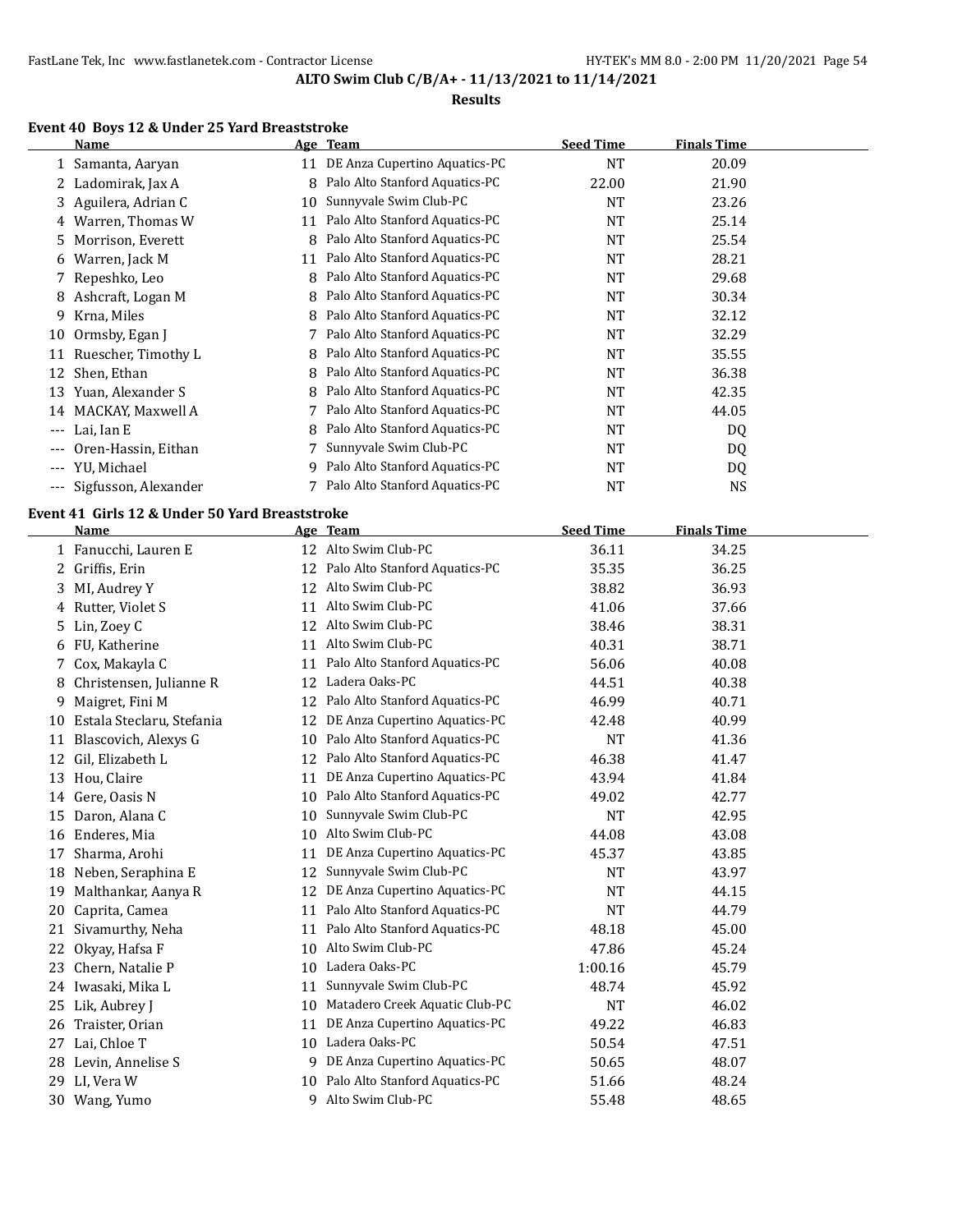#### **Results**

# **(Event 41 Girls 12 & Under 50 Yard Breaststroke)**

|       | Name                     |    | Age Team                          | <b>Seed Time</b> | <b>Finals Time</b> |  |
|-------|--------------------------|----|-----------------------------------|------------------|--------------------|--|
|       | 31 Muston, Chloe         |    | 10 Alto Swim Club-PC              | <b>NT</b>        | 48.84              |  |
| 32    | Beim, Lauren             |    | 10 Alto Swim Club-PC              | 49.75            | 48.91              |  |
| 33    | Dogruer, Elif N          | 10 | Sunnyvale Swim Club-PC            | 51.42            | 48.96              |  |
| 34    | Wong, Zara Q             | 10 | Alto Swim Club-PC                 | 51.25            | 48.98              |  |
| 35    | Hopkins, Summer S        | 10 | DE Anza Cupertino Aquatics-PC     | 46.78            | 49.36              |  |
| 36    | Neuman, Julia N          | 10 | Alto Swim Club-PC                 | 52.05            | 49.61              |  |
| 37    | Blanco-Sarmiento, Ximena | 10 | DE Anza Cupertino Aquatics-PC     | 51.97            | 49.87              |  |
| 38    | Costa, Julianna S        | 10 | Palo Alto Stanford Aquatics-PC    | <b>NT</b>        | 50.20              |  |
| 39    | Chen, Jiahan             | 12 | Alto Swim Club-PC                 | <b>NT</b>        | 50.50              |  |
| 40    | Walther, Stephanie       | 9  | Alto Swim Club-PC                 | 52.84            | 50.74              |  |
| 41    | Chan, Erica H            |    | 10 Alto Swim Club-PC              | 48.30            | 50.78              |  |
| 42    | Zhang, Xiyue             |    | 11 Alto Swim Club-PC              | 54.77            | 51.18              |  |
| 43    | Sperry, Mia R            |    | 10 Ladera Oaks-PC                 | <b>NT</b>        | 52.04              |  |
| 44    | Ummaneni, Deetya         |    | 12 DE Anza Cupertino Aquatics-PC  | <b>NT</b>        | 52.27              |  |
| 45    | Pham, Van-Anh            | 8  | DE Anza Cupertino Aquatics-PC     | 57.87            | 52.69              |  |
| 46    | Lucas, Corinne M         | 10 | Palo Alto Stanford Aquatics-PC    | 56.53            | 52.82              |  |
| 47    | Schrobsdorff, Isabella J | 11 | Alto Swim Club-PC                 | 1:02.12          | 53.67              |  |
| 48    | Guo, Luna                | 9  | Alto Swim Club-PC                 | 57.40            | 53.99              |  |
| 49    | Sobieski, Masha C        | 9. | Ladera Oaks-PC                    | 1:04.66          | 54.60              |  |
| 50    | Taylor, Madison J        | 9  | Alto Swim Club-PC                 | 56.76            | 55.10              |  |
| 51    | Jonker, Grace M          | 9. | Ladera Oaks-PC                    | <b>NT</b>        | 55.67              |  |
| 52    | Averyaskin, Mina         | 10 | Alto Swim Club-PC                 | <b>NT</b>        | 56.78              |  |
| 53    | Yamada, Deanna           |    | 10 Palo Alto Stanford Aquatics-PC | <b>NT</b>        | 58.72              |  |
| 54    | Samachisa, Ada L         | 9  | Alto Swim Club-PC                 | 1:01.36          | 59.26              |  |
| 55    | Gupta, Sonya N           | 10 | Alto Swim Club-PC                 | 55.79            | 1:02.05            |  |
| 56    | Taylor, Erin C           |    | 10 Palo Alto Stanford Aquatics-PC | <b>NT</b>        | 1:02.48            |  |
| 57    | Dhanani, Sadie R         | 8  | Palo Alto Stanford Aquatics-PC    | 1:05.98          | 1:03.76            |  |
| 58    | Healy, Kathryn M         |    | 9 Palo Alto Stanford Aquatics-PC  | NT               | 1:03.96            |  |
| 59    | Miller-Bowen, Veronica S | 11 | Palo Alto Stanford Aquatics-PC    | NT               | 1:05.44            |  |
| 60    | Yamada, Emilia           |    | 10 Palo Alto Stanford Aquatics-PC | <b>NT</b>        | 1:05.71            |  |
| 61    | Moran, Helena C          |    | 9 Palo Alto Stanford Aquatics-PC  | 1:07.04          | 1:06.44            |  |
| 62    | Eng, Sarah               | 11 | Matadero Creek Aquatic Club-PC    | <b>NT</b>        | 1:07.64            |  |
| 63    | Lundell, Kendall C       |    | 9 Alto Swim Club-PC               | 1:02.10          | 1:08.41            |  |
| 64    | Rios, Adeline V          | 10 | Alto Swim Club-PC                 | 1:05.51          | 1:08.94            |  |
| 65    | Xiu, Anya                | 9  | Alto Swim Club-PC                 | NT               | 1:18.15            |  |
| 66    | Gianotti, Maria J        | 9  | Alto Swim Club-PC                 | NT               | 1:19.97            |  |
| $---$ | Friedland, Katherine A   | 9  | Palo Alto Stanford Aquatics-PC    | NT               | DQ                 |  |
|       | Wong, Kate               | 10 | Alto Swim Club-PC                 | 50.25            | DQ                 |  |
| ---   | Dietz, Mabel M           | 9. | Palo Alto Stanford Aquatics-PC    | NT               | DQ                 |  |
| ---   | Esquivel, Keira A        | 11 | Palo Alto Stanford Aquatics-PC    | NT               | DQ                 |  |
| ---   | Poon, Olivia Y           | 7  | DE Anza Cupertino Aquatics-PC     | 1:18.66          | DQ                 |  |
| ---   | Seshaadri, Aarya         | 12 | DE Anza Cupertino Aquatics-PC     | 42.91            | DQ                 |  |
| ---   | Bendersky, Yael          | 10 | Sunnyvale Swim Club-PC            | NT               | DQ                 |  |
| ---   | Kedia, Amyra             | 11 | Palo Alto Stanford Aquatics-PC    | NT               | DQ                 |  |
| ---   | Christensen, Olivia C    | 7  | Ladera Oaks-PC                    | NT               | DQ                 |  |
| ---   | Depristo, Ava            | 10 | Palo Alto Stanford Aquatics-PC    | <b>NT</b>        | DQ                 |  |
| ---   | Haemer, Elliot           | 10 | Alto Swim Club-PC                 | 59.72            | DQ                 |  |
| ---   | Haemer, Chloe            | 10 | Alto Swim Club-PC                 | 1:01.13          | DQ                 |  |
| ---   | Srinivasan, Ira          | 9  | Alto Swim Club-PC                 | 1:02.53          | DQ                 |  |
| ---   | Huibers, Emily T         | 9  | Palo Alto Stanford Aquatics-PC    | 56.36            | DQ                 |  |
| ---   | Carabetta-Waibel, Elodie | 8  | Palo Alto Stanford Aquatics-PC    | NT               | <b>NS</b>          |  |
|       | --- Brough, Sofia        | 10 | Matadero Creek Aquatic Club-PC    | <b>NT</b>        | NS                 |  |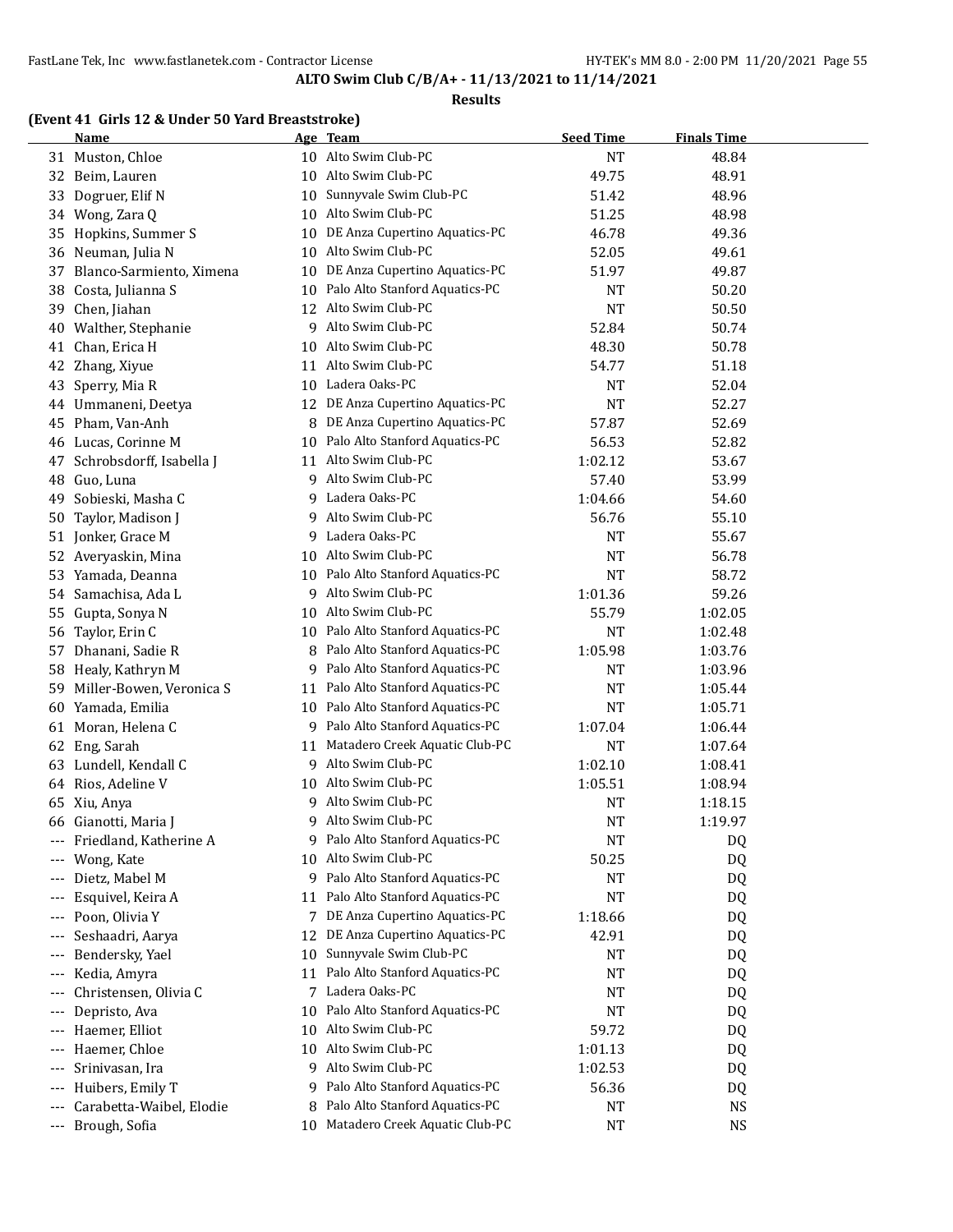|       | (Event 41 Girls 12 & Under 50 Yard Breaststroke)<br><u>Name</u> |    | Age Team                          | <b>Seed Time</b> | <b>Finals Time</b> |  |
|-------|-----------------------------------------------------------------|----|-----------------------------------|------------------|--------------------|--|
|       | --- Krna, Zoe C                                                 |    | 11 Palo Alto Stanford Aquatics-PC | 46.15            | <b>NS</b>          |  |
|       | --- Miljkovic, Zola                                             |    | 11 Palo Alto Stanford Aquatics-PC | <b>NT</b>        | <b>NS</b>          |  |
|       |                                                                 |    |                                   |                  |                    |  |
|       | Event 42 Boys 12 & Under 50 Yard Breaststroke<br><u>Name</u>    |    | Age Team                          | <b>Seed Time</b> | <b>Finals Time</b> |  |
|       | 1 Zhu, Ian                                                      |    | 12 Sunnyvale Swim Club-PC         | 41.88            | 35.76              |  |
|       | 2 Fujita, Dylan K                                               |    | 12 Alto Swim Club-PC              | 39.68            | 36.76              |  |
|       | 3 Smoot, Graham W                                               |    | 12 Palo Alto Stanford Aquatics-PC | 43.72            | 38.41              |  |
|       | 4 Strots, Alexander                                             |    | 11 DE Anza Cupertino Aquatics-PC  | 42.25            | 39.74              |  |
| 5     | Strub, David                                                    | 10 | Sunnyvale Swim Club-PC            | 42.00            | 40.62              |  |
|       | 6 Daigle, Noah C                                                | 12 | Sunnyvale Swim Club-PC            | 41.74            | 41.09              |  |
| 7     | Bailey, Skye R                                                  |    | 9 Alto Swim Club-PC               | 41.11            | 41.18              |  |
| 8     | Gong, Andrew Y                                                  |    | 12 DE Anza Cupertino Aquatics-PC  | 44.01            | 41.44              |  |
| 9     | Lee, Parker S                                                   |    | 9 Palo Alto Stanford Aquatics-PC  | 43.74            | 43.41              |  |
|       | 10 Yuan, Jesse                                                  |    | 10 Palo Alto Stanford Aquatics-PC | 47.47            | 43.47              |  |
| 11    | Chang, Eric                                                     | 10 | Alto Swim Club-PC                 | 44.42            | 44.30              |  |
| 12    | Guo, Tigris L                                                   |    | 10 Palo Alto Stanford Aquatics-PC | 1:17.94          | 46.08              |  |
| 13    | Deng, Daniel                                                    | 10 | Alto Swim Club-PC                 | 46.39            | 46.39              |  |
|       | 14 WU, Victor                                                   |    | 12 DE Anza Cupertino Aquatics-PC  | 45.78            | 46.83              |  |
| 15    | Lungren, Gabriel J                                              |    | 9 Palo Alto Stanford Aquatics-PC  | 53.37            | 47.45              |  |
|       | 16 Leung, Caleb K                                               |    | 10 Alto Swim Club-PC              | 48.93            | 47.83              |  |
| 17    | Kuusela, Elias N                                                |    | 10 Alto Swim Club-PC              | 49.96            | 47.84              |  |
| 18    | Tian, Jesse                                                     |    | 9 Alto Swim Club-PC               | 56.29            | 47.93              |  |
| 19    | Zheng, Zeen                                                     |    | 11 Alto Swim Club-PC              | 48.93            | 48.93              |  |
| 20    | Woon, Andrew                                                    |    | 12 Alto Swim Club-PC              | <b>NT</b>        | 49.32              |  |
| 21    | Rust, Elliot K                                                  |    | 10 Alto Swim Club-PC              | 50.09            | 49.72              |  |
| 22    | Lin, Ethan                                                      |    | 11 Palo Alto Stanford Aquatics-PC | <b>NT</b>        | 49.82              |  |
| 23    | Kirk, Eli J                                                     |    | 9 Palo Alto Stanford Aquatics-PC  | 57.57            | 50.11              |  |
|       | 24 Schmidt, Thomas D                                            | 12 | Matadero Creek Aquatic Club-PC    | 49.68            | 50.21              |  |
|       | 25 Bulankov, Phillip A                                          |    | 8 Alto Swim Club-PC               | 48.90            | 50.56              |  |
|       | 26 YU, Felix                                                    |    | 10 Alto Swim Club-PC              | 51.26            | 52.11              |  |
| 27    | Chen, Matt T                                                    |    | 9 Palo Alto Stanford Aquatics-PC  | 54.67            | 53.89              |  |
| 28    | Czajkowski, Robert P                                            | 9  | Palo Alto Stanford Aquatics-PC    | 1:02.57          | 55.51              |  |
| 29    | Chan, Mason S                                                   | 10 | Alto Swim Club-PC                 | 56.08            | 55.97              |  |
| 30    | Braddock, Mason L                                               |    | 9 Palo Alto Stanford Aquatics-PC  | <b>NT</b>        | 57.47              |  |
|       | 31 Dhanani, Kai S                                               | 10 | Palo Alto Stanford Aquatics-PC    | 1:00.35          | 57.66              |  |
|       | 32 Araya, Sebastian C                                           | 9  | Alto Swim Club-PC                 | 53.64            | 57.81              |  |
| 33    | Jhaveri, Nevahn                                                 | 9  | Palo Alto Stanford Aquatics-PC    | <b>NT</b>        | 1:01.09            |  |
|       | 34 Prakash, Arin                                                | 9  | Palo Alto Stanford Aquatics-PC    | 1:02.16          | 1:02.21            |  |
| 35    | Ranade, Advay M                                                 | 11 | Sunnyvale Swim Club-PC            | NT               | 1:05.21            |  |
| 36    | Dietz, Archibald J                                              | 7  | Palo Alto Stanford Aquatics-PC    | <b>NT</b>        | 1:06.39            |  |
| 37    | Xia, Daniel J                                                   | 9  | Alto Swim Club-PC                 | 1:07.73          | 1:07.97            |  |
| 38    | Nicolls, Louis L                                                | 7  | Palo Alto Stanford Aquatics-PC    | NT               | 1:18.06            |  |
| ---   | Kim, Jaeyoon                                                    | 11 | Palo Alto Stanford Aquatics-PC    | NT               | DQ                 |  |
| ---   | Mai, Bryan S                                                    | 9  | Alto Swim Club-PC                 | 1:15.59          | DQ                 |  |
| $---$ | O'Brien, Dylan E                                                | 9  | Palo Alto Stanford Aquatics-PC    | <b>NT</b>        | DQ                 |  |
| ---   | Ward, Ian F                                                     | 9  | Palo Alto Stanford Aquatics-PC    | NT               | DQ                 |  |
| ---   | YU, Carter                                                      | 9  | Palo Alto Stanford Aquatics-PC    | NT               | DQ                 |  |
| ---   | Ferrante, Dominic G                                             | 9  | Palo Alto Stanford Aquatics-PC    | NT               | DQ                 |  |
| ---   | Rousseau, Stanislas J                                           | 9  | Palo Alto Stanford Aquatics-PC    | <b>NT</b>        | DQ                 |  |
| ---   | Lin, Junyu                                                      | 11 | Palo Alto Stanford Aquatics-PC    | NT               | DQ                 |  |
|       |                                                                 |    | Palo Alto Stanford Aquatics-PC    | 56.55            |                    |  |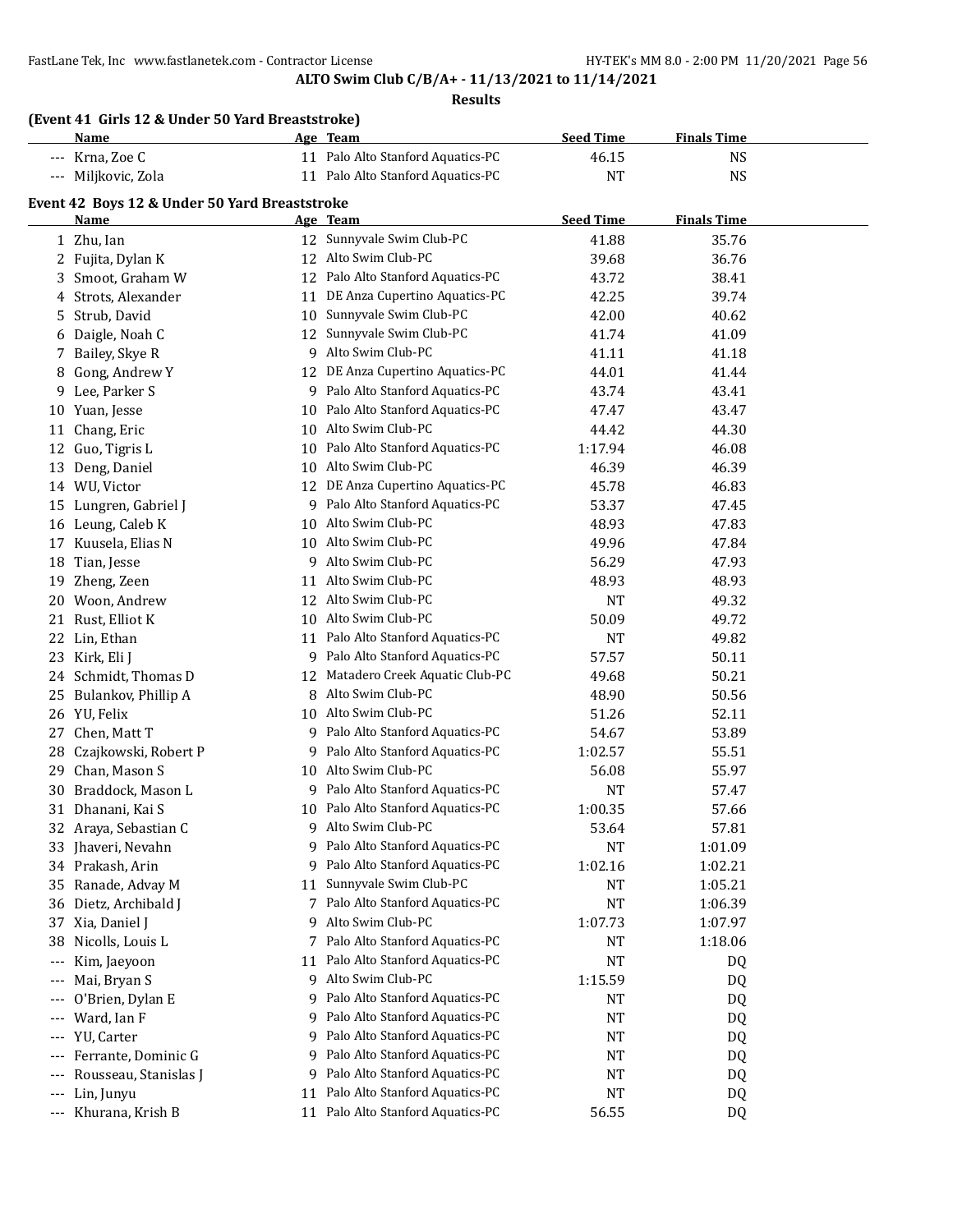**ALTO Swim Club C/B/A+ - 11/13/2021 to 11/14/2021**

| (Event 42 Boys 12 & Under 50 Yard Breaststroke) |                 |                                   |                  |                    |  |
|-------------------------------------------------|-----------------|-----------------------------------|------------------|--------------------|--|
| Name                                            |                 | Age Team                          | <b>Seed Time</b> | <b>Finals Time</b> |  |
| --- Przykucki, Leo J                            |                 | 10 Palo Alto Stanford Aquatics-PC | <b>NT</b>        | <b>NS</b>          |  |
| --- Balyan, Aaditya                             |                 | 11 Palo Alto Stanford Aquatics-PC | NT               | <b>NS</b>          |  |
| --- Oren-Hassin, Eithan                         |                 | 7 Sunnyvale Swim Club-PC          | <b>NT</b>        | <b>NS</b>          |  |
| Event 43 Girls 12 & Under 100 Yard IM           |                 |                                   |                  |                    |  |
| Name                                            |                 | Age Team                          | <b>Seed Time</b> | <b>Finals Time</b> |  |
| 1 Pham, Lan-Anh                                 |                 | 12 DE Anza Cupertino Aquatics-PC  | 1:11.28          | 1:10.00            |  |
| 31.17                                           | 1:10.00 (38.83) |                                   |                  |                    |  |
| 2 Liang, Gemma S                                |                 | 12 Palo Alto Stanford Aquatics-PC | 1:14.58          | 1:13.06            |  |
| 32.86                                           | 1:13.06 (40.20) |                                   |                  |                    |  |
| 3 Schmalzle, Julia M                            |                 | 12 Ladera Oaks-PC                 | 1:14.31          | 1:13.88            |  |
| 35.29                                           | 1:13.88 (38.59) |                                   |                  |                    |  |
| 4 Byer, Dagny R                                 |                 | 12 Palo Alto Stanford Aquatics-PC | 1:16.50          | 1:13.96            |  |
| 35.72                                           | 1:13.96 (38.24) |                                   |                  |                    |  |
| 5 Ley, Sophie C                                 |                 | 12 Palo Alto Stanford Aquatics-PC | 1:20.99          | 1:14.73            |  |
| 35.60                                           | 1:14.73 (39.13) |                                   |                  |                    |  |
| 6 Qian, Jasmine X                               |                 | 12 Sunnyvale Swim Club-PC         | 1:18.63          | 1:14.86            |  |
| 36.32                                           | 1:14.86 (38.54) |                                   |                  |                    |  |
| 7 Finn, Blair A                                 |                 | 11 Palo Alto Stanford Aquatics-PC | 1:23.29          | 1:17.09            |  |
| 35.51                                           | 1:17.09 (41.58) |                                   |                  |                    |  |
| 8 Liu, Alina Y                                  |                 | 12 Sunnyvale Swim Club-PC         | <b>NT</b>        | 1:17.38            |  |
| 36.36                                           | 1:17.38 (41.02) |                                   |                  |                    |  |
| 9 Fong, Joanne L                                |                 | 12 DE Anza Cupertino Aquatics-PC  | 1:19.12          | 1:17.59            |  |
| 36.36                                           | 1:17.59 (41.23) |                                   |                  |                    |  |
| 10 Lau, Ava T                                   |                 | 12 DE Anza Cupertino Aquatics-PC  | 1:18.27          | 1:17.98            |  |
| 35.62                                           | 1:17.98 (42.36) |                                   |                  |                    |  |
| 11 Houtzer, Amelia                              |                 | 10 Palo Alto Stanford Aquatics-PC | 1:17.67          | 1:18.05            |  |
| 37.83                                           | 1:18.05 (40.22) |                                   |                  |                    |  |
| 12 YU, Chloe Z                                  |                 | 12 Palo Alto Stanford Aquatics-PC | 1:34.76          | 1:18.51            |  |
| 36.62                                           | 1:18.51 (41.89) |                                   |                  |                    |  |
| 13 Conover Hustis, Anna M                       |                 | 11 Palo Alto Stanford Aquatics-PC | 1:17.60          | 1:20.50            |  |
| 37.39                                           | 1:20.50 (43.11) |                                   |                  |                    |  |
| 14 Gil, Elizabeth L                             |                 | 12 Palo Alto Stanford Aquatics-PC | <b>NT</b>        | 1:21.36            |  |
| 37.25                                           | 1:21.36 (44.11) |                                   |                  |                    |  |
| 15 Stenfort, Hope L                             |                 | 12 DE Anza Cupertino Aquatics-PC  | 1:23.92          | 1:22.95            |  |
| 39.75                                           | 1:22.95 (43.20) |                                   |                  |                    |  |
| 16 Gere, Oasis N                                |                 | 10 Palo Alto Stanford Aquatics-PC | 1:47.80          | 1:23.42            |  |
| 39.00                                           | 1:23.42 (44.42) |                                   |                  |                    |  |
| 17 Seshaadri, Kaathya                           |                 | 12 DE Anza Cupertino Aquatics-PC  | 1:30.64          | 1:23.64            |  |
| 38.93                                           | 1:23.64 (44.71) |                                   |                  |                    |  |
| 18 Seshaadri, Aarya                             |                 | 12 DE Anza Cupertino Aquatics-PC  | 1:26.04          | 1:23.73            |  |
| 39.29                                           | 1:23.73 (44.44) |                                   |                  |                    |  |
| 19 Baldwin, Isabella T                          |                 | 12 DE Anza Cupertino Aquatics-PC  | 1:33.34          | 1:23.85            |  |
| 39.31                                           | 1:23.85 (44.54) |                                   |                  |                    |  |
| 20 Malthankar, Aanya R                          |                 | 12 DE Anza Cupertino Aquatics-PC  | NT               | 1:25.07            |  |
| 39.60                                           | 1:25.07 (45.47) |                                   |                  |                    |  |
| 21 Schroedl, Giselle                            |                 | 12 Palo Alto Stanford Aquatics-PC | 1:24.00          | 1:25.08            |  |
| 39.16                                           | 1:25.08 (45.92) |                                   |                  |                    |  |
| 22 Yambing, Nadia-Isabel P                      |                 | 11 Ladera Oaks-PC                 | 1:29.70          | 1:25.27            |  |
| 38.37                                           | 1:25.27 (46.90) |                                   |                  |                    |  |
| 23 Nulkar, Tanvi                                |                 | 12 Sunnyvale Swim Club-PC         | NT               | 1:25.54            |  |
| 39.79                                           | 1:25.54 (45.75) |                                   |                  |                    |  |
| 24 Seshaadri, Shreya                            |                 | 12 DE Anza Cupertino Aquatics-PC  | 1:26.68          | 1:25.80            |  |
| 40.00                                           | 1:25.80 (45.80) |                                   |                  |                    |  |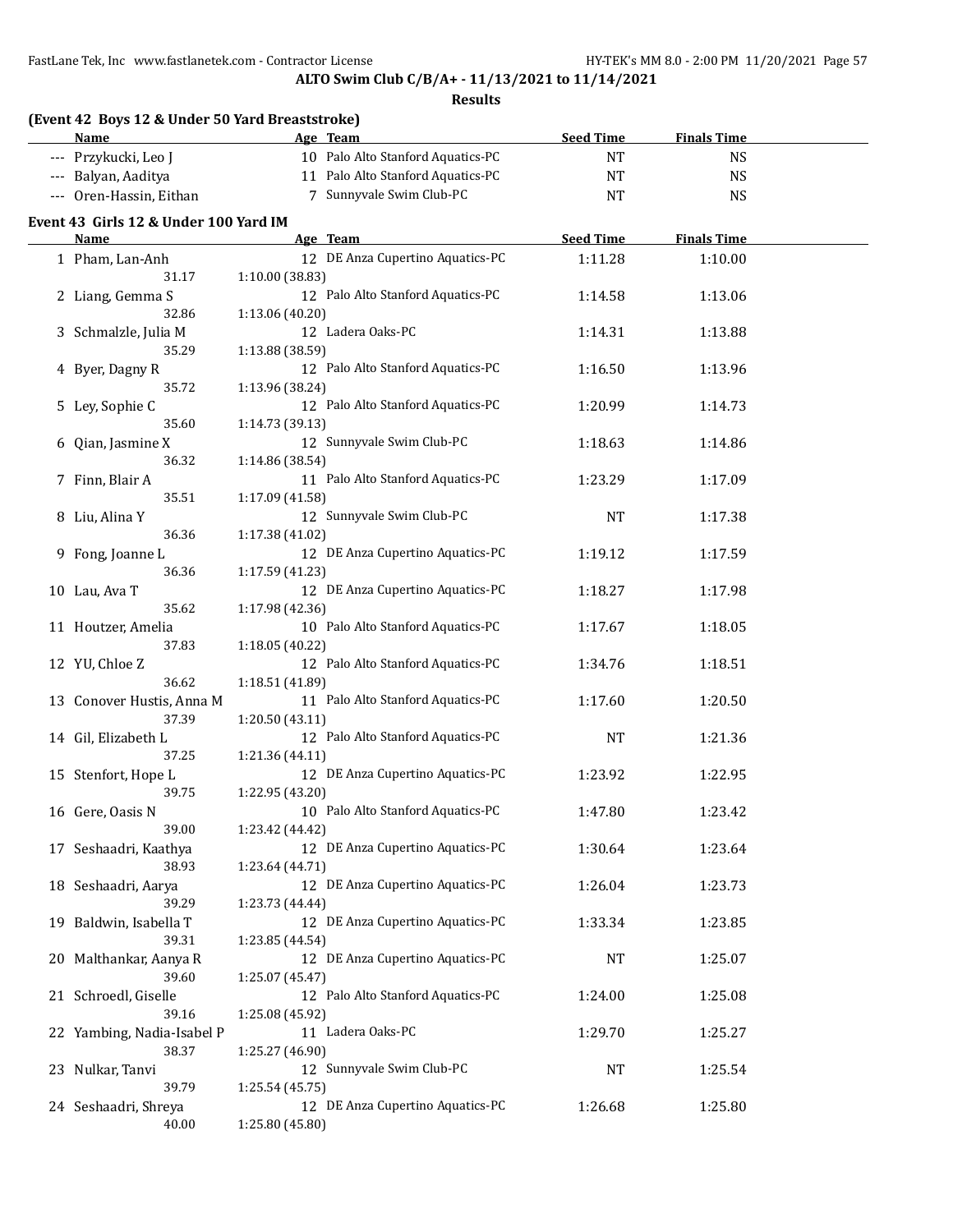| (Event 43 Girls 12 & Under 100 Yard IM) |  |  |  |  |
|-----------------------------------------|--|--|--|--|
|-----------------------------------------|--|--|--|--|

|    | <b>Name</b>                    | Age Team                                              | <b>Seed Time</b> | <b>Finals Time</b> |  |
|----|--------------------------------|-------------------------------------------------------|------------------|--------------------|--|
|    | 25 Van Wert, Bree S<br>41.00   | 11 Palo Alto Stanford Aquatics-PC<br>1:26.19 (45.19)  | 1:27.58          | 1:26.19            |  |
|    | 26 Chern, Natalie P            | 10 Ladera Oaks-PC                                     | 1:26.39          | 1:26.47            |  |
|    | 41.40<br>27 NG, Chloe Y        | 1:26.47 (45.07)<br>12 Alto Swim Club-PC               | 1:32.91          | 1:28.53            |  |
|    | 39.01<br>28 Hou, Claire        | 1:28.53 (49.52)<br>11 DE Anza Cupertino Aquatics-PC   | 1:34.51          | 1:28.76            |  |
|    | 44.81<br>29 Thompson, Dalia    | 1:28.76 (43.95)<br>11 DE Anza Cupertino Aquatics-PC   | 1:29.86          | 1:29.23            |  |
|    | 39.46<br>30 Guo, Jocelyn J     | 1:29.23 (49.77)<br>10 Palo Alto Stanford Aquatics-PC  | <b>NT</b>        | 1:29.34            |  |
|    | 43.32                          | 1:29.34 (46.02)<br>11 Palo Alto Stanford Aquatics-PC  |                  |                    |  |
|    | 31 Ashcraft, Lily<br>42.81     | 1:29.67 (46.86)                                       | 1:31.24          | 1:29.67            |  |
|    | 32 Lai, Hana T<br>43.02        | 10 Ladera Oaks-PC<br>1:30.58 (47.56)                  | 1:38.95          | 1:30.58            |  |
|    | 33 Neben, Seraphina E<br>43.39 | 12 Sunnyvale Swim Club-PC<br>1:31.07 (47.68)          | NT               | 1:31.07            |  |
|    | 34 Kaur, Jasmine<br>42.61      | 12 Alto Swim Club-PC<br>1:31.24 (48.63)               | NT               | 1:31.24            |  |
|    | 35 Liu, Lillian S<br>42.78     | 10 Palo Alto Stanford Aquatics-PC<br>1:32.15 (49.37)  | 1:33.41          | 1:32.15            |  |
|    | 36 Hanigal, Danielle           | 11 Alto Swim Club-PC                                  | 1:32.39          | 1:32.97            |  |
|    | 42.50<br>37 Deng, Celina       | 1:32.97 (50.47)<br>10 Palo Alto Stanford Aquatics-PC  | 1:43.49          | 1:33.90            |  |
|    | 44.92<br>38 Prasad, Riddhima P | 1:33.90 (48.98)<br>11 Alto Swim Club-PC               | 1:46.88          | 1:34.69            |  |
|    | 43.47<br>39 Tao, Kelly         | 1:34.69 (51.22)<br>9 Palo Alto Stanford Aquatics-PC   | 1:30.00          | 1:34.95            |  |
|    | 43.23<br>40 Rizvi, Emi         | 1:34.95 (51.72)<br>10 DE Anza Cupertino Aquatics-PC   | NT               | 1:35.05            |  |
|    | 45.45<br>41 MA, Meredith       | 1:35.05 (49.60)<br>10 Palo Alto Stanford Aquatics-PC  | NT               | 1:39.05            |  |
|    | 47.42<br>42 Van Wert, June S   | 1:39.05 (51.63)<br>9 Palo Alto Stanford Aquatics-PC   | NT               | 1:40.10            |  |
|    | 48.73                          | 1:40.10 (51.37)<br>8 Alto Swim Club-PC                |                  |                    |  |
|    | 43 Lin, Abigail<br>42.44       | 1:40.49 (58.05)                                       | 1:49.50          | 1:40.49            |  |
|    | 44 Mayberry, Sierra V<br>50.26 | 9 Palo Alto Stanford Aquatics-PC<br>1:40.92 (50.66)   | 1:40.53          | 1:40.92            |  |
|    | 45 Wang, Catherine<br>47.67    | 8 DE Anza Cupertino Aquatics-PC<br>1:41.01 (53.34)    | NT               | 1:41.01            |  |
|    | 46 Lucas, Corinne M<br>47.40   | 10 Palo Alto Stanford Aquatics-PC<br>1:41.72 (54.32)  | 1:39.54          | 1:41.72            |  |
|    | 47 Hopkins, Summer S<br>48.68  | 10 DE Anza Cupertino Aquatics-PC<br>1:42.14 (53.46)   | 2:02.00          | 1:42.14            |  |
|    | 48 Ono, Nella Y<br>57.57       | 9 Palo Alto Stanford Aquatics-PC                      | 1:47.92          | 1:52.76            |  |
| 49 | Dietz, Mabel M                 | 1:52.76 (55.19)<br>9 Palo Alto Stanford Aquatics-PC   | <b>NT</b>        | 1:55.59            |  |
|    | 56.30<br>50 Shenoy, Samika     | 1:55.59 (59.29)<br>8 Alto Swim Club-PC                | NT               | 2:16.73            |  |
|    | 1:06.09<br>51 Healy, Kathryn M | 2:16.73 (1:10.64)<br>9 Palo Alto Stanford Aquatics-PC | NT               | 2:21.70            |  |
|    | 1:13.16                        | 2:21.70 (1:08.54)                                     |                  |                    |  |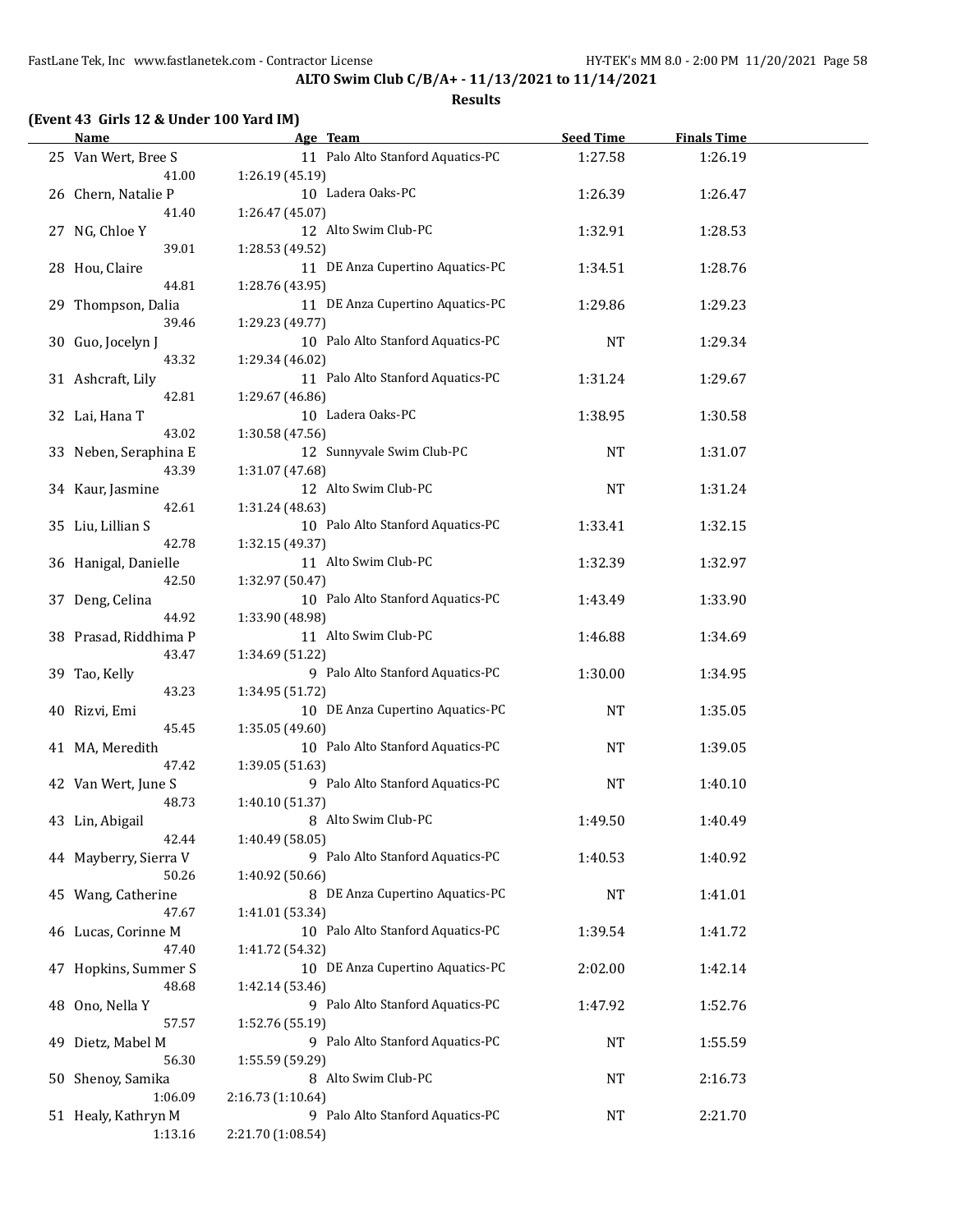**ALTO Swim Club C/B/A+ - 11/13/2021 to 11/14/2021 Results**

## **(Event 43 Girls 12 & Under 100 Yard IM)**

| Name                                 | Age Team                          | <b>Seed Time</b> | <b>Finals Time</b> |  |
|--------------------------------------|-----------------------------------|------------------|--------------------|--|
| 52 Parris, Aviah M                   | 7 Sunnyvale Swim Club-PC          | 2:33.68          | 2:34.79            |  |
| 1:12.74                              | 2:34.79 (1:22.05)                 |                  |                    |  |
| --- Yang, Emma                       | 9 Palo Alto Stanford Aquatics-PC  | <b>NT</b>        | DQ                 |  |
| 1:08.94                              | DQ (1:12.29)                      |                  |                    |  |
| --- Lynch, Avedon                    | 7 Palo Alto Stanford Aquatics-PC  | 2:10.34          | DQ                 |  |
| 55.42                                | DQ (1:07.06)                      |                  |                    |  |
| Meng, Angela J<br>$---$              | 8 Alto Swim Club-PC               | <b>NT</b>        | DQ                 |  |
| 1:23.31                              | DQ (1:18.11)                      |                  |                    |  |
| Rizvi, Violet<br>$\qquad \qquad - -$ | 8 DE Anza Cupertino Aquatics-PC   | <b>NT</b>        | DQ                 |  |
| 53.35                                | DQ (1:00.35)                      |                  |                    |  |
| Wang, Emmy B                         | 8 Alto Swim Club-PC               | 2:15.04          | DQ                 |  |
| Pang, Julinka                        | 12 Alto Swim Club-PC              | <b>NT</b>        | DQ                 |  |
| 43.88                                | DQ (57.66)                        |                  |                    |  |
| Blascovich, Alexys G                 | 10 Palo Alto Stanford Aquatics-PC | <b>NT</b>        | DQ                 |  |
| 37.97                                | DQ (42.20)                        |                  |                    |  |
| Watson, Adelaide P                   | 5 Alto Swim Club-PC               | <b>NT</b>        | DQ                 |  |
| 1:29.14                              | DQ (1:39.65)                      |                  |                    |  |
| Mason, Caroline A                    | 8 Palo Alto Stanford Aquatics-PC  | NT               | DQ                 |  |
| 1:00.52                              | DQ (1:03.31)                      |                  |                    |  |
| Traister, Orian                      | 11 DE Anza Cupertino Aquatics-PC  | 1:42.58          | DQ                 |  |
| 46.37                                | DQ (50.15)                        |                  |                    |  |
| Lee, Brooke E<br>$\qquad \qquad - -$ | 7 Palo Alto Stanford Aquatics-PC  | 1:45.20          | DQ                 |  |
| 50.48                                | DQ (57.38)                        |                  |                    |  |
| Giesselman, Lauren                   | 12 Alto Swim Club-PC              | <b>NT</b>        | <b>NS</b>          |  |
| WU, Charlotte                        | 7 Alto Swim Club-PC               | <b>NT</b>        | <b>NS</b>          |  |
| --- Pilz, Kate L                     | 12 Palo Alto Stanford Aquatics-PC | <b>NT</b>        | <b>NS</b>          |  |

## **Event 44 Boys 12 & Under 100 Yard IM**

| <b>Name</b>             | Age Team                          | <b>Seed Time</b> | <b>Finals Time</b> |  |
|-------------------------|-----------------------------------|------------------|--------------------|--|
| 1 Sutherland, Graham O  | 12 Ladera Oaks-PC                 | 1:17.41          | 1:10.32            |  |
| 32.50                   | 1:10.32 (37.82)                   |                  |                    |  |
| 2 Taysi, Griffin C      | 12 DE Anza Cupertino Aquatics-PC  | 1:22.08          | 1:13.94            |  |
| 32.71                   | 1:13.94 (41.23)                   |                  |                    |  |
| 3 Kwak, Zachary J       | 12 Palo Alto Stanford Aquatics-PC | 1:16.45          | 1:15.34            |  |
| 35.74                   | 1:15.34 (39.60)                   |                  |                    |  |
| 4 Laster, Ethan W       | 12 Palo Alto Stanford Aquatics-PC | 1:17.96          | 1:15.94            |  |
| 35.63                   | 1:15.94(40.31)                    |                  |                    |  |
| 5 Daigle, Noah C        | 12 Sunnyvale Swim Club-PC         | 1:18.38          | 1:16.56            |  |
| 34.61                   | 1:16.56(41.95)                    |                  |                    |  |
| 6 Sawamura, Ivan        | 11 Sunnyvale Swim Club-PC         | 1:19.43          | 1:17.59            |  |
| 35.92                   | 1:17.59 (41.67)                   |                  |                    |  |
| 7 Radzilowski, Andrew F | 12 Matadero Creek Aquatic Club-PC | 1:19.99          | 1:19.11            |  |
| 37.57                   | 1:19.11(41.54)                    |                  |                    |  |
| 8 Tannert, Rollan H     | 11 DE Anza Cupertino Aquatics-PC  | 1:27.48          | 1:19.27            |  |
| 36.99                   | 1:19.27 (42.28)                   |                  |                    |  |
| 9 Yuan, Kevin M         | 11 DE Anza Cupertino Aquatics-PC  | 1:26.71          | 1:19.88            |  |
| 37.66                   | 1:19.88 (42.22)                   |                  |                    |  |
| 10 Bromberg, Matias B   | 11 Palo Alto Stanford Aquatics-PC | 1:19.76          | 1:20.13            |  |
| 35.80                   | 1:20.13(44.33)                    |                  |                    |  |
| 11 Codel, Soeren A      | 10 Palo Alto Stanford Aquatics-PC | 1:27.95          | 1:20.64            |  |
| 38.06                   | 1:20.64 (42.58)                   |                  |                    |  |
| 12 Baek, Haniel J       | 10 DE Anza Cupertino Aquatics-PC  | 1:25.16          | 1:21.74            |  |
| 39.57                   | 1:21.74 (42.17)                   |                  |                    |  |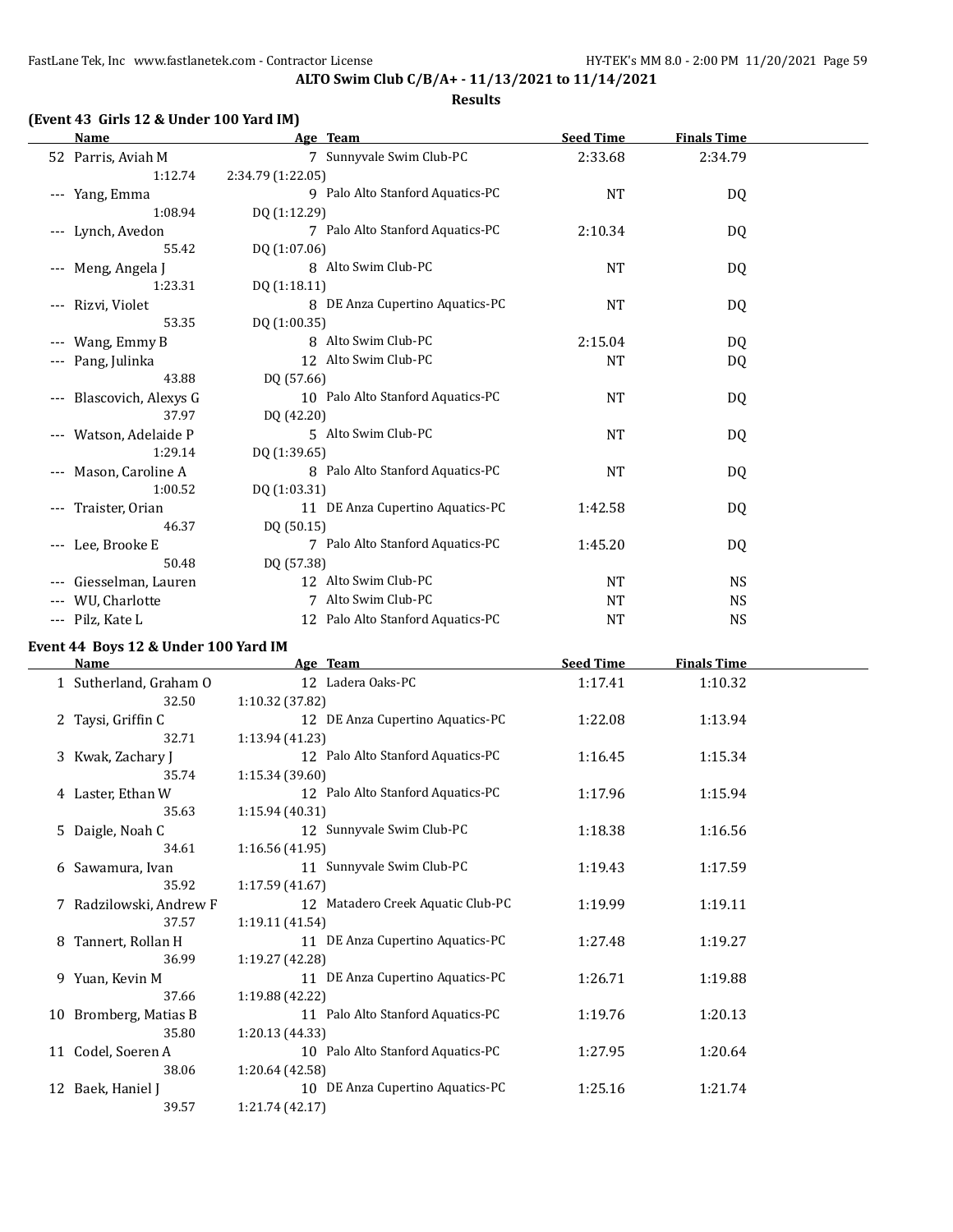**ALTO Swim Club C/B/A+ - 11/13/2021 to 11/14/2021**

## **(Event 44 Boys 12 & Under 100 Yard IM)**

| Name                        | Age Team                          | <b>Seed Time</b> | <b>Finals Time</b> |  |
|-----------------------------|-----------------------------------|------------------|--------------------|--|
| 13 Chern, Conrad Y          | 12 Ladera Oaks-PC                 | 1:24.33          | 1:22.71            |  |
| 39.63                       | 1:22.71 (43.08)                   |                  |                    |  |
| 14 Lin, Dylan               | 12 Sunnyvale Swim Club-PC         | 1:25.00          | 1:24.06            |  |
| 39.53                       | 1:24.06 (44.53)                   |                  |                    |  |
| 15 Lee, Parker S            | 9 Palo Alto Stanford Aquatics-PC  | 1:24.45          | 1:24.58            |  |
| 39.69                       | 1:24.58 (44.89)                   |                  |                    |  |
| 16 Kabakov Isakova, Leonard | 12 Palo Alto Stanford Aquatics-PC | 1:26.49          | 1:24.68            |  |
| 40.50                       | 1:24.68 (44.18)                   |                  |                    |  |
| 17 Guo, Kasen               | 12 Sunnyvale Swim Club-PC         | 1:36.15          | 1:26.24            |  |
| 40.44                       | 1:26.24 (45.80)                   |                  |                    |  |
| 18 Rizvi, Brooks            | 12 DE Anza Cupertino Aquatics-PC  | NT               | 1:26.87            |  |
| 40.69                       | 1:26.87 (46.18)                   |                  |                    |  |
| 19 Shang, Kevin             | 11 DE Anza Cupertino Aquatics-PC  | <b>NT</b>        | 1:26.99            |  |
| 40.75                       | 1:26.99 (46.24)                   |                  |                    |  |
| 20 Rousseau, Hugues Q       | 12 Palo Alto Stanford Aquatics-PC | 1:27.55          | 1:28.01            |  |
| 41.87                       | 1:28.01 (46.14)                   |                  |                    |  |
| 21 Walker, Lance J          | 10 Unattached-PC                  | 1:30.50          | 1:29.69            |  |
| 43.28                       | 1:29.69 (46.41)                   |                  |                    |  |
| 22 NA, Chan                 | 12 Alto Swim Club-PC              | 1:34.69          | 1:29.75            |  |
| 42.62                       | 1:29.75 (47.13)                   |                  |                    |  |
| 23 Zheng, Eric              | 8 DE Anza Cupertino Aquatics-PC   | 1:38.10          | 1:30.33            |  |
| 41.93                       | 1:30.33 (48.40)                   |                  |                    |  |
| 24 Cheong, Justin T         | 12 Alto Swim Club-PC              | 1:34.30          | 1:30.62            |  |
| 40.06                       | 1:30.62 (50.56)                   |                  |                    |  |
| 25 Adam, Conor              | 11 Palo Alto Stanford Aquatics-PC | 1:33.40          | 1:31.81            |  |
| 42.07                       | 1:31.81 (49.74)                   |                  |                    |  |
| 26 Laster, Teddy M          | 10 Palo Alto Stanford Aquatics-PC | 1:45.00          | 1:31.92            |  |
| 44.32                       | 1:31.92 (47.60)                   |                  |                    |  |
| 27 Pataky, Jackson L        | 9 Palo Alto Stanford Aquatics-PC  | <b>NT</b>        | 1:32.35            |  |
| 40.27                       | 1:32.35 (52.08)                   |                  |                    |  |
| 28 Naor, Ethan S            | 10 Palo Alto Stanford Aquatics-PC | 1:50.12          | 1:34.45            |  |
| 45.28                       | 1:34.45 (49.17)                   |                  |                    |  |
| 29 Walker, Zachariah D      | 8 Unattached-PC                   | 1:31.65          | 1:35.96            |  |
| 45.37                       | 1:35.96 (50.59)                   |                  |                    |  |
| 30 Walker, Nathaniel R      | 12 Unattached-PC                  | 1:37.01          | 1:37.02            |  |
| 47.77                       | 1:37.02 (49.25)                   |                  |                    |  |
| 31 Uribe, Jeronimo          | 11 Palo Alto Stanford Aquatics-PC | NT               | 1:38.18            |  |
| 47.25                       | 1:38.18 (50.93)                   |                  |                    |  |
| 32 Nair, Neel               | 11 Sunnyvale Swim Club-PC         | NT               | 1:38.64            |  |
| 48.06                       | 1:38.64 (50.58)                   |                  |                    |  |
| 33 Czajkowski, Robert P     | 9 Palo Alto Stanford Aquatics-PC  | 1:45.01          | 1:38.66            |  |
| 45.50                       | 1:38.66 (53.16)                   |                  |                    |  |
| 34 Nicolls, Julian C        | 10 Palo Alto Stanford Aquatics-PC | 1:29.00          | 1:38.96            |  |
| 44.64                       | 1:38.96 (54.32)                   |                  |                    |  |
| 35 Lee, Connor J            | 8 Palo Alto Stanford Aquatics-PC  | 1:39.40          | 1:40.62            |  |
| 47.44                       | 1:40.62 (53.18)                   |                  |                    |  |
| 36 Friedland, Samuel C      | 11 Palo Alto Stanford Aquatics-PC | NT               | 1:41.86            |  |
| 50.49                       | 1:41.86 (51.37)                   |                  |                    |  |
| 37 Kuwajima, Yotaro C       | 11 Palo Alto Stanford Aquatics-PC | 2:04.64          | 1:42.47            |  |
| 50.54                       | 1:42.47 (51.93)                   |                  |                    |  |
| 38 Danner, Kingston M       | 11 DE Anza Cupertino Aquatics-PC  | NT               | 1:43.25            |  |
| 52.73                       | 1:43.25 (50.52)                   |                  |                    |  |
| 39 Zhou, Kunhao L           | 8 Alto Swim Club-PC               | 1:44.68          | 1:46.89            |  |
| 50.21                       | 1:46.89 (56.68)                   |                  |                    |  |
|                             |                                   |                  |                    |  |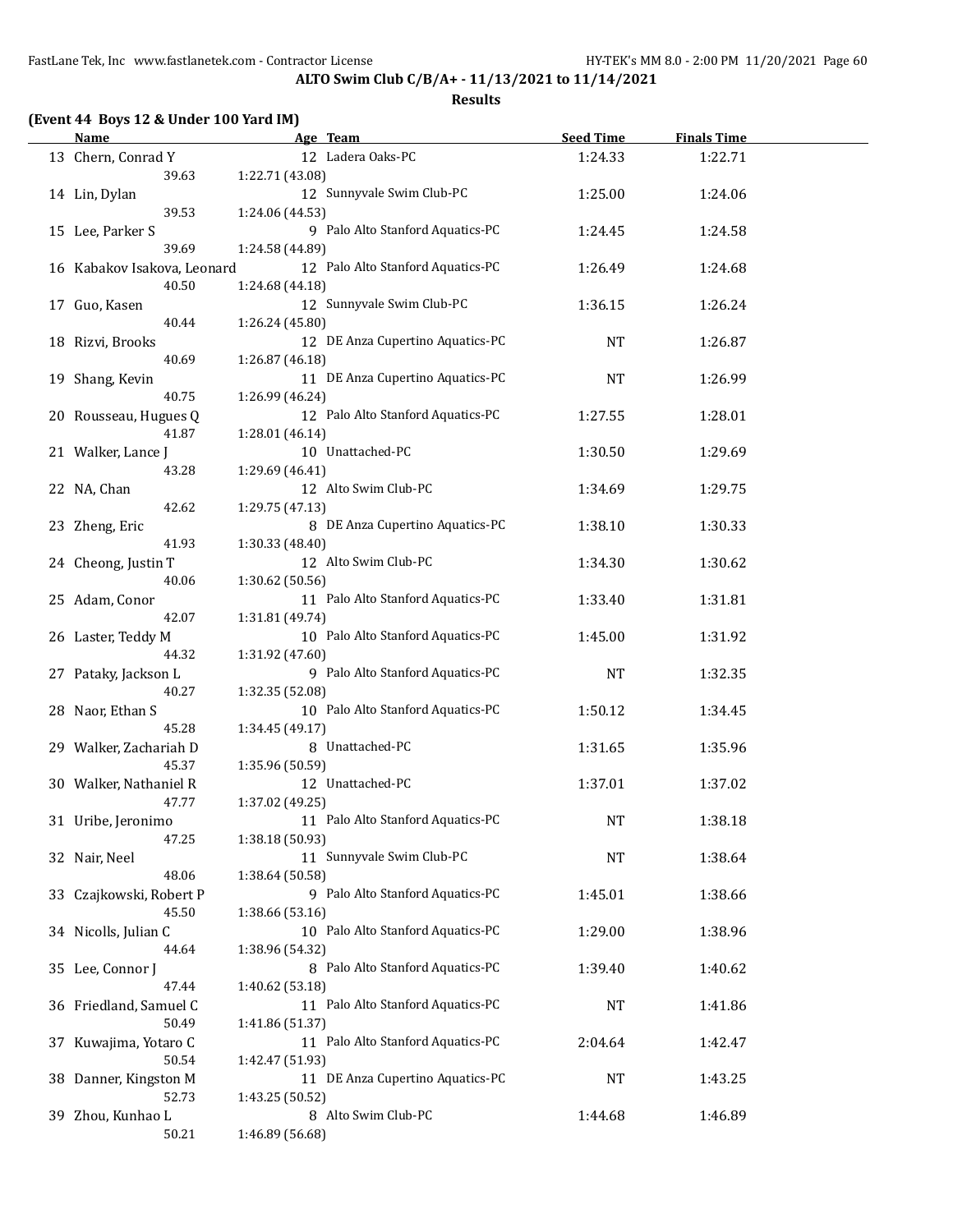| (Event 44 Boys 12 & Under 100 Yard IM) |
|----------------------------------------|
|----------------------------------------|

|                     | Name                  | Age Team                               | <b>Seed Time</b> | <b>Finals Time</b> |  |
|---------------------|-----------------------|----------------------------------------|------------------|--------------------|--|
|                     | 40 Young, Griffin C   | 9 Ladera Oaks-PC                       | 1:53.90          | 1:48.49            |  |
|                     | 54.25                 | 1:48.49 (54.24)                        |                  |                    |  |
|                     | 41 Suh, Noah          | 10 Palo Alto Stanford Aquatics-PC      | <b>NT</b>        | 1:49.21            |  |
|                     | 51.21                 | 1:49.21 (58.00)                        |                  |                    |  |
|                     | 42 Thompson, Miles    | 8 DE Anza Cupertino Aquatics-PC        | 1:49.03          | 1:49.39            |  |
|                     | 49.88                 | 1:49.39 (59.51)                        |                  |                    |  |
|                     | 43 Harris, Calvin J   | 9 Palo Alto Stanford Aquatics-PC       | 1:55.00          | 1:50.53            |  |
|                     | 54.88                 | 1:50.53 (55.65)                        |                  |                    |  |
|                     |                       | 8 Sunnyvale Swim Club-PC               | <b>NT</b>        |                    |  |
|                     | 44 LU, Daniel         |                                        |                  | 1:51.98            |  |
|                     | 54.81                 | 1:51.98 (57.17)<br>9 Alto Swim Club-PC |                  |                    |  |
|                     | 45 Dashouk, Michael   |                                        | <b>NT</b>        | 1:56.61            |  |
|                     | 53.55                 | 1:56.61 (1:03.06)                      |                  |                    |  |
|                     | 46 TU, Leroy G        | 8 Alto Swim Club-PC                    | 1:57.26          | 1:57.86            |  |
|                     | 1:00.86               | 1:57.86 (57.00)                        |                  |                    |  |
|                     | 47 Sommer, Mathias L  | 11 Palo Alto Stanford Aquatics-PC      | <b>NT</b>        | 1:57.95            |  |
|                     | 1:01.76               | 1:57.95 (56.19)                        |                  |                    |  |
|                     | 48 Ashcraft, Logan M  | 8 Palo Alto Stanford Aquatics-PC       | <b>NT</b>        | 2:01.65            |  |
|                     | 49 Dietz, Archibald J | 7 Palo Alto Stanford Aquatics-PC       | <b>NT</b>        | 2:12.68            |  |
|                     | 1:04.95               | 2:12.68 (1:07.73)                      |                  |                    |  |
|                     | 50 Jhaveri, Nevahn    | 9 Palo Alto Stanford Aquatics-PC       | NT               | 2:15.86            |  |
|                     | 1:12.53               | 2:15.86 (1:03.33)                      |                  |                    |  |
|                     | 51 Chang, Elijah J    | 8 Alto Swim Club-PC                    | NT               | 2:47.34            |  |
|                     | --- Chen, Matt T      | 9 Palo Alto Stanford Aquatics-PC       | <b>NT</b>        | DQ                 |  |
|                     | 55.44                 | DQ (1:02.52)                           |                  |                    |  |
|                     | --- Oliveira, Enzo P  | 8 Alto Swim Club-PC                    | NT               | DQ                 |  |
|                     | 1:25.61               | DQ (1:18.00)                           |                  |                    |  |
|                     | --- Liu, Lucas R      | 7 Alto Swim Club-PC                    | NT               | DQ                 |  |
|                     | 1:12.14               | DQ (1:16.05)                           |                  |                    |  |
|                     | --- Wiesner, Lev A    | 8 Palo Alto Stanford Aquatics-PC       | <b>NT</b>        | DQ                 |  |
|                     | 1:08.21               | DQ (1:17.78)                           |                  |                    |  |
|                     | Balyan, Viraj         | 8 Alto Swim Club-PC                    | <b>NT</b>        | DQ                 |  |
|                     | 1:04.95               | DQ (1:01.99)                           |                  |                    |  |
|                     | Sivamurthy, Nikhil    | 12 Palo Alto Stanford Aquatics-PC      | 1:16.00          |                    |  |
|                     |                       |                                        |                  | DQ                 |  |
|                     | 33.02                 | DQ (37.71)<br>8 Alto Swim Club-PC      |                  |                    |  |
|                     | --- Sung, Ryan        |                                        | NT               | DQ                 |  |
|                     | 1:06.35               | DQ (1:13.25)                           |                  |                    |  |
|                     | --- Long, Darron J    | 8 Alto Swim Club-PC                    | <b>NT</b>        | DQ                 |  |
|                     | 59.32                 | DQ (1:00.50)                           |                  |                    |  |
|                     | --- Pang, Julian R    | 10 Burlingame Aquatics-PC              | <b>NT</b>        | DQ                 |  |
|                     | 52.99                 | DQ (1:00.71)                           |                  |                    |  |
| $\qquad \qquad - -$ | Martin, Drew A        | 12 Alto Swim Club-PC                   | NT               | DQ                 |  |
|                     | 44.14                 | DQ (48.66)                             |                  |                    |  |
| $\qquad \qquad - -$ | Lee, Seunghun         | 11 Palo Alto Stanford Aquatics-PC      | 1:30.94          | DQ                 |  |
|                     | 36.36                 | DQ (42.62)                             |                  |                    |  |
|                     | Merkel, Oscar         | 10 Palo Alto Stanford Aquatics-PC      | NT               | DQ                 |  |
|                     | 47.84                 | DQ (53.55)                             |                  |                    |  |
|                     | --- Fletcher, Wyatt   | 8 Alto Swim Club-PC                    | NT               | DQ                 |  |
|                     | 1:18.90               | DQ (1:20.31)                           |                  |                    |  |
| $\qquad \qquad - -$ | Panda, Dhruv          | 11 Palo Alto Stanford Aquatics-PC      | 1:47.43          | DQ                 |  |
|                     | 43.87                 | DQ (55.56)                             |                  |                    |  |
| $---$               | Ortiz, Landon R       | 11 Alto Swim Club-PC                   | <b>NT</b>        | DQ                 |  |
|                     | 56.19                 | DQ (58.58)                             |                  |                    |  |
|                     |                       |                                        |                  |                    |  |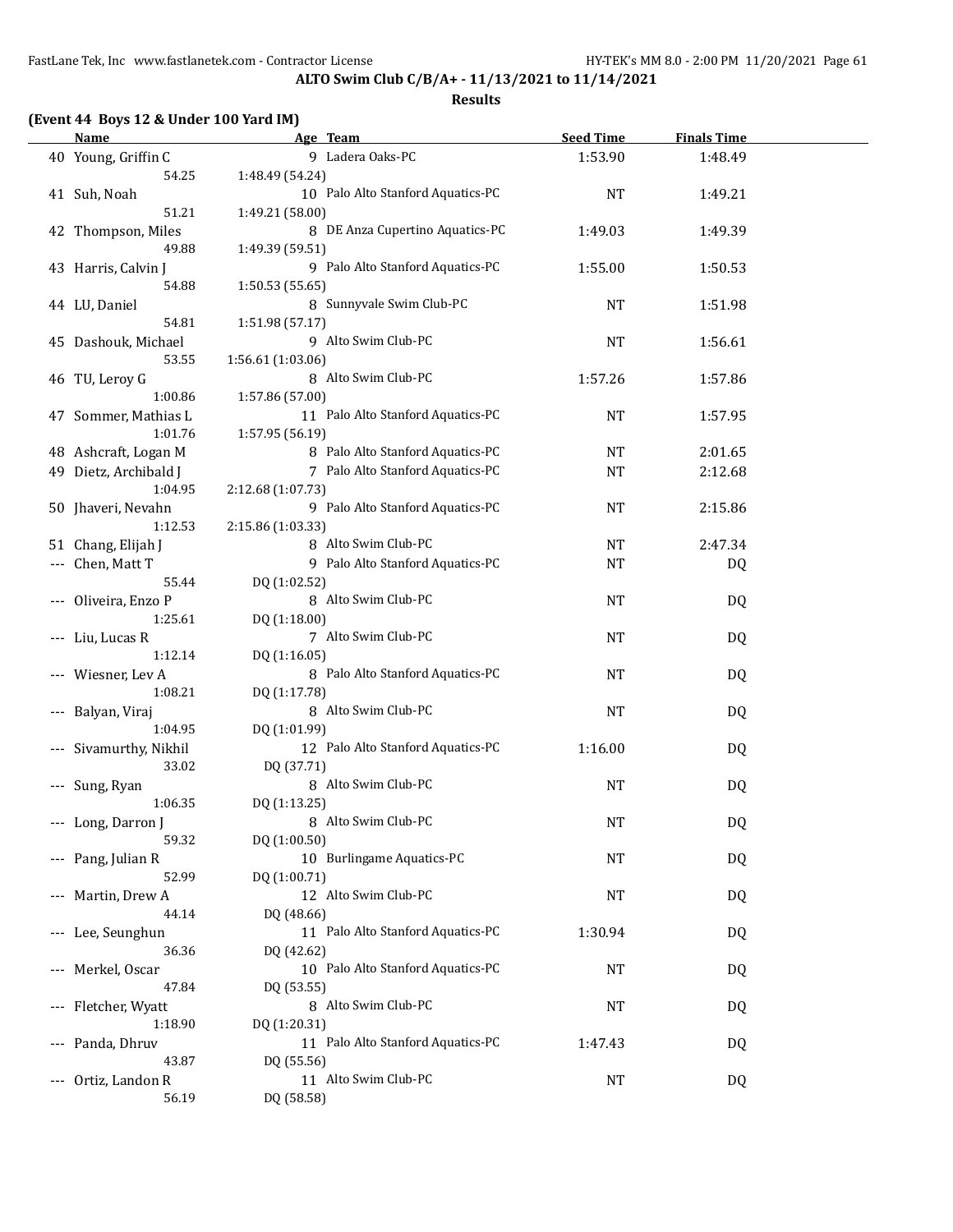**ALTO Swim Club C/B/A+ - 11/13/2021 to 11/14/2021**

**Results**

| (Event 44 Boys 12 & Under 100 Yard IM) |                                       |                  |                    |  |  |  |  |
|----------------------------------------|---------------------------------------|------------------|--------------------|--|--|--|--|
| Name                                   | Team<br>Age                           | <b>Seed Time</b> | <b>Finals Time</b> |  |  |  |  |
| --- Liang, Cheston                     | 8 Palo Alto Stanford Aquatics-PC      | 1:37.89          | DO.                |  |  |  |  |
| 45.28                                  | DO (50.28)                            |                  |                    |  |  |  |  |
| --- Wartrakchit, Pakin                 | 8 Alto Swim Club-PC                   | <b>NT</b>        | NS.                |  |  |  |  |
| --- Hira, Nicolas                      | Alto Swim Club-PC<br>8                | 2:09.81          | NS                 |  |  |  |  |
| $--$ Finn, Zane E                      | Palo Alto Stanford Aquatics-PC<br>1 ∩ | 1:33.03          | NS                 |  |  |  |  |
|                                        |                                       |                  |                    |  |  |  |  |

## **Event 45 Girls 9-12 500 Yard Freestyle**

 $\overline{\phantom{a}}$ 

| <b>Name</b>                 | Age Team        |                                   |                 | <b>Seed Time</b> | <b>Finals Time</b> |  |
|-----------------------------|-----------------|-----------------------------------|-----------------|------------------|--------------------|--|
| 1 Ley, Sophie C             |                 | 12 Palo Alto Stanford Aquatics-PC |                 | <b>NT</b>        | 6:26.71            |  |
| 35.40                       | 1:14.74 (39.34) | 1:54.56 (39.82)                   | 2:34.58 (40.02) |                  |                    |  |
| 3:14.33 (39.75)             | 3:54.27 (39.94) | 4:33.65 (39.38)                   | 5:13.10 (39.45) |                  |                    |  |
| 5:51.85 (38.75)             | 6:26.71(34.86)  |                                   |                 |                  |                    |  |
| 2 Estala Steclaru, Stefania |                 | 12 DE Anza Cupertino Aquatics-PC  |                 | 7:43.86          | 6:51.04            |  |
| 1:17.53                     | 2:00.04 (42.51) | 2:42.88 (42.84)                   | 3:25.54 (42.66) |                  |                    |  |
|                             |                 |                                   | 5:31.28()       |                  |                    |  |
| 6:51.04 (1:19.76)           |                 |                                   |                 |                  |                    |  |
| 3 Osipova, Margarita        |                 | 12 Alto Swim Club-PC              |                 | <b>NT</b>        | 6:51.23            |  |
| 33.91                       | 1:13.27 (39.36) | 1:54.89 (41.62)                   | 2:37.43 (42.54) |                  |                    |  |
| 3:19.87 (42.44)             | 4:02.88 (43.01) | 4:44.97 (42.09)                   | 5:28.57 (43.60) |                  |                    |  |
| 6:11.62 (43.05)             | 6:51.23 (39.61) |                                   |                 |                  |                    |  |
| 4 Picard, Naomi L           |                 | 11 Alto Swim Club-PC              |                 | 7:32.83          | 6:59.02            |  |
| 33.70                       | 1:13.74 (40.04) | 1:56.03 (42.29)                   | 2:39.22 (43.19) |                  |                    |  |
| 3:22.24 (43.02)             | 4:05.50(43.26)  | 4:49.59 (44.09)                   | 5:33.95 (44.36) |                  |                    |  |
| 6:17.64 (43.69)             | 6:59.02 (41.38) |                                   |                 |                  |                    |  |
| 5 HE, Jasmine S             |                 | 11 Alto Swim Club-PC              |                 | 7:55.41          | 6:59.08            |  |
| 37.38                       | 1:19.16 (41.78) | 2:02.07 (42.91)                   | 2:44.91 (42.84) |                  |                    |  |
| 3:27.18 (42.27)             | 4:11.33 (44.15) | 4:54.47 (43.14)                   | 5:37.36 (42.89) |                  |                    |  |
| 6:19.52(42.16)              | 6:59.08(39.56)  |                                   |                 |                  |                    |  |
| 6 Chang, Elise              |                 | 12 Alto Swim Club-PC              |                 | 8:23.73          | 6:59.42            |  |
| 37.44                       | 1:18.91 (41.47) | 2:01.85 (42.94)                   | 2:44.81 (42.96) |                  |                    |  |
| 3:28.16 (43.35)             | 4:11.85 (43.69) | 4:55.10 (43.25)                   | 5:37.94 (42.84) |                  |                    |  |
| 6:19.93 (41.99)             | 6:59.42 (39.49) |                                   |                 |                  |                    |  |
| 7 Kao, Leila                |                 | 11 Palo Alto Stanford Aquatics-PC |                 | 7:30.99          | 7:04.02            |  |
| 36.54                       | 1:18.49 (41.95) | 2:02.17 (43.68)                   | 2:45.63 (43.46) |                  |                    |  |
| 3:28.98 (43.35)             | 4:12.70 (43.72) | 4:56.00 (43.30)                   | 5:40.15 (44.15) |                  |                    |  |
| 6:23.18 (43.03)             | 7:04.02 (40.84) |                                   |                 |                  |                    |  |
| 8 Blanco-Sarmiento, Ximena  |                 | 10 DE Anza Cupertino Aquatics-PC  |                 | <b>NT</b>        | 8:00.90            |  |
| 42.71                       | 1:30.75 (48.04) | 2:19.44(48.69)                    | 3:08.99 (49.55) |                  |                    |  |
| 3:57.30 (48.31)             | 4:47.00 (49.70) | 5:37.96 (50.96)                   | 6:28.52(50.56)  |                  |                    |  |
| 7:16.58 (48.06)             | 8:00.90 (44.32) |                                   |                 |                  |                    |  |
| Shang, Katie                |                 | 11 DE Anza Cupertino Aquatics-PC  |                 | 8:17.98          | <b>NS</b>          |  |

## **Event 46 Boys 9-12 500 Yard Freestyle**

| Name                 | Age Team                  |                 | <b>Seed Time</b> | <b>Finals Time</b> |  |
|----------------------|---------------------------|-----------------|------------------|--------------------|--|
| 1 Glanville, Dylan J | 12 Alto Swim Club-PC      |                 | 5:29.34          | 5:28.29            |  |
| 28.90                | 1:01.43(32.53)            | 1:34.57(33.14)  | 2:08.09(33.52)   |                    |  |
| 2:41.55(33.46)       | 3:15.18(33.63)            | 3:48.80 (33.62) | 4:22.61 (33.81)  |                    |  |
| 4:56.29 (33.68)      | 5:28.29 (32.00)           |                 |                  |                    |  |
| 2 YU, Ben B          | 12 Sunnyvale Swim Club-PC |                 | 6:24.57          | 5:40.25            |  |
| 29.92                | 1:02.95(33.03)            | 1:37.46 (34.51) | 2:12.18 (34.72)  |                    |  |
| 2:46.52 (34.34)      | 3:21.63(35.11)            | 3:56.49 (34.86) | 4:31.86 (35.37)  |                    |  |
| 5:06.94 (35.08)      | 5:40.25 (33.31)           |                 |                  |                    |  |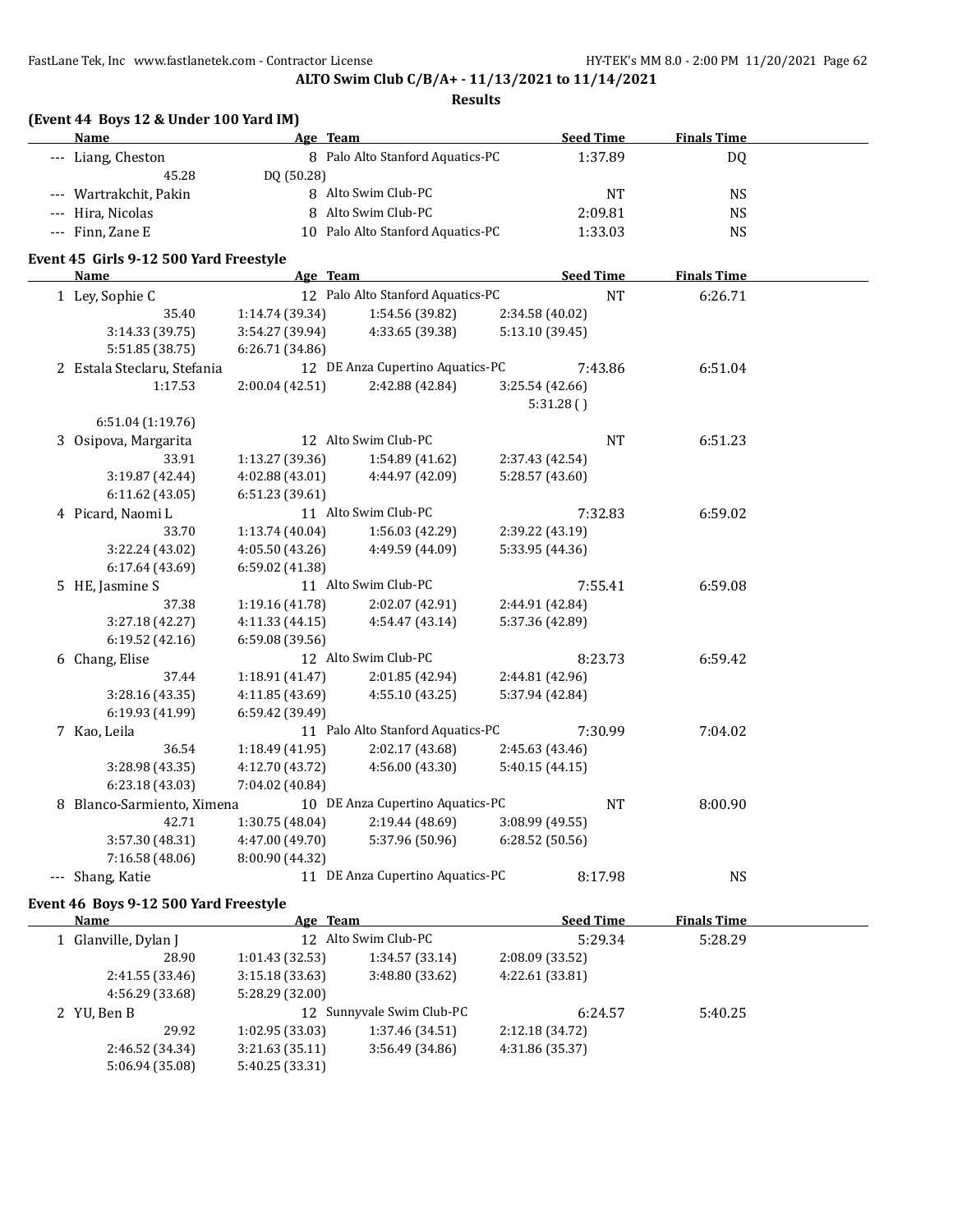**ALTO Swim Club C/B/A+ - 11/13/2021 to 11/14/2021**

#### **Results**

## **(Event 46 Boys 9-12 500 Yard Freestyle)**

| <b>Name</b>           | Age Team        |                                  | <b>Seed Time</b> | <b>Finals Time</b> |  |
|-----------------------|-----------------|----------------------------------|------------------|--------------------|--|
| 3 Chung, Kai K        |                 | 12 Alto Swim Club-PC             | 6:59.86          | 6:08.95            |  |
| 31.72                 | 1:07.51(35.79)  | 1:45.46 (37.95)                  | 2:22.97 (37.51)  |                    |  |
| 3:02.13 (39.16)       | 3:40.51 (38.38) | 4:18.26 (37.75)                  | 4:56.47 (38.21)  |                    |  |
| 5:34.77 (38.30)       | 6:08.95 (34.18) |                                  |                  |                    |  |
| 4 Zhang, Samuel M     |                 | 12 DE Anza Cupertino Aquatics-PC | NT               | 6:14.27            |  |
| 32.28                 | 1:09.48 (37.20) | 1:47.64(38.16)                   | 2:26.31 (38.67)  |                    |  |
| 3:04.99 (38.68)       | 3:43.74 (38.75) | 4:22.52 (38.78)                  | 5:00.26 (37.74)  |                    |  |
| 5:38.33 (38.07)       | 6:14.27 (35.94) |                                  |                  |                    |  |
| 5 Kuusela, Niklas J   |                 | 12 Alto Swim Club-PC             | 7:07.53          | 6:16.45            |  |
| 32.84                 | 1:10.38(37.54)  | 1:49.56 (39.18)                  | 2:28.29 (38.73)  |                    |  |
| 3:06.48 (38.19)       | 3:45.58(39.10)  | 4:24.58 (39.00)                  | 5:03.65 (39.07)  |                    |  |
| 5:41.26 (37.61)       | 6:16.45 (35.19) |                                  |                  |                    |  |
| 6 Reklis, Rylan K     |                 | 12 Alto Swim Club-PC             | 6:27.58          | 6:18.35            |  |
| 32.86                 | 1:11.16(38.30)  | 1:50.48 (39.32)                  | 2:30.38 (39.90)  |                    |  |
| 3:09.20 (38.82)       | 3:48.36 (39.16) | 4:27.38 (39.02)                  | 5:07.12 (39.74)  |                    |  |
| 5:44.90 (37.78)       | 6:18.35(33.45)  |                                  |                  |                    |  |
| 7 Yong, Jerrick Y     |                 | 12 Alto Swim Club-PC             | 7:18.58          | 6:21.05            |  |
| 32.54                 | 1:10.54(38.00)  | 1:49.59 (39.05)                  | 2:28.01 (38.42)  |                    |  |
| 3:06.79 (38.78)       | 3:45.65 (38.86) | 4:24.71 (39.06)                  | 5:03.59 (38.88)  |                    |  |
| 5:41.91 (38.32)       | 6:21.05 (39.14) |                                  |                  |                    |  |
| 8 Hong, Matthew J     |                 | 11 Alto Swim Club-PC             | 7:05.09          | 6:24.41            |  |
| 32.29                 | 1:08.78 (36.49) | 1:48.35 (39.57)                  | 2:28.50 (40.15)  |                    |  |
| 3:08.51 (40.01)       | 3:49.01(40.50)  | 4:28.81 (39.80)                  | 5:09.02 (40.21)  |                    |  |
| 5:47.95 (38.93)       | 6:24.41 (36.46) |                                  |                  |                    |  |
| 9 Erickson, Julian A  |                 | 11 Alto Swim Club-PC             | NT               | 6:26.55            |  |
| 34.02                 | 1:12.77(38.75)  | 1:52.62 (39.85)                  | 2:31.70 (39.08)  |                    |  |
| 3:12.10 (40.40)       | 3:52.06 (39.96) | 4:31.83 (39.77)                  | 5:11.32 (39.49)  |                    |  |
| 5:50.35 (39.03)       | 6:26.55 (36.20) |                                  |                  |                    |  |
| 10 Powell, Ryan A     |                 | 10 Ladera Oaks-PC                | 6:31.50          | 6:29.36            |  |
| 32.53                 | 1:10.58(38.05)  | 1:50.76 (40.18)                  | 2:29.83 (39.07)  |                    |  |
| 3:11.64 (41.81)       | 3:51.19(39.55)  | 4:31.12 (39.93)                  | 5:11.41 (40.29)  |                    |  |
| 5:52.44 (41.03)       | 6:29.36 (36.92) |                                  |                  |                    |  |
| 11 Erhard, Raphael    |                 | 10 Alto Swim Club-PC             | NT               | 6:29.95            |  |
| 34.25                 | 1:12.15 (37.90) | 1:51.89 (39.74)                  | 2:32.30 (40.41)  |                    |  |
| 3:12.63 (40.33)       | 3:52.66 (40.03) | 4:32.86 (40.20)                  | 5:13.07 (40.21)  |                    |  |
| 5:52.92 (39.85)       | 6:29.95 (37.03) |                                  |                  |                    |  |
| 12 Wang, Gabriel      |                 | 12 Alto Swim Club-PC             | <b>NT</b>        | 6:40.81            |  |
| 33.40                 | 1:12.70 (39.30) | 1:54.61 (41.91)                  | 2:36.60 (41.99)  |                    |  |
| 3:18.19 (41.59)       | 4:00.55 (42.36) | 4:41.82 (41.27)                  | 5:24.29 (42.47)  |                    |  |
| 6:04.53 (40.24)       | 6:40.81 (36.28) |                                  |                  |                    |  |
| 13 Bivol, Julien A    |                 | 10 Alto Swim Club-PC             | 7:42.52          | 6:53.43            |  |
| 35.12                 | 1:16.36 (41.24) | 1:59.39 (43.03)                  | 2:42.41 (43.02)  |                    |  |
| 3:24.53 (42.12)       | 4:07.01 (42.48) | 4:49.32 (42.31)                  | 5:31.42 (42.10)  |                    |  |
| 6:15.10 (43.68)       | 6:53.43 (38.33) |                                  |                  |                    |  |
| 14 Fan, Jonathan A    |                 | 12 Alto Swim Club-PC             | 7:36.26          | 6:56.10            |  |
| 36.23                 | 1:17.00 (40.77) | 2:00.18 (43.18)                  | 2:43.28 (43.10)  |                    |  |
| 3:26.22 (42.94)       | 4:09.74 (43.52) | 4:52.69 (42.95)                  | 5:34.83 (42.14)  |                    |  |
| 6:17.05 (42.22)       | 6:56.10 (39.05) |                                  |                  |                    |  |
| 15 Lungren, Gabriel J |                 | 9 Palo Alto Stanford Aquatics-PC | 8:00.00          | 6:56.19            |  |
| 37.41                 | 1:20.30 (42.89) | 2:03.95 (43.65)                  | 2:46.69 (42.74)  |                    |  |
| 3:30.48 (43.79)       | 4:14.10 (43.62) | 4:56.01 (41.91)                  | 5:37.54 (41.53)  |                    |  |
| 6:19.87 (42.33)       | 6:56.19 (36.32) |                                  |                  |                    |  |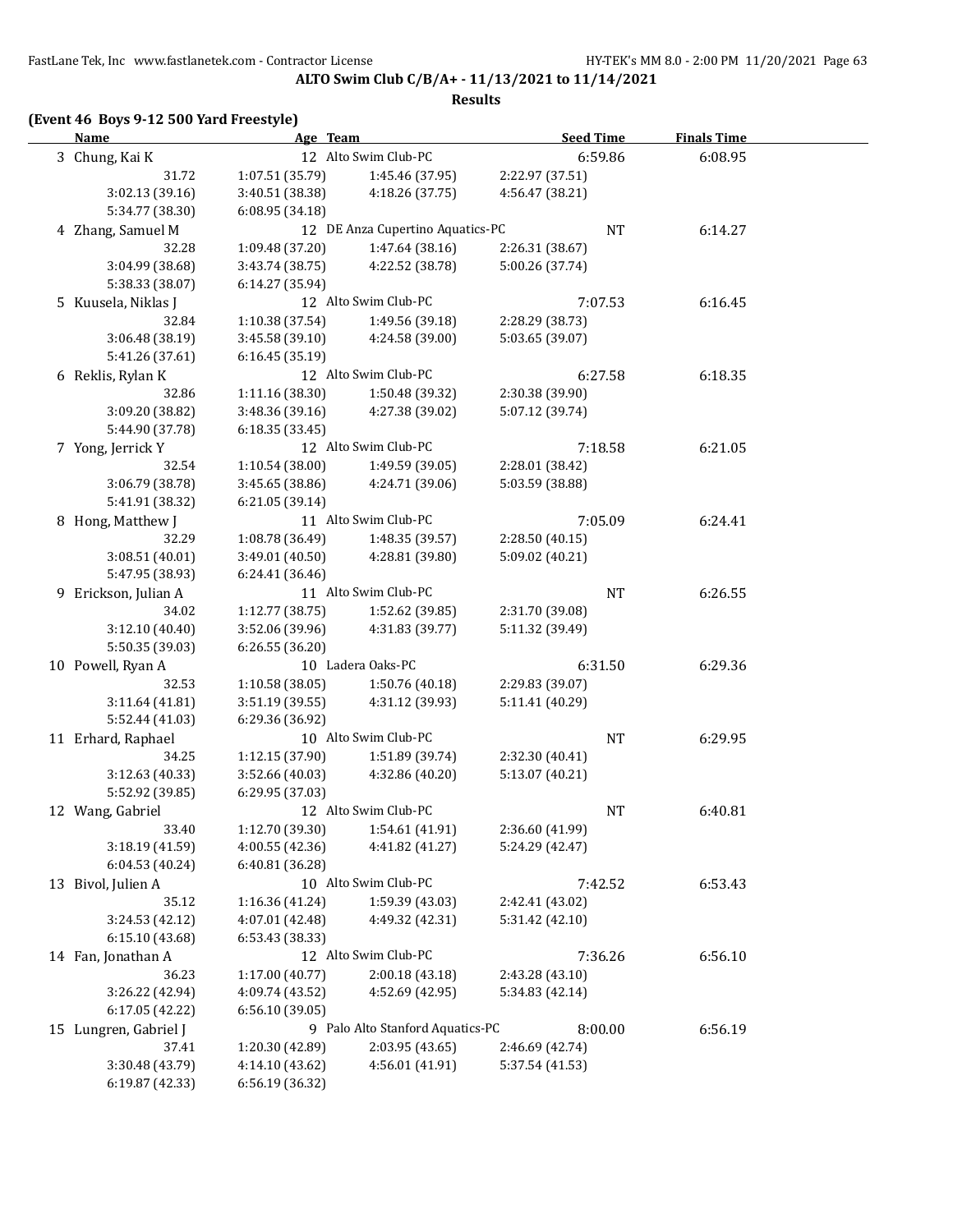# **ALTO Swim Club C/B/A+ - 11/13/2021 to 11/14/2021 Results**

## **(Event 46 Boys 9-12 500 Yard Freestyle)**

|    | Name                | Age Team        |                                  | <b>Seed Time</b> |         | <b>Finals Time</b> |  |
|----|---------------------|-----------------|----------------------------------|------------------|---------|--------------------|--|
|    | 16 Walker, Lance J  |                 | 10 Unattached-PC                 |                  | 7:08.15 | 7:10.07            |  |
|    | 37.33               | 1:20.23(42.90)  | 2:04.94 (44.71)                  | 2:47.72 (42.78)  |         |                    |  |
|    | 3:32.27(44.55)      | 4:17.47 (45.20) | 5:01.57(44.10)                   | 5:45.94 (44.37)  |         |                    |  |
|    | 6:28.21(42.27)      | 7:10.07 (41.86) |                                  |                  |         |                    |  |
| 17 | Miller, Maxwell M   |                 | 10 DE Anza Cupertino Aquatics-PC |                  | 7:21.06 | 7:11.80            |  |
|    | 37.72               | 1:21.02 (43.30) | 2:05.65(44.63)                   | 2:50.05(44.40)   |         |                    |  |
|    | 3:34.22(44.17)      | 4:19.64 (45.42) | 5:03.80(44.16)                   | 5:48.47 (44.67)  |         |                    |  |
|    | 6:31.64(43.17)      | 7:11.80(40.16)  |                                  |                  |         |                    |  |
| 18 | Walker, Nathaniel R |                 | 12 Unattached-PC                 |                  | 7:26.37 | 7:33.68            |  |
|    | 40.78               | 1:26.33(45.55)  | 2:12.40 (46.07)                  | 2:57.92 (45.52)  |         |                    |  |
|    | 3:43.75 (45.83)     | 4:30.50 (46.75) | 5:16.98 (46.48)                  | 6:03.87(46.89)   |         |                    |  |
|    | 6:48.91(45.04)      | 7:33.68 (44.77) |                                  |                  |         |                    |  |
| 19 | Ananth, Sanat       | 11              | Alto Swim Club-PC                |                  | 9:01.34 | 7:38.48            |  |
|    | 37.27               | 1:23.35(46.08)  | 2:10.68 (47.33)                  | 2:57.85 (47.17)  |         |                    |  |
|    | 3:45.83 (47.98)     | 4:32.97 (47.14) | 5:20.83 (47.86)                  | 6:08.13(47.30)   |         |                    |  |
|    | 6:54.25(46.12)      | 7:38.48 (44.23) |                                  |                  |         |                    |  |

## **Event 47 Girls 12 & Under 100 Yard Butterfly**

|                     | Name                       | Age Team                          | <b>Seed Time</b> | <b>Finals Time</b> |  |
|---------------------|----------------------------|-----------------------------------|------------------|--------------------|--|
|                     | 1 Young, Clara H           | 11 Ladera Oaks-PC                 | 1:08.17          | 1:08.36            |  |
|                     | 31.71                      | 1:08.36 (36.65)                   |                  |                    |  |
|                     | 2 Pham, Lan-Anh            | 12 DE Anza Cupertino Aquatics-PC  | 1:09.37          | 1:08.81            |  |
|                     | 31.58                      | 1:08.81 (37.23)                   |                  |                    |  |
|                     | 3 Liu, Alina Y             | 12 Sunnyvale Swim Club-PC         | <b>NT</b>        | 1:18.45            |  |
|                     | 38.00                      | 1:18.45(40.45)                    |                  |                    |  |
|                     | 4 Maldonado, Sophia E      | 12 Palo Alto Stanford Aquatics-PC | <b>NT</b>        | 1:19.46            |  |
|                     | 38.07                      | 1:19.46 (41.39)                   |                  |                    |  |
|                     | 5 Sainani, Anika           | 11 DE Anza Cupertino Aquatics-PC  | 1:22.82          | 1:21.23            |  |
|                     | 36.30                      | 1:21.23 (44.93)                   |                  |                    |  |
|                     | 6 Parris, Maleia K         | 12 DE Anza Cupertino Aquatics-PC  | 1:28.76          | 1:23.49            |  |
|                     | 37.34                      | 1:23.49 (46.15)                   |                  |                    |  |
|                     | 7 Chin, Addelyn C          | 12 Sunnyvale Swim Club-PC         | <b>NT</b>        | 1:24.62            |  |
|                     | 37.89                      | 1:24.62 (46.73)                   |                  |                    |  |
|                     | 8 Christensen, Julianne R  | 12 Ladera Oaks-PC                 | <b>NT</b>        | 1:24.86            |  |
|                     | 39.22                      | 1:24.86 (45.64)                   |                  |                    |  |
|                     | 9 Penaskovic, Shelby C     | 11 DE Anza Cupertino Aquatics-PC  | 1:26.86          | 1:25.37            |  |
|                     | 35.59                      | 1:25.37 (49.78)                   |                  |                    |  |
|                     | 10 Achterkirchen, Sophia E | 10 Palo Alto Stanford Aquatics-PC | 1:27.67          | 1:25.48            |  |
|                     | 39.31                      | 1:25.48 (46.17)                   |                  |                    |  |
|                     | 11 Seshaadri, Shreya       | 12 DE Anza Cupertino Aquatics-PC  | <b>NT</b>        | 1:27.37            |  |
|                     | 39.71                      | 1:27.37 (47.66)                   |                  |                    |  |
|                     | 12 Nulkar, Tanvi           | 12 Sunnyvale Swim Club-PC         | <b>NT</b>        | 1:30.52            |  |
|                     | 39.46                      | 1:30.52 (51.06)                   |                  |                    |  |
|                     | 13 Gere, Oasis N           | 10 Palo Alto Stanford Aquatics-PC | NT               | 1:35.52            |  |
|                     | 42.92                      | 1:35.52 (52.60)                   |                  |                    |  |
|                     | 14 Huibers, Emily T        | 9 Palo Alto Stanford Aquatics-PC  | NT               | 1:54.53            |  |
|                     | 54.56                      | 1:54.53 (59.97)                   |                  |                    |  |
| $\qquad \qquad - -$ | Rizvi, Emi                 | 10 DE Anza Cupertino Aquatics-PC  | <b>NT</b>        | DQ                 |  |
|                     | 47.17                      | DQ (1:11.00)                      |                  |                    |  |
|                     | Blanco-Sarmiento, Ximena   | 10 DE Anza Cupertino Aquatics-PC  | 1:46.09          | <b>NS</b>          |  |
| $---$               | Teague, Charlotte A        | 11 Palo Alto Stanford Aquatics-PC | <b>NT</b>        | <b>NS</b>          |  |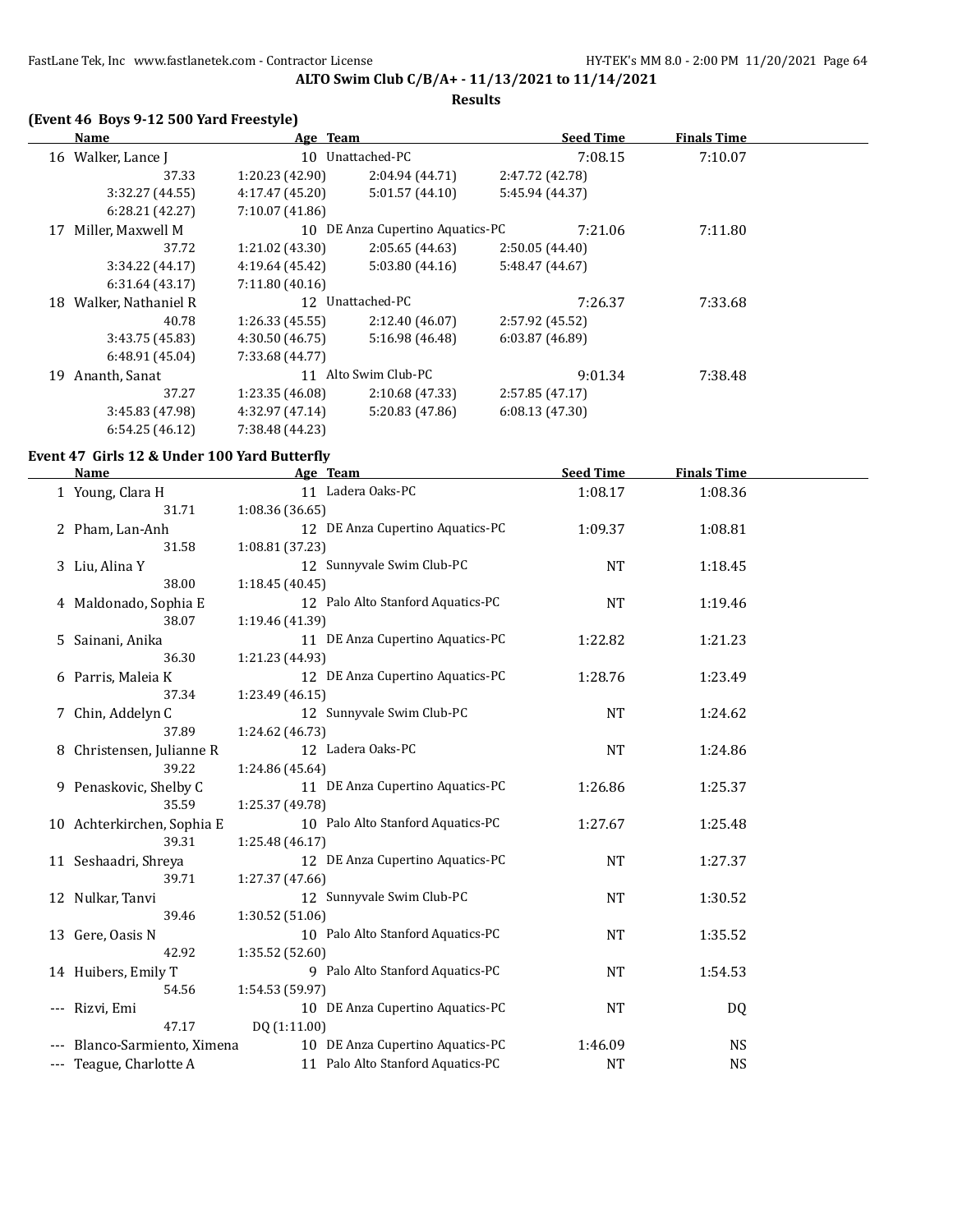## **Results**

# **Event 48 Boys 12 & Under 100 Yard Butterfly**

| <b>Name</b>                        |                                           |                                              | Age Team                                                                                                                                     | <b>Seed Time</b>   | <b>Finals Time</b>      |  |
|------------------------------------|-------------------------------------------|----------------------------------------------|----------------------------------------------------------------------------------------------------------------------------------------------|--------------------|-------------------------|--|
| 1 Tsubota, Lucas F                 |                                           |                                              | 11 Walnut Creek Aquabears-PC                                                                                                                 | <b>NT</b>          | 1:11.04                 |  |
|                                    | 31.29                                     | 1:11.04 (39.75)                              |                                                                                                                                              |                    |                         |  |
|                                    | 2 Sivamurthy, Nikhil                      |                                              | 12 Palo Alto Stanford Aquatics-PC                                                                                                            | <b>NT</b>          | 1:13.31                 |  |
|                                    | 34.44                                     | 1:13.31 (38.87)                              |                                                                                                                                              |                    |                         |  |
| 3 Taysi, Griffin C                 |                                           |                                              | 12 DE Anza Cupertino Aquatics-PC                                                                                                             | 1:27.81            | 1:14.96                 |  |
|                                    | 34.11                                     | 1:14.96 (40.85)                              |                                                                                                                                              |                    |                         |  |
| 4 Laster, Ethan W                  |                                           |                                              | 12 Palo Alto Stanford Aquatics-PC                                                                                                            | 1:31.68            | 1:17.46                 |  |
|                                    | 37.81                                     | 1:17.46 (39.65)                              |                                                                                                                                              |                    |                         |  |
| 5 Savard, Tyler S                  |                                           |                                              | 11 Palo Alto Stanford Aquatics-PC                                                                                                            | 1:22.49            | 1:21.96                 |  |
|                                    | 36.21                                     | 1:21.96 (45.75)                              |                                                                                                                                              |                    |                         |  |
| 6 Zhao, Dylan H                    |                                           |                                              | 10 Sunnyvale Swim Club-PC                                                                                                                    | <b>NT</b>          | 1:23.16                 |  |
|                                    | 38.07                                     | 1:23.16 (45.09)                              |                                                                                                                                              |                    |                         |  |
| 7 Byer, Leo E                      |                                           |                                              | 9 Palo Alto Stanford Aquatics-PC                                                                                                             | 1:29.48            | 1:23.57                 |  |
|                                    | 37.14                                     | 1:23.57 (46.43)                              |                                                                                                                                              |                    |                         |  |
| 8 Lee, Seunghun                    |                                           |                                              | 11 Palo Alto Stanford Aquatics-PC                                                                                                            | <b>NT</b>          | 1:26.61                 |  |
|                                    | 38.76                                     | 1:26.61 (47.85)                              |                                                                                                                                              |                    |                         |  |
| 9 Parris, Josiah M                 |                                           |                                              | 10 DE Anza Cupertino Aquatics-PC                                                                                                             | <b>NT</b>          | 1:38.04                 |  |
|                                    | 43.71                                     | 1:38.04 (54.33)                              |                                                                                                                                              |                    |                         |  |
|                                    | 10 Heloin, Alexandre P                    |                                              | 11 Palo Alto Stanford Aquatics-PC                                                                                                            | <b>NT</b>          | 1:51.97                 |  |
|                                    | 48.60                                     | 1:51.97 (1:03.37)                            |                                                                                                                                              |                    |                         |  |
| --- Finn, Zane E                   |                                           |                                              | 10 Palo Alto Stanford Aquatics-PC                                                                                                            | 1:39.77            | <b>NS</b>               |  |
|                                    |                                           |                                              |                                                                                                                                              |                    |                         |  |
| Name                               |                                           | Event 49 Girls 12 & Under 25 Yard Backstroke | Age Team                                                                                                                                     | <b>Seed Time</b>   | <b>Finals Time</b>      |  |
| 1 Lik, Aubrey J                    |                                           |                                              | 10 Matadero Creek Aquatic Club-PC                                                                                                            | <b>NT</b>          | 19.46                   |  |
|                                    | 2 Hardegree, Katharine G                  |                                              | 11 Palo Alto Stanford Aquatics-PC                                                                                                            | <b>NT</b>          | 20.41                   |  |
| Lin, Abigail<br>3                  |                                           |                                              | 8 Alto Swim Club-PC                                                                                                                          | 20.84              | 21.15                   |  |
| 4 Pham, Van-Anh                    |                                           |                                              | 8 DE Anza Cupertino Aquatics-PC                                                                                                              | <b>NT</b>          | 21.89                   |  |
| 5.                                 | Casey, Sloane T                           |                                              | 7 Palo Alto Stanford Aquatics-PC                                                                                                             | 33.02              | 23.35                   |  |
| 6 Lee, Brooke E                    |                                           |                                              | Palo Alto Stanford Aquatics-PC                                                                                                               | 26.53              | 23.62                   |  |
|                                    | 7 Ardelean, Sophia                        |                                              | 9 Matadero Creek Aquatic Club-PC                                                                                                             | <b>NT</b>          | 24.76                   |  |
|                                    |                                           |                                              | 8 Alto Swim Club-PC                                                                                                                          | 28.94              | 25.06                   |  |
| 8<br>Lynch, Avedon                 | Shenoy, Samika                            |                                              | 7 Palo Alto Stanford Aquatics-PC                                                                                                             |                    | 25.66                   |  |
| 9.                                 |                                           |                                              |                                                                                                                                              | 23.97              |                         |  |
| 10 Wang, Emmy B                    |                                           |                                              | 8 Alto Swim Club-PC                                                                                                                          | 25.77              | 25.77                   |  |
| 11 Marble, Elsie                   |                                           |                                              | 9 Palo Alto Stanford Aquatics-PC                                                                                                             | <b>NT</b>          | 26.20                   |  |
| 12 Conkling, Alexa M               |                                           | 8                                            | Ladera Oaks-PC                                                                                                                               | <b>NT</b>          | 28.61                   |  |
| 13 Lyon, Quincy                    |                                           |                                              | 6 Palo Alto Stanford Aquatics-PC                                                                                                             | <b>NT</b>          | 29.40                   |  |
|                                    | 14 Christensen, Olivia C                  |                                              | 7 Ladera Oaks-PC                                                                                                                             | NT                 | 30.70                   |  |
| 15 Leung, Daisy Q                  |                                           | 7                                            | Palo Alto Stanford Aquatics-PC                                                                                                               | NT                 | 30.79                   |  |
|                                    |                                           | 5                                            |                                                                                                                                              |                    |                         |  |
|                                    |                                           | 7                                            |                                                                                                                                              | NT                 |                         |  |
| 18                                 |                                           | 8                                            |                                                                                                                                              |                    |                         |  |
| 19                                 |                                           | 5                                            |                                                                                                                                              | NT                 | 58.98                   |  |
|                                    | Mason, Caroline A                         | 8                                            |                                                                                                                                              | NT                 | DQ                      |  |
|                                    |                                           |                                              |                                                                                                                                              |                    |                         |  |
|                                    | Carey, Colette E                          | 7                                            | Palo Alto Stanford Aquatics-PC                                                                                                               | NT                 | NS                      |  |
| Meng, Angela J<br>$---$            |                                           | 8                                            | Alto Swim Club-PC                                                                                                                            | 35.50              | <b>NS</b>               |  |
| 17 WU, Charlotte<br>Grabisch, Aria | 16 Watson, Adelaide P<br>Mason, Lillian N |                                              | Alto Swim Club-PC<br>Alto Swim Club-PC<br>Palo Alto Stanford Aquatics-PC<br>Palo Alto Stanford Aquatics-PC<br>Palo Alto Stanford Aquatics-PC | 35.02<br><b>NT</b> | 32.03<br>33.12<br>34.11 |  |

**Age Team Seed Time Finals Time** 1 Lee, Preston G 11 Sunnyvale Swim Club-PC NT 1 20.06 2 LU, Daniel 8 Sunnyvale Swim Club-PC NT NT 21.18 3 Maigret, David 21.86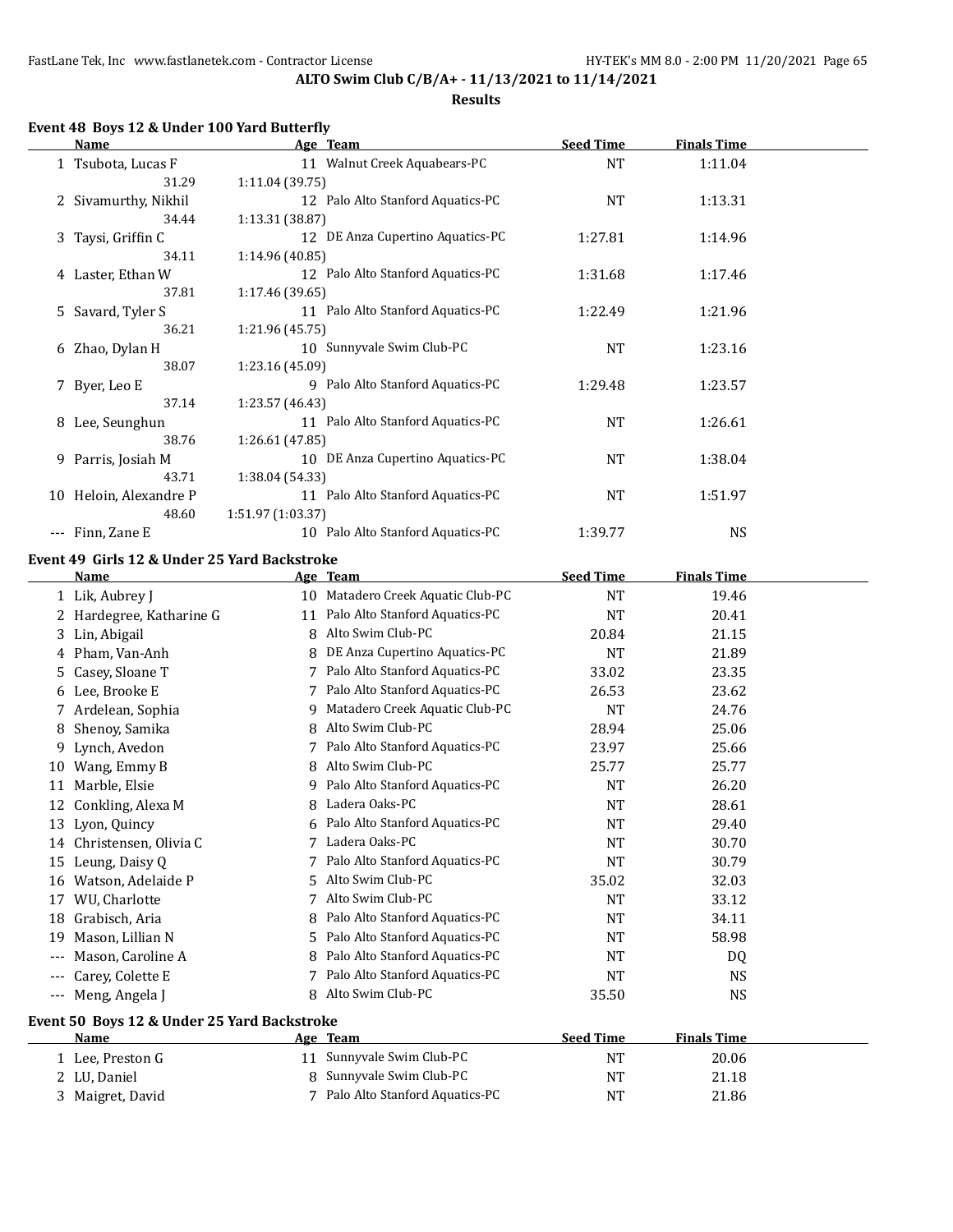### **Results**

## **(Event 50 Boys 12 & Under 25 Yard Backstroke)**

|          | Name                 |    | Age Team                       | <b>Seed Time</b> | <b>Finals Time</b> |  |
|----------|----------------------|----|--------------------------------|------------------|--------------------|--|
| 4        | Balyan, Viraj        | 8  | Alto Swim Club-PC              | <b>NT</b>        | 22.16              |  |
| 5        | Zhou, Kunhao L       | 8  | Alto Swim Club-PC              | 21.67            | 22.45              |  |
| 6        | Long, Darron J       | 8  | Alto Swim Club-PC              | <b>NT</b>        | 23.27              |  |
|          | Shen, Brandon        | 9  | Sunnyvale Swim Club-PC         | <b>NT</b>        | 24.03              |  |
| 8        | Chen, Aaron          | 8  | DE Anza Cupertino Aquatics-PC  | NT               | 24.53              |  |
| 9        | Repeshko, Leo        | 8  | Palo Alto Stanford Aquatics-PC | 27.10            | 25.37              |  |
| 10       | TU, Leroy G          | 8  | Alto Swim Club-PC              | 24.94            | 25.72              |  |
| 11       | Fletcher, Wyatt      | 8  | Alto Swim Club-PC              | 25.49            | 26.68              |  |
| 12       | Sung, Ryan           | 8  | Alto Swim Club-PC              | <b>NT</b>        | 27.83              |  |
| 13       | Yuan, Alexander S    | 8  | Palo Alto Stanford Aquatics-PC | 25.47            | 28.39              |  |
| 14       | Ranade, Advay M      | 11 | Sunnyvale Swim Club-PC         | <b>NT</b>        | 28.77              |  |
| 15       | Liu, Lucas R         |    | Alto Swim Club-PC              | <b>NT</b>        | 29.19              |  |
| 16       | Panda, Kaanha        | 8. | Palo Alto Stanford Aquatics-PC | NT               | 31.29              |  |
| 17       | Oliveira, Enzo P     | 8  | Alto Swim Club-PC              | <b>NT</b>        | 35.23              |  |
| 18       | Chang, Elijah J      | 8  | Alto Swim Club-PC              | NT               | 38.64              |  |
| $---$    | Kirk, Adam T         | 5. | Palo Alto Stanford Aquatics-PC | NT               | DQ                 |  |
| ---      | Karunanayake, Ishaan | 6  | Palo Alto Stanford Aquatics-PC | <b>NT</b>        | DQ                 |  |
| ---      | Wartrakchit, Pakin   | 8  | Alto Swim Club-PC              | 28.68            | <b>NS</b>          |  |
| ---      | Oren-Hassin, Eithan  |    | Sunnyvale Swim Club-PC         | <b>NT</b>        | NS                 |  |
| ---      | Hira, Nicolas        | 8  | Alto Swim Club-PC              | 27.63            | NS                 |  |
|          | Sigfusson, Alexander |    | Palo Alto Stanford Aquatics-PC | <b>NT</b>        | <b>NS</b>          |  |
| ---      | Dashouk, Michael     | 9  | Alto Swim Club-PC              | 27.73            | <b>NS</b>          |  |
| $\cdots$ | Choi, Tobias M       | 12 | Palo Alto Stanford Aquatics-PC | <b>NT</b>        | <b>NS</b>          |  |
| $---$    | MACHNICKI, Ryan U    | 8  | Palo Alto Stanford Aquatics-PC | NT               | <b>NS</b>          |  |
| ---      | Przykucki, Leo J     | 10 | Palo Alto Stanford Aquatics-PC | <b>NT</b>        | <b>NS</b>          |  |

# **Event 51 Girls 12 & Under 50 Yard Backstroke**

|    | Name                      |    | Age Team                       | <b>Seed Time</b> | <b>Finals Time</b> |  |
|----|---------------------------|----|--------------------------------|------------------|--------------------|--|
|    | 1 Fanucchi, Lauren E      | 12 | Alto Swim Club-PC              | 31.46            | 30.65              |  |
|    | 2 Lee-Weinand, Katarina S | 12 | DE Anza Cupertino Aquatics-PC  | 33.07            | 31.54              |  |
| 3  | Rutter, Violet S          | 11 | Alto Swim Club-PC              | 32.77            | 32.31              |  |
|    | 4 Picard, Naomi L         | 11 | Alto Swim Club-PC              | 35.61            | 34.43              |  |
| 5  | Lin, Zoey C               | 12 | Alto Swim Club-PC              | 35.51            | 35.24              |  |
| 6  | MI, Audrey Y              | 12 | Alto Swim Club-PC              | 35.02            | 35.59              |  |
| 7  | Lau, Ava T                | 12 | DE Anza Cupertino Aquatics-PC  | 36.54            | 35.82              |  |
| 8  | Cox, Makayla C            | 11 | Palo Alto Stanford Aquatics-PC | 42.32            | 35.92              |  |
| 9  | Qian, Jasmine X           | 12 | Sunnyvale Swim Club-PC         | 40.37            | 35.95              |  |
| 10 | FU, Katherine             | 11 | Alto Swim Club-PC              | 36.17            | 36.06              |  |
| 11 | Harding, McKinley A       | 11 | Palo Alto Stanford Aquatics-PC | 37.94            | 37.08              |  |
| 12 | HE, Jasmine S             | 11 | Alto Swim Club-PC              | 37.64            | 37.61              |  |
| 13 | Finn, Blair A             | 11 | Palo Alto Stanford Aquatics-PC | 38.25            | 38.52              |  |
| 14 | Blascovich, Alexys G      | 10 | Palo Alto Stanford Aquatics-PC | <b>NT</b>        | 38.86              |  |
| 15 | Maigret, Fini M           | 12 | Palo Alto Stanford Aquatics-PC | 44.59            | 39.28              |  |
| 16 | Osipova, Margarita        | 12 | Alto Swim Club-PC              | <b>NT</b>        | 39.58              |  |
| 17 | Enderes, Sarah            | 12 | Alto Swim Club-PC              | 39.47            | 39.85              |  |
| 18 | Chang, Elise              | 12 | Alto Swim Club-PC              | 39.44            | 39.96              |  |
| 19 | Baldwin, Isabella T       | 12 | DE Anza Cupertino Aquatics-PC  | 42.58            | 40.60              |  |
| 20 | Chern, Natalie P          | 10 | Ladera Oaks-PC                 | 39.55            | 41.15              |  |
| 21 | Park, Zoey C              | 10 | DE Anza Cupertino Aquatics-PC  | <b>NT</b>        | 41.46              |  |
| 22 | Van Wert, Bree S          | 11 | Palo Alto Stanford Aquatics-PC | 40.72            | 41.54              |  |
| 23 | Ryoo, Katrin              | 10 | DE Anza Cupertino Aquatics-PC  | <b>NT</b>        | 42.97              |  |
|    | 24 Liu, Lillian S         | 10 | Palo Alto Stanford Aquatics-PC | 43.53            | 43.45              |  |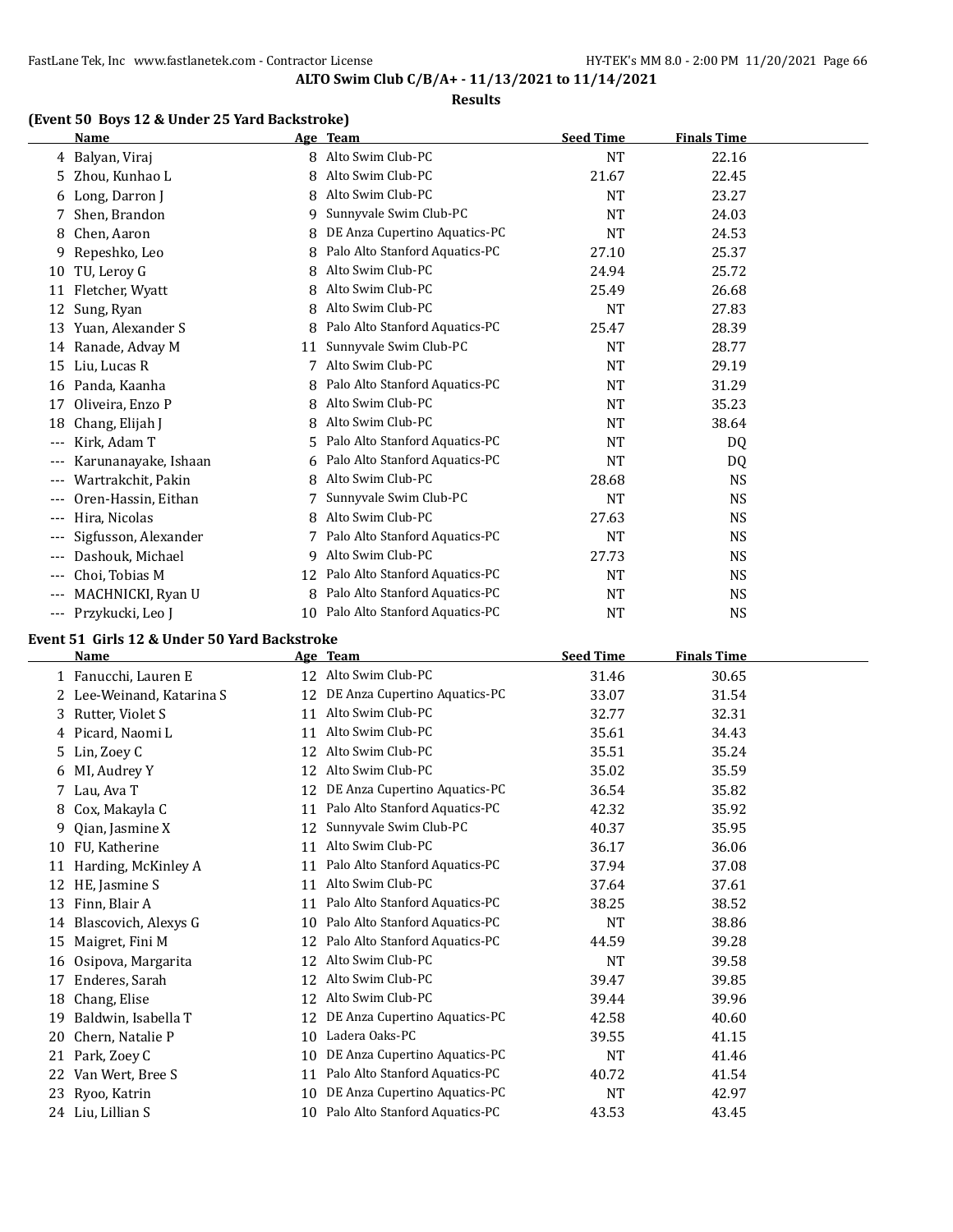#### **Results**

## **(Event 51 Girls 12 & Under 50 Yard Backstroke)**

|       | <b>Name</b>              |    | Age Team                       | <b>Seed Time</b> | <b>Finals Time</b> |  |
|-------|--------------------------|----|--------------------------------|------------------|--------------------|--|
| 25    | Guo, Jocelyn J           | 10 | Palo Alto Stanford Aquatics-PC | 56.95            | 43.47              |  |
| 26    | Modarres, Dahlia M       | 10 | Palo Alto Stanford Aquatics-PC | 47.91            | 44.51              |  |
| 27    | Shukla, Aanya            | 10 | Palo Alto Stanford Aquatics-PC | 50.52            | 46.01              |  |
| 28    | Lai, Hana T              | 10 | Ladera Oaks-PC                 | NT               | 46.02              |  |
| 29    | Tay, Sophia E            | 10 | DE Anza Cupertino Aquatics-PC  | <b>NT</b>        | 46.19              |  |
| 30    | Eng, Sarah               | 11 | Matadero Creek Aquatic Club-PC | NT               | 46.54              |  |
| 31    | Ummaneni, Deetya         | 12 | DE Anza Cupertino Aquatics-PC  | NT               | 46.82              |  |
| 32    | Mayberry, Sierra V       | 9  | Palo Alto Stanford Aquatics-PC | 48.56            | 47.64              |  |
| 33    | Esquivel, Keira A        | 11 | Palo Alto Stanford Aquatics-PC | <b>NT</b>        | 47.94              |  |
| 34    | Lai, Chloe T             | 10 | Ladera Oaks-PC                 | <b>NT</b>        | 49.37              |  |
| 35    | Van Wert, June S         | q  | Palo Alto Stanford Aquatics-PC | NT               | 49.67              |  |
| 36    | Jonker, Grace M          | 9  | Ladera Oaks-PC                 | NT               | 50.99              |  |
| 37    | Depristo, Ava            | 10 | Palo Alto Stanford Aquatics-PC | <b>NT</b>        | 54.79              |  |
| 38    | Dhanani, Sadie R         |    | Palo Alto Stanford Aquatics-PC | 1:02.11          | 58.36              |  |
| 39    | Christensen, Haylee M    | 10 | Ladera Oaks-PC                 | 58.34            | 1:02.27            |  |
| 40    | Friedland, Katherine A   | 9  | Palo Alto Stanford Aquatics-PC | <b>NT</b>        | 1:04.67            |  |
| 41    | Finn, Sloan              | 8  | Palo Alto Stanford Aquatics-PC | NT               | 1:05.25            |  |
| 42    | Yang, Emma               | 9  | Palo Alto Stanford Aquatics-PC | <b>NT</b>        | 1:06.10            |  |
| 43    | Poon, Olivia Y           |    | DE Anza Cupertino Aquatics-PC  | 1:10.23          | 1:08.03            |  |
|       | Karunanayake, Maya       | 8  | Palo Alto Stanford Aquatics-PC | 59.83            | DQ                 |  |
| $---$ | Liu, Sophia Z            | 6  | Palo Alto Stanford Aquatics-PC | NT               | DQ                 |  |
| ---   | Cox, Madison             | 8  | Palo Alto Stanford Aquatics-PC | NT               | D <sub>0</sub>     |  |
| $---$ | Kedia, Amyra             | 11 | Palo Alto Stanford Aquatics-PC | NT               | DQ                 |  |
|       | Carabetta-Waibel, Elodie | 8  | Palo Alto Stanford Aquatics-PC | NT               | <b>NS</b>          |  |
| $---$ | Krna, Zoe C              | 11 | Palo Alto Stanford Aquatics-PC | 35.07            | <b>NS</b>          |  |
| $---$ | Brough, Sofia            | 10 | Matadero Creek Aquatic Club-PC | <b>NT</b>        | <b>NS</b>          |  |
| $---$ | Pilz, Kate L             | 12 | Palo Alto Stanford Aquatics-PC | <b>NT</b>        | <b>NS</b>          |  |
| $---$ | Conover Hustis, Anna M   | 11 | Palo Alto Stanford Aquatics-PC | 39.43            | <b>NS</b>          |  |

# **Event 52 Boys 12 & Under 50 Yard Backstroke**

|    | <b>Name</b>           |    | Age Team                       | <b>Seed Time</b> | <b>Finals Time</b> |
|----|-----------------------|----|--------------------------------|------------------|--------------------|
|    | 1 Yong, Jerrick Y     | 12 | Alto Swim Club-PC              | 32.08            | 32.05              |
|    | 2 Glanville, Dylan J  | 12 | Alto Swim Club-PC              | 33.01            | 32.48              |
| 3. | Parrett, Theodore R   | 12 | Alto Swim Club-PC              | 33.14            | 33.33              |
| 4  | Skey, Harper M        | 12 | Alto Swim Club-PC              | 33.01            | 33.83              |
| 5. | Smoot, Graham W       | 12 | Palo Alto Stanford Aquatics-PC | 33.56            | 34.00              |
| 6  | Hong, Matthew J       | 11 | Alto Swim Club-PC              | 34.15            | 34.18              |
|    | 7 Fujita, Dylan K     | 12 | Alto Swim Club-PC              | 35.45            | 34.59              |
| 8  | Wang, Gabriel         | 12 | Alto Swim Club-PC              | <b>NT</b>        | 35.33              |
| 9  | Reklis, Rylan K       | 12 | Alto Swim Club-PC              | 35.21            | 35.53              |
| 10 | Tsubota, Lucas F      | 11 | Walnut Creek Aquabears-PC      | 34.42            | 35.65              |
| 11 | Gafton, Andrew C      | 12 | Alto Swim Club-PC              | 34.34            | 35.69              |
| 12 | Erickson, Julian A    | 11 | Alto Swim Club-PC              | 36.24            | 35.77              |
| 13 | Kwak, Zachary J       | 12 | Palo Alto Stanford Aquatics-PC | 35.53            | 35.99              |
|    | 14 LI, Timothy        | 11 | Palo Alto Stanford Aquatics-PC | 39.74            | 36.11              |
| 15 | Gong, Andrew Y        | 12 | DE Anza Cupertino Aquatics-PC  | 39.94            | 36.84              |
| 16 | Yuan, Kevin M         | 11 | DE Anza Cupertino Aquatics-PC  | 37.60            | 37.48              |
| 17 | Araya, Agustin D      | 11 | Alto Swim Club-PC              | 37.07            | 37.96              |
| 18 | Achterkirchen, Carl J | 11 | Palo Alto Stanford Aquatics-PC | 38.12            | 38.09              |
| 19 | Garg, Amit J          | 11 | Palo Alto Stanford Aquatics-PC | 36.30            | 38.24              |
| 20 | Kuusela, Niklas J     | 12 | Alto Swim Club-PC              | 38.81            | 38.33              |
|    | 21 Chung, Kai K       | 12 | Alto Swim Club-PC              | 36.40            | 38.51              |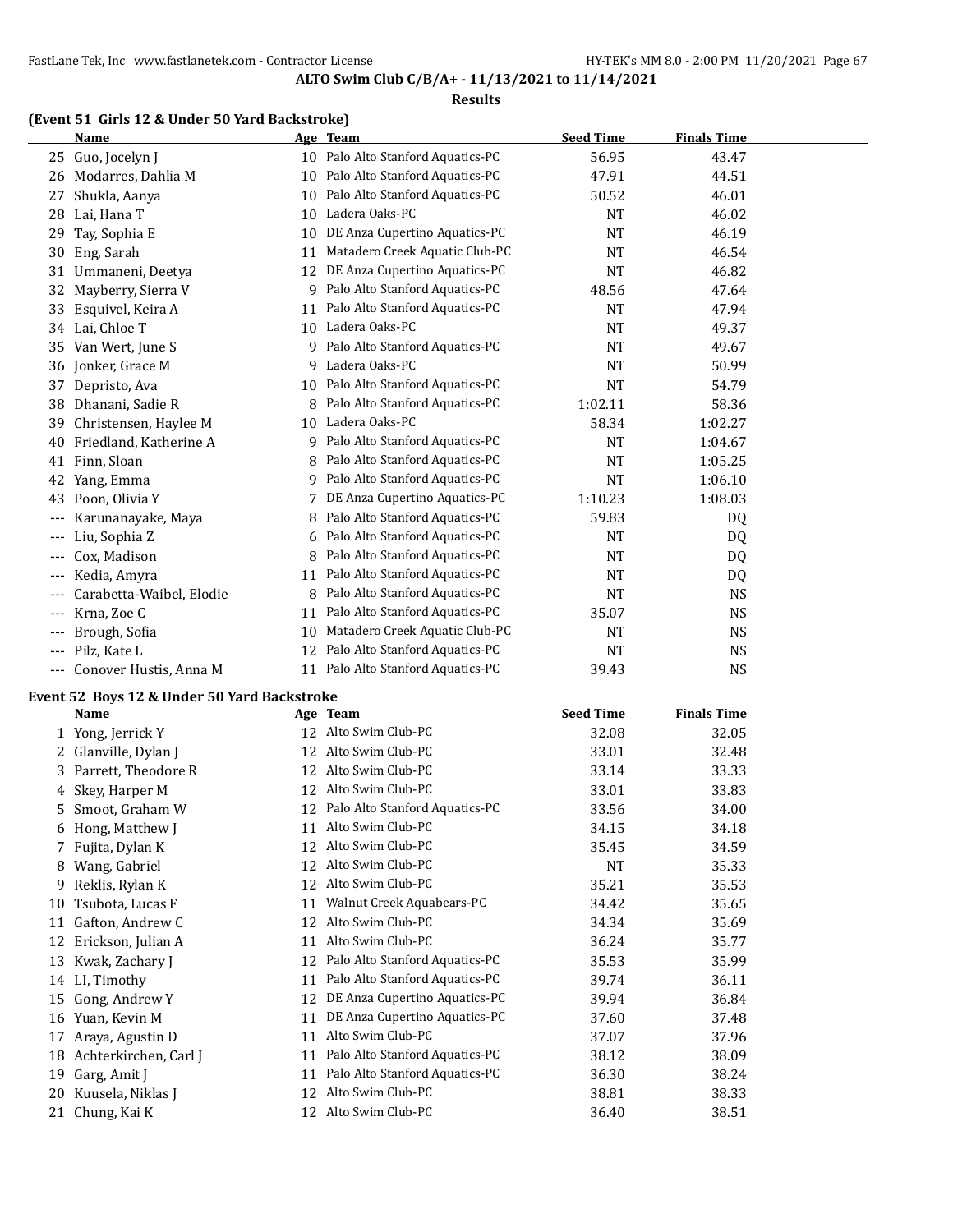#### **Results**

## **(Event 52 Boys 12 & Under 50 Yard Backstroke)**

|          | <u>Name</u>             |    | <u>Age Team</u>                   | <b>Seed Time</b> | <b>Finals Time</b> |  |
|----------|-------------------------|----|-----------------------------------|------------------|--------------------|--|
|          | 22 Lee, Parker S        |    | 9 Palo Alto Stanford Aquatics-PC  | 38.87            | 39.11              |  |
|          | 23 Erhard, Raphael      | 10 | Alto Swim Club-PC                 | 38.44            | 39.45              |  |
|          | 24 Lin, Dylan           |    | 12 Sunnyvale Swim Club-PC         | 37.00            | 39.51              |  |
|          | 25 Sauquet, Balthazar U | 12 | Palo Alto Stanford Aquatics-PC    | 41.93            | 40.19              |  |
|          | 26 Lee, Alden           |    | 9 Palo Alto Stanford Aquatics-PC  | 43.41            | 40.57              |  |
|          | 27 Kirk, Eli J          | 9  | Palo Alto Stanford Aquatics-PC    | 50.40            | 40.77              |  |
| 28       | Schmidt, Thomas D       | 12 | Matadero Creek Aquatic Club-PC    | 50.64            | 40.78              |  |
| 29       | Fan, Jonathan A         | 12 | Alto Swim Club-PC                 | 39.36            | 40.81              |  |
| 30       | Baek, Haniel J          | 10 | DE Anza Cupertino Aquatics-PC     | 42.40            | 41.15              |  |
| 31       | Shang, Kevin            |    | 11 DE Anza Cupertino Aquatics-PC  | <b>NT</b>        | 42.55              |  |
|          | 32 WU, Victor           |    | 12 DE Anza Cupertino Aquatics-PC  | 47.77            | 44.32              |  |
|          | 33 Ananth, Sanat        | 11 | Alto Swim Club-PC                 | 43.89            | 44.38              |  |
|          | 34 Anokhin, Petr M      | 10 | Palo Alto Stanford Aquatics-PC    | 58.79            | 44.44              |  |
| 35       | Laster, Teddy M         | 10 | Palo Alto Stanford Aquatics-PC    | 1:45.00          | 44.85              |  |
|          | 36 Adam, Conor          |    | 11 Palo Alto Stanford Aquatics-PC | 50.58            | 45.46              |  |
|          | 37 Panda, Dhruv         | 11 | Palo Alto Stanford Aquatics-PC    | 45.98            | 45.91              |  |
| 38       | Zheng, Zeen             | 11 | Alto Swim Club-PC                 | 47.94            | 46.72              |  |
| 39       | Lee, Connor J           | 8  | Palo Alto Stanford Aquatics-PC    | <b>NT</b>        | 47.39              |  |
| 40       | Harding, Tyler A        | 8  | Palo Alto Stanford Aquatics-PC    | 48.94            | 47.98              |  |
| 41       | Thompson, Miles         |    | 8 DE Anza Cupertino Aquatics-PC   | 47.09            | 48.66              |  |
| 42       | Dhanani, Kai S          | 10 | Palo Alto Stanford Aquatics-PC    | 52.99            | 48.94              |  |
|          | 43 Yuan, Jesse          | 10 | Palo Alto Stanford Aquatics-PC    | 47.30            | 49.81              |  |
|          | 44 Ferrante, Dominic G  | 9  | Palo Alto Stanford Aquatics-PC    | 1:10.70          | 51.42              |  |
| 45       | Rousseau, Stanislas J   | 9  | Palo Alto Stanford Aquatics-PC    | NT               | 51.94              |  |
|          | 46 YU, Carter           | 9. | Palo Alto Stanford Aquatics-PC    | NT               | 52.28              |  |
| 47       | Lee, Micah              | 9  | Palo Alto Stanford Aquatics-PC    | NT               | 55.64              |  |
| 48       | Caroompas, Nolan        | 10 | Sunnyvale Swim Club-PC            | <b>NT</b>        | 56.18              |  |
| $---$    | Marble, Nathan P        | 12 | Palo Alto Stanford Aquatics-PC    | NT               | DQ                 |  |
| ---      | Dorsey, Ethan J         | 9  | Palo Alto Stanford Aquatics-PC    | NT               | DQ                 |  |
| $\cdots$ | Zheng, Eric             | 8  | DE Anza Cupertino Aquatics-PC     | 51.32            | DQ                 |  |
| $---$    | Jhaveri, Nevahn         | 9  | Palo Alto Stanford Aquatics-PC    | NT               | DQ                 |  |
| $\cdots$ | Friedland, Samuel C     | 11 | Palo Alto Stanford Aquatics-PC    | <b>NT</b>        | DQ                 |  |
| $---$    | Tung, Anthony           | 9  | Palo Alto Stanford Aquatics-PC    | NT               | NS                 |  |
| $---$    | Gellately, Fredrik M    | 10 | DE Anza Cupertino Aquatics-PC     | 45.73            | <b>NS</b>          |  |
| $\cdots$ | Nair, Neel              | 11 | Sunnyvale Swim Club-PC            | NT               | <b>NS</b>          |  |
| ---      | Wang, Adrian            | 11 | DE Anza Cupertino Aquatics-PC     | NT               | <b>NS</b>          |  |
| $---$    | Harris, Calvin J        | 9  | Palo Alto Stanford Aquatics-PC    | NT               | <b>NS</b>          |  |
| ---      | O'Brien, Justin S       | 7  | Palo Alto Stanford Aquatics-PC    | NT               | NS                 |  |
| ---      | Lin, Markus             | 10 | Palo Alto Stanford Aquatics-PC    | <b>NT</b>        | NS                 |  |
|          | O'Brien, Dylan E        |    | 9 Palo Alto Stanford Aquatics-PC  | NT               | <b>NS</b>          |  |
|          | --- Khurana, Krish B    | 11 | Palo Alto Stanford Aquatics-PC    | NT               | <b>NS</b>          |  |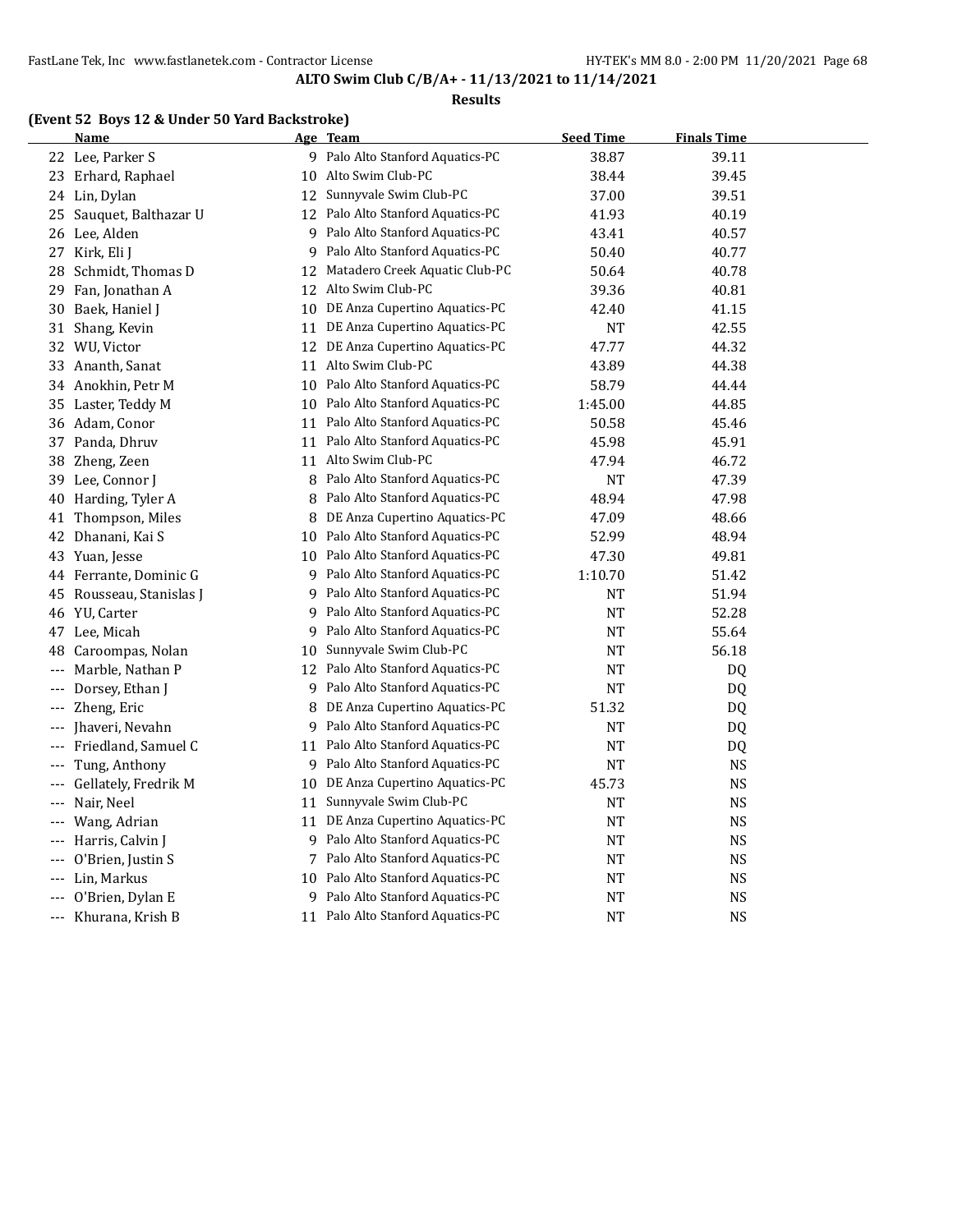**Results**

#### **Event 53 Mixed 11-12 1650 Yard Freestyle**

| <b>Name</b>           | Age Team         |                                   | <b>Seed Time</b> |           | <b>Finals Time</b> |  |
|-----------------------|------------------|-----------------------------------|------------------|-----------|--------------------|--|
| 1 Parrett, Theodore R |                  | 12 Alto Swim Club-PC              |                  | <b>NT</b> | 20:57.38           |  |
| 32.66                 | 1:10.37 (37.71)  | 1:49.26 (38.89)                   | 2:28.35 (39.09)  |           |                    |  |
| 3:06.89 (38.54)       | 3:45.91 (39.02)  | 4:24.66 (38.75)                   | 5:03.22 (38.56)  |           |                    |  |
| 5:42.00 (38.78)       | 6:20.71 (38.71)  | 6:59.75 (39.04)                   | 7:38.48 (38.73)  |           |                    |  |
| 8:17.74 (39.26)       | 8:57.54 (39.80)  | 9:36.34 (38.80)                   | 10:15.64 (39.30) |           |                    |  |
| 10:53.98 (38.34)      | 11:32.23 (38.25) | 12:11.25 (39.02)                  | 12:51.24 (39.99) |           |                    |  |
| 13:30.33 (39.09)      | 14:09.48 (39.15) | 14:48.97 (39.49)                  | 15:27.31 (38.34) |           |                    |  |
| 16:05.19 (37.88)      | 16:42.71 (37.52) | 17:20.02 (37.31)                  | 17:57.64 (37.62) |           |                    |  |
| 18:34.99 (37.35)      | 19:12.15 (37.16) | 19:48.42 (36.27)                  | 20:24.61 (36.19) |           | 20:57.38 (32.77)   |  |
| 2 Gafton, Andrew C    |                  | 12 Alto Swim Club-PC              |                  | <b>NT</b> | 22:30.69           |  |
| 34.40                 | 1:13.47 (39.07)  | 1:54.16 (40.69)                   | 2:35.04 (40.88)  |           |                    |  |
| 3:16.03 (40.99)       | 3:57.77 (41.74)  | 4:39.38 (41.61)                   | 5:21.33 (41.95)  |           |                    |  |
| 6:02.99 (41.66)       | 6:44.80 (41.81)  | 7:26.37 (41.57)                   | 8:07.95 (41.58)  |           |                    |  |
| 8:49.40 (41.45)       | 9:30.71 (41.31)  | 10:11.45 (40.74)                  | 10:52.39 (40.94) |           |                    |  |
| 11:32.42 (40.03)      | 12:13.98 (41.56) | 12:55.64 (41.66)                  | 13:37.96 (42.32) |           |                    |  |
| 14:20.43 (42.47)      | 15:02.51 (42.08) | 15:43.95 (41.44)                  | 16:24.62 (40.67) |           |                    |  |
| 17:05.60 (40.98)      | 17:46.72 (41.12) | 18:27.94 (41.22)                  | 19:09.17 (41.23) |           |                    |  |
| 19:50.43 (41.26)      | 20:32.04 (41.61) | 21:13.11 (41.07)                  | 21:52.66 (39.55) |           | 22:30.69 (38.03)   |  |
| 3 Araya, Agustin D    |                  | 11 Alto Swim Club-PC              |                  | <b>NT</b> | 22:36.32           |  |
| 34.81                 | 1:15.89 (41.08)  | 1:57.97 (42.08)                   | 2:40.50 (42.53)  |           |                    |  |
| 3:22.62 (42.12)       | 4:04.53 (41.91)  | 4:46.32 (41.79)                   | 5:29.38 (43.06)  |           |                    |  |
| 6:10.81(41.43)        | 6:53.33 (42.52)  | 7:34.21 (40.88)                   | 8:15.82 (41.61)  |           |                    |  |
| 8:57.51 (41.69)       | 9:38.47 (40.96)  | 10:19.65 (41.18)                  | 11:01.54 (41.89) |           |                    |  |
| 11:43.89 (42.35)      | 12:24.29 (40.40) | 13:05.52 (41.23)                  | 13:47.36 (41.84) |           |                    |  |
| 14:27.53 (40.17)      | 15:08.54 (41.01) | 15:49.56 (41.02)                  | 16:30.52 (40.96) |           |                    |  |
| 17:11.90 (41.38)      | 17:53.78 (41.88) | 18:35.45 (41.67)                  | 19:16.64 (41.19) |           |                    |  |
| 19:57.81 (41.17)      | 20:38.03 (40.22) | 21:18.25 (40.22)                  | 21:58.60 (40.35) |           | 22:36.32 (37.72)   |  |
| 4 Enderes, Sarah      |                  | 12 Alto Swim Club-PC              |                  | <b>NT</b> | 22:44.89           |  |
| 35.07                 | 1:15.88 (40.81)  | 1:57.97 (42.09)                   | 2:39.99 (42.02)  |           |                    |  |
| 3:22.19 (42.20)       | 4:03.58 (41.39)  | 4:45.53 (41.95)                   | 5:28.60 (43.07)  |           |                    |  |
| 6:09.88 (41.28)       | 6:52.91 (43.03)  | 7:33.99 (41.08)                   | 8:15.82 (41.83)  |           |                    |  |
| 8:56.80 (40.98)       | 9:38.39 (41.59)  | 10:20.43 (42.04)                  | 11:01.28 (40.85) |           |                    |  |
| 11:43.78 (42.50)      | 12:24.64 (40.86) | 13:05.75 (41.11)                  | 13:46.76 (41.01) |           |                    |  |
| 14:28.75 (41.99)      | 15:10.29 (41.54) | 15:52.06 (41.77)                  | 16:34.89 (42.83) |           |                    |  |
| 17:18.60 (43.71)      | 17:59.43 (40.83) | 18:40.25 (40.82)                  | 19:22.04 (41.79) |           |                    |  |
| 20:03.07 (41.03)      | 20:43.92 (40.85) | 21:24.57 (40.65)                  | 22:05.75 (41.18) |           | 22:44.89 (39.14)   |  |
| --- Taylor, Erin C    |                  | 10 Palo Alto Stanford Aquatics-PC |                  | <b>NT</b> | <b>NS</b>          |  |

## **Event 54 Girls 200 Yard Medley Relay**

 $\overline{a}$ 

| Team                             | Relay               |                              | <b>Seed Time</b>            | <b>Finals Time</b>    |  |
|----------------------------------|---------------------|------------------------------|-----------------------------|-----------------------|--|
| 1 Alto Swim Club-PC              | A                   |                              | 2:00.00                     | 2:00.65               |  |
| 1) Byrne, Maren C 13             |                     | 2) Preuss, Hailey K 14       | 3) Hetland, Maya S 13       | 4) Ertas, Eda E 14    |  |
| 29.82                            | 1:04.99(35.17)      | 1:33.05(28.06)               | 2:00.65(27.60)              |                       |  |
| 2 Palo Alto Stanford Aquatics-PC | A                   |                              | 2:04.00                     | 2:10.62               |  |
| 32.54                            | 1:10.05(37.51)      | 1:41.92 (31.87)              | 2:10.62(28.70)              |                       |  |
| 3 Alto Swim Club-PC              | B                   |                              | 2:10.00                     | 2:13.50               |  |
| 1) Ene, Mina C 13                |                     | 2) Swaminathan, Samhita S 13 | 3) Ogawa, Camryn Y 13       | 4) Chen, Yoray I 13   |  |
| 35.04                            | 1:17.14(42.10)      | 1:45.38 (28.24)              | 2:13.50 (28.12)             |                       |  |
| 4 Alto Swim Club-PC              | C                   |                              | 2:15.00                     | 2:22.94               |  |
| 1) Wazhi, Kavya 13               | 2) Marjon, Lilli 13 |                              | 3) Connaghan, Caroline S 13 | 4) Orazova, Meryem 13 |  |
| 36.17                            | 1:14.17(38.00)      | 1:50.88 (36.71)              | 2:22.94 (32.06)             |                       |  |
|                                  |                     |                              |                             |                       |  |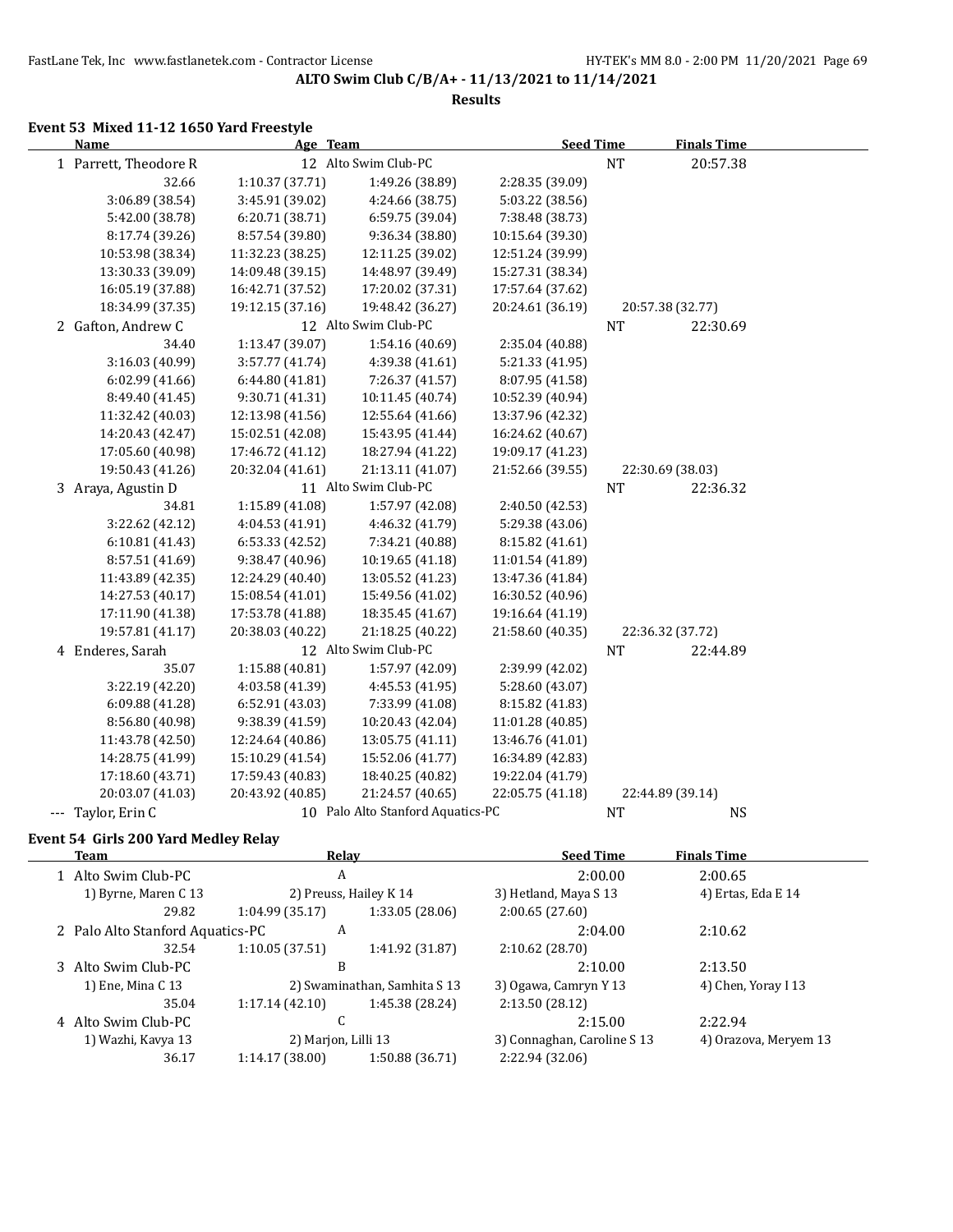### **Results**

## **Event 55 Boys 200 Yard Medley Relay**

| <u>Team</u>                                 | <b>Relay</b>                       | <b>Seed Time</b>   | <b>Finals Time</b>           |
|---------------------------------------------|------------------------------------|--------------------|------------------------------|
| 1 Alto Swim Club-PC                         | A                                  | 1:50.00            | 1:55.20                      |
| 1) Naranjo, Ian P 14                        | 2) Kumar, Ryan 13                  | 3) FU, Alvin 13    | 4) Cui, Tony C 14            |
| 30.15                                       | 1:03.42 (33.27)<br>1:31.62 (28.20) | 1:55.20 (23.58)    |                              |
| 2 Alto Swim Club-PC                         | B                                  | 2:00.00            | 2:01.81                      |
| 1) Helmers, William H 14                    | 2) Mai, Benjamin J 13              | 3) Negi, Atiksh 13 | 4) Hoffman Chande, Remi B 13 |
| 29.65                                       | 1:04.72 (35.07)<br>1:33.78 (29.06) | 2:01.81 (28.03)    |                              |
| 3 Alto Swim Club-PC                         | $\mathsf{C}$                       | 2:15.00            | 2:18.17                      |
| 1) Shone, Aaron 13                          | 2) Haemer, Ethan 14                | 3) Akin, Cole P 13 | 4) Jones, Matteo 14          |
| 34.48                                       | 1:18.26 (43.78)<br>1:47.80 (29.54) | 2:18.17 (30.37)    |                              |
| --- Palo Alto Stanford Aquatics-PC          | A                                  | 1:56.00            | <b>NS</b>                    |
| Event 56 Girls 13 & Over 100 Yard Freestyle |                                    |                    |                              |
| <u>Name</u>                                 | <b>Example 2018</b> Age Team       | Seed Time          | <b>Finals Time</b>           |
| 1 Tambling, Ainsley J                       | 17 Ladera Oaks-PC                  | 55.11              | 55.61                        |
| 26.50                                       | 55.61 (29.11)                      |                    |                              |
| 2 Dick-Peddie, Jennifer A                   | 15 Santa Clara Swim Club-PC        | 56.62              | 56.26                        |
| 27.06                                       | 56.26 (29.20)                      |                    |                              |
| 3 Byrne, Maren C                            | 13 Alto Swim Club-PC               | 57.61              | 56.80                        |
| 27.14                                       | 56.80 (29.66)                      |                    |                              |
| 4 Chang, Jocelyn S                          | 14 Palo Alto Stanford Aquatics-PC  | 58.19              | 57.65                        |
| 27.43                                       | 57.65 (30.22)                      |                    |                              |
| 5 Swall, Alexandra F                        | 13 Palo Alto Stanford Aquatics-PC  | 57.08              | 58.32                        |
| 27.88                                       | 58.32 (30.44)                      |                    |                              |
| 6 Preuss, Hailey K                          | 14 Alto Swim Club-PC               | 59.72              | 58.89                        |
| 28.37                                       | 58.89 (30.52)                      |                    |                              |
| 7 Charton, Thalea                           | 13 DE Anza Cupertino Aquatics-PC   | 1:01.00            | 59.37                        |
| 28.30                                       | 59.37 (31.07)                      |                    |                              |
| 8 Rodwell, Helena T                         | 14 Palo Alto Stanford Aquatics-PC  | 56.82              | 59.53                        |
| 28.13                                       | 59.53 (31.40)                      |                    |                              |
| 9 Hsu, Katelyn                              | 13 DE Anza Cupertino Aquatics-PC   | 1:00.20            | 59.74                        |
| 28.81                                       | 59.74 (30.93)                      |                    |                              |
| 10 Griffis, Paige E                         | 14 Palo Alto Stanford Aquatics-PC  | 1:00.55            | 59.79                        |
| 28.35                                       | 59.79 (31.44)                      |                    |                              |
| *11 Aoun, Sarah                             | 15 Palo Alto Stanford Aquatics-PC  | 58.99              | 59.93                        |
| 28.30                                       | 59.93 (31.63)                      |                    |                              |
| *11 Kiurtsidis, Nina                        | 15 Alto Swim Club-PC               | 59.16              | 59.93                        |
| 28.42                                       | 59.93 (31.51)                      |                    |                              |
| 13 Wong, Cherise H                          | 16 Ladera Oaks-PC                  | 58.59              | 1:00.16                      |
| 28.45                                       | 1:00.16 (31.71)                    |                    |                              |
| 14 Chen, Yoray I                            | 13 Alto Swim Club-PC               | 59.54              | 1:01.18                      |
| 29.72                                       | 1:01.18 (31.46)                    |                    |                              |
| 15 Ellis, Evyn E                            | 13 Palo Alto Stanford Aquatics-PC  | 1:02.32            | 1:01.29                      |
| 29.29                                       | 1:01.29 (32.00)                    |                    |                              |
| 16 Yuan, Amelia P                           | 14 Palo Alto Stanford Aquatics-PC  | 1:01.29            | 1:01.65                      |
| 29.35                                       | 1:01.65 (32.30)                    |                    |                              |
| 17 Chu, Annika                              | 13 Palo Alto Stanford Aquatics-PC  | 1:00.77            | 1:01.74                      |
| 29.48                                       | 1:01.74 (32.26)                    |                    |                              |
| 18 McDonald, Hannah N                       | 14 Alto Swim Club-PC               | 59.79              | 1:02.00                      |
| 29.41                                       | 1:02.00 (32.59)                    |                    |                              |
| 19 McElhinney, Callan L                     | 13 Palo Alto Stanford Aquatics-PC  | <b>NT</b>          | 1:02.33                      |
| 29.77                                       | 1:02.33(32.56)                     |                    |                              |
| 20 Wong, Cadence E                          | 14 Ladera Oaks-PC                  | 1:01.54            | 1:02.57                      |
| 29.01                                       | 1:02.57 (33.56)                    |                    |                              |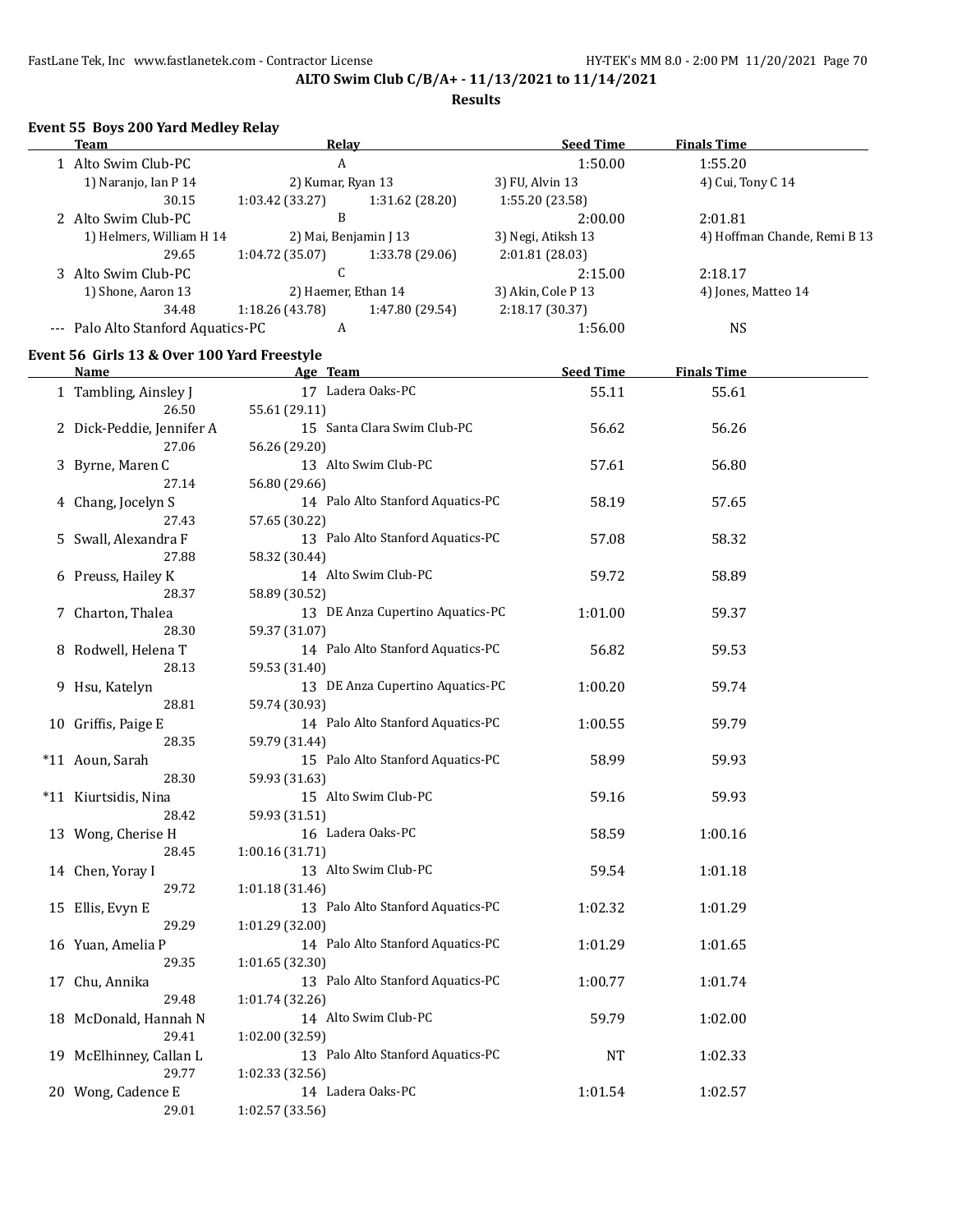**ALTO Swim Club C/B/A+ - 11/13/2021 to 11/14/2021**

| <b>Name</b>                | Age Team                          | <b>Seed Time</b> | <b>Finals Time</b> |  |
|----------------------------|-----------------------------------|------------------|--------------------|--|
| 21 Wagner, Sonika          | 14 DE Anza Cupertino Aquatics-PC  | 1:00.53          | 1:02.60            |  |
| 29.14                      | 1:02.60 (33.46)                   |                  |                    |  |
| 22 Prouty, Abigail J       | 16 Palo Alto Stanford Aquatics-PC | 1:03.00          | 1:02.85            |  |
| 30.47                      | 1:02.85 (32.38)                   |                  |                    |  |
| 23 Conover-Hui, Aurora J   | 15 Palo Alto Stanford Aquatics-PC | 1:11.72          | 1:03.18            |  |
| 30.32                      | 1:03.18 (32.86)                   |                  |                    |  |
| 24 Swaminathan, Samhita S  | 13 Alto Swim Club-PC              | 1:04.21          | 1:03.51            |  |
| 30.82                      | 1:03.51 (32.69)                   |                  |                    |  |
|                            |                                   |                  |                    |  |
| 25 LI, Katelyn A           | 13 DE Anza Cupertino Aquatics-PC  | 1:05.62          | 1:03.57            |  |
| 30.64                      | 1:03.57 (32.93)                   |                  |                    |  |
| 26 Kazem, Malia G          | 15 DE Anza Cupertino Aquatics-PC  | 1:03.71          | 1:04.43            |  |
| 31.35                      | 1:04.43 (33.08)                   |                  |                    |  |
| 27 Habibi, Isabel M        | 14 Ladera Oaks-PC                 | 1:06.13          | 1:04.57            |  |
| 30.27                      | 1:04.57 (34.30)                   |                  |                    |  |
| 28 Geng, Emma X            | 14 Sunnyvale Swim Club-PC         | 1:00.95          | 1:04.69            |  |
| 30.56                      | 1:04.69 (34.13)                   |                  |                    |  |
| 29 Lammersen, Charlotte L  | 15 Palo Alto Stanford Aquatics-PC | 1:03.82          | 1:05.91            |  |
| 31.62                      | 1:05.91 (34.29)                   |                  |                    |  |
| 30 Ono, Minou Z            | 14 Palo Alto Stanford Aquatics-PC | 1:03.78          | 1:05.98            |  |
| 32.22                      | 1:05.98 (33.76)                   |                  |                    |  |
| 31 Garg, Aishani           | 14 Palo Alto Stanford Aquatics-PC | 1:04.00          | 1:06.17            |  |
| 31.23                      | 1:06.17 (34.94)                   |                  |                    |  |
| 32 Nazario, Sofia          | 13 Palo Alto Stanford Aquatics-PC | 1:03.48          | 1:06.46            |  |
| 30.93                      | 1:06.46 (35.53)                   |                  |                    |  |
| 33 Ene, Mina C             | 13 Alto Swim Club-PC              | 1:05.58          | 1:07.22            |  |
| 31.57                      | 1:07.22 (35.65)                   |                  |                    |  |
| 34 Savchenko, Kateryna M   | 13 Palo Alto Stanford Aquatics-PC | 1:05.89          | 1:07.31            |  |
| 32.51                      | 1:07.31 (34.80)                   |                  |                    |  |
| 35 Marjon, Lilli           | 13 Alto Swim Club-PC              | 1:09.54          | 1:07.86            |  |
| 32.18                      | 1:07.86 (35.68)                   |                  |                    |  |
| 36 Sarles, Christina A     | 15 Palo Alto Stanford Aquatics-PC | 1:06.85          | 1:07.87            |  |
| 32.16                      | 1:07.87 (35.71)                   |                  |                    |  |
| 37 Shroff, Niyati          | 15 Palo Alto Stanford Aquatics-PC | 1:08.25          | 1:07.88            |  |
| 31.71                      | 1:07.88 (36.17)                   |                  |                    |  |
| 38 Lynch, Siboney M        | 13 Palo Alto Stanford Aquatics-PC | 1:17.90          | 1:08.43            |  |
| 31.98                      | 1:08.43 (36.45)                   |                  |                    |  |
| 39 Rathenberg, Ava I       | 17 Alto Swim Club-PC              | 1:08.80          | 1:09.18            |  |
| 32.63                      | 1:09.18 (36.55)                   |                  |                    |  |
| 40 Yang, Kelsey E          | 13 DE Anza Cupertino Aquatics-PC  | 1:09.67          | 1:09.20            |  |
| 32.94                      | 1:09.20 (36.26)                   |                  |                    |  |
| 41 Connaghan, Caroline S   | 13 Alto Swim Club-PC              |                  | 1:09.61            |  |
| 33.38                      |                                   | 1:08.53          |                    |  |
|                            | 1:09.61 (36.23)                   |                  |                    |  |
| 42 Dearing, Anna F         | 13 Palo Alto Stanford Aquatics-PC | 1:12.27          | 1:09.66            |  |
| 33.56                      | 1:09.66 (36.10)                   |                  |                    |  |
| 43 Rousseau, Alix M        | 17 Palo Alto Stanford Aquatics-PC | 1:11.40          | 1:09.77            |  |
| 32.51                      | 1:09.77 (37.26)                   |                  |                    |  |
| 44 Ogawa, Camryn Y         | 13 Alto Swim Club-PC              | 1:07.25          | 1:10.01            |  |
| 31.62                      | 1:10.01 (38.39)                   |                  |                    |  |
| 45 Rosenfeld, Ella         | 13 Alto Swim Club-PC              | 1:10.43          | 1:10.66            |  |
| 33.54                      | 1:10.66 (37.12)                   |                  |                    |  |
| *46 Partridge, Lily G      | 13 DE Anza Cupertino Aquatics-PC  | 1:14.22          | 1:10.93            |  |
| 33.77                      | 1:10.93 (37.16)                   |                  |                    |  |
| *46 Kim-Fryhling, Sophia A | 13 Palo Alto Stanford Aquatics-PC | 1:12.58          | 1:10.93            |  |
| 32.85                      | 1:10.93 (38.08)                   |                  |                    |  |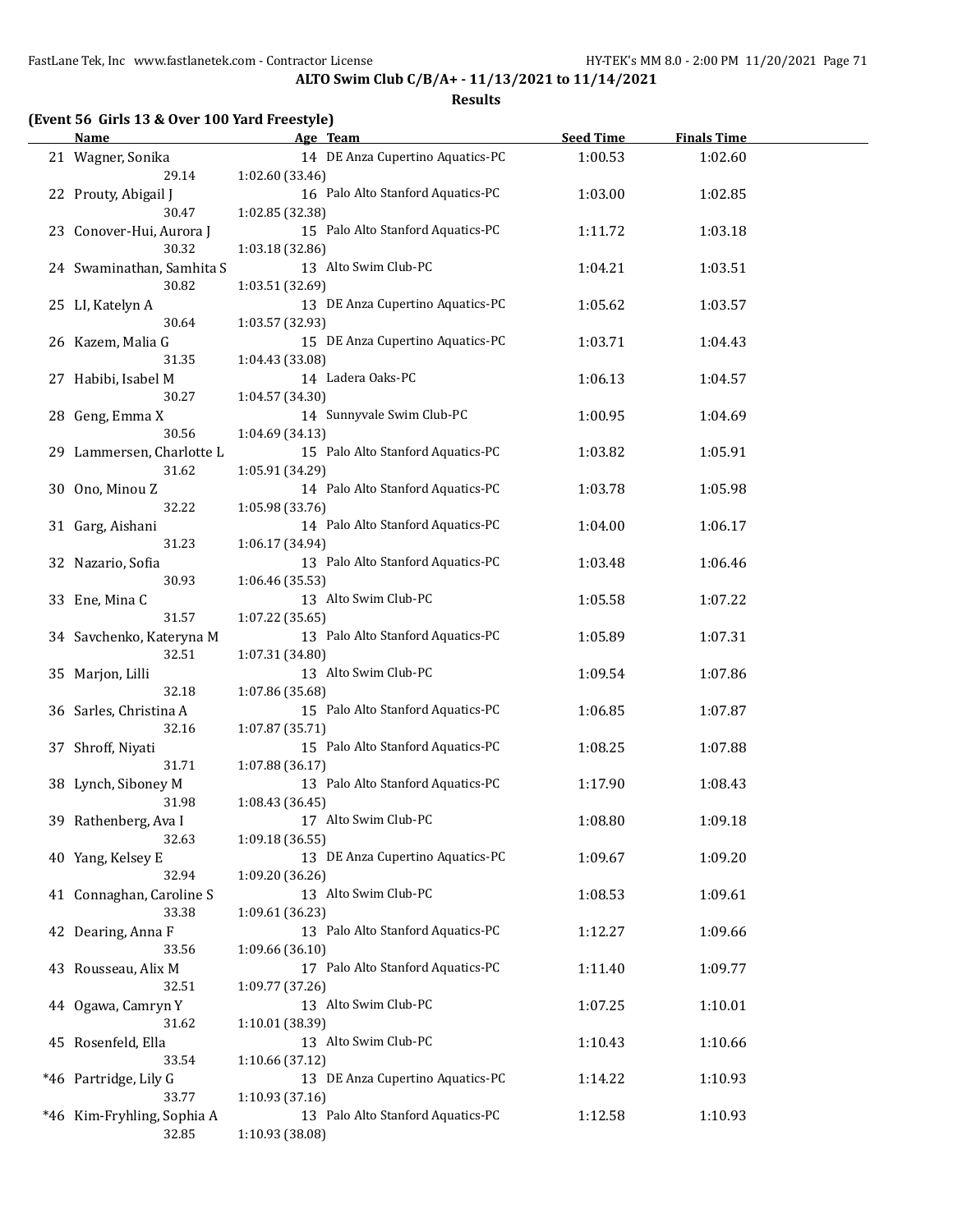### **Results**

| (Event 56 Girls 13 & Over 100 Yard Freestyle) |                  |                                      |                  |                    |  |  |  |  |
|-----------------------------------------------|------------------|--------------------------------------|------------------|--------------------|--|--|--|--|
|                                               | Name             | Age Team                             | <b>Seed Time</b> | <b>Finals Time</b> |  |  |  |  |
| 48                                            | Yang, Audrey E   | DE Anza Cupertino Aquatics-PC<br>15  | 1:21.85          | 1:15.22            |  |  |  |  |
|                                               | 36.99            | 1:15.22 (38.23)                      |                  |                    |  |  |  |  |
| 49                                            | Wazhi, Kavya     | Alto Swim Club-PC<br>13              | NT               | 1:15.34            |  |  |  |  |
|                                               | 35.37            | 1:15.34 (39.97)                      |                  |                    |  |  |  |  |
| 50                                            | Kim, Shelby P    | DE Anza Cupertino Aquatics-PC<br>13  | 1:16.42          | 1:15.76            |  |  |  |  |
|                                               | 35.40            | 1:15.76(40.36)                       |                  |                    |  |  |  |  |
| 51                                            | Zahedi, Kiana    | Alto Swim Club-PC<br>16              | NT               | 1:20.04            |  |  |  |  |
|                                               | 37.83            | 1:20.04 (42.21)                      |                  |                    |  |  |  |  |
|                                               | 52 Cho, Madeline | DE Anza Cupertino Aquatics-PC<br>13  | 1:19.12          | 1:23.01            |  |  |  |  |
|                                               | 37.65            | 1:23.01 (45.36)                      |                  |                    |  |  |  |  |
| $\cdots$                                      | Walters, Chloe V | Palo Alto Stanford Aquatics-PC<br>14 | 1:03.02          | NS.                |  |  |  |  |
|                                               | Finn, Addison E  | Palo Alto Stanford Aquatics-PC<br>13 | 54.70            | NS                 |  |  |  |  |

--- Miller, Elise P 13 Ladera Oaks-PC 1:04.05 NS --- Orazova, Meryem 13 Alto Swim Club-PC 1:08.01 NS

## **Event 57 Boys 13 & Over 100 Yard Freestyle**

| <b>Name</b>               | Age Team                          | <b>Seed Time</b> | <b>Finals Time</b> |  |
|---------------------------|-----------------------------------|------------------|--------------------|--|
| 1 Lopez, Miguel E         | 15 Alto Swim Club-PC              | 50.77            | 50.49              |  |
| 24.11                     | 50.49 (26.38)                     |                  |                    |  |
| 2 Hong, Jinu              | 14 Alto Swim Club-PC              | 57.10            | 50.57              |  |
| 24.49                     | 50.57 (26.08)                     |                  |                    |  |
| 3 Gorkov, Danila          | 17 Alto Swim Club-PC              | 52.06            | 50.93              |  |
| 24.76                     | 50.93 (26.17)                     |                  |                    |  |
| 4 McDonald, Christopher P | 16 Alto Swim Club-PC              | 49.75            | 51.29              |  |
| 24.93                     | 51.29 (26.36)                     |                  |                    |  |
| 5 Manson, Ryan W          | 16 Palo Alto Stanford Aquatics-PC | 51.04            | 52.00              |  |
| 25.03                     | 52.00 (26.97)                     |                  |                    |  |
| 6 Cui, Tony C             | 14 Alto Swim Club-PC              | <b>NT</b>        | 52.73              |  |
| 25.25                     | 52.73 (27.48)                     |                  |                    |  |
| 7 Lemon, Nolan            | 14 Alto Swim Club-PC              | 57.04            | 53.07              |  |
| 26.18                     | 53.07 (26.89)                     |                  |                    |  |
| 8 Meehan, James A         | 14 Alto Swim Club-PC              | 56.03            | 53.67              |  |
| 25.84                     | 53.67 (27.83)                     |                  |                    |  |
| 9 Hatch, Kenneth J        | 17 Palo Alto Stanford Aquatics-PC | 52.38            | 53.74              |  |
| 25.49                     | 53.74 (28.25)                     |                  |                    |  |
| 10 Naranjo, Ian P         | 14 Alto Swim Club-PC              | 55.32            | 53.80              |  |
| 25.80                     | 53.80 (28.00)                     |                  |                    |  |
| 11 HU, Jason Y            | 17 Alto Swim Club-PC              | 54.14            | 54.21              |  |
| 26.10                     | 54.21 (28.11)                     |                  |                    |  |
| 12 Kawaja, Cole W         | 14 Ladera Oaks-PC                 | 55.82            | 54.28              |  |
| 26.42                     | 54.28 (27.86)                     |                  |                    |  |
| 13 Lai, Sean              | 15 Ladera Oaks-PC                 | 54.91            | 54.38              |  |
| 25.91                     | 54.38 (28.47)                     |                  |                    |  |
| 14 Undhjem, Soren         | 17 Palo Alto Stanford Aquatics-PC | 55.79            | 54.42              |  |
| 26.13                     | 54.42 (28.29)                     |                  |                    |  |
| 15 Klugman, Alexander N   | 14 Palo Alto Stanford Aquatics-PC | 55.33            | 54.50              |  |
| 26.34                     | 54.50 (28.16)                     |                  |                    |  |
| 16 Byun, Justis L         | 14 Alto Swim Club-PC              | 55.27            | 54.63              |  |
| 26.92                     | 54.63 (27.71)                     |                  |                    |  |
| 17 Yim, Taewon T          | 13 DE Anza Cupertino Aquatics-PC  | 57.40            | 55.53              |  |
| 27.21                     | 55.53 (28.32)                     |                  |                    |  |
| 18 FU, Alvin              | 13 Alto Swim Club-PC              | 56.82            | 55.98              |  |
| 27.63                     | 55.98 (28.35)                     |                  |                    |  |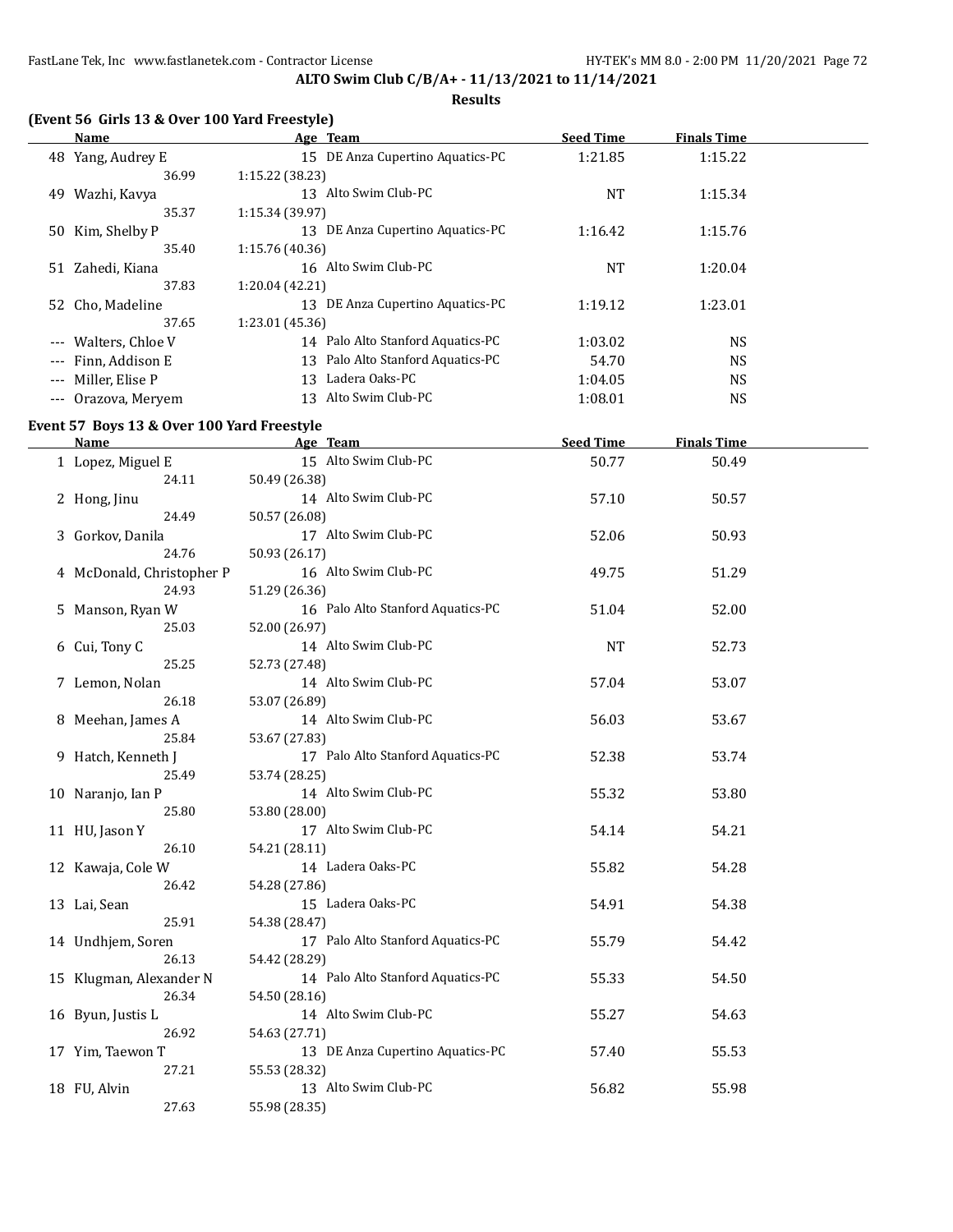| <b>Name</b>                   |                 | Age Team                          | <b>Seed Time</b> | <b>Finals Time</b> |  |
|-------------------------------|-----------------|-----------------------------------|------------------|--------------------|--|
| 19 Powell, Michael A          |                 | 13 Ladera Oaks-PC                 | 58.20            | 56.14              |  |
| 27.26                         | 56.14 (28.88)   |                                   |                  |                    |  |
| 20 Litsur, Eitan S            |                 | 13 Ladera Oaks-PC                 | 58.57            | 56.27              |  |
| 26.96                         | 56.27 (29.31)   |                                   |                  |                    |  |
|                               |                 | 13 Ladera Oaks-PC                 | 1:06.52          | 56.44              |  |
| 21 Klemens, Thomas D<br>26.62 |                 |                                   |                  |                    |  |
|                               | 56.44 (29.82)   |                                   |                  |                    |  |
| 22 Helmers, William H         |                 | 14 Alto Swim Club-PC              | 58.37            | 56.47              |  |
| 27.10                         | 56.47 (29.37)   |                                   |                  |                    |  |
| 23 Kumar, Ryan                |                 | 13 Alto Swim Club-PC              | 58.65            | 56.50              |  |
| 27.44                         | 56.50 (29.06)   |                                   |                  |                    |  |
| 24 Rousseau, Antione C        |                 | 16 Palo Alto Stanford Aquatics-PC | 1:00.26          | 57.09              |  |
| 27.22                         | 57.09 (29.87)   |                                   |                  |                    |  |
| 25 Suh, Jacob J               |                 | 14 Palo Alto Stanford Aquatics-PC | 56.70            | 57.37              |  |
| 27.25                         | 57.37 (30.12)   |                                   |                  |                    |  |
| 26 Shah, Jai R                |                 | 17 Alto Swim Club-PC              | 59.18            | 58.84              |  |
| 28.27                         | 58.84 (30.57)   |                                   |                  |                    |  |
| 27 Eiref, Edward I            |                 | 13 Ladera Oaks-PC                 | 1:07.14          | 58.95              |  |
| 28.14                         | 58.95 (30.81)   |                                   |                  |                    |  |
| 28 AN, Alexander S            |                 | 16 Alto Swim Club-PC              | 56.96            | 59.25              |  |
| 29 Qian, Ethan                |                 | 14 DE Anza Cupertino Aquatics-PC  | 1:01.21          | 59.59              |  |
| 28.26                         | 59.59 (31.33)   |                                   |                  |                    |  |
|                               |                 | 13 DE Anza Cupertino Aquatics-PC  |                  |                    |  |
| 30 Wang, Euan B<br>29.16      | 1:00.37 (31.21) |                                   | 1:02.75          | 1:00.37            |  |
|                               |                 |                                   |                  |                    |  |
| 31 IM, Daniel                 |                 | 16 DE Anza Cupertino Aquatics-PC  | 1:00.47          | 1:00.85            |  |
| 28.69                         | 1:00.85 (32.16) |                                   |                  |                    |  |
| *32 Hoffman Chande, Remi B    |                 | 13 Alto Swim Club-PC              | 1:00.75          | 1:01.01            |  |
| 28.72                         | 1:01.01 (32.29) |                                   |                  |                    |  |
| *32 Stenfort, Jayden S        |                 | 14 DE Anza Cupertino Aquatics-PC  | 1:03.21          | 1:01.01            |  |
| 29.59                         | 1:01.01 (31.42) |                                   |                  |                    |  |
| 34 Negi, Atiksh               |                 | 13 Alto Swim Club-PC              | 1:01.08          | 1:01.17            |  |
| 29.27                         | 1:01.17 (31.90) |                                   |                  |                    |  |
| 35 Akin, Cole P               |                 | 13 Alto Swim Club-PC              | 1:04.64          | 1:01.53            |  |
| 29.49                         | 1:01.53 (32.04) |                                   |                  |                    |  |
| 36 Lopes DE Avila, Higor      |                 | 14 DE Anza Cupertino Aquatics-PC  | <b>NT</b>        | 1:02.15            |  |
| 30.20                         | 1:02.15(31.95)  |                                   |                  |                    |  |
| 37 Mai, Benjamin J            |                 | 13 Alto Swim Club-PC              | 1:04.42          | 1:02.78            |  |
| 29.39                         | 1:02.78 (33.39) |                                   |                  |                    |  |
| 38 Bychkov, Yury              |                 | 13 Ladera Oaks-PC                 | 1:03.34          | 1:04.29            |  |
| 30.43                         | 1:04.29 (33.86) |                                   |                  |                    |  |
| 39 LI, Leo                    |                 | 13 Palo Alto Stanford Aquatics-PC | 1:08.28          | 1:04.65            |  |
| 29.79                         | 1:04.65 (34.86) |                                   |                  |                    |  |
| 40 Fuller, Henry S            |                 | 13 Palo Alto Stanford Aquatics-PC | <b>NT</b>        |                    |  |
|                               |                 |                                   |                  | 1:05.48            |  |
| 30.30                         | 1:05.48 (35.18) |                                   |                  |                    |  |
| 41 YU, Jaylen Z               |                 | 13 DE Anza Cupertino Aquatics-PC  | 1:10.17          | 1:06.89            |  |
| 29.97                         | 1:06.89 (36.92) |                                   |                  |                    |  |
| 42 Rosner, Ethan              |                 | 13 Sunnyvale Swim Club-PC         | <b>NT</b>        | 1:07.97            |  |
| 32.27                         | 1:07.97 (35.70) |                                   |                  |                    |  |
| 43 Shone, Aaron               |                 | 13 Alto Swim Club-PC              | 1:14.38          | 1:09.13            |  |
| 32.20                         | 1:09.13 (36.93) |                                   |                  |                    |  |
| 44 Liao, Dylan N              |                 | 13 Palo Alto Stanford Aquatics-PC | 1:26.83          | 1:09.40            |  |
| 32.88                         | 1:09.40 (36.52) |                                   |                  |                    |  |
| 45 Haemer, Ethan              |                 | 14 Alto Swim Club-PC              | 1:12.64          | 1:09.64            |  |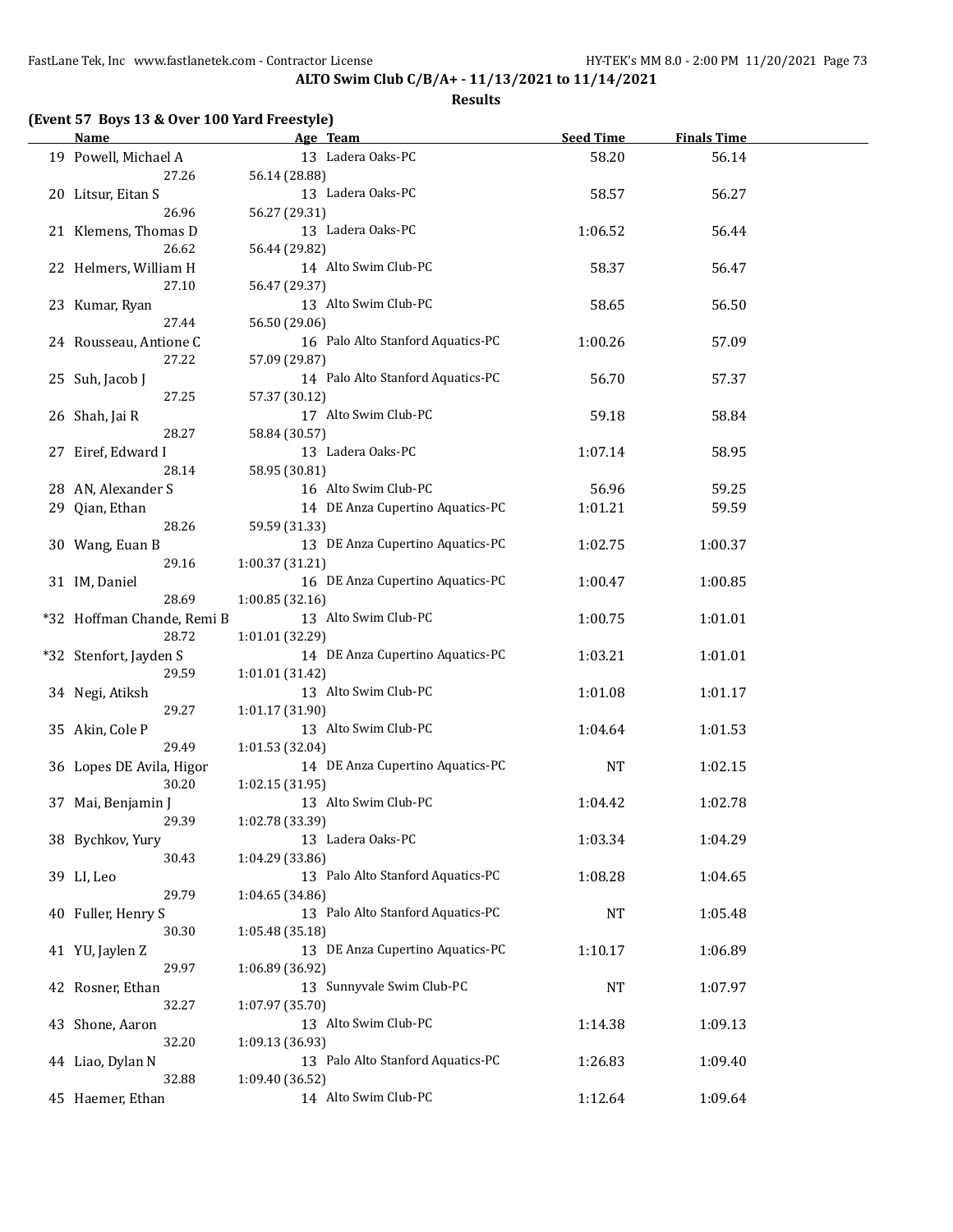# **ALTO Swim Club C/B/A+ - 11/13/2021 to 11/14/2021**

### **Results**

|  |  |  | (Event 57 Boys 13 & Over 100 Yard Freestyle) |
|--|--|--|----------------------------------------------|
|--|--|--|----------------------------------------------|

|                     | Name                                       | Age Team                          | <b>Seed Time</b> | <b>Finals Time</b> |  |  |  |  |
|---------------------|--------------------------------------------|-----------------------------------|------------------|--------------------|--|--|--|--|
|                     | 46 Yeom, Damin                             | 13 DE Anza Cupertino Aquatics-PC  | <b>NT</b>        | 1:10.06            |  |  |  |  |
|                     | 31.58                                      | 1:10.06 (38.48)                   |                  |                    |  |  |  |  |
|                     | 47 Jones, Matteo                           | 14 Alto Swim Club-PC              | 1:09.94          | 1:10.31            |  |  |  |  |
|                     | 32.60                                      | 1:10.31 (37.71)                   |                  |                    |  |  |  |  |
|                     | 48 Chen, Jiazhi                            | 14 Alto Swim Club-PC              | NT               | 1:14.42            |  |  |  |  |
|                     | 32.44                                      | 1:14.42 (41.98)                   |                  |                    |  |  |  |  |
|                     | 49 Pal, Shyamak                            | 15 DE Anza Cupertino Aquatics-PC  | 1:19.01          | 1:14.50            |  |  |  |  |
|                     | 36.36                                      | 1:14.50(38.14)                    |                  |                    |  |  |  |  |
|                     | 50 Chen, Charlie                           | 14 Alto Swim Club-PC              | NT               | 1:15.19            |  |  |  |  |
|                     | 35.80                                      | 1:15.19 (39.39)                   |                  |                    |  |  |  |  |
|                     | 51 Aguilera, Nicholas A                    | 13 Sunnyvale Swim Club-PC         | NT               | 1:15.28            |  |  |  |  |
|                     | 32.04                                      | 1:15.28 (43.24)                   |                  |                    |  |  |  |  |
|                     | 52 Vir, Rithik                             | 13 DE Anza Cupertino Aquatics-PC  | 1:29.27          | 1:23.45            |  |  |  |  |
|                     | 38.22                                      | 1:23.45 (45.23)                   |                  |                    |  |  |  |  |
|                     | 53 Tang, Christopher C                     | 13 DE Anza Cupertino Aquatics-PC  | 1:27.14          | 1:24.44            |  |  |  |  |
|                     | 39.79                                      | 1:24.44 (44.65)                   |                  |                    |  |  |  |  |
| ---                 | Butler, Neil R                             | 14 Sunnyvale Swim Club-PC         | 1:15.54          | DQ                 |  |  |  |  |
|                     | 32.76                                      | DQ (36.42)                        |                  |                    |  |  |  |  |
|                     | Shin, Jinu                                 | 14 Palo Alto Stanford Aquatics-PC | NT               | <b>NS</b>          |  |  |  |  |
| ---                 | Mestre, Alberto A                          | 22 Alto Swim Club-PC              | 43.10            | <b>NS</b>          |  |  |  |  |
|                     | Zhong, Raine                               | 15 Palo Alto Stanford Aquatics-PC | 57.18            | <b>NS</b>          |  |  |  |  |
| $\qquad \qquad - -$ | Paliska, Luca                              | Alto Swim Club-PC<br>17           | <b>NT</b>        | <b>NS</b>          |  |  |  |  |
|                     | Event 58 Girls 13 & Over 50 Yard Butterfly |                                   |                  |                    |  |  |  |  |

|       | <b>Name</b>          | Age Team                          | <b>Seed Time</b> | <b>Finals Time</b> |
|-------|----------------------|-----------------------------------|------------------|--------------------|
|       | 1 Swall, Alexandra F | 13 Palo Alto Stanford Aquatics-PC | 29.01            | 29.65              |
|       | 2 Rothbaum, Jade W   | 13 Palo Alto Stanford Aquatics-PC | 36.58            | 33.65              |
|       | 3 Walters, Chloe V   | 14 Palo Alto Stanford Aquatics-PC | 32.71            | 33.71              |
|       | 4 Prouty, Abigail J  | 16 Palo Alto Stanford Aquatics-PC | NT               | 35.14              |
|       | 5 Chang, Allison H   | 13 DE Anza Cupertino Aquatics-PC  | 38.33            | 36.37              |
| 6     | Manson, Jessica H    | 13 Matadero Creek Aquatic Club-PC | 38.17            | 37.14              |
|       | 7 Yang, Audrey E     | 15 DE Anza Cupertino Aquatics-PC  | 56.20            | 38.71              |
|       | 8 Zahedi, Kiana      | 16 Alto Swim Club-PC              | NT               | 43.98              |
|       | --- Chopra, Meghna   | 14 DE Anza Cupertino Aquatics-PC  | NT               | <b>NS</b>          |
| $---$ | Norris, Anika H      | 13 Palo Alto Stanford Aquatics-PC | 35.77            | <b>NS</b>          |

### **Event 59 Boys 13 & Over 50 Yard Butterfly**

|       | <b>Name</b>                                    |                 | Age Team                          | <b>Seed Time</b> | <b>Finals Time</b> |  |
|-------|------------------------------------------------|-----------------|-----------------------------------|------------------|--------------------|--|
|       | 1 Suh, Jacob J                                 |                 | 14 Palo Alto Stanford Aquatics-PC | <b>NT</b>        | 28.56              |  |
|       | 2 AN, Alexander S                              |                 | 16 Alto Swim Club-PC              | 27.59            | 28.79              |  |
|       | 3 Klemens, Thomas D                            | 13              | Ladera Oaks-PC                    | 32.75            | 29.47              |  |
|       | 4 Whelan, Paul D                               |                 | 14 Palo Alto Stanford Aquatics-PC | NT               | 32.38              |  |
|       | 5 Partridge, Logan M                           | 13              | DE Anza Cupertino Aquatics-PC     | 35.42            | 34.82              |  |
|       | 6 Vir, Rithik                                  | 13              | DE Anza Cupertino Aquatics-PC     | <b>NT</b>        | 51.86              |  |
| $---$ | Cao, Orlando                                   | 13              | Palo Alto Stanford Aquatics-PC    | <b>NT</b>        | <b>NS</b>          |  |
| $---$ | Shin, Jinu                                     |                 | 14 Palo Alto Stanford Aquatics-PC | <b>NT</b>        | <b>NS</b>          |  |
| $---$ | Yeom, Damin                                    | 13              | DE Anza Cupertino Aquatics-PC     | <b>NT</b>        | NS.                |  |
| $---$ | Gilbert-Fagen, Isaac L                         | 13              | DE Anza Cupertino Aquatics-PC     | 42.27            | NS.                |  |
|       | Event 60 Girls 13 & Over 200 Yard Breaststroke |                 |                                   |                  |                    |  |
|       | Name                                           |                 | Age Team                          | <b>Seed Time</b> | <b>Finals Time</b> |  |
|       | Kiurtsidis, Nina                               | 15              | Alto Swim Club-PC                 | 2:31.08          | 2:32.95            |  |
|       | 34.06                                          | 1:12.69 (38.63) | 1:52.41 (39.72)                   | 2:32.95 (40.54)  |                    |  |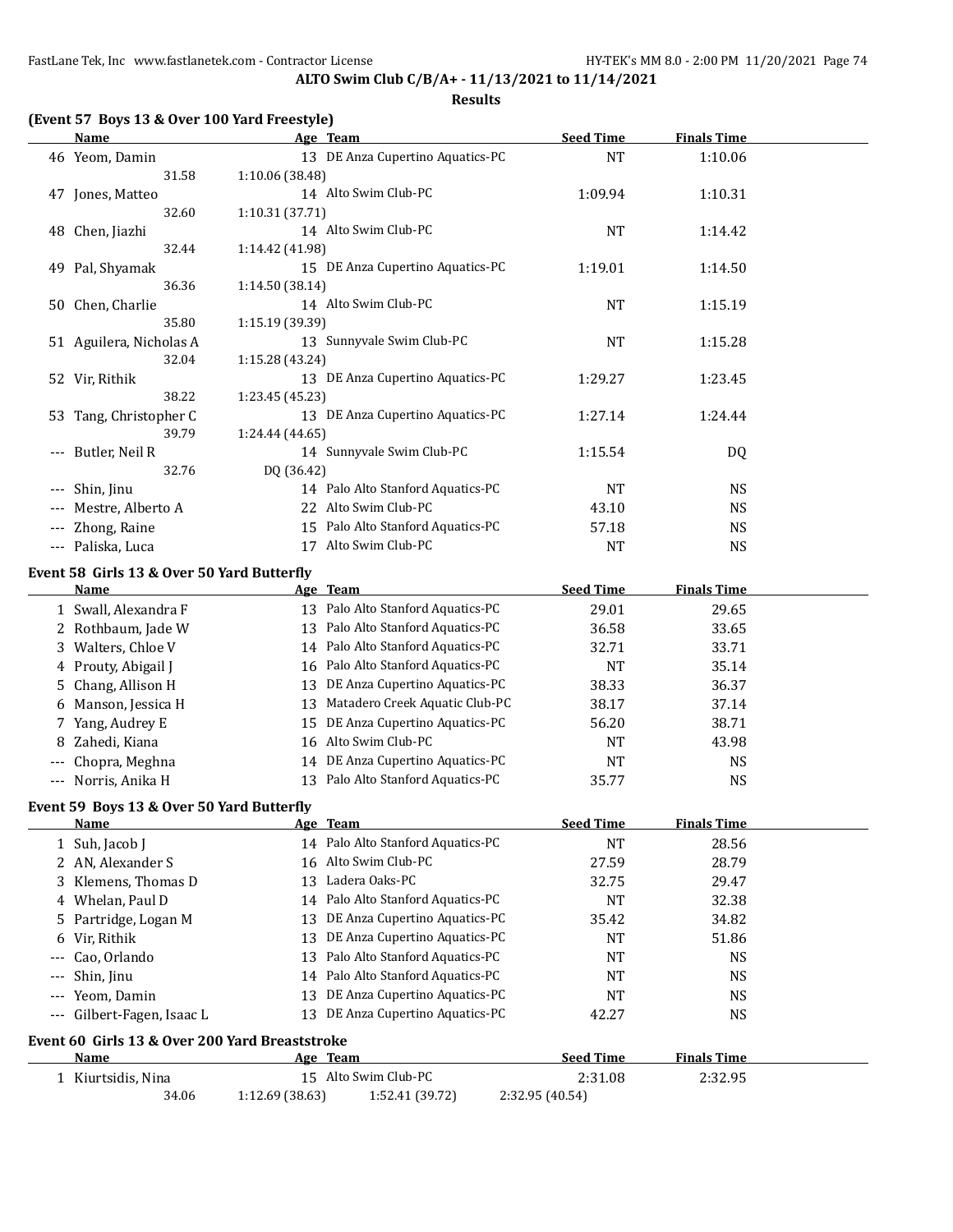# **ALTO Swim Club C/B/A+ - 11/13/2021 to 11/14/2021**

#### **Results**

# **(Event 60 Girls 13 & Over 200 Yard Breaststroke)**

| <b>Name</b>               | Age Team        |                                   |                 | <b>Seed Time</b> | <b>Finals Time</b> |  |
|---------------------------|-----------------|-----------------------------------|-----------------|------------------|--------------------|--|
| 2 Dick-Peddie, Jennifer A |                 | 15 Santa Clara Swim Club-PC       |                 | 2:47.21          | 2:36.78            |  |
| 35.97                     | 1:14.19 (38.22) | 1:55.08 (40.89)                   | 2:36.78 (41.70) |                  |                    |  |
| 3 Chang, Jocelyn S        |                 | 14 Palo Alto Stanford Aquatics-PC |                 | 2:42.24          | 2:44.65            |  |
| 36.87                     | 1:19.92 (43.05) | 2:02.75 (42.83)                   | 2:44.65 (41.90) |                  |                    |  |
| 4 Griffis, Paige E        |                 | 14 Palo Alto Stanford Aquatics-PC |                 | 2:52.93          | 2:45.94            |  |
| 38.71                     | 1:21.83 (43.12) | $2:04.81(42.98)$ $2:45.94(41.13)$ |                 |                  |                    |  |
| 5 Yuan, Amelia P          |                 | 14 Palo Alto Stanford Aquatics-PC |                 | 2:45.62          | 2:46.83            |  |
| 38.33                     | 1:20.96 (42.63) | $2:04.06(43.10)$ 2:46.83 (42.77)  |                 |                  |                    |  |
| 6 Yang, Kelsey E          |                 | 13 DE Anza Cupertino Aquatics-PC  |                 | 3:10.58          | 3:04.46            |  |
| 43.11                     | 1:30.12(47.01)  | 2:17.99 (47.87)                   | 3:04.46(46.47)  |                  |                    |  |
| 7 Rousseau, Alix M        |                 | 17 Palo Alto Stanford Aquatics-PC |                 | 3:15.27          | 3:14.89            |  |
| 43.51                     | 1:32.37 (48.86) | 2:22.86 (50.49)                   | 3:14.89(52.03)  |                  |                    |  |
| 8 Kim. Shelby P           |                 | 13 DE Anza Cupertino Aquatics-PC  |                 | <b>NT</b>        | 3:17.24            |  |
| 44.92                     | 1:34.02(49.10)  | 2:25.40 (51.38)                   | 3:17.24 (51.84) |                  |                    |  |

# **Event 61 Boys 13 & Over 200 Yard Breaststroke**

|                |                                           | <b>Seed Time</b>                                                                           | <b>Finals Time</b>                                                                                                                           |  |
|----------------|-------------------------------------------|--------------------------------------------------------------------------------------------|----------------------------------------------------------------------------------------------------------------------------------------------|--|
|                |                                           | 2:30.64                                                                                    | 2:24.24                                                                                                                                      |  |
| 1:07.63(35.71) | 1:45.73(38.10)                            | 2:24.24 (38.51)                                                                            |                                                                                                                                              |  |
|                |                                           | 2:33.72                                                                                    | 2:32.72                                                                                                                                      |  |
| 1:13.03(38.41) | 1:52.60 (39.57)                           | 2:32.72 (40.12)                                                                            |                                                                                                                                              |  |
|                |                                           | 2:58.48                                                                                    | 2:36.79                                                                                                                                      |  |
| 1:14.99(40.12) | 1:56.07(41.08)                            | 2:36.79 (40.72)                                                                            |                                                                                                                                              |  |
|                |                                           | 2:50.81                                                                                    | 2:37.55                                                                                                                                      |  |
|                | 1:56.64 (42.98)                           | 2:37.55 (40.91)                                                                            |                                                                                                                                              |  |
|                |                                           | 2:56.33                                                                                    | 2:52.53                                                                                                                                      |  |
| 1:22.52(43.26) | 2:07.48 (44.96)                           | 2:52.53(45.05)                                                                             |                                                                                                                                              |  |
| 17             |                                           | 2:26.29                                                                                    | <b>NS</b>                                                                                                                                    |  |
|                |                                           | 2:16.56                                                                                    | <b>NS</b>                                                                                                                                    |  |
|                |                                           |                                                                                            |                                                                                                                                              |  |
|                | 31.92<br>34.62<br>34.87<br>33.78<br>39.26 | Age Team<br>14 Ladera Oaks-PC<br>13 Ladera Oaks-PC<br>1:13.66 (39.88)<br>Alto Swim Club-PC | 14 DE Anza Cupertino Aquatics-PC<br>15 DE Anza Cupertino Aquatics-PC<br>16 DE Anza Cupertino Aquatics-PC<br>16 DE Anza Cupertino Aquatics-PC |  |

#### **Event 62 Girls 13 & Over 200 Yard IM**

| Name                    | Age Team        |                                                    |                 | <b>Seed Time</b> | <b>Finals Time</b> |  |
|-------------------------|-----------------|----------------------------------------------------|-----------------|------------------|--------------------|--|
| 1 Byrne, Maren C        |                 | 13 Alto Swim Club-PC                               |                 | 2:22.03          | 2:19.08            |  |
| 30.22                   |                 | $1:03.83(33.61)$ $1:47.46(43.63)$                  | 2:19.08 (31.62) |                  |                    |  |
| 2 Tambling, Ainsley J   |                 | 17 Ladera Oaks-PC                                  |                 | 2:22.50          | 2:20.25            |  |
| 29.18                   |                 | $1:05.84(36.66)$ $1:49.16(43.32)$                  | 2:20.25 (31.09) |                  |                    |  |
| 3 Hsu, Katelyn          |                 | 13 DE Anza Cupertino Aquatics-PC                   |                 | 2:31.35          | 2:24.78            |  |
| 30.14                   |                 | $1:06.46(36.32)$ $1:51.23(44.77)$ $2:24.78(33.55)$ |                 |                  |                    |  |
| 4 Conover-Hui, Aurora J |                 | 15 Palo Alto Stanford Aquatics-PC                  |                 | 2:30.18          | 2:29.70            |  |
| 32.42                   |                 | $1:10.13(37.71)$ $1:54.85(44.72)$                  | 2:29.70 (34.85) |                  |                    |  |
| 5 Wagner, Sonika        |                 | 14 DE Anza Cupertino Aquatics-PC                   |                 | 2:28.96          | 2:30.12            |  |
| 32.15                   |                 | $1:09.70(37.55)$ $1:54.28(44.58)$                  | 2:30.12 (35.84) |                  |                    |  |
| 6 Geng, Emma X          |                 | 14 Sunnyvale Swim Club-PC                          |                 | 2:53.63          | 2:34.24            |  |
| 33.17                   |                 | $1:11.33(38.16)$ $1:57.20(45.87)$ $2:34.24(37.04)$ |                 |                  |                    |  |
| 7 Chu, Annika           |                 | 13 Palo Alto Stanford Aquatics-PC                  |                 | 2:29.28          | 2:34.78            |  |
| 32.60                   |                 | $1:12.41(39.81)$ $1:59.13(46.72)$ $2:34.78(35.65)$ |                 |                  |                    |  |
| 8 Garg, Aishani         |                 | 14 Palo Alto Stanford Aquatics-PC                  |                 | 2:34.46          | 2:40.94            |  |
| 36.87                   |                 | $1:15.04(38.17)$ $2:04.94(49.90)$                  | 2:40.94 (36.00) |                  |                    |  |
| 9 Habibi, Isabel M      |                 | 14 Ladera Oaks-PC                                  |                 | 2:43.90          | 2:43.51            |  |
| 35.12                   |                 | $1:17.59(42.47)$ $2:07.55(49.96)$                  | 2:43.51 (35.96) |                  |                    |  |
| 10 Ono, Minou Z         |                 | 14 Palo Alto Stanford Aquatics-PC                  |                 | 2:40.91          | 2:44.77            |  |
| 34.73                   |                 | $1:17.49(42.76)$ $2:09.60(52.11)$ $2:44.77(35.17)$ |                 |                  |                    |  |
| 11 Hirsch, Kate C       |                 | 14 Palo Alto Stanford Aquatics-PC                  |                 | NT               | 2:47.76            |  |
| 35.11                   | 1:15.84 (40.73) | 2:06.94 (51.10)                                    | 2:47.76 (40.82) |                  |                    |  |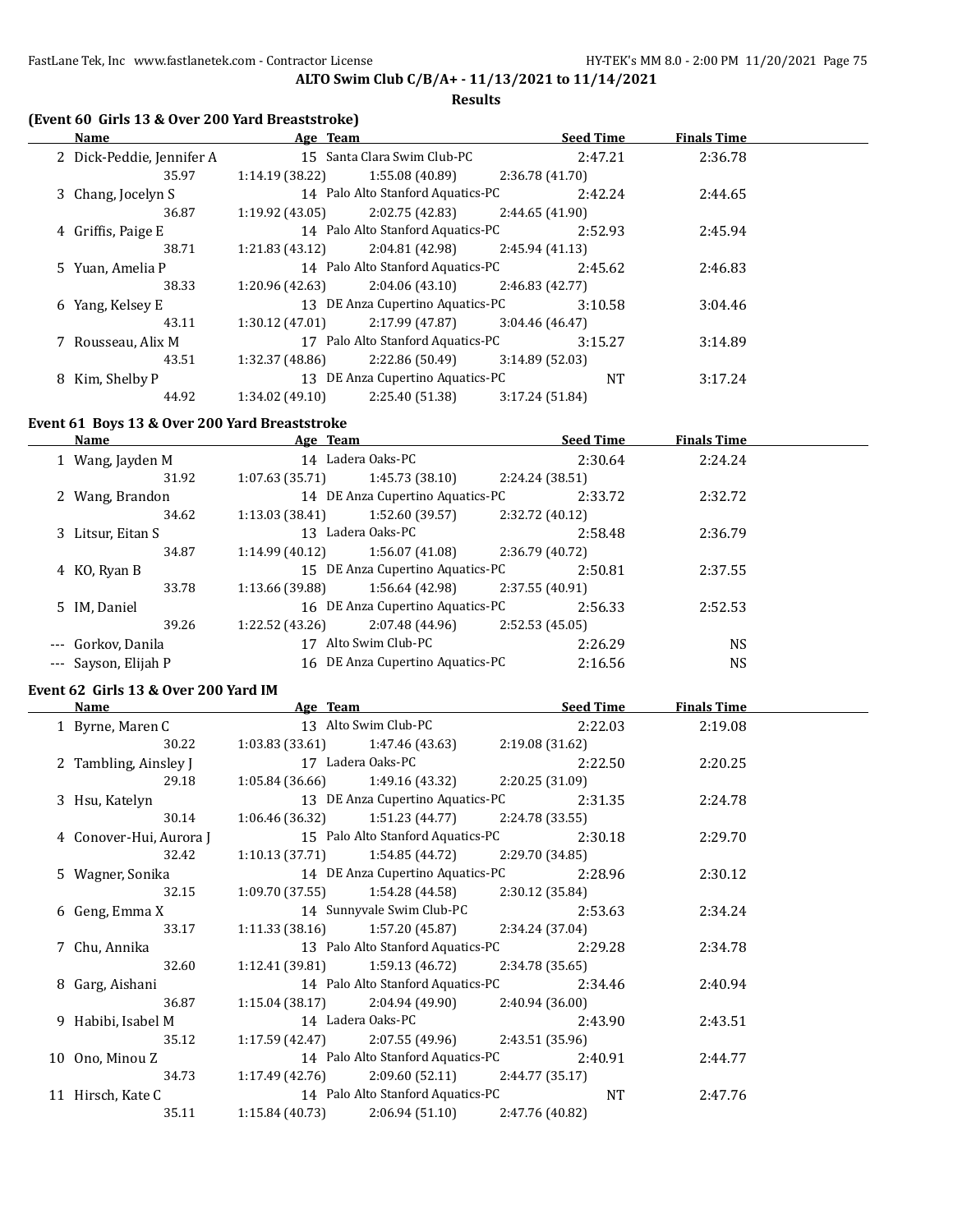#### **Results**

# **(Event 62 Girls 13 & Over 200 Yard IM)**

|          | Name                      | Age Team        |                                   | <b>Seed Time</b> |           | <b>Finals Time</b> |  |
|----------|---------------------------|-----------------|-----------------------------------|------------------|-----------|--------------------|--|
|          | 12 Rosenfeld, Ella        |                 | 13 Alto Swim Club-PC              | 2:50.71          |           | 2:49.32            |  |
|          | 38.04                     | 1:21.18(43.14)  | 2:12.94(51.76)                    | 2:49.32 (36.38)  |           |                    |  |
|          | 13 Ene, Mina C            |                 | 13 Alto Swim Club-PC              | 2:50.31          |           | 2:50.00            |  |
|          | 37.91                     | 1:20.70 (42.79) | 2:13.12 (52.42)                   | 2:50.00 (36.88)  |           |                    |  |
|          | 14 Ogawa, Camryn Y        |                 | 13 Alto Swim Club-PC              | 2:47.62          |           | 2:50.81            |  |
|          | 34.52                     | 1:18.88 (44.36) | 2:10.35(51.47)                    | 2:50.81 (40.46)  |           |                    |  |
|          | 15 Lynch, Siboney M       |                 | 13 Palo Alto Stanford Aquatics-PC | 2:46.81          |           | 2:52.82            |  |
|          | 34.49                     | 1:21.39 (46.90) | 2:12.75(51.36)                    | 2:52.82 (40.07)  |           |                    |  |
|          | 16 Kim-Fryhling, Sophia A |                 | 13 Palo Alto Stanford Aquatics-PC |                  | <b>NT</b> | 3:02.71            |  |
|          | 36.74                     | 1:25.01 (48.27) | 2:21.42 (56.41)                   | 3:02.71(41.29)   |           |                    |  |
|          | 17 Rathenberg, Ava I      |                 | 17 Alto Swim Club-PC              | 2:58.82          |           | 3:06.44            |  |
|          | 39.54                     | 1:25.02 (45.48) | 2:24.86 (59.84)                   | 3:06.44(41.58)   |           |                    |  |
|          | 18 Rousseau, Alix M       |                 | 17 Palo Alto Stanford Aquatics-PC | 3:11.67          |           | 3:13.31            |  |
|          | 48.13                     | 1:38.33(50.20)  | 2:30.13(51.80)                    | 3:13.31(43.18)   |           |                    |  |
|          | --- Savchenko, Kateryna M |                 | 13 Palo Alto Stanford Aquatics-PC | 2:41.35          |           | DQ                 |  |
|          | 35.36                     | 1:18.04 (42.68) | 2:04.08 (46.04)                   | DO (40.54)       |           |                    |  |
|          | --- Kazem, Malia G        |                 | 15 DE Anza Cupertino Aquatics-PC  | 2:46.98          |           | NS.                |  |
| $\cdots$ | Miller, Elise P           |                 | 13 Ladera Oaks-PC                 | 2:42.71          |           | NS.                |  |
|          | --- Porteous, Annika L    |                 | 16 Palo Alto Stanford Aquatics-PC | 2:30.71          |           | <b>NS</b>          |  |

#### **Event 63 Boys 13 & Over 200 Yard IM**

|                   | <b>Name</b> Seed Time Seed Age Team Seed Time                                 |                                          | <b>Finals Time</b> |  |
|-------------------|-------------------------------------------------------------------------------|------------------------------------------|--------------------|--|
|                   | 1 Collet, Seth J 15 Ladera Oaks-PC                                            | 2:07.94                                  | 2:06.79            |  |
|                   | 26.26 57.64 (31.38) 1:36.74 (39.10) 2:06.79 (30.05)                           |                                          |                    |  |
|                   | 2 Manson, Ryan W 16 Palo Alto Stanford Aquatics-PC 2:14.67                    |                                          | 2:10.40            |  |
| 28.40             | $1:02.16(33.76)$ $1:39.89(37.73)$ $2:10.40(30.51)$                            |                                          |                    |  |
|                   | 3 Undhjem, Soren 17 Palo Alto Stanford Aquatics-PC 2:15.60                    |                                          | 2:16.09            |  |
| 28.47             | $1:06.46(37.99)$ $1:44.95(38.49)$ $2:16.09(31.14)$                            |                                          |                    |  |
| 4 Powell, Alex D  | 13 Ladera Oaks-PC                                                             | 2:22.88                                  | 2:19.73            |  |
| 29.33             | $1:05.40(36.07)$ $1:48.21(42.81)$ $2:19.73(31.52)$                            |                                          |                    |  |
| 5 Yim, Taewon T   | 13 DE Anza Cupertino Aquatics-PC 2:24.12                                      |                                          | 2:22.46            |  |
| 30.15             | $1:08.79$ (38.64) $1:52.46$ (43.67) $2:22.46$ (30.00)                         |                                          |                    |  |
| 6 Suh, Jacob J    | 14 Palo Alto Stanford Aquatics-PC 2:31.04                                     |                                          | 2:25.02            |  |
| 30.55             | 1:08.50 (37.95) 1:53.22 (44.72) 2:25.02 (31.80)                               |                                          |                    |  |
| 7 Wang, Euan B    |                                                                               | 13 DE Anza Cupertino Aquatics-PC 2:36.39 | 2:28.65            |  |
| 33.02             | $1:10.46$ (37.44) $1:54.44$ (43.98) $2:28.65$ (34.21)                         |                                          |                    |  |
|                   | 8 Stenfort, Jayden S 14 DE Anza Cupertino Aquatics-PC 3:04.13                 |                                          | 2:32.65            |  |
| 32.55             | $1:12.47(39.92)$ $1:58.24(45.77)$ $2:32.65(34.41)$                            |                                          |                    |  |
| 9 Whelan, Paul D  | 14 Palo Alto Stanford Aquatics-PC NT                                          |                                          | 2:36.62            |  |
|                   | 35.31 1:15.47 (40.16) 2:02.01 (46.54) 2:36.62 (34.61)                         |                                          |                    |  |
|                   | 10 Braddock, Aiden L<br>33.86 1:13.12 (39.26) 2:00.76 (47.64) 2:36.79 (36.03) |                                          | 2:36.79            |  |
|                   |                                                                               |                                          |                    |  |
|                   | 11 Zhai, Matthew 13 DE Anza Cupertino Aquatics-PC NT                          |                                          | 2:37.18            |  |
| 33.04             | $1:16.13(43.09)$ $1:59.85(43.72)$ $2:37.18(37.33)$                            |                                          |                    |  |
| 12 Qian, Ethan    |                                                                               | 14 DE Anza Cupertino Aquatics-PC 2:35.04 | 2:37.85            |  |
| 33.17             | $1:10.27(37.10)$ $2:00.41(50.14)$ $2:37.85(37.44)$                            |                                          |                    |  |
| 13 LI, Leo        | 13 Palo Alto Stanford Aquatics-PC 2:49.06                                     |                                          | 2:40.46            |  |
| 35.76             | $1:16.45(40.69)$ $2:04.35(47.90)$ $2:40.46(36.11)$                            |                                          |                    |  |
| 14 YU, Jaylen Z   |                                                                               | 13 DE Anza Cupertino Aquatics-PC 2:49.81 | 2:45.98            |  |
|                   | 36.13 1:17.83 (41.70) 2:08.47 (50.64) 2:45.98 (37.51)                         |                                          |                    |  |
|                   | 15 Shone, Aaron 13 Alto Swim Club-PC                                          | 33.27                                    | 2:48.10            |  |
|                   | 35.65 1:17.99 (42.34) 2:09.72 (51.73) 2:48.10 (38.38)                         |                                          |                    |  |
| --- Paliska, Luca | 17 Alto Swim Club-PC                                                          | <b>NT</b>                                | <b>NS</b>          |  |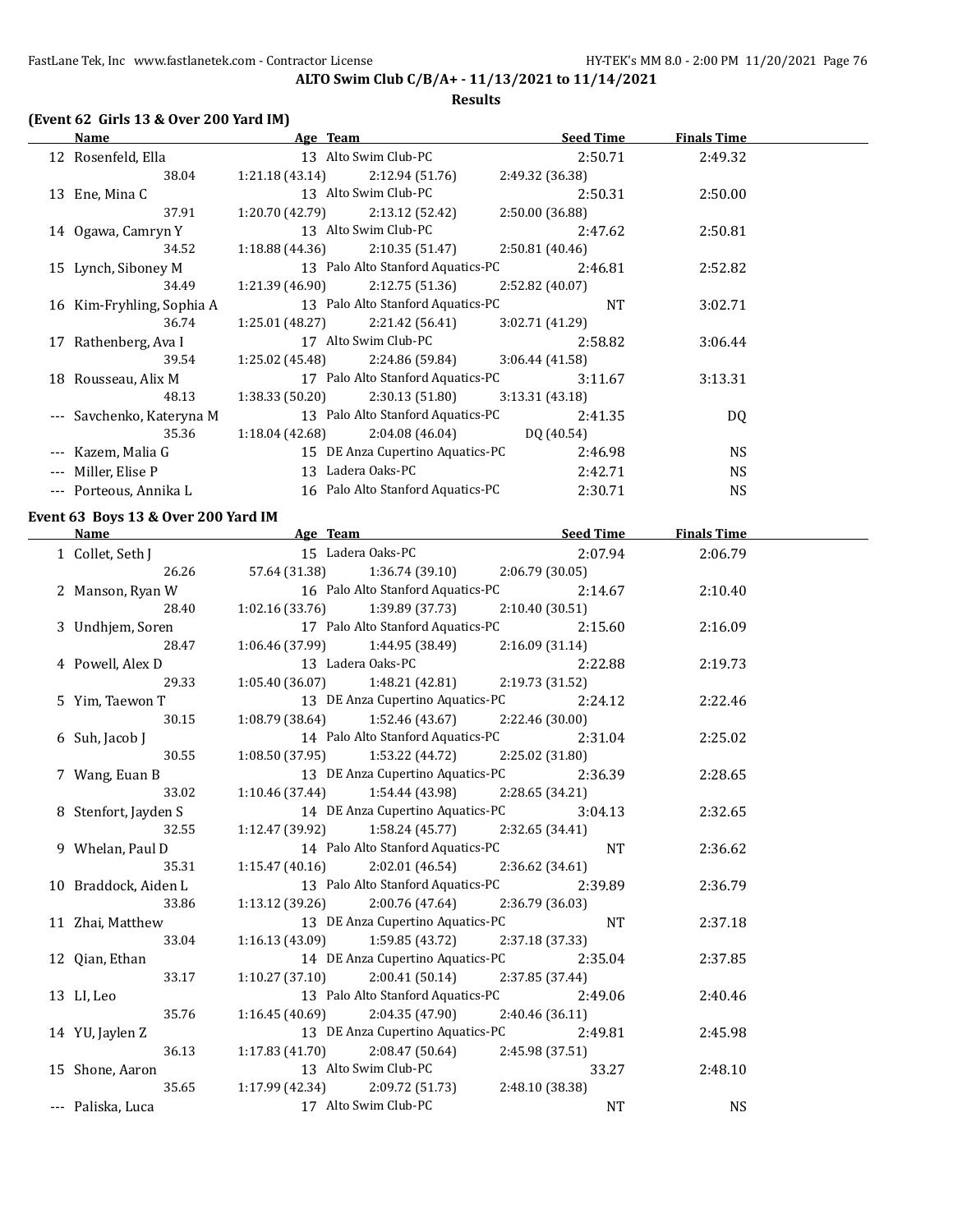#### **Results**

# **Event 64 Girls 13 & Over 50 Yard Freestyle**

|       | <b>Name</b>            |    | Age Team                          | <b>Seed Time</b> | <b>Finals Time</b> |  |
|-------|------------------------|----|-----------------------------------|------------------|--------------------|--|
|       | 1 Rodwell, Helena T    |    | 14 Palo Alto Stanford Aquatics-PC | 25.78            | 26.20              |  |
| 2     | Charton, Thalea        | 13 | DE Anza Cupertino Aquatics-PC     | 28.10            | 26.93              |  |
| 3.    | Griffis, Paige E       | 14 | Palo Alto Stanford Aquatics-PC    | 27.64            | 27.15              |  |
|       | 4 Hsu, Katelyn         | 13 | DE Anza Cupertino Aquatics-PC     | 28.34            | 27.19              |  |
| 5.    | Aoun, Sarah            | 15 | Palo Alto Stanford Aquatics-PC    | 27.30            | 27.31              |  |
| 6     | Wong, Cadence E        | 14 | Ladera Oaks-PC                    | 27.65            | 27.99              |  |
| 7     | Kazem, Malia G         | 15 | DE Anza Cupertino Aquatics-PC     | 28.18            | 28.03              |  |
| 8     | McDonald, Hannah N     | 14 | Alto Swim Club-PC                 | 27.25            | 28.25              |  |
| 9     | LI, Katelyn A          | 13 | DE Anza Cupertino Aquatics-PC     | 29.93            | 29.09              |  |
| 10    | Ono, Minou Z           | 14 | Palo Alto Stanford Aquatics-PC    | 28.80            | 29.20              |  |
| 11    | Prouty, Abigail J      | 16 | Palo Alto Stanford Aquatics-PC    | 29.00            | 29.81              |  |
| $*12$ | Lammersen, Charlotte L | 15 | Palo Alto Stanford Aquatics-PC    | 28.65            | 30.39              |  |
| $*12$ | Shroff, Niyati         | 15 | Palo Alto Stanford Aquatics-PC    | 31.98            | 30.39              |  |
| 14    | Yang, Kelsey E         | 13 | DE Anza Cupertino Aquatics-PC     | 30.57            | 30.50              |  |
| 15    | Rathenberg, Ava I      | 17 | Alto Swim Club-PC                 | 30.05            | 31.52              |  |
| 16    | Kim-Fryhling, Sophia A | 13 | Palo Alto Stanford Aquatics-PC    | <b>NT</b>        | 31.56              |  |
| 17    | Rosenfeld, Ella        | 13 | Alto Swim Club-PC                 | 32.64            | 32.28              |  |
| 18    | Manson, Jessica H      | 13 | Matadero Creek Aquatic Club-PC    | 32.08            | 32.77              |  |
| 19    | Yang, Audrey E         | 15 | DE Anza Cupertino Aquatics-PC     | 33.97            | 33.05              |  |
| 20    | Chang, Allison H       | 13 | DE Anza Cupertino Aquatics-PC     | 33.65            | 33.13              |  |
| 21    | Rai, Meghna            | 15 | DE Anza Cupertino Aquatics-PC     | 33.99            | 33.17              |  |
| 22    | Wazhi, Kavya           | 13 | Alto Swim Club-PC                 | <b>NT</b>        | 33.58              |  |
| 23    | Lashier, Peyton X      | 13 | DE Anza Cupertino Aquatics-PC     | 38.21            | 33.88              |  |
| 24    | Lee, Seohee            | 13 | DE Anza Cupertino Aquatics-PC     | NT               | 37.12              |  |
| 25    | Fam, Arielle E         | 13 | DE Anza Cupertino Aquatics-PC     | <b>NT</b>        | 40.46              |  |
| $---$ | Norris, Anika H        | 13 | Palo Alto Stanford Aquatics-PC    | 32.31            | <b>NS</b>          |  |

# **Event 65 Boys 13 & Over 50 Yard Freestyle**

|              | <b>Name</b>               |    | Age Team                          | <b>Seed Time</b> | <b>Finals Time</b> |
|--------------|---------------------------|----|-----------------------------------|------------------|--------------------|
|              | 1 McDonald, Christopher P |    | 16 Alto Swim Club-PC              | 23.19            | 23.10              |
| $\mathbf{Z}$ | Fetter, Peter J           |    | 14 Alto Swim Club-PC              | 23.48            | 23.58              |
| 3.           | Wang, Jayden M            | 14 | Ladera Oaks-PC                    | 27.21            | 23.99              |
|              | 4 Lai, Sean               | 15 | Ladera Oaks-PC                    | 24.87            | 24.27              |
|              | 5 Hatch, Kenneth J        | 17 | Palo Alto Stanford Aquatics-PC    | 24.23            | 24.36              |
| 6            | Manson, Ryan W            | 16 | Palo Alto Stanford Aquatics-PC    | 23.56            | 24.74              |
| *7           | Undhjem, Soren            | 17 | Palo Alto Stanford Aquatics-PC    | 24.28            | 24.92              |
| $*7$         | Klugman, Alexander N      |    | 14 Palo Alto Stanford Aquatics-PC | 25.11            | 24.92              |
| 9            | Rousseau, Antione C       | 16 | Palo Alto Stanford Aquatics-PC    | 27.72            | 25.67              |
| 10           | Cheong, Arthur T          |    | 14 Sunnyvale Swim Club-PC         | 27.00            | 25.69              |
| 11           | Whelan, Paul D            |    | 14 Palo Alto Stanford Aquatics-PC | <b>NT</b>        | 27.06              |
| 12           | Eiref, Edward I           | 13 | Ladera Oaks-PC                    | 31.71            | 27.35              |
| 13           | Wang, Brandon             | 14 | DE Anza Cupertino Aquatics-PC     | 26.82            | 27.71              |
| 14           | Bychkov, Yury             | 13 | Ladera Oaks-PC                    | 28.43            | 27.85              |
| 15           | Stenfort, Jayden S        | 14 | DE Anza Cupertino Aquatics-PC     | 33.66            | 28.18              |
| 16           | Braddock, Aiden L         | 13 | Palo Alto Stanford Aquatics-PC    | 36.54            | 29.34              |
| 17           | Chen, Jiazhi              | 14 | Alto Swim Club-PC                 | <b>NT</b>        | 29.79              |
| 18           | Liao, Dylan N             | 13 | Palo Alto Stanford Aquatics-PC    | 38.52            | 30.17              |
| 19           | Butler, Neil R            | 14 | Sunnyvale Swim Club-PC            | 31.33            | 30.34              |
| 20           | Gilbert-Fagen, Isaac L    | 13 | DE Anza Cupertino Aquatics-PC     | 33.91            | 30.94              |
| 21           | Pal, Shyamak              | 15 | DE Anza Cupertino Aquatics-PC     | 42.11            | 32.05              |
| 22           | Winikoff, Aaron I         |    | 14 Palo Alto Stanford Aquatics-PC | 42.68            | 32.72              |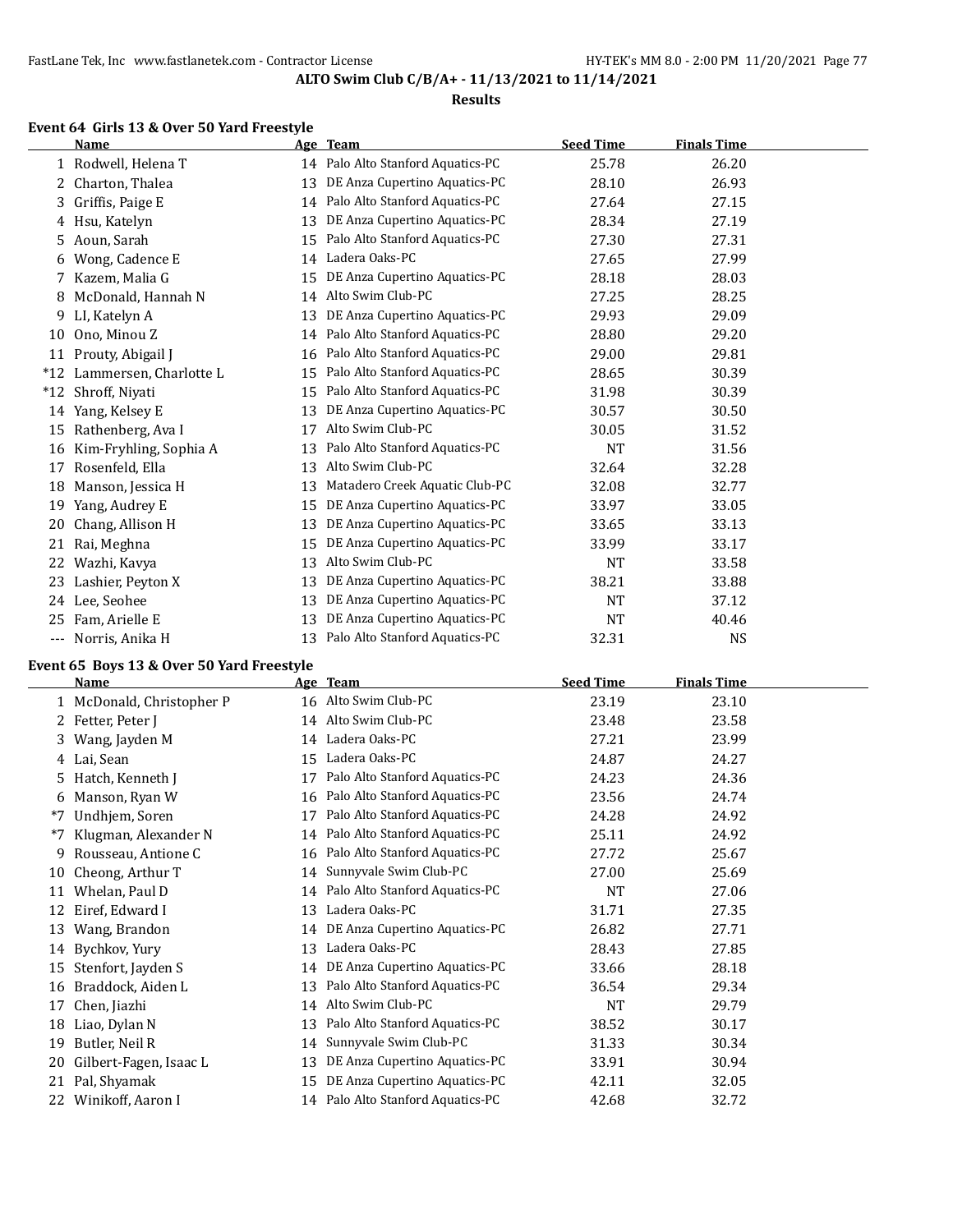**ALTO Swim Club C/B/A+ - 11/13/2021 to 11/14/2021**

|       | (Event 65 Boys 13 & Over 50 Yard Freestyle) |                 |                                   |                  |                    |  |
|-------|---------------------------------------------|-----------------|-----------------------------------|------------------|--------------------|--|
|       | Name                                        |                 | Age Team                          | <b>Seed Time</b> | <b>Finals Time</b> |  |
|       | 23 Aguilera, Nicholas A                     |                 | 13 Sunnyvale Swim Club-PC         | <b>NT</b>        | 32.91              |  |
|       | --- Zhong, Raine                            |                 | 15 Palo Alto Stanford Aquatics-PC | 25.81            | <b>NS</b>          |  |
|       | Mestre, Alberto A                           |                 | 22 Alto Swim Club-PC              | 19.51            | <b>NS</b>          |  |
|       | --- Shin, Jinu                              |                 | 14 Palo Alto Stanford Aquatics-PC | <b>NT</b>        | <b>NS</b>          |  |
|       | Event 66 Girls 13 & Over 200 Yard Butterfly |                 |                                   |                  |                    |  |
|       | Name                                        |                 | Age Team                          | <b>Seed Time</b> | <b>Finals Time</b> |  |
|       | --- Finn, Addison E                         |                 | 13 Palo Alto Stanford Aquatics-PC | 2:27.85          | <b>NS</b>          |  |
|       | Event 67 Boys 13 & Over 200 Yard Butterfly  |                 |                                   |                  |                    |  |
|       | Name                                        |                 | Age Team                          | <b>Seed Time</b> | <b>Finals Time</b> |  |
|       | 1 Lopez, Miguel E                           |                 | 15 Alto Swim Club-PC              | 2:09.24          | 2:16.25            |  |
|       | 28.72                                       | 1:03.29 (34.57) | 1:40.41 (37.12)                   | 2:16.25 (35.84)  |                    |  |
|       | 2 Powell, Michael A                         |                 | 13 Ladera Oaks-PC                 | 2:28.64          | 2:20.13            |  |
|       | 30.23                                       | 1:06.42 (36.19) | 1:44.56 (38.14)                   | 2:20.13 (35.57)  |                    |  |
|       | 3 HO, Eric D                                |                 | 15 Alto Swim Club-PC              | 2:31.37          | 2:25.19            |  |
|       | 29.99                                       | 1:05.45 (35.46) | 1:44.55 (39.10)                   | 2:25.19 (40.64)  |                    |  |
|       | 4 Akin, Cole P                              |                 | 13 Alto Swim Club-PC              | 3:04.73          | 2:53.00            |  |
|       | 33.00                                       | 1:15.38 (42.38) | 2:03.64 (48.26)                   | 2:53.00 (49.36)  |                    |  |
|       | 5 Partridge, Logan M                        |                 | 13 DE Anza Cupertino Aquatics-PC  | <b>NT</b>        | 2:58.23            |  |
|       | 37.80                                       | 1:23.75 (45.95) | 2:12.30 (48.55)                   | 2:58.23 (45.93)  |                    |  |
|       | --- Sayson, Elijah P                        |                 | 16 DE Anza Cupertino Aquatics-PC  | 2:07.02          | <b>NS</b>          |  |
|       | Event 68 Girls 13 & Over 50 Yard Backstroke |                 |                                   |                  |                    |  |
|       | Name                                        |                 | Age Team                          | <b>Seed Time</b> | <b>Finals Time</b> |  |
|       | 1 Nazario, Sofia                            |                 | 13 Palo Alto Stanford Aquatics-PC | 35.18            | 32.28              |  |
|       | 2 Walters, Chloe V                          |                 | 14 Palo Alto Stanford Aquatics-PC | 31.58            | 33.35              |  |
|       | 3 Ellis, Evyn E                             |                 | 13 Palo Alto Stanford Aquatics-PC | 33.22            | 35.34              |  |
|       | 4 Lynch, Siboney M                          |                 | 13 Palo Alto Stanford Aquatics-PC | 43.71            | 35.54              |  |
|       | 5 Connaghan, Caroline S                     |                 | 13 Alto Swim Club-PC              | 37.94            | 37.06              |  |
|       | 6 Sarles, Christina A                       |                 | 15 Palo Alto Stanford Aquatics-PC | 1:00.59          | 37.09              |  |
|       | 7 Dearing, Anna F                           |                 | 13 Palo Alto Stanford Aquatics-PC | 37.63            | 37.47              |  |
|       | 8 Habibi, Isabel M                          |                 | 14 Ladera Oaks-PC                 | 36.16            | 37.70              |  |
|       | 9 Marjon, Lilli                             |                 | 13 Alto Swim Club-PC              | 39.16            | 39.08              |  |
|       | 10 Lashier, Peyton X                        |                 | 13 DE Anza Cupertino Aquatics-PC  | 44.11            | 40.98              |  |
|       | 11 Zahedi, Kiana                            |                 | 16 Alto Swim Club-PC              | NT               | 41.70              |  |
|       | Event 69 Boys 13 & Over 50 Yard Backstroke  |                 |                                   |                  |                    |  |
|       | <u>Name</u>                                 |                 | Age Team                          | <b>Seed Time</b> | <b>Finals Time</b> |  |
|       | 1 Collet, Seth J                            |                 | 15 Ladera Oaks-PC                 | 28.21            | 25.92              |  |
|       | 2 Eiref, Edward I                           |                 | 13 Ladera Oaks-PC                 | 34.34            | 32.04              |  |
|       | Lopes DE Avila, Higor                       | 14              | DE Anza Cupertino Aquatics-PC     | NT               | 32.97              |  |
|       | 4 YU, Jaylen Z                              | 13              | DE Anza Cupertino Aquatics-PC     | 39.23            | 35.55              |  |
| 5     | Zhai, Matthew                               | 13              | DE Anza Cupertino Aquatics-PC     | 42.02            | 36.25              |  |
| 6     | Liao, Dylan N                               | 13              | Palo Alto Stanford Aquatics-PC    | 46.51            | 36.81              |  |
| 7.    | Jones, Matteo                               | 14              | Alto Swim Club-PC                 | 36.35            | 37.58              |  |
| 8     | IM, Daniel                                  | 16              | DE Anza Cupertino Aquatics-PC     | 43.45            | 38.76              |  |
| 9     | Tang, Christopher C                         | 13              | DE Anza Cupertino Aquatics-PC     | 44.95            | 41.80              |  |
| 10    | Winikoff, Aaron I                           | 14              | Palo Alto Stanford Aquatics-PC    | 53.41            | 42.60              |  |
| $---$ | Paliska, Luca                               | 17              | Alto Swim Club-PC                 | <b>NT</b>        | <b>NS</b>          |  |
|       |                                             |                 |                                   |                  |                    |  |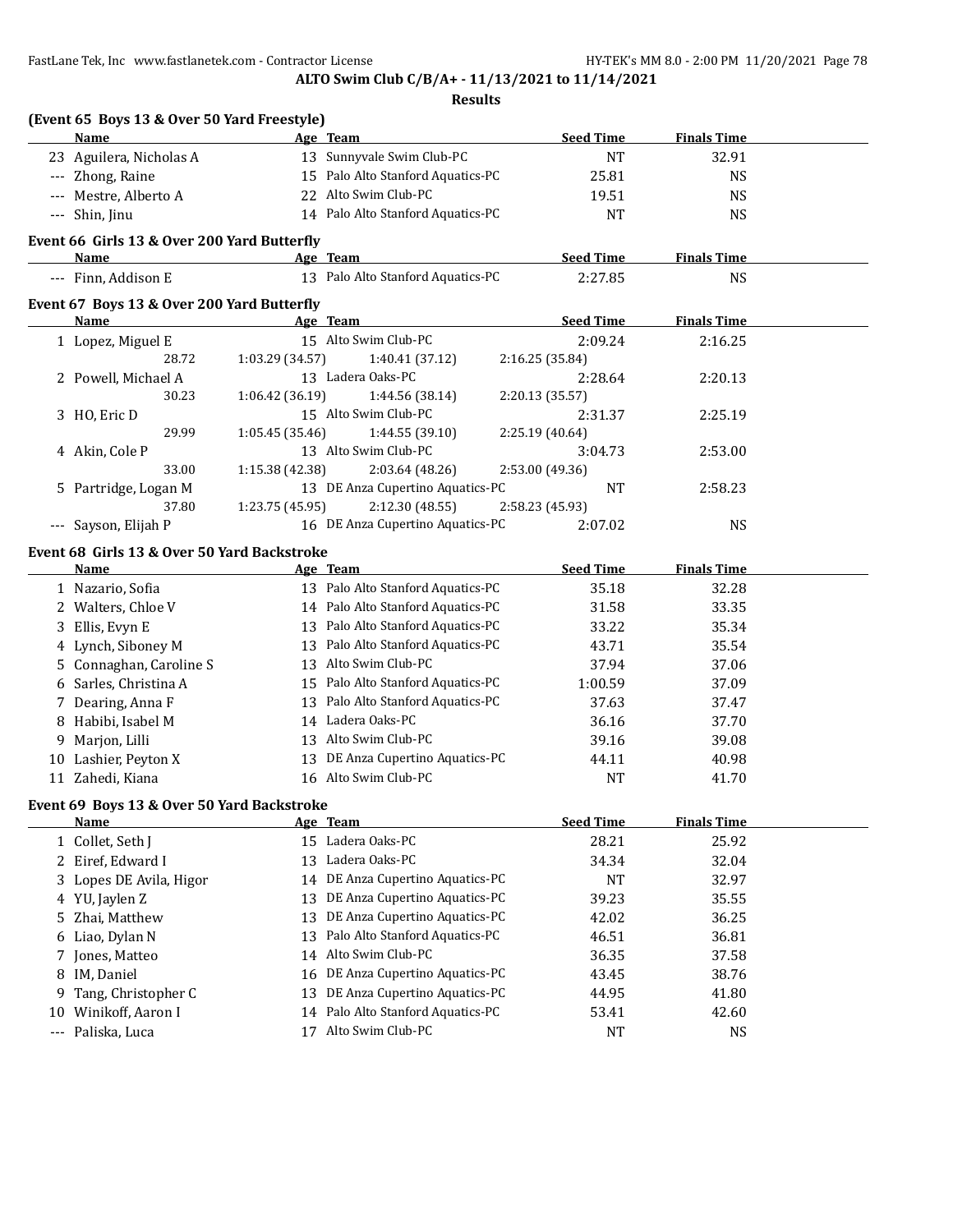#### **Results**

# **Event 70 Girls 13 & Over 400 Yard IM**

| Name                                | Age Team             |                                                      | Seed Time                          | <b>Finals Time</b> |  |
|-------------------------------------|----------------------|------------------------------------------------------|------------------------------------|--------------------|--|
| 1 Hetland, Maya S                   |                      | 13 Alto Swim Club-PC                                 | 4:46.96                            | 4:42.43            |  |
| 29.88                               | 1:03.66 (33.78)      | 1:39.11 (35.45)                                      | 2:14.13 (35.02)                    |                    |  |
| 2:56.17(42.04)                      |                      | $3:37.96(41.79)$ $4:10.15(32.19)$                    | 4:42.43 (32.28)                    |                    |  |
| 2 Preuss, Hailey K                  |                      | 14 Alto Swim Club-PC                                 | 5:28.26                            | 5:00.22            |  |
| 31.57                               | 1:07.62 (36.05)      | 1:46.96 (39.34)                                      | 2:26.48 (39.52)                    |                    |  |
| 3:09.38 (42.90)                     |                      | $3:52.27(42.89)$ $4:26.63(34.36)$                    | 5:00.22 (33.59)                    |                    |  |
| 3 Wong, Cherise H                   |                      | 16 Ladera Oaks-PC                                    | 5:14.04                            | 5:08.22            |  |
| 33.17                               | 1:10.42 (37.25)      | 1:50.31 (39.89)                                      | 2:30.19 (39.88)                    |                    |  |
| 3:13.08 (42.89)                     |                      | $3:56.36(43.28)$ $4:33.29(36.93)$                    | 5:08.22 (34.93)                    |                    |  |
| 4 Chu, Annika                       |                      | 13 Palo Alto Stanford Aquatics-PC                    | 5:37.68                            | 5:23.53            |  |
| 33.07                               | 1:13.69 (40.62)      | 1:56.82 (43.13)                                      | 2:38.99 (42.17)                    |                    |  |
| 3:25.27 (46.28)                     | 4:10.77 (45.50)      | 4:47.15 (36.38)                                      | 5:23.53 (36.38)                    |                    |  |
| 5 Chen, Yoray I                     |                      | 13 Alto Swim Club-PC                                 | 5:44.72                            | 5:29.74            |  |
| 35.43                               |                      | $1:15.36(39.93)$ $1:57.15(41.79)$                    | 2:38.78 (41.63)                    |                    |  |
| 3:28.05 (49.27)                     |                      | 4:15.28 (47.23) 4:52.62 (37.34)                      | 5:29.74 (37.12)                    |                    |  |
| 6 Ertas, Eda E                      |                      | 14 Alto Swim Club-PC                                 | 5:52.42                            | 5:34.69            |  |
| 36.51                               |                      | $1:18.39(41.88)$ $2:01.59(43.20)$                    | 2:42.73 (41.14)                    |                    |  |
| 3:31.69 (48.96)                     |                      | 4:20.82 (49.13) 4:58.27 (37.45)                      | 5:34.69 (36.42)                    |                    |  |
| 7 Swaminathan, Samhita S            |                      | 13 Alto Swim Club-PC                                 | 5:56.64                            | 5:46.50            |  |
| 37.31                               |                      | $1:24.36(47.05)$ $2:07.97(43.61)$                    | 2:52.63 (44.66)                    |                    |  |
| 3:39.82 (47.19)                     |                      | $4:27.77(47.95)$ $5:07.84(40.07)$                    | 5:46.50 (38.66)                    |                    |  |
| --- Orazova, Meryem                 | 13 Alto Swim Club-PC |                                                      | 6:36.17                            | <b>NS</b>          |  |
|                                     |                      |                                                      |                                    |                    |  |
| Event 71 Boys 13 & Over 400 Yard IM | Age Team             |                                                      |                                    |                    |  |
| <b>Name</b>                         |                      | 17 Alto Swim Club-PC                                 | <b>Example 2 Seed Time</b>         | <b>Finals Time</b> |  |
| 1 Gorkov, Danila                    |                      |                                                      | NT                                 | 4:36.38            |  |
| 28.91<br>2:55.02 (38.38)            |                      | $1:01.98(33.07)$ $1:40.02(38.04)$                    | 2:16.64 (36.62)                    |                    |  |
|                                     | 3:34.12 (39.10)      | 4:05.74 (31.62)<br>15 Alto Swim Club-PC              | 4:36.38 (30.64)                    |                    |  |
| 2 Wickersham, Thomas<br>29.45       | 1:03.59 (34.14)      |                                                      | 4:50.74                            | 4:44.37            |  |
| 2:56.58 (38.74)                     |                      | 1:40.63 (37.04)<br>$3:37.40(40.82)$ $4:11.97(34.57)$ | 2:17.84 (37.21)<br>4:44.37 (32.40) |                    |  |
|                                     |                      | 14 Alto Swim Club-PC                                 |                                    |                    |  |
| 3 Fetter, Peter J<br>30.35          | 1:07.31 (36.96)      | 1:43.91 (36.60)                                      | 4:57.37<br>2:19.85 (35.94)         | 4:45.75            |  |
| 3:03.06 (43.21)                     | 3:45.17 (42.11)      | 4:16.64 (31.47)                                      | 4:45.75 (29.11)                    |                    |  |
|                                     |                      | 14 Alto Swim Club-PC                                 |                                    |                    |  |
| 4 Naranjo, Ian P<br>29.50           | 1:05.50(36.00)       |                                                      | NT<br>2:21.48 (38.66)              | 4:47.23            |  |
| 3:02.40 (40.92)                     | 3:44.96 (42.56)      | 1:42.82 (37.32)<br>4:16.61 (31.65)                   | 4:47.23 (30.62)                    |                    |  |
|                                     |                      |                                                      |                                    |                    |  |
| 5 Hong, Jinu                        |                      | 14 Alto Swim Club-PC                                 | 4:53.96                            | 4:48.79            |  |
| 29.93                               | 1:03.45 (33.52)      | 1:43.04 (39.59)                                      | 2:20.44 (37.40)                    |                    |  |
| 3:03.86 (43.42)                     | 3:46.31(42.45)       | 4:18.69 (32.38)<br>13 Alto Swim Club-PC              | 4:48.79 (30.10)                    | 4:49.62            |  |
| 6 FU, Alvin                         |                      |                                                      | 4:52.95                            |                    |  |
| 31.29                               | 1:06.00(34.71)       | 1:46.66 (40.66)                                      | 2:26.04 (39.38)                    |                    |  |
| 3:04.64 (38.60)                     | 3:44.76 (40.12)      | 4:18.21 (33.45)<br>16 Alto Swim Club-PC              | 4:49.62 (31.41)                    |                    |  |
| 7 Nagesh, Drew L                    |                      |                                                      | 5:04.45                            | 4:50.88            |  |
| 30.65                               | 1:04.55 (33.90)      | 1:43.09 (38.54)                                      | 2:19.90 (36.81)                    |                    |  |
| 3:01.40 (41.50)                     | 3:44.29 (42.89)      | 4:18.34 (34.05)                                      | 4:50.88 (32.54)                    |                    |  |
| 8 Byun, Justis L                    |                      | 14 Alto Swim Club-PC                                 | 5:15.63                            | 4:53.92            |  |
| 30.13                               | 1:03.41 (33.28)      | 1:43.11 (39.70)                                      | 2:22.42 (39.31)                    |                    |  |
| 3:05.25 (42.83)                     | 3:47.09 (41.84)      | 4:21.89 (34.80)                                      | 4:53.92 (32.03)                    |                    |  |
| 9 HU, Jason Y                       |                      | 17 Alto Swim Club-PC                                 | 4:51.23                            | 4:55.03            |  |
| 30.62                               | 1:06.54 (35.92)      | 1:43.44 (36.90)                                      | 2:21.51 (38.07)                    |                    |  |
| 3:03.70 (42.19)                     | 3:47.00 (43.30)      | 4:21.05 (34.05)                                      | 4:55.03 (33.98)                    |                    |  |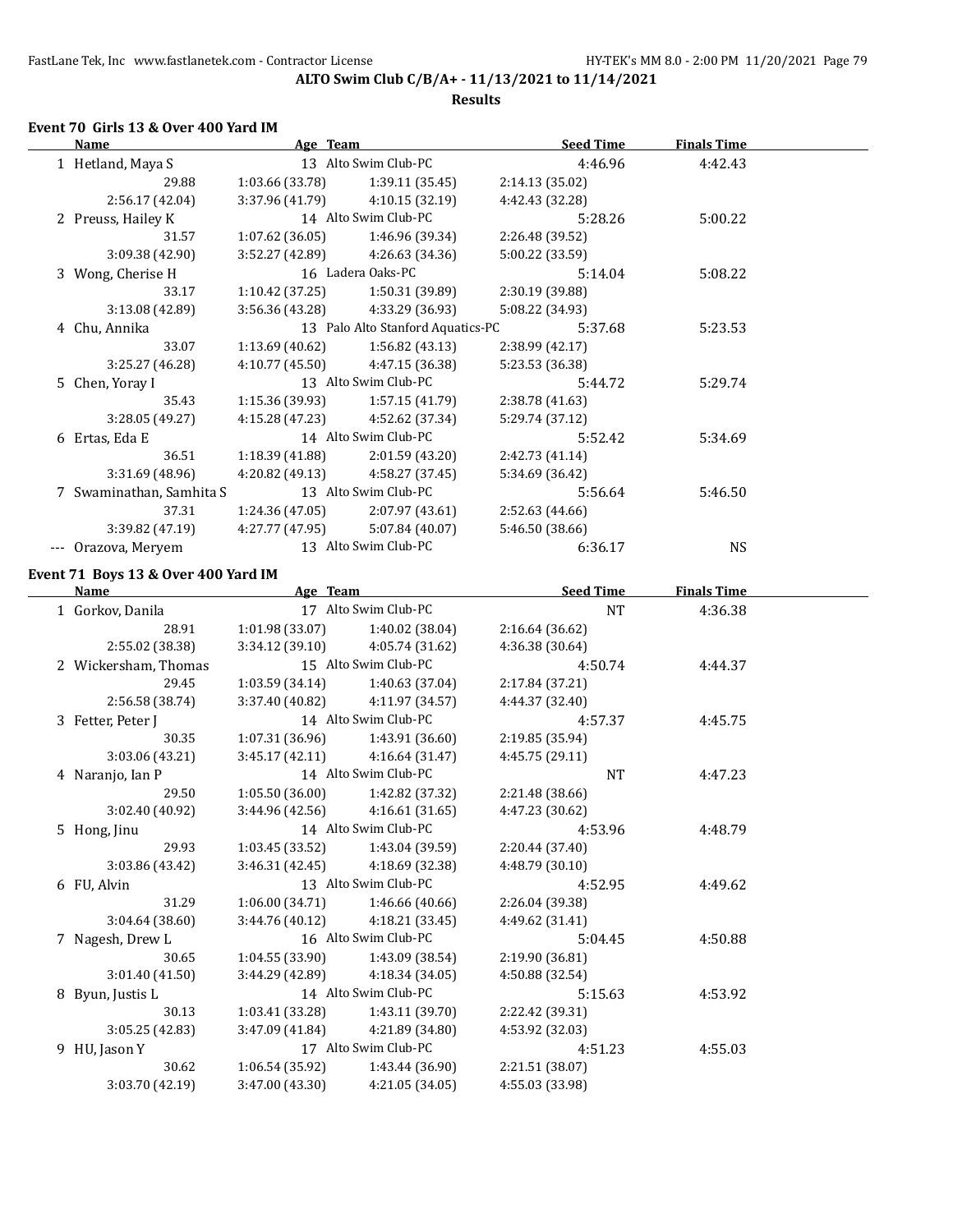**ALTO Swim Club C/B/A+ - 11/13/2021 to 11/14/2021 Results**

# **(Event 71 Boys 13 & Over 400 Yard IM)**

|       | <b>Name</b>               | Age Team                          |                                   | <b>Seed Time</b> | <b>Finals Time</b> |  |
|-------|---------------------------|-----------------------------------|-----------------------------------|------------------|--------------------|--|
|       | 10 Yim, Taewon T          |                                   | 13 DE Anza Cupertino Aquatics-PC  | 5:14.00          | 4:57.72            |  |
|       | 31.35                     | 1:06.14(34.79)                    | 1:46.12 (39.98)                   | 2:25.16 (39.04)  |                    |  |
|       | 3:10.42(45.26)            |                                   | $3:54.16(43.74)$ $4:27.02(32.86)$ | 4:57.72 (30.70)  |                    |  |
|       | 11 HO, Eric D             |                                   | 15 Alto Swim Club-PC              | 5:06.43          | 4:59.18            |  |
|       | 30.52                     | 1:06.67(36.15)                    | 1:45.69 (39.02)                   | 2:24.62 (38.93)  |                    |  |
|       | 3:07.81(43.19)            | 3:51.36(43.55)                    | 4:24.86 (33.50)                   | 4:59.18 (34.32)  |                    |  |
|       | 12 Helmers, William H     |                                   | 14 Alto Swim Club-PC              | 5:15.43          | 4:59.83            |  |
|       | 30.23                     | $1:05.43(35.20)$ $1:44.91(39.48)$ |                                   | 2:23.68 (38.77)  |                    |  |
|       | 3:07.62 (43.94)           |                                   | $3:52.25(44.63)$ $4:26.89(34.64)$ | 4:59.83 (32.94)  |                    |  |
|       | 13 Meehan, James A        |                                   | 14 Alto Swim Club-PC              | 5:24.93          | 5:00.67            |  |
|       | 30.44                     | 1:07.67 (37.23)                   | 1:45.72 (38.05)                   | 2:24.73 (39.01)  |                    |  |
|       | 3:10.03 (45.30)           | 3:55.80(45.77)                    | 4:28.55(32.75)                    | 5:00.67 (32.12)  |                    |  |
|       | 14 Mai, Benjamin J        |                                   | 13 Alto Swim Club-PC              | 5:15.87          | 5:11.47            |  |
|       | 32.79                     |                                   | $1:10.66(37.87)$ $1:53.08(42.42)$ | 2:34.08 (41.00)  |                    |  |
|       | 3:17.47 (43.39)           | 4:00.67(43.20)                    | 4:37.17 (36.50)                   | 5:11.47 (34.30)  |                    |  |
|       | 15 Shah, Jai R            |                                   | 17 Alto Swim Club-PC              | 5:27.92          | 5:14.68            |  |
|       | 33.08                     | 1:10.70 (37.62)                   | 1:53.65(42.95)                    | 2:35.32 (41.67)  |                    |  |
|       | 3:17.63(42.31)            | 4:01.34(43.71)                    | 4:38.87 (37.53)                   | 5:14.68 (35.81)  |                    |  |
|       | 16 Kumar, Ryan            |                                   | 13 Alto Swim Club-PC              | 5:21.16          | 5:22.46            |  |
|       | 31.63                     |                                   | $1:10.19(38.56)$ $1:55.15(44.96)$ | 2:37.64 (42.49)  |                    |  |
|       | 3:27.23 (49.59)           | 4:16.30(49.07)                    | 4:51.28 (34.98)                   | 5:22.46 (31.18)  |                    |  |
|       | 17 Negi, Atiksh           |                                   | 13 Alto Swim Club-PC              | 5:25.52          | 5:22.48            |  |
|       | 33.58                     | 1:14.29(40.71)                    | 1:56.52 (42.23)                   | 2:37.00 (40.48)  |                    |  |
|       | 3:27.82 (50.82)           | 4:15.89(48.07)                    | 4:51.28 (35.39)                   | 5:22.48 (31.20)  |                    |  |
|       | 18 Hoffman Chande, Remi B |                                   | 13 Alto Swim Club-PC              | 5:14.84          | 5:24.15            |  |
|       | 32.24                     |                                   | $1:12.93(40.69)$ $1:52.26(39.33)$ | 2:30.53 (38.27)  |                    |  |
|       | 3:20.15(49.62)            | 4:10.28 (50.13)                   | 4:48.09 (37.81)                   | 5:24.15 (36.06)  |                    |  |
|       | 19 Partridge, Logan M     |                                   | 13 DE Anza Cupertino Aquatics-PC  | NT               | 5:43.19            |  |
|       | 38.31                     | 1:23.67(45.36)                    | 2:07.39 (43.72)                   | 2:52.69 (45.30)  |                    |  |
|       | 3:40.27 (47.58)           | 4:29.25 (48.98)                   | 5:07.74 (38.49)                   | 5:43.19 (35.45)  |                    |  |
| $---$ | Lemon, Nolan              |                                   | 14 Alto Swim Club-PC              | <b>NT</b>        | <b>NS</b>          |  |

# **Event 72 Girls 13 & Over 200 Yard Backstroke**

| Name                      | Age Team        |                                                    |                 | <b>Seed Time</b> | <b>Finals Time</b> |  |
|---------------------------|-----------------|----------------------------------------------------|-----------------|------------------|--------------------|--|
| 1 Dick-Peddie, Jennifer A |                 | 15 Santa Clara Swim Club-PC                        |                 | 2:12.89          | 2:13.10            |  |
| 31.09                     | 1:04.28 (33.19) | 1:38.64 (34.36)                                    | 2:13.10(34.46)  |                  |                    |  |
| 2 Charton, Thalea         |                 | 13 DE Anza Cupertino Aquatics-PC                   |                 | 2:26.67          | 2:20.69            |  |
| 33.95                     | 1:10.45(36.50)  | 1:45.75 (35.30)                                    | 2:20.69 (34.94) |                  |                    |  |
| 3 Chang, Jocelyn S        |                 | 14 Palo Alto Stanford Aquatics-PC                  |                 | 2:25.20          | 2:24.38            |  |
| 34.93                     | 1:11.59 (36.66) | $1:47.93(36.34)$ 2:24.38 (36.45)                   |                 |                  |                    |  |
| 4 Wagner, Sonika          |                 | 14 DE Anza Cupertino Aquatics-PC                   |                 | 2:40.69          | 2:25.42            |  |
| 35.10                     | 1:13.14 (38.04) | 1:50.11 (36.97)                                    | 2:25.42 (35.31) |                  |                    |  |
| 5 Conover-Hui, Aurora J   |                 | 15 Palo Alto Stanford Aquatics-PC                  |                 | 2:22.77          | 2:26.19            |  |
| 33.78                     |                 | $1:10.54(36.76)$ $1:48.30(37.76)$                  | 2:26.19 (37.89) |                  |                    |  |
| 6 Swall, Alexandra F      |                 | 13 Palo Alto Stanford Aquatics-PC                  |                 | 2:27.03          | 2:26.63            |  |
| 34.94                     |                 | $1:11.67(36.73)$ $1:49.42(37.75)$ $2:26.63(37.21)$ |                 |                  |                    |  |
| 7 Kiurtsidis, Nina        |                 | 15 Alto Swim Club-PC                               |                 | 2:29.57          | 2:27.46            |  |
| 34.14                     |                 | $1:11.24(37.10)$ $1:49.43(38.19)$                  | 2:27.46 (38.03) |                  |                    |  |
| 8 Yuan, Amelia P          |                 | 14 Palo Alto Stanford Aquatics-PC                  |                 | 2:29.21          | 2:28.58            |  |
| 35.95                     | 1:14.24 (38.29) | 1:52.19 (37.95)                                    | 2:28.58 (36.39) |                  |                    |  |
| 9 Garg, Aishani           |                 | 14 Palo Alto Stanford Aquatics-PC                  |                 | 2:27.49          | 2:31.90            |  |
| 35.41                     | 1:13.49 (38.08) | 1:52.98 (39.49)                                    | 2:31.90 (38.92) |                  |                    |  |
| 10 Geng, Emma X           |                 | 14 Sunnyvale Swim Club-PC                          |                 | 2:40.80          | 2:32.15            |  |
| 36.10                     | 1:14.78 (38.68) | 1:54.50 (39.72)                                    | 2:32.15(37.65)  |                  |                    |  |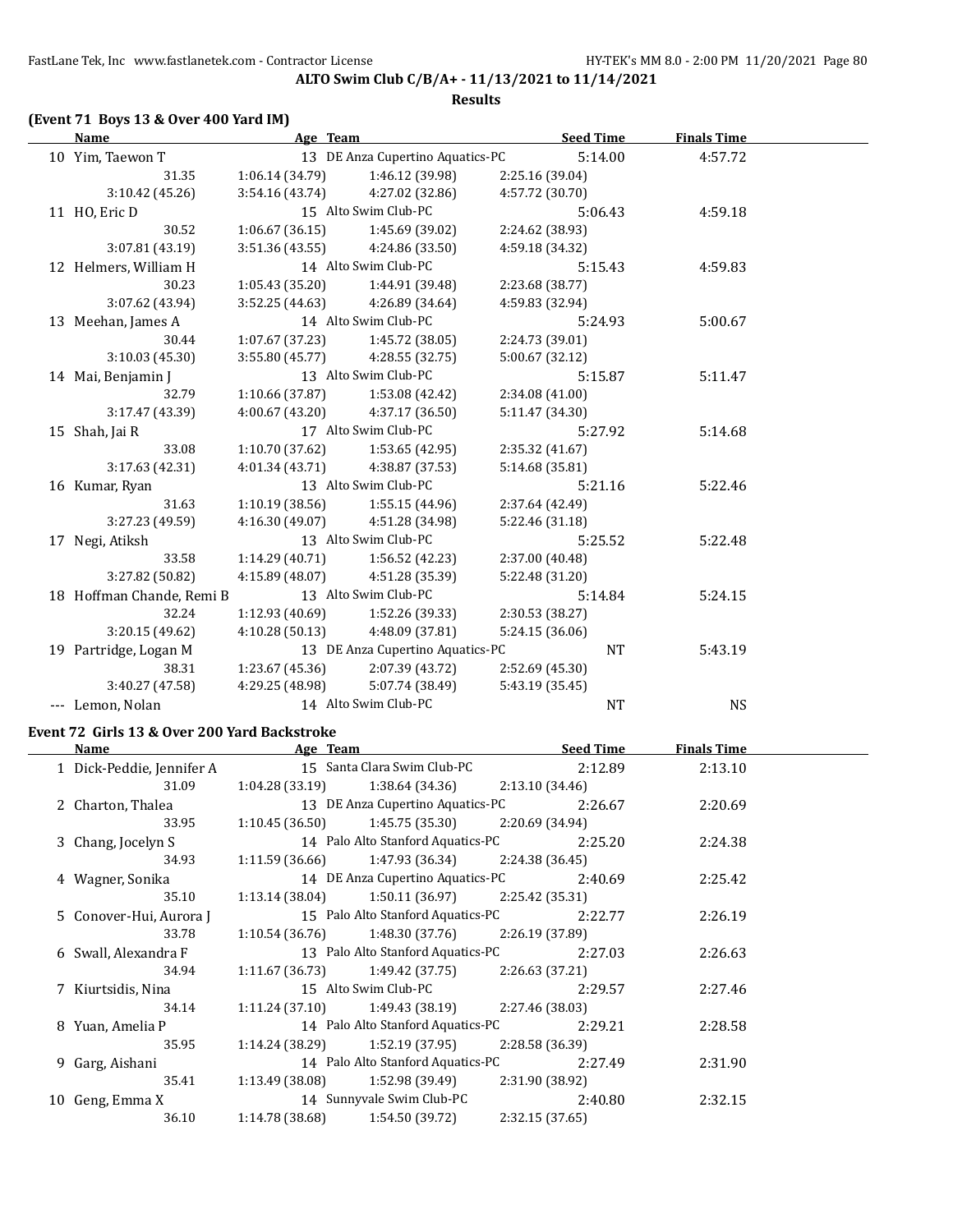#### **Results**

|  | (Event 72 Girls 13 & Over 200 Yard Backstroke) |  |
|--|------------------------------------------------|--|
|--|------------------------------------------------|--|

|     | Name                   | Age Team       |                                   |                 | <b>Seed Time</b> | <b>Finals Time</b> |  |
|-----|------------------------|----------------|-----------------------------------|-----------------|------------------|--------------------|--|
| 11  | LI, Katelyn A          | 13             | DE Anza Cupertino Aquatics-PC     |                 | 2:29.32          | 2:34.33            |  |
|     | 36.63                  | 1:15.54(38.91) | 1:55.23(39.69)                    | 2:34.33(39.10)  |                  |                    |  |
| 12  | Rothbaum, Jade W       |                | 13 Palo Alto Stanford Aquatics-PC |                 | 2:48.14          | 2:39.02            |  |
|     | 36.51                  | 1:16.10(39.59) | 1:58.15(42.05)                    | 2:39.02 (40.87) |                  |                    |  |
| 13. | McDonald, Hannah N     |                | 14 Alto Swim Club-PC              |                 | 2:24.99          | 2:39.42            |  |
|     | 37.66                  | 1:17.75(40.09) | 1:59.03 (41.28)                   | 2:39.42 (40.39) |                  |                    |  |
| 14  | Hirsch, Kate C         |                | 14 Palo Alto Stanford Aquatics-PC |                 | 2:54.30          | 2:41.76            |  |
|     | 36.89                  | 1:17.71(40.82) | 2:00.24 (42.53)                   | 2:41.76 (41.52) |                  |                    |  |
|     | --- Finn, Addison E    | 13             | Palo Alto Stanford Aquatics-PC    |                 | 2:16.23          | NS.                |  |
|     | --- Porteous, Annika L | 16             | Palo Alto Stanford Aquatics-PC    |                 | 2:32.19          | <b>NS</b>          |  |

# **Event 73 Boys 13 & Over 200 Yard Backstroke**

| Name                                   |                                   | Age Team Seed Time                                 |                 |         | <b>Finals Time</b> |  |
|----------------------------------------|-----------------------------------|----------------------------------------------------|-----------------|---------|--------------------|--|
| 1 Collet, Seth J                       |                                   | 15 Ladera Oaks-PC                                  |                 | 1:59.33 | 2:01.66            |  |
| 26.84                                  |                                   | 57.27 (30.43) 1:29.19 (31.92)                      | 2:01.66 (32.47) |         |                    |  |
| 2 Lopez, Miguel E 15 Alto Swim Club-PC |                                   |                                                    |                 | 2:10.39 | 2:06.67            |  |
| 28.80                                  | $1:01.27(32.47)$ $1:34.41(33.14)$ |                                                    | 2:06.67 (32.26) |         |                    |  |
| 3 McDonald, Christopher P              | 16 Alto Swim Club-PC              |                                                    |                 | 2:14.99 | 2:12.26            |  |
| 31.14                                  | $1:05.41(34.27)$ $1:39.29(33.88)$ |                                                    | 2:12.26 (32.97) |         |                    |  |
| 4 Wang, Jayden M                       |                                   | 14 Ladera Oaks-PC                                  |                 | 2:28.36 | 2:15.75            |  |
| 29.98                                  | $1:03.91(33.93)$ $1:40.00(36.09)$ |                                                    | 2:15.75(35.75)  |         |                    |  |
| 5 Klemens, Thomas D                    |                                   | 13 Ladera Oaks-PC                                  |                 | 2:24.86 | 2:20.65            |  |
| 33.77                                  |                                   | $1:09.87(36.10)$ $1:45.67(35.80)$                  | 2:20.65 (34.98) |         |                    |  |
| 6 Powell, Michael A 13 Ladera Oaks-PC  |                                   |                                                    |                 | 2:26.05 | 2:22.30            |  |
| 33.99                                  |                                   | $1:10.58(36.59)$ $1:46.28(35.70)$                  | 2:22.30 (36.02) |         |                    |  |
| 7 Powell, Alex D                       |                                   | 13 Ladera Oaks-PC                                  |                 | 2:33.21 | 2:22.51            |  |
| 33.06                                  |                                   | $1:09.58(36.52)$ $1:46.25(36.67)$ $2:22.51(36.26)$ |                 |         |                    |  |
| 8 Cheong, Arthur T                     |                                   | 14 Sunnyvale Swim Club-PC                          |                 | 3:08.75 | 2:34.17            |  |
| 9 Braddock, Aiden L                    |                                   | 13 Palo Alto Stanford Aquatics-PC 2:28.56          |                 |         | 2:34.91            |  |
| 36.64                                  |                                   | $1:16.14(39.50)$ $1:55.91(39.77)$                  | 2:34.91 (39.00) |         |                    |  |
| 10 Shone, Aaron                        |                                   | 13 Alto Swim Club-PC                               |                 | 3:10.27 | 2:50.92            |  |
| 38.92                                  |                                   | $1:22.83(43.91)$ $2:08.01(45.18)$                  | 2:50.92 (42.91) |         |                    |  |
| 11 Akin, Cole P                        |                                   | 13 Alto Swim Club-PC                               |                 | 2:57.13 | 2:51.47            |  |
| 39.87                                  |                                   | $1:23.77(43.90)$ $2:08.15(44.38)$ $2:51.47(43.32)$ |                 |         |                    |  |
| --- Fuller, Henry S                    |                                   | 13 Palo Alto Stanford Aquatics-PC                  |                 | NT      | DQ                 |  |
| 38.78                                  |                                   | 1:23.65 (44.87) 2:10.32 (46.67) DQ (47.74)         |                 |         |                    |  |

# **Event 74 Girls 13 & Over 50 Yard Breaststroke**

|     | <b>Name</b>              |    | Age Team                          | <b>Seed Time</b> | <b>Finals Time</b> |  |
|-----|--------------------------|----|-----------------------------------|------------------|--------------------|--|
|     | 1 Savchenko, Kateryna M  |    | 13 Palo Alto Stanford Aquatics-PC | NT               | 37.84              |  |
|     | 2 Wong, Cadence E        |    | 14 Ladera Oaks-PC                 | 37.76            | 38.21              |  |
|     | 3 Marjon, Lilli          | 13 | Alto Swim Club-PC                 | 40.24            | 39.48              |  |
|     | 4 Nazario, Sofia         | 13 | Palo Alto Stanford Aquatics-PC    | 41.66            | 39.68              |  |
|     | 5 Sarles, Christina A    |    | 15 Palo Alto Stanford Aquatics-PC | <b>NT</b>        | 40.01              |  |
|     | 6 McElhinney, Callan L   | 13 | Palo Alto Stanford Aquatics-PC    | <b>NT</b>        | 40.83              |  |
|     | 7 Ellis, Evyn E          | 13 | Palo Alto Stanford Aquatics-PC    | 38.20            | 41.47              |  |
|     | 8 Partridge, Lily G      | 13 | DE Anza Cupertino Aquatics-PC     | 44.91            | 42.90              |  |
|     | 9 Chang, Allison H       | 13 | DE Anza Cupertino Aquatics-PC     | 42.70            | 43.25              |  |
| 10  | Rai, Meghna              | 15 | DE Anza Cupertino Aquatics-PC     | <b>NT</b>        | 44.44              |  |
| 11  | Cho, Madeline            | 13 | DE Anza Cupertino Aquatics-PC     | 47.22            | 45.35              |  |
|     | 12 Connaghan, Caroline S | 13 | Alto Swim Club-PC                 | 47.23            | 45.74              |  |
| 13. | Manson, Jessica H        | 13 | Matadero Creek Aquatic Club-PC    | 45.71            | 46.28              |  |
|     | --- Chopra, Meghna       | 14 | DE Anza Cupertino Aquatics-PC     | <b>NT</b>        | <b>NS</b>          |  |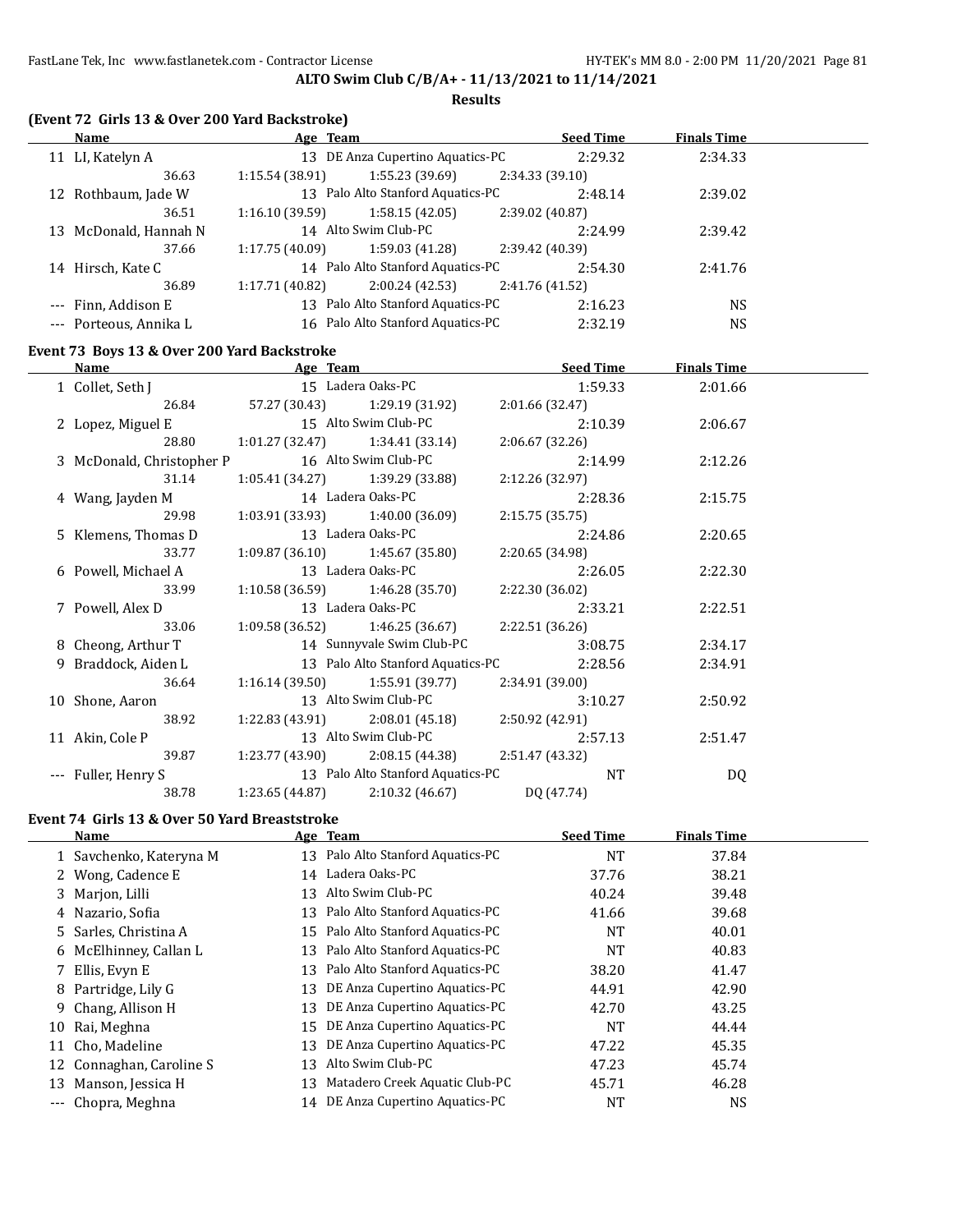# **ALTO Swim Club C/B/A+ - 11/13/2021 to 11/14/2021**

#### **Results**

# **(Event 74 Girls 13 & Over 50 Yard Breaststroke)**

|       | <b>Name</b>                                  |                 | Age Team                          | <b>Seed Time</b> | <b>Finals Time</b> |  |
|-------|----------------------------------------------|-----------------|-----------------------------------|------------------|--------------------|--|
|       | --- Porteous, Annika L                       |                 | 16 Palo Alto Stanford Aquatics-PC | 37.79            | <b>NS</b>          |  |
|       | Event 75 Boys 13 & Over 50 Yard Breaststroke |                 |                                   |                  |                    |  |
|       | Name                                         |                 | Age Team                          | <b>Seed Time</b> | <b>Finals Time</b> |  |
|       | 1 KO, Ryan B                                 |                 | 15 DE Anza Cupertino Aquatics-PC  | 38.18            | 32.84              |  |
|       | Wang, Euan B                                 | 13              | DE Anza Cupertino Aquatics-PC     | 34.32            | 33.29              |  |
| 3     | Lopes DE Avila, Higor                        | 14              | DE Anza Cupertino Aquatics-PC     | <b>NT</b>        | 34.74              |  |
|       | Zhai, Matthew                                | 13              | DE Anza Cupertino Aquatics-PC     | 40.75            | 37.27              |  |
| 5.    | LI, Leo                                      | 13              | Palo Alto Stanford Aquatics-PC    | 53.88            | 39.18              |  |
|       | Chen, Jiazhi                                 | 14              | Alto Swim Club-PC                 | <b>NT</b>        | 41.08              |  |
| 7     | Butler, Neil R                               | 14              | Sunnyvale Swim Club-PC            | <b>NT</b>        | 46.38              |  |
| 8     | Tang, Christopher C                          | 13              | DE Anza Cupertino Aquatics-PC     | 53.59            | 49.53              |  |
| 9     | Winikoff, Aaron I                            |                 | 14 Palo Alto Stanford Aquatics-PC | <b>NT</b>        | 49.73              |  |
| 10    | Aguilera, Nicholas A                         | 13              | Sunnyvale Swim Club-PC            | NT               | 50.14              |  |
| ---   | Haemer, Ethan                                |                 | 14 Alto Swim Club-PC              | <b>NT</b>        | DQ                 |  |
|       | Chen, Charlie                                |                 | 14 Alto Swim Club-PC              | <b>NT</b>        | DQ.                |  |
|       | Gilbert-Fagen, Isaac L                       | 13              | DE Anza Cupertino Aquatics-PC     | 44.50            | DQ                 |  |
| ---   | Sharma, Rishaun                              | 13              | DE Anza Cupertino Aquatics-PC     | <b>NT</b>        | <b>NS</b>          |  |
| ---   | Yeom, Damin                                  | 13              | DE Anza Cupertino Aquatics-PC     | 38.97            | <b>NS</b>          |  |
| $---$ | Cao, Orlando                                 |                 | 13 Palo Alto Stanford Aquatics-PC | <b>NT</b>        | <b>NS</b>          |  |
|       | Event 76 Girls 13 & Over 100 Yard IM         |                 |                                   |                  |                    |  |
|       | Name                                         |                 | Age Team                          | <b>Seed Time</b> | <b>Finals Time</b> |  |
|       | 1 Ogawa, Camryn Y                            |                 | 13 Alto Swim Club-PC              | 1:19.36          | 1:17.36            |  |
|       | 35.70                                        | 1:17.36(41.66)  |                                   |                  |                    |  |
|       | 2 Shroff, Niyati                             |                 | 15 Palo Alto Stanford Aquatics-PC | <b>NT</b>        | 1:17.92            |  |
|       | 36.35                                        | 1:17.92(41.57)  |                                   |                  |                    |  |
| 3     | Ene, Mina C                                  |                 | 13 Alto Swim Club-PC              | 1:20.88          | 1:19.17            |  |
|       | 37.57                                        | 1:19.17(41.60)  |                                   |                  |                    |  |
|       | 4 Hirsch, Kate C                             |                 | 14 Palo Alto Stanford Aquatics-PC | 1:25.09          | 1:19.63            |  |
|       | 36.68                                        | 1:19.63 (42.95) |                                   |                  |                    |  |

|                                          | ou.oo               | 1.19.03 (44.93)                      |         |           |  |
|------------------------------------------|---------------------|--------------------------------------|---------|-----------|--|
|                                          | 5 Partridge, Lily G | 13 DE Anza Cupertino Aquatics-PC     | NT      | 1:24.94   |  |
|                                          | 40.65               | 1:24.94 (44.29)                      |         |           |  |
| 6                                        | Lashier, Peyton X   | DE Anza Cupertino Aquatics-PC<br>13  | NT      | 1:28.38   |  |
|                                          | 44.65               | 1:28.38 (43.73)                      |         |           |  |
|                                          | 7 Cho, Madeline     | DE Anza Cupertino Aquatics-PC<br>13  | NT      | 1:33.31   |  |
|                                          | 43.96               | 1:33.31 (49.35)                      |         |           |  |
| $\hspace{0.05cm} \ldots \hspace{0.05cm}$ | Kim, Shelby P       | DE Anza Cupertino Aquatics-PC<br>13  | 1:26.26 | DQ        |  |
|                                          | 39.45               | DO (44.90)                           |         |           |  |
|                                          | --- Wazhi, Kavya    | Alto Swim Club-PC<br>13              | NT      | DQ        |  |
|                                          | 40.17               | DO (46.41)                           |         |           |  |
| $\qquad \qquad - -$                      | Rai, Meghna         | DE Anza Cupertino Aquatics-PC<br>15  | 1:27.27 | DQ        |  |
|                                          | 41.18               | DQ (48.70)                           |         |           |  |
| $\qquad \qquad - -$                      | Norris. Anika H     | Palo Alto Stanford Aquatics-PC<br>13 | 1:21.65 | <b>NS</b> |  |

# **Event 77 Boys 13 & Over 100 Yard IM**

| Name                  | Age Team                          | <b>Seed Time</b> | <b>Finals Time</b> |  |
|-----------------------|-----------------------------------|------------------|--------------------|--|
| 1 Rousseau, Antione C | 16 Palo Alto Stanford Aquatics-PC | 1:16.27          | 1:05.16            |  |
| 30.85                 | 1:05.16(34.31)                    |                  |                    |  |
| 2 KO, Ryan B          | 15 DE Anza Cupertino Aquatics-PC  | 1:16.41          | 1:05.98            |  |
| 30.47                 | 1:05.98(35.51)                    |                  |                    |  |
| 3 AN, Alexander S     | 16 Alto Swim Club-PC              | 1:20.71          | 1:07.60            |  |
| 31.01                 | 1:07.60 (36.59)                   |                  |                    |  |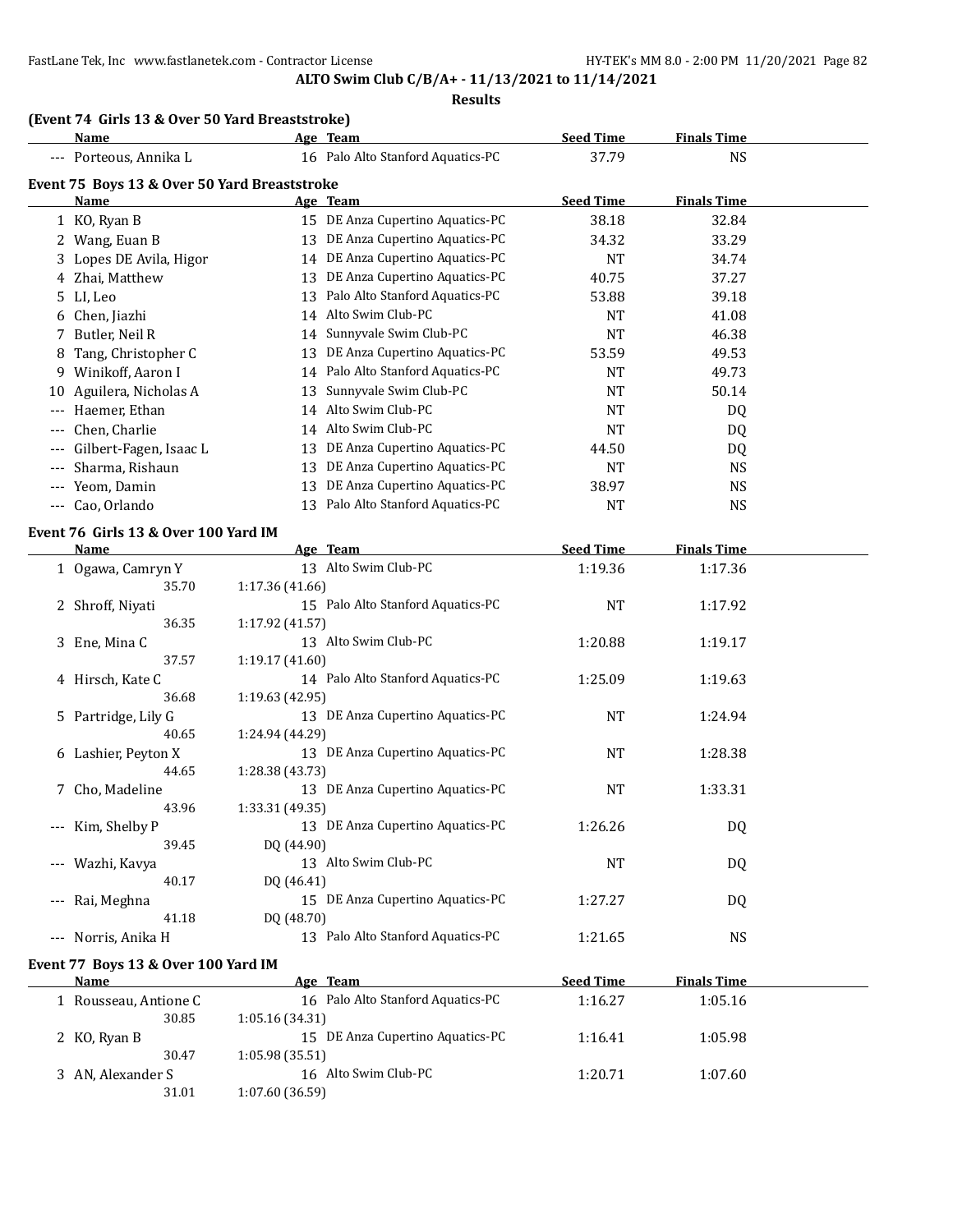# **(Event 77 Boys 13 & Over 100 Yard IM)**

|       | Name              | Age Team                          | <b>Seed Time</b> | <b>Finals Time</b> |  |
|-------|-------------------|-----------------------------------|------------------|--------------------|--|
|       | 4 Bychkov, Yury   | 13 Ladera Oaks-PC                 | 1:23.43          | 1:11.93            |  |
|       | 33.12             | 1:11.93(38.81)                    |                  |                    |  |
|       | 5 Fuller, Henry S | 13 Palo Alto Stanford Aquatics-PC | NT               | 1:18.83            |  |
|       | 36.32             | 1:18.83(42.51)                    |                  |                    |  |
|       | 6 Pal, Shyamak    | 15 DE Anza Cupertino Aquatics-PC  | <b>NT</b>        | 1:24.51            |  |
|       | 39.62             | 1:24.51 (44.89)                   |                  |                    |  |
|       | 7 Haemer, Ethan   | 14 Alto Swim Club-PC              | NT               | 1:24.73            |  |
|       | 40.35             | 1:24.73 (44.38)                   |                  |                    |  |
| 8     | Sharma, Rishaun   | 13 DE Anza Cupertino Aquatics-PC  | <b>NT</b>        | 1:34.22            |  |
|       | 46.12             | 1:34.22 (48.10)                   |                  |                    |  |
|       | 9 Vir, Rithik     | 13 DE Anza Cupertino Aquatics-PC  | <b>NT</b>        | 1:36.57            |  |
|       | 46.59             | 1:36.57 (49.98)                   |                  |                    |  |
| 10    | Chen, Charlie     | 14 Alto Swim Club-PC              | <b>NT</b>        | 1:37.36            |  |
|       | 47.79             | 1:37.36 (49.57)                   |                  |                    |  |
| $---$ | Jones, Matteo     | 14 Alto Swim Club-PC              | <b>NT</b>        | DQ                 |  |
|       | 39.45             | DQ (45.07)                        |                  |                    |  |

#### **Event 78 Mixed 13 & Over 1000 Yard Freestyle**

| <b>Name</b>              | Age Team         |                                | <b>Seed Time</b> |          | <b>Finals Time</b> |  |
|--------------------------|------------------|--------------------------------|------------------|----------|--------------------|--|
| 1 Kawaja, Cole W         |                  | 14 Ladera Oaks-PC              |                  | 12:00.00 | 10:57.06           |  |
| 28.76                    | 1:01.43(32.67)   | 1:34.59(33.16)                 | 2:08.07 (33.48)  |          |                    |  |
| 2:41.57 (33.50)          | 3:15.15(33.58)   | 3:48.71 (33.56)                | 4:22.12 (33.41)  |          |                    |  |
| 4:55.48 (33.36)          | 5:28.27 (32.79)  | 6:01.11(32.84)                 | 6:34.33 (33.22)  |          |                    |  |
| 7:07.80 (33.47)          | 7:40.93 (33.13)  | 8:13.93 (33.00)                | 8:46.80 (32.87)  |          |                    |  |
| 9:20.26(33.46)           | 9:53.32 (33.06)  | 10:25.73 (32.41)               | 10:57.06 (31.33) |          |                    |  |
| Tambling, Ainsley J<br>2 | 17               | Ladera Oaks-PC                 |                  | NT       | 11:48.75           |  |
| 30.37                    | 1:03.44(33.07)   | 1:38.16 (34.72)                | 2:13.56 (35.40)  |          |                    |  |
| 2:49.21 (35.65)          | 3:25.41(36.20)   | 4:01.84 (36.43)                | 4:38.30 (36.46)  |          |                    |  |
| 5:14.30 (36.00)          | 5:50.31 (36.01)  | 6:26.85(36.54)                 | 7:02.74 (35.89)  |          |                    |  |
| 7:39.89 (37.15)          | 8:16.17 (36.28)  | 8:51.82 (35.65)                | 9:28.70 (36.88)  |          |                    |  |
| 10:05.04 (36.34)         | 10:40.92 (35.88) | 11:16.06 (35.14)               | 11:48.75 (32.69) |          |                    |  |
| --- Zhong, Raine         | 15               | Palo Alto Stanford Aquatics-PC |                  | NT       | <b>NS</b>          |  |

# **Event 79 Mixed 13 & Over 1650 Yard Freestyle**

| Name             | Age Team         |                      | <b>Seed Time</b> |                  | <b>Finals Time</b> |  |
|------------------|------------------|----------------------|------------------|------------------|--------------------|--|
| 1 Gorkov, Danila | 17               | Alto Swim Club-PC    | 18:13.71         |                  | 17:39.21           |  |
| 27.77            | 59.05 (31.28)    | 1:31.14(32.09)       | 2:04.21 (33.07)  |                  |                    |  |
| 2:36.74(32.53)   | 3:09.54(32.80)   | 3:41.80 (32.26)      | 4:14.52 (32.72)  |                  |                    |  |
| 4:47.06 (32.54)  | 5:19.19(32.13)   | 5:52.03 (32.84)      | 6:24.58(32.55)   |                  |                    |  |
| 6:56.78(32.20)   | 7:29.09 (32.31)  | 8:01.46 (32.37)      | 8:34.08 (32.62)  |                  |                    |  |
| 9:06.19(32.11)   | 9:38.70 (32.51)  | 10:10.84 (32.14)     | 10:43.32 (32.48) |                  |                    |  |
| 11:15.52 (32.20) | 11:47.83 (32.31) | 12:20.27 (32.44)     | 12:52.49 (32.22) |                  |                    |  |
| 13:24.73 (32.24) | 13:56.39 (31.66) | 14:28.92 (32.53)     | 15:01.48 (32.56) |                  |                    |  |
| 15:33.56 (32.08) | 16:05.46 (31.90) | 16:37.27 (31.81)     | 17:08.56 (31.29) | 17:39.21 (30.65) |                    |  |
| 2 Lemon, Nolan   |                  | 14 Alto Swim Club-PC | 20:03.53         |                  | 17:57.10           |  |
| 27.78            | 58.03 (30.25)    | 1:29.20(31.17)       | 2:01.14 (31.94)  |                  |                    |  |
| 2:33.65 (32.51)  | 3:06.37 (32.72)  | 3:39.29 (32.92)      | 4:12.30 (33.01)  |                  |                    |  |
| 4:45.31(33.01)   | 5:18.28 (32.97)  | 5:51.12 (32.84)      | 6:24.49 (33.37)  |                  |                    |  |
| 6:57.64(33.15)   | 7:30.55 (32.91)  | 8:03.29 (32.74)      | 8:36.63 (33.34)  |                  |                    |  |
| 9:09.60 (32.97)  | 9:42.51 (32.91)  | 10:15.28 (32.77)     | 10:47.99 (32.71) |                  |                    |  |
| 11:21.07 (33.08) | 11:54.44 (33.37) | 12:27.83 (33.39)     | 13:01.32 (33.49) |                  |                    |  |
| 13:34.44 (33.12) | 14:07.12 (32.68) | 14:40.23 (33.11)     | 15:13.11 (32.88) |                  |                    |  |
| 15:46.61 (33.50) | 16:20.47 (33.86) | 16:53.76 (33.29)     | 17:26.51 (32.75) | 17:57.10 (30.59) |                    |  |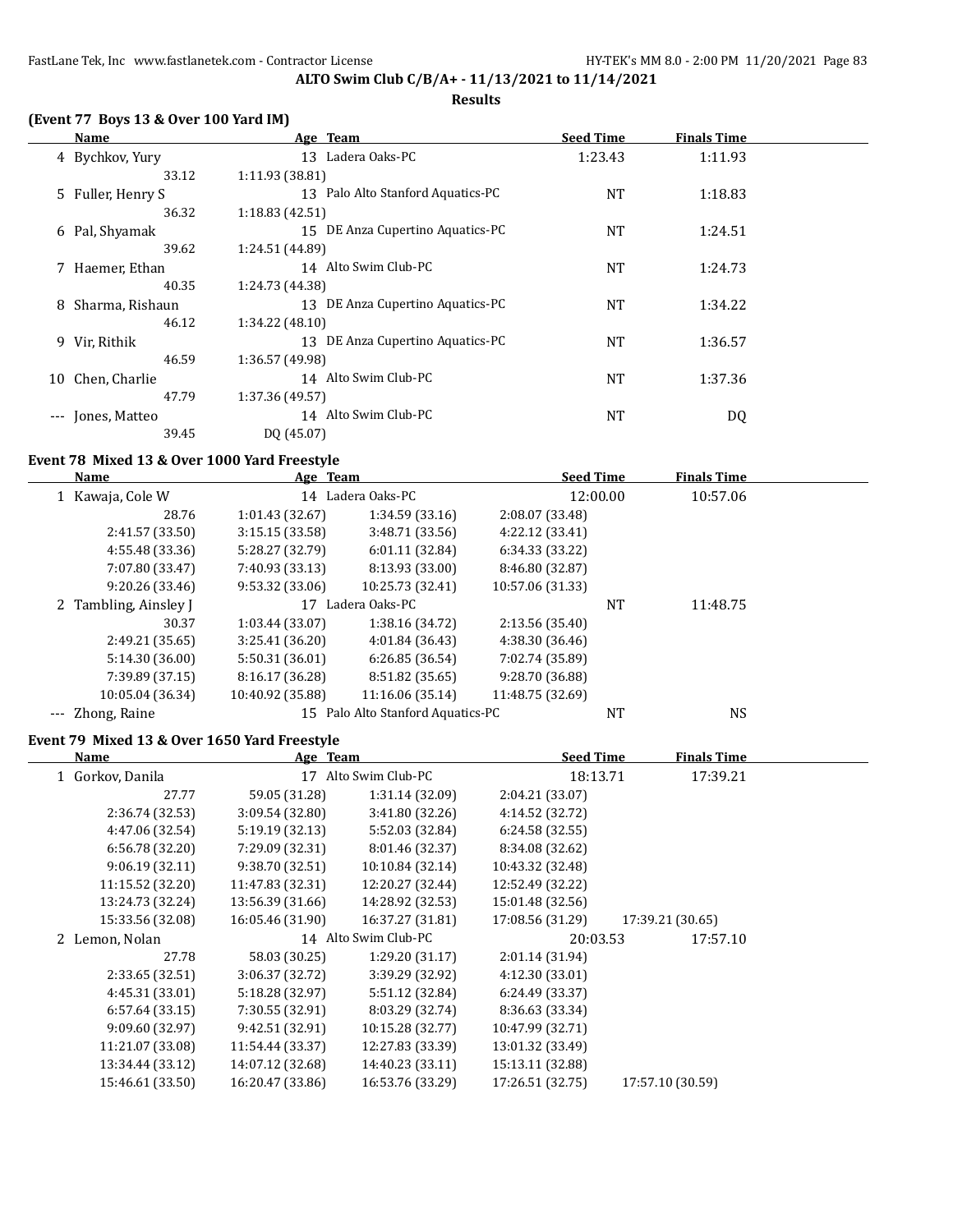#### **Results**

| <b>Name</b>           | Age Team         |                      | <b>Seed Time</b> | <b>Finals Time</b> |  |
|-----------------------|------------------|----------------------|------------------|--------------------|--|
| 3 Fetter, Peter J     |                  | 14 Alto Swim Club-PC | 18:29.67         | 18:14.52           |  |
| 30.01                 | 1:03.42 (33.41)  | 1:36.98 (33.56)      | 2:10.56 (33.58)  |                    |  |
| 2:44.54 (33.98)       | 3:18.16 (33.62)  | 3:51.85 (33.69)      | 4:25.85 (34.00)  |                    |  |
| 4:59.58 (33.73)       | 5:33.79 (34.21)  | 6:07.83 (34.04)      | 6:41.37 (33.54)  |                    |  |
| 7:15.30 (33.93)       | 7:49.34 (34.04)  | 8:22.14 (32.80)      | 8:56.49 (34.35)  |                    |  |
| 9:30.73 (34.24)       | 10:04.89 (34.16) | 10:38.58 (33.69)     | 11:13.20 (34.62) |                    |  |
| 11:46.55 (33.35)      | 12:19.92 (33.37) | 12:52.53 (32.61)     | 13:24.92 (32.39) |                    |  |
| 13:57.61 (32.69)      | 14:30.69 (33.08) | 15:04.03 (33.34)     | 15:37.14 (33.11) |                    |  |
| 16:10.02 (32.88)      | 16:40.98 (30.96) | 17:12.71 (31.73)     | 17:44.19 (31.48) | 18:14.52 (30.33)   |  |
| 4 Naranjo, Ian P      |                  | 14 Alto Swim Club-PC | <b>NT</b>        | 18:16.27           |  |
| 30.17                 | 1:02.82 (32.65)  | 1:36.32 (33.50)      | 2:09.90 (33.58)  |                    |  |
| 2:43.74 (33.84)       | 3:17.40 (33.66)  | 3:51.12 (33.72)      | 4:24.73 (33.61)  |                    |  |
| 4:58.49 (33.76)       | 5:32.60 (34.11)  | 6:05.80 (33.20)      | 6:39.36 (33.56)  |                    |  |
| 7:12.70 (33.34)       | 7:46.39 (33.69)  | 8:20.11 (33.72)      | 8:53.78 (33.67)  |                    |  |
| 9:26.97 (33.19)       | 10:00.55 (33.58) | 10:33.73 (33.18)     | 11:07.24 (33.51) |                    |  |
| 11:41.00 (33.76)      | 12:15.06 (34.06) | 12:49.37 (34.31)     | 13:23.18 (33.81) |                    |  |
| 13:56.29 (33.11)      | 14:29.59 (33.30) | 15:03.41 (33.82)     | 15:36.53 (33.12) |                    |  |
| 16:09.46 (32.93)      | 16:41.70 (32.24) | 17:14.11 (32.41)     | 17:46.62 (32.51) | 18:16.27 (29.65)   |  |
| 5 Fetter, Elizabeth C |                  | 16 Alto Swim Club-PC | 17:42.77         | 18:24.51           |  |
| 30.27                 | 1:03.32 (33.05)  | 1:36.80 (33.48)      | 2:10.34 (33.54)  |                    |  |
| 2:43.94 (33.60)       | 3:17.64(33.70)   | 3:51.39 (33.75)      | 4:25.26 (33.87)  |                    |  |
| 4:59.33 (34.07)       | 5:33.60 (34.27)  | 6:07.43 (33.83)      | 6:41.04 (33.61)  |                    |  |
| 7:15.11 (34.07)       | 7:49.32 (34.21)  | 8:22.67 (33.35)      | 8:56.47 (33.80)  |                    |  |
| 9:30.73 (34.26)       | 10:04.95 (34.22) | 10:38.76 (33.81)     | 11:12.72 (33.96) |                    |  |
| 11:46.15 (33.43)      | 12:19.14 (32.99) | 12:52.08 (32.94)     | 13:24.69 (32.61) |                    |  |
| 13:57.48 (32.79)      | 14:31.02 (33.54) | 15:04.73 (33.71)     | 15:37.97 (33.24) |                    |  |
| 16:11.35 (33.38)      | 16:44.83 (33.48) | 17:18.60 (33.77)     | 17:52.27 (33.67) | 18:24.51 (32.24)   |  |
| 6 Meehan, James A     |                  | 14 Alto Swim Club-PC | 20:10.11         | 18:42.03           |  |
| 28.85                 | 1:01.02 (32.17)  | 1:34.52 (33.50)      | 2:08.42 (33.90)  |                    |  |
| 2:42.85 (34.43)       | 3:17.02 (34.17)  | 3:50.94 (33.92)      | 4:25.00 (34.06)  |                    |  |
| 4:59.60 (34.60)       | 5:34.65 (35.05)  | 6:08.98 (34.33)      | 6:43.76 (34.78)  |                    |  |
| 7:18.75 (34.99)       | 7:54.35 (35.60)  | 8:29.62 (35.27)      | 9:03.63 (34.01)  |                    |  |
| 9:37.96 (34.33)       | 10:11.70 (33.74) | 10:46.31 (34.61)     | 11:20.84 (34.53) |                    |  |
| 11:55.18 (34.34)      | 12:29.12 (33.94) | 13:03.17 (34.05)     | 13:37.69 (34.52) |                    |  |
| 14:11.91 (34.22)      | 14:46.20 (34.29) | 15:21.04 (34.84)     | 15:54.59 (33.55) |                    |  |
| 16:28.21 (33.62)      | 17:02.53 (34.32) | 17:36.24 (33.71)     | 18:09.02 (32.78) | 18:42.03 (33.01)   |  |
| 7 Hetland, Maya S     |                  | 13 Alto Swim Club-PC | 20:21.05         | 18:55.16           |  |
| 30.72                 | 1:05.75 (35.03)  | 1:42.04 (36.29)      | 2:16.63 (34.59)  |                    |  |
| 2:51.38 (34.75)       | 3:26.68 (35.30)  | 4:02.06 (35.38)      | 4:36.68 (34.62)  |                    |  |
| 5:11.84 (35.16)       | 5:47.06 (35.22)  | 6:21.35 (34.29)      | 6:55.73 (34.38)  |                    |  |
| 7:29.93 (34.20)       | 8:04.25 (34.32)  | 8:38.62 (34.37)      | 9:13.07 (34.45)  |                    |  |
| 9:47.53 (34.46)       | 10:22.25 (34.72) | 10:56.03 (33.78)     | 11:29.86 (33.83) |                    |  |
| 12:04.04 (34.18)      | 12:38.39 (34.35) | 13:12.40 (34.01)     | 13:46.60 (34.20) |                    |  |
| 14:20.70 (34.10)      | 14:55.37 (34.67) | 15:29.64 (34.27)     | 16:04.08 (34.44) |                    |  |
| 16:38.44 (34.36)      | 17:12.67 (34.23) | 17:46.94 (34.27)     | 18:21.44 (34.50) | 18:55.16 (33.72)   |  |
| 8 Hong, Jinu          |                  | 14 Alto Swim Club-PC | 21:00.08         | 18:55.92           |  |
| 30.45                 | 1:04.82 (34.37)  | 1:40.25 (35.43)      | 2:15.44 (35.19)  |                    |  |
| 2:50.89 (35.45)       | 3:26.19 (35.30)  | 4:02.40 (36.21)      | 4:37.51 (35.11)  |                    |  |
| 5:13.45 (35.94)       | 5:48.74 (35.29)  | 6:22.62 (33.88)      | 6:58.42 (35.80)  |                    |  |
| 7:33.99 (35.57)       | 8:09.51 (35.52)  | 8:44.94 (35.43)      | 9:19.45 (34.51)  |                    |  |
| 9:54.26 (34.81)       | 10:29.35 (35.09) | 11:04.59 (35.24)     | 11:39.44 (34.85) |                    |  |
| 12:14.05 (34.61)      | 12:49.11 (35.06) | 13:24.08 (34.97)     | 13:58.38 (34.30) |                    |  |
| 14:33.40 (35.02)      | 15:07.20 (33.80) | 15:41.36 (34.16)     | 16:15.14 (33.78) |                    |  |
| 16:48.80 (33.66)      | 17:22.01 (33.21) | 17:54.89 (32.88)     | 18:27.15 (32.26) | 18:55.92 (28.77)   |  |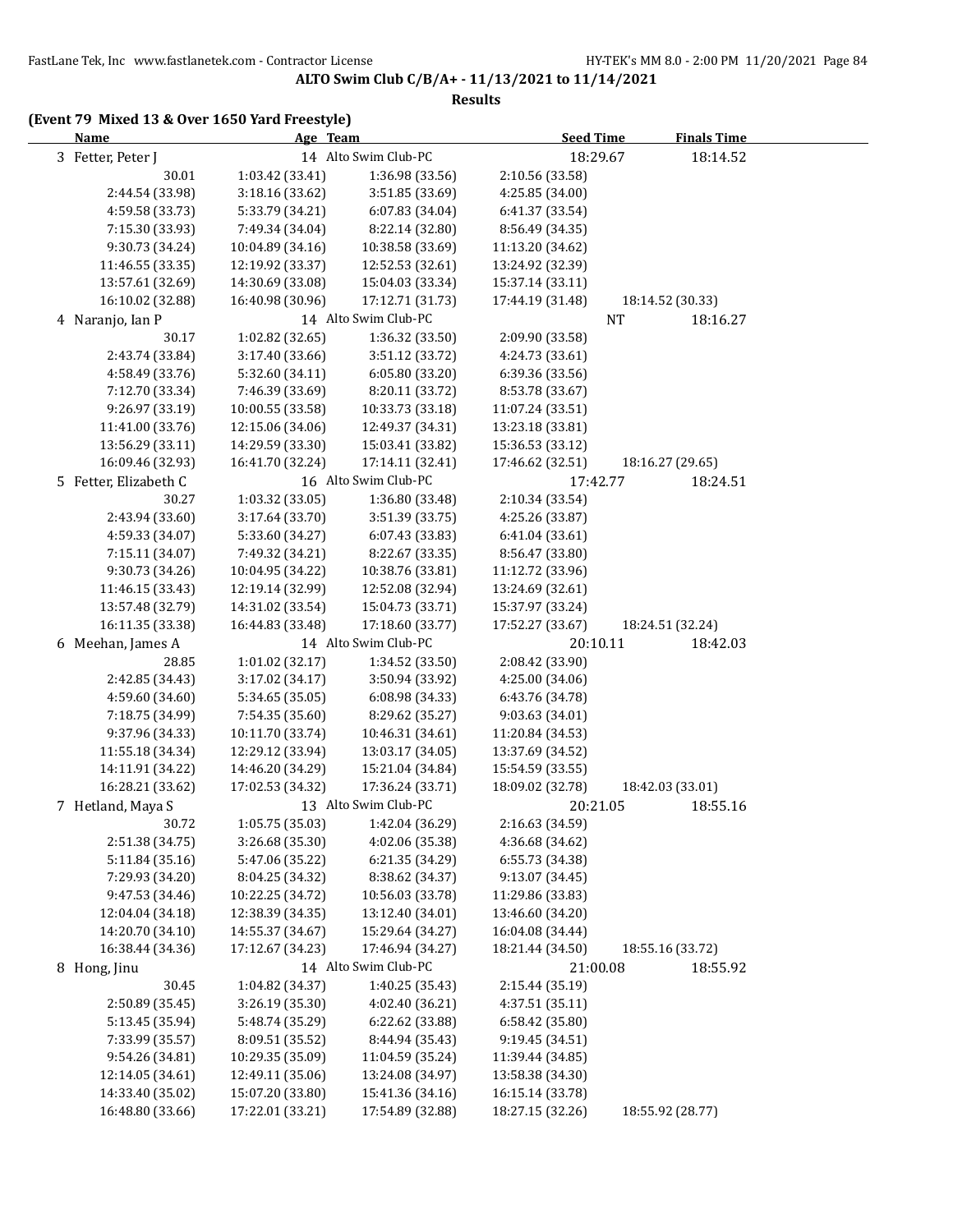#### **Results**

| <b>Name</b>       | Age Team         |                      | <b>Seed Time</b> | <b>Finals Time</b> |  |
|-------------------|------------------|----------------------|------------------|--------------------|--|
| 9 FU, Alvin       |                  | 13 Alto Swim Club-PC | 20:25.15         | 19:00.14           |  |
| 33.02             | 1:08.46 (35.44)  | 1:44.64 (36.18)      | 2:20.99 (36.35)  |                    |  |
| 2:56.23 (35.24)   | 3:31.35 (35.12)  | 4:06.60 (35.25)      | 4:42.29 (35.69)  |                    |  |
| 5:17.54 (35.25)   | 5:53.21 (35.67)  | 6:28.54 (35.33)      | 7:03.60 (35.06)  |                    |  |
| 7:38.71 (35.11)   | 8:13.90 (35.19)  | 8:48.92 (35.02)      | 9:23.73 (34.81)  |                    |  |
| 9:59.27 (35.54)   | 10:33.78 (34.51) | 11:08.18 (34.40)     | 11:42.24 (34.06) |                    |  |
| 12:16.78 (34.54)  | 12:51.59 (34.81) | 13:25.86 (34.27)     | 14:00.56 (34.70) |                    |  |
| 14:34.99 (34.43)  | 15:09.20 (34.21) | 15:43.28 (34.08)     | 16:17.37 (34.09) |                    |  |
| 16:51.64 (34.27)  | 17:24.67 (33.03) | 17:57.56 (32.89)     | 18:29.98 (32.42) | 19:00.14 (30.16)   |  |
| 10 Byrne, Maren C |                  | 13 Alto Swim Club-PC | 20:17.44         | 19:00.19           |  |
| 29.93             | 1:03.77 (33.84)  | 1:39.13 (35.36)      | 2:14.56 (35.43)  |                    |  |
| 2:49.71 (35.15)   | 3:24.81 (35.10)  | 4:00.08 (35.27)      | 4:35.20 (35.12)  |                    |  |
| 5:10.49 (35.29)   | 5:45.43 (34.94)  | 6:20.36 (34.93)      | 6:54.70 (34.34)  |                    |  |
| 7:29.53 (34.83)   | 8:04.48 (34.95)  | 8:39.34 (34.86)      | 9:14.28 (34.94)  |                    |  |
| 9:49.51 (35.23)   | 10:24.85 (35.34) | 10:59.88 (35.03)     | 11:33.54 (33.66) |                    |  |
| 12:08.95 (35.41)  | 12:44.26 (35.31) | 13:19.13 (34.87)     | 13:53.73 (34.60) |                    |  |
| 14:28.51 (34.78)  | 15:03.44 (34.93) | 15:38.23 (34.79)     | 16:13.48 (35.25) |                    |  |
| 16:47.51 (34.03)  | 17:21.96 (34.45) | 17:56.61 (34.65)     | 18:29.88 (33.27) | 19:00.19 (30.31)   |  |
| 11 HU, Jason Y    |                  | 17 Alto Swim Club-PC | 18:36.79         | 19:01.46           |  |
| 29.41             | 1:03.38 (33.97)  | 1:37.96 (34.58)      | 2:13.45 (35.49)  |                    |  |
| 2:48.75 (35.30)   | 3:23.61 (34.86)  | 3:58.54 (34.93)      | 4:33.59 (35.05)  |                    |  |
| 5:08.86 (35.27)   | 5:43.87 (35.01)  | 6:18.78 (34.91)      | 6:53.28 (34.50)  |                    |  |
| 7:28.54 (35.26)   | 8:02.84 (34.30)  | 8:37.88 (35.04)      | 9:14.05 (36.17)  |                    |  |
| 9:49.14 (35.09)   | 10:24.29 (35.15) | 10:58.81 (34.52)     | 11:33.21 (34.40) |                    |  |
| 12:07.75 (34.54)  | 12:42.76 (35.01) | 13:17.84 (35.08)     | 13:52.83 (34.99) |                    |  |
| 14:27.95 (35.12)  | 15:02.72 (34.77) | 15:37.49 (34.77)     | 16:12.53 (35.04) |                    |  |
| 16:47.07 (34.54)  | 17:21.77 (34.70) | 17:56.30 (34.53)     | 18:30.28 (33.98) | 19:01.46 (31.18)   |  |
| 12 Powell, Alex D |                  | 13 Ladera Oaks-PC    |                  | 19:01.68<br>NT     |  |
| 29.59             | 1:02.80 (33.21)  | 1:36.55 (33.75)      | 2:10.77 (34.22)  |                    |  |
| 2:45.30 (34.53)   | 3:19.69 (34.39)  | 3:53.82 (34.13)      | 4:28.63 (34.81)  |                    |  |
| 5:03.13 (34.50)   | 5:38.26 (35.13)  | 6:13.51 (35.25)      | 6:48.83 (35.32)  |                    |  |
| 7:23.79 (34.96)   | 7:58.38 (34.59)  | 8:33.76 (35.38)      | 9:09.02 (35.26)  |                    |  |
| 9:44.42 (35.40)   | 10:20.31 (35.89) | 10:55.37 (35.06)     | 11:30.72 (35.35) |                    |  |
| 12:05.81 (35.09)  | 12:41.83 (36.02) | 13:17.18 (35.35)     | 13:52.34 (35.16) |                    |  |
| 14:27.28 (34.94)  | 15:02.05 (34.77) | 15:37.29 (35.24)     | 16:12.35 (35.06) |                    |  |
| 16:47.16 (34.81)  | 17:21.78 (34.62) | 17:55.98 (34.20)     | 18:29.94 (33.96) | 19:01.68 (31.74)   |  |
| 13 HO, Eric D     |                  | 15 Alto Swim Club-PC | 19:29.78         | 19:17.76           |  |
| 30.13             | 1:03.77 (33.64)  | 1:38.07 (34.30)      | 2:12.76 (34.69)  |                    |  |
| 2:47.19 (34.43)   | 3:22.08 (34.89)  | 3:57.52 (35.44)      | 4:32.88 (35.36)  |                    |  |
| 5:08.22 (35.34)   | 5:43.47 (35.25)  | 6:19.04 (35.57)      | 6:54.81 (35.77)  |                    |  |
| 7:29.48 (34.67)   | 8:04.50 (35.02)  | 8:39.65 (35.15)      | 9:14.98 (35.33)  |                    |  |
| 9:50.13 (35.15)   | 10:26.14 (36.01) | 11:01.62 (35.48)     | 11:37.02 (35.40) |                    |  |
| 12:12.59 (35.57)  | 12:47.89 (35.30) | 13:23.24 (35.35)     | 13:58.60 (35.36) |                    |  |
| 14:34.75 (36.15)  | 15:11.09 (36.34) | 15:47.10 (36.01)     | 16:23.37 (36.27) |                    |  |
| 16:59.33 (35.96)  | 17:35.24 (35.91) | 18:09.94 (34.70)     | 18:46.12 (36.18) | 19:17.76 (31.64)   |  |
| 14 Byun, Justis L |                  | 14 Alto Swim Club-PC | 20:25.38         | 19:31.09           |  |
| 32.89             | 1:08.42 (35.53)  | 1:45.28 (36.86)      | 2:22.53 (37.25)  |                    |  |
| 2:59.35 (36.82)   | 3:37.21 (37.86)  | 4:13.01 (35.80)      | 4:49.46 (36.45)  |                    |  |
| 5:27.54 (38.08)   | 6:04.68 (37.14)  | 6:39.86 (35.18)      | 7:15.71 (35.85)  |                    |  |
| 7:51.36 (35.65)   | 8:27.50 (36.14)  | 9:02.46 (34.96)      | 9:38.27 (35.81)  |                    |  |
| 10:14.40 (36.13)  | 10:50.10 (35.70) | 11:24.93 (34.83)     | 12:00.12 (35.19) |                    |  |
| 12:34.48 (34.36)  | 13:10.34 (35.86) | 13:44.73 (34.39)     | 14:19.80 (35.07) |                    |  |
| 14:54.56 (34.76)  | 15:28.83 (34.27) | 16:02.95 (34.12)     | 16:39.01 (36.06) |                    |  |
| 17:14.89 (35.88)  | 17:49.67 (34.78) | 18:25.12 (35.45)     | 18:59.21 (34.09) | 19:31.09 (31.88)   |  |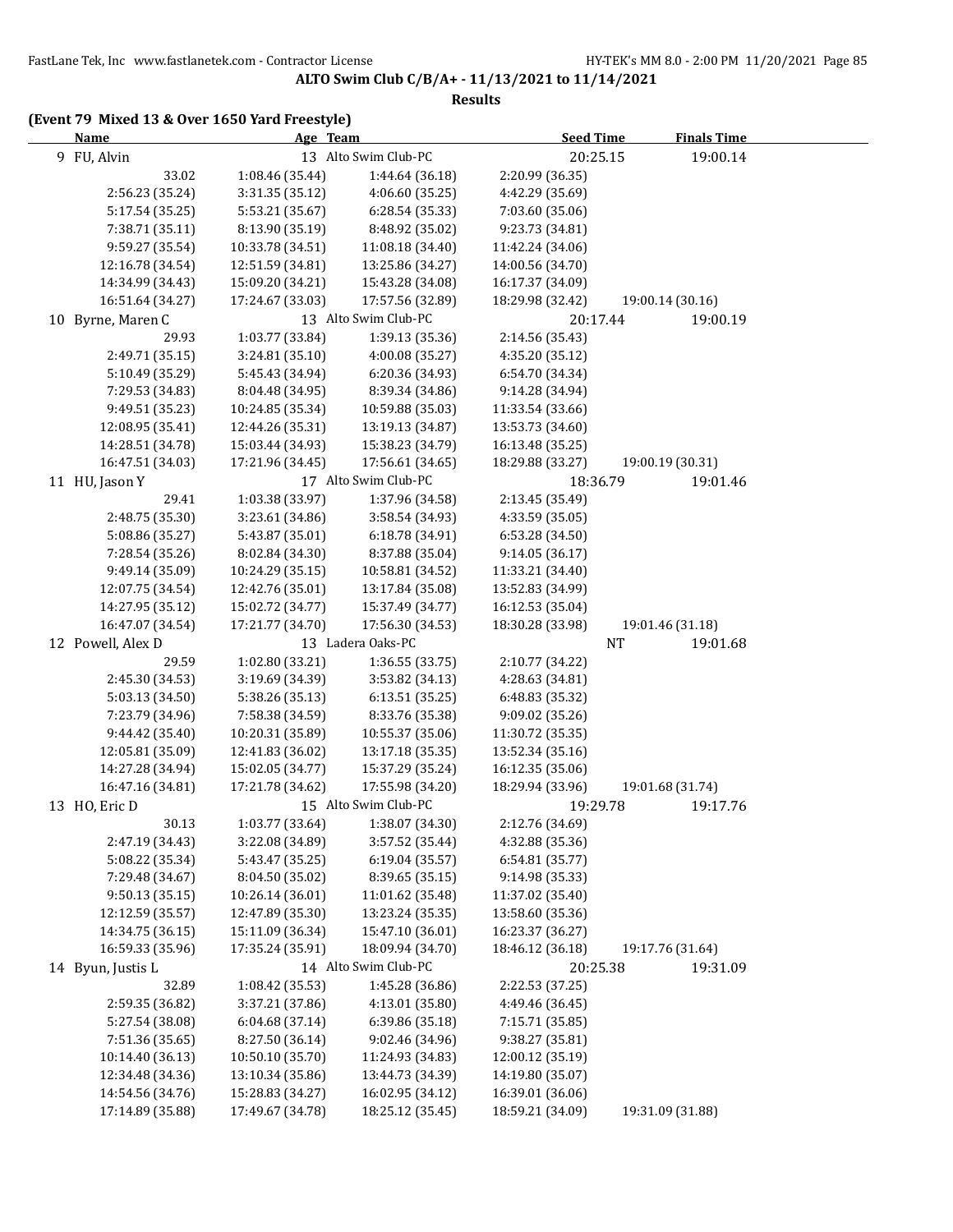#### **Results**

| Name                      | Age Team         |                      | <b>Seed Time</b> | <b>Finals Time</b>    |  |
|---------------------------|------------------|----------------------|------------------|-----------------------|--|
| 15 Helmers, William H     |                  | 14 Alto Swim Club-PC | 23:06.53         | 19:34.88              |  |
| 30.40                     | 1:05.34 (34.94)  | 1:40.41 (35.07)      | 2:16.38 (35.97)  |                       |  |
| 2:52.31 (35.93)           | 3:28.29 (35.98)  | 4:04.44 (36.15)      | 4:41.30 (36.86)  |                       |  |
| 5:17.47 (36.17)           | 5:54.37 (36.90)  | 6:30.17 (35.80)      | 7:06.18 (36.01)  |                       |  |
| 7:42.04 (35.86)           | 8:18.14 (36.10)  | 8:54.38 (36.24)      | 9:30.28 (35.90)  |                       |  |
| 10:06.38 (36.10)          | 10:41.98 (35.60) | 11:18.35 (36.37)     | 11:54.47 (36.12) |                       |  |
| 12:30.05 (35.58)          | 13:06.76 (36.71) | 13:42.38 (35.62)     | 14:18.41 (36.03) |                       |  |
| 14:54.44 (36.03)          | 15:31.03 (36.59) | 16:06.12 (35.09)     | 16:41.64 (35.52) |                       |  |
| 17:17.79 (36.15)          | 17:53.74 (35.95) | 18:29.08 (35.34)     | 19:03.53 (34.45) | 19:34.88 (31.35)      |  |
| 16 Litsur, Eitan S        |                  | 13 Ladera Oaks-PC    | 20:37.98         | 19:38.89              |  |
| 30.27                     | 1:04.24 (33.97)  | 1:38.86 (34.62)      | 2:13.40 (34.54)  |                       |  |
| 2:48.85 (35.45)           | 3:24.41 (35.56)  | 3:59.75 (35.34)      | 4:35.53 (35.78)  |                       |  |
| 5:11.19 (35.66)           | 5:47.23 (36.04)  | 6:23.37 (36.14)      | 6:59.39 (36.02)  |                       |  |
| 7:35.37 (35.98)           | 8:11.82 (36.45)  | 8:47.85 (36.03)      | 9:24.00 (36.15)  |                       |  |
| 9:59.84 (35.84)           | 10:36.29 (36.45) | 11:13.01 (36.72)     | 11:49.26 (36.25) |                       |  |
| 12:25.33 (36.07)          | 13:01.45 (36.12) | 13:37.81 (36.36)     | 14:13.92 (36.11) |                       |  |
| 14:50.15 (36.23)          | 15:26.68 (36.53) | 16:03.62 (36.94)     | 16:40.01 (36.39) |                       |  |
| 17:16.65 (36.64)          | 17:52.70 (36.05) | 18:28.39 (35.69)     | 19:04.20 (35.81) | 19:38.89 (34.69)      |  |
| 17 Preuss, Hailey K       |                  | 14 Alto Swim Club-PC | 20:46.57         | 19:53.21              |  |
| 31.80                     | 1:07.89 (36.09)  | 1:44.49 (36.60)      | 2:21.19 (36.70)  |                       |  |
| 2:57.82 (36.63)           | 3:34.91 (37.09)  | 4:11.40 (36.49)      | 4:48.03 (36.63)  |                       |  |
| 5:25.18 (37.15)           | 6:02.49 (37.31)  | 6:39.24 (36.75)      | 7:14.89 (35.65)  |                       |  |
| 7:51.13 (36.24)           | 8:27.03 (35.90)  | 9:02.26 (35.23)      | 9:38.10 (35.84)  |                       |  |
| 10:13.98 (35.88)          | 10:49.98 (36.00) | 11:25.07 (35.09)     | 12:00.57 (35.50) |                       |  |
| 12:36.14 (35.57)          | 13:12.76 (36.62) | 13:49.28 (36.52)     | 14:25.93 (36.65) |                       |  |
| 15:03.02 (37.09)          | 15:39.29 (36.27) | 16:16.51 (37.22)     | 16:53.54 (37.03) |                       |  |
| 17:31.02 (37.48)          | 18:07.96 (36.94) | 18:44.11 (36.15)     | 19:19.68 (35.57) | 19:53.21 (33.53)      |  |
| 18 Negi, Atiksh           |                  | 13 Alto Swim Club-PC |                  | 20:12.20<br>NT        |  |
| 32.32                     | 1:08.17 (35.85)  | 1:44.82 (36.65)      | 2:21.50 (36.68)  |                       |  |
| 2:57.91 (36.41)           | 3:34.58 (36.67)  | 4:11.46 (36.88)      | 4:48.73 (37.27)  |                       |  |
| 5:25.57 (36.84)           | 6:01.70 (36.13)  | 6:39.06 (37.36)      | 7:16.88 (37.82)  |                       |  |
| 7:54.17 (37.29)           | 8:31.29 (37.12)  | 9:08.42 (37.13)      | 9:45.33 (36.91)  |                       |  |
| 10:22.26 (36.93)          | 11:00.01 (37.75) | 11:37.07 (37.06)     | 12:15.51 (38.44) |                       |  |
| 12:52.23 (36.72)          | 13:29.04 (36.81) | 14:06.51 (37.47)     | 14:43.42 (36.91) |                       |  |
| 15:20.78 (37.36)          | 15:58.33 (37.55) | 16:35.54 (37.21)     | 17:11.78 (36.24) |                       |  |
| 17:49.08 (37.30)          | 18:25.08 (36.00) | 19:02.04 (36.96)     | 19:38.70 (36.66) | 20:12.20 (33.50)      |  |
| 19 Hoffman Chande, Remi B |                  | 13 Alto Swim Club-PC |                  | <b>NT</b><br>20:20.70 |  |
| 31.62                     | 1:08.10 (36.48)  | 1:45.18 (37.08)      | 2:21.85 (36.67)  |                       |  |
| 2:58.68 (36.83)           | 3:35.90 (37.22)  | 4:12.93 (37.03)      | 4:50.73 (37.80)  |                       |  |
| 5:28.15 (37.42)           | 6:06.48 (38.33)  | 6:44.72 (38.24)      | 7:22.24 (37.52)  |                       |  |
| 8:00.66 (38.42)           | 8:38.01 (37.35)  | 9:16.91 (38.90)      | 9:54.00 (37.09)  |                       |  |
| 10:31.79 (37.79)          | 11:09.40 (37.61) | 11:46.54 (37.14)     | 12:23.60 (37.06) |                       |  |
| 13:00.73 (37.13)          | 13:38.31 (37.58) | 14:16.08 (37.77)     | 14:53.48 (37.40) |                       |  |
| 15:30.58 (37.10)          | 16:07.63 (37.05) | 16:45.08 (37.45)     | 17:21.37 (36.29) |                       |  |
| 17:58.73 (37.36)          | 18:35.64 (36.91) | 19:12.73 (37.09)     | 19:49.11 (36.38) | 20:20.70 (31.59)      |  |
| 20 Mai, Benjamin J        |                  | 13 Alto Swim Club-PC |                  | NT<br>20:20.92        |  |
| 33.74                     | 1:10.68 (36.94)  | 1:48.34 (37.66)      | 2:25.46 (37.12)  |                       |  |
| 3:03.49 (38.03)           | 3:40.99 (37.50)  | 4:18.09 (37.10)      | 4:55.92 (37.83)  |                       |  |
| 5:33.30 (37.38)           | 6:10.31 (37.01)  | 6:48.34 (38.03)      | 7:26.12 (37.78)  |                       |  |
| 8:03.65 (37.53)           | 8:40.58 (36.93)  | 9:18.27 (37.69)      | 9:55.30 (37.03)  |                       |  |
| 10:32.87 (37.57)          | 11:10.37 (37.50) | 11:47.92 (37.55)     | 12:24.88 (36.96) |                       |  |
| 13:02.24 (37.36)          | 13:39.83 (37.59) | 14:17.06 (37.23)     | 14:54.28 (37.22) |                       |  |
| 15:31.44 (37.16)          | 16:09.27 (37.83) | 16:45.61 (36.34)     | 17:22.36 (36.75) |                       |  |
| 17:59.93 (37.57)          | 18:37.10 (37.17) | 19:13.46 (36.36)     | 19:50.29 (36.83) | 20:20.92 (30.63)      |  |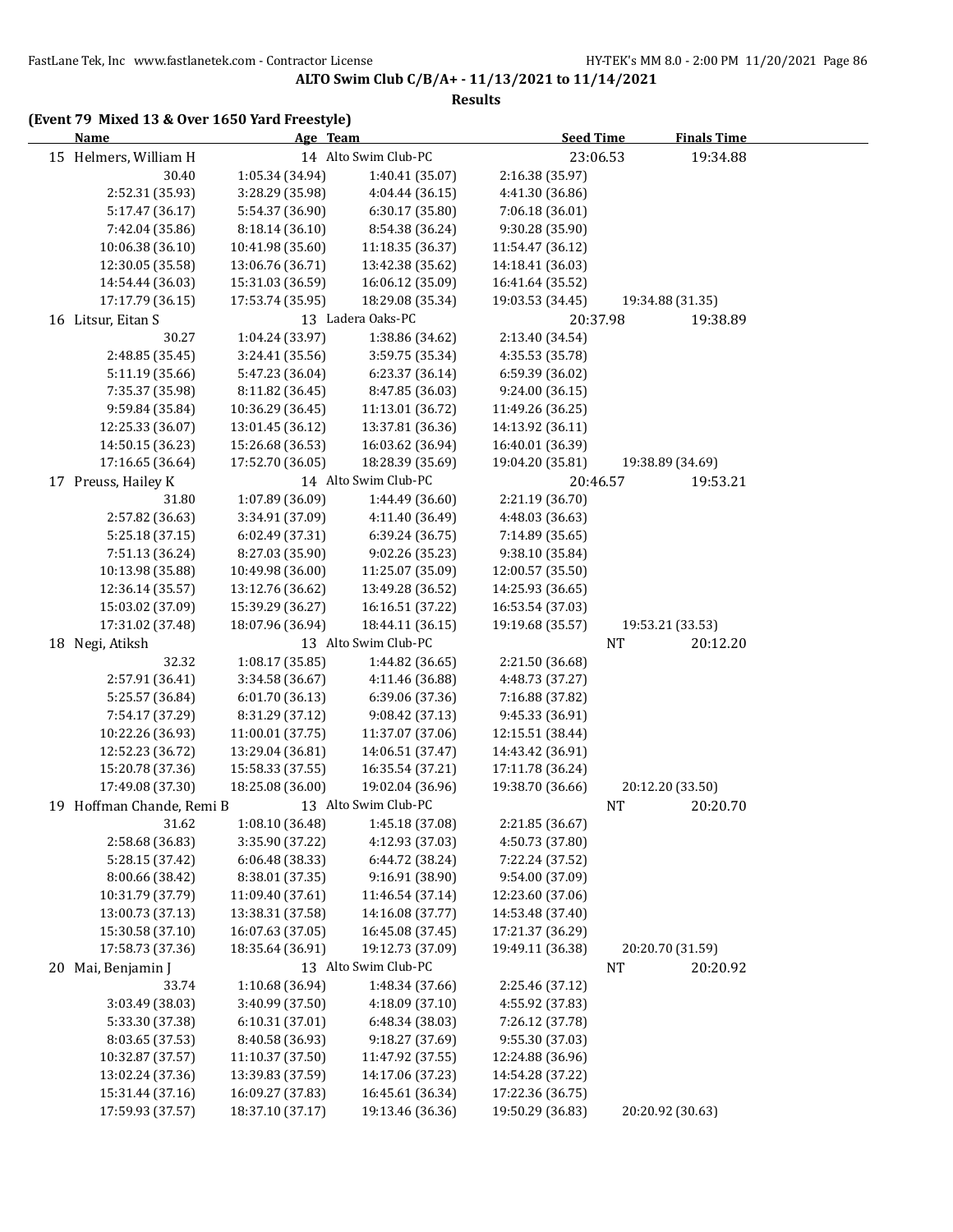#### **Results**

|       | <b>Name</b>               | Age Team         |                      | <b>Seed Time</b> | <b>Finals Time</b> |  |
|-------|---------------------------|------------------|----------------------|------------------|--------------------|--|
|       | 21 Shah, Jai R            |                  | 17 Alto Swim Club-PC | 20:49.89         | 20:37.42           |  |
|       | 32.87                     | 1:09.17 (36.30)  | 1:46.65 (37.48)      | 2:24.74 (38.09)  |                    |  |
|       | 3:03.19 (38.45)           | 3:41.66 (38.47)  | 4:19.23 (37.57)      | 4:56.61 (37.38)  |                    |  |
|       | 5:34.21 (37.60)           | 6:11.88 (37.67)  | 6:49.46 (37.58)      | 7:26.59 (37.13)  |                    |  |
|       | 8:03.69 (37.10)           | 8:40.63 (36.94)  | 9:18.42 (37.79)      | 9:56.05 (37.63)  |                    |  |
|       | 10:33.71 (37.66)          | 11:11.44 (37.73) | 11:49.50 (38.06)     | 12:27.26 (37.76) |                    |  |
|       | 13:05.07 (37.81)          | 13:43.14 (38.07) | 14:21.11 (37.97)     | 14:58.39 (37.28) |                    |  |
|       | 15:36.24 (37.85)          | 16:14.50 (38.26) | 16:52.16 (37.66)     | 17:29.78 (37.62) |                    |  |
|       | 18:07.79 (38.01)          | 18:46.11 (38.32) | 19:24.22 (38.11)     | 20:01.52 (37.30) | 20:37.42 (35.90)   |  |
|       | 22 Kumar, Ryan            |                  | 13 Alto Swim Club-PC | 23:40.62         | 20:49.74           |  |
|       | 33.59                     | 1:10.80 (37.21)  | 1:48.96 (38.16)      | 2:26.74 (37.78)  |                    |  |
|       | 3:04.59 (37.85)           | 3:42.65 (38.06)  | 4:20.55 (37.90)      | 4:58.54 (37.99)  |                    |  |
|       | 5:35.81 (37.27)           | 6:13.63 (37.82)  | 6:50.92 (37.29)      | 7:29.15 (38.23)  |                    |  |
|       | 8:06.84 (37.69)           | 8:44.79 (37.95)  | 9:22.39 (37.60)      | 10:01.03 (38.64) |                    |  |
|       | 10:39.39 (38.36)          | 11:18.18 (38.79) | 11:57.10 (38.92)     | 12:35.30 (38.20) |                    |  |
|       | 13:13.36 (38.06)          | 13:52.31 (38.95) | 14:30.29 (37.98)     | 15:08.25 (37.96) |                    |  |
|       | 15:46.96 (38.71)          | 16:26.21 (39.25) | 17:05.59 (39.38)     | 17:44.08 (38.49) |                    |  |
|       | 18:22.17 (38.09)          | 19:00.71 (38.54) | 19:38.10 (37.39)     | 20:14.63 (36.53) | 20:49.74 (35.11)   |  |
|       | 23 Ertas, Eda E           |                  | 14 Alto Swim Club-PC | 21:46.39         | 20:53.09           |  |
|       | 33.17                     | 1:09.86 (36.69)  | 1:46.54 (36.68)      | 2:24.47 (37.93)  |                    |  |
|       | 3:01.64 (37.17)           | 3:39.52 (37.88)  | 4:17.08 (37.56)      | 4:55.00 (37.92)  |                    |  |
|       | 5:33.49 (38.49)           | 6:11.96 (38.47)  | 6:50.16 (38.20)      | 7:28.29 (38.13)  |                    |  |
|       | 8:06.51 (38.22)           | 8:44.93 (38.42)  | 9:23.58 (38.65)      | 10:01.96 (38.38) |                    |  |
|       | 10:41.28 (39.32)          | 11:19.35 (38.07) | 11:58.13 (38.78)     | 12:36.97 (38.84) |                    |  |
|       | 13:15.60 (38.63)          | 13:53.78 (38.18) | 14:33.12 (39.34)     | 15:10.50 (37.38) |                    |  |
|       | 15:49.41 (38.91)          | 16:28.03 (38.62) | 17:07.29 (39.26)     | 17:45.95 (38.66) |                    |  |
|       | 18:24.18 (38.23)          | 19:01.77 (37.59) | 19:40.04 (38.27)     | 20:17.18 (37.14) | 20:53.09 (35.91)   |  |
|       | 24 Chen, Yoray I          |                  | 13 Alto Swim Club-PC | 22:20.54         | 20:53.40           |  |
|       | 34.56                     | 1:12.89 (38.33)  | 1:51.96 (39.07)      | 2:30.65 (38.69)  |                    |  |
|       | 3:09.09 (38.44)           | 3:48.51 (39.42)  | 4:28.44 (39.93)      | 5:06.17 (37.73)  |                    |  |
|       | 5:44.32 (38.15)           | 6:23.00 (38.68)  | 7:01.35 (38.35)      | 7:39.27 (37.92)  |                    |  |
|       | 8:17.96 (38.69)           | 8:56.00 (38.04)  | 9:33.96 (37.96)      | 10:12.58 (38.62) |                    |  |
|       | 10:50.96 (38.38)          | 11:28.82 (37.86) | 12:06.62 (37.80)     | 12:44.49 (37.87) |                    |  |
|       | 13:22.70 (38.21)          | 14:00.28 (37.58) | 14:38.19 (37.91)     | 15:15.70 (37.51) |                    |  |
|       | 15:53.42 (37.72)          | 16:31.63 (38.21) | 17:10.06 (38.43)     | 17:48.96 (38.90) |                    |  |
|       | 18:26.78 (37.82)          | 19:04.04 (37.26) | 19:40.72 (36.68)     | 20:17.32 (36.60) | 20:53.40 (36.08)   |  |
|       | 25 Swaminathan, Samhita S |                  | 13 Alto Swim Club-PC | 23:53.58         | 21:28.88           |  |
|       | 33.00                     | 1:11.00 (38.00)  | 1:50.30 (39.30)      | 2:29.98 (39.68)  |                    |  |
|       | 3:10.55 (40.57)           | 3:50.99 (40.44)  | 4:31.62 (40.63)      | 5:12.22 (40.60)  |                    |  |
|       | 5:52.49 (40.27)           | 6:33.14 (40.65)  | 7:14.04 (40.90)      | 7:54.16 (40.12)  |                    |  |
|       | 8:34.14 (39.98)           | 9:14.85 (40.71)  | 9:55.73 (40.88)      | 10:36.49 (40.76) |                    |  |
|       | 11:16.92 (40.43)          | 11:57.96 (41.04) | 12:38.51 (40.55)     | 13:19.82 (41.31) |                    |  |
|       | 14:01.18 (41.36)          | 14:42.99 (41.81) | 15:25.71 (42.72)     | 16:07.51 (41.80) |                    |  |
|       | 16:48.84 (41.33)          | 17:29.99 (41.15) | 18:10.15 (40.16)     | 18:50.62 (40.47) |                    |  |
|       | 19:30.90 (40.28)          |                  | 20:10.80()           | 20:50.61 (39.81) | 21:28.88 (38.27)   |  |
| $---$ | Orazova, Meryem           |                  | 13 Alto Swim Club-PC | 22:57.56         | <b>NS</b>          |  |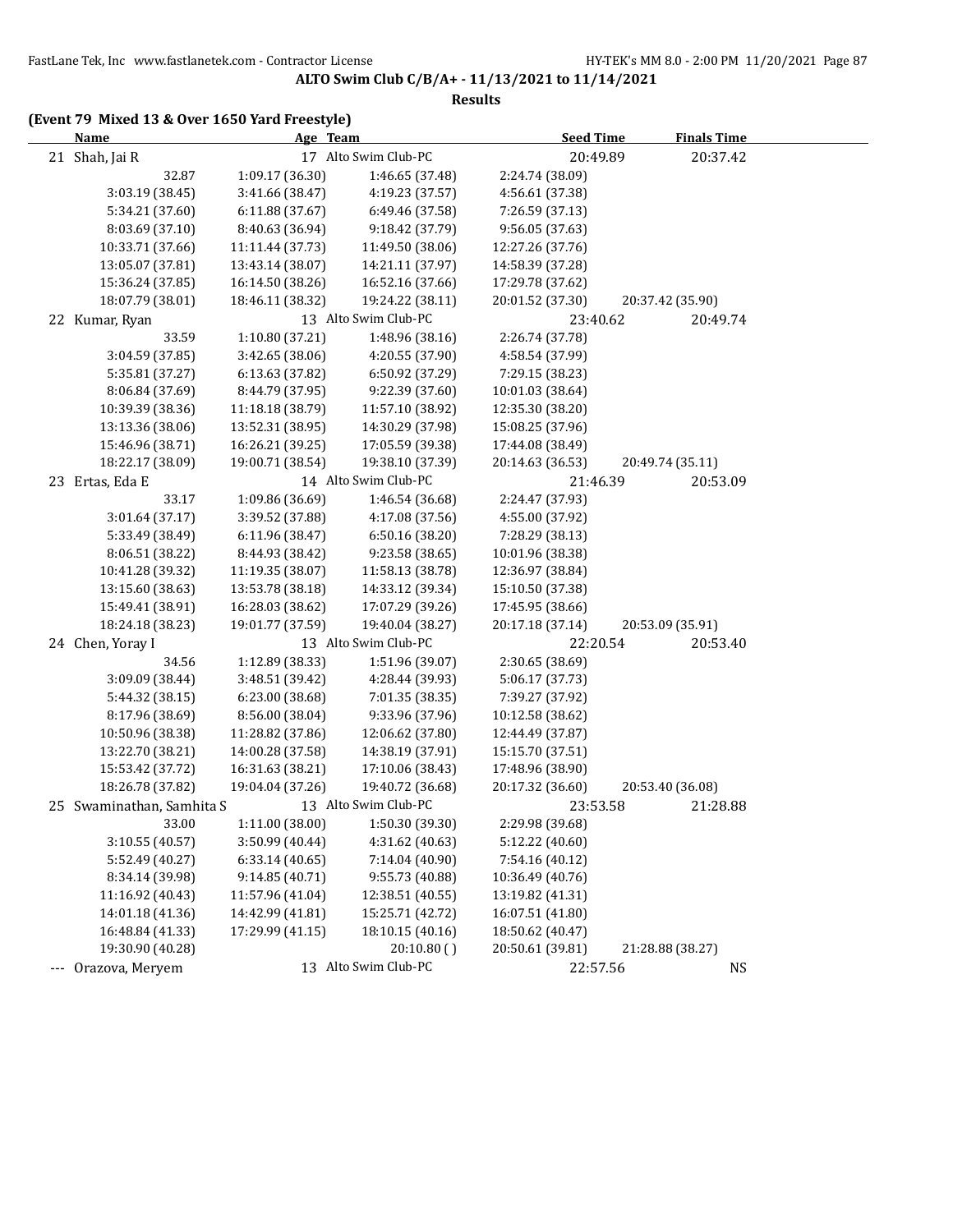**Results**

# **Event 79S Mixed 13 & Over 500 Yard Freestyle Time Trial**

| <b>Name</b>           | Age Team         |                      | <b>Seed Time</b> | <b>Finals Time</b> |  |
|-----------------------|------------------|----------------------|------------------|--------------------|--|
| - Time Trial          |                  |                      |                  |                    |  |
| 1 Lemon, Nolan        |                  | 14 Alto Swim Club-PC | 20:03.53         | 5:18.28            |  |
| 27.78                 | 58.03 (30.25)    | 1:29.20 (31.17)      | 2:01.14 (31.94)  |                    |  |
| 2:33.65 (32.51)       | 3:06.37 (32.72)  | 3:39.29 (32.92)      | 4:12.30 (33.01)  |                    |  |
| 4:45.31 (33.01)       | 5:18.28 (32.97)  | 5:51.12 (32.84)      | 6:24.49 (33.37)  |                    |  |
| 6:57.64 (33.15)       | 7:30.55 (32.91)  | 8:03.29 (32.74)      | 8:36.63 (33.34)  |                    |  |
| 9:09.60 (32.97)       | 9:42.51 (32.91)  | 10:15.28 (32.77)     | 10:47.99 (32.71) |                    |  |
| 11:21.07 (33.08)      | 11:54.44 (33.37) | 12:27.83 (33.39)     | 13:01.32 (33.49) |                    |  |
| 13:34.44 (33.12)      | 14:07.12 (32.68) | 14:40.23 (33.11)     | 15:13.11 (32.88) |                    |  |
| 15:46.61 (33.50)      | 16:20.47 (33.86) | 16:53.76 (33.29)     | 17:26.51 (32.75) | 5:18.28()          |  |
| 2 Gorkov, Danila      |                  | 17 Alto Swim Club-PC | 18:13.71         | 5:19.19            |  |
| 27.77                 | 59.05 (31.28)    | 1:31.14 (32.09)      | 2:04.21 (33.07)  |                    |  |
| 2:36.74 (32.53)       | 3:09.54 (32.80)  | 3:41.80 (32.26)      | 4:14.52 (32.72)  |                    |  |
| 4:47.06 (32.54)       | 5:19.19 (32.13)  | 5:52.03 (32.84)      | 6:24.58 (32.55)  |                    |  |
| 6:56.78 (32.20)       | 7:29.09 (32.31)  | 8:01.46 (32.37)      | 8:34.08 (32.62)  |                    |  |
| 9:06.19(32.11)        | 9:38.70 (32.51)  | 10:10.84 (32.14)     | 10:43.32 (32.48) |                    |  |
| 11:15.52 (32.20)      | 11:47.83 (32.31) | 12:20.27 (32.44)     | 12:52.49 (32.22) |                    |  |
| 13:24.73 (32.24)      | 13:56.39 (31.66) | 14:28.92 (32.53)     | 15:01.48 (32.56) |                    |  |
| 15:33.56 (32.08)      | 16:05.46 (31.90) | 16:37.27 (31.81)     | 17:08.56 (31.29) | 5:19.19()          |  |
| 3 Naranjo, Ian P      |                  | 14 Alto Swim Club-PC | NT               | 5:32.60            |  |
| 30.17                 | 1:02.82 (32.65)  | 1:36.32 (33.50)      | 2:09.90 (33.58)  |                    |  |
| 2:43.74 (33.84)       | 3:17.40 (33.66)  | 3:51.12 (33.72)      | 4:24.73 (33.61)  |                    |  |
| 4:58.49 (33.76)       | 5:32.60 (34.11)  | 6:05.80 (33.20)      | 6:39.36 (33.56)  |                    |  |
| 7:12.70 (33.34)       | 7:46.39 (33.69)  | 8:20.11 (33.72)      | 8:53.78 (33.67)  |                    |  |
| 9:26.97 (33.19)       | 10:00.55 (33.58) | 10:33.73 (33.18)     | 11:07.24 (33.51) |                    |  |
| 11:41.00 (33.76)      | 12:15.06 (34.06) | 12:49.37 (34.31)     | 13:23.18 (33.81) |                    |  |
| 13:56.29 (33.11)      | 14:29.59 (33.30) | 15:03.41 (33.82)     | 15:36.53 (33.12) |                    |  |
| 16:09.46 (32.93)      | 16:41.70 (32.24) | 17:14.11 (32.41)     | 17:46.62 (32.51) | 5:32.60()          |  |
| 4 Fetter, Elizabeth C |                  | 16 Alto Swim Club-PC | 17:42.77         | 5:33.60            |  |
| 30.27                 | 1:03.32 (33.05)  | 1:36.80 (33.48)      | 2:10.34 (33.54)  |                    |  |
| 2:43.94 (33.60)       | 3:17.64 (33.70)  | 3:51.39 (33.75)      | 4:25.26 (33.87)  |                    |  |
| 4:59.33 (34.07)       | 5:33.60 (34.27)  | 6:07.43 (33.83)      | 6:41.04 (33.61)  |                    |  |
| 7:15.11 (34.07)       | 7:49.32 (34.21)  | 8:22.67 (33.35)      | 8:56.47 (33.80)  |                    |  |
| 9:30.73 (34.26)       | 10:04.95 (34.22) | 10:38.76 (33.81)     | 11:12.72 (33.96) |                    |  |
| 11:46.15 (33.43)      | 12:19.14 (32.99) | 12:52.08 (32.94)     | 13:24.69 (32.61) |                    |  |
| 13:57.48 (32.79)      | 14:31.02 (33.54) | 15:04.73 (33.71)     | 15:37.97 (33.24) |                    |  |
| 16:11.35 (33.38)      | 16:44.83 (33.48) | 17:18.60 (33.77)     | 17:52.27 (33.67) | 5:33.60(           |  |
| 5 Fetter, Peter J     |                  | 14 Alto Swim Club-PC | 18:29.67         | 5:33.79            |  |
| 30.01                 | 1:03.42 (33.41)  | 1:36.98 (33.56)      | 2:10.56 (33.58)  |                    |  |
| 2:44.54 (33.98)       | 3:18.16 (33.62)  | 3:51.85 (33.69)      | 4:25.85 (34.00)  |                    |  |
| 4:59.58 (33.73)       | 5:33.79 (34.21)  | 6:07.83 (34.04)      | 6:41.37 (33.54)  |                    |  |
| 7:15.30 (33.93)       | 7:49.34 (34.04)  | 8:22.14 (32.80)      | 8:56.49 (34.35)  |                    |  |
| 9:30.73 (34.24)       | 10:04.89 (34.16) | 10:38.58 (33.69)     | 11:13.20 (34.62) |                    |  |
| 11:46.55 (33.35)      | 12:19.92 (33.37) | 12:52.53 (32.61)     | 13:24.92 (32.39) |                    |  |
| 13:57.61 (32.69)      | 14:30.69 (33.08) | 15:04.03 (33.34)     | 15:37.14 (33.11) |                    |  |
| 16:10.02 (32.88)      | 16:40.98 (30.96) | 17:12.71 (31.73)     | 17:44.19 (31.48) | 5:33.79 ()         |  |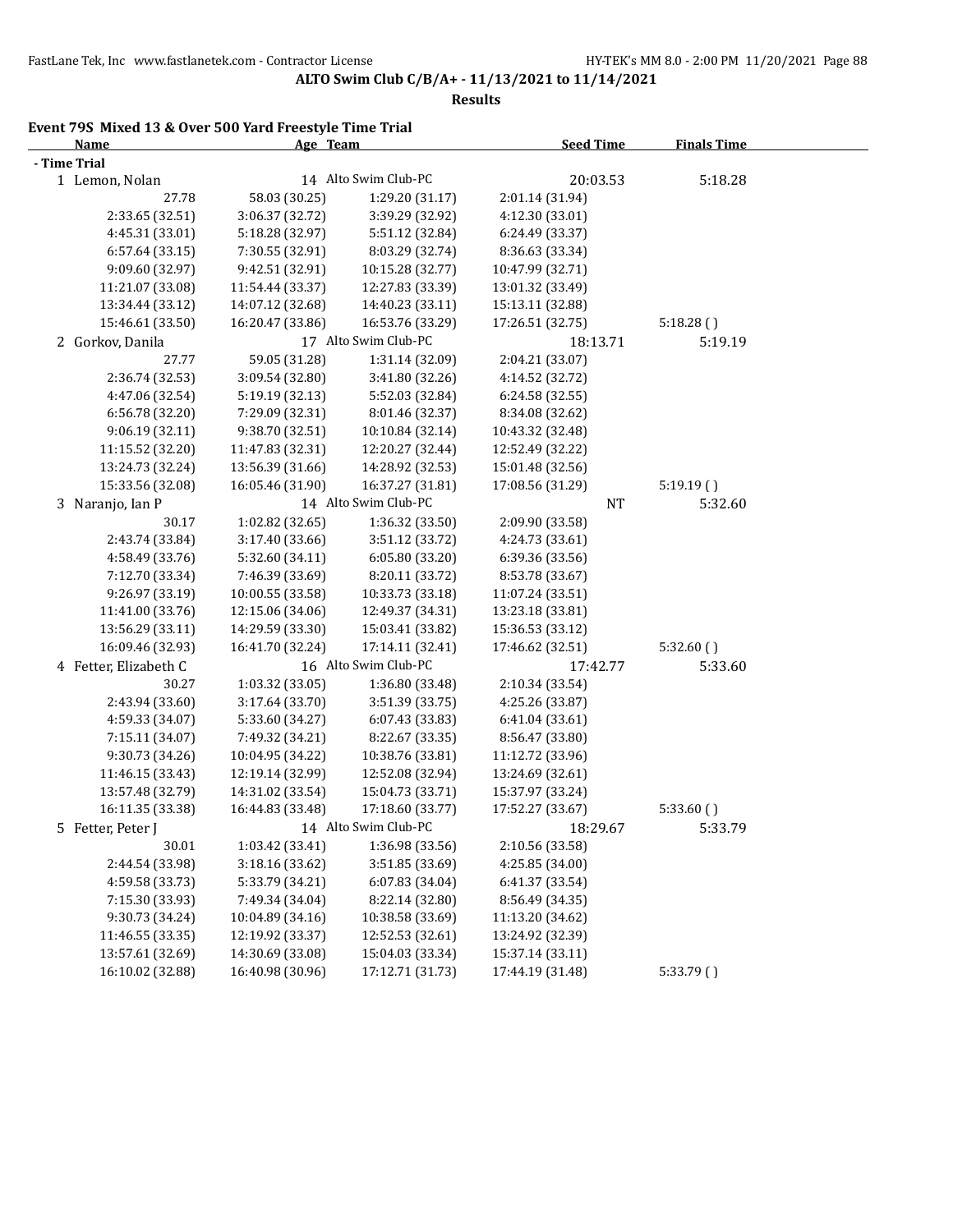| <b>Name</b>        | - Time Trial  (Event 79S Mixed 13 & Over 500 Yard Freestyle Time Trial)<br>Age Team |                      | <b>Seed Time</b> | <b>Finals Time</b> |
|--------------------|-------------------------------------------------------------------------------------|----------------------|------------------|--------------------|
| 6 Meehan, James A  |                                                                                     | 14 Alto Swim Club-PC | 20:10.11         | 5:34.65            |
| 28.85              | 1:01.02 (32.17)                                                                     | 1:34.52 (33.50)      | 2:08.42 (33.90)  |                    |
| 2:42.85 (34.43)    | 3:17.02 (34.17)                                                                     | 3:50.94 (33.92)      | 4:25.00 (34.06)  |                    |
| 4:59.60 (34.60)    | 5:34.65 (35.05)                                                                     | 6:08.98 (34.33)      | 6:43.76 (34.78)  |                    |
| 7:18.75 (34.99)    | 7:54.35 (35.60)                                                                     | 8:29.62 (35.27)      | 9:03.63 (34.01)  |                    |
| 9:37.96 (34.33)    | 10:11.70 (33.74)                                                                    | 10:46.31 (34.61)     | 11:20.84 (34.53) |                    |
| 11:55.18 (34.34)   | 12:29.12 (33.94)                                                                    | 13:03.17 (34.05)     | 13:37.69 (34.52) |                    |
| 14:11.91 (34.22)   | 14:46.20 (34.29)                                                                    | 15:21.04 (34.84)     | 15:54.59 (33.55) |                    |
| 16:28.21 (33.62)   | 17:02.53 (34.32)                                                                    | 17:36.24 (33.71)     | 18:09.02 (32.78) | 5:34.65()          |
| 7 Powell, Alex D   |                                                                                     | 13 Ladera Oaks-PC    | NT               | 5:38.26            |
| 29.59              | 1:02.80 (33.21)                                                                     | 1:36.55 (33.75)      | 2:10.77 (34.22)  |                    |
| 2:45.30 (34.53)    | 3:19.69 (34.39)                                                                     | 3:53.82 (34.13)      | 4:28.63 (34.81)  |                    |
| 5:03.13 (34.50)    | 5:38.26 (35.13)                                                                     | 6:13.51 (35.25)      | 6:48.83 (35.32)  |                    |
| 7:23.79 (34.96)    | 7:58.38 (34.59)                                                                     | 8:33.76 (35.38)      | 9:09.02 (35.26)  |                    |
| 9:44.42 (35.40)    | 10:20.31 (35.89)                                                                    | 10:55.37 (35.06)     | 11:30.72 (35.35) |                    |
| 12:05.81 (35.09)   | 12:41.83 (36.02)                                                                    | 13:17.18 (35.35)     | 13:52.34 (35.16) |                    |
| 14:27.28 (34.94)   | 15:02.05 (34.77)                                                                    | 15:37.29 (35.24)     | 16:12.35 (35.06) |                    |
| 16:47.16 (34.81)   | 17:21.78 (34.62)                                                                    | 17:55.98 (34.20)     | 18:29.94 (33.96) | 5:38.26()          |
| 8 HO, Eric D       |                                                                                     | 15 Alto Swim Club-PC | 19:29.78         | 5:43.37            |
| 30.13              | 1:03.77 (33.64)                                                                     | 1:38.07 (34.30)      | 2:12.76 (34.69)  |                    |
| 2:47.19 (34.43)    | 3:22.08 (34.89)                                                                     | 3:57.52 (35.44)      | 4:32.88 (35.36)  |                    |
| 5:08.22 (35.34)    | 5:43.47 (35.25)                                                                     | 6:19.04 (35.57)      | 6:54.81 (35.77)  |                    |
| 7:29.48 (34.67)    | 8:04.50 (35.02)                                                                     | 8:39.65 (35.15)      | 9:14.98 (35.33)  |                    |
| 9:50.13(35.15)     | 10:26.14 (36.01)                                                                    | 11:01.62 (35.48)     | 11:37.02 (35.40) |                    |
| 12:12.59 (35.57)   | 12:47.89 (35.30)                                                                    | 13:23.24 (35.35)     | 13:58.60 (35.36) |                    |
| 14:34.75 (36.15)   | 15:11.09 (36.34)                                                                    | 15:47.10 (36.01)     | 16:23.37 (36.27) |                    |
| 16:59.33 (35.96)   | 17:35.24 (35.91)                                                                    | 18:09.94 (34.70)     | 18:46.12 (36.18) | 5:43.37()          |
| 9 HU, Jason Y      |                                                                                     | 17 Alto Swim Club-PC | 18:36.79         | 5:43.87            |
| 29.41              | 1:03.38 (33.97)                                                                     | 1:37.96 (34.58)      | 2:13.45 (35.49)  |                    |
| 2:48.75 (35.30)    | 3:23.61 (34.86)                                                                     | 3:58.54 (34.93)      | 4:33.59 (35.05)  |                    |
| 5:08.86 (35.27)    | 5:43.87 (35.01)                                                                     | 6:18.78 (34.91)      | 6:53.28 (34.50)  |                    |
| 7:28.54 (35.26)    | 8:02.84 (34.30)                                                                     | 8:37.88 (35.04)      | 9:14.05 (36.17)  |                    |
| 9:49.14 (35.09)    | 10:24.29 (35.15)                                                                    | 10:58.81 (34.52)     | 11:33.21 (34.40) |                    |
| 12:07.75 (34.54)   | 12:42.76 (35.01)                                                                    | 13:17.84 (35.08)     | 13:52.83 (34.99) |                    |
| 14:27.95 (35.12)   | 15:02.72 (34.77)                                                                    | 15:37.49 (34.77)     | 16:12.53 (35.04) |                    |
| 16:47.07 (34.54)   | 17:21.77 (34.70)                                                                    | 17:56.30 (34.53)     | 18:30.28 (33.98) | 5:43.87()          |
| 10 Byrne, Maren C  | 13 Alto Swim Club-PC                                                                |                      | 20:17.44         | 5:45.43            |
| 29.93              | 1:03.77 (33.84)                                                                     | 1:39.13 (35.36)      | 2:14.56 (35.43)  |                    |
| 2:49.71 (35.15)    | 3:24.81 (35.10)                                                                     | 4:00.08 (35.27)      | 4:35.20 (35.12)  |                    |
| 5:10.49 (35.29)    | 5:45.43 (34.94)                                                                     | 6:20.36 (34.93)      | 6:54.70 (34.34)  |                    |
| 7:29.53 (34.83)    | 8:04.48 (34.95)                                                                     | 8:39.34 (34.86)      | 9:14.28 (34.94)  |                    |
| 9:49.51 (35.23)    | 10:24.85 (35.34)                                                                    | 10:59.88 (35.03)     | 11:33.54 (33.66) |                    |
| 12:08.95 (35.41)   | 12:44.26 (35.31)                                                                    | 13:19.13 (34.87)     | 13:53.73 (34.60) |                    |
| 14:28.51 (34.78)   | 15:03.44 (34.93)                                                                    | 15:38.23 (34.79)     | 16:13.48 (35.25) |                    |
| 16:47.51 (34.03)   | 17:21.96 (34.45)                                                                    | 17:56.61 (34.65)     | 18:29.88 (33.27) | 5:45.43()          |
| 11 Hetland, Maya S |                                                                                     | 13 Alto Swim Club-PC | 20:21.05         | 5:47.06            |
| 30.72              | 1:05.75 (35.03)                                                                     | 1:42.04 (36.29)      | 2:16.63 (34.59)  |                    |
| 2:51.38 (34.75)    | 3:26.68 (35.30)                                                                     | 4:02.06 (35.38)      | 4:36.68 (34.62)  |                    |
| 5:11.84 (35.16)    | 5:47.06 (35.22)                                                                     | 6:21.35 (34.29)      | 6:55.73 (34.38)  |                    |
| 7:29.93 (34.20)    | 8:04.25 (34.32)                                                                     | 8:38.62 (34.37)      | 9:13.07 (34.45)  |                    |
| 9:47.53 (34.46)    | 10:22.25 (34.72)                                                                    | 10:56.03 (33.78)     | 11:29.86 (33.83) |                    |
| 12:04.04 (34.18)   | 12:38.39 (34.35)                                                                    | 13:12.40 (34.01)     | 13:46.60 (34.20) |                    |
| 14:20.70 (34.10)   | 14:55.37 (34.67)                                                                    | 15:29.64 (34.27)     | 16:04.08 (34.44) |                    |
|                    |                                                                                     |                      |                  |                    |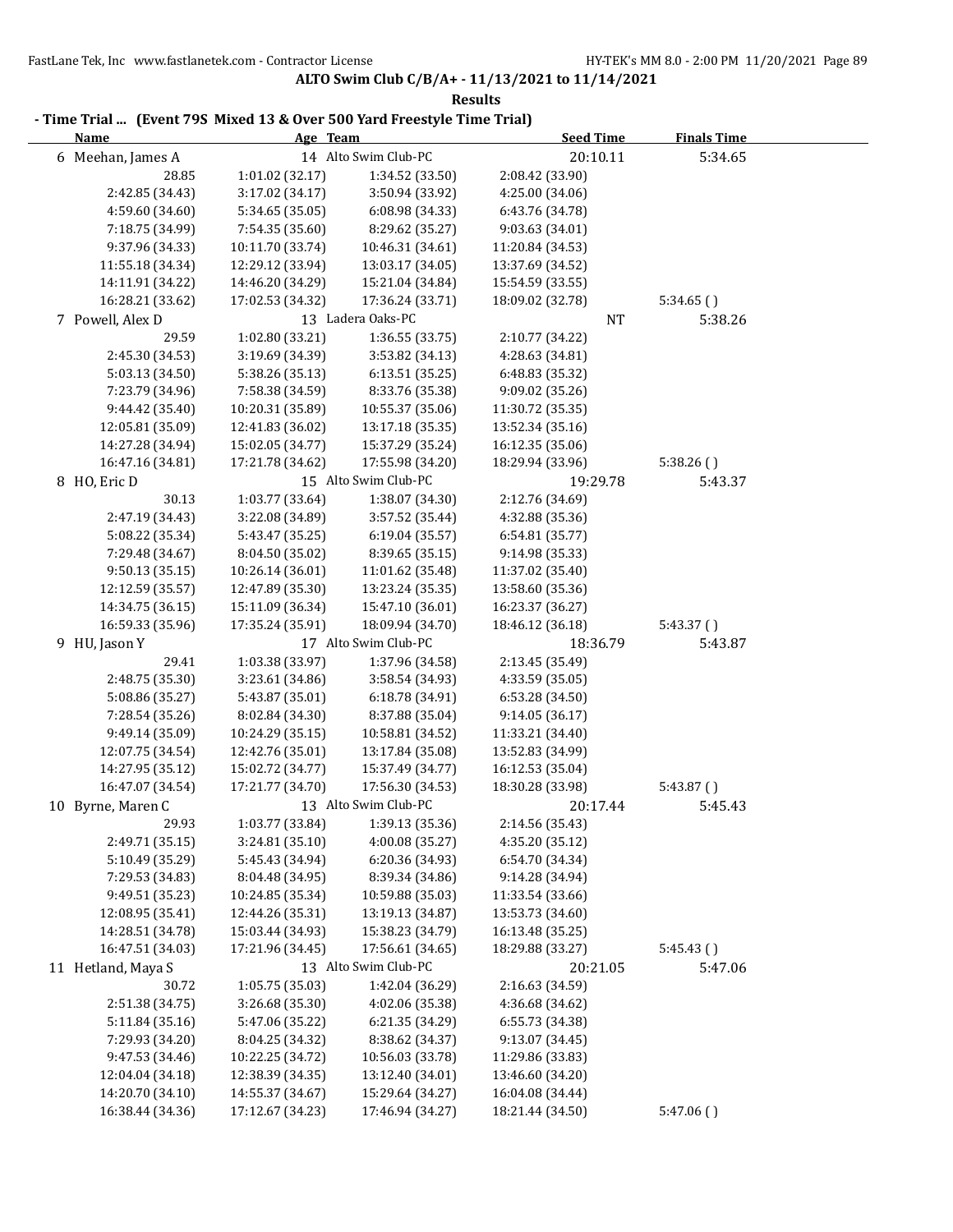| <b>Name</b>           | Age Team         |                                    | <b>Seed Time</b> | <b>Finals Time</b> |
|-----------------------|------------------|------------------------------------|------------------|--------------------|
| 12 Litsur, Eitan S    |                  | 13 Ladera Oaks-PC                  | 20:37.98         | 5:47.23            |
| 30.27                 | 1:04.24 (33.97)  | 1:38.86 (34.62)                    | 2:13.40 (34.54)  |                    |
| 2:48.85 (35.45)       | 3:24.41 (35.56)  | 3:59.75 (35.34)                    | 4:35.53 (35.78)  |                    |
| 5:11.19 (35.66)       | 5:47.23 (36.04)  | 6:23.37 (36.14)                    | 6:59.39 (36.02)  |                    |
| 7:35.37 (35.98)       | 8:11.82 (36.45)  | 8:47.85 (36.03)                    | 9:24.00 (36.15)  |                    |
| 9:59.84 (35.84)       | 10:36.29 (36.45) | 11:13.01 (36.72)                   | 11:49.26 (36.25) |                    |
| 12:25.33 (36.07)      | 13:01.45 (36.12) | 13:37.81 (36.36)                   | 14:13.92 (36.11) |                    |
| 14:50.15 (36.23)      | 15:26.68 (36.53) | 16:03.62 (36.94)                   | 16:40.01 (36.39) |                    |
| 17:16.65 (36.64)      | 17:52.70 (36.05) | 18:28.39 (35.69)                   | 19:04.20 (35.81) | 5:47.23()          |
| 13 Hong, Jinu         |                  | 14 Alto Swim Club-PC               | 21:00.08         | 5:48.74            |
| 30.45                 | 1:04.82 (34.37)  | 1:40.25 (35.43)                    | 2:15.44 (35.19)  |                    |
| 2:50.89 (35.45)       | 3:26.19 (35.30)  | 4:02.40 (36.21)                    | 4:37.51 (35.11)  |                    |
| 5:13.45 (35.94)       | 5:48.74 (35.29)  | 6:22.62 (33.88)                    | 6:58.42 (35.80)  |                    |
| 7:33.99 (35.57)       | 8:09.51 (35.52)  | 8:44.94 (35.43)                    | 9:19.45 (34.51)  |                    |
| 9:54.26 (34.81)       | 10:29.35 (35.09) | 11:04.59 (35.24)                   | 11:39.44 (34.85) |                    |
| 12:14.05 (34.61)      | 12:49.11 (35.06) | 13:24.08 (34.97)                   | 13:58.38 (34.30) |                    |
| 14:33.40 (35.02)      | 15:07.20 (33.80) | 15:41.36 (34.16)                   | 16:15.14 (33.78) |                    |
| 16:48.80 (33.66)      | 17:22.01 (33.21) | 17:54.89 (32.88)                   | 18:27.15 (32.26) | 5:48.74(           |
| 14 FU, Alvin          |                  | 13 Alto Swim Club-PC               | 20:25.15         | 5:53.21            |
| 33.02                 | 1:08.46 (35.44)  | 1:44.64 (36.18)                    | 2:20.99 (36.35)  |                    |
| 2:56.23 (35.24)       | 3:31.35 (35.12)  | 4:06.60 (35.25)                    | 4:42.29 (35.69)  |                    |
| 5:17.54 (35.25)       | 5:53.21 (35.67)  | 6:28.54 (35.33)                    | 7:03.60 (35.06)  |                    |
| 7:38.71 (35.11)       | 8:13.90 (35.19)  | 8:48.92 (35.02)                    | 9:23.73 (34.81)  |                    |
| 9:59.27 (35.54)       | 10:33.78 (34.51) | 11:08.18 (34.40)                   | 11:42.24 (34.06) |                    |
| 12:16.78 (34.54)      | 12:51.59 (34.81) | 13:25.86 (34.27)                   | 14:00.56 (34.70) |                    |
| 14:34.99 (34.43)      | 15:09.20 (34.21) | 15:43.28 (34.08)                   | 16:17.37 (34.09) |                    |
| 16:51.64 (34.27)      | 17:24.67 (33.03) | 17:57.56 (32.89)                   | 18:29.98 (32.42) | 5:53.21(           |
| 15 Helmers, William H |                  | 14 Alto Swim Club-PC               | 23:06.53         | 5:54.37            |
| 30.40                 | 1:05.34 (34.94)  | 1:40.41 (35.07)                    | 2:16.38 (35.97)  |                    |
| 2:52.31 (35.93)       |                  |                                    |                  |                    |
|                       | 3:28.29 (35.98)  | 4:04.44 (36.15)                    | 4:41.30 (36.86)  |                    |
| 5:17.47 (36.17)       | 5:54.37 (36.90)  | 6:30.17 (35.80)<br>8:54.38 (36.24) | 7:06.18 (36.01)  |                    |
| 7:42.04 (35.86)       | 8:18.14 (36.10)  |                                    | 9:30.28 (35.90)  |                    |
| 10:06.38 (36.10)      | 10:41.98 (35.60) | 11:18.35 (36.37)                   | 11:54.47 (36.12) |                    |
| 12:30.05 (35.58)      | 13:06.76 (36.71) | 13:42.38 (35.62)                   | 14:18.41 (36.03) |                    |
| 14:54.44 (36.03)      | 15:31.03 (36.59) | 16:06.12 (35.09)                   | 16:41.64 (35.52) |                    |
| 17:17.79 (36.15)      | 17:53.74 (35.95) | 18:29.08 (35.34)                   | 19:03.53 (34.45) | 5:54.37()          |
| 16 Negi, Atiksh       |                  | 13 Alto Swim Club-PC               | <b>NT</b>        | 6:01.70            |
| 32.32                 | 1:08.17 (35.85)  | 1:44.82 (36.65)                    | 2:21.50 (36.68)  |                    |
| 2:57.91 (36.41)       | 3:34.58 (36.67)  | 4:11.46 (36.88)                    | 4:48.73 (37.27)  |                    |
| 5:25.57 (36.84)       | 6:01.70 (36.13)  | 6:39.06 (37.36)                    | 7:16.88 (37.82)  |                    |
| 7:54.17 (37.29)       | 8:31.29 (37.12)  | 9:08.42 (37.13)                    | 9:45.33 (36.91)  |                    |
| 10:22.26 (36.93)      | 11:00.01 (37.75) | 11:37.07 (37.06)                   | 12:15.51 (38.44) |                    |
| 12:52.23 (36.72)      | 13:29.04 (36.81) | 14:06.51 (37.47)                   | 14:43.42 (36.91) |                    |
| 15:20.78 (37.36)      | 15:58.33 (37.55) | 16:35.54 (37.21)                   | 17:11.78 (36.24) |                    |
| 17:49.08 (37.30)      | 18:25.08 (36.00) | 19:02.04 (36.96)                   | 19:38.70 (36.66) | 6:01.70()          |
| 17 Preuss, Hailey K   |                  | 14 Alto Swim Club-PC               | 20:46.57         | 6:02.49            |
| 31.80                 | 1:07.89 (36.09)  | 1:44.49 (36.60)                    | 2:21.19 (36.70)  |                    |
| 2:57.82 (36.63)       | 3:34.91 (37.09)  | 4:11.40 (36.49)                    | 4:48.03 (36.63)  |                    |
| 5:25.18 (37.15)       | 6:02.49 (37.31)  | 6:39.24 (36.75)                    | 7:14.89 (35.65)  |                    |
| 7:51.13 (36.24)       | 8:27.03 (35.90)  | 9:02.26 (35.23)                    | 9:38.10 (35.84)  |                    |
| 10:13.98 (35.88)      | 10:49.98 (36.00) | 11:25.07 (35.09)                   | 12:00.57 (35.50) |                    |
| 12:36.14 (35.57)      | 13:12.76 (36.62) | 13:49.28 (36.52)                   | 14:25.93 (36.65) |                    |
| 15:03.02 (37.09)      | 15:39.29 (36.27) | 16:16.51 (37.22)                   | 16:53.54 (37.03) |                    |
| 17:31.02 (37.48)      | 18:07.96 (36.94) | 18:44.11 (36.15)                   | 19:19.68 (35.57) | 6:02.49()          |

# **- Time Trial ... (Event 79S Mixed 13 & Over 500 Yard Freestyle Time Trial)**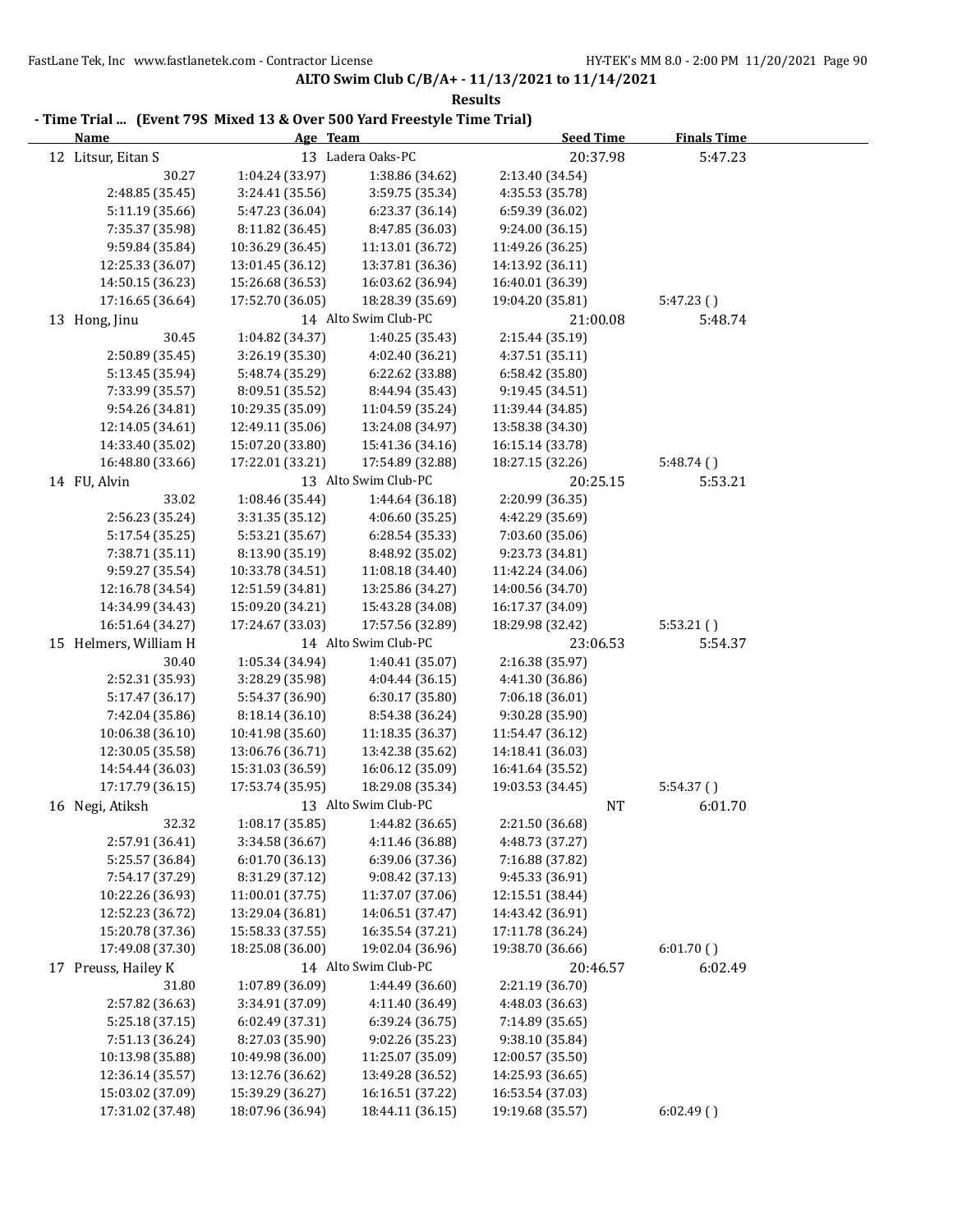| - Time Trial  (Event 79S Mixed 13 & Over 500 Yard Freestyle Time Trial)<br><b>Name</b> | Age Team         |                      | <b>Seed Time</b> | <b>Finals Time</b> |  |
|----------------------------------------------------------------------------------------|------------------|----------------------|------------------|--------------------|--|
| 18 Byun, Justis L                                                                      |                  | 14 Alto Swim Club-PC | 20:25.38         | 6:04.68            |  |
| 32.89                                                                                  | 1:08.42 (35.53)  | 1:45.28 (36.86)      | 2:22.53 (37.25)  |                    |  |
| 2:59.35 (36.82)                                                                        | 3:37.21 (37.86)  | 4:13.01 (35.80)      | 4:49.46 (36.45)  |                    |  |
| 5:27.54 (38.08)                                                                        | 6:04.68 (37.14)  | 6:39.86 (35.18)      | 7:15.71 (35.85)  |                    |  |
| 7:51.36 (35.65)                                                                        | 8:27.50 (36.14)  | 9:02.46 (34.96)      | 9:38.27 (35.81)  |                    |  |
| 10:14.40 (36.13)                                                                       | 10:50.10 (35.70) | 11:24.93 (34.83)     | 12:00.12 (35.19) |                    |  |
| 12:34.48 (34.36)                                                                       | 13:10.34 (35.86) | 13:44.73 (34.39)     | 14:19.80 (35.07) |                    |  |
| 14:54.56 (34.76)                                                                       | 15:28.83 (34.27) | 16:02.95 (34.12)     | 16:39.01 (36.06) |                    |  |
| 17:14.89 (35.88)                                                                       | 17:49.67 (34.78) | 18:25.12 (35.45)     | 18:59.21 (34.09) | 6:04.68()          |  |
| 19 Hoffman Chande, Remi B                                                              |                  | 13 Alto Swim Club-PC | NT               | 6:06.48            |  |
| 31.62                                                                                  | 1:08.10 (36.48)  | 1:45.18 (37.08)      | 2:21.85 (36.67)  |                    |  |
| 2:58.68 (36.83)                                                                        | 3:35.90 (37.22)  | 4:12.93 (37.03)      | 4:50.73 (37.80)  |                    |  |
| 5:28.15 (37.42)                                                                        | 6:06.48 (38.33)  | 6:44.72 (38.24)      | 7:22.24 (37.52)  |                    |  |
| 8:00.66 (38.42)                                                                        | 8:38.01 (37.35)  | 9:16.91 (38.90)      | 9:54.00 (37.09)  |                    |  |
| 10:31.79 (37.79)                                                                       | 11:09.40 (37.61) | 11:46.54 (37.14)     | 12:23.60 (37.06) |                    |  |
| 13:00.73 (37.13)                                                                       | 13:38.31 (37.58) | 14:16.08 (37.77)     | 14:53.48 (37.40) |                    |  |
| 15:30.58 (37.10)                                                                       | 16:07.63 (37.05) | 16:45.08 (37.45)     | 17:21.37 (36.29) |                    |  |
| 17:58.73 (37.36)                                                                       | 18:35.64 (36.91) | 19:12.73 (37.09)     | 19:49.11 (36.38) | 6:06.48()          |  |
| 20 Mai, Benjamin J                                                                     |                  | 13 Alto Swim Club-PC | NT               | 6:10.31            |  |
| 33.74                                                                                  | 1:10.68 (36.94)  | 1:48.34 (37.66)      | 2:25.46 (37.12)  |                    |  |
| 3:03.49 (38.03)                                                                        | 3:40.99 (37.50)  | 4:18.09 (37.10)      | 4:55.92 (37.83)  |                    |  |
| 5:33.30 (37.38)                                                                        | 6:10.31(37.01)   | 6:48.34 (38.03)      | 7:26.12 (37.78)  |                    |  |
| 8:03.65 (37.53)                                                                        | 8:40.58 (36.93)  | 9:18.27 (37.69)      | 9:55.30 (37.03)  |                    |  |
| 10:32.87 (37.57)                                                                       | 11:10.37 (37.50) | 11:47.92 (37.55)     | 12:24.88 (36.96) |                    |  |
| 13:02.24 (37.36)                                                                       | 13:39.83 (37.59) | 14:17.06 (37.23)     | 14:54.28 (37.22) |                    |  |
| 15:31.44 (37.16)                                                                       | 16:09.27 (37.83) | 16:45.61 (36.34)     | 17:22.36 (36.75) |                    |  |
| 17:59.93 (37.57)                                                                       | 18:37.10 (37.17) | 19:13.46 (36.36)     | 19:50.29 (36.83) | 6:10.31()          |  |
| 21 Shah, Jai R                                                                         |                  | 17 Alto Swim Club-PC | 20:49.89         | 6:11.88            |  |
| 32.87                                                                                  | 1:09.17 (36.30)  | 1:46.65 (37.48)      | 2:24.74 (38.09)  |                    |  |
| 3:03.19 (38.45)                                                                        | 3:41.66 (38.47)  | 4:19.23 (37.57)      | 4:56.61 (37.38)  |                    |  |
| 5:34.21 (37.60)                                                                        | 6:11.88 (37.67)  | 6:49.46 (37.58)      | 7:26.59 (37.13)  |                    |  |
| 8:03.69 (37.10)                                                                        | 8:40.63 (36.94)  | 9:18.42 (37.79)      | 9:56.05 (37.63)  |                    |  |
| 10:33.71 (37.66)                                                                       | 11:11.44 (37.73) | 11:49.50 (38.06)     | 12:27.26 (37.76) |                    |  |
| 13:05.07 (37.81)                                                                       | 13:43.14 (38.07) | 14:21.11 (37.97)     | 14:58.39 (37.28) |                    |  |
| 15:36.24 (37.85)                                                                       | 16:14.50 (38.26) | 16:52.16 (37.66)     | 17:29.78 (37.62) |                    |  |
| 18:07.79 (38.01)                                                                       | 18:46.11 (38.32) | 19:24.22 (38.11)     | 20:01.52 (37.30) | 6:11.88()          |  |
| 22 Ertas, Eda E                                                                        |                  | 14 Alto Swim Club-PC | 21:46.39         | 6:11.96            |  |
| 33.17                                                                                  | 1:09.86 (36.69)  | 1:46.54 (36.68)      | 2:24.47 (37.93)  |                    |  |
| 3:01.64 (37.17)                                                                        | 3:39.52 (37.88)  | 4:17.08 (37.56)      | 4:55.00 (37.92)  |                    |  |
| 5:33.49 (38.49)                                                                        | 6:11.96 (38.47)  | 6:50.16 (38.20)      | 7:28.29 (38.13)  |                    |  |
| 8:06.51 (38.22)                                                                        | 8:44.93 (38.42)  | 9:23.58 (38.65)      | 10:01.96 (38.38) |                    |  |
| 10:41.28 (39.32)                                                                       | 11:19.35 (38.07) | 11:58.13 (38.78)     | 12:36.97 (38.84) |                    |  |
| 13:15.60 (38.63)                                                                       | 13:53.78 (38.18) | 14:33.12 (39.34)     | 15:10.50 (37.38) |                    |  |
| 15:49.41 (38.91)                                                                       | 16:28.03 (38.62) | 17:07.29 (39.26)     | 17:45.95 (38.66) |                    |  |
| 18:24.18 (38.23)                                                                       | 19:01.77 (37.59) | 19:40.04 (38.27)     | 20:17.18 (37.14) | 6:11.96()          |  |
| 23 Kumar, Ryan                                                                         |                  | 13 Alto Swim Club-PC | 23:40.62         | 6:13.63            |  |
| 33.59                                                                                  | 1:10.80 (37.21)  | 1:48.96 (38.16)      | 2:26.74 (37.78)  |                    |  |
| 3:04.59 (37.85)                                                                        | 3:42.65 (38.06)  | 4:20.55 (37.90)      | 4:58.54 (37.99)  |                    |  |
| 5:35.81 (37.27)                                                                        | 6:13.63 (37.82)  | 6:50.92 (37.29)      | 7:29.15 (38.23)  |                    |  |
| 8:06.84 (37.69)                                                                        | 8:44.79 (37.95)  | 9:22.39 (37.60)      | 10:01.03 (38.64) |                    |  |
| 10:39.39 (38.36)                                                                       | 11:18.18 (38.79) | 11:57.10 (38.92)     | 12:35.30 (38.20) |                    |  |
| 13:13.36 (38.06)                                                                       | 13:52.31 (38.95) | 14:30.29 (37.98)     | 15:08.25 (37.96) |                    |  |
| 15:46.96 (38.71)                                                                       | 16:26.21 (39.25) | 17:05.59 (39.38)     | 17:44.08 (38.49) |                    |  |
| 18:22.17 (38.09)                                                                       | 19:00.71 (38.54) | 19:38.10 (37.39)     | 20:14.63 (36.53) | 6:13.63()          |  |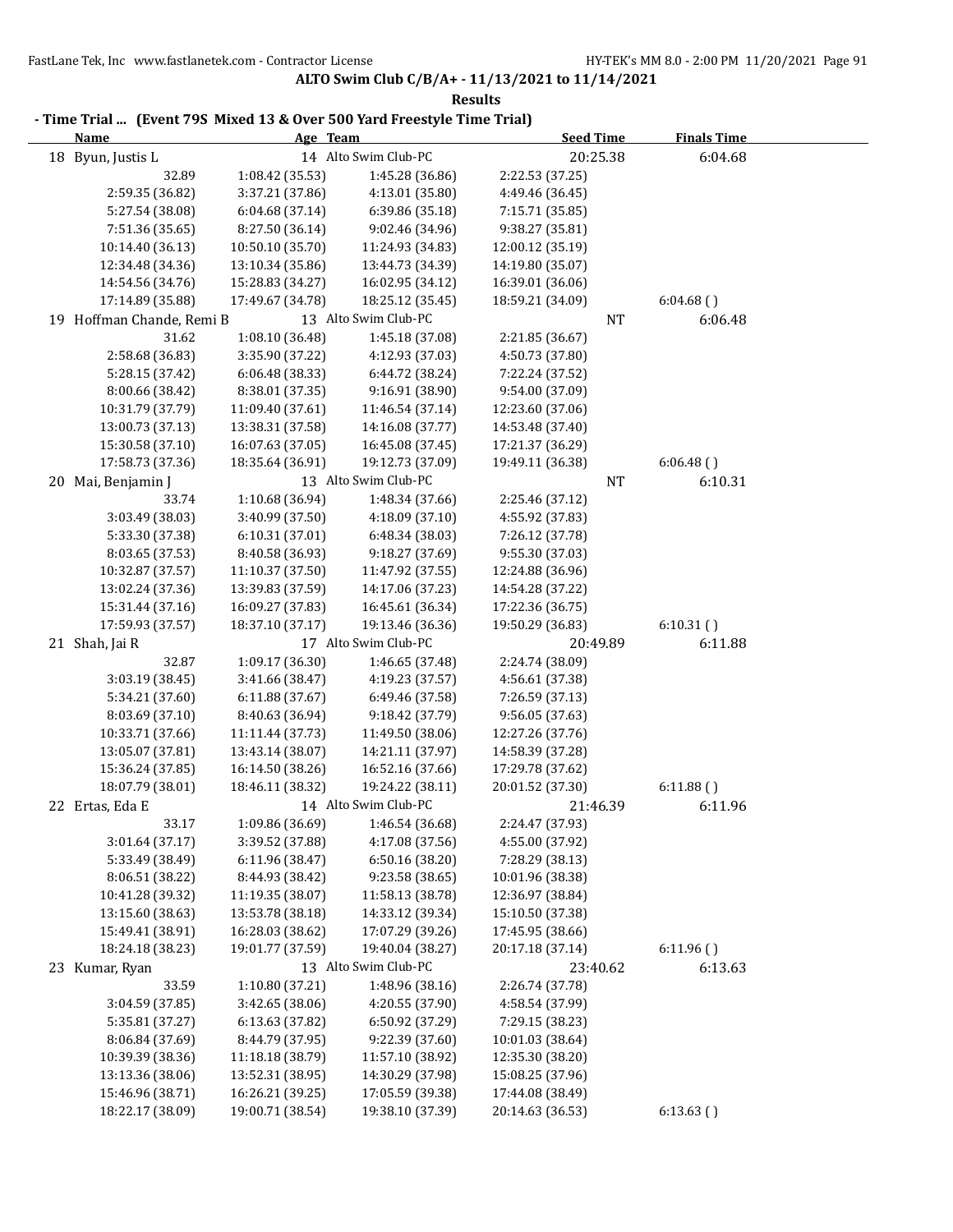**ALTO Swim Club C/B/A+ - 11/13/2021 to 11/14/2021 Results**

| <b>Name</b>                                              | Age Team                             |                                      | <b>Seed Time</b>                     | <b>Finals Time</b> |  |
|----------------------------------------------------------|--------------------------------------|--------------------------------------|--------------------------------------|--------------------|--|
| 24 Chen, Yoray I                                         |                                      | 13 Alto Swim Club-PC                 | 22:20.54                             | 6:23.00            |  |
| 34.56                                                    | 1:12.89 (38.33)                      | 1:51.96 (39.07)                      | 2:30.65 (38.69)                      |                    |  |
| 3:09.09 (38.44)                                          | 3:48.51 (39.42)                      | 4:28.44 (39.93)                      | 5:06.17 (37.73)                      |                    |  |
| 5:44.32 (38.15)                                          | 6:23.00 (38.68)                      | 7:01.35 (38.35)                      | 7:39.27 (37.92)                      |                    |  |
| 8:17.96 (38.69)                                          | 8:56.00 (38.04)                      | 9:33.96 (37.96)                      | 10:12.58 (38.62)                     |                    |  |
| 10:50.96 (38.38)                                         | 11:28.82 (37.86)                     | 12:06.62 (37.80)                     | 12:44.49 (37.87)                     |                    |  |
| 13:22.70 (38.21)                                         | 14:00.28 (37.58)                     | 14:38.19 (37.91)                     | 15:15.70 (37.51)                     |                    |  |
| 15:53.42 (37.72)                                         | 16:31.63 (38.21)                     | 17:10.06 (38.43)                     | 17:48.96 (38.90)                     |                    |  |
| 18:26.78 (37.82)                                         | 19:04.04 (37.26)                     | 19:40.72 (36.68)                     | 20:17.32 (36.60)                     | 6:23.00(           |  |
| 25 Swaminathan, Samhita S                                |                                      | 13 Alto Swim Club-PC                 | 23:53.58                             | 6:33.14            |  |
| 33.00                                                    | 1:11.00 (38.00)                      | 1:50.30 (39.30)                      | 2:29.98 (39.68)                      |                    |  |
| 3:10.55 (40.57)                                          | 3:50.99 (40.44)                      | 4:31.62 (40.63)                      | 5:12.22 (40.60)                      |                    |  |
| 5:52.49 (40.27)                                          | 6:33.14(40.65)                       | 7:14.04 (40.90)                      | 7:54.16 (40.12)                      |                    |  |
| 8:34.14 (39.98)                                          | 9:14.85 (40.71)                      | 9:55.73 (40.88)                      | 10:36.49 (40.76)                     |                    |  |
| 11:16.92 (40.43)                                         | 11:57.96 (41.04)                     | 12:38.51 (40.55)                     | 13:19.82 (41.31)                     |                    |  |
| 14:01.18 (41.36)                                         | 14:42.99 (41.81)                     | 15:25.71 (42.72)                     | 16:07.51 (41.80)                     |                    |  |
| 16:48.84 (41.33)                                         | 17:29.99 (41.15)                     | 18:10.15 (40.16)                     | 18:50.62 (40.47)                     |                    |  |
| 19:30.90 (40.28)                                         |                                      | 20:10.80()                           | 20:50.61 (39.81)                     | 6:33.14(           |  |
| --- Orazova, Meryem                                      |                                      | 13 Alto Swim Club-PC                 | 22:57.56                             | <b>NS</b>          |  |
|                                                          |                                      |                                      |                                      |                    |  |
| Event 79X Mixed 13 & Over 1000 Yard Freestyle Time Trial |                                      |                                      |                                      |                    |  |
| Name                                                     | Age Team                             |                                      | <b>Seed Time</b>                     | <b>Finals Time</b> |  |
| - Time Trial                                             |                                      |                                      |                                      |                    |  |
| 1 Gorkov, Danila                                         |                                      | 17 Alto Swim Club-PC                 | 18:13.71                             | 10:43.32           |  |
| 27.77                                                    | 59.05 (31.28)                        | 1:31.14 (32.09)                      | 2:04.21 (33.07)                      |                    |  |
| 2:36.74 (32.53)                                          | 3:09.54 (32.80)                      | 3:41.80 (32.26)                      | 4:14.52 (32.72)                      |                    |  |
| 4:47.06 (32.54)                                          | 5:19.19 (32.13)                      | 5:52.03 (32.84)                      | 6:24.58 (32.55)                      |                    |  |
| 6:56.78 (32.20)                                          | 7:29.09 (32.31)                      | 8:01.46 (32.37)                      | 8:34.08 (32.62)                      |                    |  |
| 9:06.19 (32.11)                                          | 9:38.70 (32.51)                      | 10:10.84 (32.14)                     | 10:43.32 (32.48)                     |                    |  |
| 11:15.52 (32.20)                                         | 11:47.83 (32.31)                     | 12:20.27 (32.44)                     | 12:52.49 (32.22)                     |                    |  |
| 13:24.73 (32.24)                                         | 13:56.39 (31.66)                     | 14:28.92 (32.53)                     | 15:01.48 (32.56)                     |                    |  |
| 15:33.56 (32.08)                                         | 16:05.46 (31.90)                     | 16:37.27 (31.81)                     | 17:08.56 (31.29)                     | 10:43.32()         |  |
| 2 Lemon, Nolan                                           |                                      | 14 Alto Swim Club-PC                 | 20:03.53                             | 10:47.99           |  |
| 27.78                                                    | 58.03 (30.25)                        | 1:29.20 (31.17)                      | 2:01.14 (31.94)                      |                    |  |
| 2:33.65 (32.51)                                          | 3:06.37 (32.72)                      | 3:39.29 (32.92)                      | 4:12.30 (33.01)                      |                    |  |
| 4:45.31 (33.01)                                          | 5:18.28 (32.97)                      | 5:51.12 (32.84)                      | 6:24.49 (33.37)                      |                    |  |
| 6:57.64 (33.15)                                          | 7:30.55 (32.91)                      | 8:03.29 (32.74)                      | 8:36.63 (33.34)                      |                    |  |
| 9:09.60 (32.97)                                          | 9:42.51 (32.91)                      | 10:15.28 (32.77)                     | 10:47.99 (32.71)                     |                    |  |
| 11:21.07 (33.08)                                         | 11:54.44 (33.37)                     | 12:27.83 (33.39)                     | 13:01.32 (33.49)                     |                    |  |
| 13:34.44 (33.12)                                         | 14:07.12 (32.68)                     | 14:40.23 (33.11)                     | 15:13.11 (32.88)                     |                    |  |
| 15:46.61 (33.50)                                         | 16:20.47 (33.86)                     | 16:53.76 (33.29)                     | 17:26.51 (32.75)                     | 10:47.99()         |  |
| 3 Naranjo, Ian P                                         |                                      | 14 Alto Swim Club-PC                 | <b>NT</b>                            | 11:07.24           |  |
| 30.17                                                    | 1:02.82 (32.65)                      | 1:36.32 (33.50)                      | 2:09.90 (33.58)                      |                    |  |
| 2:43.74 (33.84)                                          | 3:17.40 (33.66)                      | 3:51.12 (33.72)                      | 4:24.73 (33.61)                      |                    |  |
| 4:58.49 (33.76)                                          | 5:32.60 (34.11)                      | 6:05.80 (33.20)                      | 6:39.36 (33.56)                      |                    |  |
| 7:12.70 (33.34)                                          | 7:46.39 (33.69)                      | 8:20.11 (33.72)                      | 8:53.78 (33.67)                      |                    |  |
| 9:26.97 (33.19)                                          | 10:00.55 (33.58)                     | 10:33.73 (33.18)                     | 11:07.24 (33.51)                     |                    |  |
|                                                          |                                      |                                      |                                      |                    |  |
| 11:41.00 (33.76)                                         | 12:15.06 (34.06)                     | 12:49.37 (34.31)                     | 13:23.18 (33.81)                     |                    |  |
| 13:56.29 (33.11)<br>16:09.46 (32.93)                     | 14:29.59 (33.30)<br>16:41.70 (32.24) | 15:03.41 (33.82)<br>17:14.11 (32.41) | 15:36.53 (33.12)<br>17:46.62 (32.51) | 11:07.24()         |  |

# **- Time Trial ... (Event 79S Mixed 13 & Over 500 Yard Freestyle Time Trial)**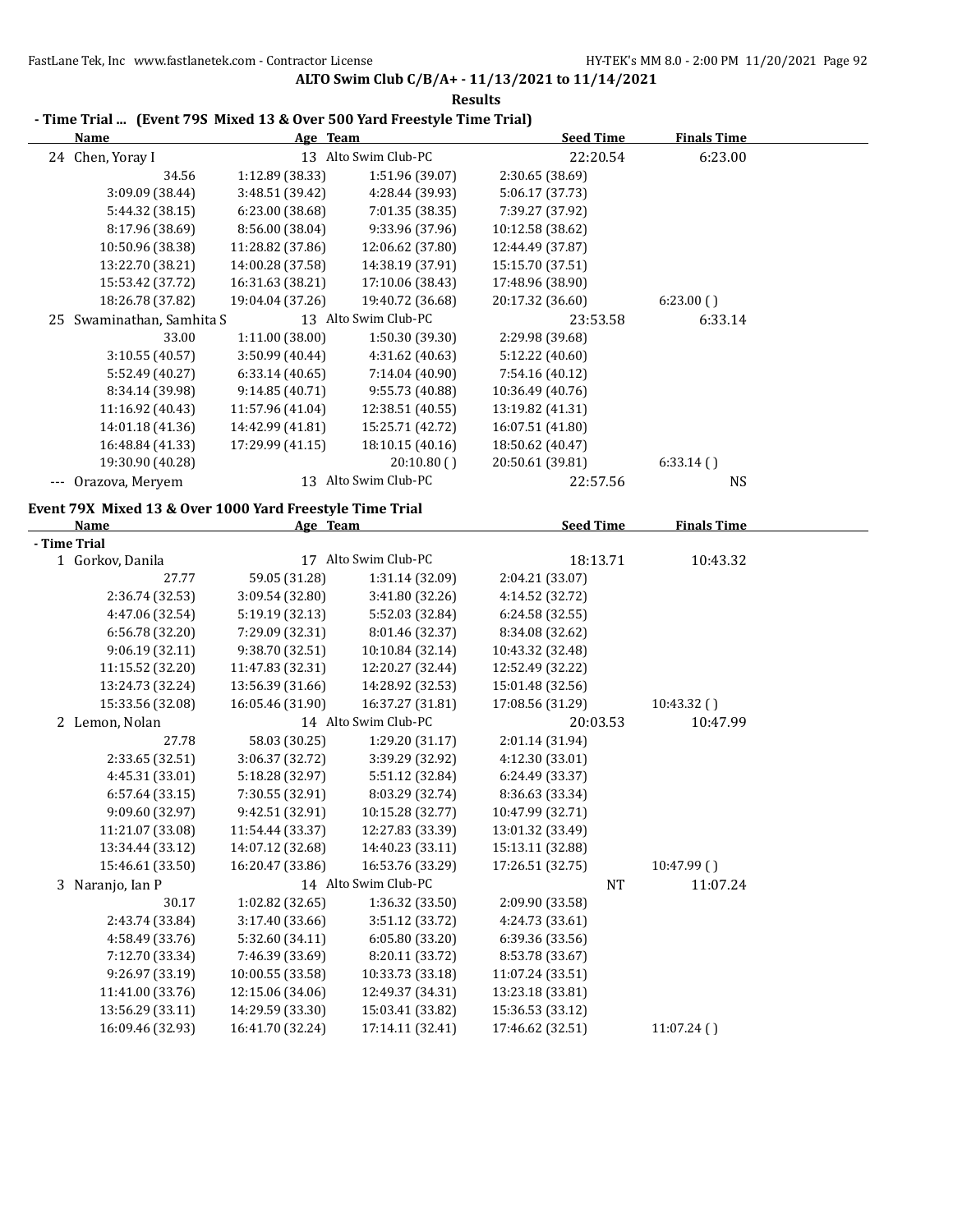| 16 Alto Swim Club-PC<br>4 Fetter, Elizabeth C<br>17:42.77<br>11:12.72<br>30.27<br>1:03.32 (33.05)<br>1:36.80 (33.48)<br>2:10.34 (33.54)<br>2:43.94 (33.60)<br>3:17.64 (33.70)<br>3:51.39 (33.75)<br>4:25.26 (33.87)<br>4:59.33 (34.07)<br>6:07.43 (33.83)<br>5:33.60 (34.27)<br>6:41.04(33.61)<br>8:22.67 (33.35)<br>7:15.11 (34.07)<br>7:49.32 (34.21)<br>8:56.47 (33.80)<br>9:30.73 (34.26)<br>10:04.95 (34.22)<br>10:38.76 (33.81)<br>11:12.72 (33.96)<br>11:46.15 (33.43)<br>12:19.14 (32.99)<br>12:52.08 (32.94)<br>13:24.69 (32.61)<br>13:57.48 (32.79)<br>15:04.73 (33.71)<br>15:37.97 (33.24)<br>14:31.02 (33.54)<br>16:11.35 (33.38)<br>17:18.60 (33.77)<br>17:52.27 (33.67)<br>11:12.72()<br>16:44.83 (33.48)<br>14 Alto Swim Club-PC<br>5 Fetter, Peter J<br>18:29.67<br>11:13.20<br>2:10.56 (33.58)<br>30.01<br>1:03.42 (33.41)<br>1:36.98 (33.56)<br>2:44.54 (33.98)<br>3:18.16 (33.62)<br>3:51.85 (33.69)<br>4:25.85 (34.00)<br>4:59.58 (33.73)<br>5:33.79 (34.21)<br>6:07.83 (34.04)<br>6:41.37 (33.54)<br>7:15.30 (33.93)<br>7:49.34 (34.04)<br>8:56.49 (34.35)<br>8:22.14 (32.80)<br>9:30.73 (34.24)<br>10:04.89 (34.16)<br>10:38.58 (33.69)<br>11:13.20 (34.62)<br>11:46.55 (33.35)<br>12:19.92 (33.37)<br>12:52.53 (32.61)<br>13:24.92 (32.39)<br>13:57.61 (32.69)<br>14:30.69 (33.08)<br>15:04.03 (33.34)<br>15:37.14 (33.11)<br>16:10.02 (32.88)<br>11:13.20()<br>16:40.98 (30.96)<br>17:12.71 (31.73)<br>17:44.19 (31.48)<br>6 Meehan, James A<br>14 Alto Swim Club-PC<br>20:10.11<br>11:20.84<br>1:01.02 (32.17)<br>2:08.42 (33.90)<br>28.85<br>1:34.52 (33.50)<br>2:42.85 (34.43)<br>3:17.02 (34.17)<br>3:50.94 (33.92)<br>4:25.00 (34.06)<br>5:34.65 (35.05)<br>6:08.98 (34.33)<br>6:43.76 (34.78)<br>4:59.60 (34.60)<br>7:18.75 (34.99)<br>7:54.35 (35.60)<br>8:29.62 (35.27)<br>9:03.63 (34.01)<br>9:37.96 (34.33)<br>10:11.70 (33.74)<br>10:46.31 (34.61)<br>11:20.84 (34.53)<br>11:55.18 (34.34)<br>12:29.12 (33.94)<br>13:03.17 (34.05)<br>13:37.69 (34.52)<br>14:11.91 (34.22)<br>14:46.20 (34.29)<br>15:21.04 (34.84)<br>15:54.59 (33.55)<br>16:28.21 (33.62)<br>18:09.02 (32.78)<br>17:02.53 (34.32)<br>17:36.24 (33.71)<br>11:20.84()<br>13 Alto Swim Club-PC<br>7 Hetland, Maya S<br>20:21.05<br>11:29.86<br>1:05.75 (35.03)<br>30.72<br>2:16.63 (34.59)<br>1:42.04 (36.29)<br>2:51.38 (34.75)<br>3:26.68 (35.30)<br>4:02.06 (35.38)<br>4:36.68 (34.62)<br>5:11.84 (35.16)<br>5:47.06 (35.22)<br>6:21.35 (34.29)<br>6:55.73 (34.38)<br>8:38.62 (34.37)<br>9:13.07 (34.45)<br>7:29.93 (34.20)<br>8:04.25 (34.32)<br>10:56.03 (33.78)<br>9:47.53 (34.46)<br>10:22.25 (34.72)<br>11:29.86 (33.83)<br>12:38.39 (34.35)<br>13:12.40 (34.01)<br>13:46.60 (34.20)<br>12:04.04 (34.18)<br>14:20.70 (34.10)<br>14:55.37 (34.67)<br>15:29.64 (34.27)<br>16:04.08 (34.44)<br>16:38.44 (34.36)<br>17:12.67 (34.23)<br>17:46.94 (34.27)<br>18:21.44 (34.50)<br>11:29.86()<br>13 Ladera Oaks-PC<br>8 Powell, Alex D<br>NT<br>11:30.72<br>29.59<br>1:02.80 (33.21)<br>1:36.55(33.75)<br>2:10.77 (34.22)<br>3:19.69 (34.39)<br>3:53.82 (34.13)<br>4:28.63 (34.81)<br>2:45.30 (34.53)<br>5:03.13 (34.50)<br>5:38.26 (35.13)<br>6:13.51 (35.25)<br>6:48.83 (35.32)<br>8:33.76 (35.38)<br>7:23.79 (34.96)<br>7:58.38 (34.59)<br>9:09.02 (35.26)<br>9:44.42 (35.40)<br>10:20.31 (35.89)<br>10:55.37 (35.06)<br>11:30.72 (35.35)<br>12:05.81 (35.09)<br>12:41.83 (36.02)<br>13:17.18 (35.35)<br>13:52.34 (35.16)<br>15:02.05 (34.77)<br>14:27.28 (34.94)<br>15:37.29 (35.24)<br>16:12.35 (35.06)<br>16:47.16 (34.81)<br>17:21.78 (34.62)<br>18:29.94 (33.96)<br>17:55.98 (34.20)<br>11:30.72 ()<br>17 Alto Swim Club-PC<br>9 HU, Jason Y<br>18:36.79<br>11:33.21<br>29.41<br>1:03.38 (33.97)<br>1:37.96 (34.58)<br>2:13.45 (35.49)<br>2:48.75 (35.30)<br>3:23.61 (34.86)<br>3:58.54 (34.93)<br>4:33.59 (35.05)<br>5:43.87 (35.01)<br>5:08.86 (35.27)<br>6:18.78 (34.91)<br>6:53.28 (34.50)<br>8:37.88 (35.04)<br>7:28.54 (35.26)<br>8:02.84 (34.30)<br>9:14.05 (36.17)<br>9:49.14 (35.09)<br>10:24.29 (35.15)<br>10:58.81 (34.52)<br>11:33.21 (34.40)<br>12:42.76 (35.01)<br>12:07.75 (34.54)<br>13:17.84 (35.08)<br>13:52.83 (34.99)<br>14:27.95 (35.12)<br>15:02.72 (34.77)<br>15:37.49 (34.77)<br>16:12.53 (35.04) | Thine Trial Tevent 75A Mixed 15 & Over 1000 Tard Preestyle Thine Trial)<br><u>Name</u> | Age Team         |                  | <b>Seed Time</b> | <b>Finals Time</b> |  |
|-------------------------------------------------------------------------------------------------------------------------------------------------------------------------------------------------------------------------------------------------------------------------------------------------------------------------------------------------------------------------------------------------------------------------------------------------------------------------------------------------------------------------------------------------------------------------------------------------------------------------------------------------------------------------------------------------------------------------------------------------------------------------------------------------------------------------------------------------------------------------------------------------------------------------------------------------------------------------------------------------------------------------------------------------------------------------------------------------------------------------------------------------------------------------------------------------------------------------------------------------------------------------------------------------------------------------------------------------------------------------------------------------------------------------------------------------------------------------------------------------------------------------------------------------------------------------------------------------------------------------------------------------------------------------------------------------------------------------------------------------------------------------------------------------------------------------------------------------------------------------------------------------------------------------------------------------------------------------------------------------------------------------------------------------------------------------------------------------------------------------------------------------------------------------------------------------------------------------------------------------------------------------------------------------------------------------------------------------------------------------------------------------------------------------------------------------------------------------------------------------------------------------------------------------------------------------------------------------------------------------------------------------------------------------------------------------------------------------------------------------------------------------------------------------------------------------------------------------------------------------------------------------------------------------------------------------------------------------------------------------------------------------------------------------------------------------------------------------------------------------------------------------------------------------------------------------------------------------------------------------------------------------------------------------------------------------------------------------------------------------------------------------------------------------------------------------------------------------------------------------------------------------------------------------------------------------------------------------------------------------------------------------------------------------------------------------------------------------------------------------------------------------------------------------------------------------------------------------------------------------------------------------------------------------------------------------------------------------------------------------------------------------------------------------------------------------------------------------------------------------------------------------------------------------------------------------------------------------------------|----------------------------------------------------------------------------------------|------------------|------------------|------------------|--------------------|--|
|                                                                                                                                                                                                                                                                                                                                                                                                                                                                                                                                                                                                                                                                                                                                                                                                                                                                                                                                                                                                                                                                                                                                                                                                                                                                                                                                                                                                                                                                                                                                                                                                                                                                                                                                                                                                                                                                                                                                                                                                                                                                                                                                                                                                                                                                                                                                                                                                                                                                                                                                                                                                                                                                                                                                                                                                                                                                                                                                                                                                                                                                                                                                                                                                                                                                                                                                                                                                                                                                                                                                                                                                                                                                                                                                                                                                                                                                                                                                                                                                                                                                                                                                                                                                                                     |                                                                                        |                  |                  |                  |                    |  |
|                                                                                                                                                                                                                                                                                                                                                                                                                                                                                                                                                                                                                                                                                                                                                                                                                                                                                                                                                                                                                                                                                                                                                                                                                                                                                                                                                                                                                                                                                                                                                                                                                                                                                                                                                                                                                                                                                                                                                                                                                                                                                                                                                                                                                                                                                                                                                                                                                                                                                                                                                                                                                                                                                                                                                                                                                                                                                                                                                                                                                                                                                                                                                                                                                                                                                                                                                                                                                                                                                                                                                                                                                                                                                                                                                                                                                                                                                                                                                                                                                                                                                                                                                                                                                                     |                                                                                        |                  |                  |                  |                    |  |
|                                                                                                                                                                                                                                                                                                                                                                                                                                                                                                                                                                                                                                                                                                                                                                                                                                                                                                                                                                                                                                                                                                                                                                                                                                                                                                                                                                                                                                                                                                                                                                                                                                                                                                                                                                                                                                                                                                                                                                                                                                                                                                                                                                                                                                                                                                                                                                                                                                                                                                                                                                                                                                                                                                                                                                                                                                                                                                                                                                                                                                                                                                                                                                                                                                                                                                                                                                                                                                                                                                                                                                                                                                                                                                                                                                                                                                                                                                                                                                                                                                                                                                                                                                                                                                     |                                                                                        |                  |                  |                  |                    |  |
|                                                                                                                                                                                                                                                                                                                                                                                                                                                                                                                                                                                                                                                                                                                                                                                                                                                                                                                                                                                                                                                                                                                                                                                                                                                                                                                                                                                                                                                                                                                                                                                                                                                                                                                                                                                                                                                                                                                                                                                                                                                                                                                                                                                                                                                                                                                                                                                                                                                                                                                                                                                                                                                                                                                                                                                                                                                                                                                                                                                                                                                                                                                                                                                                                                                                                                                                                                                                                                                                                                                                                                                                                                                                                                                                                                                                                                                                                                                                                                                                                                                                                                                                                                                                                                     |                                                                                        |                  |                  |                  |                    |  |
|                                                                                                                                                                                                                                                                                                                                                                                                                                                                                                                                                                                                                                                                                                                                                                                                                                                                                                                                                                                                                                                                                                                                                                                                                                                                                                                                                                                                                                                                                                                                                                                                                                                                                                                                                                                                                                                                                                                                                                                                                                                                                                                                                                                                                                                                                                                                                                                                                                                                                                                                                                                                                                                                                                                                                                                                                                                                                                                                                                                                                                                                                                                                                                                                                                                                                                                                                                                                                                                                                                                                                                                                                                                                                                                                                                                                                                                                                                                                                                                                                                                                                                                                                                                                                                     |                                                                                        |                  |                  |                  |                    |  |
|                                                                                                                                                                                                                                                                                                                                                                                                                                                                                                                                                                                                                                                                                                                                                                                                                                                                                                                                                                                                                                                                                                                                                                                                                                                                                                                                                                                                                                                                                                                                                                                                                                                                                                                                                                                                                                                                                                                                                                                                                                                                                                                                                                                                                                                                                                                                                                                                                                                                                                                                                                                                                                                                                                                                                                                                                                                                                                                                                                                                                                                                                                                                                                                                                                                                                                                                                                                                                                                                                                                                                                                                                                                                                                                                                                                                                                                                                                                                                                                                                                                                                                                                                                                                                                     |                                                                                        |                  |                  |                  |                    |  |
|                                                                                                                                                                                                                                                                                                                                                                                                                                                                                                                                                                                                                                                                                                                                                                                                                                                                                                                                                                                                                                                                                                                                                                                                                                                                                                                                                                                                                                                                                                                                                                                                                                                                                                                                                                                                                                                                                                                                                                                                                                                                                                                                                                                                                                                                                                                                                                                                                                                                                                                                                                                                                                                                                                                                                                                                                                                                                                                                                                                                                                                                                                                                                                                                                                                                                                                                                                                                                                                                                                                                                                                                                                                                                                                                                                                                                                                                                                                                                                                                                                                                                                                                                                                                                                     |                                                                                        |                  |                  |                  |                    |  |
|                                                                                                                                                                                                                                                                                                                                                                                                                                                                                                                                                                                                                                                                                                                                                                                                                                                                                                                                                                                                                                                                                                                                                                                                                                                                                                                                                                                                                                                                                                                                                                                                                                                                                                                                                                                                                                                                                                                                                                                                                                                                                                                                                                                                                                                                                                                                                                                                                                                                                                                                                                                                                                                                                                                                                                                                                                                                                                                                                                                                                                                                                                                                                                                                                                                                                                                                                                                                                                                                                                                                                                                                                                                                                                                                                                                                                                                                                                                                                                                                                                                                                                                                                                                                                                     |                                                                                        |                  |                  |                  |                    |  |
|                                                                                                                                                                                                                                                                                                                                                                                                                                                                                                                                                                                                                                                                                                                                                                                                                                                                                                                                                                                                                                                                                                                                                                                                                                                                                                                                                                                                                                                                                                                                                                                                                                                                                                                                                                                                                                                                                                                                                                                                                                                                                                                                                                                                                                                                                                                                                                                                                                                                                                                                                                                                                                                                                                                                                                                                                                                                                                                                                                                                                                                                                                                                                                                                                                                                                                                                                                                                                                                                                                                                                                                                                                                                                                                                                                                                                                                                                                                                                                                                                                                                                                                                                                                                                                     |                                                                                        |                  |                  |                  |                    |  |
|                                                                                                                                                                                                                                                                                                                                                                                                                                                                                                                                                                                                                                                                                                                                                                                                                                                                                                                                                                                                                                                                                                                                                                                                                                                                                                                                                                                                                                                                                                                                                                                                                                                                                                                                                                                                                                                                                                                                                                                                                                                                                                                                                                                                                                                                                                                                                                                                                                                                                                                                                                                                                                                                                                                                                                                                                                                                                                                                                                                                                                                                                                                                                                                                                                                                                                                                                                                                                                                                                                                                                                                                                                                                                                                                                                                                                                                                                                                                                                                                                                                                                                                                                                                                                                     |                                                                                        |                  |                  |                  |                    |  |
|                                                                                                                                                                                                                                                                                                                                                                                                                                                                                                                                                                                                                                                                                                                                                                                                                                                                                                                                                                                                                                                                                                                                                                                                                                                                                                                                                                                                                                                                                                                                                                                                                                                                                                                                                                                                                                                                                                                                                                                                                                                                                                                                                                                                                                                                                                                                                                                                                                                                                                                                                                                                                                                                                                                                                                                                                                                                                                                                                                                                                                                                                                                                                                                                                                                                                                                                                                                                                                                                                                                                                                                                                                                                                                                                                                                                                                                                                                                                                                                                                                                                                                                                                                                                                                     |                                                                                        |                  |                  |                  |                    |  |
|                                                                                                                                                                                                                                                                                                                                                                                                                                                                                                                                                                                                                                                                                                                                                                                                                                                                                                                                                                                                                                                                                                                                                                                                                                                                                                                                                                                                                                                                                                                                                                                                                                                                                                                                                                                                                                                                                                                                                                                                                                                                                                                                                                                                                                                                                                                                                                                                                                                                                                                                                                                                                                                                                                                                                                                                                                                                                                                                                                                                                                                                                                                                                                                                                                                                                                                                                                                                                                                                                                                                                                                                                                                                                                                                                                                                                                                                                                                                                                                                                                                                                                                                                                                                                                     |                                                                                        |                  |                  |                  |                    |  |
|                                                                                                                                                                                                                                                                                                                                                                                                                                                                                                                                                                                                                                                                                                                                                                                                                                                                                                                                                                                                                                                                                                                                                                                                                                                                                                                                                                                                                                                                                                                                                                                                                                                                                                                                                                                                                                                                                                                                                                                                                                                                                                                                                                                                                                                                                                                                                                                                                                                                                                                                                                                                                                                                                                                                                                                                                                                                                                                                                                                                                                                                                                                                                                                                                                                                                                                                                                                                                                                                                                                                                                                                                                                                                                                                                                                                                                                                                                                                                                                                                                                                                                                                                                                                                                     |                                                                                        |                  |                  |                  |                    |  |
|                                                                                                                                                                                                                                                                                                                                                                                                                                                                                                                                                                                                                                                                                                                                                                                                                                                                                                                                                                                                                                                                                                                                                                                                                                                                                                                                                                                                                                                                                                                                                                                                                                                                                                                                                                                                                                                                                                                                                                                                                                                                                                                                                                                                                                                                                                                                                                                                                                                                                                                                                                                                                                                                                                                                                                                                                                                                                                                                                                                                                                                                                                                                                                                                                                                                                                                                                                                                                                                                                                                                                                                                                                                                                                                                                                                                                                                                                                                                                                                                                                                                                                                                                                                                                                     |                                                                                        |                  |                  |                  |                    |  |
|                                                                                                                                                                                                                                                                                                                                                                                                                                                                                                                                                                                                                                                                                                                                                                                                                                                                                                                                                                                                                                                                                                                                                                                                                                                                                                                                                                                                                                                                                                                                                                                                                                                                                                                                                                                                                                                                                                                                                                                                                                                                                                                                                                                                                                                                                                                                                                                                                                                                                                                                                                                                                                                                                                                                                                                                                                                                                                                                                                                                                                                                                                                                                                                                                                                                                                                                                                                                                                                                                                                                                                                                                                                                                                                                                                                                                                                                                                                                                                                                                                                                                                                                                                                                                                     |                                                                                        |                  |                  |                  |                    |  |
|                                                                                                                                                                                                                                                                                                                                                                                                                                                                                                                                                                                                                                                                                                                                                                                                                                                                                                                                                                                                                                                                                                                                                                                                                                                                                                                                                                                                                                                                                                                                                                                                                                                                                                                                                                                                                                                                                                                                                                                                                                                                                                                                                                                                                                                                                                                                                                                                                                                                                                                                                                                                                                                                                                                                                                                                                                                                                                                                                                                                                                                                                                                                                                                                                                                                                                                                                                                                                                                                                                                                                                                                                                                                                                                                                                                                                                                                                                                                                                                                                                                                                                                                                                                                                                     |                                                                                        |                  |                  |                  |                    |  |
|                                                                                                                                                                                                                                                                                                                                                                                                                                                                                                                                                                                                                                                                                                                                                                                                                                                                                                                                                                                                                                                                                                                                                                                                                                                                                                                                                                                                                                                                                                                                                                                                                                                                                                                                                                                                                                                                                                                                                                                                                                                                                                                                                                                                                                                                                                                                                                                                                                                                                                                                                                                                                                                                                                                                                                                                                                                                                                                                                                                                                                                                                                                                                                                                                                                                                                                                                                                                                                                                                                                                                                                                                                                                                                                                                                                                                                                                                                                                                                                                                                                                                                                                                                                                                                     |                                                                                        |                  |                  |                  |                    |  |
|                                                                                                                                                                                                                                                                                                                                                                                                                                                                                                                                                                                                                                                                                                                                                                                                                                                                                                                                                                                                                                                                                                                                                                                                                                                                                                                                                                                                                                                                                                                                                                                                                                                                                                                                                                                                                                                                                                                                                                                                                                                                                                                                                                                                                                                                                                                                                                                                                                                                                                                                                                                                                                                                                                                                                                                                                                                                                                                                                                                                                                                                                                                                                                                                                                                                                                                                                                                                                                                                                                                                                                                                                                                                                                                                                                                                                                                                                                                                                                                                                                                                                                                                                                                                                                     |                                                                                        |                  |                  |                  |                    |  |
|                                                                                                                                                                                                                                                                                                                                                                                                                                                                                                                                                                                                                                                                                                                                                                                                                                                                                                                                                                                                                                                                                                                                                                                                                                                                                                                                                                                                                                                                                                                                                                                                                                                                                                                                                                                                                                                                                                                                                                                                                                                                                                                                                                                                                                                                                                                                                                                                                                                                                                                                                                                                                                                                                                                                                                                                                                                                                                                                                                                                                                                                                                                                                                                                                                                                                                                                                                                                                                                                                                                                                                                                                                                                                                                                                                                                                                                                                                                                                                                                                                                                                                                                                                                                                                     |                                                                                        |                  |                  |                  |                    |  |
|                                                                                                                                                                                                                                                                                                                                                                                                                                                                                                                                                                                                                                                                                                                                                                                                                                                                                                                                                                                                                                                                                                                                                                                                                                                                                                                                                                                                                                                                                                                                                                                                                                                                                                                                                                                                                                                                                                                                                                                                                                                                                                                                                                                                                                                                                                                                                                                                                                                                                                                                                                                                                                                                                                                                                                                                                                                                                                                                                                                                                                                                                                                                                                                                                                                                                                                                                                                                                                                                                                                                                                                                                                                                                                                                                                                                                                                                                                                                                                                                                                                                                                                                                                                                                                     |                                                                                        |                  |                  |                  |                    |  |
|                                                                                                                                                                                                                                                                                                                                                                                                                                                                                                                                                                                                                                                                                                                                                                                                                                                                                                                                                                                                                                                                                                                                                                                                                                                                                                                                                                                                                                                                                                                                                                                                                                                                                                                                                                                                                                                                                                                                                                                                                                                                                                                                                                                                                                                                                                                                                                                                                                                                                                                                                                                                                                                                                                                                                                                                                                                                                                                                                                                                                                                                                                                                                                                                                                                                                                                                                                                                                                                                                                                                                                                                                                                                                                                                                                                                                                                                                                                                                                                                                                                                                                                                                                                                                                     |                                                                                        |                  |                  |                  |                    |  |
|                                                                                                                                                                                                                                                                                                                                                                                                                                                                                                                                                                                                                                                                                                                                                                                                                                                                                                                                                                                                                                                                                                                                                                                                                                                                                                                                                                                                                                                                                                                                                                                                                                                                                                                                                                                                                                                                                                                                                                                                                                                                                                                                                                                                                                                                                                                                                                                                                                                                                                                                                                                                                                                                                                                                                                                                                                                                                                                                                                                                                                                                                                                                                                                                                                                                                                                                                                                                                                                                                                                                                                                                                                                                                                                                                                                                                                                                                                                                                                                                                                                                                                                                                                                                                                     |                                                                                        |                  |                  |                  |                    |  |
|                                                                                                                                                                                                                                                                                                                                                                                                                                                                                                                                                                                                                                                                                                                                                                                                                                                                                                                                                                                                                                                                                                                                                                                                                                                                                                                                                                                                                                                                                                                                                                                                                                                                                                                                                                                                                                                                                                                                                                                                                                                                                                                                                                                                                                                                                                                                                                                                                                                                                                                                                                                                                                                                                                                                                                                                                                                                                                                                                                                                                                                                                                                                                                                                                                                                                                                                                                                                                                                                                                                                                                                                                                                                                                                                                                                                                                                                                                                                                                                                                                                                                                                                                                                                                                     |                                                                                        |                  |                  |                  |                    |  |
|                                                                                                                                                                                                                                                                                                                                                                                                                                                                                                                                                                                                                                                                                                                                                                                                                                                                                                                                                                                                                                                                                                                                                                                                                                                                                                                                                                                                                                                                                                                                                                                                                                                                                                                                                                                                                                                                                                                                                                                                                                                                                                                                                                                                                                                                                                                                                                                                                                                                                                                                                                                                                                                                                                                                                                                                                                                                                                                                                                                                                                                                                                                                                                                                                                                                                                                                                                                                                                                                                                                                                                                                                                                                                                                                                                                                                                                                                                                                                                                                                                                                                                                                                                                                                                     |                                                                                        |                  |                  |                  |                    |  |
|                                                                                                                                                                                                                                                                                                                                                                                                                                                                                                                                                                                                                                                                                                                                                                                                                                                                                                                                                                                                                                                                                                                                                                                                                                                                                                                                                                                                                                                                                                                                                                                                                                                                                                                                                                                                                                                                                                                                                                                                                                                                                                                                                                                                                                                                                                                                                                                                                                                                                                                                                                                                                                                                                                                                                                                                                                                                                                                                                                                                                                                                                                                                                                                                                                                                                                                                                                                                                                                                                                                                                                                                                                                                                                                                                                                                                                                                                                                                                                                                                                                                                                                                                                                                                                     |                                                                                        |                  |                  |                  |                    |  |
|                                                                                                                                                                                                                                                                                                                                                                                                                                                                                                                                                                                                                                                                                                                                                                                                                                                                                                                                                                                                                                                                                                                                                                                                                                                                                                                                                                                                                                                                                                                                                                                                                                                                                                                                                                                                                                                                                                                                                                                                                                                                                                                                                                                                                                                                                                                                                                                                                                                                                                                                                                                                                                                                                                                                                                                                                                                                                                                                                                                                                                                                                                                                                                                                                                                                                                                                                                                                                                                                                                                                                                                                                                                                                                                                                                                                                                                                                                                                                                                                                                                                                                                                                                                                                                     |                                                                                        |                  |                  |                  |                    |  |
|                                                                                                                                                                                                                                                                                                                                                                                                                                                                                                                                                                                                                                                                                                                                                                                                                                                                                                                                                                                                                                                                                                                                                                                                                                                                                                                                                                                                                                                                                                                                                                                                                                                                                                                                                                                                                                                                                                                                                                                                                                                                                                                                                                                                                                                                                                                                                                                                                                                                                                                                                                                                                                                                                                                                                                                                                                                                                                                                                                                                                                                                                                                                                                                                                                                                                                                                                                                                                                                                                                                                                                                                                                                                                                                                                                                                                                                                                                                                                                                                                                                                                                                                                                                                                                     |                                                                                        |                  |                  |                  |                    |  |
|                                                                                                                                                                                                                                                                                                                                                                                                                                                                                                                                                                                                                                                                                                                                                                                                                                                                                                                                                                                                                                                                                                                                                                                                                                                                                                                                                                                                                                                                                                                                                                                                                                                                                                                                                                                                                                                                                                                                                                                                                                                                                                                                                                                                                                                                                                                                                                                                                                                                                                                                                                                                                                                                                                                                                                                                                                                                                                                                                                                                                                                                                                                                                                                                                                                                                                                                                                                                                                                                                                                                                                                                                                                                                                                                                                                                                                                                                                                                                                                                                                                                                                                                                                                                                                     |                                                                                        |                  |                  |                  |                    |  |
|                                                                                                                                                                                                                                                                                                                                                                                                                                                                                                                                                                                                                                                                                                                                                                                                                                                                                                                                                                                                                                                                                                                                                                                                                                                                                                                                                                                                                                                                                                                                                                                                                                                                                                                                                                                                                                                                                                                                                                                                                                                                                                                                                                                                                                                                                                                                                                                                                                                                                                                                                                                                                                                                                                                                                                                                                                                                                                                                                                                                                                                                                                                                                                                                                                                                                                                                                                                                                                                                                                                                                                                                                                                                                                                                                                                                                                                                                                                                                                                                                                                                                                                                                                                                                                     |                                                                                        |                  |                  |                  |                    |  |
|                                                                                                                                                                                                                                                                                                                                                                                                                                                                                                                                                                                                                                                                                                                                                                                                                                                                                                                                                                                                                                                                                                                                                                                                                                                                                                                                                                                                                                                                                                                                                                                                                                                                                                                                                                                                                                                                                                                                                                                                                                                                                                                                                                                                                                                                                                                                                                                                                                                                                                                                                                                                                                                                                                                                                                                                                                                                                                                                                                                                                                                                                                                                                                                                                                                                                                                                                                                                                                                                                                                                                                                                                                                                                                                                                                                                                                                                                                                                                                                                                                                                                                                                                                                                                                     |                                                                                        |                  |                  |                  |                    |  |
|                                                                                                                                                                                                                                                                                                                                                                                                                                                                                                                                                                                                                                                                                                                                                                                                                                                                                                                                                                                                                                                                                                                                                                                                                                                                                                                                                                                                                                                                                                                                                                                                                                                                                                                                                                                                                                                                                                                                                                                                                                                                                                                                                                                                                                                                                                                                                                                                                                                                                                                                                                                                                                                                                                                                                                                                                                                                                                                                                                                                                                                                                                                                                                                                                                                                                                                                                                                                                                                                                                                                                                                                                                                                                                                                                                                                                                                                                                                                                                                                                                                                                                                                                                                                                                     |                                                                                        |                  |                  |                  |                    |  |
|                                                                                                                                                                                                                                                                                                                                                                                                                                                                                                                                                                                                                                                                                                                                                                                                                                                                                                                                                                                                                                                                                                                                                                                                                                                                                                                                                                                                                                                                                                                                                                                                                                                                                                                                                                                                                                                                                                                                                                                                                                                                                                                                                                                                                                                                                                                                                                                                                                                                                                                                                                                                                                                                                                                                                                                                                                                                                                                                                                                                                                                                                                                                                                                                                                                                                                                                                                                                                                                                                                                                                                                                                                                                                                                                                                                                                                                                                                                                                                                                                                                                                                                                                                                                                                     |                                                                                        |                  |                  |                  |                    |  |
|                                                                                                                                                                                                                                                                                                                                                                                                                                                                                                                                                                                                                                                                                                                                                                                                                                                                                                                                                                                                                                                                                                                                                                                                                                                                                                                                                                                                                                                                                                                                                                                                                                                                                                                                                                                                                                                                                                                                                                                                                                                                                                                                                                                                                                                                                                                                                                                                                                                                                                                                                                                                                                                                                                                                                                                                                                                                                                                                                                                                                                                                                                                                                                                                                                                                                                                                                                                                                                                                                                                                                                                                                                                                                                                                                                                                                                                                                                                                                                                                                                                                                                                                                                                                                                     |                                                                                        |                  |                  |                  |                    |  |
|                                                                                                                                                                                                                                                                                                                                                                                                                                                                                                                                                                                                                                                                                                                                                                                                                                                                                                                                                                                                                                                                                                                                                                                                                                                                                                                                                                                                                                                                                                                                                                                                                                                                                                                                                                                                                                                                                                                                                                                                                                                                                                                                                                                                                                                                                                                                                                                                                                                                                                                                                                                                                                                                                                                                                                                                                                                                                                                                                                                                                                                                                                                                                                                                                                                                                                                                                                                                                                                                                                                                                                                                                                                                                                                                                                                                                                                                                                                                                                                                                                                                                                                                                                                                                                     |                                                                                        |                  |                  |                  |                    |  |
|                                                                                                                                                                                                                                                                                                                                                                                                                                                                                                                                                                                                                                                                                                                                                                                                                                                                                                                                                                                                                                                                                                                                                                                                                                                                                                                                                                                                                                                                                                                                                                                                                                                                                                                                                                                                                                                                                                                                                                                                                                                                                                                                                                                                                                                                                                                                                                                                                                                                                                                                                                                                                                                                                                                                                                                                                                                                                                                                                                                                                                                                                                                                                                                                                                                                                                                                                                                                                                                                                                                                                                                                                                                                                                                                                                                                                                                                                                                                                                                                                                                                                                                                                                                                                                     |                                                                                        |                  |                  |                  |                    |  |
|                                                                                                                                                                                                                                                                                                                                                                                                                                                                                                                                                                                                                                                                                                                                                                                                                                                                                                                                                                                                                                                                                                                                                                                                                                                                                                                                                                                                                                                                                                                                                                                                                                                                                                                                                                                                                                                                                                                                                                                                                                                                                                                                                                                                                                                                                                                                                                                                                                                                                                                                                                                                                                                                                                                                                                                                                                                                                                                                                                                                                                                                                                                                                                                                                                                                                                                                                                                                                                                                                                                                                                                                                                                                                                                                                                                                                                                                                                                                                                                                                                                                                                                                                                                                                                     |                                                                                        |                  |                  |                  |                    |  |
|                                                                                                                                                                                                                                                                                                                                                                                                                                                                                                                                                                                                                                                                                                                                                                                                                                                                                                                                                                                                                                                                                                                                                                                                                                                                                                                                                                                                                                                                                                                                                                                                                                                                                                                                                                                                                                                                                                                                                                                                                                                                                                                                                                                                                                                                                                                                                                                                                                                                                                                                                                                                                                                                                                                                                                                                                                                                                                                                                                                                                                                                                                                                                                                                                                                                                                                                                                                                                                                                                                                                                                                                                                                                                                                                                                                                                                                                                                                                                                                                                                                                                                                                                                                                                                     |                                                                                        |                  |                  |                  |                    |  |
|                                                                                                                                                                                                                                                                                                                                                                                                                                                                                                                                                                                                                                                                                                                                                                                                                                                                                                                                                                                                                                                                                                                                                                                                                                                                                                                                                                                                                                                                                                                                                                                                                                                                                                                                                                                                                                                                                                                                                                                                                                                                                                                                                                                                                                                                                                                                                                                                                                                                                                                                                                                                                                                                                                                                                                                                                                                                                                                                                                                                                                                                                                                                                                                                                                                                                                                                                                                                                                                                                                                                                                                                                                                                                                                                                                                                                                                                                                                                                                                                                                                                                                                                                                                                                                     |                                                                                        |                  |                  |                  |                    |  |
|                                                                                                                                                                                                                                                                                                                                                                                                                                                                                                                                                                                                                                                                                                                                                                                                                                                                                                                                                                                                                                                                                                                                                                                                                                                                                                                                                                                                                                                                                                                                                                                                                                                                                                                                                                                                                                                                                                                                                                                                                                                                                                                                                                                                                                                                                                                                                                                                                                                                                                                                                                                                                                                                                                                                                                                                                                                                                                                                                                                                                                                                                                                                                                                                                                                                                                                                                                                                                                                                                                                                                                                                                                                                                                                                                                                                                                                                                                                                                                                                                                                                                                                                                                                                                                     |                                                                                        |                  |                  |                  |                    |  |
|                                                                                                                                                                                                                                                                                                                                                                                                                                                                                                                                                                                                                                                                                                                                                                                                                                                                                                                                                                                                                                                                                                                                                                                                                                                                                                                                                                                                                                                                                                                                                                                                                                                                                                                                                                                                                                                                                                                                                                                                                                                                                                                                                                                                                                                                                                                                                                                                                                                                                                                                                                                                                                                                                                                                                                                                                                                                                                                                                                                                                                                                                                                                                                                                                                                                                                                                                                                                                                                                                                                                                                                                                                                                                                                                                                                                                                                                                                                                                                                                                                                                                                                                                                                                                                     |                                                                                        |                  |                  |                  |                    |  |
|                                                                                                                                                                                                                                                                                                                                                                                                                                                                                                                                                                                                                                                                                                                                                                                                                                                                                                                                                                                                                                                                                                                                                                                                                                                                                                                                                                                                                                                                                                                                                                                                                                                                                                                                                                                                                                                                                                                                                                                                                                                                                                                                                                                                                                                                                                                                                                                                                                                                                                                                                                                                                                                                                                                                                                                                                                                                                                                                                                                                                                                                                                                                                                                                                                                                                                                                                                                                                                                                                                                                                                                                                                                                                                                                                                                                                                                                                                                                                                                                                                                                                                                                                                                                                                     |                                                                                        |                  |                  |                  |                    |  |
|                                                                                                                                                                                                                                                                                                                                                                                                                                                                                                                                                                                                                                                                                                                                                                                                                                                                                                                                                                                                                                                                                                                                                                                                                                                                                                                                                                                                                                                                                                                                                                                                                                                                                                                                                                                                                                                                                                                                                                                                                                                                                                                                                                                                                                                                                                                                                                                                                                                                                                                                                                                                                                                                                                                                                                                                                                                                                                                                                                                                                                                                                                                                                                                                                                                                                                                                                                                                                                                                                                                                                                                                                                                                                                                                                                                                                                                                                                                                                                                                                                                                                                                                                                                                                                     |                                                                                        |                  |                  |                  |                    |  |
|                                                                                                                                                                                                                                                                                                                                                                                                                                                                                                                                                                                                                                                                                                                                                                                                                                                                                                                                                                                                                                                                                                                                                                                                                                                                                                                                                                                                                                                                                                                                                                                                                                                                                                                                                                                                                                                                                                                                                                                                                                                                                                                                                                                                                                                                                                                                                                                                                                                                                                                                                                                                                                                                                                                                                                                                                                                                                                                                                                                                                                                                                                                                                                                                                                                                                                                                                                                                                                                                                                                                                                                                                                                                                                                                                                                                                                                                                                                                                                                                                                                                                                                                                                                                                                     |                                                                                        |                  |                  |                  |                    |  |
|                                                                                                                                                                                                                                                                                                                                                                                                                                                                                                                                                                                                                                                                                                                                                                                                                                                                                                                                                                                                                                                                                                                                                                                                                                                                                                                                                                                                                                                                                                                                                                                                                                                                                                                                                                                                                                                                                                                                                                                                                                                                                                                                                                                                                                                                                                                                                                                                                                                                                                                                                                                                                                                                                                                                                                                                                                                                                                                                                                                                                                                                                                                                                                                                                                                                                                                                                                                                                                                                                                                                                                                                                                                                                                                                                                                                                                                                                                                                                                                                                                                                                                                                                                                                                                     |                                                                                        |                  |                  |                  |                    |  |
|                                                                                                                                                                                                                                                                                                                                                                                                                                                                                                                                                                                                                                                                                                                                                                                                                                                                                                                                                                                                                                                                                                                                                                                                                                                                                                                                                                                                                                                                                                                                                                                                                                                                                                                                                                                                                                                                                                                                                                                                                                                                                                                                                                                                                                                                                                                                                                                                                                                                                                                                                                                                                                                                                                                                                                                                                                                                                                                                                                                                                                                                                                                                                                                                                                                                                                                                                                                                                                                                                                                                                                                                                                                                                                                                                                                                                                                                                                                                                                                                                                                                                                                                                                                                                                     |                                                                                        |                  |                  |                  |                    |  |
|                                                                                                                                                                                                                                                                                                                                                                                                                                                                                                                                                                                                                                                                                                                                                                                                                                                                                                                                                                                                                                                                                                                                                                                                                                                                                                                                                                                                                                                                                                                                                                                                                                                                                                                                                                                                                                                                                                                                                                                                                                                                                                                                                                                                                                                                                                                                                                                                                                                                                                                                                                                                                                                                                                                                                                                                                                                                                                                                                                                                                                                                                                                                                                                                                                                                                                                                                                                                                                                                                                                                                                                                                                                                                                                                                                                                                                                                                                                                                                                                                                                                                                                                                                                                                                     |                                                                                        |                  |                  |                  |                    |  |
|                                                                                                                                                                                                                                                                                                                                                                                                                                                                                                                                                                                                                                                                                                                                                                                                                                                                                                                                                                                                                                                                                                                                                                                                                                                                                                                                                                                                                                                                                                                                                                                                                                                                                                                                                                                                                                                                                                                                                                                                                                                                                                                                                                                                                                                                                                                                                                                                                                                                                                                                                                                                                                                                                                                                                                                                                                                                                                                                                                                                                                                                                                                                                                                                                                                                                                                                                                                                                                                                                                                                                                                                                                                                                                                                                                                                                                                                                                                                                                                                                                                                                                                                                                                                                                     |                                                                                        |                  |                  |                  |                    |  |
|                                                                                                                                                                                                                                                                                                                                                                                                                                                                                                                                                                                                                                                                                                                                                                                                                                                                                                                                                                                                                                                                                                                                                                                                                                                                                                                                                                                                                                                                                                                                                                                                                                                                                                                                                                                                                                                                                                                                                                                                                                                                                                                                                                                                                                                                                                                                                                                                                                                                                                                                                                                                                                                                                                                                                                                                                                                                                                                                                                                                                                                                                                                                                                                                                                                                                                                                                                                                                                                                                                                                                                                                                                                                                                                                                                                                                                                                                                                                                                                                                                                                                                                                                                                                                                     |                                                                                        |                  |                  |                  |                    |  |
|                                                                                                                                                                                                                                                                                                                                                                                                                                                                                                                                                                                                                                                                                                                                                                                                                                                                                                                                                                                                                                                                                                                                                                                                                                                                                                                                                                                                                                                                                                                                                                                                                                                                                                                                                                                                                                                                                                                                                                                                                                                                                                                                                                                                                                                                                                                                                                                                                                                                                                                                                                                                                                                                                                                                                                                                                                                                                                                                                                                                                                                                                                                                                                                                                                                                                                                                                                                                                                                                                                                                                                                                                                                                                                                                                                                                                                                                                                                                                                                                                                                                                                                                                                                                                                     |                                                                                        |                  |                  |                  |                    |  |
|                                                                                                                                                                                                                                                                                                                                                                                                                                                                                                                                                                                                                                                                                                                                                                                                                                                                                                                                                                                                                                                                                                                                                                                                                                                                                                                                                                                                                                                                                                                                                                                                                                                                                                                                                                                                                                                                                                                                                                                                                                                                                                                                                                                                                                                                                                                                                                                                                                                                                                                                                                                                                                                                                                                                                                                                                                                                                                                                                                                                                                                                                                                                                                                                                                                                                                                                                                                                                                                                                                                                                                                                                                                                                                                                                                                                                                                                                                                                                                                                                                                                                                                                                                                                                                     |                                                                                        |                  |                  |                  |                    |  |
|                                                                                                                                                                                                                                                                                                                                                                                                                                                                                                                                                                                                                                                                                                                                                                                                                                                                                                                                                                                                                                                                                                                                                                                                                                                                                                                                                                                                                                                                                                                                                                                                                                                                                                                                                                                                                                                                                                                                                                                                                                                                                                                                                                                                                                                                                                                                                                                                                                                                                                                                                                                                                                                                                                                                                                                                                                                                                                                                                                                                                                                                                                                                                                                                                                                                                                                                                                                                                                                                                                                                                                                                                                                                                                                                                                                                                                                                                                                                                                                                                                                                                                                                                                                                                                     |                                                                                        |                  |                  |                  |                    |  |
|                                                                                                                                                                                                                                                                                                                                                                                                                                                                                                                                                                                                                                                                                                                                                                                                                                                                                                                                                                                                                                                                                                                                                                                                                                                                                                                                                                                                                                                                                                                                                                                                                                                                                                                                                                                                                                                                                                                                                                                                                                                                                                                                                                                                                                                                                                                                                                                                                                                                                                                                                                                                                                                                                                                                                                                                                                                                                                                                                                                                                                                                                                                                                                                                                                                                                                                                                                                                                                                                                                                                                                                                                                                                                                                                                                                                                                                                                                                                                                                                                                                                                                                                                                                                                                     |                                                                                        |                  |                  |                  |                    |  |
|                                                                                                                                                                                                                                                                                                                                                                                                                                                                                                                                                                                                                                                                                                                                                                                                                                                                                                                                                                                                                                                                                                                                                                                                                                                                                                                                                                                                                                                                                                                                                                                                                                                                                                                                                                                                                                                                                                                                                                                                                                                                                                                                                                                                                                                                                                                                                                                                                                                                                                                                                                                                                                                                                                                                                                                                                                                                                                                                                                                                                                                                                                                                                                                                                                                                                                                                                                                                                                                                                                                                                                                                                                                                                                                                                                                                                                                                                                                                                                                                                                                                                                                                                                                                                                     | 16:47.07 (34.54)                                                                       | 17:21.77 (34.70) | 17:56.30 (34.53) | 18:30.28 (33.98) | 11:33.21()         |  |

# **- Time Trial ... (Event 79X Mixed 13 & Over 1000 Yard Freestyle Time Trial)**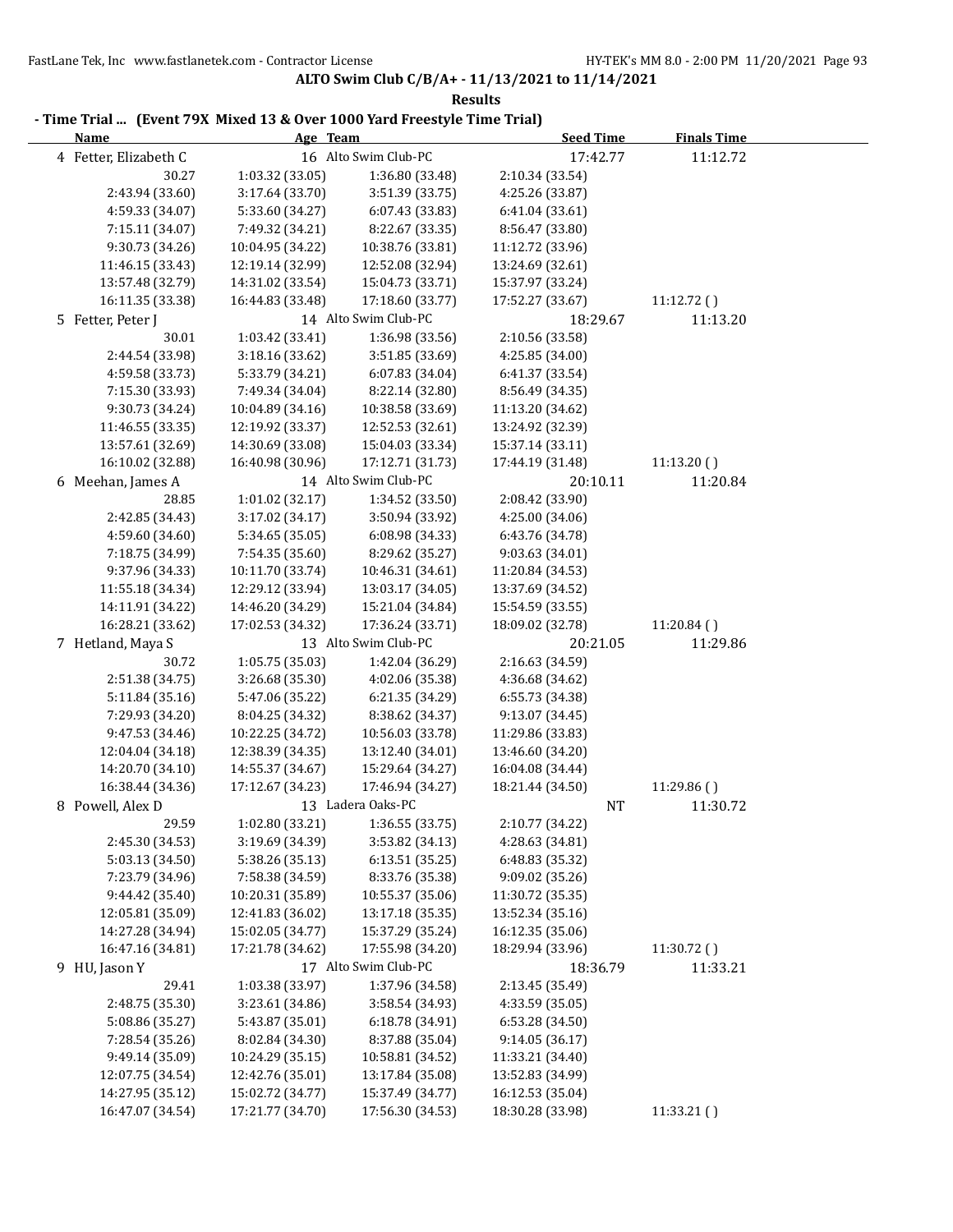| <b>Name</b>           | - Time Trial  (Event 79X Mixed 13 & Over 1000 Yard Freestyle Time Trial)<br>Age Team |                      | <b>Seed Time</b> | <b>Finals Time</b> |
|-----------------------|--------------------------------------------------------------------------------------|----------------------|------------------|--------------------|
| 10 Byrne, Maren C     |                                                                                      | 13 Alto Swim Club-PC | 20:17.44         | 11:33.54           |
| 29.93                 | 1:03.77 (33.84)                                                                      | 1:39.13 (35.36)      | 2:14.56 (35.43)  |                    |
| 2:49.71 (35.15)       | 3:24.81 (35.10)                                                                      | 4:00.08 (35.27)      | 4:35.20 (35.12)  |                    |
| 5:10.49 (35.29)       | 5:45.43 (34.94)                                                                      | 6:20.36 (34.93)      | 6:54.70 (34.34)  |                    |
| 7:29.53 (34.83)       | 8:04.48 (34.95)                                                                      | 8:39.34 (34.86)      | 9:14.28 (34.94)  |                    |
| 9:49.51 (35.23)       | 10:24.85 (35.34)                                                                     | 10:59.88 (35.03)     | 11:33.54 (33.66) |                    |
| 12:08.95 (35.41)      | 12:44.26 (35.31)                                                                     | 13:19.13 (34.87)     | 13:53.73 (34.60) |                    |
| 14:28.51 (34.78)      | 15:03.44 (34.93)                                                                     | 15:38.23 (34.79)     | 16:13.48 (35.25) |                    |
| 16:47.51 (34.03)      | 17:21.96 (34.45)                                                                     | 17:56.61 (34.65)     | 18:29.88 (33.27) | 11:33.54 ()        |
| 11 HO, Eric D         |                                                                                      | 15 Alto Swim Club-PC | 19:29.78         | 11:37.02           |
| 30.13                 | 1:03.77 (33.64)                                                                      | 1:38.07 (34.30)      | 2:12.76 (34.69)  |                    |
| 2:47.19 (34.43)       | 3:22.08 (34.89)                                                                      | 3:57.52 (35.44)      | 4:32.88 (35.36)  |                    |
| 5:08.22 (35.34)       | 5:43.47 (35.25)                                                                      | 6:19.04 (35.57)      | 6:54.81 (35.77)  |                    |
| 7:29.48 (34.67)       | 8:04.50 (35.02)                                                                      | 8:39.65 (35.15)      | 9:14.98 (35.33)  |                    |
| 9:50.13 (35.15)       | 10:26.14 (36.01)                                                                     | 11:01.62 (35.48)     | 11:37.02 (35.40) |                    |
| 12:12.59 (35.57)      | 12:47.89 (35.30)                                                                     | 13:23.24 (35.35)     | 13:58.60 (35.36) |                    |
| 14:34.75 (36.15)      | 15:11.09 (36.34)                                                                     | 15:47.10 (36.01)     | 16:23.37 (36.27) |                    |
| 16:59.33 (35.96)      | 17:35.24 (35.91)                                                                     | 18:09.94 (34.70)     | 18:46.12 (36.18) | 11:37.02 ()        |
| 12 Hong, Jinu         |                                                                                      | 14 Alto Swim Club-PC | 21:00.08         | 11:39.44           |
| 30.45                 | 1:04.82 (34.37)                                                                      | 1:40.25 (35.43)      | 2:15.44 (35.19)  |                    |
| 2:50.89 (35.45)       | 3:26.19 (35.30)                                                                      | 4:02.40 (36.21)      | 4:37.51 (35.11)  |                    |
| 5:13.45 (35.94)       | 5:48.74 (35.29)                                                                      | 6:22.62 (33.88)      | 6:58.42 (35.80)  |                    |
| 7:33.99 (35.57)       | 8:09.51 (35.52)                                                                      | 8:44.94 (35.43)      | 9:19.45 (34.51)  |                    |
| 9:54.26 (34.81)       | 10:29.35 (35.09)                                                                     | 11:04.59 (35.24)     | 11:39.44 (34.85) |                    |
| 12:14.05 (34.61)      | 12:49.11 (35.06)                                                                     | 13:24.08 (34.97)     | 13:58.38 (34.30) |                    |
| 14:33.40 (35.02)      | 15:07.20 (33.80)                                                                     | 15:41.36 (34.16)     | 16:15.14 (33.78) |                    |
| 16:48.80 (33.66)      | 17:22.01 (33.21)                                                                     | 17:54.89 (32.88)     | 18:27.15 (32.26) | 11:39.44()         |
| 13 FU, Alvin          |                                                                                      | 13 Alto Swim Club-PC | 20:25.15         | 11:42.24           |
| 33.02                 | 1:08.46 (35.44)                                                                      | 1:44.64 (36.18)      | 2:20.99 (36.35)  |                    |
| 2:56.23 (35.24)       | 3:31.35 (35.12)                                                                      | 4:06.60 (35.25)      | 4:42.29 (35.69)  |                    |
| 5:17.54 (35.25)       | 5:53.21 (35.67)                                                                      | 6:28.54 (35.33)      | 7:03.60 (35.06)  |                    |
| 7:38.71 (35.11)       | 8:13.90 (35.19)                                                                      | 8:48.92 (35.02)      | 9:23.73 (34.81)  |                    |
| 9:59.27 (35.54)       | 10:33.78 (34.51)                                                                     | 11:08.18 (34.40)     | 11:42.24 (34.06) |                    |
| 12:16.78 (34.54)      | 12:51.59 (34.81)                                                                     | 13:25.86 (34.27)     | 14:00.56 (34.70) |                    |
| 14:34.99 (34.43)      | 15:09.20 (34.21)                                                                     | 15:43.28 (34.08)     | 16:17.37 (34.09) |                    |
| 16:51.64 (34.27)      | 17:24.67 (33.03)                                                                     | 17:57.56 (32.89)     | 18:29.98 (32.42) | 11:42.24()         |
| 14 Litsur, Eitan S    |                                                                                      | 13 Ladera Oaks-PC    | 20:37.98         | 11:49.26           |
| 30.27                 | 1:04.24 (33.97)                                                                      | 1:38.86 (34.62)      | 2:13.40 (34.54)  |                    |
| 2:48.85 (35.45)       | 3:24.41 (35.56)                                                                      | 3:59.75 (35.34)      | 4:35.53 (35.78)  |                    |
| 5:11.19 (35.66)       | 5:47.23 (36.04)                                                                      | 6:23.37 (36.14)      | 6:59.39 (36.02)  |                    |
| 7:35.37 (35.98)       | 8:11.82 (36.45)                                                                      | 8:47.85 (36.03)      | 9:24.00 (36.15)  |                    |
| 9:59.84 (35.84)       | 10:36.29 (36.45)                                                                     | 11:13.01 (36.72)     | 11:49.26 (36.25) |                    |
| 12:25.33 (36.07)      | 13:01.45 (36.12)                                                                     | 13:37.81 (36.36)     | 14:13.92 (36.11) |                    |
| 14:50.15 (36.23)      | 15:26.68 (36.53)                                                                     | 16:03.62 (36.94)     | 16:40.01 (36.39) |                    |
| 17:16.65 (36.64)      | 17:52.70 (36.05)                                                                     | 18:28.39 (35.69)     | 19:04.20 (35.81) | 11:49.26()         |
| 15 Helmers, William H |                                                                                      | 14 Alto Swim Club-PC | 23:06.53         | 11:54.47           |
| 30.40                 | 1:05.34 (34.94)                                                                      | 1:40.41 (35.07)      | 2:16.38 (35.97)  |                    |
| 2:52.31 (35.93)       | 3:28.29 (35.98)                                                                      | 4:04.44 (36.15)      | 4:41.30 (36.86)  |                    |
| 5:17.47 (36.17)       | 5:54.37 (36.90)                                                                      | 6:30.17 (35.80)      | 7:06.18 (36.01)  |                    |
| 7:42.04 (35.86)       | 8:18.14 (36.10)                                                                      | 8:54.38 (36.24)      | 9:30.28 (35.90)  |                    |
| 10:06.38 (36.10)      | 10:41.98 (35.60)                                                                     | 11:18.35 (36.37)     | 11:54.47 (36.12) |                    |
| 12:30.05 (35.58)      | 13:06.76 (36.71)                                                                     | 13:42.38 (35.62)     | 14:18.41 (36.03) |                    |
| 14:54.44 (36.03)      | 15:31.03 (36.59)                                                                     | 16:06.12 (35.09)     | 16:41.64 (35.52) |                    |
| 17:17.79 (36.15)      | 17:53.74 (35.95)                                                                     | 18:29.08 (35.34)     | 19:03.53 (34.45) | 11:54.47 ()        |
|                       |                                                                                      |                      |                  |                    |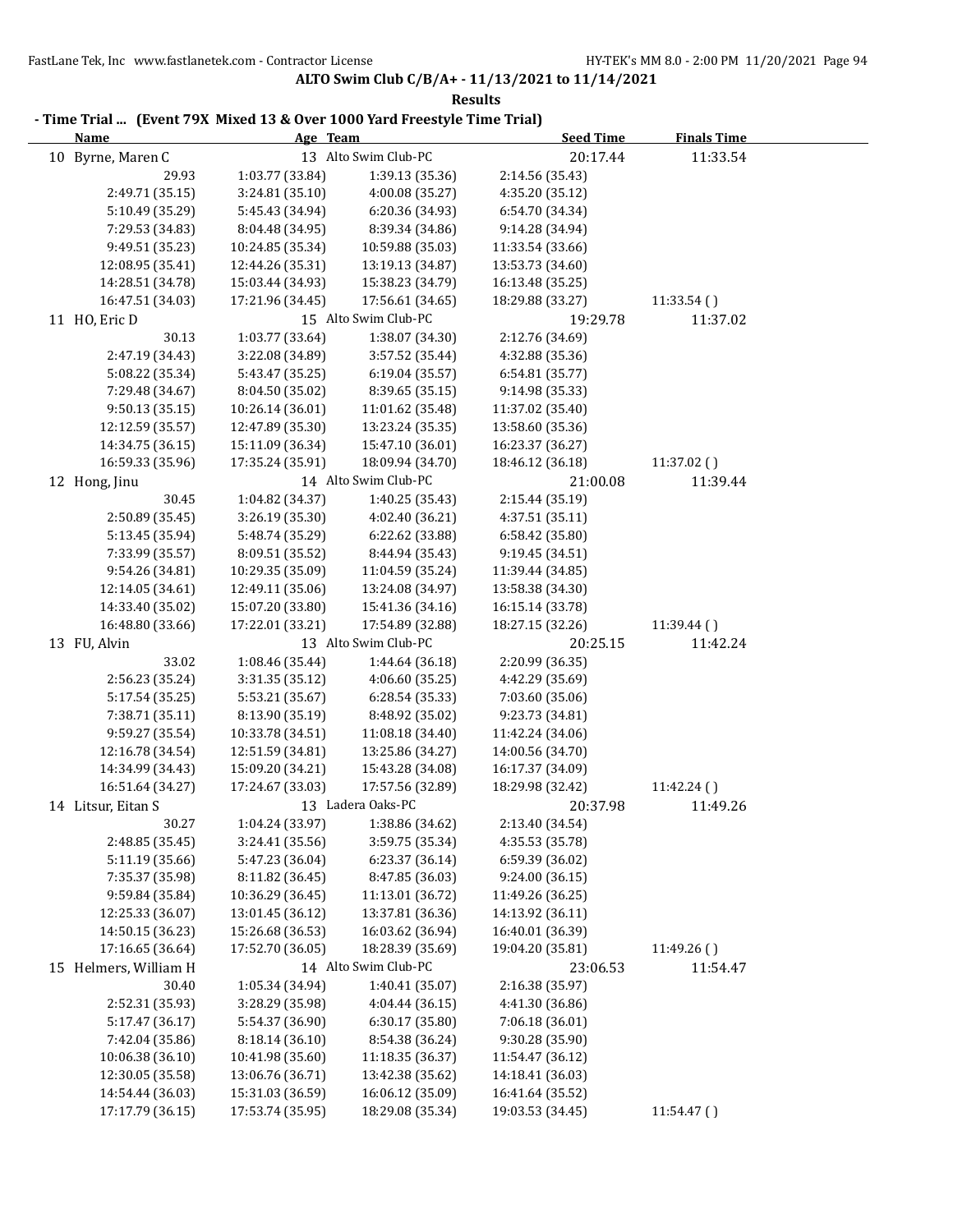| - Time Trial  (Event 79X Mixed 13 & Over 1000 Yard Freestyle Time Trial)<br><b>Name</b> | Age Team         |                      | <b>Seed Time</b> | <b>Finals Time</b> |  |
|-----------------------------------------------------------------------------------------|------------------|----------------------|------------------|--------------------|--|
| 16 Byun, Justis L                                                                       |                  | 14 Alto Swim Club-PC | 20:25.38         | 12:00.12           |  |
| 32.89                                                                                   | 1:08.42 (35.53)  | 1:45.28 (36.86)      | 2:22.53 (37.25)  |                    |  |
| 2:59.35 (36.82)                                                                         | 3:37.21 (37.86)  | 4:13.01 (35.80)      | 4:49.46 (36.45)  |                    |  |
| 5:27.54 (38.08)                                                                         | 6:04.68 (37.14)  | 6:39.86 (35.18)      | 7:15.71 (35.85)  |                    |  |
| 7:51.36 (35.65)                                                                         | 8:27.50 (36.14)  | 9:02.46 (34.96)      | 9:38.27 (35.81)  |                    |  |
| 10:14.40 (36.13)                                                                        | 10:50.10 (35.70) | 11:24.93 (34.83)     | 12:00.12 (35.19) |                    |  |
| 12:34.48 (34.36)                                                                        | 13:10.34 (35.86) | 13:44.73 (34.39)     | 14:19.80 (35.07) |                    |  |
| 14:54.56 (34.76)                                                                        | 15:28.83 (34.27) | 16:02.95 (34.12)     | 16:39.01 (36.06) |                    |  |
| 17:14.89 (35.88)                                                                        | 17:49.67 (34.78) | 18:25.12 (35.45)     | 18:59.21 (34.09) | 12:00.12()         |  |
| 17 Preuss, Hailey K                                                                     |                  | 14 Alto Swim Club-PC | 20:46.57         | 12:00.57           |  |
| 31.80                                                                                   | 1:07.89 (36.09)  | 1:44.49 (36.60)      | 2:21.19 (36.70)  |                    |  |
| 2:57.82 (36.63)                                                                         | 3:34.91 (37.09)  | 4:11.40 (36.49)      | 4:48.03 (36.63)  |                    |  |
| 5:25.18 (37.15)                                                                         | 6:02.49 (37.31)  | 6:39.24 (36.75)      | 7:14.89 (35.65)  |                    |  |
| 7:51.13 (36.24)                                                                         | 8:27.03 (35.90)  | 9:02.26 (35.23)      | 9:38.10 (35.84)  |                    |  |
| 10:13.98 (35.88)                                                                        | 10:49.98 (36.00) | 11:25.07 (35.09)     | 12:00.57 (35.50) |                    |  |
| 12:36.14 (35.57)                                                                        | 13:12.76 (36.62) | 13:49.28 (36.52)     | 14:25.93 (36.65) |                    |  |
| 15:03.02 (37.09)                                                                        | 15:39.29 (36.27) | 16:16.51 (37.22)     | 16:53.54 (37.03) |                    |  |
| 17:31.02 (37.48)                                                                        | 18:07.96 (36.94) | 18:44.11 (36.15)     | 19:19.68 (35.57) | 12:00.57()         |  |
| 18 Negi, Atiksh                                                                         |                  | 13 Alto Swim Club-PC | NT               | 12:15.51           |  |
| 32.32                                                                                   | 1:08.17 (35.85)  | 1:44.82 (36.65)      | 2:21.50 (36.68)  |                    |  |
| 2:57.91 (36.41)                                                                         | 3:34.58 (36.67)  | 4:11.46 (36.88)      | 4:48.73 (37.27)  |                    |  |
| 5:25.57 (36.84)                                                                         | 6:01.70 (36.13)  | 6:39.06 (37.36)      | 7:16.88 (37.82)  |                    |  |
| 7:54.17 (37.29)                                                                         | 8:31.29 (37.12)  | 9:08.42 (37.13)      | 9:45.33 (36.91)  |                    |  |
| 10:22.26 (36.93)                                                                        | 11:00.01 (37.75) | 11:37.07 (37.06)     | 12:15.51 (38.44) |                    |  |
| 12:52.23 (36.72)                                                                        | 13:29.04 (36.81) | 14:06.51 (37.47)     | 14:43.42 (36.91) |                    |  |
| 15:20.78 (37.36)                                                                        | 15:58.33 (37.55) | 16:35.54 (37.21)     | 17:11.78 (36.24) |                    |  |
| 17:49.08 (37.30)                                                                        | 18:25.08 (36.00) | 19:02.04 (36.96)     | 19:38.70 (36.66) | 12:15.51()         |  |
| 19 Hoffman Chande, Remi B                                                               |                  | 13 Alto Swim Club-PC | NT               | 12:23.60           |  |
| 31.62                                                                                   | 1:08.10 (36.48)  | 1:45.18 (37.08)      | 2:21.85 (36.67)  |                    |  |
| 2:58.68 (36.83)                                                                         | 3:35.90 (37.22)  | 4:12.93 (37.03)      | 4:50.73 (37.80)  |                    |  |
| 5:28.15 (37.42)                                                                         | 6:06.48 (38.33)  | 6:44.72 (38.24)      | 7:22.24 (37.52)  |                    |  |
| 8:00.66 (38.42)                                                                         | 8:38.01 (37.35)  | 9:16.91 (38.90)      | 9:54.00 (37.09)  |                    |  |
| 10:31.79 (37.79)                                                                        | 11:09.40 (37.61) | 11:46.54 (37.14)     | 12:23.60 (37.06) |                    |  |
| 13:00.73 (37.13)                                                                        | 13:38.31 (37.58) | 14:16.08 (37.77)     | 14:53.48 (37.40) |                    |  |
| 15:30.58 (37.10)                                                                        | 16:07.63 (37.05) | 16:45.08 (37.45)     | 17:21.37 (36.29) |                    |  |
| 17:58.73 (37.36)                                                                        | 18:35.64 (36.91) | 19:12.73 (37.09)     | 19:49.11 (36.38) | 12:23.60()         |  |
| 20 Mai, Benjamin J                                                                      |                  | 13 Alto Swim Club-PC | NT               | 12:24.88           |  |
| 33.74                                                                                   | 1:10.68 (36.94)  | 1:48.34 (37.66)      | 2:25.46 (37.12)  |                    |  |
| 3:03.49 (38.03)                                                                         | 3:40.99 (37.50)  | 4:18.09 (37.10)      | 4:55.92 (37.83)  |                    |  |
| 5:33.30 (37.38)                                                                         | 6:10.31(37.01)   | 6:48.34 (38.03)      | 7:26.12 (37.78)  |                    |  |
| 8:03.65 (37.53)                                                                         | 8:40.58 (36.93)  | 9:18.27 (37.69)      | 9:55.30 (37.03)  |                    |  |
| 10:32.87 (37.57)                                                                        | 11:10.37 (37.50) | 11:47.92 (37.55)     | 12:24.88 (36.96) |                    |  |
| 13:02.24 (37.36)                                                                        | 13:39.83 (37.59) | 14:17.06 (37.23)     | 14:54.28 (37.22) |                    |  |
| 15:31.44 (37.16)                                                                        | 16:09.27 (37.83) | 16:45.61 (36.34)     | 17:22.36 (36.75) |                    |  |
| 17:59.93 (37.57)                                                                        | 18:37.10 (37.17) | 19:13.46 (36.36)     | 19:50.29 (36.83) | 12:24.88 ()        |  |
| 21 Shah, Jai R                                                                          |                  | 17 Alto Swim Club-PC | 20:49.89         | 12:27.26           |  |
| 32.87                                                                                   | 1:09.17 (36.30)  | 1:46.65 (37.48)      | 2:24.74 (38.09)  |                    |  |
| 3:03.19 (38.45)                                                                         | 3:41.66 (38.47)  | 4:19.23 (37.57)      | 4:56.61 (37.38)  |                    |  |
| 5:34.21 (37.60)                                                                         | 6:11.88 (37.67)  | 6:49.46 (37.58)      | 7:26.59 (37.13)  |                    |  |
| 8:03.69 (37.10)                                                                         | 8:40.63 (36.94)  | 9:18.42 (37.79)      | 9:56.05 (37.63)  |                    |  |
| 10:33.71 (37.66)                                                                        | 11:11.44 (37.73) | 11:49.50 (38.06)     | 12:27.26 (37.76) |                    |  |
| 13:05.07 (37.81)                                                                        | 13:43.14 (38.07) | 14:21.11 (37.97)     | 14:58.39 (37.28) |                    |  |
| 15:36.24 (37.85)                                                                        | 16:14.50 (38.26) | 16:52.16 (37.66)     | 17:29.78 (37.62) |                    |  |
| 18:07.79 (38.01)                                                                        | 18:46.11 (38.32) | 19:24.22 (38.11)     | 20:01.52 (37.30) | 12:27.26(          |  |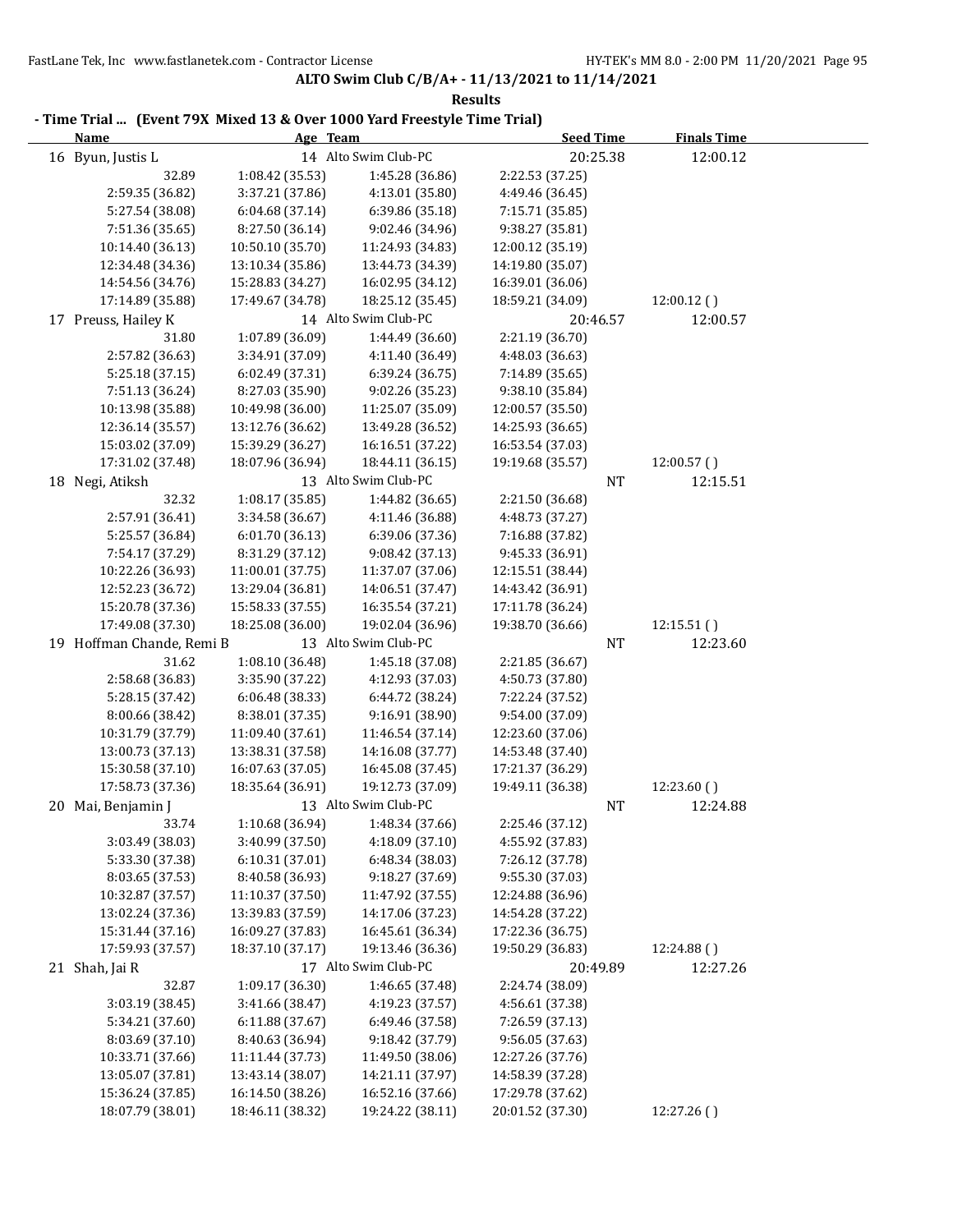**ALTO Swim Club C/B/A+ - 11/13/2021 to 11/14/2021**

| <b>Results</b>                                                           |                    |                      |                          |                         |  |
|--------------------------------------------------------------------------|--------------------|----------------------|--------------------------|-------------------------|--|
| - Time Trial  (Event 79X Mixed 13 & Over 1000 Yard Freestyle Time Trial) |                    |                      |                          |                         |  |
| <b>Name</b>                                                              | Age Team           |                      | <b>Seed Time</b>         | <b>Finals Time</b>      |  |
| 22 Kumar, Ryan                                                           |                    | 13 Alto Swim Club-PC | 23:40.62                 | 12:35.30                |  |
| 33.59                                                                    | 1:10.80 (37.21)    | 1:48.96 (38.16)      | 2:26.74 (37.78)          |                         |  |
| 3:04.59 (37.85)                                                          | 3:42.65 (38.06)    | 4:20.55 (37.90)      | 4:58.54 (37.99)          |                         |  |
| 5:35.81 (37.27)                                                          | 6:13.63 (37.82)    | 6:50.92 (37.29)      | 7:29.15 (38.23)          |                         |  |
| 8:06.84 (37.69)                                                          | 8:44.79 (37.95)    | 9:22.39 (37.60)      | 10:01.03 (38.64)         |                         |  |
| 10:39.39 (38.36)                                                         | 11:18.18 (38.79)   | 11:57.10 (38.92)     | 12:35.30 (38.20)         |                         |  |
| 13:13.36 (38.06)                                                         | 13:52.31 (38.95)   | 14:30.29 (37.98)     | 15:08.25 (37.96)         |                         |  |
| 15:46.96 (38.71)                                                         | 16:26.21 (39.25)   | 17:05.59 (39.38)     | 17:44.08 (38.49)         |                         |  |
| 18:22.17 (38.09)                                                         | 19:00.71 (38.54)   | 19:38.10 (37.39)     | 20:14.63 (36.53)         | 12:35.30()              |  |
| 23 Ertas, Eda E                                                          |                    | 14 Alto Swim Club-PC | 21:46.39                 | 12:36.97                |  |
| 33.17                                                                    | 1:09.86 (36.69)    | 1:46.54 (36.68)      | 2:24.47 (37.93)          |                         |  |
| 3:01.64 (37.17)                                                          | 3:39.52 (37.88)    | 4:17.08 (37.56)      | 4:55.00 (37.92)          |                         |  |
| 5:33.49 (38.49)                                                          | 6:11.96 (38.47)    | 6:50.16 (38.20)      | 7:28.29 (38.13)          |                         |  |
| 8:06.51 (38.22)                                                          | 8:44.93 (38.42)    | 9:23.58 (38.65)      | 10:01.96 (38.38)         |                         |  |
| 10:41.28 (39.32)                                                         | 11:19.35 (38.07)   | 11:58.13 (38.78)     | 12:36.97 (38.84)         |                         |  |
| 13:15.60 (38.63)                                                         | 13:53.78 (38.18)   | 14:33.12 (39.34)     | 15:10.50 (37.38)         |                         |  |
| 15:49.41 (38.91)                                                         | 16:28.03 (38.62)   | 17:07.29 (39.26)     | 17:45.95 (38.66)         |                         |  |
| 18:24.18 (38.23)                                                         | 19:01.77 (37.59)   | 19:40.04 (38.27)     | 20:17.18 (37.14)         | 12:36.97()              |  |
|                                                                          |                    | 13 Alto Swim Club-PC |                          |                         |  |
| 24 Chen, Yoray I                                                         |                    |                      | 22:20.54                 | 12:44.49                |  |
| 34.56                                                                    | 1:12.89 (38.33)    | 1:51.96 (39.07)      | 2:30.65 (38.69)          |                         |  |
| 3:09.09 (38.44)                                                          | 3:48.51 (39.42)    | 4:28.44 (39.93)      | 5:06.17 (37.73)          |                         |  |
| 5:44.32 (38.15)                                                          | 6:23.00 (38.68)    | 7:01.35 (38.35)      | 7:39.27 (37.92)          |                         |  |
| 8:17.96 (38.69)                                                          | 8:56.00 (38.04)    | 9:33.96 (37.96)      | 10:12.58 (38.62)         |                         |  |
| 10:50.96 (38.38)                                                         | 11:28.82 (37.86)   | 12:06.62 (37.80)     | 12:44.49 (37.87)         |                         |  |
| 13:22.70 (38.21)                                                         | 14:00.28 (37.58)   | 14:38.19 (37.91)     | 15:15.70 (37.51)         |                         |  |
| 15:53.42 (37.72)                                                         | 16:31.63 (38.21)   | 17:10.06 (38.43)     | 17:48.96 (38.90)         |                         |  |
| 18:26.78 (37.82)                                                         | 19:04.04 (37.26)   | 19:40.72 (36.68)     | 20:17.32 (36.60)         | 12:44.49 ()             |  |
| 25 Swaminathan, Samhita S                                                |                    | 13 Alto Swim Club-PC | 23:53.58                 | 13:19.82                |  |
| 33.00                                                                    | 1:11.00 (38.00)    | 1:50.30 (39.30)      | 2:29.98 (39.68)          |                         |  |
| 3:10.55 (40.57)                                                          | 3:50.99 (40.44)    | 4:31.62 (40.63)      | 5:12.22 (40.60)          |                         |  |
| 5:52.49 (40.27)                                                          | 6:33.14(40.65)     | 7:14.04 (40.90)      | 7:54.16 (40.12)          |                         |  |
| 8:34.14 (39.98)                                                          | 9:14.85 (40.71)    | 9:55.73 (40.88)      | 10:36.49 (40.76)         |                         |  |
| 11:16.92 (40.43)                                                         | 11:57.96 (41.04)   | 12:38.51 (40.55)     | 13:19.82 (41.31)         |                         |  |
| 14:01.18 (41.36)                                                         | 14:42.99 (41.81)   | 15:25.71 (42.72)     | 16:07.51 (41.80)         |                         |  |
|                                                                          | 17:29.99 (41.15)   |                      |                          |                         |  |
| 16:48.84 (41.33)                                                         |                    | 18:10.15 (40.16)     | 18:50.62 (40.47)         |                         |  |
| 19:30.90 (40.28)                                                         |                    | 20:10.80()           | 20:50.61 (39.81)         | 13:19.82 ()             |  |
| --- Orazova, Meryem                                                      |                    | 13 Alto Swim Club-PC | 22:57.56                 | <b>NS</b>               |  |
| Event 80 Girls 200 Yard Medley Relay                                     |                    |                      |                          |                         |  |
| <b>Team</b>                                                              |                    | <b>Relay</b>         | <b>Seed Time</b>         | <b>Finals Time</b>      |  |
| 1 Alto Swim Club-PC                                                      |                    | $\boldsymbol{A}$     | 2:10.00                  | 2:08.85                 |  |
| 1) Rutter, Violet S 11                                                   | 2) Lin, Zoey C 12  |                      | 3) Fanucchi, Lauren E 12 | 4) Picard, Naomi L 11   |  |
| 31.81                                                                    | 1:10.43 (38.62)    | 1:39.46 (29.03)      | 2:08.85 (29.39)          |                         |  |
| 2 Alto Swim Club-PC                                                      |                    | B                    | 2:20.00                  | 2:21.62                 |  |
| 1) FU, Katherine 11                                                      | 2) Chang, Elise 12 |                      | 3) MI, Audrey Y 12       |                         |  |
|                                                                          |                    |                      |                          | 4) Enderes, Sarah 12    |  |
| 35.65                                                                    | 1:16.49(40.84)     | 1:49.57 (33.08)      | 2:21.62 (32.05)          |                         |  |
| 3 Alto Swim Club-PC                                                      | $\mathsf C$        |                      | 2:30.00                  | 2:28.69                 |  |
| 1) NG, Chloe Y 12                                                        |                    | 2) HE, Jasmine S 11  | 3) Osipova, Margarita 12 | 4) Hanigal, Danielle 11 |  |
| 38.09                                                                    | 1:20.28 (42.19)    | 1:54.18 (33.90)      | 2:28.69 (34.51)          |                         |  |
| 4 Alto Swim Club-PC                                                      |                    | D                    | 2:45.00                  | 2:34.01                 |  |
| 1) Okyay, Hafsa F 10                                                     |                    | 2) Enderes, Mia 10   | 3) Walther, Stephanie 9  | 4) Beim, Lauren 10      |  |
| 38.45                                                                    | 1:22.48 (44.03)    | 1:59.23 (36.75)      | 2:34.01 (34.78)          |                         |  |
| 5 Palo Alto Stanford Aquatics-PC                                         |                    | $\boldsymbol{A}$     | 2:10.00                  | 2:52.12                 |  |
| 40.05                                                                    | 1:27.96 (47.91)    | 1:58.78 (30.82)      | 2:52.12 (53.34)          |                         |  |
|                                                                          |                    |                      |                          |                         |  |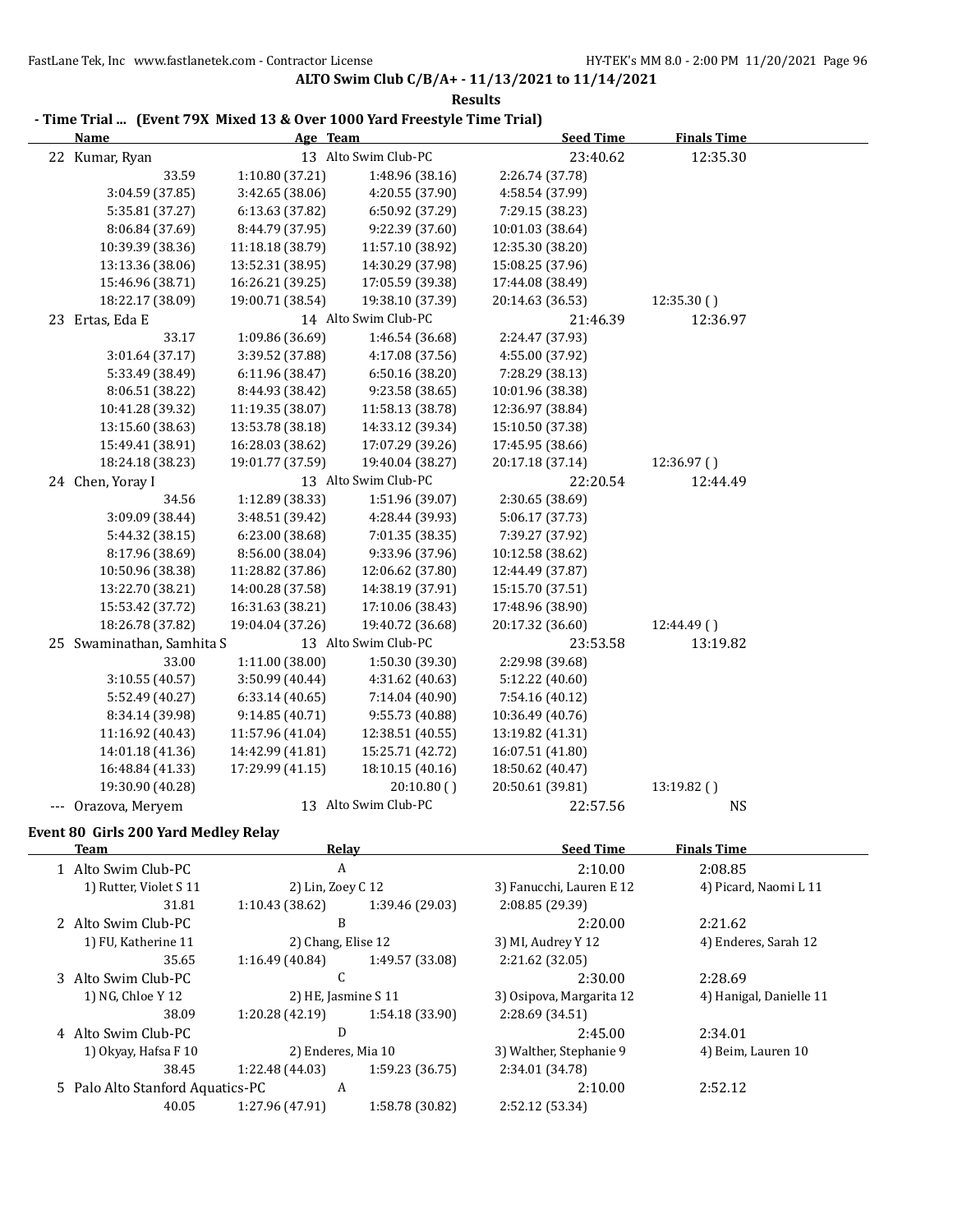**Results**

# **(Event 80 Girls 200 Yard Medley Relay)**

| Team                  |                   | Relay                 | <b>Seed Time</b>       | <b>Finals Time</b>    |
|-----------------------|-------------------|-----------------------|------------------------|-----------------------|
| 6 Alto Swim Club-PC   |                   |                       | 4:30.00                | 2:54.95               |
| 40.05                 | 57.29 (17.24)     | 2:13.29(1:16.00)      | 2:54.95(41.66)         |                       |
| 7 Alto Swim Club-PC   |                   | E                     | 3:10.00                | 2:57.45               |
| 1) Lin, Abigail 8     |                   | 2) Chan, Erica H 10   | 3) Wong, Kate 10       | 4) Muston, Chloe 10   |
| 54.16                 | 1:41.06 (46.90)   | 2:20.61 (39.55)       | 2:57.45 (36.84)        |                       |
| 8 Alto Swim Club-PC   |                   | F                     | 3:10.00                | 2:59.56               |
| 1) Wong, Zara 0 10    |                   | 2) Neuman, Julia N 10 | 3) Taylor, Madison [ 9 |                       |
| 45.51                 | 1:38.07(52.56)    | 2:23.92 (45.85)       | 2:59.56 (35.64)        |                       |
| 9 Alto Swim Club-PC   |                   | H                     | 3:50.00                | 4:01.95               |
| 45.68                 | 2:03.16 (1:17.48) | 3:13.39(1:10.23)      | 4:01.95(48.56)         |                       |
| --- Alto Swim Club-PC |                   | G                     | 3:35.00                | DQ                    |
| 1) Haemer, Chloe 10   |                   | 2) Haemer, Elliot 10  | 3) Srinivasan, Ira 9   | 4) Rios, Adeline V 10 |
| 52.80                 | 1:46.74 (53.94)   | 2:31.13 (44.39)       | DQ (35.41)             |                       |
| --- Alto Swim Club-PC |                   |                       | 3:50.00                | <b>NS</b>             |

# **Event 81 Boys 200 Yard Medley Relay**

 $\overline{a}$ 

| <b>Team</b>                      | Relay                                 | <b>Seed Time</b>         | <b>Finals Time</b>       |
|----------------------------------|---------------------------------------|--------------------------|--------------------------|
| 1 Alto Swim Club-PC              | $\mathsf{A}$                          | 2:10.00                  | 2:05.07                  |
| 1) Yong, Jerrick Y 12            | 2) Hong, Matthew J 11                 | 3) Fujita, Dylan K 12    | 4) Glanville, Dylan J 12 |
| 31.03                            | $1:06.75(35.72)$ $1:37.73(30.98)$     | 2:05.07 (27.34)          |                          |
| 2 Alto Swim Club-PC              | $\mathbf{B}$                          | 2:15.00                  | 2:09.89                  |
| 1) Skey, Harper M 12             | 2) Parrett, Theodore R 12             | 3) Chung, Kai K 12       | 4) Gafton, Andrew C 12   |
| 33.49                            | 1:09.12(35.63)<br>1:41.23 (32.11)     | 2:09.89 (28.66)          |                          |
| 3 Alto Swim Club-PC              | $\mathcal{C}$                         | 2:20.00                  | 2:16.75                  |
| 1) Wang, Gabriel 12              | 2) Reklis, Rylan K 12                 | 3) Erickson, Julian A 11 | 4) Araya, Agustin D 11   |
| 35.41                            | $1:14.44$ (39.03) $1:47.37$ (32.93)   | 2:16.75 (29.38)          |                          |
| 4 Alto Swim Club-PC              | D                                     | 2:25.00                  | 2:27.60                  |
| 1) Deng, Daniel 10               | 2) Bailey, Skye R 9                   | 3) Bivol, Julien A 10    | 4) Erhard, Raphael 10    |
| 38.46                            | 1:20.94 (42.48) 1:56.76 (35.82)       | 2:27.60 (30.84)          |                          |
| 5 Palo Alto Stanford Aquatics-PC | $\overline{A}$                        | 2:14.00                  | 2:29.76                  |
| 38.60                            | 1:23.40 (44.80)<br>1:58.05 (34.65)    | 2:29.76 (31.71)          |                          |
| 6 Alto Swim Club-PC              | E.                                    | 2:30.00                  | 2:34.02                  |
| 1) Kuusela, Niklas J 12          | 2) Ananth, Sanat 11                   | 3) Fan, Jonathan A 12    | 4) NA, Chan 12           |
| 40.49                            | $1:26.23(45.74)$ $2:02.78(36.55)$     | 2:34.02 (31.24)          |                          |
| 7 Alto Swim Club-PC              | $\mathbf{F}$                          | 2:40.00                  | 2:49.06                  |
| 1) Mai, Bryan S 9                | 2) Chang, Eric 10                     | 3) Kuusela, Elias N 10   | 4) Bulankov, Phillip A 8 |
| 1:00.05                          | 1:43.49 (43.44) 2:18.46 (34.97)       | 2:49.06 (30.60)          |                          |
| 8 Alto Swim Club-PC              | H                                     | 2:50.00                  | 3:00.33                  |
| 1) Chan, Mason S 10              | 2) Rust, Elliot K 10                  |                          | 4) YU, Felix 10          |
| 52.02                            | 1:49.60 (57.58) 2:29.27 (39.67)       | 3:00.33(31.06)           |                          |
| 9 Alto Swim Club-PC              | $\mathbf{I}$                          | 3:30.00                  | 3:25.04                  |
| 1) Balyan, Viraj 8               | 2) TU, Leroy G 8                      | 3) Araya, Sebastian C 9  | 4) Dashouk, Michael 9    |
| 49.87                            | $1:54.04(1:04.17)$ $2:41.83(47.79)$   | 3:25.04 (43.21)          |                          |
| --- Alto Swim Club-PC            | $\mathsf G$                           | 2:40.00                  | DQ                       |
|                                  | 2) Martin, Drew A 12                  | 3) Zheng, Zeen 11        | 4) Ortiz, Landon R 11    |
| 59.26                            | $1:41.95(42.69)$ $2:31.11(49.16)$     | DQ (42.12)               |                          |
| --- Alto Swim Club-PC            |                                       | 4:10.00                  | DQ                       |
| 1) Chang, Elijah J 8             | 2) Sung, Ryan 8                       | 3) Long, Darron J 8      | 4) Wartrakchit, Pakin 8  |
| 1:17.40                          | $2:25.16(1:07.76)$ $3:35.21(1:10.05)$ | DQ (38.84)               |                          |
| --- Alto Swim Club-PC            | K                                     | 4:10.00                  | <b>NS</b>                |
| --- Alto Swim Club-PC            | L                                     | 4:45.00                  | <b>NS</b>                |
|                                  |                                       |                          |                          |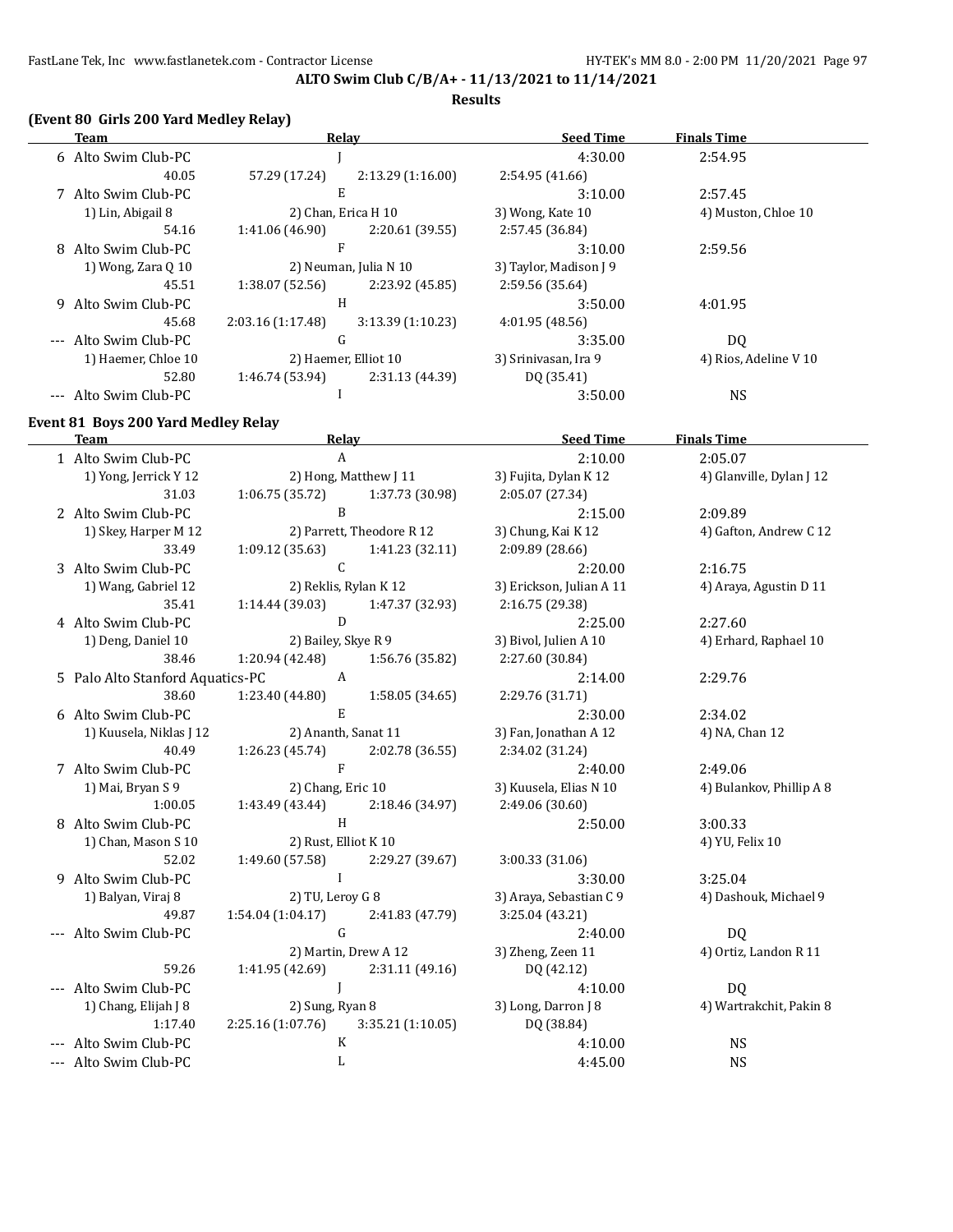#### **Results**

# **Event 82 Girls 12 & Under 100 Yard Freestyle**

| <b>Name</b>                         | Age Team        |                                   | <b>Seed Time</b> | <b>Finals Time</b> |  |
|-------------------------------------|-----------------|-----------------------------------|------------------|--------------------|--|
| 1 Fanucchi, Lauren E<br>28.37       | 58.02 (29.65)   | 12 Alto Swim Club-PC              | 58.42            | 58.02              |  |
| 2 Curran, Sophia M                  |                 | 12 Ladera Oaks-PC                 | 1:00.61          | 58.26              |  |
| 27.87<br>3 Young, Clara H           | 58.26 (30.39)   | 11 Ladera Oaks-PC                 | 59.87            | 58.27              |  |
| 28.54                               | 58.27 (29.73)   |                                   |                  |                    |  |
| 4 Rutter, Violet S<br>28.41         | 58.92 (30.51)   | 11 Alto Swim Club-PC              | 59.68            | 58.92              |  |
| 5 Griffis, Erin<br>28.66            | 1:00.96 (32.30) | 12 Palo Alto Stanford Aquatics-PC | 1:01.27          | 1:00.96            |  |
| 6 Pham, Lan-Anh<br>29.12            |                 | 12 DE Anza Cupertino Aquatics-PC  | 1:03.06          | 1:01.77            |  |
| 7 FU, Katherine                     | 1:01.77 (32.65) | 11 Alto Swim Club-PC              | 1:10.81          | 1:03.16            |  |
| 30.49<br>8 Lin, Zoey C              | 1:03.16 (32.67) | 12 Alto Swim Club-PC              | 1:06.91          | 1:04.63            |  |
| 31.35<br>9 Teague, Charlotte A      | 1:04.63 (33.28) | 11 Palo Alto Stanford Aquatics-PC | 1:07.33          | 1:04.68            |  |
| 30.62<br>10 MI, Audrey Y            | 1:04.68 (34.06) | 12 Alto Swim Club-PC              | 1:14.15          | 1:06.12            |  |
| 31.78<br>11 Chin, Addelyn C         | 1:06.12 (34.34) | 12 Sunnyvale Swim Club-PC         | 1:19.68          | 1:06.47            |  |
| 31.19                               | 1:06.47 (35.28) |                                   |                  |                    |  |
| 12 Shang, Katie<br>31.77            | 1:07.18 (35.41) | 11 DE Anza Cupertino Aquatics-PC  | 1:25.23          | 1:07.18            |  |
| 13 Houtzer, Amelia<br>31.81         | 1:07.23 (35.42) | 10 Palo Alto Stanford Aquatics-PC | 1:08.00          | 1:07.23            |  |
| 14 Sainani, Anika<br>32.13          | 1:07.79 (35.66) | 11 DE Anza Cupertino Aquatics-PC  | 1:09.01          | 1:07.79            |  |
| 15 Schmalzle, Julia M<br>31.26      | 1:07.82 (36.56) | 12 Ladera Oaks-PC                 | 1:07.07          | 1:07.82            |  |
| 16 Seshaadri, Shreya<br>31.91       | 1:07.90 (35.99) | 12 DE Anza Cupertino Aquatics-PC  | 1:29.07          | 1:07.90            |  |
| 17 Blascovich, Alexys G             |                 | 10 Palo Alto Stanford Aquatics-PC | NT               | 1:08.19            |  |
| 32.23<br>18 Maigret, Fini M         | 1:08.19 (35.96) | 12 Palo Alto Stanford Aquatics-PC | 1:07.85          | 1:08.63            |  |
| 31.47<br>19 Christensen, Julianne R | 1:08.63 (37.16) | 12 Ladera Oaks-PC                 | 1:11.53          | 1:09.26            |  |
| 32.49<br>20 Lathrop, Isabella R     | 1:09.26 (36.77) | 12 DE Anza Cupertino Aquatics-PC  | 1:13.79          | 1:09.43            |  |
| 32.51<br>21 Cox, Makayla C          | 1:09.43 (36.92) | 11 Palo Alto Stanford Aquatics-PC | 1:35.09          | 1:10.56            |  |
| 34.02<br>22 Lau, Ava T              | 1:10.56 (36.54) | 12 DE Anza Cupertino Aquatics-PC  | 1:25.02          | 1:11.60            |  |
| 32.42<br>23 Seshaadri, Kaathya      | 1:11.60 (39.18) | 12 DE Anza Cupertino Aquatics-PC  | 1:31.94          | 1:11.79            |  |
| 34.23                               | 1:11.79 (37.56) | 11 DE Anza Cupertino Aquatics-PC  |                  |                    |  |
| *24 Penaskovic, Shelby C<br>34.30   | 1:11.93 (37.63) |                                   | 1:12.58          | 1:11.93            |  |
| *24 Habibi, Alexa<br>33.29          | 1:11.93 (38.64) | 12 Ladera Oaks-PC                 | 1:16.12          | 1:11.93            |  |
| 26 Kreps, Esme C<br>34.14           | 1:12.28 (38.14) | 11 Palo Alto Stanford Aquatics-PC | 1:11.42          | 1:12.28            |  |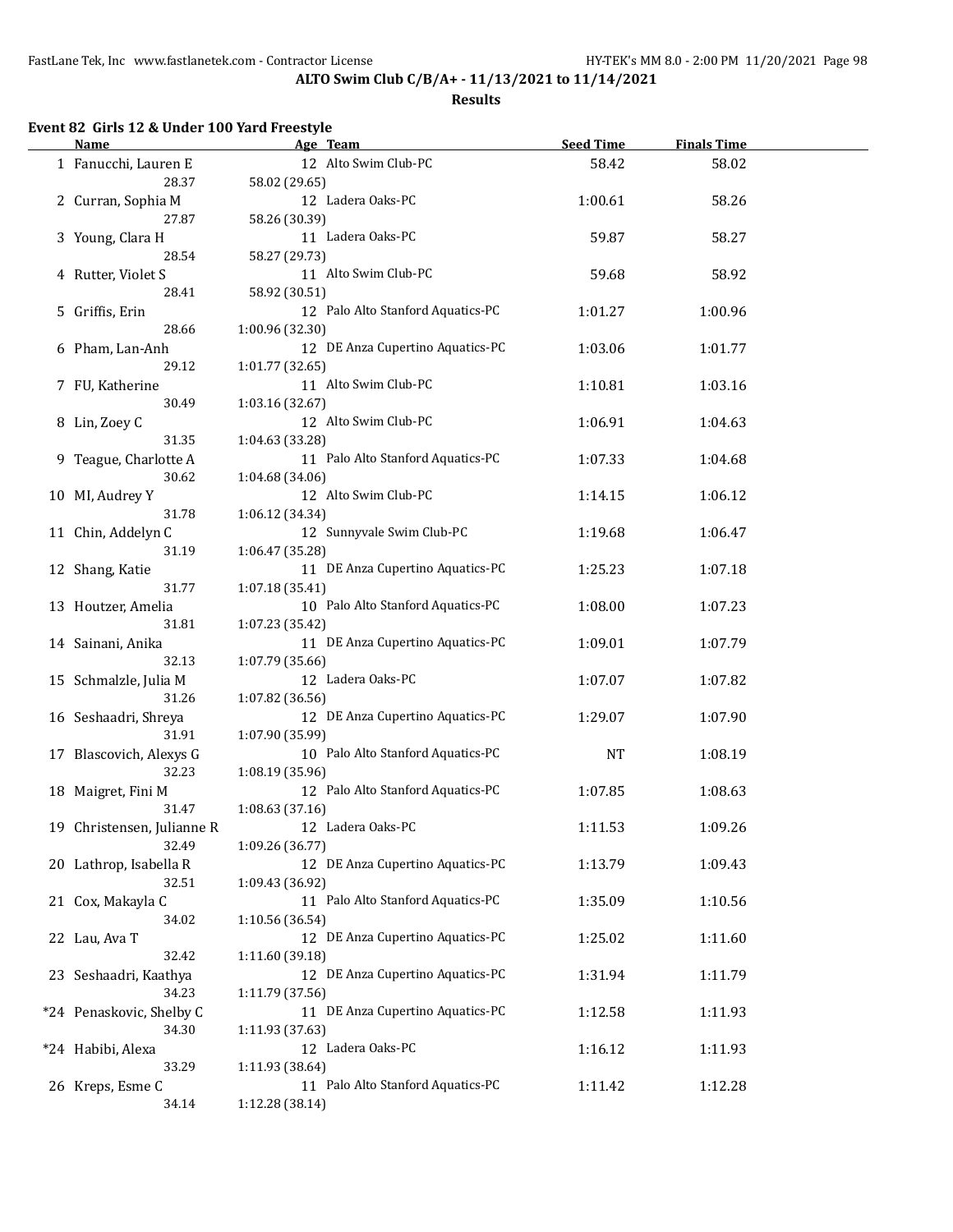**ALTO Swim Club C/B/A+ - 11/13/2021 to 11/14/2021**

| <b>Name</b>                  | Age Team                                             | <b>Seed Time</b> | <b>Finals Time</b> |  |
|------------------------------|------------------------------------------------------|------------------|--------------------|--|
| 27 Dahl, Chloe X<br>33.81    | 12 DE Anza Cupertino Aquatics-PC<br>1:12.34 (38.53)  | 1:23.48          | 1:12.34            |  |
| 28 Okyay, Hafsa F            | 10 Alto Swim Club-PC                                 | 1:15.63          | 1:12.36            |  |
| 34.57<br>29 Gil, Elizabeth L | 1:12.36 (37.79)<br>12 Palo Alto Stanford Aquatics-PC | <b>NT</b>        | 1:12.96            |  |
| 34.76                        | 1:12.96 (38.20)                                      |                  |                    |  |
| 30 Enderes, Mia              | 10 Alto Swim Club-PC                                 | 1:16.95          | 1:12.98            |  |
| 34.17                        | 1:12.98 (38.81)                                      |                  |                    |  |
| 31 Schroedl, Giselle         | 12 Palo Alto Stanford Aquatics-PC                    | 1:14.00          | 1:13.64            |  |
| 35.38                        | 1:13.64 (38.26)                                      |                  |                    |  |
| 32 Gere, Oasis N             | 10 Palo Alto Stanford Aquatics-PC                    | 1:34.48          | 1:14.32            |  |
| 35.05                        | 1:14.32 (39.27)                                      |                  |                    |  |
| 33 Hanigal, Danielle         | 11 Alto Swim Club-PC                                 | 1:21.37          | 1:16.75            |  |
| 36.08                        | 1:16.75(40.67)<br>10 Palo Alto Stanford Aquatics-PC  |                  |                    |  |
| 34 Liu, Lillian S<br>36.41   | 1:16.77 (40.36)                                      | 1:19.07          | 1:16.77            |  |
| 35 Neben, Seraphina E        | 12 Sunnyvale Swim Club-PC                            | <b>NT</b>        |                    |  |
| 37.17                        | 1:17.24 (40.07)                                      |                  | 1:17.24            |  |
| 36 Lai, Hana T               | 10 Ladera Oaks-PC                                    | 1:21.68          | 1:18.16            |  |
| 37.34                        | 1:18.16 (40.82)                                      |                  |                    |  |
| 37 XU, Eva                   | 12 Alto Swim Club-PC                                 | 1:24.01          | 1:18.17            |  |
| 36.67                        | 1:18.17(41.50)                                       |                  |                    |  |
| 38 Pilz, Kate L              | 12 Palo Alto Stanford Aquatics-PC                    | <b>NT</b>        | 1:18.43            |  |
| 36.92                        | 1:18.43(41.51)                                       |                  |                    |  |
| 39 Guo, Jocelyn J            | 10 Palo Alto Stanford Aquatics-PC                    | 1:33.74          | 1:19.06            |  |
| 37.96                        | 1:19.06 (41.10)                                      |                  |                    |  |
| 40 Caprita, Camea            | 11 Palo Alto Stanford Aquatics-PC                    | <b>NT</b>        | 1:19.37            |  |
| 38.56                        | 1:19.37 (40.81)                                      |                  |                    |  |
| 41 NG, Chloe Y               | 12 Alto Swim Club-PC                                 | 1:25.20          | 1:20.34            |  |
| 37.38                        | 1:20.34 (42.96)                                      |                  |                    |  |
| 42 Wilkowski, Caroline       | 10 Palo Alto Stanford Aquatics-PC                    | 1:25.29          | 1:20.49            |  |
| 36.88                        | 1:20.49 (43.61)                                      |                  |                    |  |
| 43 Xie, Sophie               | 11 Palo Alto Stanford Aquatics-PC                    | 1:20.00          | 1:20.60            |  |
| 37.76                        | 1:20.60 (42.84)                                      |                  |                    |  |
| 44 Sperry, Mia R             | 10 Ladera Oaks-PC                                    | 1:19.34          | 1:20.79            |  |
| 36.46                        | 1:20.79 (44.33)                                      |                  |                    |  |
| 45 Sharma, Arohi             | 11 DE Anza Cupertino Aquatics-PC                     | <b>NT</b>        | 1:21.38            |  |
| 37.64                        | 1:21.38 (43.74)                                      |                  |                    |  |
| 46 Kaur, Jasmine             | 12 Alto Swim Club-PC                                 | 1:28.58          | 1:21.89            |  |
| 39.39                        | 1:21.89 (42.50)                                      |                  |                    |  |
| 47 Walther, Stephanie        | 9 Alto Swim Club-PC                                  | 1:24.45          | 1:22.00            |  |
| 38.20                        | 1:22.00 (43.80)                                      |                  |                    |  |
| 48 Beim, Lauren              | 10 Alto Swim Club-PC                                 | 1:25.92          | 1:22.66            |  |
| 38.72                        | 1:22.66 (43.94)                                      |                  |                    |  |
| 49 Hardegree, Katharine G    | 11 Palo Alto Stanford Aquatics-PC                    | 1:35.02          | 1:23.32            |  |
| 36.87                        | 1:23.32 (46.45)                                      |                  |                    |  |
| 50 Pang, Julinka             | 12 Alto Swim Club-PC                                 | <b>NT</b>        | 1:24.31            |  |
| 40.31                        | 1:24.31 (44.00)                                      |                  |                    |  |
| 51 Blanco-Sarmiento, Ximena  | 10 DE Anza Cupertino Aquatics-PC                     | 1:25.56          | 1:24.79            |  |
| 39.57                        | 1:24.79 (45.22)                                      |                  |                    |  |
| 52 Muston, Chloe             | 10 Alto Swim Club-PC                                 | 1:31.57          | 1:25.23            |  |
| 40.56                        | 1:25.23 (44.67)                                      |                  |                    |  |
| 53 Lin, Abigail              | 8 Alto Swim Club-PC                                  | 1:32.73          | 1:25.78            |  |
| 40.08                        | 1:25.78 (45.70)                                      |                  |                    |  |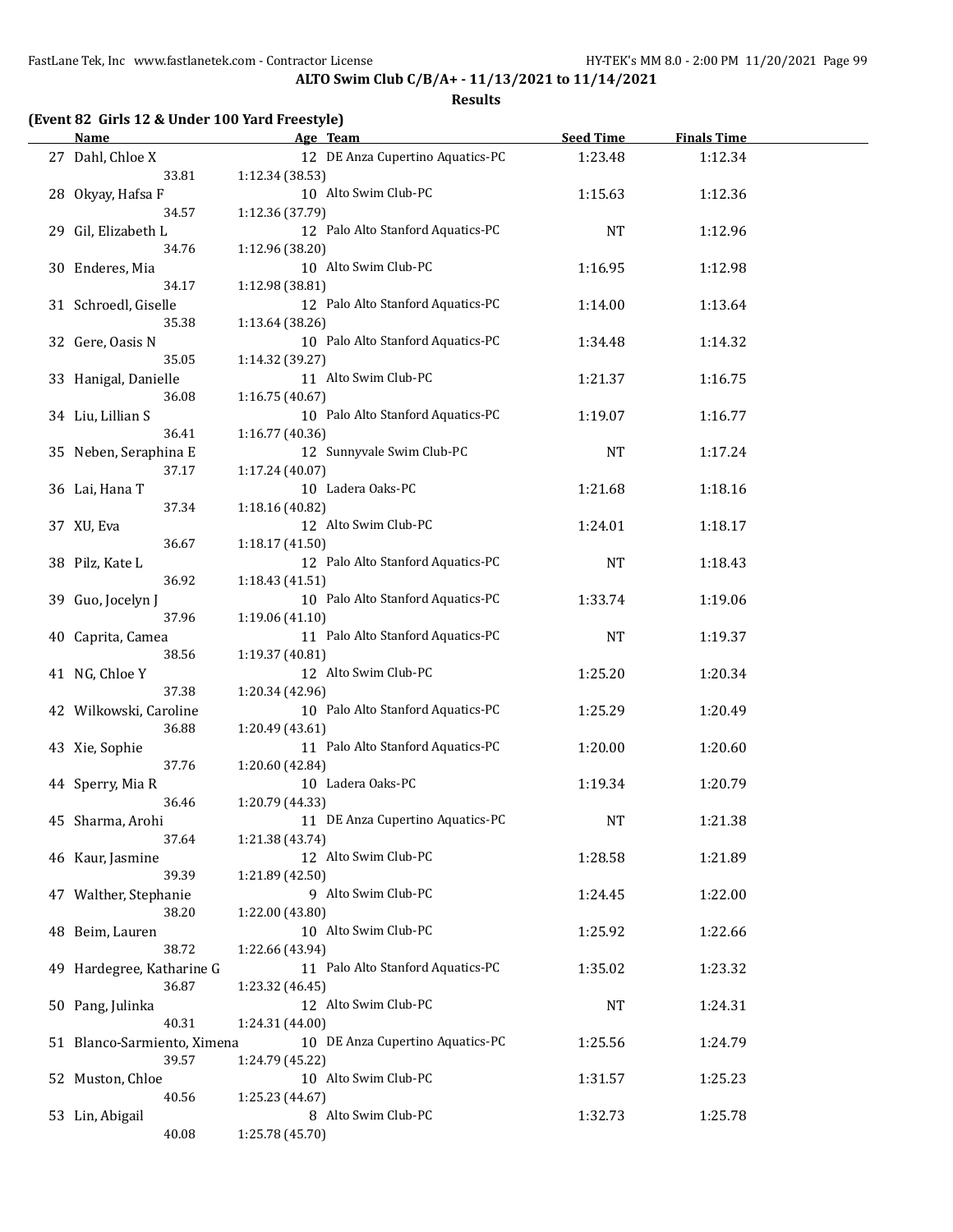| <b>Name</b>                   | Age Team                                | <b>Seed Time</b> | <b>Finals Time</b> |  |
|-------------------------------|-----------------------------------------|------------------|--------------------|--|
| 54 Prasad, Riddhima P         | 11 Alto Swim Club-PC                    | 1:34.12          | 1:26.42            |  |
| 39.40                         | 1:26.42 (47.02)                         |                  |                    |  |
| 55 Mortensen Lichtenwal, Lena | 10 Sunnyvale Swim Club-PC               | NT               | 1:26.52            |  |
| 40.04                         | 1:26.52 (46.48)                         |                  |                    |  |
| 56 Neuman, Julia N            | 10 Alto Swim Club-PC                    | 1:33.42          | 1:26.78            |  |
| 40.58                         | 1:26.78 (46.20)                         |                  |                    |  |
| 57 Wang, Yumo                 | 9 Alto Swim Club-PC                     | 1:32.31          | 1:27.23            |  |
| 39.26                         | 1:27.23 (47.97)                         |                  |                    |  |
|                               |                                         |                  |                    |  |
| 58 Deng, Celina               | 10 Palo Alto Stanford Aquatics-PC       | 1:40.73          | 1:27.45            |  |
| 40.35                         | 1:27.45 (47.10)                         |                  |                    |  |
| 59 Schrobsdorff, Isabella J   | 11 Alto Swim Club-PC                    | 1:41.85          | 1:27.87            |  |
| 40.66                         | 1:27.87 (47.21)                         |                  |                    |  |
| 60 Averyaskin, Mina           | 10 Alto Swim Club-PC                    | <b>NT</b>        | 1:28.47            |  |
| 42.44                         | 1:28.47 (46.03)                         |                  |                    |  |
| 61 Salud, Zoey A              | 11 Sunnyvale Swim Club-PC               | 1:39.80          | 1:28.54            |  |
| 41.62                         | 1:28.54 (46.92)                         |                  |                    |  |
| 62 Wong, Zara Q               | 10 Alto Swim Club-PC                    | 1:37.00          | 1:29.29            |  |
| 42.36                         | 1:29.29 (46.93)                         |                  |                    |  |
| 63 Rios, Adeline V            | 10 Alto Swim Club-PC                    | 1:39.91          | 1:29.48            |  |
| 41.18                         | 1:29.48 (48.30)                         |                  |                    |  |
| 64 Haemer, Elliot             | 10 Alto Swim Club-PC                    | 1:37.83          | 1:29.90            |  |
| 43.05                         | 1:29.90 (46.85)                         |                  |                    |  |
| 65 Shukla, Aanya              | 10 Palo Alto Stanford Aquatics-PC       | 1:45.13          | 1:31.41            |  |
| 41.22                         | 1:31.41 (50.19)                         |                  |                    |  |
| 66 Babcock, Maxine M          | 9 Palo Alto Stanford Aquatics-PC        | 1:42.00          | 1:31.59            |  |
| 41.75                         | 1:31.59 (49.84)                         |                  |                    |  |
| 67 Haemer, Chloe              | 10 Alto Swim Club-PC                    | 1:33.70          | 1:31.83            |  |
| 44.18                         |                                         |                  |                    |  |
|                               | 1:31.83 (47.65)                         |                  |                    |  |
| *68 Cho, Emily                | 11 DE Anza Cupertino Aquatics-PC        | NT               | 1:32.02            |  |
| 42.97                         | 1:32.02 (49.05)                         |                  |                    |  |
| *68 Zhang, Xiyue              | 11 Alto Swim Club-PC                    | 1:31.62          | 1:32.02            |  |
| 41.53                         | 1:32.02 (50.49)                         |                  |                    |  |
| 70 Giesselman, Lauren         | 12 Alto Swim Club-PC                    | <b>NT</b>        | 1:32.21            |  |
| 43.89                         | 1:32.21 (48.32)                         |                  |                    |  |
| 71 Gupta, Sonya N             | 10 Alto Swim Club-PC                    | 1:35.68          | 1:33.99            |  |
| 43.59                         | 1:33.99 (50.40)                         |                  |                    |  |
| 72 Lucas, Corinne M           | 10 Palo Alto Stanford Aquatics-PC       | 1:36.66          | 1:34.11            |  |
| 43.49                         | 1:34.11 (50.62)                         |                  |                    |  |
| 73 Ono, Nella Y               | 9 Palo Alto Stanford Aquatics-PC        | NT               | 1:34.12            |  |
| 44.55                         | 1:34.12 (49.57)                         |                  |                    |  |
| 74 Pang, Jamielynn            | 9 Alto Swim Club-PC                     | NT               | 1:34.62            |  |
| 44.30                         | 1:34.62 (50.32)                         |                  |                    |  |
| 75 Chan, Erica H              | 10 Alto Swim Club-PC                    | 1:39.01          | 1:36.97            |  |
| 44.86                         | 1:36.97 (52.11)                         |                  |                    |  |
| *76 Dietz, Mabel M            | 9 Palo Alto Stanford Aquatics-PC        | <b>NT</b>        | 1:38.55            |  |
| 46.36                         | 1:38.55 (52.19)                         |                  |                    |  |
| *76 Taylor, Madison J         | 9 Alto Swim Club-PC                     | 1:52.25          | 1:38.55            |  |
| 43.93                         | 1:38.55 (54.62)                         |                  |                    |  |
| 78 Srinivasan, Ira            | 9 Alto Swim Club-PC                     | 2:03.73          | 1:39.26            |  |
| 45.58                         |                                         |                  |                    |  |
|                               | 1:39.26 (53.68)<br>10 Alto Swim Club-PC |                  |                    |  |
| 79 Wong, Kate                 |                                         | 1:41.56          | 1:39.61            |  |
| 46.31                         | 1:39.61 (53.30)                         |                  |                    |  |
| 80 Rong, Kate Y               | 9 Palo Alto Stanford Aquatics-PC        | NT               | 1:41.01            |  |
| 45.41                         | 1:41.01 (55.60)                         |                  |                    |  |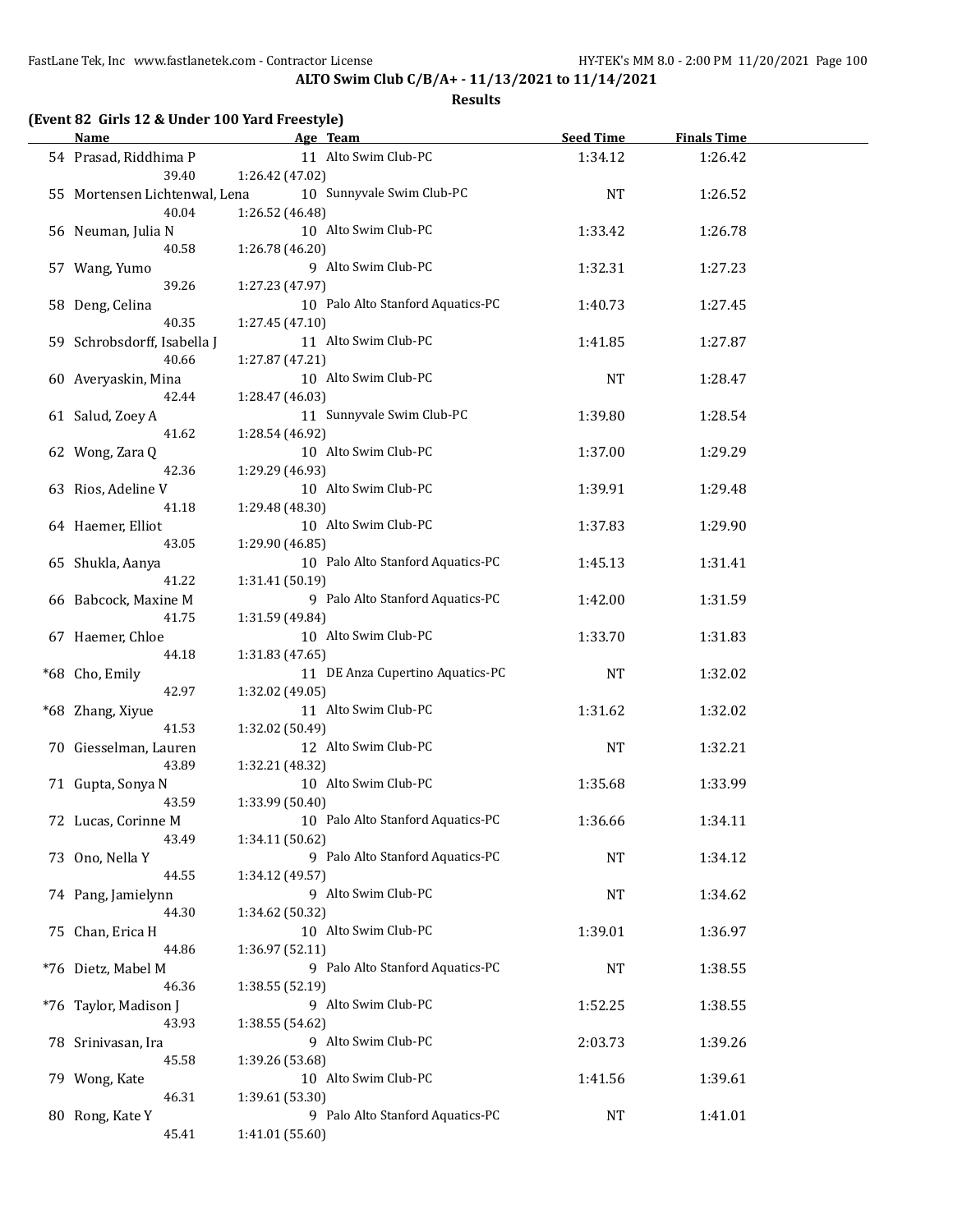# **(Event 82 Girls 12 & Under 100 Yard Freestyle)**

|       | Name                  |                   | Age Team                          | <b>Seed Time</b> | <b>Finals Time</b> |  |
|-------|-----------------------|-------------------|-----------------------------------|------------------|--------------------|--|
|       | 81 Xiu, Anya          |                   | 9 Alto Swim Club-PC               | <b>NT</b>        | 1:44.09            |  |
|       | 47.99                 | 1:44.09(56.10)    |                                   |                  |                    |  |
|       | 82 Chen, Jiahan       |                   | 12 Alto Swim Club-PC              | <b>NT</b>        | 1:44.72            |  |
|       | 43.87                 | 1:44.72 (1:00.85) |                                   |                  |                    |  |
|       | 83 Wang, Emmy B       |                   | 8 Alto Swim Club-PC               | <b>NT</b>        | 1:46.64            |  |
|       | 46.23                 | 1:46.64 (1:00.41) |                                   |                  |                    |  |
|       | 84 WU, Charlotte      |                   | 7 Alto Swim Club-PC               | NT               | 1:48.10            |  |
|       | 49.37                 | 1:48.10 (58.73)   |                                   |                  |                    |  |
|       | 85 Lundell, Kendall C |                   | 9 Alto Swim Club-PC               | 1:49.95          | 1:51.28            |  |
|       | 49.64                 | 1:51.28 (1:01.64) |                                   |                  |                    |  |
|       | 86 Poon, Olivia Y     |                   | 7 DE Anza Cupertino Aquatics-PC   | 2:30.19          | 1:57.79            |  |
|       | 53.84                 | 1:57.79 (1:03.95) |                                   |                  |                    |  |
|       | 87 Moran, Helena C    |                   | 9 Palo Alto Stanford Aquatics-PC  | <b>NT</b>        | 2:09.11            |  |
|       | 59.01                 | 2:09.11(1:10.10)  |                                   |                  |                    |  |
|       | 88 Kedia, Amyra       |                   | 11 Palo Alto Stanford Aquatics-PC | <b>NT</b>        | 2:13.25            |  |
|       | 58.52                 | 2:13.25 (1:14.73) |                                   |                  |                    |  |
|       | 89 Meng, Angela J     |                   | 8 Alto Swim Club-PC               | <b>NT</b>        | 2:17.46            |  |
|       | 1:04.22               | 2:17.46 (1:13.24) |                                   |                  |                    |  |
| $---$ | Watson, Adelaide P    |                   | 5 Alto Swim Club-PC               | NT               | DQ                 |  |
|       | 1:12.16               | DQ (1:25.42)      |                                   |                  |                    |  |
| ---   | Yang, Emma            |                   | 9 Palo Alto Stanford Aquatics-PC  | <b>NT</b>        | DQ                 |  |
|       | 59.76                 | DQ (1:09.20)      |                                   |                  |                    |  |
|       | Shen, Hazel B         |                   | 11 Sunnyvale Swim Club-PC         | <b>NT</b>        | <b>NS</b>          |  |
|       | Shenoy, Samika        |                   | 8 Alto Swim Club-PC               | <b>NT</b>        | <b>NS</b>          |  |
|       | Christensen, Haylee M |                   | 10 Ladera Oaks-PC                 | 2:22.36          | <b>NS</b>          |  |
| $---$ | Samachisa, Ada L      | 9                 | Alto Swim Club-PC                 | 2:12.30          | <b>NS</b>          |  |

# **Event 83 Boys 12 & Under 100 Yard Freestyle**

| <b>Name</b>            | Age Team                          | <b>Seed Time</b> | <b>Finals Time</b> |  |
|------------------------|-----------------------------------|------------------|--------------------|--|
| 1 Kawaja, Reid S       | 11 Ladera Oaks-PC                 | 58.66            | 57.44              |  |
| 27.13                  | 57.44 (30.31)                     |                  |                    |  |
| 2 Glanville, Dylan J   | 12 Alto Swim Club-PC              | 58.66            | 57.56              |  |
| 27.77                  | 57.56 (29.79)                     |                  |                    |  |
| 3 Cao, Bryan Q         | 12 Milpitas Aquatic Club-PC       | 1:09.29          | 58.45              |  |
| 27.52                  | 58.45 (30.93)                     |                  |                    |  |
| 4 YU, Ben B            | 12 Sunnyvale Swim Club-PC         | 1:00.62          | 59.02              |  |
| 29.09                  | 59.02 (29.93)                     |                  |                    |  |
| 5 Zhu, Ian             | 12 Sunnyvale Swim Club-PC         | 1:08.02          | 1:00.01            |  |
| 28.41                  | 1:00.01 (31.60)                   |                  |                    |  |
| 6 Sutherland, Graham O | 12 Ladera Oaks-PC                 | 1:12.18          | 1:00.69            |  |
| 28.87                  | 1:00.69 (31.82)                   |                  |                    |  |
| 7 Parrett, Theodore R  | 12 Alto Swim Club-PC              | 1:03.55          | 1:01.49            |  |
| 29.26                  | 1:01.49 (32.23)                   |                  |                    |  |
| 8 Laster, Ethan W      | 12 Palo Alto Stanford Aquatics-PC | 1:10.44          | 1:05.32            |  |
| 30.68                  | 1:05.32 (34.64)                   |                  |                    |  |
| 9 Reklis, Rylan K      | 12 Alto Swim Club-PC              | 1:07.17          | 1:05.51            |  |
| 31.06                  | 1:05.51 (34.45)                   |                  |                    |  |
| 10 Powell, Ryan A      | 10 Ladera Oaks-PC                 | 1:05.63          | 1:05.56            |  |
| 30.73                  | 1:05.56 (34.83)                   |                  |                    |  |
| 11 Byer, Leo E         | 9 Palo Alto Stanford Aquatics-PC  | 1:07.71          | 1:06.56            |  |
| 31.19                  | 1:06.56(35.37)                    |                  |                    |  |
| 12 Sawamura, Ivan      | 11 Sunnyvale Swim Club-PC         | 1:07.50          | 1:06.79            |  |
| 31.21                  | 1:06.79 (35.58)                   |                  |                    |  |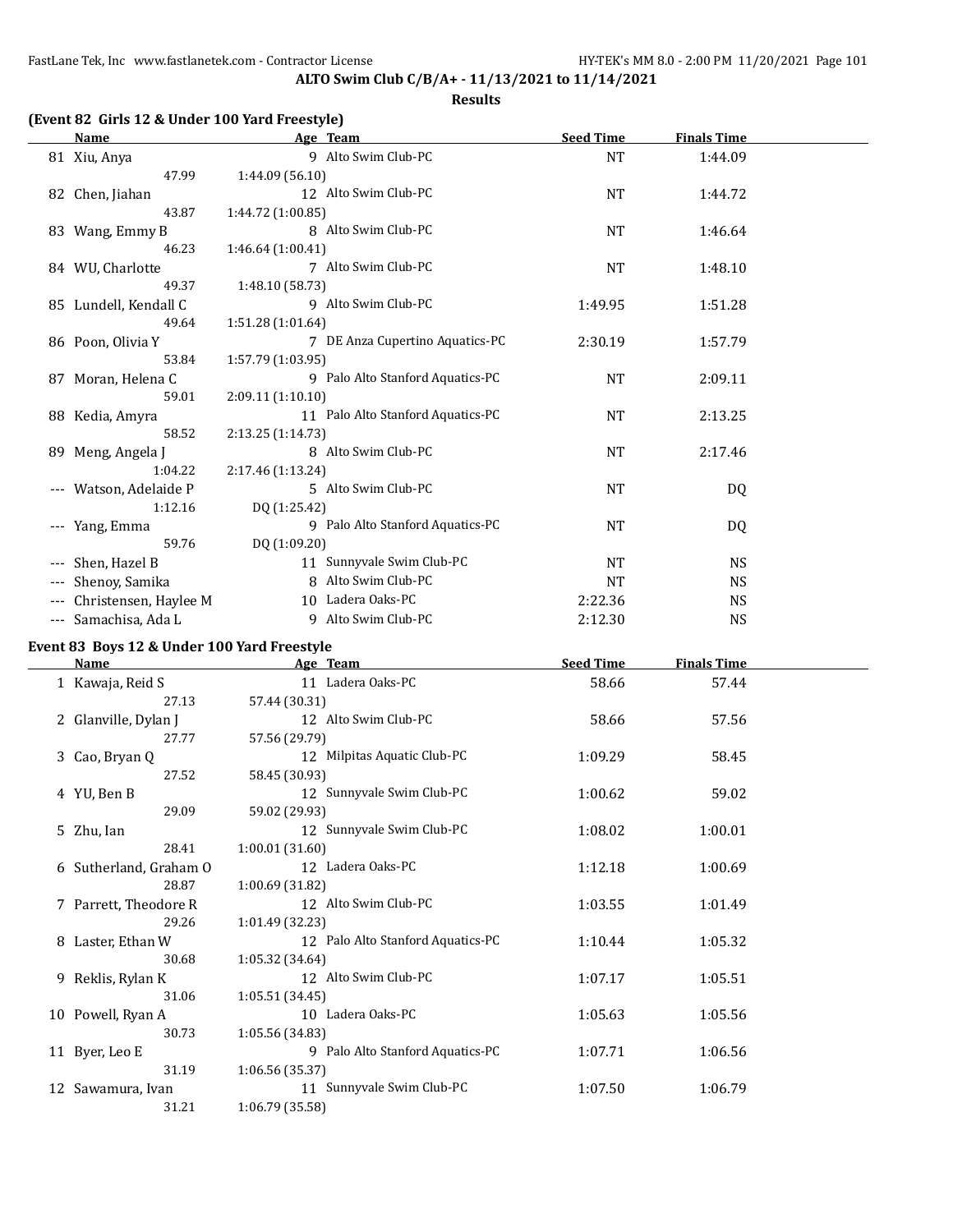**ALTO Swim Club C/B/A+ - 11/13/2021 to 11/14/2021**

|  |  |  | (Event 83 Boys 12 & Under 100 Yard Freestyle) |
|--|--|--|-----------------------------------------------|
|--|--|--|-----------------------------------------------|

| <b>Name</b>                          | Age Team                                             | <b>Seed Time</b> | <b>Finals Time</b> |  |
|--------------------------------------|------------------------------------------------------|------------------|--------------------|--|
| 13 Erickson, Julian A                | 11 Alto Swim Club-PC                                 | 1:13.33          | 1:06.80            |  |
| 31.70<br>14 Lee, Seunghun            | 1:06.80 (35.10)<br>11 Palo Alto Stanford Aquatics-PC | 1:23.05          | 1:06.89            |  |
| 32.00<br>15 Gong, Andrew Y           | 1:06.89 (34.89)<br>12 DE Anza Cupertino Aquatics-PC  | 1:21.89          | 1:07.64            |  |
| 31.28<br>16 Bailey, Skye R           | 1:07.64 (36.36)<br>9 Alto Swim Club-PC               | 1:10.75          | 1:08.02            |  |
| 33.19                                | 1:08.02 (34.83)                                      |                  |                    |  |
| 17 Bivol, Julien A<br>32.48          | 10 Alto Swim Club-PC<br>1:08.48 (36.00)              | 1:10.40          | 1:08.48            |  |
| 18 Baek, Haniel J<br>33.13           | 10 DE Anza Cupertino Aquatics-PC<br>1:09.43 (36.30)  | 1:10.10          | 1:09.43            |  |
| 19 Achterkirchen, Carl J<br>31.92    | 11 Palo Alto Stanford Aquatics-PC<br>1:10.03 (38.11) | 1:13.27          | 1:10.03            |  |
| 20 Sauquet, Balthazar U<br>33.75     | 12 Palo Alto Stanford Aquatics-PC<br>1:10.76 (37.01) | 1:24.38          | 1:10.76            |  |
| 21 Grant, Evan M<br>33.20            | 11 Ladera Oaks-PC<br>1:10.77 (37.57)                 | 1:12.28          | 1:10.77            |  |
| 22 Rizvi, Brooks<br>33.97            | 12 DE Anza Cupertino Aquatics-PC<br>1:11.43 (37.46)  | <b>NT</b>        | 1:11.43            |  |
| 23 NG, Ethan                         | 12 DE Anza Cupertino Aquatics-PC                     | <b>NT</b>        | 1:11.69            |  |
| 31.66<br>24 Lin, Dylan               | 1:11.69 (40.03)<br>12 Sunnyvale Swim Club-PC         | 1:12.00          | 1:11.95            |  |
| 33.62<br>25 Bulankov, Phillip A      | 1:11.95 (38.33)<br>8 Alto Swim Club-PC               | 1:30.49          | 1:12.36            |  |
| 33.22<br>26 Deng, Daniel             | 1:12.36 (39.14)<br>10 Alto Swim Club-PC              | 1:16.08          | 1:12.64            |  |
| 35.07<br>27 Park, Noel               | 1:12.64 (37.57)<br>12 DE Anza Cupertino Aquatics-PC  | 1:33.50          | 1:12.87            |  |
| 33.80<br>28 Kabakov Isakova, Leonard | 1:12.87 (39.07)<br>12 Palo Alto Stanford Aquatics-PC | 1:10.06          | 1:13.17            |  |
| 34.61<br>29 Adam, Conor              | 1:13.17 (38.56)<br>11 Palo Alto Stanford Aquatics-PC | 1:17.86          | 1:13.29            |  |
| 34.98<br>30 Shang, Kevin             | 1:13.29 (38.31)<br>11 DE Anza Cupertino Aquatics-PC  | NT               | 1:13.80            |  |
| 34.81<br>31 Reidy, Shane             | 1:13.80 (38.99)<br>11 Palo Alto Stanford Aquatics-PC | 1:15.00          | 1:13.99            |  |
| 33.76<br>32 NA, Chan                 | 1:13.99 (40.23)<br>12 Alto Swim Club-PC              | 1:14.86          | 1:14.01            |  |
| 34.54<br>33 Kuusela, Elias N         | 1:14.01 (39.47)<br>10 Alto Swim Club-PC              | 1:17.99          | 1:14.75            |  |
| 35.37<br>34 Lathi, Kiran S           | 1:14.75 (39.38)<br>10 Palo Alto Stanford Aquatics-PC | 1:22.21          | 1:14.92            |  |
| 35.59                                | 1:14.92 (39.33)                                      |                  |                    |  |
| 35 Rousseau, Hugues Q<br>35.30       | 12 Palo Alto Stanford Aquatics-PC<br>1:14.94 (39.64) | 1:20.41          | 1:14.94            |  |
| 36 Weinsberg, Alon                   | 12 Palo Alto Stanford Aquatics-PC                    | 1:24.29          | 1:15.69            |  |
| 37 Liu, David<br>35.14               | 12 Palo Alto Stanford Aquatics-PC<br>1:15.72 (40.58) | 1:40.29          | 1:15.72            |  |
| 38 Jain, Moksh E                     | 12 Palo Alto Stanford Aquatics-PC                    | <b>NT</b>        | 1:16.07            |  |
| 36.40                                | 1:16.07 (39.67)                                      |                  |                    |  |
| 39 Woon, Andrew<br>35.19             | 12 Alto Swim Club-PC<br>1:16.46 (41.27)              | <b>NT</b>        | 1:16.46            |  |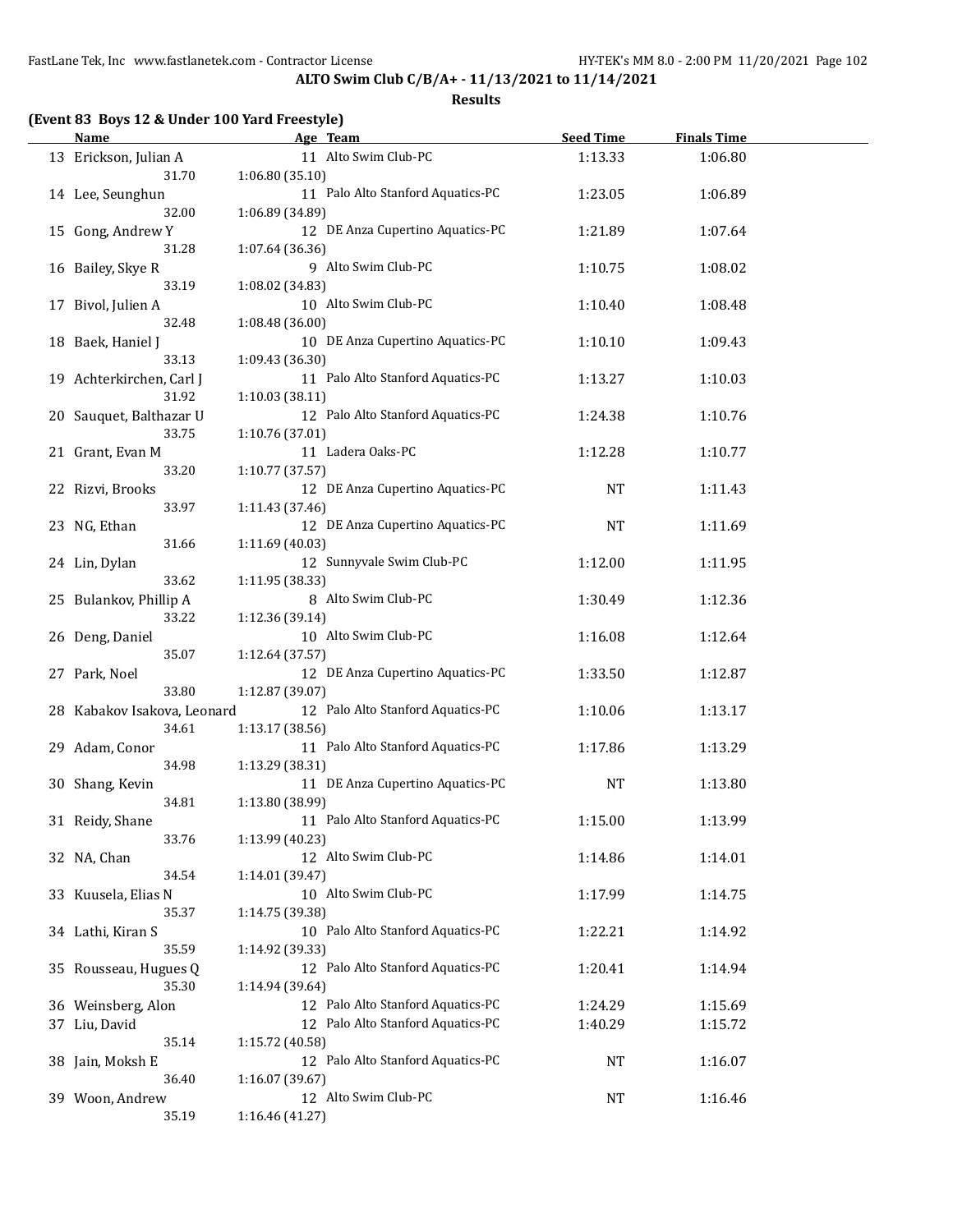**(Event 83 Boys 12 & Under 100 Yard Freestyle)**

**ALTO Swim Club C/B/A+ - 11/13/2021 to 11/14/2021**

|    | <b>Name</b>                    | Age Team                          | <b>Seed Time</b> | <b>Finals Time</b> |
|----|--------------------------------|-----------------------------------|------------------|--------------------|
|    | 40 Mortensen Lichtenwal, Biorn | 10 Sunnyvale Swim Club-PC         | <b>NT</b>        | 1:17.53            |
|    | 35.56                          | 1:17.53(41.97)                    |                  |                    |
| 41 | Martin, Drew A                 | 12 Alto Swim Club-PC              | 1:22.43          | 1:17.57            |
|    | 36.51                          | 1:17.57(41.06)                    |                  |                    |
|    | 42 Laster, Teddy M             | 10 Palo Alto Stanford Aquatics-PC | 1:45.00          | 1:18.01            |
|    | 36.59                          | 1:18.01(41.42)                    |                  |                    |
|    | 43 Chang, Eric                 | 10 Alto Swim Club-PC              | 1:24.54          | 1:18.51            |
|    | 37.76                          | 1:18.51(40.75)                    |                  |                    |
|    | 44 Zheng, Eric                 | 8 DE Anza Cupertino Aquatics-PC   | 1:52.18          | 1:18.61            |
|    | 38.20                          | 1:18.61(40.41)                    |                  |                    |
| 45 | Merkel, Oscar                  | 10 Palo Alto Stanford Aquatics-PC | <b>NT</b>        | 1:19.06            |
|    | 35.82                          | 1:19.06 (43.24)                   |                  |                    |
| 46 | YU, Felix                      | Alto Swim Club-PC<br>10           | 1:26.92          | 1:19.12            |
|    |                                |                                   |                  |                    |

| JU.JI                           | 1.17.97 THOU                                         |           |         |
|---------------------------------|------------------------------------------------------|-----------|---------|
| 42 Laster, Teddy M              | 10 Palo Alto Stanford Aquatics-PC                    | 1:45.00   | 1:18.01 |
| 36.59<br>43 Chang, Eric         | 1:18.01 (41.42)<br>10 Alto Swim Club-PC              | 1:24.54   | 1:18.51 |
| 37.76<br>44 Zheng, Eric         | 1:18.51 (40.75)<br>8 DE Anza Cupertino Aquatics-PC   | 1:52.18   | 1:18.61 |
| 38.20                           | 1:18.61(40.41)                                       |           |         |
| 45 Merkel, Oscar                | 10 Palo Alto Stanford Aquatics-PC                    | NT        | 1:19.06 |
| 35.82                           | 1:19.06 (43.24)<br>10 Alto Swim Club-PC              |           |         |
| 46 YU, Felix<br>38.14           | 1:19.12 (40.98)                                      | 1:26.92   | 1:19.12 |
| 47 Chen, Ethan                  | 10 Palo Alto Stanford Aquatics-PC                    | 1:19.39   | 1:19.43 |
| 36.73                           | 1:19.43 (42.70)                                      |           |         |
| 48 Parris, Josiah M             | 10 DE Anza Cupertino Aquatics-PC                     | 1:22.97   | 1:20.39 |
| 37.06<br>49 Nicolls, Julian C   | 1:20.39 (43.33)<br>10 Palo Alto Stanford Aquatics-PC | 1:17.00   | 1:20.69 |
| 38.40                           | 1:20.69 (42.29)                                      |           |         |
| 50 Gellately, Fredrik M         | 10 DE Anza Cupertino Aquatics-PC                     | 1:26.20   | 1:21.41 |
| 38.58                           | 1:21.41 (42.83)                                      |           |         |
| 51 Zheng, Zeen                  | 11 Alto Swim Club-PC                                 | 1:31.17   | 1:21.42 |
| 38.64<br>52 Uribe, Jeronimo     | 1:21.42 (42.78)<br>11 Palo Alto Stanford Aquatics-PC | 1:28.98   | 1:21.63 |
| 38.75                           | 1:21.63 (42.88)                                      |           |         |
| 53 Kesar, Itay                  | 12 Palo Alto Stanford Aquatics-PC                    | NT        | 1:23.01 |
| 37.78                           | 1:23.01 (45.23)                                      |           |         |
| 54 Heloin, Alexandre P<br>39.11 | 11 Palo Alto Stanford Aquatics-PC                    | 1:34.76   | 1:23.65 |
| 55 Lee, Connor J                | 1:23.65 (44.54)<br>8 Palo Alto Stanford Aquatics-PC  | <b>NT</b> | 1:26.20 |
| 39.62                           | 1:26.20 (46.58)                                      |           |         |
| 56 Kirk, Eli J                  | 9 Palo Alto Stanford Aquatics-PC                     | 1:31.84   | 1:27.11 |
| 41.11                           | 1:27.11 (46.00)                                      |           |         |
| 57 Young, Griffin C<br>40.48    | 9 Ladera Oaks-PC<br>1:27.27 (46.79)                  | 1:31.84   | 1:27.27 |
| 58 Suh, Noah                    | 10 Palo Alto Stanford Aquatics-PC                    | NT        | 1:28.73 |
| 41.67                           | 1:28.73 (47.06)                                      |           |         |
| 59 Shen, Brandon                | 9 Sunnyvale Swim Club-PC                             | NT        | 1:31.09 |
| 42.89                           | 1:31.09 (48.20)                                      |           |         |
| 60 Shen, Alex<br>42.59          | 11 Palo Alto Stanford Aquatics-PC<br>1:31.25 (48.66) | NT        | 1:31.25 |
| 61 Araya, Sebastian C           | 9 Alto Swim Club-PC                                  | 1:39.97   | 1:31.63 |
| 43.69                           | 1:31.63 (47.94)                                      |           |         |
| 62 Rust, Elliot K               | 10 Alto Swim Club-PC                                 | 1:40.62   | 1:32.42 |
| 42.57                           | 1:32.42 (49.85)                                      |           |         |
| 63 Pang, Julian R<br>44.52      | 10 Burlingame Aquatics-PC<br>1:33.14 (48.62)         | 1:49.17   | 1:33.14 |
| 64 LU, Daniel                   | 8 Sunnyvale Swim Club-PC                             | NT        | 1:33.52 |
| 46.16                           | 1:33.52 (47.36)                                      |           |         |
| 65 Kim, Jaeyoon                 | 11 Palo Alto Stanford Aquatics-PC                    | NT        | 1:33.72 |
| 44.34                           | 1:33.72 (49.38)<br>11 Alto Swim Club-PC              |           |         |
| 66 Ortiz, Landon R<br>43.70     | 1:35.86 (52.16)                                      | 1:45.71   | 1:35.86 |
|                                 |                                                      |           |         |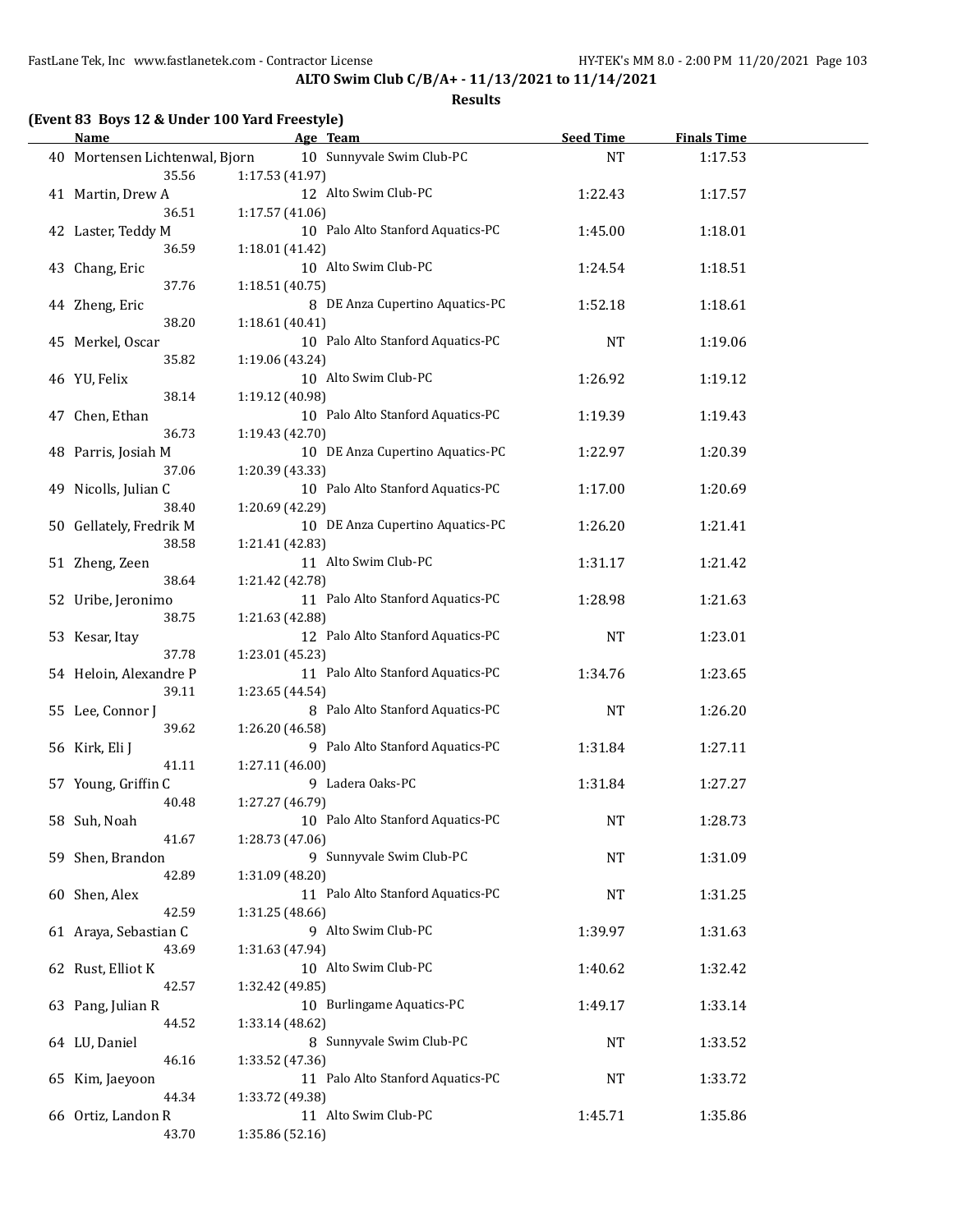**ALTO Swim Club C/B/A+ - 11/13/2021 to 11/14/2021**

| <b>Name</b>                                 | Age Team                          | <b>Seed Time</b> | <b>Finals Time</b> |  |
|---------------------------------------------|-----------------------------------|------------------|--------------------|--|
| 67 Tian, Jesse                              | 9 Alto Swim Club-PC               | 1:52.39          | 1:37.14            |  |
| 46.13                                       | 1:37.14 (51.01)                   |                  |                    |  |
| 68 Dietz, Archibald J                       | 7 Palo Alto Stanford Aquatics-PC  | <b>NT</b>        | 1:37.90            |  |
| 46.25                                       | 1:37.90 (51.65)                   |                  |                    |  |
| 69 Chan, Mason S                            | 10 Alto Swim Club-PC              | 1:49.11          | 1:38.60            |  |
| 45.46                                       | 1:38.60 (53.14)                   |                  |                    |  |
| 70 LI, Leshan                               | 10 Palo Alto Stanford Aquatics-PC | 1:50.43          | 1:40.05            |  |
| 46.91                                       | 1:40.05 (53.14)                   |                  |                    |  |
| 71 Sommer, Mathias L                        | 11 Palo Alto Stanford Aquatics-PC | 1:47.76          | 1:40.97            |  |
| 48.27                                       | 1:40.97 (52.70)                   |                  |                    |  |
| 72 Balyan, Viraj                            | 8 Alto Swim Club-PC               | NT               | 1:41.06            |  |
| 73 Hira, Nicolas                            | 8 Alto Swim Club-PC               | <b>NT</b>        | 1:41.10            |  |
| 50.07                                       | 1:41.10 (51.03)                   |                  |                    |  |
| 74 Zhou, Kunhao L                           | 8 Alto Swim Club-PC               | 1:44.61          | 1:41.70            |  |
| 44.08                                       | 1:41.70 (57.62)                   |                  |                    |  |
| 75 Caroompas, Nolan                         | 10 Sunnyvale Swim Club-PC         | <b>NT</b>        | 1:41.81            |  |
| 45.13                                       | 1:41.81 (56.68)                   |                  |                    |  |
| 76 Wartrakchit, Pakin                       | 8 Alto Swim Club-PC               | <b>NT</b>        | 1:41.92            |  |
| 45.81                                       | 1:41.92 (56.11)                   |                  |                    |  |
| 77 Sun, Jaylen                              | 9 Sunnyvale Swim Club-PC          | <b>NT</b>        | 1:46.33            |  |
| 48.77                                       | 1:46.33 (57.56)                   |                  |                    |  |
| 78 TU, Leroy G                              | 8 Alto Swim Club-PC               | 2:03.87          | 1:47.39            |  |
| 52.30                                       | 1:47.39 (55.09)                   |                  |                    |  |
| 79 Dashouk, Michael                         | 9 Alto Swim Club-PC               | <b>NT</b>        | 1:48.65            |  |
| 47.01                                       | 1:48.65 (1:01.64)                 |                  |                    |  |
| 80 Long, Darron J                           | 8 Alto Swim Club-PC               | <b>NT</b>        | 1:49.71            |  |
| 51.62                                       | 1:49.71 (58.09)                   |                  |                    |  |
| 81 Jhaveri, Nevahn                          | 9 Palo Alto Stanford Aquatics-PC  | <b>NT</b>        | 1:55.84            |  |
| 54.87                                       | 1:55.84 (1:00.97)                 |                  |                    |  |
| 82 Xia, Daniel J                            | 9 Alto Swim Club-PC               | <b>NT</b>        | 2:06.62            |  |
| 59.56                                       | 2:06.62 (1:07.06)                 |                  |                    |  |
| 83 Oliveira, Enzo P                         | 8 Alto Swim Club-PC               | <b>NT</b>        | 2:16.09            |  |
| 1:02.39                                     | 2:16.09 (1:13.70)                 |                  |                    |  |
| 84 Fletcher, Wyatt                          | 8 Alto Swim Club-PC               | <b>NT</b>        | 2:24.05            |  |
| 1:04.64                                     | 2:24.05 (1:19.41)                 |                  |                    |  |
| 85 Sung, Ryan                               | 8 Alto Swim Club-PC               | <b>NT</b>        | 2:25.33            |  |
| 1:07.00                                     | 2:25.33 (1:18.33)                 |                  |                    |  |
| 86 Chang, Elijah J                          | 8 Alto Swim Club-PC               | <b>NT</b>        | 2:43.55            |  |
| 1:16.25                                     | 2:43.55 (1:27.30)                 |                  |                    |  |
| --- LI, Timothy                             | 11 Palo Alto Stanford Aquatics-PC | 1:11.79          | <b>NS</b>          |  |
| --- Garg, Amit J                            | 11 Palo Alto Stanford Aquatics-PC | 1:23.08          | <b>NS</b>          |  |
| Vartkessian, Theodore D                     | 8 Alto Swim Club-PC               | NT               | <b>NS</b>          |  |
| --- Liu, Lucas R                            | 7 Alto Swim Club-PC               | NT               | <b>NS</b>          |  |
| --- Mai, Bryan S                            | 9 Alto Swim Club-PC               | 2:07.15          | <b>NS</b>          |  |
| Event 84 Girls 12 & Under 25 Yard Butterfly |                                   |                  |                    |  |
| <b>Name</b>                                 | Age Team                          | <b>Seed Time</b> | <b>Finals Time</b> |  |
| $1$ Dahl Chloo V                            | 12 DE Anza Cupertino Aquatics-DC  | <b>NIT</b>       | 1702               |  |

| <b>Name</b>      | Age Team                         | seed Time | <b>Finals</b> Time |  |
|------------------|----------------------------------|-----------|--------------------|--|
| 1 Dahl, Chloe X  | 12 DE Anza Cupertino Aquatics-PC | NT        | 17.83              |  |
| 2 Lin, Abigail   | 8 Alto Swim Club-PC              | NT        | 19.83              |  |
| 3 Wong, Claire Y | 9 Palo Alto Stanford Aquatics-PC | <b>NT</b> | 21.44              |  |
| 4 Wang, Emmy B   | 8 Alto Swim Club-PC              | 26.39     | 25.04              |  |
| 5 WU, Charlotte  | Alto Swim Club-PC                | <b>NT</b> | 28.47              |  |
| 6 Lynch, Avedon  | 7 Palo Alto Stanford Aquatics-PC | 31.03     | 28.88              |  |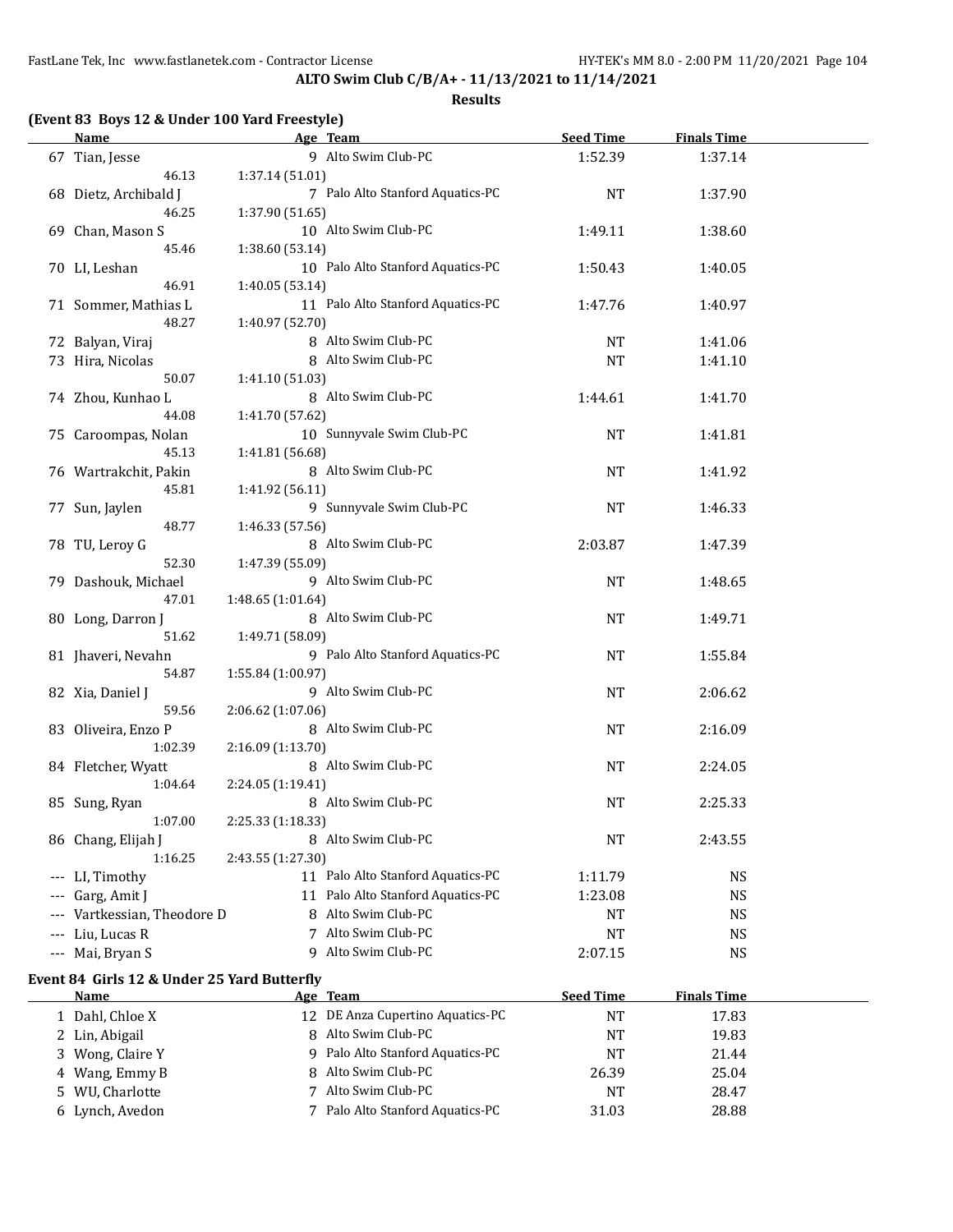#### **Results**

|  |  |  | (Event 84 Girls 12 & Under 25 Yard Butterfly) |
|--|--|--|-----------------------------------------------|
|--|--|--|-----------------------------------------------|

| Name                           | <u>Age Team</u>                  | <b>Seed Time</b> | <b>Finals Time</b> |  |
|--------------------------------|----------------------------------|------------------|--------------------|--|
| 7 Finn, Sloan                  | 8 Palo Alto Stanford Aquatics-PC | NT               | 40.96              |  |
| --- Unzelman-Langsdorf, Audrey | 9 Palo Alto Stanford Aquatics-PC | <b>NT</b>        | DQ                 |  |
| --- Varma, Megan G             | 7 Palo Alto Stanford Aquatics-PC | NT               | D <sub>0</sub>     |  |
| --- Meng, Angela J             | 8 Alto Swim Club-PC              | NT               | DQ                 |  |
| --- Watson, Adelaide P         | 5 Alto Swim Club-PC              | NT               | DQ                 |  |
| --- Sun, Jordan                | 7 Sunnyvale Swim Club-PC         | NT               | DQ                 |  |
| --- Shenoy, Samika             | 8 Alto Swim Club-PC              | NT               | NS                 |  |
| --- Lucas, Brooks              | 6 Palo Alto Stanford Aquatics-PC | NT               | NS                 |  |

# **Event 85 Boys 12 & Under 25 Yard Butterfly**

|       | <b>Name</b>                                 |    | Age Team                         | <b>Seed Time</b>                  | <b>Finals Time</b> |  |
|-------|---------------------------------------------|----|----------------------------------|-----------------------------------|--------------------|--|
|       | 1 Park, Noel                                |    | 12 DE Anza Cupertino Aquatics-PC | <b>NT</b>                         | 19.83              |  |
|       | Zhou, Kunhao L                              | 8  | Alto Swim Club-PC                | <b>NT</b>                         | 20.33              |  |
| 3.    | Maigret, David                              | 7  | Palo Alto Stanford Aquatics-PC   | NT                                | 21.13              |  |
| 4     | Dashouk, Michael                            | 9  | Alto Swim Club-PC                | 30.69                             | 23.60              |  |
| 5.    | Ashcraft, Logan M                           | 8  | Palo Alto Stanford Aquatics-PC   | <b>NT</b>                         | 23.69              |  |
| 6     | Wartrakchit, Pakin                          | 8  | Alto Swim Club-PC                | <b>NT</b>                         | 23.81              |  |
| 7     | TU, Leroy G                                 | 8  | Alto Swim Club-PC                | 26.93                             | 25.34              |  |
| 8     | Dietz, Archibald J                          |    | Palo Alto Stanford Aquatics-PC   | <b>NT</b>                         | 26.77              |  |
| 9.    | Long, Darron J                              | 8  | Alto Swim Club-PC                | <b>NT</b>                         | 26.81              |  |
| 10    | Balyan, Viraj                               | 8  | Alto Swim Club-PC                | NT                                | 27.41              |  |
| 11    | Chen, Aaron                                 | 8  | DE Anza Cupertino Aquatics-PC    | NT                                | 29.10              |  |
| 12    | Hira, Nicolas                               | 8  | Alto Swim Club-PC                | 28.03                             | 30.46              |  |
| 13    | Wiesner, Lev A                              | 8  | Palo Alto Stanford Aquatics-PC   | <b>NT</b>                         | 31.49              |  |
| 14    | Repeshko, Leo                               | 8  | Palo Alto Stanford Aquatics-PC   | 30.70                             | 31.70              |  |
| 15    | Yuan, Alexander S                           |    | Palo Alto Stanford Aquatics-PC   | <b>NT</b>                         | 45.42              |  |
| ---   | Lucas, Chase                                | 8  | Palo Alto Stanford Aquatics-PC   | <b>NT</b>                         | DQ                 |  |
|       | Oliveira, Enzo P                            | 8  | Alto Swim Club-PC                | <b>NT</b>                         | DQ                 |  |
|       | Sung, Ryan                                  | 8  | Alto Swim Club-PC                | <b>NT</b>                         | DQ                 |  |
| $---$ | Fletcher, Wyatt                             | 8  | Alto Swim Club-PC                | <b>NT</b>                         | DQ                 |  |
|       | Chang, Elijah J                             | 8  | Alto Swim Club-PC                | <b>NT</b>                         | DQ                 |  |
| $---$ | Woon, Andrew                                | 12 | Alto Swim Club-PC                | <b>NT</b>                         | <b>NS</b>          |  |
| $---$ | Liu, Lucas R                                |    | Alto Swim Club-PC                | <b>NT</b>                         | <b>NS</b>          |  |
| $---$ | Vartkessian, Theodore D                     | 8  | Alto Swim Club-PC                | <b>NT</b>                         | <b>NS</b>          |  |
|       | Event 86 Girls 12 & Under 50 Yard Butterfly |    |                                  |                                   |                    |  |
|       |                                             |    |                                  | $C = 1.5$ Theorem is a set of $T$ | Film a La Frican   |  |

|    | <b>Name</b>              |    | Age Team                          | <b>Seed Time</b> | <b>Finals Time</b> |
|----|--------------------------|----|-----------------------------------|------------------|--------------------|
|    | 1 Young, Clara H         | 11 | Ladera Oaks-PC                    | 28.90            | 28.25              |
|    | 2 SU, Mia                |    | 12 Santa Clara Swim Club-PC       | 30.94            | 28.95              |
|    | 3 Conover-Hui, Karina L  |    | 12 Palo Alto Stanford Aquatics-PC | 30.46            | 29.23              |
|    | 4 Johnson, Kylie E       |    | 12 Ladera Oaks-PC                 | 38.68            | 31.54              |
|    | 5 Picard, Naomi L        | 11 | Alto Swim Club-PC                 | 33.98            | 32.34              |
|    | 6 Osipova, Margarita     |    | 12 Alto Swim Club-PC              | <b>NT</b>        | 34.61              |
|    | 7 Habibi, Alexa          |    | 12 Ladera Oaks-PC                 | 40.22            | 34.98              |
|    | 8 Garlinghouse, Claire R |    | 10 Palo Alto Stanford Aquatics-PC | 44.60            | 35.55              |
|    | 9 Harding, McKinley A    |    | 11 Palo Alto Stanford Aquatics-PC | 37.21            | 35.78              |
| 10 | Lau, Ava T               |    | 12 DE Anza Cupertino Aquatics-PC  | 34.10            | 35.85              |
|    | 11 Seshaadri, Aarya      |    | 12 DE Anza Cupertino Aquatics-PC  | 42.18            | 35.89              |
|    | 12 HE, Jasmine S         | 11 | Alto Swim Club-PC                 | 36.93            | 36.00              |
|    | 13 Parris, Maleia K      |    | 12 DE Anza Cupertino Aquatics-PC  | 37.56            | 36.11              |
|    | 14 Dahl, Chloe X         |    | 12 DE Anza Cupertino Aquatics-PC  | <b>NT</b>        | 36.69              |
|    | 15 Chan, Katia W         |    | 12 Sunnyvale Swim Club-PC         | 39.12            | 37.35              |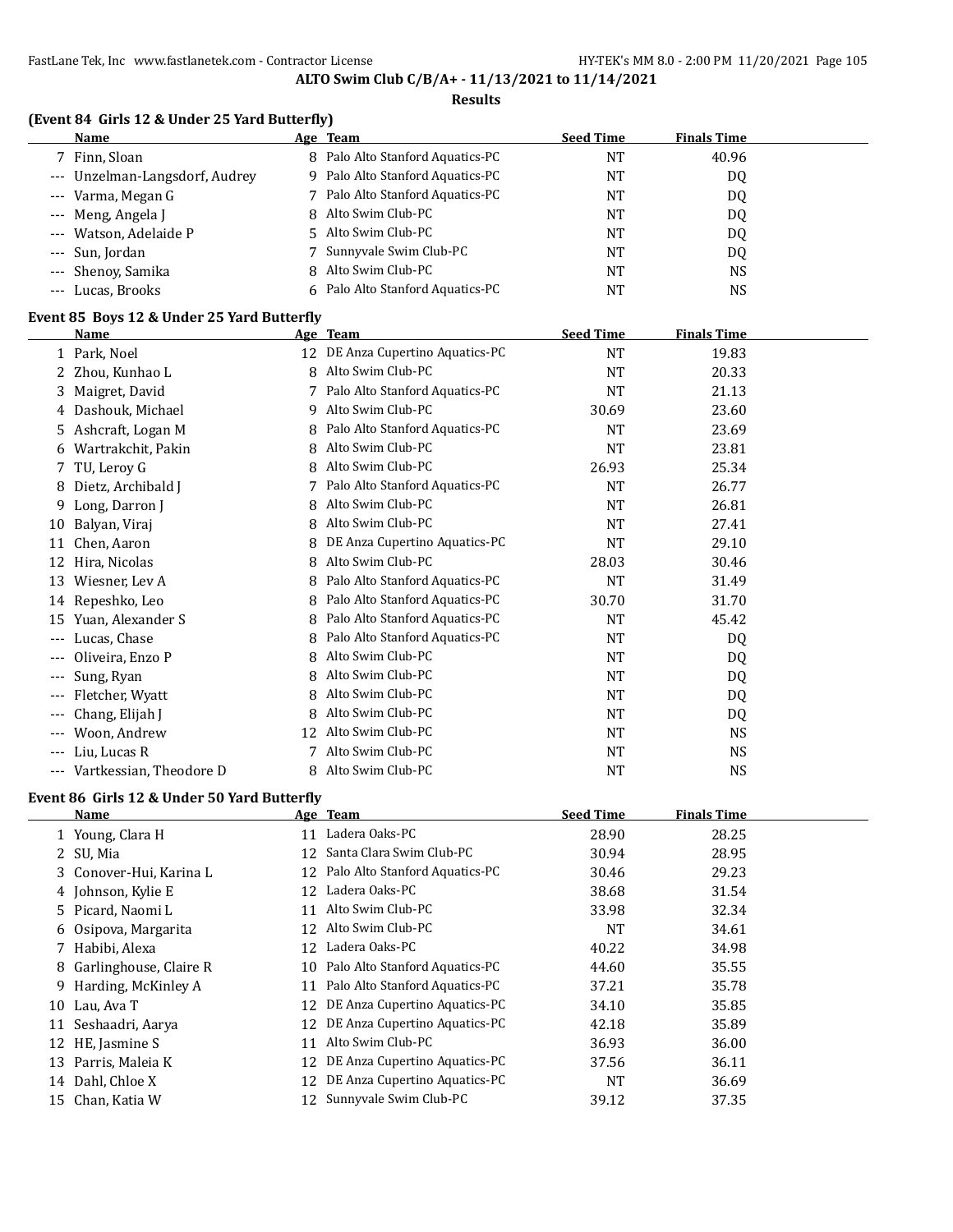#### **Results**

# **(Event 86 Girls 12 & Under 50 Yard Butterfly)**

|          | Name                  |    | Age Team                       | <b>Seed Time</b> | <b>Finals Time</b> |  |
|----------|-----------------------|----|--------------------------------|------------------|--------------------|--|
|          | 16 Van Wert, Bree S   | 11 | Palo Alto Stanford Aquatics-PC | 37.31            | 37.84              |  |
| 17       | Stenfort, Hope L      | 12 | DE Anza Cupertino Aquatics-PC  | 44.86            | 37.95              |  |
| 18       | Chang, Elise          | 12 | Alto Swim Club-PC              | 38.50            | 37.99              |  |
| 19       | Enderes, Sarah        | 12 | Alto Swim Club-PC              | 40.76            | 38.28              |  |
|          | 20 Malhotra, Shreya   | 12 | Palo Alto Stanford Aquatics-PC | <b>NT</b>        | 41.93              |  |
|          | 21 Lai, Hana T        | 10 | Ladera Oaks-PC                 | <b>NT</b>        | 43.31              |  |
|          | 22 Sperry, Mia R      | 10 | Ladera Oaks-PC                 | 43.29            | 43.57              |  |
| 23.      | Rizvi, Emi            | 10 | DE Anza Cupertino Aquatics-PC  | <b>NT</b>        | 44.06              |  |
| 24       | Iwasaki, Mika L       | 11 | Sunnyvale Swim Club-PC         | 45.65            | 45.01              |  |
|          | 25 Hopkins, Summer S  | 10 | DE Anza Cupertino Aquatics-PC  | 49.97            | 45.50              |  |
|          | 26 Cho, Emily         | 11 | DE Anza Cupertino Aquatics-PC  | <b>NT</b>        | 46.92              |  |
| $- - -$  | Dietz, Mabel M        | 9  | Palo Alto Stanford Aquatics-PC | <b>NT</b>        | DQ                 |  |
| $\cdots$ | Weinsberg, Lia        | 9  | Palo Alto Stanford Aquatics-PC | 1:12.41          | DQ                 |  |
| $\cdots$ | Lucas, Corinne M      | 10 | Palo Alto Stanford Aquatics-PC | 46.43            | NS.                |  |
|          | --- Mason, Caroline A |    | Palo Alto Stanford Aquatics-PC | NT               | NS                 |  |

# **Event 87 Boys 12 & Under 50 Yard Butterfly**

| <b>Name</b>              |    | Age Team                         | <b>Seed Time</b>        | <b>Finals Time</b> |                                                                             |
|--------------------------|----|----------------------------------|-------------------------|--------------------|-----------------------------------------------------------------------------|
| 1 Taysi, Griffin C       |    | 12 DE Anza Cupertino Aquatics-PC | 36.84                   | 31.01              |                                                                             |
| 2 Smoot, Graham W        | 12 | Palo Alto Stanford Aquatics-PC   | 32.68                   | 31.36              |                                                                             |
| Sivamurthy, Nikhil       | 12 | Palo Alto Stanford Aquatics-PC   | 32.46                   | 31.62              |                                                                             |
| Chung, Kai K             |    | 12 Alto Swim Club-PC             | 34.41                   | 31.71              |                                                                             |
| Erickson, Julian A       | 11 | Alto Swim Club-PC                | 33.92                   | 32.61              |                                                                             |
| Araya, Agustin D         | 11 | Alto Swim Club-PC                | 34.39                   | 33.09              |                                                                             |
| Gafton, Andrew C         | 12 | Alto Swim Club-PC                | 34.46                   | 33.13              |                                                                             |
| Skey, Harper M           | 12 | Alto Swim Club-PC                | 34.57                   | 33.49              |                                                                             |
| Kwak, Zachary J          | 12 | Palo Alto Stanford Aquatics-PC   | 41.04                   | 33.84              |                                                                             |
| Wang, Gabriel            | 12 | Alto Swim Club-PC                | <b>NT</b>               | 34.48              |                                                                             |
| Hong, Matthew J          | 11 | Alto Swim Club-PC                | 34.38                   | 34.77              |                                                                             |
| Lau, Ian M               | 12 | Sunnyvale Swim Club-PC           | 41.64                   | 34.99              |                                                                             |
| Codel, Soeren A          | 10 | Palo Alto Stanford Aquatics-PC   | 34.99                   | 35.11              |                                                                             |
| Yong, Jerrick Y          | 12 | Alto Swim Club-PC                | 34.02                   | 35.41              |                                                                             |
| Fan, Jonathan A          |    |                                  | 37.25                   | 35.83              |                                                                             |
| Bivol, Julien A          | 10 | Alto Swim Club-PC                | 34.65                   | 36.12              |                                                                             |
| Erhard, Raphael          | 10 | Alto Swim Club-PC                | 37.38                   | 36.71              |                                                                             |
| Powell, Ryan A           | 10 | Ladera Oaks-PC                   | 46.91                   | 37.66              |                                                                             |
| Sauquet, Balthazar U     | 12 | Palo Alto Stanford Aquatics-PC   | 37.58                   | 37.67              |                                                                             |
| Kuusela, Niklas J        | 12 | Alto Swim Club-PC                | 39.25                   | 37.71              |                                                                             |
| Kabakov Isakova, Leonard | 12 | Palo Alto Stanford Aquatics-PC   | <b>NT</b>               | 39.07              |                                                                             |
| Latour, Logan            | 11 | Matadero Creek Aquatic Club-PC   | <b>NT</b>               | 40.06              |                                                                             |
| Liu, David               | 12 | Palo Alto Stanford Aquatics-PC   | 1:09.33                 | 40.26              |                                                                             |
| 24 WU, Victor            | 12 | DE Anza Cupertino Aquatics-PC    | 50.34                   | 43.83              |                                                                             |
| 25 Aguilera, Adrian C    | 10 | Sunnyvale Swim Club-PC           | <b>NT</b>               | 46.49              |                                                                             |
| Kirk, Eli J              | 9  | Palo Alto Stanford Aquatics-PC   | 56.84                   | 49.16              |                                                                             |
| Kesar, Itay              | 12 | Palo Alto Stanford Aquatics-PC   | 52.53                   | 50.84              |                                                                             |
| Harding, Tyler A         | 8  | Palo Alto Stanford Aquatics-PC   | 55.14                   | 54.90              |                                                                             |
| Ananth, Sanat            | 11 | Alto Swim Club-PC                | 50.00                   | 59.29              |                                                                             |
| Sun, Jaylen              | 9  | Sunnyvale Swim Club-PC           | <b>NT</b>               | DQ                 |                                                                             |
| Naor, Ethan S            | 10 | Palo Alto Stanford Aquatics-PC   | 47.61                   | <b>NS</b>          |                                                                             |
| Laster, Teddy M          | 10 | Palo Alto Stanford Aquatics-PC   | 1:45.00                 | <b>NS</b>          |                                                                             |
|                          |    |                                  |                         |                    |                                                                             |
|                          |    |                                  | Alto Swim Club-PC<br>12 |                    | DE Anza Cupertino Aquatics-PC<br><b>NT</b><br><b>NS</b><br>Lee, Jason<br>11 |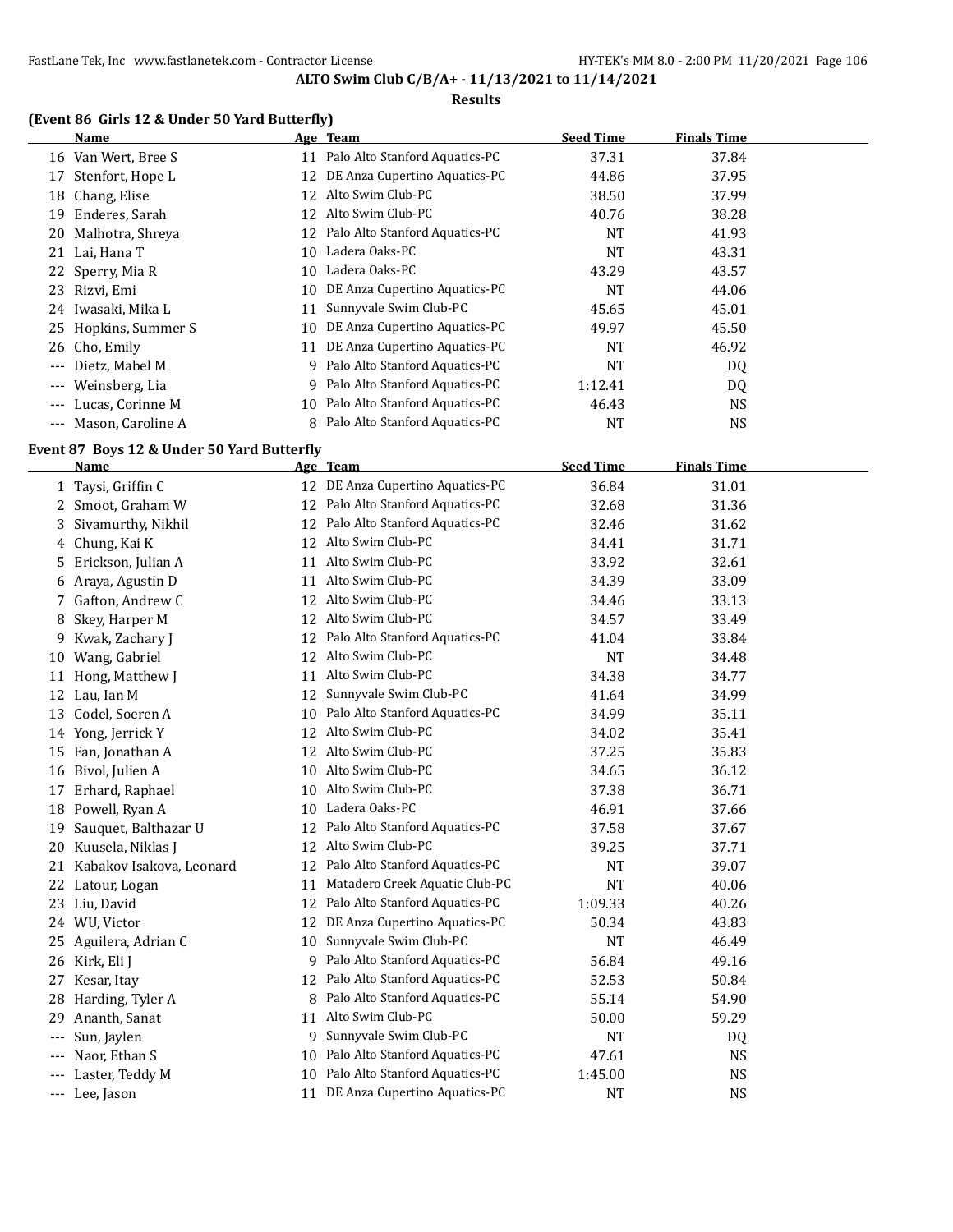#### **Results**

# **Event 88 Girls 12 & Under 100 Yard Breaststroke**

 $\overline{a}$ 

|    | <b>Name</b>                  | Age Team                          | <b>Seed Time</b> | <b>Finals Time</b> |  |
|----|------------------------------|-----------------------------------|------------------|--------------------|--|
|    | 1 Fanucchi, Lauren E         | 12 Alto Swim Club-PC              | 1:18.42          | 1:13.69            |  |
|    | 35.11                        | 1:13.69 (38.58)                   |                  |                    |  |
|    | 2 Griffis, Erin              | 12 Palo Alto Stanford Aquatics-PC | 1:18.43          | 1:16.83            |  |
|    | 35.94                        | 1:16.83 (40.89)                   |                  |                    |  |
|    | 3 MI, Audrey Y               | 12 Alto Swim Club-PC              | 1:24.46          | 1:19.17            |  |
|    | 38.12                        | 1:19.17 (41.05)                   |                  |                    |  |
|    |                              | 12 Palo Alto Stanford Aquatics-PC |                  |                    |  |
|    | 4 Conover-Hui, Karina L      |                                   | 1:21.24          | 1:19.72            |  |
|    | 38.61                        | 1:19.72 (41.11)                   |                  |                    |  |
|    | 5 Lee, Michelle              | 12 DE Anza Cupertino Aquatics-PC  | 1:19.70          | 1:19.92            |  |
|    | 37.41                        | 1:19.92 (42.51)                   |                  |                    |  |
|    | 6 Lin, Zoey C                | 12 Alto Swim Club-PC              | 1:19.05          | 1:20.33            |  |
|    | 37.58                        | 1:20.33 (42.75)                   |                  |                    |  |
|    | 7 Schmalzle, Julia M         | 12 Ladera Oaks-PC                 | 1:20.73          | 1:21.04            |  |
|    | 37.57                        | 1:21.04 (43.47)                   |                  |                    |  |
|    | 8 Teague, Charlotte A        | 11 Palo Alto Stanford Aquatics-PC | 1:24.99          | 1:21.87            |  |
|    | 38.10                        | 1:21.87 (43.77)                   |                  |                    |  |
|    | 9 Rutter, Violet S           | 11 Alto Swim Club-PC              | 1:27.67          | 1:21.88            |  |
|    | 38.09                        | 1:21.88 (43.79)                   |                  |                    |  |
|    | 10 Chin, Addelyn C           | 12 Sunnyvale Swim Club-PC         | 1:39.64          | 1:22.04            |  |
|    | 38.23                        | 1:22.04 (43.81)                   |                  |                    |  |
|    |                              | 12 Palo Alto Stanford Aquatics-PC |                  |                    |  |
|    | 11 Byer, Dagny R             |                                   | 1:21.17          | 1:22.43            |  |
|    | 37.99                        | 1:22.43 (44.44)                   |                  |                    |  |
|    | 12 FU, Katherine             | 11 Alto Swim Club-PC              | 1:24.79          | 1:23.25            |  |
|    | 39.94                        | 1:23.25 (43.31)                   |                  |                    |  |
|    | 13 Cox, Makayla C            | 11 Palo Alto Stanford Aquatics-PC | <b>NT</b>        | 1:27.04            |  |
|    | 41.21                        | 1:27.04 (45.83)                   |                  |                    |  |
|    | 14 Estala Steclaru, Stefania | 12 DE Anza Cupertino Aquatics-PC  | 1:37.58          | 1:28.03            |  |
|    | 41.20                        | 1:28.03 (46.83)                   |                  |                    |  |
|    | 15 Christensen, Julianne R   | 12 Ladera Oaks-PC                 | 1:26.76          | 1:29.04            |  |
|    | 42.85                        | 1:29.04 (46.19)                   |                  |                    |  |
|    | 16 Hou, Claire               | 11 DE Anza Cupertino Aquatics-PC  | 1:36.38          | 1:29.81            |  |
|    | 43.09                        | 1:29.81 (46.72)                   |                  |                    |  |
|    | 17 Finn, Blair A             | 11 Palo Alto Stanford Aquatics-PC | 1:35.76          | 1:29.88            |  |
|    | 18 Seshaadri, Aarya          | 12 DE Anza Cupertino Aquatics-PC  | 1:48.51          | 1:29.89            |  |
|    |                              |                                   |                  |                    |  |
|    | 42.93                        | 1:29.89 (46.96)                   |                  |                    |  |
| 19 | Gil, Elizabeth L             | 12 Palo Alto Stanford Aquatics-PC | NT               | 1:30.97            |  |
|    | 42.40                        | 1:30.97 (48.57)                   |                  |                    |  |
|    | 20 Kao, Leila                | 11 Palo Alto Stanford Aquatics-PC | 1:33.66          | 1:32.10            |  |
|    | 43.21                        | 1:32.10 (48.89)                   |                  |                    |  |
|    | 21 Yang, Victoria            | 9 Palo Alto Stanford Aquatics-PC  | 1:32.74          | 1:33.10            |  |
|    | 45.55                        | 1:33.10(47.55)                    |                  |                    |  |
| 22 | Sharma, Arohi                | 11 DE Anza Cupertino Aquatics-PC  | 1:38.96          | 1:33.77            |  |
|    | 45.63                        | 1:33.77 (48.14)                   |                  |                    |  |
|    | 23 Penaskovic, Shelby C      | 11 DE Anza Cupertino Aquatics-PC  | 1:35.37          | 1:34.11            |  |
|    | 43.91                        | 1:34.11 (50.20)                   |                  |                    |  |
|    | 24 Shang, Katie              | 11 DE Anza Cupertino Aquatics-PC  | 1:58.26          | 1:34.50            |  |
|    | 44.95                        | 1:34.50 (49.55)                   |                  |                    |  |
|    | 25 Gere, Oasis N             | 10 Palo Alto Stanford Aquatics-PC | 1:48.10          | 1:34.92            |  |
|    | 45.95                        | 1:34.92 (48.97)                   |                  |                    |  |
|    |                              | 11 Palo Alto Stanford Aquatics-PC |                  |                    |  |
|    | 26 Caprita, Camea            |                                   | 1:40.38          | 1:35.35            |  |
|    | 45.96                        | 1:35.35 (49.39)                   |                  |                    |  |
|    | 27 Sivamurthy, Neha          | 11 Palo Alto Stanford Aquatics-PC | 1:42.31          | 1:35.67            |  |
|    | 45.61                        | 1:35.67 (50.06)                   |                  |                    |  |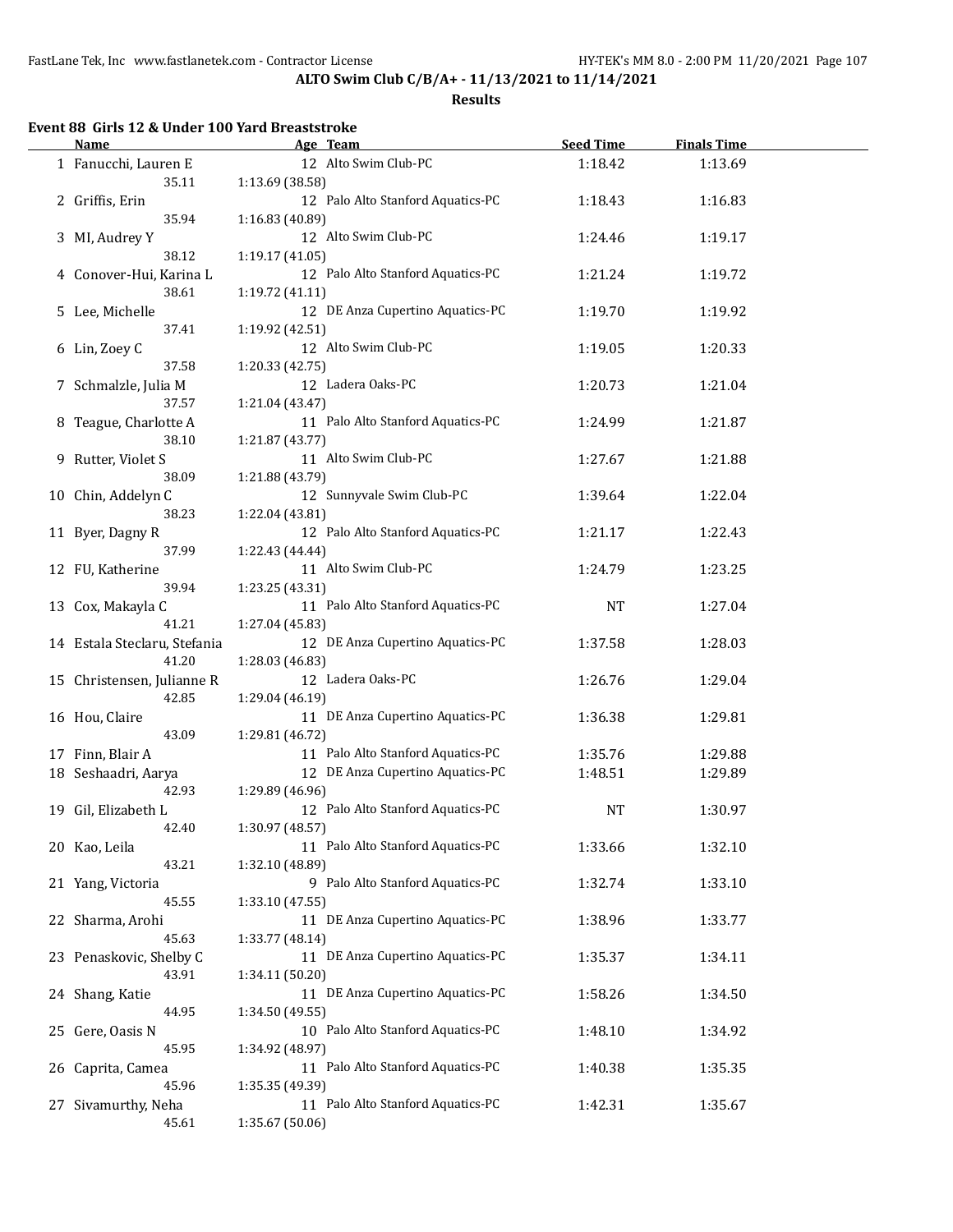**ALTO Swim Club C/B/A+ - 11/13/2021 to 11/14/2021**

#### **Results**

# **(Event 88 Girls 12 & Under 100 Yard Breaststroke)**

| <b>Name</b>                                    | Age Team                                     | <b>Seed Time</b> | <b>Finals Time</b> |  |
|------------------------------------------------|----------------------------------------------|------------------|--------------------|--|
| 28 Ashcraft, Lily                              | 11 Palo Alto Stanford Aquatics-PC            | 1:36.87          | 1:35.81            |  |
| 44.65                                          | 1:35.81 (51.16)                              |                  |                    |  |
| 29 Guo, Jocelyn J                              | 10 Palo Alto Stanford Aquatics-PC            | 1:41.21          | 1:36.49            |  |
| 45.76                                          | 1:36.49 (50.73)                              |                  |                    |  |
| 30 Babcock, Maxine M                           | 9 Palo Alto Stanford Aquatics-PC             | 1:44.17          | 1:39.28            |  |
| 48.47                                          | 1:39.28 (50.81)                              |                  |                    |  |
| 31 Lai, Chloe T                                | 10 Ladera Oaks-PC                            | NT               | 1:40.60            |  |
| 47.70                                          | 1:40.60 (52.90)                              |                  |                    |  |
| 32 Yambing, Nadia-Isabel P                     | 11 Ladera Oaks-PC                            | 1:41.30          | 1:41.07            |  |
| 45.86                                          | 1:41.07 (55.21)                              |                  |                    |  |
| 33 Lau, Leah S                                 | 10 Palo Alto Stanford Aquatics-PC            | 1:42.93          | 1:41.73            |  |
| 48.61                                          | 1:41.73 (53.12)                              |                  |                    |  |
| 34 Park, Zoey C                                | 10 DE Anza Cupertino Aquatics-PC             | NT               | 1:42.23            |  |
| 48.42                                          | 1:42.23 (53.81)                              |                  |                    |  |
| 35 Wilkowski, Caroline                         | 10 Palo Alto Stanford Aquatics-PC            | 1:43.43          | 1:43.60            |  |
| 48.23                                          | 1:43.60 (55.37)                              |                  |                    |  |
| 36 Kreps, Mina M                               | 9 Palo Alto Stanford Aquatics-PC             | 1:48.49          | 1:43.91            |  |
| 50.32                                          | 1:43.91 (53.59)                              |                  |                    |  |
| 37 Blanco-Sarmiento, Ximena                    | 10 DE Anza Cupertino Aquatics-PC             | 1:46.86          | 1:46.93            |  |
| 51.54                                          | 1:46.93 (55.39)<br>10 Sunnyvale Swim Club-PC |                  |                    |  |
| 38 Mortensen Lichtenwal, Lena<br>52.27         | 1:49.17 (56.90)                              | NT               | 1:49.17            |  |
| 39 Bjornsson, Emma M                           | 11 Sunnyvale Swim Club-PC                    | NT               | 1:53.11            |  |
| 54.24                                          | 1:53.11 (58.87)                              |                  |                    |  |
| 40 Huibers, Emily T                            | 9 Palo Alto Stanford Aquatics-PC             | 2:01.54          | 1:53.57            |  |
| 55.38                                          | 1:53.57 (58.19)                              |                  |                    |  |
| 41 Tay, Sophia E                               | 10 DE Anza Cupertino Aquatics-PC             | NT               | 1:54.00            |  |
| 51.44                                          | 1:54.00 (1:02.56)                            |                  |                    |  |
| 42 Mullins, Brooklyn R                         | 11 Palo Alto Stanford Aquatics-PC            | NT               | 1:54.31            |  |
| 53.32                                          | 1:54.31 (1:00.99)                            |                  |                    |  |
| Bjornsson, Julia I                             | 11 Sunnyvale Swim Club-PC                    | $\rm{NT}$        | <b>DQ</b>          |  |
| 51.12                                          | DQ (59.35)                                   |                  |                    |  |
| Feng, Claire                                   | 11 Palo Alto Stanford Aquatics-PC            | NT               | <b>DQ</b>          |  |
| 54.09                                          | DQ (56.67)                                   |                  |                    |  |
| Salud, Zoey A                                  | 11 Sunnyvale Swim Club-PC                    | NT               | DQ                 |  |
| 55.73                                          | DQ (58.87)                                   |                  |                    |  |
| --- Daron, Alana C                             | 10 Sunnyvale Swim Club-PC                    | 1:32.43          | <b>DNF</b>         |  |
| Did not finish                                 |                                              |                  |                    |  |
| 58.88                                          |                                              |                  |                    |  |
| --- Van Wert, June S                           | 9 Palo Alto Stanford Aquatics-PC             | <b>NT</b>        | <b>NS</b>          |  |
| Event 89 Boys 12 & Under 100 Yard Breaststroke |                                              |                  |                    |  |

| Name                    | Age Team                                  | <b>Seed Time</b> | <b>Finals Time</b> |  |
|-------------------------|-------------------------------------------|------------------|--------------------|--|
| 1 Parrett, Theodore R   | 12 Alto Swim Club-PC                      | 1:21.04          | 1:14.24            |  |
| 35.31                   | 1:14.24 (38.93)                           |                  |                    |  |
| 2 Cao, Bryan Q          | Milpitas Aquatic Club-PC<br>12            | 1:19.88          | 1:15.02            |  |
| 35.46                   | 1:15.02 (39.56)                           |                  |                    |  |
| 3 Zhu, Ian              | Sunnyvale Swim Club-PC<br>12 <sup>1</sup> | 1:30.82          | 1:16.34            |  |
| 36.38                   | 1:16.34(39.96)                            |                  |                    |  |
| Glanville, Dylan J<br>4 | 12 Alto Swim Club-PC                      | 1:20.76          | 1:18.34            |  |
| 36.87                   | 1:18.34(41.47)                            |                  |                    |  |
| 5 Gao, David            | DE Anza Cupertino Aquatics-PC<br>12       | 1:30.42          | 1:20.23            |  |
| 36.91                   | 1:20.23 (43.32)                           |                  |                    |  |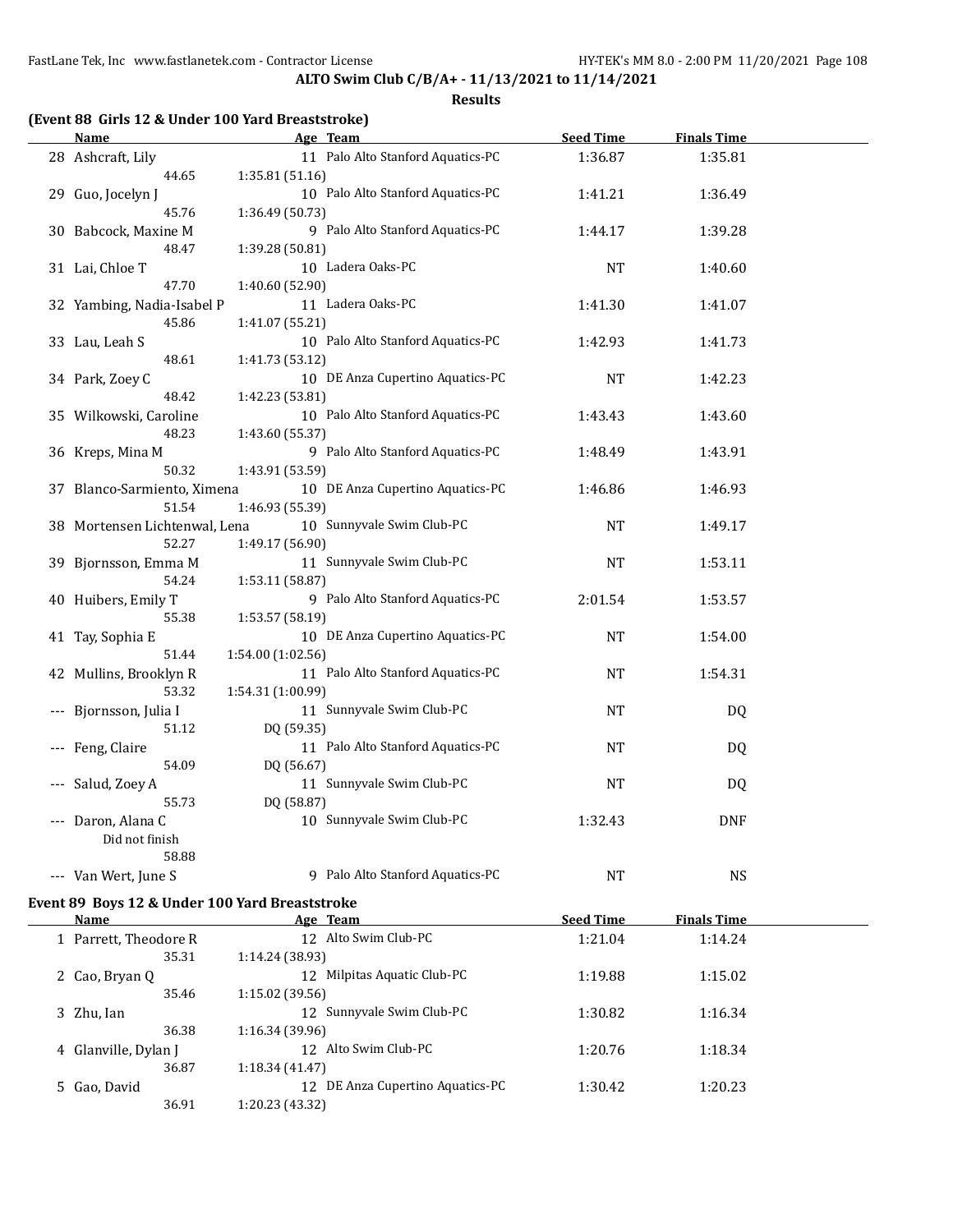**ALTO Swim Club C/B/A+ - 11/13/2021 to 11/14/2021**

#### **Results**

# **(Event 89 Boys 12 & Under 100 Yard Breaststroke)**

| <b>Name</b>                    | Age Team                          | <b>Seed Time</b> | <b>Finals Time</b> |  |
|--------------------------------|-----------------------------------|------------------|--------------------|--|
| 6 Smoot, Graham W              | 12 Palo Alto Stanford Aquatics-PC | 1:22.66          | 1:23.44            |  |
| 40.51                          | 1:23.44 (42.93)                   |                  |                    |  |
| 7 Sutherland, Graham O         | 12 Ladera Oaks-PC                 | 1:25.09          | 1:24.16            |  |
| 41.00                          | 1:24.16 (43.16)                   |                  |                    |  |
| 8 Zhao, Dylan H                | 10 Sunnyvale Swim Club-PC         | 1:45.12          | 1:25.30            |  |
| 40.30                          | 1:25.30 (45.00)                   |                  |                    |  |
| 9 Sawamura, Ivan               | 11 Sunnyvale Swim Club-PC         | 1:27.00          | 1:25.79            |  |
| 40.19                          | 1:25.79 (45.60)                   |                  |                    |  |
| 10 Dodge, Cannon A             | 12 DE Anza Cupertino Aquatics-PC  | 1:48.36          | 1:25.91            |  |
| 41.78                          | 1:25.91 (44.13)                   |                  |                    |  |
| 11 Savard, Tyler S             | 11 Palo Alto Stanford Aquatics-PC | 1:25.89          | 1:26.32            |  |
| 40.44                          | 1:26.32 (45.88)                   |                  |                    |  |
| 12 Lee, Seunghun               | 11 Palo Alto Stanford Aquatics-PC | <b>NT</b>        | 1:27.08            |  |
| 41.48                          | 1:27.08 (45.60)                   |                  |                    |  |
| 13 Bailey, Skye R              | 9 Alto Swim Club-PC               | 1:33.21          | 1:29.63            |  |
| 42.44                          | 1:29.63 (47.19)                   |                  |                    |  |
| 14 Estala Steclaru, Matei      | 10 DE Anza Cupertino Aquatics-PC  | 1:32.23          | 1:30.06            |  |
| 42.97                          | 1:30.06 (47.09)                   |                  |                    |  |
|                                | 10 Palo Alto Stanford Aquatics-PC |                  |                    |  |
| 15 Yuan, Jesse                 |                                   | 1:37.08          | 1:30.44            |  |
| 43.00                          | 1:30.44 (47.44)                   |                  |                    |  |
| 16 Grant, Evan M               | 11 Ladera Oaks-PC                 | 1:28.09          | 1:30.58            |  |
| 43.09                          | 1:30.58 (47.49)                   |                  |                    |  |
| 17 Lin, Dylan                  | 12 Sunnyvale Swim Club-PC         | 1:31.00          | 1:30.96            |  |
| 43.60                          | 1:30.96 (47.36)                   |                  |                    |  |
| 18 Jain, Moksh E               | 12 Palo Alto Stanford Aquatics-PC | <b>NT</b>        | 1:31.00            |  |
| 42.94                          | 1:31.00 (48.06)                   |                  |                    |  |
| 19 Rousseau, Hugues Q          | 12 Palo Alto Stanford Aquatics-PC | 1:39.78          | 1:31.28            |  |
| 43.83                          | 1:31.28 (47.45)                   |                  |                    |  |
| 20 Shang, Kevin                | 11 DE Anza Cupertino Aquatics-PC  | <b>NT</b>        | 1:33.02            |  |
| 43.57                          | 1:33.02 (49.45)                   |                  |                    |  |
| 21 Park, Noel                  | 12 DE Anza Cupertino Aquatics-PC  | 1:57.56          | 1:33.41            |  |
| 44.10                          | 1:33.41 (49.31)                   |                  |                    |  |
| 22 Yuan, Kevin M               | 11 DE Anza Cupertino Aquatics-PC  | 1:51.41          | 1:33.86            |  |
| 45.20                          | 1:33.86 (48.66)                   |                  |                    |  |
| 23 Chen, Ethan                 | 10 Palo Alto Stanford Aquatics-PC | 1:38.79          | 1:37.13            |  |
| 47.06                          | 1:37.13 (50.07)                   |                  |                    |  |
| 24 Mortensen Lichtenwal, Bjorn | 10 Sunnyvale Swim Club-PC         | <b>NT</b>        | 1:38.46            |  |
| 47.30                          | 1:38.46 (51.16)                   |                  |                    |  |
| 25 Byer, Leo E                 | 9 Palo Alto Stanford Aquatics-PC  | 1:38.98          | 1:39.53            |  |
| 48.81                          | 1:39.53 (50.72)                   |                  |                    |  |
| 26 Lee, Benjamin               | 10 Palo Alto Stanford Aquatics-PC | 1:49.07          | 1:40.21            |  |
| 46.54                          | 1:40.21 (53.67)                   |                  |                    |  |
| 27 Finn, Zane E                | 10 Palo Alto Stanford Aquatics-PC | 1:45.07          | 1:40.55            |  |
| 48.86                          | 1:40.55 (51.69)                   |                  |                    |  |
| 28 Miller, Maxwell M           | 10 DE Anza Cupertino Aquatics-PC  | <b>NT</b>        | 1:42.74            |  |
| 49.19                          | 1:42.74 (53.55)                   |                  |                    |  |
| 29 Danner, Kingston M          | 11 DE Anza Cupertino Aquatics-PC  | <b>NT</b>        | 1:43.66            |  |
| 50.03                          | 1:43.66 (53.63)                   |                  |                    |  |
| 30 Anokhin, Petr M             | 10 Palo Alto Stanford Aquatics-PC | 1:54.96          | 1:44.73            |  |
| 48.88                          | 1:44.73 (55.85)                   |                  |                    |  |
| 31 Kirk, Eli J                 | 9 Palo Alto Stanford Aquatics-PC  | 1:53.85          | 1:52.34            |  |
| 53.29                          | 1:52.34 (59.05)                   |                  |                    |  |
| 32 LI, Leshan                  | 10 Palo Alto Stanford Aquatics-PC | <b>NT</b>        | 1:55.25            |  |
| 58.70                          | 1:55.25 (56.55)                   |                  |                    |  |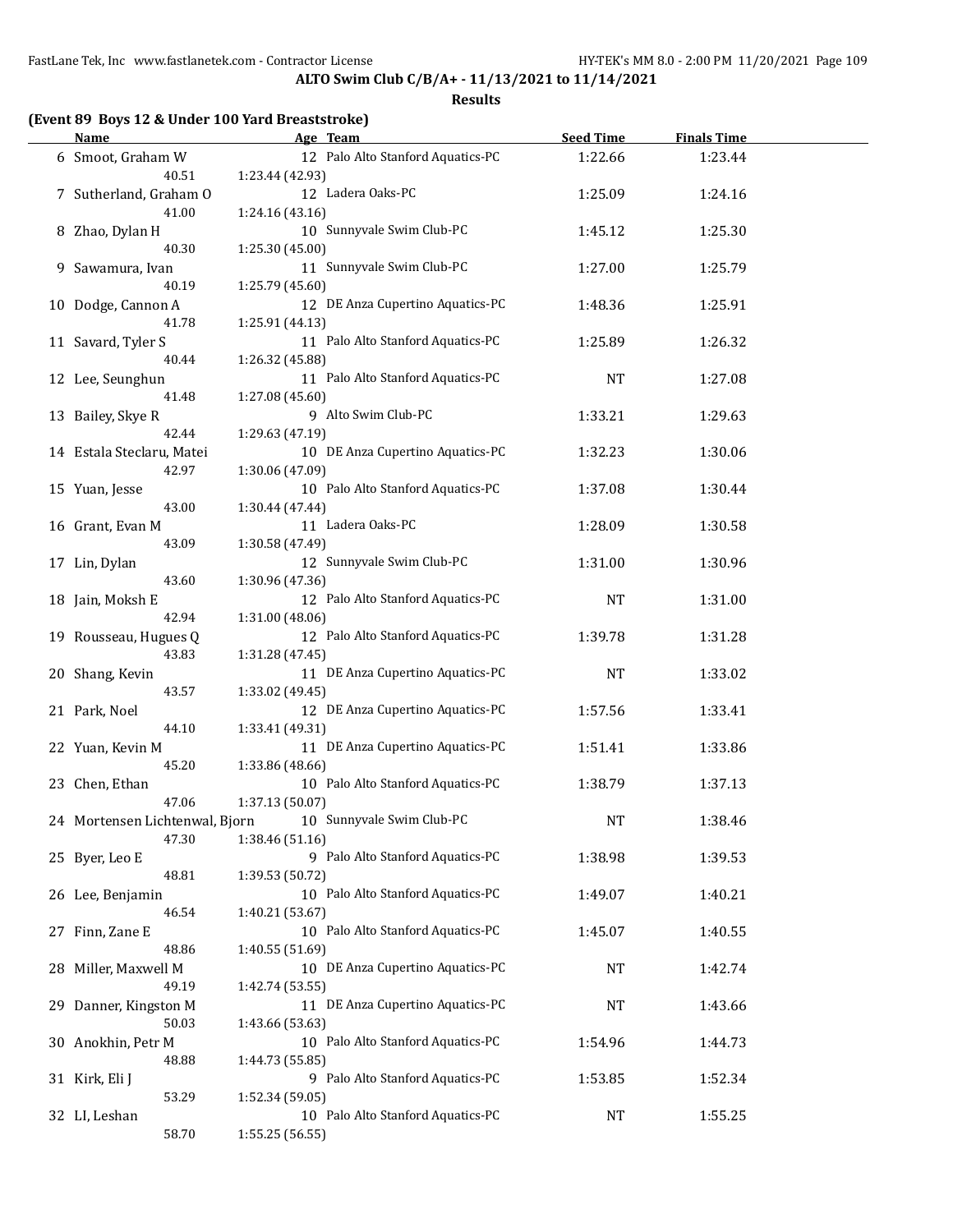#### **Results**

|  |  |  | (Event 89 Boys 12 & Under 100 Yard Breaststroke) |
|--|--|--|--------------------------------------------------|
|--|--|--|--------------------------------------------------|

|                     | Name                     | Age Team                             | <b>Seed Time</b> | <b>Finals Time</b> |  |
|---------------------|--------------------------|--------------------------------------|------------------|--------------------|--|
| 33                  | Braddock, Mason L        | 9 Palo Alto Stanford Aquatics-PC     | <b>NT</b>        | 2:04.46            |  |
|                     | 59.72                    | 2:04.46 (1:04.74)                    |                  |                    |  |
|                     | 34 Sommer, Mathias L     | Palo Alto Stanford Aquatics-PC<br>11 | 2:05.87          | 2:07.42            |  |
|                     | 1:02.39                  | 2:07.42 (1:05.03)                    |                  |                    |  |
|                     | 35 Jhaveri, Nevahn       | Palo Alto Stanford Aquatics-PC<br>q  | <b>NT</b>        | 2:11.62            |  |
|                     | 1:04.34                  | 2:11.62 (1:07.28)                    |                  |                    |  |
| $\qquad \qquad - -$ | Reidy, Shane             | Palo Alto Stanford Aquatics-PC<br>11 | 1:42.00          | DQ                 |  |
|                     | 46.81                    | DO (54.78)                           |                  |                    |  |
| $\qquad \qquad - -$ | Kabakov Isakova, Leonard | 12 Palo Alto Stanford Aquatics-PC    | NT               | DQ                 |  |
|                     | 46.84                    | DO (51.99)                           |                  |                    |  |

#### **Event 90 Girls 12 & Under 25 Yard Freestyle**

|    | Name                 |    | Age Team                         | <b>Seed Time</b> | <b>Finals Time</b> |  |
|----|----------------------|----|----------------------------------|------------------|--------------------|--|
|    | 1 Iwasaki, Mika L    | 11 | Sunnyvale Swim Club-PC           | NT               | 15.89              |  |
|    | 2 Rizvi, Violet      |    | 8 DE Anza Cupertino Aquatics-PC  | <b>NT</b>        | 18.15              |  |
|    | 3 Ono, Nella Y       |    | 9 Palo Alto Stanford Aquatics-PC | 19.94            | 18.90              |  |
|    | 4 Mason, Caroline A  |    | 8 Palo Alto Stanford Aquatics-PC | NT               | 20.44              |  |
|    | 5 Conkling, Alexa M  |    | 8 Ladera Oaks-PC                 | <b>NT</b>        | 20.52              |  |
|    | 6 Mullins, Ashtyn R  |    | 9 Palo Alto Stanford Aquatics-PC | NT               | 20.75              |  |
|    | 7 Karunanayake, Maya |    | 8 Palo Alto Stanford Aquatics-PC | NT               | 21.36              |  |
|    | 8 Lyon, Quincy       |    | 6 Palo Alto Stanford Aquatics-PC | 24.00            | 21.68              |  |
| 9. | Varma, Megan G       |    | 7 Palo Alto Stanford Aquatics-PC | NT               | 27.68              |  |
| 10 | Rhinehart, Sophia    |    | 8 Palo Alto Stanford Aquatics-PC | NT               | 30.03              |  |
|    | --- Lucas, Brooks    |    | 6 Palo Alto Stanford Aquatics-PC | NT               | NS.                |  |

#### **Event 91 Boys 12 & Under 25 Yard Freestyle**

|       | Name                   |    | Age Team                       | <b>Seed Time</b> | <b>Finals Time</b> |  |
|-------|------------------------|----|--------------------------------|------------------|--------------------|--|
|       | 1 Nair, Neel           | 11 | Sunnyvale Swim Club-PC         | NT               | 15.79              |  |
|       | 2 Aguilera, Adrian C   | 10 | Sunnyvale Swim Club-PC         | <b>NT</b>        | 16.23              |  |
|       | 3 Gellately, Fredrik M | 10 | DE Anza Cupertino Aquatics-PC  | 19.50            | 17.02              |  |
|       | 4 Neben, Samuel A      | 8  | Sunnyvale Swim Club-PC         | <b>NT</b>        | 18.36              |  |
| 5.    | Maigret, David         |    | Palo Alto Stanford Aquatics-PC | <b>NT</b>        | 18.73              |  |
| 6     | Shen, Brandon          | 9  | Sunnyvale Swim Club-PC         | <b>NT</b>        | 18.78              |  |
|       | 7 Dietz, Archibald J   |    | Palo Alto Stanford Aquatics-PC | NT               | 18.97              |  |
| 8     | Walker, Luke           | 10 | Ladera Oaks-PC                 | NT               | 19.59              |  |
| 9.    | Karunanayake, Ishaan   | 6  | Palo Alto Stanford Aquatics-PC | <b>NT</b>        | 21.67              |  |
| 10    | Tammineedi, Rishi      | 8. | Sunnyvale Swim Club-PC         | <b>NT</b>        | 24.06              |  |
| 11    | Lucas, Chase           | 8  | Palo Alto Stanford Aquatics-PC | <b>NT</b>        | 24.88              |  |
| 12    | Finegold, Mateo S      | 6  | Palo Alto Stanford Aquatics-PC | <b>NT</b>        | 25.99              |  |
| 13    | Nguyen, Norris         |    | Palo Alto Stanford Aquatics-PC | <b>NT</b>        | 29.69              |  |
| 14    | Mihov, Kai I           | 5. | Palo Alto Stanford Aquatics-PC | <b>NT</b>        | 33.49              |  |
| 15    | Tay, Cameron           | 10 | Palo Alto Stanford Aquatics-PC | <b>NT</b>        | 36.28              |  |
| $---$ | Shin, Minu             | 11 | Palo Alto Stanford Aquatics-PC | <b>NT</b>        | <b>NS</b>          |  |
| $---$ | Liu, David             | 12 | Palo Alto Stanford Aquatics-PC | NT               | NS                 |  |

#### **Event 92 Girls 12 & Under 50 Yard Freestyle**

| Name               | Age Team                          | <b>Seed Time</b> | <b>Finals Time</b> |  |
|--------------------|-----------------------------------|------------------|--------------------|--|
| 1 SU, Mia          | 12 Santa Clara Swim Club-PC       | 28.28            | 27.16              |  |
| 2 Johnson, Kylie E | 12 Ladera Oaks-PC                 | 28.39            | 27.83              |  |
| 3 Picard, Naomi L  | Alto Swim Club-PC                 | 29.46            | 28.59              |  |
| 4 Ley, Sophie C    | 12 Palo Alto Stanford Aquatics-PC | 32.43            | 29.22              |  |
| 5 Zhang, Tina X    | 11 DE Anza Cupertino Aquatics-PC  | 33.04            | 29.74              |  |
| 6 Lau, Ava T       | 12 DE Anza Cupertino Aquatics-PC  | 31.44            | 30.64              |  |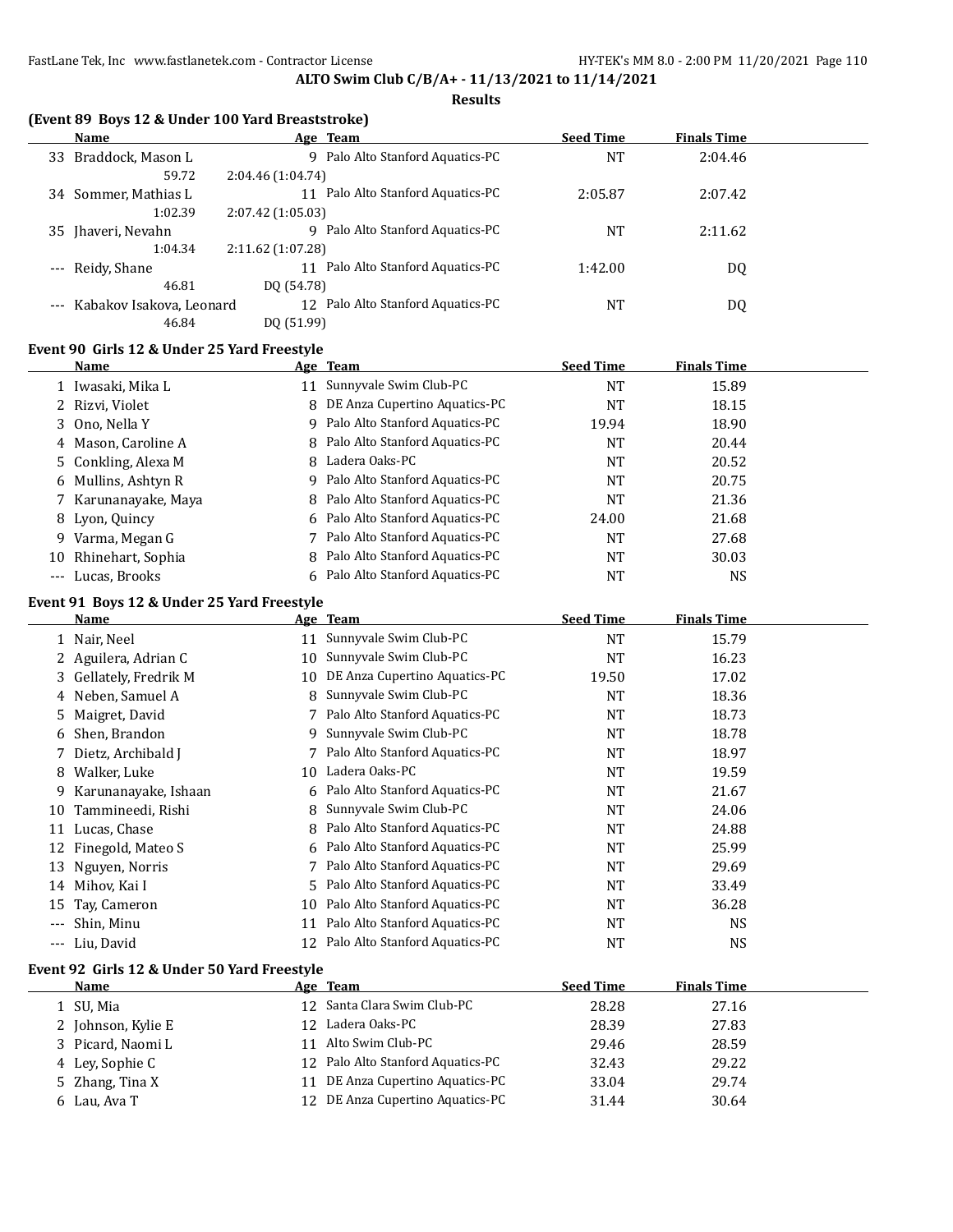#### **Results**

# **(Event 92 Girls 12 & Under 50 Yard Freestyle)**

|     | <b>Name</b>                |    | Age Team                         | <b>Seed Time</b> | <b>Finals Time</b> |  |
|-----|----------------------------|----|----------------------------------|------------------|--------------------|--|
|     | 7 Enderes, Sarah           |    | 12 Alto Swim Club-PC             | 31.68            | 30.97              |  |
| 8   | Finn, Blair A              | 11 | Palo Alto Stanford Aquatics-PC   | 32.68            | 31.06              |  |
| 9   | Maldonado, Sophia E        | 12 | Palo Alto Stanford Aquatics-PC   | <b>NT</b>        | 31.16              |  |
| 10  | Chan, Katia W              | 12 | Sunnyvale Swim Club-PC           | 33.54            | 31.47              |  |
| 11  | Osipova, Margarita         | 12 | Alto Swim Club-PC                | NT               | 31.65              |  |
| 12  | Kirincich, Charlotte       | 12 | Palo Alto Stanford Aquatics-PC   | <b>NT</b>        | 31.81              |  |
| 13  | HE, Jasmine S              | 11 | Alto Swim Club-PC                | 34.11            | 32.55              |  |
|     | 14 Liu, Lillian S          | 10 | Palo Alto Stanford Aquatics-PC   | 35.11            | 32.93              |  |
| 15  | Achterkirchen, Sophia E    | 10 | Palo Alto Stanford Aquatics-PC   | 35.84            | 33.17              |  |
| 16  | Chang, Elise               | 12 | Alto Swim Club-PC                | 34.65            | 33.18              |  |
| 17  | XU, Eva                    | 12 | Alto Swim Club-PC                | <b>NT</b>        | 33.77              |  |
| 18  | Pilz, Kate L               | 12 | Palo Alto Stanford Aquatics-PC   | <b>NT</b>        | 34.08              |  |
| 19  | Garlinghouse, Claire R     | 10 | Palo Alto Stanford Aquatics-PC   | 36.13            | 35.36              |  |
| 20  | Hou, Claire                | 11 | DE Anza Cupertino Aquatics-PC    | <b>NT</b>        | 35.42              |  |
| 21  | Lik, Aubrey J              | 10 | Matadero Creek Aquatic Club-PC   | 38.79            | 35.44              |  |
| 22  | WU, Victoria               | 11 | DE Anza Cupertino Aquatics-PC    | <b>NT</b>        | 35.65              |  |
| 23  | Hardegree, Katharine G     | 11 | Palo Alto Stanford Aquatics-PC   | 38.74            | 35.86              |  |
| 24  | Neben, Seraphina E         | 12 | Sunnyvale Swim Club-PC           | <b>NT</b>        | 36.50              |  |
| 25  | Fam, Adeline D             | 11 | DE Anza Cupertino Aquatics-PC    | 40.52            | 37.34              |  |
| 26  | Bjornsson, Julia I         | 11 | Sunnyvale Swim Club-PC           | <b>NT</b>        | 37.77              |  |
| 27  | Lamure, Victoire           | 9  | Palo Alto Stanford Aquatics-PC   | <b>NT</b>        | 38.92              |  |
| 28  | Kreps, Mina M              | 9  | Palo Alto Stanford Aquatics-PC   | 40.96            | 39.09              |  |
| 29  | Lau, Leah S                | 10 | Palo Alto Stanford Aquatics-PC   | 42.73            | 39.60              |  |
| 30  | Mullins, Brooklyn R        | 11 | Palo Alto Stanford Aquatics-PC   | <b>NT</b>        | 40.78              |  |
| 31  | Bjornsson, Emma M          | 11 | Sunnyvale Swim Club-PC           | <b>NT</b>        | 40.91              |  |
| 32  | Braddock, Riley H          | 12 | Palo Alto Stanford Aquatics-PC   | 46.75            | 42.51              |  |
| 33  | Grabisch, Aria             | 8  | Palo Alto Stanford Aquatics-PC   | <b>NT</b>        | 42.58              |  |
| 34  | Wong, Claire Y             | 9  | Palo Alto Stanford Aquatics-PC   | 42.83            | 42.77              |  |
| 35  | Dietz, Mabel M             | 9  | Palo Alto Stanford Aquatics-PC   | NT               | 42.85              |  |
| 36  | Sun, Jordan                | 7  | Sunnyvale Swim Club-PC           | NT               | 44.26              |  |
| 37  | Feng, Claire               | 11 | Palo Alto Stanford Aquatics-PC   | <b>NT</b>        | 44.88              |  |
| 38  | Lathi, Malina R            | 8  | Palo Alto Stanford Aquatics-PC   | NT               | 44.90              |  |
| 39  |                            | 9  | Alto Swim Club-PC                |                  |                    |  |
|     | Pang, Jamielynn            |    | Sunnyvale Swim Club-PC           | NT               | 45.14              |  |
| 40  | Lam, Melody R              | 12 | Palo Alto Stanford Aquatics-PC   | NT               | 46.47              |  |
| 41  | White, Ruby M              | 9  |                                  | NT               | 48.90              |  |
|     | 42 Winikoff, Amalya K      | 10 | Palo Alto Stanford Aquatics-PC   | <b>NT</b>        | 49.11              |  |
| 43  | Finn, Sloan                | 8  | Palo Alto Stanford Aquatics-PC   | NT               | 51.61              |  |
| 44  | Yan, Raylene               | 7  | Palo Alto Stanford Aquatics-PC   | <b>NT</b>        | 51.68              |  |
| 45  | Carabetta-Waibel, Elodie   | 8  | Palo Alto Stanford Aquatics-PC   | <b>NT</b>        | 53.20              |  |
| 46  | Weinsberg, Lia             | 9  | Palo Alto Stanford Aquatics-PC   | 1:00.65          | 55.01              |  |
| 47  | Samaniego, Cecilia         | 7  | Palo Alto Stanford Aquatics-PC   | NT               | 55.40              |  |
| 48  | Christensen, Olivia C      | 7  | Ladera Oaks-PC                   | <b>NT</b>        | 55.45              |  |
| 49  | Poon, Olivia Y             | 7  | DE Anza Cupertino Aquatics-PC    | 1:03.92          | 56.36              |  |
| 50  | Rhinehart, Sophia          | 8  | Palo Alto Stanford Aquatics-PC   | <b>NT</b>        | 57.80              |  |
| 51  | Moran, Helena C            | 9  | Palo Alto Stanford Aquatics-PC   | 55.70            | 59.02              |  |
| 52  | Unzelman-Langsdorf, Audrey | 9  | Palo Alto Stanford Aquatics-PC   | NT               | 59.27              |  |
| 53  | Baron, Emma V              | 7  | Palo Alto Stanford Aquatics-PC   | <b>NT</b>        | 1:00.70            |  |
| 54  | Parris, Aviah M            | 7  | Sunnyvale Swim Club-PC           | 1:03.78          | 1:02.32            |  |
| 55  | Yang, Emma                 | 9  | Palo Alto Stanford Aquatics-PC   | NT               | 1:03.21            |  |
| 56  | Iksoulene, Jazz M          |    | Palo Alto Stanford Aquatics-PC   | NT               | 1:05.40            |  |
| --- | Masse, Sophie-Lang P       |    | 7 Palo Alto Stanford Aquatics-PC | <b>NT</b>        | DQ                 |  |
| --- | Harding, McKinley A        | 11 | Palo Alto Stanford Aquatics-PC   | 30.30            | NS                 |  |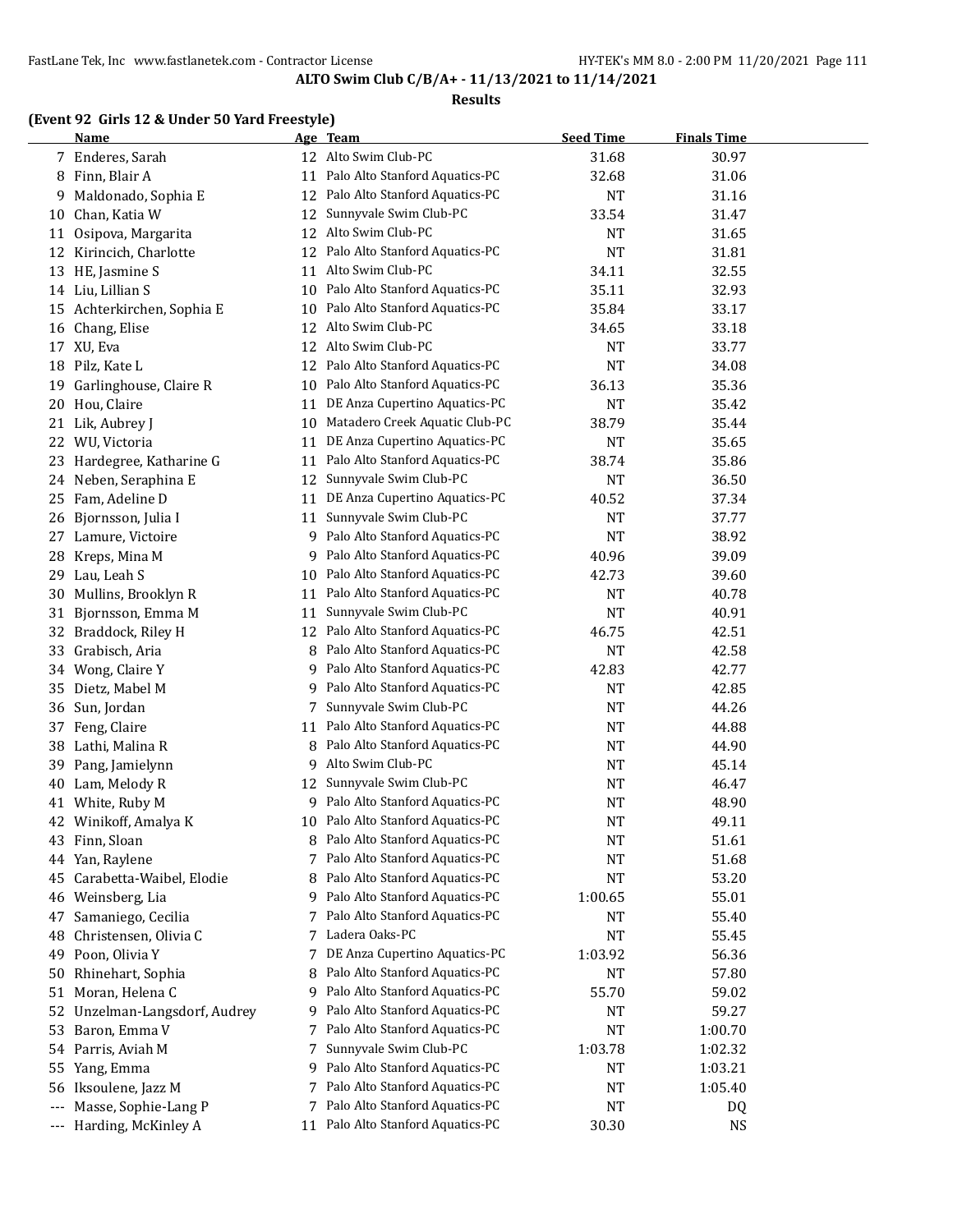# **ALTO Swim Club C/B/A+ - 11/13/2021 to 11/14/2021**

|       | (Event 92 Girls 12 & Under 50 Yard Freestyle)<br><b>Name</b> |    | Age Team                          | <b>Seed Time</b> | <b>Finals Time</b> |  |
|-------|--------------------------------------------------------------|----|-----------------------------------|------------------|--------------------|--|
|       | --- Shuping, Aubrey E                                        |    | 11 Davis Aquadarts Racing Team-SN | 1:04.19          | NS                 |  |
|       | --- Yan, Raewen                                              |    | 9 Palo Alto Stanford Aquatics-PC  | NT               | <b>NS</b>          |  |
|       | --- Van Wert, June S                                         |    | 9 Palo Alto Stanford Aquatics-PC  | <b>NT</b>        | <b>NS</b>          |  |
|       | Event 93 Boys 12 & Under 50 Yard Freestyle                   |    |                                   |                  |                    |  |
|       | <u>Name</u>                                                  |    | Age Team                          | <b>Seed Time</b> | <b>Finals Time</b> |  |
|       | 1 Kawaja, Reid S                                             |    | 11 Ladera Oaks-PC                 | 26.38            | 26.41              |  |
| 2     | Chung, Kai K                                                 |    | 12 Alto Swim Club-PC              | 29.16            | 27.30              |  |
| 3     | Fujita, Dylan K                                              |    | 12 Alto Swim Club-PC              | 29.95            | 27.61              |  |
| 4     | YU, Ben B                                                    | 12 | Sunnyvale Swim Club-PC            | 28.79            | 27.66              |  |
| 5     | Hong, Matthew J                                              |    | 11 Alto Swim Club-PC              | 28.62            | 27.85              |  |
| 6     | Hsu, Jonah G                                                 |    | 11 Palo Alto Stanford Aquatics-PC | 29.88            | 28.37              |  |
| 7     | Yong, Jerrick Y                                              |    | 12 Alto Swim Club-PC              | 29.88            | 28.48              |  |
| 8     | Taysi, Griffin C                                             |    | 12 DE Anza Cupertino Aquatics-PC  | 33.90            | 28.88              |  |
| 9     | Gafton, Andrew C                                             |    | 12 Alto Swim Club-PC              | 29.67            | 29.00              |  |
|       | 10 Gong, Andrew Y                                            |    | 12 DE Anza Cupertino Aquatics-PC  | 32.36            | 29.31              |  |
|       | *11 Erickson, Julian A                                       |    | 11 Alto Swim Club-PC              | 31.56            | 29.55              |  |
| $*11$ | Gao, David                                                   |    | 12 DE Anza Cupertino Aquatics-PC  | 32.97            | 29.55              |  |
| 13    | Araya, Agustin D                                             |    | 11 Alto Swim Club-PC              | 29.98            | 29.69              |  |
| 14    | Kuusela, Niklas J                                            |    | 12 Alto Swim Club-PC              | 31.67            | 30.24              |  |
|       | 15 Lau, Ian M                                                | 12 | Sunnyvale Swim Club-PC            | 37.16            | 30.46              |  |
| 16    | Baek, Haniel J                                               | 10 | DE Anza Cupertino Aquatics-PC     | 33.40            | 31.40              |  |
| 17    | Latour, Logan                                                | 11 | Matadero Creek Aquatic Club-PC    | <b>NT</b>        | 31.52              |  |
| 18    | Sauquet, Balthazar U                                         |    | 12 Palo Alto Stanford Aquatics-PC | 33.63            | 31.65              |  |
| 19    | Erhard, Raphael                                              | 10 | Alto Swim Club-PC                 | 32.12            | 31.79              |  |
| 20    | Kassayan, Vesta N                                            |    | 12 Palo Alto Stanford Aquatics-PC | 39.09            | 31.92              |  |
| 21    | Adam, Conor                                                  |    | 11 Palo Alto Stanford Aquatics-PC | 33.33            | 32.56              |  |
| 22    | Rizvi, Brooks                                                |    | 12 DE Anza Cupertino Aquatics-PC  | <b>NT</b>        | 32.78              |  |
| 23    | Fan, Jonathan A                                              |    | 12 Alto Swim Club-PC              | 33.92            | 33.13              |  |
| 24    | Samanta, Aaryan                                              |    | 11 DE Anza Cupertino Aquatics-PC  | 38.15            | 33.23              |  |
| 25    | Finn, Zane E                                                 |    | 10 Palo Alto Stanford Aquatics-PC | 34.57            | 33.80              |  |
| 26    | Weinsberg, Alon                                              |    | 12 Palo Alto Stanford Aquatics-PC | 37.53            | 33.83              |  |
| 27    | Lathi, Kiran S                                               |    | 10 Palo Alto Stanford Aquatics-PC | 35.55            | 33.85              |  |
| 28    | Estala Steclaru, Matei                                       |    | 10 DE Anza Cupertino Aquatics-PC  | 38.48            | 34.36              |  |
|       | 29 Jarboe, Connor K                                          |    | 12 Palo Alto Stanford Aquatics-PC | <b>NT</b>        | 34.70              |  |
| 30    | Ananth, Sanat                                                | 11 | Alto Swim Club-PC                 | 35.51            | 34.82              |  |
| 31    | Anokhin, Petr M                                              | 10 | Palo Alto Stanford Aquatics-PC    | 39.54            | 34.90              |  |
| 32    | Tang, Max                                                    | 11 | Palo Alto Stanford Aquatics-PC    | 48.65            | 35.21              |  |
| 33    | Merkel, Oscar                                                | 10 | Palo Alto Stanford Aquatics-PC    | 35.38            | 35.26              |  |
| 34    | Lee, Connor J                                                | 8  | Palo Alto Stanford Aquatics-PC    | NT               | 37.89              |  |
| 35    | Zheng, Zeen                                                  | 11 | Alto Swim Club-PC                 | 40.57            | 37.90              |  |
| 36    | Gellately, Fredrik M                                         | 10 | DE Anza Cupertino Aquatics-PC     | 37.20            | 38.13              |  |
| 37    | Grabisch, Breese                                             | 10 | Palo Alto Stanford Aquatics-PC    | NT               | 38.21              |  |
| 38    | Ladomirak, Jax A                                             | 8  | Palo Alto Stanford Aquatics-PC    | 38.11            | 38.36              |  |
| 39    | Rousseau, Stanislas J                                        | 9  | Palo Alto Stanford Aquatics-PC    | 44.41            | 38.92              |  |
| 40    | Harding, Tyler A                                             | 8  | Palo Alto Stanford Aquatics-PC    | 42.27            | 40.17              |  |
| 41    | WU, Victor                                                   | 12 | DE Anza Cupertino Aquatics-PC     | 39.91            | 41.67              |  |
| 42    | Danner, Kingston M                                           | 11 | DE Anza Cupertino Aquatics-PC     | NT               | 42.19              |  |
| 43    | Lin, Ethan                                                   | 11 | Palo Alto Stanford Aquatics-PC    | NT               | 42.45              |  |
| 44    | Lai, Ian E                                                   | 8  | Palo Alto Stanford Aquatics-PC    | NT               | 43.78              |  |
| 45    | Ashcraft, Logan M                                            | 8  | Palo Alto Stanford Aquatics-PC    | NT               | 44.03              |  |
| 46    | Ormsby, Egan J                                               |    | 7 Palo Alto Stanford Aquatics-PC  | NT               | 48.77              |  |
|       |                                                              |    |                                   |                  |                    |  |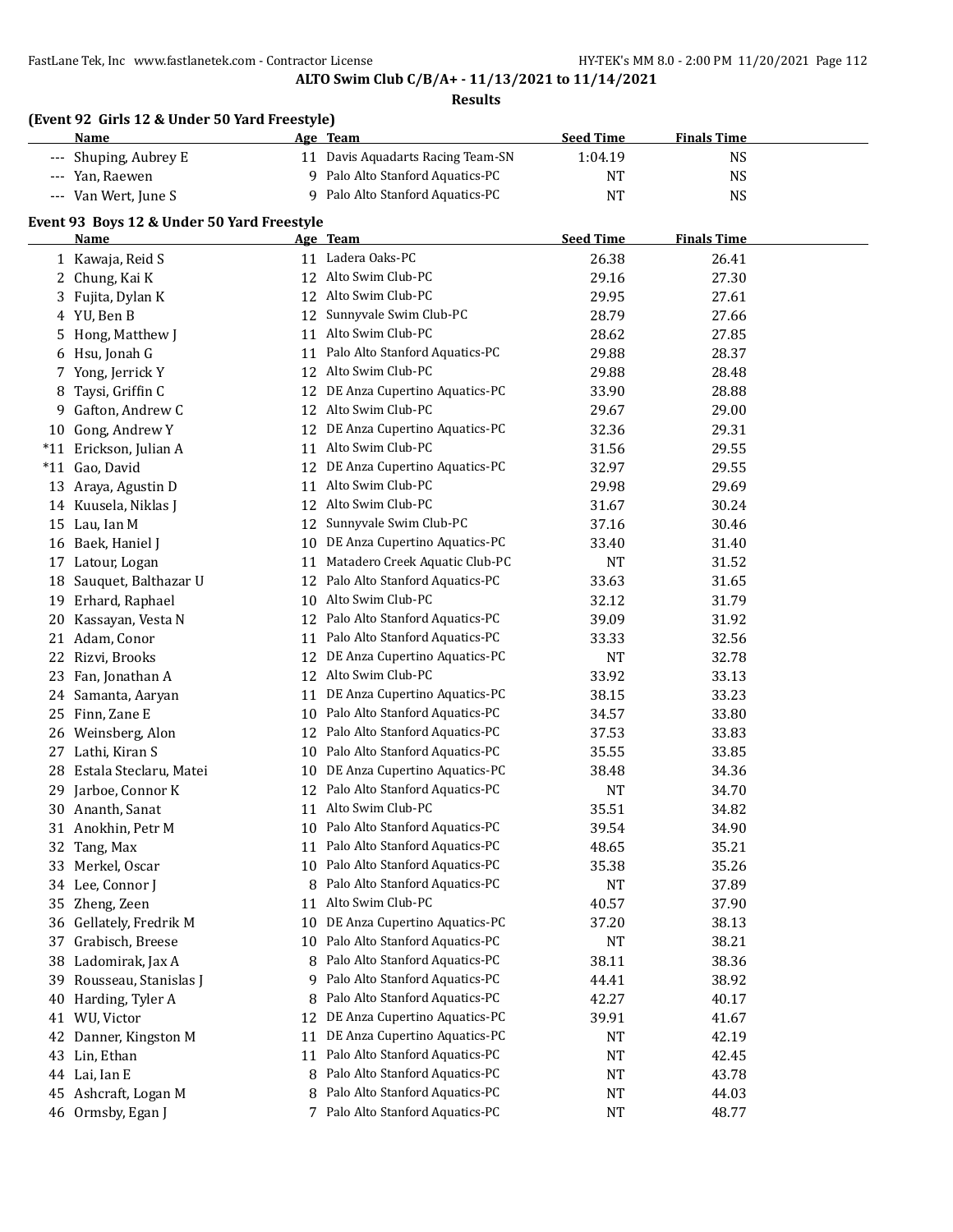39.95 1:22.98 (43.03)

**ALTO Swim Club C/B/A+ - 11/13/2021 to 11/14/2021**

|                     | (Event 93 Boys 12 & Under 50 Yard Freestyle)  |                 |                                   |                  |                    |  |
|---------------------|-----------------------------------------------|-----------------|-----------------------------------|------------------|--------------------|--|
|                     | Name                                          |                 | Age Team                          | <b>Seed Time</b> | <b>Finals Time</b> |  |
|                     | 47 Repeshko, Leo                              |                 | 8 Palo Alto Stanford Aquatics-PC  | 53.00            | 51.26              |  |
|                     | 48 Nguyen, Nolan C                            |                 | 8 Palo Alto Stanford Aquatics-PC  | 55.67            | 53.88              |  |
|                     | 49 Wiesner, Lev A                             |                 | 8 Palo Alto Stanford Aquatics-PC  | 55.62            | 54.86              |  |
|                     | 50 Yuan, Alexander S                          |                 | 8 Palo Alto Stanford Aquatics-PC  | 1:00.25          | 56.18              |  |
|                     | 51 YU, Michael                                |                 | 9 Palo Alto Stanford Aquatics-PC  | <b>NT</b>        | 1:00.82            |  |
|                     | 52 Finegold, Mateo S                          |                 | 6 Palo Alto Stanford Aquatics-PC  | <b>NT</b>        | 1:05.76            |  |
| 53                  | Doong, Maxwell                                |                 | 9 Sunnyvale Swim Club-PC          | <b>NT</b>        | 1:11.07            |  |
|                     | Wang, Gabriel                                 |                 | 12 Alto Swim Club-PC              | <b>NT</b>        | <b>NS</b>          |  |
|                     | Caroompas, Nolan                              |                 | 10 Sunnyvale Swim Club-PC         | <b>NT</b>        | <b>NS</b>          |  |
| $\qquad \qquad - -$ | Chau, Tristan                                 |                 | 11 Palo Alto Stanford Aquatics-PC | <b>NT</b>        | <b>NS</b>          |  |
|                     |                                               |                 |                                   |                  |                    |  |
|                     | Event 94 Girls 12 & Under 100 Yard Backstroke |                 |                                   |                  |                    |  |
|                     | Name                                          |                 | Age Team                          | <b>Seed Time</b> | <b>Finals Time</b> |  |
|                     | 1 Curran, Sophia M                            |                 | 12 Ladera Oaks-PC                 | 1:13.37          | 1:05.27            |  |
|                     | 31.68                                         | 1:05.27 (33.59) |                                   |                  |                    |  |
|                     | 2 Lee, Michelle                               |                 | 12 DE Anza Cupertino Aquatics-PC  | 1:08.77          | 1:08.37            |  |
|                     | 33.08                                         | 1:08.37 (35.29) |                                   |                  |                    |  |
| 3.                  | Pham, Lan-Anh                                 |                 | 12 DE Anza Cupertino Aquatics-PC  | 1:07.86          | 1:08.90            |  |
|                     | 32.34                                         | 1:08.90 (36.56) |                                   |                  |                    |  |
|                     | 4 Griffis, Erin                               |                 | 12 Palo Alto Stanford Aquatics-PC | 1:07.35          | 1:09.13            |  |
|                     | 32.67                                         | 1:09.13 (36.46) |                                   |                  |                    |  |
| 5.                  | Conover-Hui, Karina L                         |                 | 12 Palo Alto Stanford Aquatics-PC | 1:09.79          | 1:09.86            |  |
|                     | 33.54                                         | 1:09.86 (36.32) |                                   |                  |                    |  |
|                     | 6 Picard, Naomi L                             |                 | 11 Alto Swim Club-PC              | 1:18.93          | 1:15.51            |  |
|                     | 36.22                                         | 1:15.51 (39.29) |                                   |                  |                    |  |
| 7                   | Seshaadri, Kaathya                            |                 | 12 DE Anza Cupertino Aquatics-PC  | 1:35.81          | 1:17.43            |  |
|                     | 38.83                                         | 1:17.43 (38.60) |                                   |                  |                    |  |
| 8                   | Cox, Makayla C                                |                 | 11 Palo Alto Stanford Aquatics-PC | <b>NT</b>        | 1:17.44            |  |
|                     | 37.30                                         | 1:17.44 (40.14) |                                   |                  |                    |  |
| 9                   | Blascovich, Alexys G                          |                 | 10 Palo Alto Stanford Aquatics-PC | <b>NT</b>        | 1:17.60            |  |
|                     | 37.05                                         | 1:17.60 (40.55) |                                   |                  |                    |  |
|                     | 10 Ley, Sophie C                              |                 | 12 Palo Alto Stanford Aquatics-PC | 1:30.76          | 1:18.27            |  |
|                     | 38.52                                         | 1:18.27 (39.75) |                                   |                  |                    |  |
|                     | 11 HE, Jasmine S                              |                 | 11 Alto Swim Club-PC              | 1:18.82          | 1:19.89            |  |
|                     | 39.17                                         | 1:19.89 (40.72) |                                   |                  |                    |  |
|                     | 12 Stenfort, Hope L                           |                 | 12 DE Anza Cupertino Aquatics-PC  | 1:32.18          | 1:20.46            |  |
|                     | 39.56                                         | 1:20.46 (40.90) |                                   |                  |                    |  |
|                     | 13 Zhang, Tina X                              |                 | 11 DE Anza Cupertino Aquatics-PC  | 1:23.10          | 1:20.55            |  |
|                     | 38.69                                         | 1:20.55 (41.86) |                                   |                  |                    |  |
|                     | 14 Chang, Elise                               |                 | 12 Alto Swim Club-PC              | 1:24.37          | 1:21.11            |  |
|                     | 39.16                                         | 1:21.11 (41.95) |                                   |                  |                    |  |
|                     | 15 Parris, Maleia K                           |                 | 12 DE Anza Cupertino Aquatics-PC  | 1:26.50          | 1:21.76            |  |
|                     | 39.31                                         | 1:21.76 (42.45) |                                   |                  |                    |  |
|                     | 16 Enderes, Mia                               |                 | 10 Alto Swim Club-PC              | 1:26.07          | 1:21.89            |  |
|                     | 39.48                                         | 1:21.89 (42.41) |                                   |                  |                    |  |
|                     | 17 Maldonado, Sophia E                        |                 | 12 Palo Alto Stanford Aquatics-PC | NT               | 1:22.17            |  |
|                     | 40.33                                         | 1:22.17 (41.84) |                                   |                  |                    |  |
|                     | 18 Osipova, Margarita                         |                 | 12 Alto Swim Club-PC              | NT               | 1:22.36            |  |
|                     | 40.12                                         | 1:22.36 (42.24) |                                   |                  |                    |  |
|                     | 19 Enderes, Sarah                             |                 | 12 Alto Swim Club-PC              | 1:28.01          | 1:22.97            |  |
|                     | 40.67                                         | 1:22.97 (42.30) |                                   |                  |                    |  |
|                     |                                               |                 | 12 Ladera Oaks-PC                 |                  |                    |  |
|                     | 20 Habibi, Alexa                              |                 |                                   | 1:39.35          | 1:22.98            |  |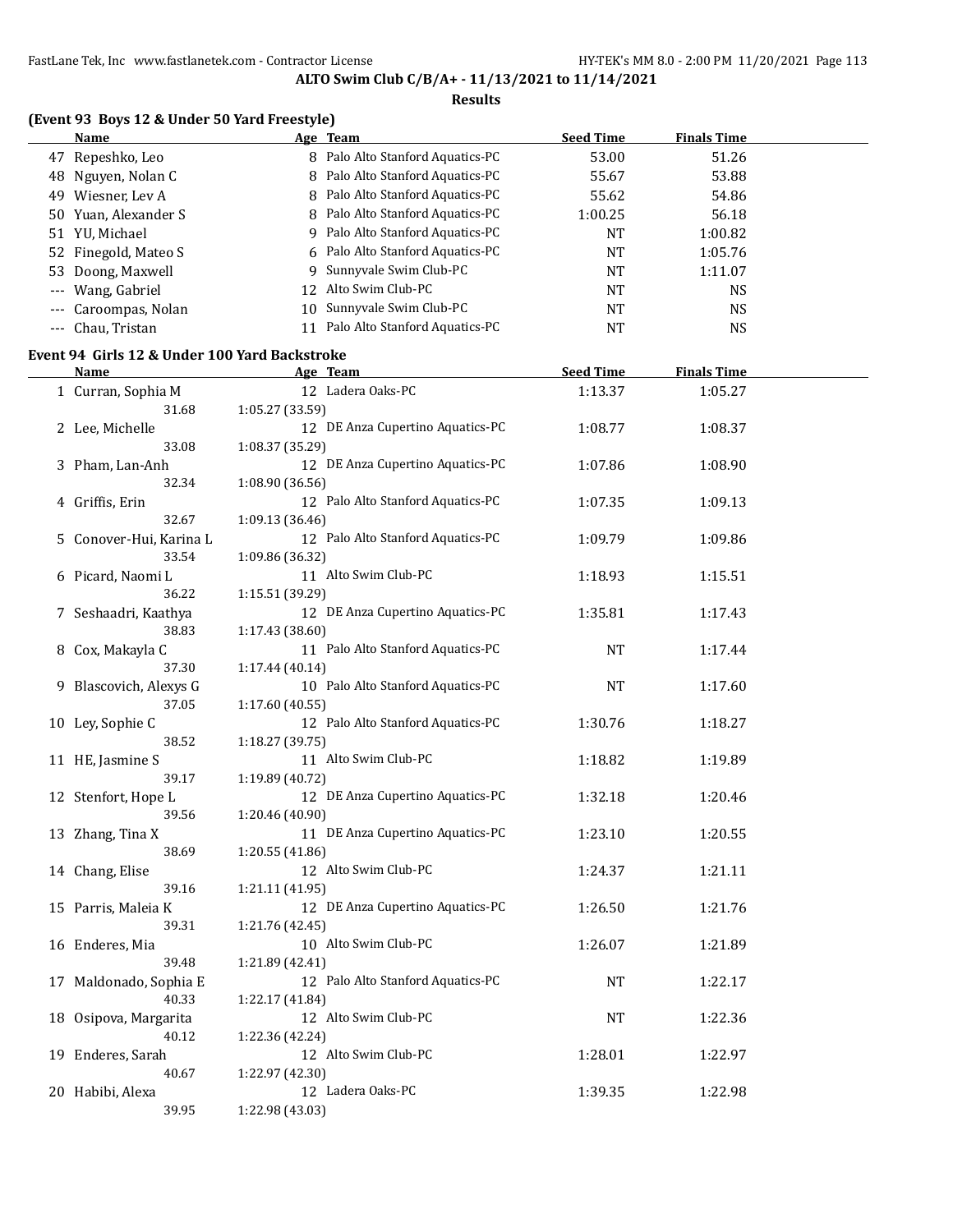**ALTO Swim Club C/B/A+ - 11/13/2021 to 11/14/2021**

| <b>Name</b>                  | Age Team                                             | <b>Seed Time</b> | <b>Finals Time</b> |  |
|------------------------------|------------------------------------------------------|------------------|--------------------|--|
| 21 Kreps, Esme C             | 11 Palo Alto Stanford Aquatics-PC                    | 1:24.41          | 1:23.78            |  |
| 40.75                        | 1:23.78 (43.03)                                      |                  |                    |  |
| 22 Okyay, Hafsa F            | 10 Alto Swim Club-PC                                 | 1:28.46          | 1:23.89            |  |
| 40.68                        | 1:23.89 (43.21)                                      |                  |                    |  |
| 23 Estala Steclaru, Stefania | 12 DE Anza Cupertino Aquatics-PC                     | 1:31.87          | 1:23.96            |  |
| 41.19                        | 1:23.96 (42.77)                                      |                  |                    |  |
| 24 Yang, Victoria            | 9 Palo Alto Stanford Aquatics-PC                     | 1:25.70          | 1:25.64            |  |
| 41.13                        | 1:25.64 (44.51)                                      |                  |                    |  |
| 25 Kirincich, Charlotte      | 12 Palo Alto Stanford Aquatics-PC                    | <b>NT</b>        | 1:26.83            |  |
| 41.64                        | 1:26.83 (45.19)                                      |                  |                    |  |
| 26 Gere, Oasis N             | 10 Palo Alto Stanford Aquatics-PC                    | 1:42.36          | 1:29.11            |  |
| 43.67                        | 1:29.11 (45.44)                                      |                  |                    |  |
| 27 Walther, Stephanie        | 9 Alto Swim Club-PC                                  | 1:35.44          | 1:29.83            |  |
| 42.37                        | 1:29.83 (47.46)                                      |                  |                    |  |
| 28 Beim, Lauren              | 10 Alto Swim Club-PC                                 | 1:38.75          | 1:30.65            |  |
| 44.44                        | 1:30.65 (46.21)                                      |                  |                    |  |
| 29 Guo, Jocelyn J            | 10 Palo Alto Stanford Aquatics-PC                    | 1:38.16          | 1:32.83            |  |
| 45.63                        | 1:32.83 (47.20)<br>12 Palo Alto Stanford Aquatics-PC |                  |                    |  |
| 30 Pilz, Kate L<br>45.07     | 1:33.00 (47.93)                                      | NT               | 1:33.00            |  |
|                              | 11 Palo Alto Stanford Aquatics-PC                    |                  |                    |  |
| 31 Caprita, Camea<br>46.75   | 1:35.13 (48.38)                                      | NT               | 1:35.13            |  |
| 32 Muston, Chloe             | 10 Alto Swim Club-PC                                 | NT               | 1:36.90            |  |
| 45.26                        | 1:36.90 (51.64)                                      |                  |                    |  |
| 33 Averyaskin, Mina          | 10 Alto Swim Club-PC                                 | NT               | 1:37.93            |  |
| 44.48                        | 1:37.93 (53.45)                                      |                  |                    |  |
| 34 Taylor, Madison J         | 9 Alto Swim Club-PC                                  | 1:49.04          | 1:38.08            |  |
| 35 Neuman, Julia N           | 10 Alto Swim Club-PC                                 | 1:49.46          | 1:38.82            |  |
| 47.42                        | 1:38.82 (51.40)                                      |                  |                    |  |
| 36 Haemer, Elliot            | 10 Alto Swim Club-PC                                 | 1:54.23          | 1:42.05            |  |
| 46.98                        | 1:42.05 (55.07)                                      |                  |                    |  |
| 37 Lai, Chloe T              | 10 Ladera Oaks-PC                                    | <b>NT</b>        | 1:42.26            |  |
| 50.27                        | 1:42.26 (51.99)                                      |                  |                    |  |
| 38 Zhang, Xiyue              | 11 Alto Swim Club-PC                                 | NT               | 1:43.29            |  |
| 48.86                        | 1:43.29 (54.43)                                      |                  |                    |  |
| 39 Srinivasan, Ira           | 9 Alto Swim Club-PC                                  | 2:06.50          | 1:44.56            |  |
| 49.05                        | 1:44.56 (55.51)                                      |                  |                    |  |
| 40 Rios, Adeline V           | 10 Alto Swim Club-PC                                 | 1:47.37          | 1:44.68            |  |
| 50.64                        | 1:44.68 (54.04)                                      |                  |                    |  |
| 41 Haemer, Chloe             | 10 Alto Swim Club-PC                                 | 1:49.87          | 1:45.71            |  |
| 48.68                        | 1:45.71 (57.03)                                      |                  |                    |  |
| 42 Wong, Zara Q              | 10 Alto Swim Club-PC                                 | 1:41.02          | 1:46.49            |  |
| 50.24                        | 1:46.49 (56.25)                                      |                  |                    |  |
| 43 Chan, Erica H             | 10 Alto Swim Club-PC                                 | 1:53.12          | 1:50.25            |  |
| 54.65                        | 1:50.25 (55.60)                                      |                  |                    |  |
| 44 Lucas, Corinne M          | 10 Palo Alto Stanford Aquatics-PC                    | 1:48.64          | 1:50.97            |  |
| 53.23                        | 1:50.97 (57.74)                                      |                  |                    |  |
| 45 Giesselman, Lauren        | 12 Alto Swim Club-PC                                 | NT               | 1:51.80            |  |
| 54.55                        | 1:51.80 (57.25)                                      |                  |                    |  |
| 46 Wong, Kate                | 10 Alto Swim Club-PC                                 | 1:48.29          | 1:51.89            |  |
| 53.68                        | 1:51.89 (58.21)                                      |                  |                    |  |
| 47 Lundell, Kendall C        | 9 Alto Swim Club-PC                                  | 2:00.23          | 1:53.41            |  |
| 54.26                        | 1:53.41 (59.15)                                      |                  |                    |  |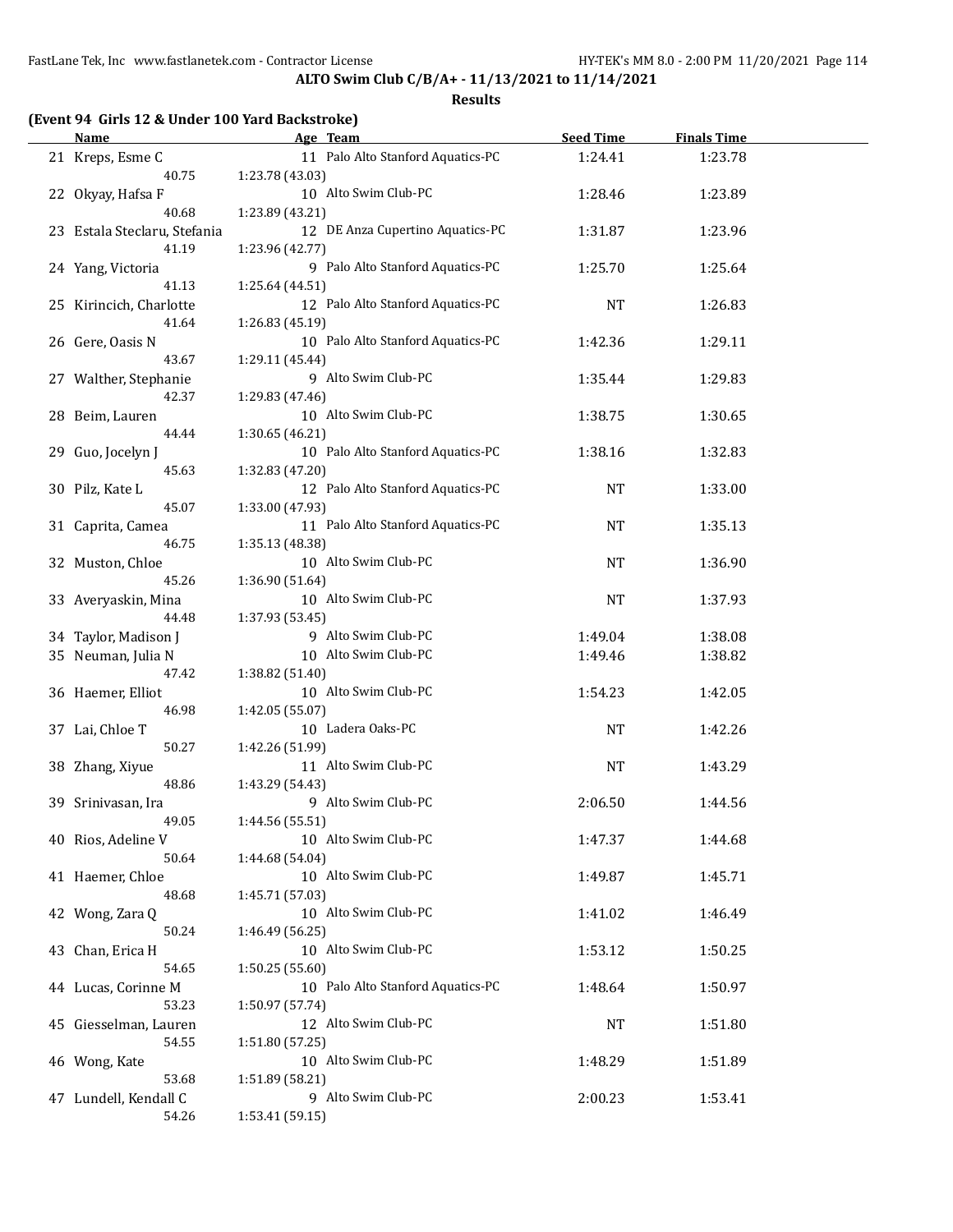#### **Results**

| Name                                  | Age Team                             | <b>Seed Time</b> | <b>Finals Time</b> |  |
|---------------------------------------|--------------------------------------|------------------|--------------------|--|
| --- Van Wert, Bree S                  | Palo Alto Stanford Aquatics-PC<br>11 | NT               | DQ                 |  |
| 43.03                                 | DO (44.37)                           |                  |                    |  |
| --- Ryoo, Katrin                      | DE Anza Cupertino Aquatics-PC<br>10  | <b>NT</b>        | DQ                 |  |
| 45.03                                 | DO (50.68)                           |                  |                    |  |
| Gupta, Sonya N<br>$\qquad \qquad - -$ | Alto Swim Club-PC<br>10.             | 1:52.32          | DQ                 |  |
| 51.32                                 | DO (57.44)                           |                  |                    |  |
| --- Wang, Yumo                        | Alto Swim Club-PC<br>9               | 1:47.45          | DQ                 |  |
| 49.12                                 | DO (57.61)                           |                  |                    |  |
| --- Xiu, Anya                         | 9 Alto Swim Club-PC                  | NT               | DQ                 |  |
| 53.62                                 | DQ (1:01.85)                         |                  |                    |  |
| --- Samachisa, Ada L                  | 9 Alto Swim Club-PC                  | 2:28.56          | NS.                |  |
| Wang, Catherine                       | DE Anza Cupertino Aquatics-PC<br>8   | <b>NT</b>        | NS                 |  |
|                                       |                                      |                  |                    |  |

# **Event 95 Boys 12 & Under 100 Yard Backstroke**

| <b>Name</b>          | Age Team                          | <b>Seed Time</b> | <b>Finals Time</b> |  |
|----------------------|-----------------------------------|------------------|--------------------|--|
| 1 Yong, Jerrick Y    | 12 Alto Swim Club-PC              | 1:10.62          | 1:09.08            |  |
| 33.51                | 1:09.08 (35.57)                   |                  |                    |  |
| 2 Cao, Bryan Q       | 12 Milpitas Aquatic Club-PC       | 1:20.68          | 1:09.56            |  |
| 33.82                | 1:09.56 (35.74)                   |                  |                    |  |
| 3 Zhang, Samuel M    | 12 DE Anza Cupertino Aquatics-PC  | 1:13.04          | 1:10.95            |  |
| 34.22                | 1:10.95 (36.73)                   |                  |                    |  |
| 4 Kwak, Zachary J    | 12 Palo Alto Stanford Aquatics-PC | 1:12.70          | 1:12.97            |  |
| 35.78                | 1:12.97 (37.19)                   |                  |                    |  |
| 5 Hong, Matthew J    | 11 Alto Swim Club-PC              | 1:14.75          | 1:13.15            |  |
| 35.84                | 1:13.15 (37.31)                   |                  |                    |  |
| 6 Strots, Alexander  | 11 DE Anza Cupertino Aquatics-PC  | 1:35.66          | 1:13.86            |  |
| 35.56                | 1:13.86 (38.30)                   |                  |                    |  |
| 7 Dodge, Cannon A    | 12 DE Anza Cupertino Aquatics-PC  | 1:15.02          | 1:14.69            |  |
| 36.25                | 1:14.69 (38.44)                   |                  |                    |  |
| 8 Sivamurthy, Nikhil | 12 Palo Alto Stanford Aquatics-PC | 1:21.17          | 1:16.12            |  |
| 37.95                | 1:16.12 (38.17)                   |                  |                    |  |
| 9 LI, Timothy        | 11 Palo Alto Stanford Aquatics-PC | 1:58.10          | 1:17.17            |  |
| 37.53                | 1:17.17 (39.64)                   |                  |                    |  |
| 10 Gafton, Andrew C  | 12 Alto Swim Club-PC              | 1:12.86          | 1:17.92            |  |
| 37.48                | 1:17.92 (40.44)                   |                  |                    |  |
| 11 Chung, Kai K      | 12 Alto Swim Club-PC              | 1:19.35          | 1:17.94            |  |
| 38.65                | 1:17.94 (39.29)                   |                  |                    |  |
| 12 Codel, Soeren A   | 10 Palo Alto Stanford Aquatics-PC | 1:25.09          | 1:18.33            |  |
| 38.02                | 1:18.33(40.31)                    |                  |                    |  |
| 13 Zhao, Dylan H     | 10 Sunnyvale Swim Club-PC         | 1:47.48          | 1:18.66            |  |
| 37.69                | 1:18.66 (40.97)                   |                  |                    |  |
| 14 Araya, Agustin D  | 11 Alto Swim Club-PC              | 1:20.49          | 1:19.62            |  |
| 39.03                | 1:19.62 (40.59)                   |                  |                    |  |
| 15 Erhard, Raphael   | 10 Alto Swim Club-PC              | 1:22.86          | 1:20.75            |  |
| 39.25                | 1:20.75 (41.50)                   |                  |                    |  |
| 16 Yuan, Kevin M     | 11 DE Anza Cupertino Aquatics-PC  | 1:32.02          | 1:21.12            |  |
| 39.57                | 1:21.12 (41.55)                   |                  |                    |  |
| 17 Deng, Daniel      | 10 Alto Swim Club-PC              | 1:23.40          | 1:21.25            |  |
| 39.26                | 1:21.25 (41.99)                   |                  |                    |  |
| 18 Lau, Ian M        | 12 Sunnyvale Swim Club-PC         | <b>NT</b>        | 1:21.34            |  |
| 37.48                | 1:21.34 (43.86)                   |                  |                    |  |
| 19 Kuusela, Niklas J | 12 Alto Swim Club-PC              | 1:26.32          | 1:22.48            |  |
| 39.50                | 1:22.48 (42.98)                   |                  |                    |  |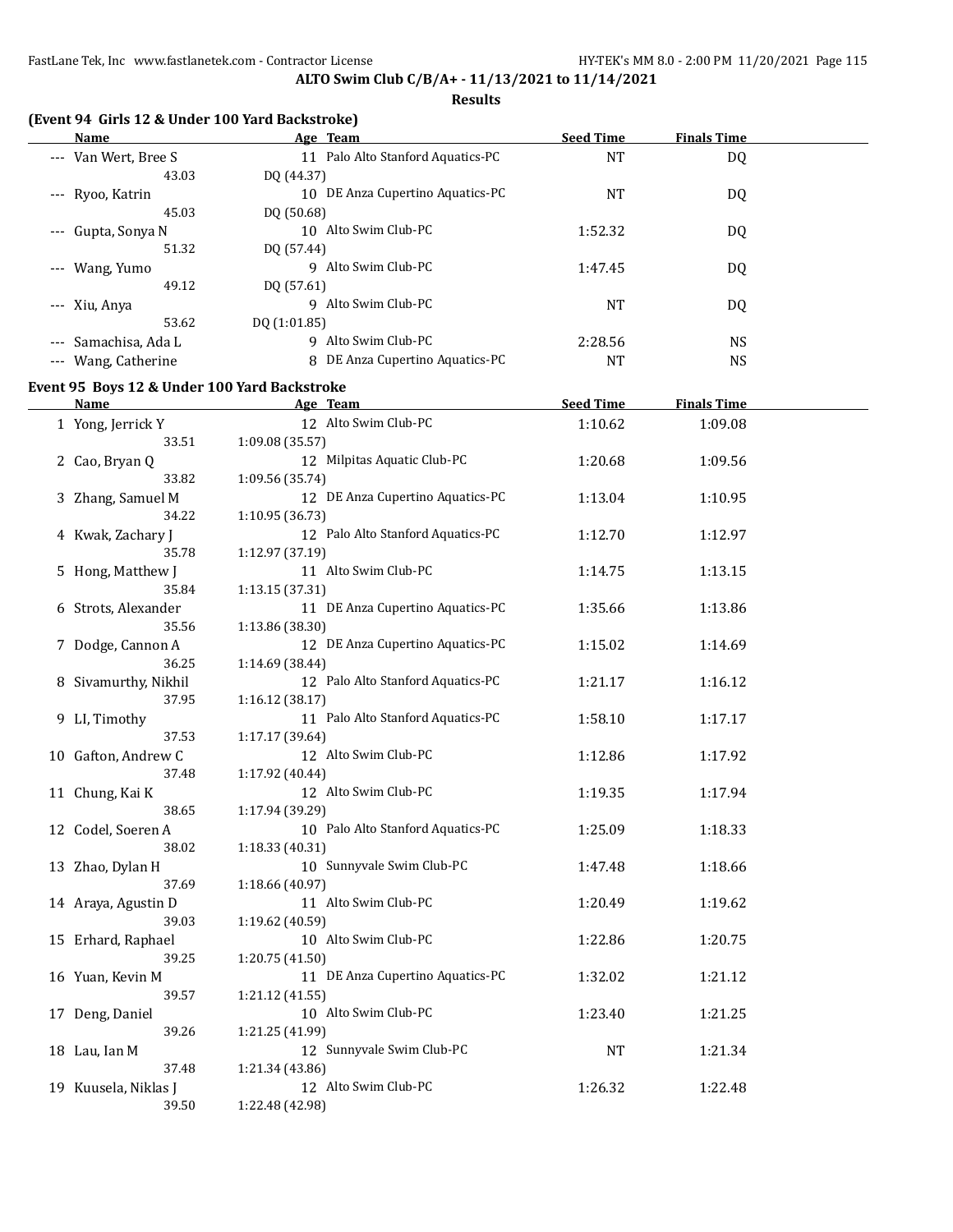**ALTO Swim Club C/B/A+ - 11/13/2021 to 11/14/2021**

|                     | <b>Name</b>                     | Age Team                                             | <b>Seed Time</b> | <b>Finals Time</b> |  |
|---------------------|---------------------------------|------------------------------------------------------|------------------|--------------------|--|
|                     | 20 Fan, Jonathan A<br>39.97     | 12 Alto Swim Club-PC<br>1:22.95 (42.98)              | 1:24.74          | 1:22.95            |  |
|                     | 21 Lin, Dylan                   | 12 Sunnyvale Swim Club-PC                            | 1:26.00          | 1:23.00            |  |
|                     | 39.43<br>22 Bulankov, Phillip A | 1:23.00 (43.57)<br>8 Alto Swim Club-PC               | 1:35.96          | 1:24.49            |  |
|                     | 40.14<br>23 NG, Ethan           | 1:24.49 (44.35)<br>12 DE Anza Cupertino Aquatics-PC  |                  |                    |  |
|                     |                                 |                                                      | 1:46.59          | 1:26.39            |  |
|                     | 24 Lee, Jason                   | 11 DE Anza Cupertino Aquatics-PC                     | NT               | 1:26.44            |  |
|                     | 42.12                           | 1:26.44 (44.32)<br>10 DE Anza Cupertino Aquatics-PC  |                  |                    |  |
|                     | 25 Miller, Maxwell M            |                                                      | NT               | 1:26.63            |  |
|                     | 42.09                           | 1:26.63 (44.54)                                      |                  |                    |  |
|                     | 26 Kuusela, Elias N             | 10 Alto Swim Club-PC                                 | 1:28.83          | 1:26.77            |  |
|                     | 42.50                           | 1:26.77 (44.27)<br>10 Palo Alto Stanford Aquatics-PC |                  |                    |  |
|                     | 27 Chen, Ethan<br>41.92         |                                                      | 1:24.00          | 1:27.58            |  |
|                     |                                 | 1:27.58 (45.66)<br>10 Alto Swim Club-PC              |                  |                    |  |
|                     | 28 Chang, Eric<br>43.83         |                                                      | 1:35.22          | 1:28.38            |  |
|                     |                                 | 1:28.38 (44.55)<br>12 Alto Swim Club-PC              |                  |                    |  |
|                     | 29 Cheong, Justin T             |                                                      | 1:26.86          | 1:28.45            |  |
|                     | 41.46                           | 1:28.45 (46.99)<br>8 DE Anza Cupertino Aquatics-PC   |                  |                    |  |
|                     | 30 Zheng, Eric<br>44.00         | 1:32.25 (48.25)                                      | NT               | 1:32.25            |  |
|                     | 31 Naor, Ethan S                | 10 Palo Alto Stanford Aquatics-PC                    |                  |                    |  |
|                     | 45.81                           | 1:33.00 (47.19)                                      | 1:37.70          | 1:33.00            |  |
|                     |                                 | 12 DE Anza Cupertino Aquatics-PC                     | NT               |                    |  |
|                     | 32 Rizvi, Brooks                | 10 Alto Swim Club-PC                                 |                  | 1:33.24            |  |
|                     | *33 YU, Felix<br>43.44          | 1:33.59 (50.15)                                      | 1:39.22          | 1:33.59            |  |
|                     | *33 Nicolls, Julian C           | 10 Palo Alto Stanford Aquatics-PC                    | 1:32.00          | 1:33.59            |  |
|                     | 45.71                           | 1:33.59 (47.88)                                      |                  |                    |  |
|                     | 35 Ananth, Sanat                | 11 Alto Swim Club-PC                                 | 1:37.82          | 1:35.43            |  |
|                     | 46.11                           | 1:35.43 (49.32)                                      |                  |                    |  |
|                     | 36 Rust, Elliot K               | 10 Alto Swim Club-PC                                 | 1:47.76          | 1:40.49            |  |
|                     | 49.92                           | 1:40.49 (50.57)                                      |                  |                    |  |
|                     | 37 Suh, Noah                    | 10 Palo Alto Stanford Aquatics-PC                    | NT               | 1:41.77            |  |
|                     | 50.49                           | 1:41.77 (51.28)                                      |                  |                    |  |
|                     | 38 Tian, Jesse                  | 9 Alto Swim Club-PC                                  | <b>NT</b>        | 1:43.78            |  |
|                     | 50.14                           | 1:43.78 (53.64)                                      |                  |                    |  |
|                     | 39 Araya, Sebastian C           | 9 Alto Swim Club-PC                                  | 1:45.16          | 1:44.81            |  |
|                     | 50.51                           | 1:44.81 (54.30)                                      |                  |                    |  |
|                     | 40 Chan, Mason S                | 10 Alto Swim Club-PC                                 | 1:56.51          | 1:53.20            |  |
|                     | 53.42                           | 1:53.20 (59.78)                                      |                  |                    |  |
|                     | 41 Kirby, Tyler D               | 9 Palo Alto Stanford Aquatics-PC                     | NT               | 1:54.65            |  |
|                     | 52.78                           | 1:54.65 (1:01.87)                                    |                  |                    |  |
|                     | 42 Braddock, Mason L            | 9 Palo Alto Stanford Aquatics-PC                     | NT               | 2:00.69            |  |
|                     | 57.80                           | 2:00.69 (1:02.89)                                    |                  |                    |  |
|                     | 43 Sommer, Mathias L            | 11 Palo Alto Stanford Aquatics-PC                    | NT               | 2:04.65            |  |
|                     | 44 Mai, Bryan S                 | 9 Alto Swim Club-PC                                  | 2:16.65          | 2:07.38            |  |
|                     | 59.39                           | 2:07.38 (1:07.99)                                    |                  |                    |  |
|                     | 45 Jhaveri, Nevahn              | 9 Palo Alto Stanford Aquatics-PC                     | <b>NT</b>        | 2:09.81            |  |
|                     | 1:01.08                         | 2:09.81 (1:08.73)                                    |                  |                    |  |
| $\qquad \qquad - -$ | Skey, Harper M                  | 12 Alto Swim Club-PC                                 | 1:13.13          | DQ                 |  |
|                     | 36.09                           | DQ (39.90)                                           |                  |                    |  |
|                     | --- Xia, Daniel J               | 9 Alto Swim Club-PC                                  | NT               | <b>DQ</b>          |  |
|                     | 1:02.32                         | DQ (1:03.35)                                         |                  |                    |  |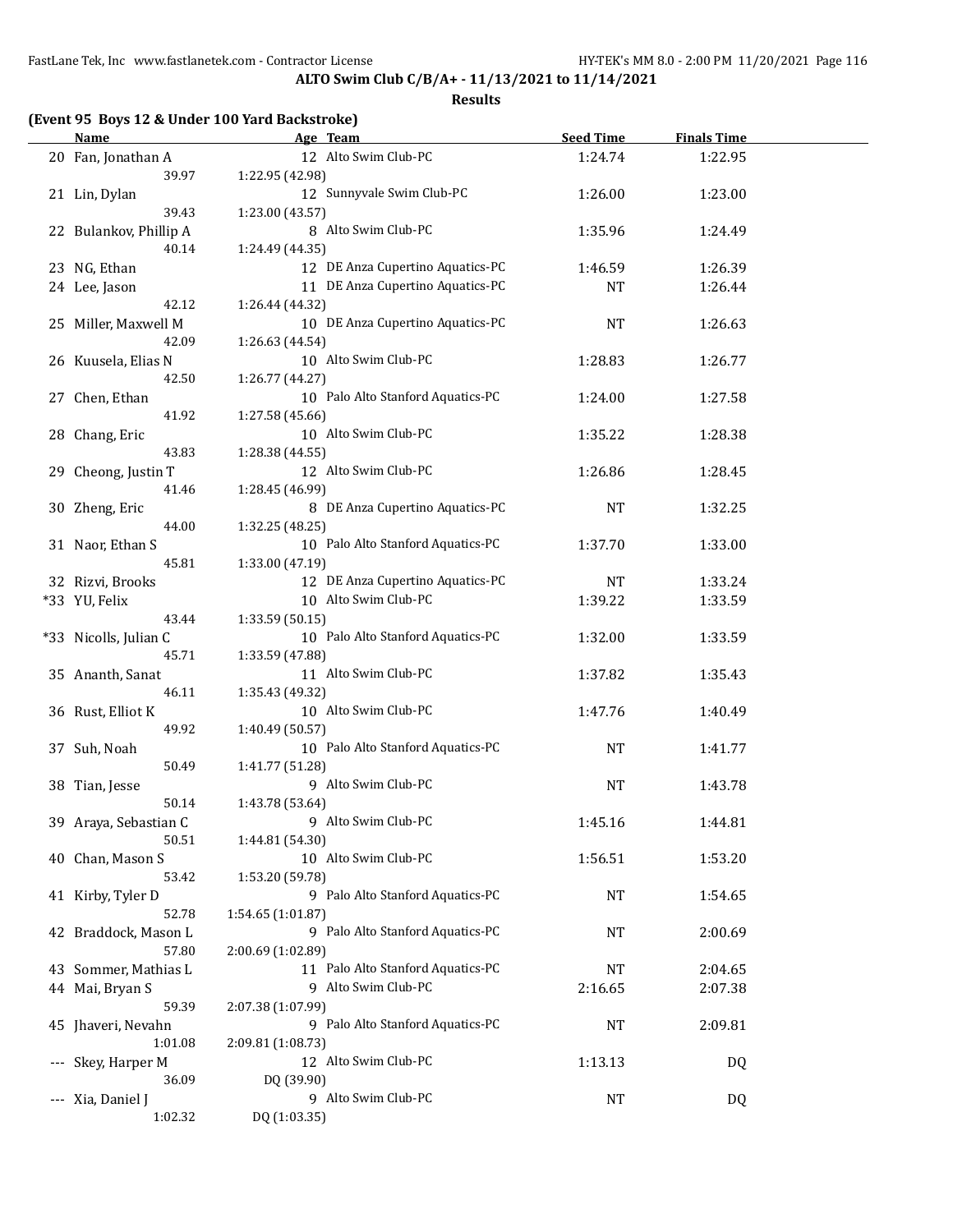#### **Results**

| (Event 95 Boys 12 & Under 100 Yard Backstroke) |                                      |                  |                    |  |  |  |
|------------------------------------------------|--------------------------------------|------------------|--------------------|--|--|--|
| Name                                           | Age Team                             | <b>Seed Time</b> | <b>Finals Time</b> |  |  |  |
| --- Savard, Tyler S                            | Palo Alto Stanford Aquatics-PC<br>11 | 1:19.43          | DQ                 |  |  |  |
| 38.33                                          | DO (40.66)                           |                  |                    |  |  |  |
| --- Kassayan, Vesta N                          | 12 Palo Alto Stanford Aquatics-PC    | NT               | DQ                 |  |  |  |
| 41.60                                          | DO (44.83)                           |                  |                    |  |  |  |
| --- Wang, Gabriel                              | 12 Alto Swim Club-PC                 | NT               | NS.                |  |  |  |
| --- Uribe, Jeronimo                            | Palo Alto Stanford Aquatics-PC       | NT               | NS                 |  |  |  |
| --- Bivol, Julien A                            | 10 Alto Swim Club-PC                 | 1:24.33          | NS.                |  |  |  |
| --- Garg, Amit J                               | Palo Alto Stanford Aquatics-PC       | 1:19.22          | NS.                |  |  |  |

# **Event 96 Girls 12 & Under 25 Yard Breaststroke**

| Name                    |    | Age Team                         | <b>Seed Time</b> | <b>Finals Time</b> |  |
|-------------------------|----|----------------------------------|------------------|--------------------|--|
| 1 Hou, Claire           | 11 | DE Anza Cupertino Aquatics-PC    | NT               | 19.97              |  |
| 2 Lik, Aubrey J         | 10 | Matadero Creek Aquatic Club-PC   | NT               | 21.82              |  |
| 3 Iwasaki, Mika L       | 11 | Sunnyvale Swim Club-PC           | <b>NT</b>        | 22.01              |  |
| 4 Mason, Caroline A     |    | 8 Palo Alto Stanford Aquatics-PC | NT               | 25.28              |  |
| 5 Karunanayake, Maya    |    | 8 Palo Alto Stanford Aquatics-PC | NT               | 27.07              |  |
| 6 Lynch, Avedon         |    | 7 Palo Alto Stanford Aquatics-PC | 29.79            | 32.95              |  |
| 7 Christensen, Olivia C |    | Ladera Oaks-PC                   | <b>NT</b>        | 37.15              |  |
| --- White, Ruby M       |    | 9 Palo Alto Stanford Aquatics-PC | NT               | DQ                 |  |
| --- Mullins, Ashtyn R   | 9. | Palo Alto Stanford Aquatics-PC   | NT               | DQ                 |  |
| --- Conkling, Alexa M   | 8  | Ladera Oaks-PC                   | NT               | DQ                 |  |
| --- Varma, Megan G      |    | Palo Alto Stanford Aquatics-PC   | NT               | DQ                 |  |
| --- Lyon, Quincy        |    | 6 Palo Alto Stanford Aquatics-PC | <b>NT</b>        | DQ                 |  |
| --- Lucas, Brooks       |    | 6 Palo Alto Stanford Aquatics-PC | NT               | <b>NS</b>          |  |

#### **Event 97 Boys 12 & Under 25 Yard Breaststroke**

| <b>Name</b>              |    | Age Team                         | <b>Seed Time</b> | <b>Finals Time</b> |  |
|--------------------------|----|----------------------------------|------------------|--------------------|--|
| 1 Maigret, David         |    | Palo Alto Stanford Aquatics-PC   | NT               | 29.03              |  |
| 2 Sun, Ian E             |    | 8 Palo Alto Stanford Aquatics-PC | NT               | 29.06              |  |
| 3 Doong, Maxwell         | 9. | Sunnyvale Swim Club-PC           | <b>NT</b>        | 47.37              |  |
| --- Mihov, Kai I         |    | 5 Palo Alto Stanford Aquatics-PC | NT               | DQ                 |  |
| --- Tammineedi, Rishi    |    | 8 Sunnyvale Swim Club-PC         | <b>NT</b>        | DQ                 |  |
| --- Chen, Aaron          |    | 8 DE Anza Cupertino Aquatics-PC  | NT               | DQ                 |  |
| --- Nguyen, Norris       |    | 7 Palo Alto Stanford Aquatics-PC | <b>NT</b>        | DQ.                |  |
| --- Lucas, Chase         |    | 8 Palo Alto Stanford Aquatics-PC | <b>NT</b>        | DQ                 |  |
| --- Karunanayake, Ishaan |    | 6 Palo Alto Stanford Aquatics-PC | <b>NT</b>        | DQ                 |  |
| --- Shin, Minu           |    | Palo Alto Stanford Aquatics-PC   | NT               | NS                 |  |

# **Event 98 Girls 12 & Under 50 Yard Breaststroke**

|                           |    | Age Team                       | <b>Seed Time</b>                                                                                                                                                                                                                                                                                             | <b>Finals Time</b> |  |
|---------------------------|----|--------------------------------|--------------------------------------------------------------------------------------------------------------------------------------------------------------------------------------------------------------------------------------------------------------------------------------------------------------|--------------------|--|
| 1 SU, Mia                 |    |                                | 33.99                                                                                                                                                                                                                                                                                                        | 31.48              |  |
| 2 Curran, Sophia M        |    | Ladera Oaks-PC                 | 36.32                                                                                                                                                                                                                                                                                                        | 34.29              |  |
| 3 Byer, Dagny R           |    | Palo Alto Stanford Aquatics-PC | 39.84                                                                                                                                                                                                                                                                                                        | 36.50              |  |
| 4 Lee-Weinand, Katarina S |    |                                | 41.61                                                                                                                                                                                                                                                                                                        | 36.88              |  |
| 5 Maigret, Fini M         |    |                                | 46.99                                                                                                                                                                                                                                                                                                        | 39.16              |  |
| 6 Stenfort, Hope L        |    | DE Anza Cupertino Aquatics-PC  | 41.20                                                                                                                                                                                                                                                                                                        | 39.95              |  |
| 7 Zhang, Tina X           | 11 | DE Anza Cupertino Aquatics-PC  | 40.95                                                                                                                                                                                                                                                                                                        | 40.05              |  |
| 8 Houtzer, Amelia         |    |                                | 42.00                                                                                                                                                                                                                                                                                                        | 41.52              |  |
| 9 Seshaadri, Shreya       |    | DE Anza Cupertino Aquatics-PC  | 45.30                                                                                                                                                                                                                                                                                                        | 41.76              |  |
| Kao, Leila                |    |                                | 45.75                                                                                                                                                                                                                                                                                                        | 42.20              |  |
| Chan, Katia W             |    |                                | 43.70                                                                                                                                                                                                                                                                                                        | 42.95              |  |
| 12 NG, Chloe Y            |    |                                | 46.97                                                                                                                                                                                                                                                                                                        | 44.07              |  |
| Schroedl, Giselle         |    |                                | 45.77                                                                                                                                                                                                                                                                                                        | 44.13              |  |
|                           |    |                                | 12 Santa Clara Swim Club-PC<br>12<br>12<br>DE Anza Cupertino Aquatics-PC<br>12.<br>12 Palo Alto Stanford Aquatics-PC<br>12<br>10 Palo Alto Stanford Aquatics-PC<br>12.<br>Palo Alto Stanford Aquatics-PC<br>11<br>12 Sunnyvale Swim Club-PC<br>Alto Swim Club-PC<br>12.<br>12 Palo Alto Stanford Aquatics-PC |                    |  |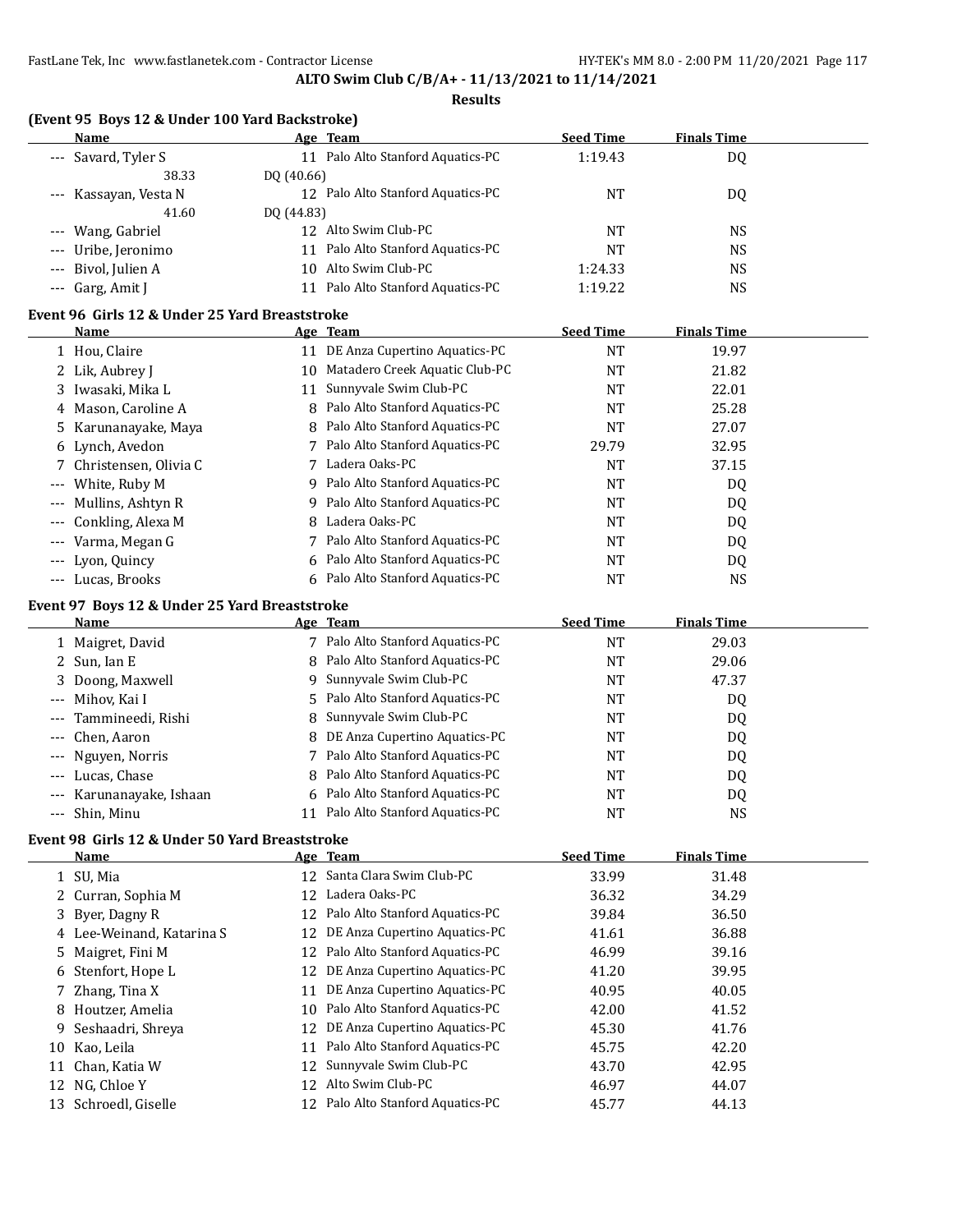#### **Results**

# **(Event 98 Girls 12 & Under 50 Yard Breaststroke)**

|       | <b>Name</b>              |    | Age Team                          | <b>Seed Time</b> | <b>Finals Time</b> |  |
|-------|--------------------------|----|-----------------------------------|------------------|--------------------|--|
|       | 14 Fam, Adeline D        |    | 11 DE Anza Cupertino Aquatics-PC  | 46.22            | 44.84              |  |
|       | 15 Ashcraft, Lily        | 11 | Palo Alto Stanford Aquatics-PC    | 43.30            | 45.18              |  |
|       | 16 Lau, Leah S           | 10 | Palo Alto Stanford Aquatics-PC    | 48.65            | 45.26              |  |
| 17    | Kreps, Esme C            | 11 | Palo Alto Stanford Aquatics-PC    | 43.27            | 45.29              |  |
| 18    | Lai, Hana T              | 10 | Ladera Oaks-PC                    | 49.81            | 45.63              |  |
| 19    | Hopkins, Summer S        | 10 | DE Anza Cupertino Aquatics-PC     | 46.78            | 45.80              |  |
| 20    | Jarboe, Kaya R           | 10 | Palo Alto Stanford Aquatics-PC    | 46.84            | 45.82              |  |
| 21    | Van Wert, Bree S         | 11 | Palo Alto Stanford Aquatics-PC    | 46.22            | 46.10              |  |
| 22    | Yambing, Nadia-Isabel P  | 11 | Ladera Oaks-PC                    | 46.62            | 47.32              |  |
| 23    | Hanigal, Danielle        | 11 | Alto Swim Club-PC                 | 48.97            | 47.37              |  |
| 24    | Deng, Celina             | 10 | Palo Alto Stanford Aquatics-PC    | 1:00.05          | 47.76              |  |
| 25    | Pang, Julinka            | 12 | Alto Swim Club-PC                 | NT               | 48.05              |  |
| 26    | Kaur, Jasmine            | 12 | Alto Swim Club-PC                 | 48.92            | 48.73              |  |
| 27    | WU, Victoria             | 11 | DE Anza Cupertino Aquatics-PC     | <b>NT</b>        | 48.83              |  |
| 28    | Mullins, Brooklyn R      | 11 | Palo Alto Stanford Aquatics-PC    | <b>NT</b>        | 48.94              |  |
| 29    | Xie, Sophie              | 11 | Palo Alto Stanford Aquatics-PC    | NT               | 49.61              |  |
| 30    | Rizvi, Emi               | 10 | DE Anza Cupertino Aquatics-PC     | NT               | 50.87              |  |
| 31    | Liu, Lillian S           | 10 | Palo Alto Stanford Aquatics-PC    | 52.36            | 50.88              |  |
| 32    | Kreps, Mina M            | 9  | Palo Alto Stanford Aquatics-PC    | 51.39            | 51.06              |  |
| 33    | Malhotra, Shreya         | 12 | Palo Alto Stanford Aquatics-PC    | NT               | 51.07              |  |
| 34    | Cho, Emily               | 11 | DE Anza Cupertino Aquatics-PC     | NT               | 51.23              |  |
| 35    | Prasad, Riddhima P       | 11 | Alto Swim Club-PC                 | 55.04            | 51.41              |  |
| 36    | Shukla, Aanya            | 10 | Palo Alto Stanford Aquatics-PC    | <b>NT</b>        | 52.48              |  |
| 37    | Wong, Claire Y           | 9  | Palo Alto Stanford Aquatics-PC    | 53.78            | 52.54              |  |
| 38    | Yan, Raewen              | 9  | Palo Alto Stanford Aquatics-PC    | <b>NT</b>        | 53.55              |  |
| 39    | Ryoo, Katrin             | 10 | DE Anza Cupertino Aquatics-PC     | NT               | 54.87              |  |
| 40    | Ono, Nella Y             | 9  | Palo Alto Stanford Aquatics-PC    | 1:06.76          | 56.74              |  |
|       | 41 Lathi, Malina R       | 8  | Palo Alto Stanford Aquatics-PC    | NT               | 58.63              |  |
|       | 42 Lam, Melody R         | 12 | Sunnyvale Swim Club-PC            | NT               | 1:00.50            |  |
| 43    | Lee, Elizabeth           | 8  | Palo Alto Stanford Aquatics-PC    | 1:00.00          | 1:00.61            |  |
| 44    | Rizvi, Violet            | 8  | DE Anza Cupertino Aquatics-PC     | <b>NT</b>        | 1:01.17            |  |
| 45    | Lin, Abigail             | 8  | Alto Swim Club-PC                 | NT               | 1:06.29            |  |
| 46    | Shenoy, Samika           | 8  | Alto Swim Club-PC                 | NT               | 1:11.24            |  |
| 47    | Parris, Aviah M          | 7. | Sunnyvale Swim Club-PC            | NT               | 1:18.96            |  |
|       | Watson, Adelaide P       | 5. | Alto Swim Club-PC                 | <b>NT</b>        | DQ                 |  |
| ---   | Meng, Angela J           | 8  | Alto Swim Club-PC                 | 1:20.38          | D <sub>Q</sub>     |  |
|       | Feng, Claire             |    | 11 Palo Alto Stanford Aquatics-PC | NT               | DQ                 |  |
|       | Wang, Emmy B             | 8  | Alto Swim Club-PC                 | <b>NT</b>        | DQ                 |  |
| ---   | Kedia, Amyra             | 11 | Palo Alto Stanford Aquatics-PC    | NT               | DQ                 |  |
| ---   | Yang, Emma               | 9  | Palo Alto Stanford Aquatics-PC    | NT               | DQ                 |  |
| ---   | Giesselman, Lauren       | 12 | Alto Swim Club-PC                 | NT               | DQ                 |  |
| ---   | WU, Charlotte            | 7  | Alto Swim Club-PC                 | NT               | DQ                 |  |
| $---$ | Rong, Kate Y             | 9  | Palo Alto Stanford Aquatics-PC    | NT               | DQ                 |  |
| $---$ | Mullins, Ashtyn R        | 9. | Palo Alto Stanford Aquatics-PC    | NT               | DQ                 |  |
| $---$ | Carabetta-Waibel, Elodie | 8  | Palo Alto Stanford Aquatics-PC    | NT               | DQ                 |  |
| $---$ | Winikoff, Amalya K       | 10 | Palo Alto Stanford Aquatics-PC    | NT               | DQ                 |  |
| ---   | Shuping, Aubrey E        | 11 | Davis Aquadarts Racing Team-SN    | 1:00.00          | <b>NS</b>          |  |
| $---$ | Braddock, Riley H        | 12 | Palo Alto Stanford Aquatics-PC    | 57.81            | <b>NS</b>          |  |
| $---$ | MA, Meredith             | 10 | Palo Alto Stanford Aquatics-PC    | NT               | <b>NS</b>          |  |
| $---$ | Christensen, Haylee M    | 10 | Ladera Oaks-PC                    | 1:06.07          | <b>NS</b>          |  |
| ---   | Van Wert, June S         |    | 9 Palo Alto Stanford Aquatics-PC  | <b>NT</b>        | <b>NS</b>          |  |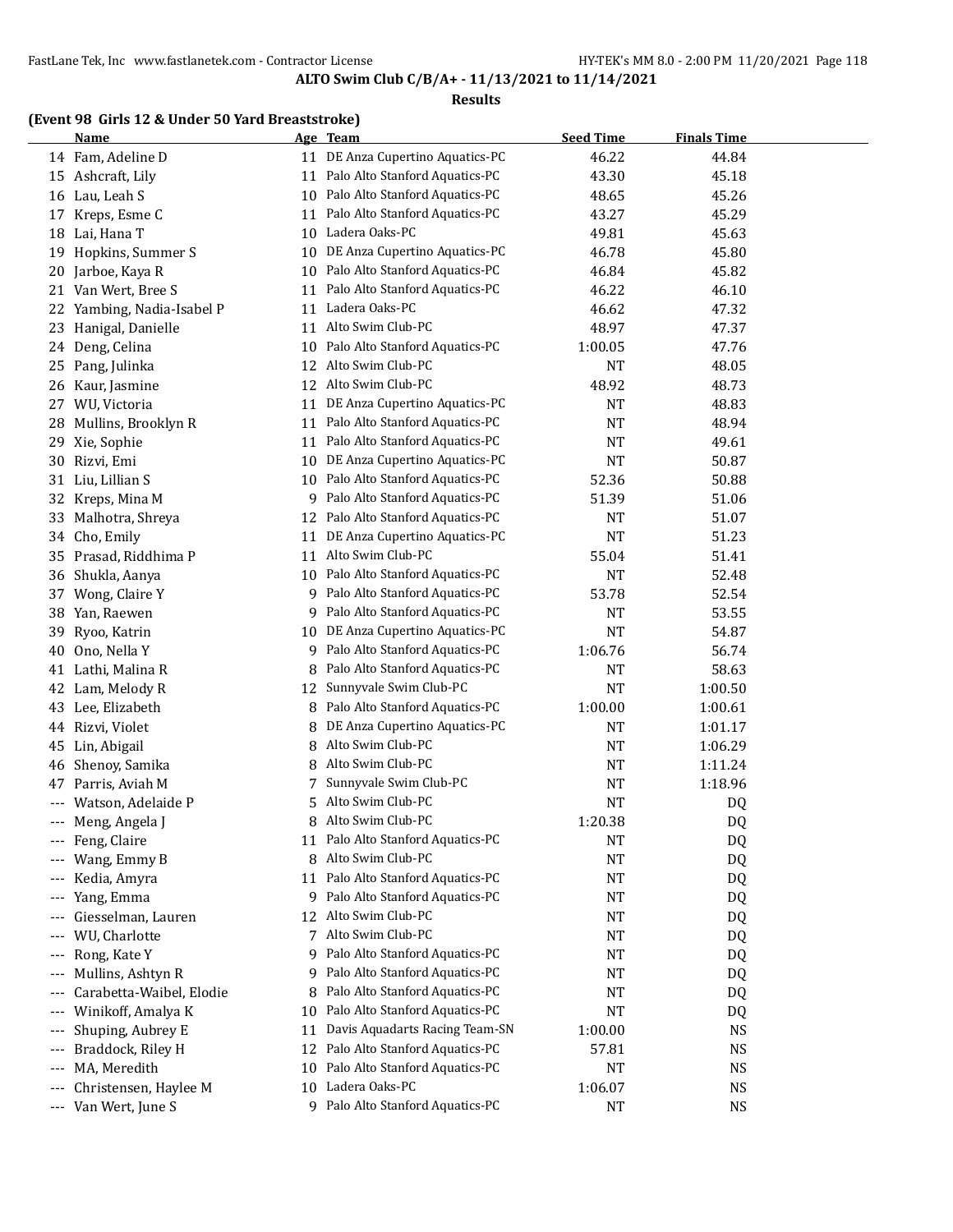#### **Results**

# **Event 99 Boys 12 & Under 50 Yard Breaststroke**

|     | <b>Name</b>                      |    | Age Team                            | <b>Seed Time</b> | <b>Finals Time</b> |  |
|-----|----------------------------------|----|-------------------------------------|------------------|--------------------|--|
|     | 1 Hsu, Jonah G                   |    | 11 Palo Alto Stanford Aquatics-PC   | 35.83            | 35.23              |  |
| 2   | Gao, David                       | 12 | DE Anza Cupertino Aquatics-PC       | 40.98            | 36.69              |  |
| 3   | Kawaja, Reid S                   | 11 | Ladera Oaks-PC                      | 40.56            | 37.73              |  |
| 4   | Kwak, Zachary J                  | 12 | Palo Alto Stanford Aquatics-PC      | 40.96            | 38.28              |  |
| 5   | Sutherland, Graham O             | 12 | Ladera Oaks-PC                      | 41.81            | 39.06              |  |
| 6   | Sawamura, Ivan                   | 11 | Sunnyvale Swim Club-PC              | 40.84            | 39.29              |  |
| 7   | Yuan, Jesse                      | 10 | Palo Alto Stanford Aquatics-PC      | 47.47            | 40.85              |  |
| 8   | Baek, Haniel J                   | 10 | DE Anza Cupertino Aquatics-PC       | 42.20            | 42.58              |  |
| 9   | Lee, Jason                       | 11 | DE Anza Cupertino Aquatics-PC       | <b>NT</b>        | 43.43              |  |
| 10  | Samanta, Aaryan                  | 11 | DE Anza Cupertino Aquatics-PC       | 49.06            | 43.45              |  |
| 11  | Chau, Tristan                    | 11 | Palo Alto Stanford Aquatics-PC      | <b>NT</b>        | 43.81              |  |
| 12  | Jarboe, Connor K                 | 12 | Palo Alto Stanford Aquatics-PC      | <b>NT</b>        | 44.21              |  |
|     | 13 NA, Chan                      |    | 12 Alto Swim Club-PC                | 47.53            | 44.94              |  |
|     | 14 Adam, Conor                   | 11 | Palo Alto Stanford Aquatics-PC      | 53.44            | 45.45              |  |
| 15  | Tang, Max                        | 11 | Palo Alto Stanford Aquatics-PC      | 55.22            | 45.56              |  |
| 16  | Martin, Drew A                   | 12 | Alto Swim Club-PC                   | 49.71            | 46.46              |  |
| 17  | Parris, Josiah M                 | 10 | DE Anza Cupertino Aquatics-PC       | 50.53            | 47.29              |  |
| 18  | Cheong, Justin T                 |    | 12 Alto Swim Club-PC                | 47.74            | 48.07              |  |
| 19  | Grabisch, Breese                 | 10 | Palo Alto Stanford Aquatics-PC      | <b>NT</b>        | 49.29              |  |
| 20  | Lathi, Kiran S                   | 10 | Palo Alto Stanford Aquatics-PC      | <b>NT</b>        | 49.86              |  |
| 21  | Naor, Ethan S                    | 10 | Palo Alto Stanford Aquatics-PC      | 59.08            | 49.92              |  |
| 22  | Aguilera, Adrian C               | 10 | Sunnyvale Swim Club-PC              | 54.32            | 50.50              |  |
| 23  | Zheng, Eric                      | 8  | DE Anza Cupertino Aquatics-PC       | 53.46            | 50.56              |  |
|     | 24 Lin, Ethan                    | 11 | Palo Alto Stanford Aquatics-PC      | <b>NT</b>        | 52.03              |  |
| 25  | Zhou, Kunhao L                   | 8  | Alto Swim Club-PC                   | 1:00.61          | 52.35              |  |
|     | 26 Kesar, Itay                   | 12 | Palo Alto Stanford Aquatics-PC      | 56.33            | 52.74              |  |
| 27  | Kirby, Tyler D                   | 9. | Palo Alto Stanford Aquatics-PC      | 56.89            | 53.14              |  |
| 28  | Wartrakchit, Pakin               | 8  | Alto Swim Club-PC                   | <b>NT</b>        | 54.97              |  |
| 29  | Lee, Connor J                    | 8  | Palo Alto Stanford Aquatics-PC      | <b>NT</b>        | 55.03              |  |
| 30  | Dashouk, Michael                 | 9  | Alto Swim Club-PC                   | <b>NT</b>        | 55.47              |  |
| 31  | Suh, Noah                        | 10 | Palo Alto Stanford Aquatics-PC      | <b>NT</b>        | 56.26              |  |
| 32  | Hira, Nicolas                    | 8  | Alto Swim Club-PC                   | 1:08.54          | 1:01.24            |  |
| 33  | TU, Leroy G                      | 8  | Alto Swim Club-PC                   | 1:02.36          | 1:03.80            |  |
| 34  | Wiesner, Lev A                   | 8  | Palo Alto Stanford Aquatics-PC      | <b>NT</b>        | 1:06.10            |  |
| 35  | Sung, Ryan                       | 8  | Alto Swim Club-PC                   | <b>NT</b>        | 1:06.82            |  |
|     | 36 Pang, Julian R                | 10 | <b>Burlingame Aquatics-PC</b>       | <b>NT</b>        | 1:08.20            |  |
| 37  | Oliveira, Enzo P                 | 8  | Alto Swim Club-PC                   | NT               | 1:11.74            |  |
| 38  | Chang, Elijah J                  | 8  | Alto Swim Club-PC                   | <b>NT</b>        | 1:20.71            |  |
|     | Liu, Lucas R                     | 7  | Alto Swim Club-PC                   | NT               |                    |  |
| --- |                                  | 8  | Alto Swim Club-PC                   |                  | DQ                 |  |
| --- | Fletcher, Wyatt<br>Balyan, Viraj |    | Alto Swim Club-PC                   | NT               | DQ                 |  |
| --- |                                  | 8  | Palo Alto Stanford Aquatics-PC      | NT               | DQ                 |  |
| --- | Lai, Ian E                       | 8  | Palo Alto Stanford Aquatics-PC      | NT               | DQ                 |  |
| --- | Nguyen, Nolan C                  | 8  |                                     | NT               | DQ                 |  |
| --- | Rousseau, Stanislas J            | 9  | Palo Alto Stanford Aquatics-PC      | <b>NT</b>        | DQ                 |  |
| --- | Young, Griffin C                 | 9  | Ladera Oaks-PC<br>Alto Swim Club-PC | 54.22            | DQ                 |  |
| --- | Ortiz, Landon R                  | 11 |                                     | <b>NT</b>        | DQ                 |  |
| --- | Long, Darron J                   | 8  | Alto Swim Club-PC                   | NT               | DQ                 |  |
| --- | Vartkessian, Theodore D          | 8  | Alto Swim Club-PC                   | <b>NT</b>        | <b>NS</b>          |  |
|     | --- Parrett, Theodore R          |    | 12 Alto Swim Club-PC                | 38.15            | <b>NS</b>          |  |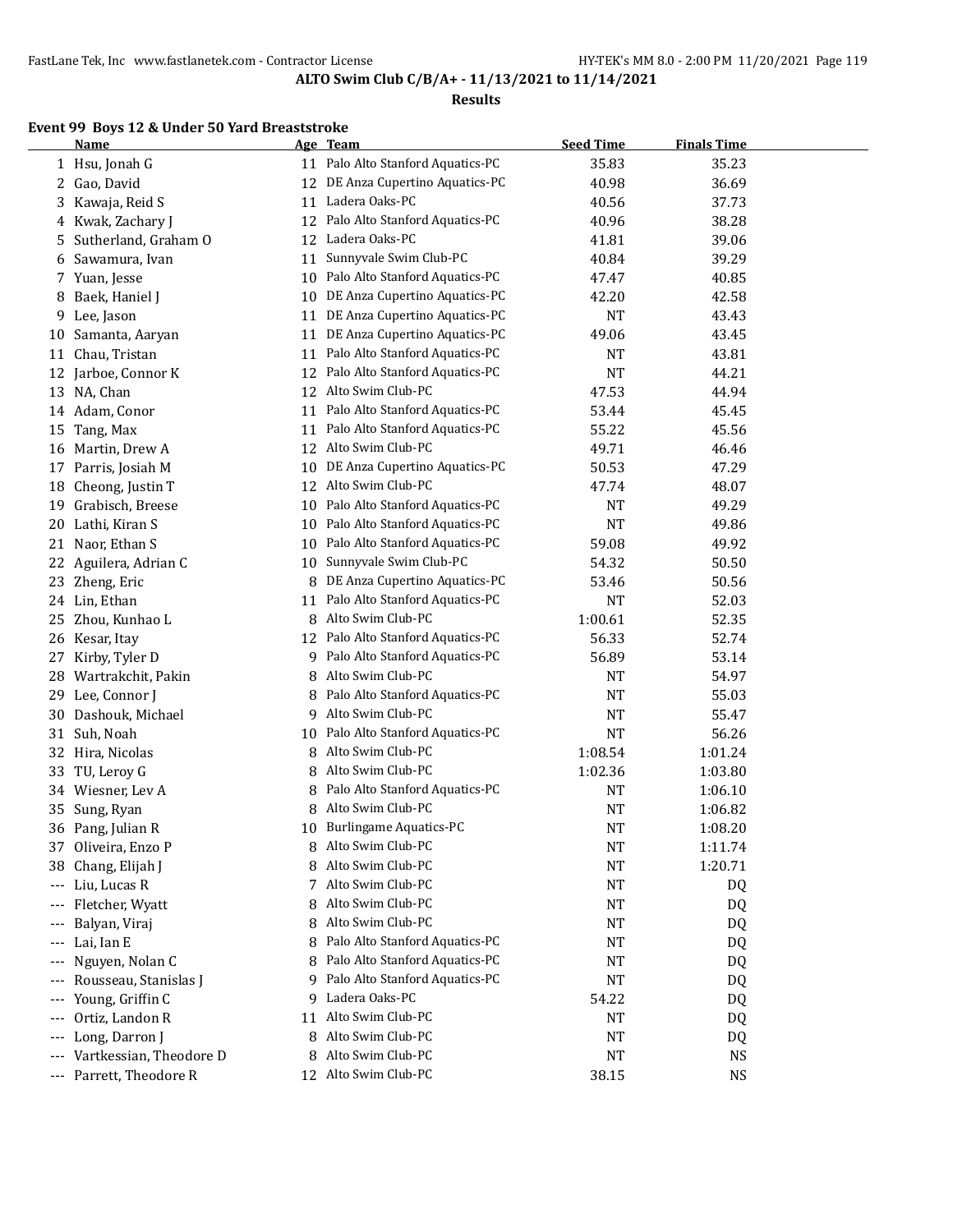**ALTO Swim Club C/B/A+ - 11/13/2021 to 11/14/2021**

#### **Results**

# **Event 100 Girls 12 & Under 100 Yard IM**

 $\overline{a}$ 

| 11 Ladera Oaks-PC<br>1:07.98<br>1:07.66<br>1 Young, Clara H<br>1:07.66 (35.98)<br>31.68<br>12 DE Anza Cupertino Aquatics-PC<br>2 Lee, Michelle<br>1:09.77<br>1:08.45<br>30.81<br>1:08.45 (37.64)<br>12 DE Anza Cupertino Aquatics-PC<br>3 Lee-Weinand, Katarina S<br>1:14.54<br>1:10.25<br>31.37<br>1:10.25 (38.88)<br>11 Palo Alto Stanford Aquatics-PC<br>1:16.19<br>4 Teague, Charlotte A<br>1:13.90<br>35.34<br>1:13.90 (38.56)<br>12 Ladera Oaks-PC<br>5 Johnson, Kylie E<br>1:24.93<br>1:14.79<br>34.61<br>1:14.79 (40.18)<br>12 Ladera Oaks-PC<br>1:25.22<br>6 Christensen, Julianne R<br>1:17.07<br>36.38<br>1:17.07 (40.69)<br>12 Sunnyvale Swim Club-PC<br>7 Chin, Addelyn C<br>1:18.81<br>1:24.39<br>1:18.81 (41.60)<br>37.21<br>11 DE Anza Cupertino Aquatics-PC<br>8 Penaskovic, Shelby C<br>1:19.40<br>1:22.49<br>35.41<br>1:19.40 (43.99)<br>12 Palo Alto Stanford Aquatics-PC<br>9 Maigret, Fini M<br>1:19.50<br>1:24.79<br>36.84<br>1:19.50 (42.66)<br>10 Palo Alto Stanford Aquatics-PC<br>10 Blascovich, Alexys G<br><b>NT</b><br>1:19.51<br>37.12<br>1:19.51 (42.39)<br>10 Alto Swim Club-PC<br>11 Enderes, Mia<br>1:25.65<br>1:21.40<br>36.48<br>1:21.40 (44.92)<br>11 DE Anza Cupertino Aquatics-PC<br>12 Sainani, Anika<br>1:25.07<br>1:21.61<br>36.19<br>1:21.61 (45.42)<br>10 Alto Swim Club-PC<br>1:27.08<br>1:22.14<br>13 Okyay, Hafsa F<br>36.60<br>1:22.14 (45.54)<br>11 Palo Alto Stanford Aquatics-PC<br>1:31.86<br>14 Kao, Leila<br>1:24.65<br>41.27<br>1:24.65 (43.38)<br>12 Palo Alto Stanford Aquatics-PC<br>15 Kirincich, Charlotte<br><b>NT</b><br>1:25.17<br>38.40<br>1:25.17 (46.77)<br>9 Palo Alto Stanford Aquatics-PC<br>1:25.00<br>16 Yang, Victoria<br>1:25.33<br>39.80<br>1:25.33 (45.53)<br>11 DE Anza Cupertino Aquatics-PC<br>1:29.01<br>1:26.60<br>17 Sharma, Arohi<br>42.03<br>1:26.60 (44.57)<br>12 Alto Swim Club-PC<br>18 XU, Eva<br>NT<br>1:28.45<br>40.78<br>1:28.45 (47.67)<br>10 Alto Swim Club-PC<br>1:29.43<br>1:29.75<br>19 Beim, Lauren<br>40.85<br>1:29.75 (48.90)<br>11 Palo Alto Stanford Aquatics-PC<br>20 Xie, Sophie<br><b>NT</b><br>1:30.28<br>40.14<br>1:30.28 (50.14)<br>11 Palo Alto Stanford Aquatics-PC<br>21 Sivamurthy, Neha<br>2:00.47<br>1:31.18<br>43.34<br>1:31.18 (47.84)<br>12 Palo Alto Stanford Aquatics-PC<br>22 Malhotra, Shreya<br><b>NT</b><br>1:31.92<br>41.96<br>1:31.92 (49.96)<br>10 Palo Alto Stanford Aquatics-PC<br>23 Wilkowski, Caroline<br>1:34.16<br>1:32.48<br>43.77<br>1:32.48 (48.71)<br>10 Alto Swim Club-PC<br>24 Muston, Chloe<br><b>NT</b><br>1:33.15<br>43.31<br>1:33.15 (49.84)<br>9 Alto Swim Club-PC<br>25 Walther, Stephanie<br>1:31.64<br>1:33.47<br>42.54<br>1:33.47 (50.93)<br>10 DE Anza Cupertino Aquatics-PC<br>1:33.86<br>26 Park, Zoey C<br><b>NT</b><br>43.11<br>1:33.86 (50.75) | <b>Name</b> | Age Team | <b>Seed Time</b> | <b>Finals Time</b> |  |
|---------------------------------------------------------------------------------------------------------------------------------------------------------------------------------------------------------------------------------------------------------------------------------------------------------------------------------------------------------------------------------------------------------------------------------------------------------------------------------------------------------------------------------------------------------------------------------------------------------------------------------------------------------------------------------------------------------------------------------------------------------------------------------------------------------------------------------------------------------------------------------------------------------------------------------------------------------------------------------------------------------------------------------------------------------------------------------------------------------------------------------------------------------------------------------------------------------------------------------------------------------------------------------------------------------------------------------------------------------------------------------------------------------------------------------------------------------------------------------------------------------------------------------------------------------------------------------------------------------------------------------------------------------------------------------------------------------------------------------------------------------------------------------------------------------------------------------------------------------------------------------------------------------------------------------------------------------------------------------------------------------------------------------------------------------------------------------------------------------------------------------------------------------------------------------------------------------------------------------------------------------------------------------------------------------------------------------------------------------------------------------------------------------------------------------------------------------------------------------------------------------------------------------------------------------------------------------------------------------------------------------------------------------------------------------------------------------------------------------------------------------------------------------------------------------|-------------|----------|------------------|--------------------|--|
|                                                                                                                                                                                                                                                                                                                                                                                                                                                                                                                                                                                                                                                                                                                                                                                                                                                                                                                                                                                                                                                                                                                                                                                                                                                                                                                                                                                                                                                                                                                                                                                                                                                                                                                                                                                                                                                                                                                                                                                                                                                                                                                                                                                                                                                                                                                                                                                                                                                                                                                                                                                                                                                                                                                                                                                                         |             |          |                  |                    |  |
|                                                                                                                                                                                                                                                                                                                                                                                                                                                                                                                                                                                                                                                                                                                                                                                                                                                                                                                                                                                                                                                                                                                                                                                                                                                                                                                                                                                                                                                                                                                                                                                                                                                                                                                                                                                                                                                                                                                                                                                                                                                                                                                                                                                                                                                                                                                                                                                                                                                                                                                                                                                                                                                                                                                                                                                                         |             |          |                  |                    |  |
|                                                                                                                                                                                                                                                                                                                                                                                                                                                                                                                                                                                                                                                                                                                                                                                                                                                                                                                                                                                                                                                                                                                                                                                                                                                                                                                                                                                                                                                                                                                                                                                                                                                                                                                                                                                                                                                                                                                                                                                                                                                                                                                                                                                                                                                                                                                                                                                                                                                                                                                                                                                                                                                                                                                                                                                                         |             |          |                  |                    |  |
|                                                                                                                                                                                                                                                                                                                                                                                                                                                                                                                                                                                                                                                                                                                                                                                                                                                                                                                                                                                                                                                                                                                                                                                                                                                                                                                                                                                                                                                                                                                                                                                                                                                                                                                                                                                                                                                                                                                                                                                                                                                                                                                                                                                                                                                                                                                                                                                                                                                                                                                                                                                                                                                                                                                                                                                                         |             |          |                  |                    |  |
|                                                                                                                                                                                                                                                                                                                                                                                                                                                                                                                                                                                                                                                                                                                                                                                                                                                                                                                                                                                                                                                                                                                                                                                                                                                                                                                                                                                                                                                                                                                                                                                                                                                                                                                                                                                                                                                                                                                                                                                                                                                                                                                                                                                                                                                                                                                                                                                                                                                                                                                                                                                                                                                                                                                                                                                                         |             |          |                  |                    |  |
|                                                                                                                                                                                                                                                                                                                                                                                                                                                                                                                                                                                                                                                                                                                                                                                                                                                                                                                                                                                                                                                                                                                                                                                                                                                                                                                                                                                                                                                                                                                                                                                                                                                                                                                                                                                                                                                                                                                                                                                                                                                                                                                                                                                                                                                                                                                                                                                                                                                                                                                                                                                                                                                                                                                                                                                                         |             |          |                  |                    |  |
|                                                                                                                                                                                                                                                                                                                                                                                                                                                                                                                                                                                                                                                                                                                                                                                                                                                                                                                                                                                                                                                                                                                                                                                                                                                                                                                                                                                                                                                                                                                                                                                                                                                                                                                                                                                                                                                                                                                                                                                                                                                                                                                                                                                                                                                                                                                                                                                                                                                                                                                                                                                                                                                                                                                                                                                                         |             |          |                  |                    |  |
|                                                                                                                                                                                                                                                                                                                                                                                                                                                                                                                                                                                                                                                                                                                                                                                                                                                                                                                                                                                                                                                                                                                                                                                                                                                                                                                                                                                                                                                                                                                                                                                                                                                                                                                                                                                                                                                                                                                                                                                                                                                                                                                                                                                                                                                                                                                                                                                                                                                                                                                                                                                                                                                                                                                                                                                                         |             |          |                  |                    |  |
|                                                                                                                                                                                                                                                                                                                                                                                                                                                                                                                                                                                                                                                                                                                                                                                                                                                                                                                                                                                                                                                                                                                                                                                                                                                                                                                                                                                                                                                                                                                                                                                                                                                                                                                                                                                                                                                                                                                                                                                                                                                                                                                                                                                                                                                                                                                                                                                                                                                                                                                                                                                                                                                                                                                                                                                                         |             |          |                  |                    |  |
|                                                                                                                                                                                                                                                                                                                                                                                                                                                                                                                                                                                                                                                                                                                                                                                                                                                                                                                                                                                                                                                                                                                                                                                                                                                                                                                                                                                                                                                                                                                                                                                                                                                                                                                                                                                                                                                                                                                                                                                                                                                                                                                                                                                                                                                                                                                                                                                                                                                                                                                                                                                                                                                                                                                                                                                                         |             |          |                  |                    |  |
|                                                                                                                                                                                                                                                                                                                                                                                                                                                                                                                                                                                                                                                                                                                                                                                                                                                                                                                                                                                                                                                                                                                                                                                                                                                                                                                                                                                                                                                                                                                                                                                                                                                                                                                                                                                                                                                                                                                                                                                                                                                                                                                                                                                                                                                                                                                                                                                                                                                                                                                                                                                                                                                                                                                                                                                                         |             |          |                  |                    |  |
|                                                                                                                                                                                                                                                                                                                                                                                                                                                                                                                                                                                                                                                                                                                                                                                                                                                                                                                                                                                                                                                                                                                                                                                                                                                                                                                                                                                                                                                                                                                                                                                                                                                                                                                                                                                                                                                                                                                                                                                                                                                                                                                                                                                                                                                                                                                                                                                                                                                                                                                                                                                                                                                                                                                                                                                                         |             |          |                  |                    |  |
|                                                                                                                                                                                                                                                                                                                                                                                                                                                                                                                                                                                                                                                                                                                                                                                                                                                                                                                                                                                                                                                                                                                                                                                                                                                                                                                                                                                                                                                                                                                                                                                                                                                                                                                                                                                                                                                                                                                                                                                                                                                                                                                                                                                                                                                                                                                                                                                                                                                                                                                                                                                                                                                                                                                                                                                                         |             |          |                  |                    |  |
|                                                                                                                                                                                                                                                                                                                                                                                                                                                                                                                                                                                                                                                                                                                                                                                                                                                                                                                                                                                                                                                                                                                                                                                                                                                                                                                                                                                                                                                                                                                                                                                                                                                                                                                                                                                                                                                                                                                                                                                                                                                                                                                                                                                                                                                                                                                                                                                                                                                                                                                                                                                                                                                                                                                                                                                                         |             |          |                  |                    |  |
|                                                                                                                                                                                                                                                                                                                                                                                                                                                                                                                                                                                                                                                                                                                                                                                                                                                                                                                                                                                                                                                                                                                                                                                                                                                                                                                                                                                                                                                                                                                                                                                                                                                                                                                                                                                                                                                                                                                                                                                                                                                                                                                                                                                                                                                                                                                                                                                                                                                                                                                                                                                                                                                                                                                                                                                                         |             |          |                  |                    |  |
|                                                                                                                                                                                                                                                                                                                                                                                                                                                                                                                                                                                                                                                                                                                                                                                                                                                                                                                                                                                                                                                                                                                                                                                                                                                                                                                                                                                                                                                                                                                                                                                                                                                                                                                                                                                                                                                                                                                                                                                                                                                                                                                                                                                                                                                                                                                                                                                                                                                                                                                                                                                                                                                                                                                                                                                                         |             |          |                  |                    |  |
|                                                                                                                                                                                                                                                                                                                                                                                                                                                                                                                                                                                                                                                                                                                                                                                                                                                                                                                                                                                                                                                                                                                                                                                                                                                                                                                                                                                                                                                                                                                                                                                                                                                                                                                                                                                                                                                                                                                                                                                                                                                                                                                                                                                                                                                                                                                                                                                                                                                                                                                                                                                                                                                                                                                                                                                                         |             |          |                  |                    |  |
|                                                                                                                                                                                                                                                                                                                                                                                                                                                                                                                                                                                                                                                                                                                                                                                                                                                                                                                                                                                                                                                                                                                                                                                                                                                                                                                                                                                                                                                                                                                                                                                                                                                                                                                                                                                                                                                                                                                                                                                                                                                                                                                                                                                                                                                                                                                                                                                                                                                                                                                                                                                                                                                                                                                                                                                                         |             |          |                  |                    |  |
|                                                                                                                                                                                                                                                                                                                                                                                                                                                                                                                                                                                                                                                                                                                                                                                                                                                                                                                                                                                                                                                                                                                                                                                                                                                                                                                                                                                                                                                                                                                                                                                                                                                                                                                                                                                                                                                                                                                                                                                                                                                                                                                                                                                                                                                                                                                                                                                                                                                                                                                                                                                                                                                                                                                                                                                                         |             |          |                  |                    |  |
|                                                                                                                                                                                                                                                                                                                                                                                                                                                                                                                                                                                                                                                                                                                                                                                                                                                                                                                                                                                                                                                                                                                                                                                                                                                                                                                                                                                                                                                                                                                                                                                                                                                                                                                                                                                                                                                                                                                                                                                                                                                                                                                                                                                                                                                                                                                                                                                                                                                                                                                                                                                                                                                                                                                                                                                                         |             |          |                  |                    |  |
|                                                                                                                                                                                                                                                                                                                                                                                                                                                                                                                                                                                                                                                                                                                                                                                                                                                                                                                                                                                                                                                                                                                                                                                                                                                                                                                                                                                                                                                                                                                                                                                                                                                                                                                                                                                                                                                                                                                                                                                                                                                                                                                                                                                                                                                                                                                                                                                                                                                                                                                                                                                                                                                                                                                                                                                                         |             |          |                  |                    |  |
|                                                                                                                                                                                                                                                                                                                                                                                                                                                                                                                                                                                                                                                                                                                                                                                                                                                                                                                                                                                                                                                                                                                                                                                                                                                                                                                                                                                                                                                                                                                                                                                                                                                                                                                                                                                                                                                                                                                                                                                                                                                                                                                                                                                                                                                                                                                                                                                                                                                                                                                                                                                                                                                                                                                                                                                                         |             |          |                  |                    |  |
|                                                                                                                                                                                                                                                                                                                                                                                                                                                                                                                                                                                                                                                                                                                                                                                                                                                                                                                                                                                                                                                                                                                                                                                                                                                                                                                                                                                                                                                                                                                                                                                                                                                                                                                                                                                                                                                                                                                                                                                                                                                                                                                                                                                                                                                                                                                                                                                                                                                                                                                                                                                                                                                                                                                                                                                                         |             |          |                  |                    |  |
|                                                                                                                                                                                                                                                                                                                                                                                                                                                                                                                                                                                                                                                                                                                                                                                                                                                                                                                                                                                                                                                                                                                                                                                                                                                                                                                                                                                                                                                                                                                                                                                                                                                                                                                                                                                                                                                                                                                                                                                                                                                                                                                                                                                                                                                                                                                                                                                                                                                                                                                                                                                                                                                                                                                                                                                                         |             |          |                  |                    |  |
|                                                                                                                                                                                                                                                                                                                                                                                                                                                                                                                                                                                                                                                                                                                                                                                                                                                                                                                                                                                                                                                                                                                                                                                                                                                                                                                                                                                                                                                                                                                                                                                                                                                                                                                                                                                                                                                                                                                                                                                                                                                                                                                                                                                                                                                                                                                                                                                                                                                                                                                                                                                                                                                                                                                                                                                                         |             |          |                  |                    |  |
|                                                                                                                                                                                                                                                                                                                                                                                                                                                                                                                                                                                                                                                                                                                                                                                                                                                                                                                                                                                                                                                                                                                                                                                                                                                                                                                                                                                                                                                                                                                                                                                                                                                                                                                                                                                                                                                                                                                                                                                                                                                                                                                                                                                                                                                                                                                                                                                                                                                                                                                                                                                                                                                                                                                                                                                                         |             |          |                  |                    |  |
|                                                                                                                                                                                                                                                                                                                                                                                                                                                                                                                                                                                                                                                                                                                                                                                                                                                                                                                                                                                                                                                                                                                                                                                                                                                                                                                                                                                                                                                                                                                                                                                                                                                                                                                                                                                                                                                                                                                                                                                                                                                                                                                                                                                                                                                                                                                                                                                                                                                                                                                                                                                                                                                                                                                                                                                                         |             |          |                  |                    |  |
|                                                                                                                                                                                                                                                                                                                                                                                                                                                                                                                                                                                                                                                                                                                                                                                                                                                                                                                                                                                                                                                                                                                                                                                                                                                                                                                                                                                                                                                                                                                                                                                                                                                                                                                                                                                                                                                                                                                                                                                                                                                                                                                                                                                                                                                                                                                                                                                                                                                                                                                                                                                                                                                                                                                                                                                                         |             |          |                  |                    |  |
|                                                                                                                                                                                                                                                                                                                                                                                                                                                                                                                                                                                                                                                                                                                                                                                                                                                                                                                                                                                                                                                                                                                                                                                                                                                                                                                                                                                                                                                                                                                                                                                                                                                                                                                                                                                                                                                                                                                                                                                                                                                                                                                                                                                                                                                                                                                                                                                                                                                                                                                                                                                                                                                                                                                                                                                                         |             |          |                  |                    |  |
|                                                                                                                                                                                                                                                                                                                                                                                                                                                                                                                                                                                                                                                                                                                                                                                                                                                                                                                                                                                                                                                                                                                                                                                                                                                                                                                                                                                                                                                                                                                                                                                                                                                                                                                                                                                                                                                                                                                                                                                                                                                                                                                                                                                                                                                                                                                                                                                                                                                                                                                                                                                                                                                                                                                                                                                                         |             |          |                  |                    |  |
|                                                                                                                                                                                                                                                                                                                                                                                                                                                                                                                                                                                                                                                                                                                                                                                                                                                                                                                                                                                                                                                                                                                                                                                                                                                                                                                                                                                                                                                                                                                                                                                                                                                                                                                                                                                                                                                                                                                                                                                                                                                                                                                                                                                                                                                                                                                                                                                                                                                                                                                                                                                                                                                                                                                                                                                                         |             |          |                  |                    |  |
|                                                                                                                                                                                                                                                                                                                                                                                                                                                                                                                                                                                                                                                                                                                                                                                                                                                                                                                                                                                                                                                                                                                                                                                                                                                                                                                                                                                                                                                                                                                                                                                                                                                                                                                                                                                                                                                                                                                                                                                                                                                                                                                                                                                                                                                                                                                                                                                                                                                                                                                                                                                                                                                                                                                                                                                                         |             |          |                  |                    |  |
|                                                                                                                                                                                                                                                                                                                                                                                                                                                                                                                                                                                                                                                                                                                                                                                                                                                                                                                                                                                                                                                                                                                                                                                                                                                                                                                                                                                                                                                                                                                                                                                                                                                                                                                                                                                                                                                                                                                                                                                                                                                                                                                                                                                                                                                                                                                                                                                                                                                                                                                                                                                                                                                                                                                                                                                                         |             |          |                  |                    |  |
|                                                                                                                                                                                                                                                                                                                                                                                                                                                                                                                                                                                                                                                                                                                                                                                                                                                                                                                                                                                                                                                                                                                                                                                                                                                                                                                                                                                                                                                                                                                                                                                                                                                                                                                                                                                                                                                                                                                                                                                                                                                                                                                                                                                                                                                                                                                                                                                                                                                                                                                                                                                                                                                                                                                                                                                                         |             |          |                  |                    |  |
|                                                                                                                                                                                                                                                                                                                                                                                                                                                                                                                                                                                                                                                                                                                                                                                                                                                                                                                                                                                                                                                                                                                                                                                                                                                                                                                                                                                                                                                                                                                                                                                                                                                                                                                                                                                                                                                                                                                                                                                                                                                                                                                                                                                                                                                                                                                                                                                                                                                                                                                                                                                                                                                                                                                                                                                                         |             |          |                  |                    |  |
|                                                                                                                                                                                                                                                                                                                                                                                                                                                                                                                                                                                                                                                                                                                                                                                                                                                                                                                                                                                                                                                                                                                                                                                                                                                                                                                                                                                                                                                                                                                                                                                                                                                                                                                                                                                                                                                                                                                                                                                                                                                                                                                                                                                                                                                                                                                                                                                                                                                                                                                                                                                                                                                                                                                                                                                                         |             |          |                  |                    |  |
|                                                                                                                                                                                                                                                                                                                                                                                                                                                                                                                                                                                                                                                                                                                                                                                                                                                                                                                                                                                                                                                                                                                                                                                                                                                                                                                                                                                                                                                                                                                                                                                                                                                                                                                                                                                                                                                                                                                                                                                                                                                                                                                                                                                                                                                                                                                                                                                                                                                                                                                                                                                                                                                                                                                                                                                                         |             |          |                  |                    |  |
|                                                                                                                                                                                                                                                                                                                                                                                                                                                                                                                                                                                                                                                                                                                                                                                                                                                                                                                                                                                                                                                                                                                                                                                                                                                                                                                                                                                                                                                                                                                                                                                                                                                                                                                                                                                                                                                                                                                                                                                                                                                                                                                                                                                                                                                                                                                                                                                                                                                                                                                                                                                                                                                                                                                                                                                                         |             |          |                  |                    |  |
|                                                                                                                                                                                                                                                                                                                                                                                                                                                                                                                                                                                                                                                                                                                                                                                                                                                                                                                                                                                                                                                                                                                                                                                                                                                                                                                                                                                                                                                                                                                                                                                                                                                                                                                                                                                                                                                                                                                                                                                                                                                                                                                                                                                                                                                                                                                                                                                                                                                                                                                                                                                                                                                                                                                                                                                                         |             |          |                  |                    |  |
|                                                                                                                                                                                                                                                                                                                                                                                                                                                                                                                                                                                                                                                                                                                                                                                                                                                                                                                                                                                                                                                                                                                                                                                                                                                                                                                                                                                                                                                                                                                                                                                                                                                                                                                                                                                                                                                                                                                                                                                                                                                                                                                                                                                                                                                                                                                                                                                                                                                                                                                                                                                                                                                                                                                                                                                                         |             |          |                  |                    |  |
|                                                                                                                                                                                                                                                                                                                                                                                                                                                                                                                                                                                                                                                                                                                                                                                                                                                                                                                                                                                                                                                                                                                                                                                                                                                                                                                                                                                                                                                                                                                                                                                                                                                                                                                                                                                                                                                                                                                                                                                                                                                                                                                                                                                                                                                                                                                                                                                                                                                                                                                                                                                                                                                                                                                                                                                                         |             |          |                  |                    |  |
|                                                                                                                                                                                                                                                                                                                                                                                                                                                                                                                                                                                                                                                                                                                                                                                                                                                                                                                                                                                                                                                                                                                                                                                                                                                                                                                                                                                                                                                                                                                                                                                                                                                                                                                                                                                                                                                                                                                                                                                                                                                                                                                                                                                                                                                                                                                                                                                                                                                                                                                                                                                                                                                                                                                                                                                                         |             |          |                  |                    |  |
|                                                                                                                                                                                                                                                                                                                                                                                                                                                                                                                                                                                                                                                                                                                                                                                                                                                                                                                                                                                                                                                                                                                                                                                                                                                                                                                                                                                                                                                                                                                                                                                                                                                                                                                                                                                                                                                                                                                                                                                                                                                                                                                                                                                                                                                                                                                                                                                                                                                                                                                                                                                                                                                                                                                                                                                                         |             |          |                  |                    |  |
|                                                                                                                                                                                                                                                                                                                                                                                                                                                                                                                                                                                                                                                                                                                                                                                                                                                                                                                                                                                                                                                                                                                                                                                                                                                                                                                                                                                                                                                                                                                                                                                                                                                                                                                                                                                                                                                                                                                                                                                                                                                                                                                                                                                                                                                                                                                                                                                                                                                                                                                                                                                                                                                                                                                                                                                                         |             |          |                  |                    |  |
|                                                                                                                                                                                                                                                                                                                                                                                                                                                                                                                                                                                                                                                                                                                                                                                                                                                                                                                                                                                                                                                                                                                                                                                                                                                                                                                                                                                                                                                                                                                                                                                                                                                                                                                                                                                                                                                                                                                                                                                                                                                                                                                                                                                                                                                                                                                                                                                                                                                                                                                                                                                                                                                                                                                                                                                                         |             |          |                  |                    |  |
|                                                                                                                                                                                                                                                                                                                                                                                                                                                                                                                                                                                                                                                                                                                                                                                                                                                                                                                                                                                                                                                                                                                                                                                                                                                                                                                                                                                                                                                                                                                                                                                                                                                                                                                                                                                                                                                                                                                                                                                                                                                                                                                                                                                                                                                                                                                                                                                                                                                                                                                                                                                                                                                                                                                                                                                                         |             |          |                  |                    |  |
|                                                                                                                                                                                                                                                                                                                                                                                                                                                                                                                                                                                                                                                                                                                                                                                                                                                                                                                                                                                                                                                                                                                                                                                                                                                                                                                                                                                                                                                                                                                                                                                                                                                                                                                                                                                                                                                                                                                                                                                                                                                                                                                                                                                                                                                                                                                                                                                                                                                                                                                                                                                                                                                                                                                                                                                                         |             |          |                  |                    |  |
|                                                                                                                                                                                                                                                                                                                                                                                                                                                                                                                                                                                                                                                                                                                                                                                                                                                                                                                                                                                                                                                                                                                                                                                                                                                                                                                                                                                                                                                                                                                                                                                                                                                                                                                                                                                                                                                                                                                                                                                                                                                                                                                                                                                                                                                                                                                                                                                                                                                                                                                                                                                                                                                                                                                                                                                                         |             |          |                  |                    |  |
|                                                                                                                                                                                                                                                                                                                                                                                                                                                                                                                                                                                                                                                                                                                                                                                                                                                                                                                                                                                                                                                                                                                                                                                                                                                                                                                                                                                                                                                                                                                                                                                                                                                                                                                                                                                                                                                                                                                                                                                                                                                                                                                                                                                                                                                                                                                                                                                                                                                                                                                                                                                                                                                                                                                                                                                                         |             |          |                  |                    |  |
|                                                                                                                                                                                                                                                                                                                                                                                                                                                                                                                                                                                                                                                                                                                                                                                                                                                                                                                                                                                                                                                                                                                                                                                                                                                                                                                                                                                                                                                                                                                                                                                                                                                                                                                                                                                                                                                                                                                                                                                                                                                                                                                                                                                                                                                                                                                                                                                                                                                                                                                                                                                                                                                                                                                                                                                                         |             |          |                  |                    |  |
|                                                                                                                                                                                                                                                                                                                                                                                                                                                                                                                                                                                                                                                                                                                                                                                                                                                                                                                                                                                                                                                                                                                                                                                                                                                                                                                                                                                                                                                                                                                                                                                                                                                                                                                                                                                                                                                                                                                                                                                                                                                                                                                                                                                                                                                                                                                                                                                                                                                                                                                                                                                                                                                                                                                                                                                                         |             |          |                  |                    |  |
|                                                                                                                                                                                                                                                                                                                                                                                                                                                                                                                                                                                                                                                                                                                                                                                                                                                                                                                                                                                                                                                                                                                                                                                                                                                                                                                                                                                                                                                                                                                                                                                                                                                                                                                                                                                                                                                                                                                                                                                                                                                                                                                                                                                                                                                                                                                                                                                                                                                                                                                                                                                                                                                                                                                                                                                                         |             |          |                  |                    |  |
|                                                                                                                                                                                                                                                                                                                                                                                                                                                                                                                                                                                                                                                                                                                                                                                                                                                                                                                                                                                                                                                                                                                                                                                                                                                                                                                                                                                                                                                                                                                                                                                                                                                                                                                                                                                                                                                                                                                                                                                                                                                                                                                                                                                                                                                                                                                                                                                                                                                                                                                                                                                                                                                                                                                                                                                                         |             |          |                  |                    |  |
|                                                                                                                                                                                                                                                                                                                                                                                                                                                                                                                                                                                                                                                                                                                                                                                                                                                                                                                                                                                                                                                                                                                                                                                                                                                                                                                                                                                                                                                                                                                                                                                                                                                                                                                                                                                                                                                                                                                                                                                                                                                                                                                                                                                                                                                                                                                                                                                                                                                                                                                                                                                                                                                                                                                                                                                                         |             |          |                  |                    |  |
|                                                                                                                                                                                                                                                                                                                                                                                                                                                                                                                                                                                                                                                                                                                                                                                                                                                                                                                                                                                                                                                                                                                                                                                                                                                                                                                                                                                                                                                                                                                                                                                                                                                                                                                                                                                                                                                                                                                                                                                                                                                                                                                                                                                                                                                                                                                                                                                                                                                                                                                                                                                                                                                                                                                                                                                                         |             |          |                  |                    |  |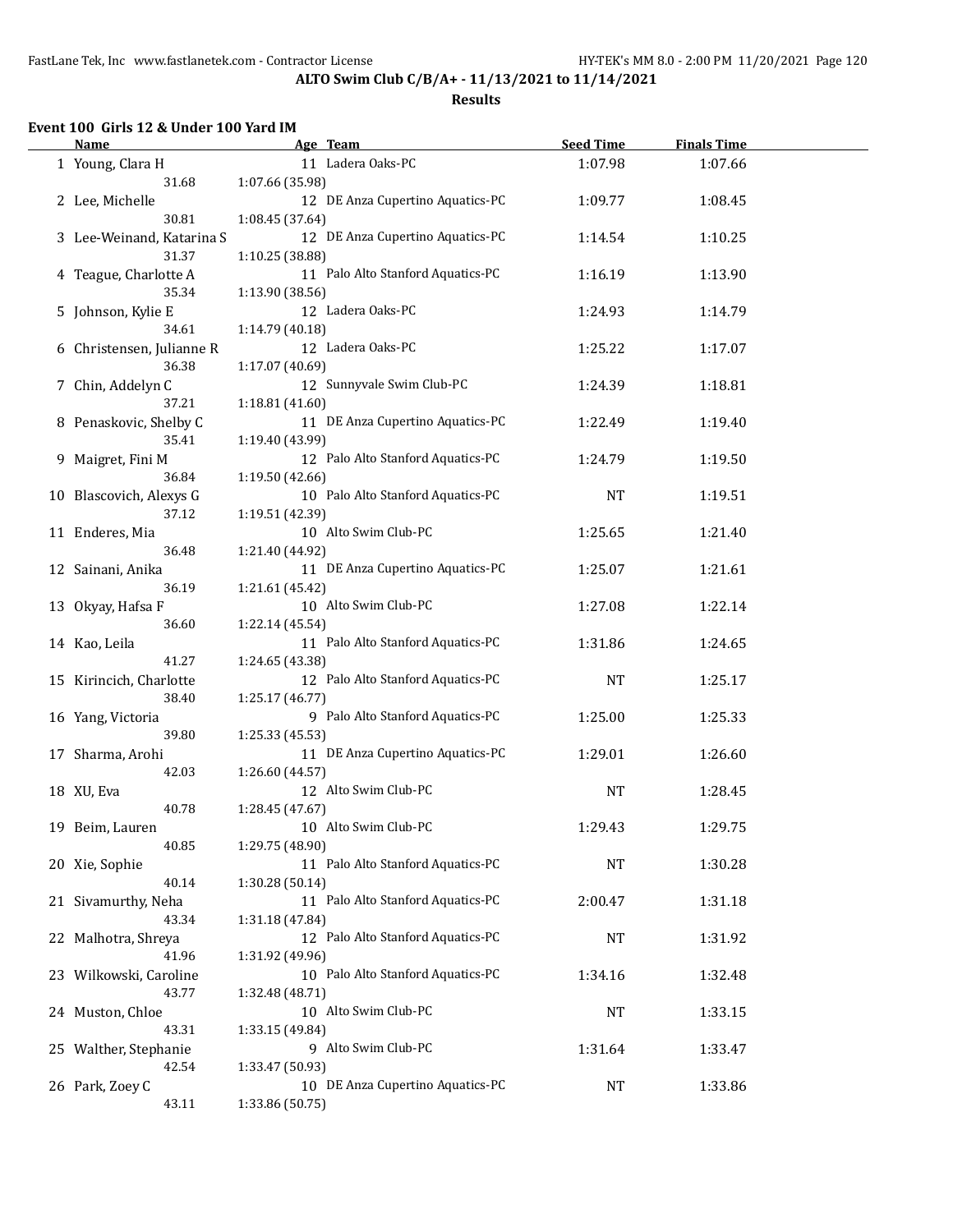**ALTO Swim Club C/B/A+ - 11/13/2021 to 11/14/2021**

| (Event 100 Girls 12 & Under 100 Yard IM) |                                                       |                  |                    |  |
|------------------------------------------|-------------------------------------------------------|------------------|--------------------|--|
| <b>Name</b>                              | Age Team                                              | <b>Seed Time</b> | <b>Finals Time</b> |  |
| 27 Jarboe, Kaya R<br>47.20               | 10 Palo Alto Stanford Aquatics-PC<br>1:34.15 (46.95)  | <b>NT</b>        | 1:34.15            |  |
| 28 WU, Victoria<br>41.35                 | 11 DE Anza Cupertino Aquatics-PC<br>1:34.43 (53.08)   | NT               | 1:34.43            |  |
| 29 Sperry, Mia R                         | 10 Ladera Oaks-PC                                     | 1:33.50          | 1:34.54            |  |
| 45.70<br>30 Blanco-Sarmiento, Ximena     | 1:34.54 (48.84)<br>10 DE Anza Cupertino Aquatics-PC   | 1:37.58          | 1:36.21            |  |
| 47.53<br>31 Lai, Chloe T                 | 1:36.21 (48.68)<br>10 Ladera Oaks-PC                  | 1:47.44          | 1:36.37            |  |
| 49.06                                    | 1:36.37 (47.31)                                       |                  |                    |  |
| 32 Mortensen Lichtenwal, Lena<br>45.75   | 10 Sunnyvale Swim Club-PC<br>1:36.93 (51.18)          | NT               | 1:36.93            |  |
| 33 Neuman, Julia N<br>48.34              | 10 Alto Swim Club-PC<br>1:39.86 (51.52)               | 1:46.45          | 1:39.86            |  |
| 34 Zhang, Xiyue<br>45.59                 | 11 Alto Swim Club-PC<br>1:40.08 (54.49)               | 1:44.10          | 1:40.08            |  |
| 35 Wong, Kate                            | 10 Alto Swim Club-PC                                  | 1:48.02          | 1:40.71            |  |
| 47.61<br>36 Tay, Sophia E                | 1:40.71 (53.10)<br>10 DE Anza Cupertino Aquatics-PC   | <b>NT</b>        | 1:41.01            |  |
| 46.73<br>37 Taylor, Madison J            | 1:41.01 (54.28)<br>9 Alto Swim Club-PC                | 1:55.41          | 1:41.57            |  |
| 45.13<br>38 Wong, Zara Q                 | 1:41.57 (56.44)<br>10 Alto Swim Club-PC               | 1:40.03          | 1:41.68            |  |
| 47.62<br>39 Huibers, Emily T             | 1:41.68 (54.06)<br>9 Palo Alto Stanford Aquatics-PC   | NT               | 1:45.50            |  |
| 50.47<br>40 Srinivasan, Ira              | 1:45.50 (55.03)<br>9 Alto Swim Club-PC                | 2:01.70          | 1:46.32            |  |
| 48.84                                    | 1:46.32 (57.48)                                       |                  |                    |  |
| 41 Braddock, Riley H<br>52.06            | 12 Palo Alto Stanford Aquatics-PC<br>1:48.24 (56.18)  | 2:05.00          | 1:48.24            |  |
| 42 Rios, Adeline V<br>53.88              | 10 Alto Swim Club-PC<br>1:56.11 (1:02.23)             | 2:07.28          | 1:56.11            |  |
| 43 Lathi, Malina R<br>55.65              | 8 Palo Alto Stanford Aquatics-PC<br>1:56.97 (1:01.32) | <b>NT</b>        | 1:56.97            |  |
| 44 Lundell, Kendall C<br>55.70           | 9 Alto Swim Club-PC<br>1:59.20 (1:03.50)              | 1:55.94          | 1:59.20            |  |
| 45 Lee, Elizabeth                        | 8 Palo Alto Stanford Aquatics-PC                      | 2:00.00          | 1:59.81            |  |
| 59.86<br>46 Xiu, Anya                    | 1:59.81 (59.95)<br>9 Alto Swim Club-PC                | NT               | 2:07.33            |  |
| 58.31<br>47 Weinsberg, Lia               | 2:07.33 (1:09.02)<br>9 Palo Alto Stanford Aquatics-PC | 2:24.08          | 2:21.36            |  |
| 1:11.18<br>48 Samaniego, Cecilia         | 2:21.36 (1:10.18)<br>7 Palo Alto Stanford Aquatics-PC | NT               | 2:32.12            |  |
| 1:11.00<br>Lathrop, Isabella R           | 2:32.12 (1:21.12)<br>12 DE Anza Cupertino Aquatics-PC | 1:27.23          | DQ                 |  |
| 39.24                                    | DQ (43.35)                                            |                  |                    |  |
| Poon, Olivia Y<br>1:03.91                | 7 DE Anza Cupertino Aquatics-PC<br>DQ (1:09.96)       | 2:26.52          | DQ                 |  |
| Chen, Jiahan<br>17.73                    | 12 Alto Swim Club-PC<br>DQ (1:40.12)                  | NT               | DQ                 |  |
| Gupta, Sonya N<br>50.96                  | 10 Alto Swim Club-PC<br>DQ (58.74)                    | NT               | DQ                 |  |
| Schrobsdorff, Isabella J<br>44.96        | 11 Alto Swim Club-PC<br>DQ (53.57)                    | NT               | DQ                 |  |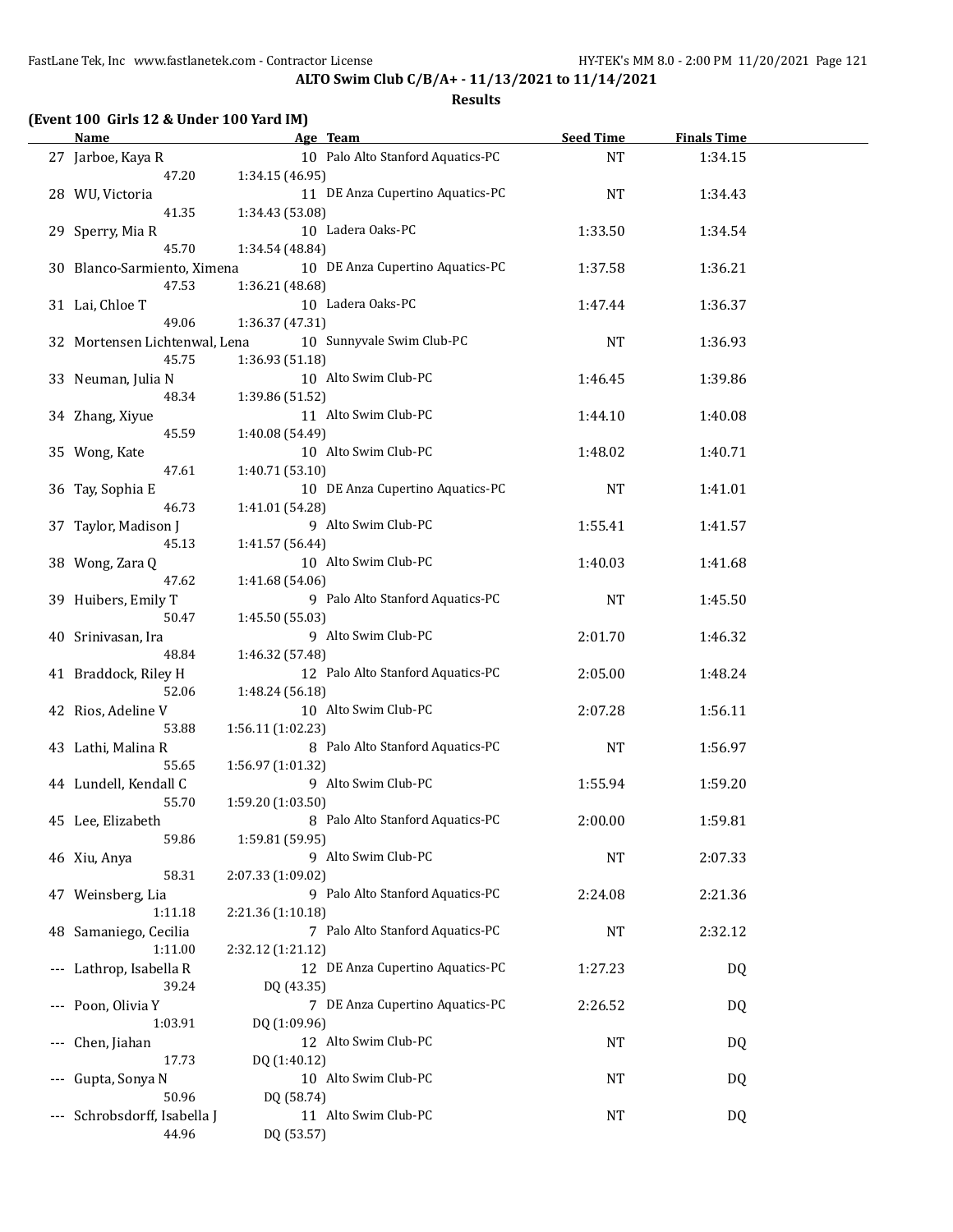#### **Results**

# **(Event 100 Girls 12 & Under 100 Yard IM)**

| Name                                | Age Team                            | <b>Seed Time</b> | <b>Finals Time</b> |  |
|-------------------------------------|-------------------------------------|------------------|--------------------|--|
| --- Wang, Yumo                      | 9 Alto Swim Club-PC                 | 1:50.48          | DQ                 |  |
| Karunanayake, Maya<br>$\cdots$      | 8 Palo Alto Stanford Aquatics-PC    | <b>NT</b>        | DQ                 |  |
| 57.47                               | DQ(1:05.00)                         |                  |                    |  |
| Chan, Erica H<br>$---$              | 10 Alto Swim Club-PC                | 1:49.96          | DQ.                |  |
| 52.73                               | DQ (54.24)                          |                  |                    |  |
| Baron, Emma V<br>$---$              | 7 Palo Alto Stanford Aquatics-PC    | NT               | DQ                 |  |
| 1:04.52                             | DQ (1:11.55)                        |                  |                    |  |
| Cox, Madison<br>$\qquad \qquad - -$ | 8 Palo Alto Stanford Aquatics-PC    | <b>NT</b>        | DQ                 |  |
| 53.84                               | DQ (1:05.15)                        |                  |                    |  |
| --- Haemer, Elliot                  | 10 Alto Swim Club-PC                | 1:49.61          | DQ.                |  |
| --- Averyaskin, Mina                | 10 Alto Swim Club-PC                | <b>NT</b>        | DQ                 |  |
| 47.92                               | DQ (52.18)                          |                  |                    |  |
| --- Haemer, Chloe                   | 10 Alto Swim Club-PC                | 2:01.50          | DQ                 |  |
| 47.98                               | DQ (54.19)                          |                  |                    |  |
| Daron, Alana C                      | Sunnyvale Swim Club-PC<br>10        | 1:26.09          | <b>NS</b>          |  |
| Simon, Isla<br>$---$                | DE Anza Cupertino Aquatics-PC<br>12 | <b>NT</b>        | NS.                |  |
| Christensen, Haylee M<br>$---$      | Ladera Oaks-PC<br>10                | 2:16.10          | <b>NS</b>          |  |
| --- Samachisa, Ada L                | Alto Swim Club-PC<br>9              | NT               | <b>NS</b>          |  |

#### **Event 101 Boys 12 & Under 100 Yard IM**

| <b>Name</b>               | Age Team                          | <b>Seed Time</b> | <b>Finals Time</b> |  |
|---------------------------|-----------------------------------|------------------|--------------------|--|
| 1 Zhu, Ian                | 12 Sunnyvale Swim Club-PC         | 1:17.43          | 1:09.48            |  |
| 33.74                     | 1:09.48 (35.74)                   |                  |                    |  |
| 2 Smoot, Graham W         | 12 Palo Alto Stanford Aquatics-PC | 1:14.98          | 1:09.98            |  |
| 32.86                     | 1:09.98 (37.12)                   |                  |                    |  |
| 3 Strots, Alexander       | 11 DE Anza Cupertino Aquatics-PC  | 1:28.83          | 1:12.00            |  |
| 32.80                     | 1:12.00 (39.20)                   |                  |                    |  |
| 4 Dodge, Cannon A         | 12 DE Anza Cupertino Aquatics-PC  | 1:15.08          | 1:14.86            |  |
| 34.49                     | 1:14.86 (40.37)                   |                  |                    |  |
| 5 Zhao, Dylan H           | 10 Sunnyvale Swim Club-PC         | 1:18.58          | 1:16.06            |  |
| 35.99                     | 1:16.06(40.07)                    |                  |                    |  |
| 6 Savard, Tyler S         | 11 Palo Alto Stanford Aquatics-PC | 1:17.15          | 1:16.19            |  |
| 36.26                     | 1:16.19 (39.93)                   |                  |                    |  |
| 7 Laster, Ethan W         | 12 Palo Alto Stanford Aquatics-PC | 1:17.96          | 1:16.23            |  |
| 35.40                     | 1:16.23 (40.83)                   |                  |                    |  |
| 8 Gong, Andrew Y          | 12 DE Anza Cupertino Aquatics-PC  | 1:28.58          | 1:17.97            |  |
| 35.55                     | 1:17.97 (42.42)                   |                  |                    |  |
| 9 LI, Timothy             | 11 Palo Alto Stanford Aquatics-PC | 1:21.84          | 1:19.11            |  |
| 36.97                     | 1:19.11 (42.14)                   |                  |                    |  |
| 10 Grant, Evan M          | 11 Ladera Oaks-PC                 | 1:21.59          | 1:20.10            |  |
| 37.34                     | 1:20.10 (42.76)                   |                  |                    |  |
| 11 Achterkirchen, Carl J  | 11 Palo Alto Stanford Aquatics-PC | 1:19.60          | 1:20.15            |  |
| 35.83                     | 1:20.15 (44.32)                   |                  |                    |  |
| 12 Powell, Ryan A         | 10 Ladera Oaks-PC                 | 1:21.28          | 1:21.20            |  |
| 35.98                     | 1:21.20 (45.22)                   |                  |                    |  |
| 13 Bailey, Skye R         | 9 Alto Swim Club-PC               | 1:21.55          | 1:22.15            |  |
| 40.05                     | 1:22.15(42.10)                    |                  |                    |  |
| 14 Finn, Zane E           | 10 Palo Alto Stanford Aquatics-PC | 1:33.03          | 1:22.84            |  |
| 38.83                     | 1:22.84 (44.01)                   |                  |                    |  |
| 15 Byer, Leo E            | 9 Palo Alto Stanford Aquatics-PC  | 1:25.70          | 1:22.95            |  |
| 37.39                     | 1:22.95 (45.56)                   |                  |                    |  |
| 16 Estala Steclaru, Matei | 10 DE Anza Cupertino Aquatics-PC  | 1:40.73          | 1:24.63            |  |
| 40.69                     | 1:24.63 (43.94)                   |                  |                    |  |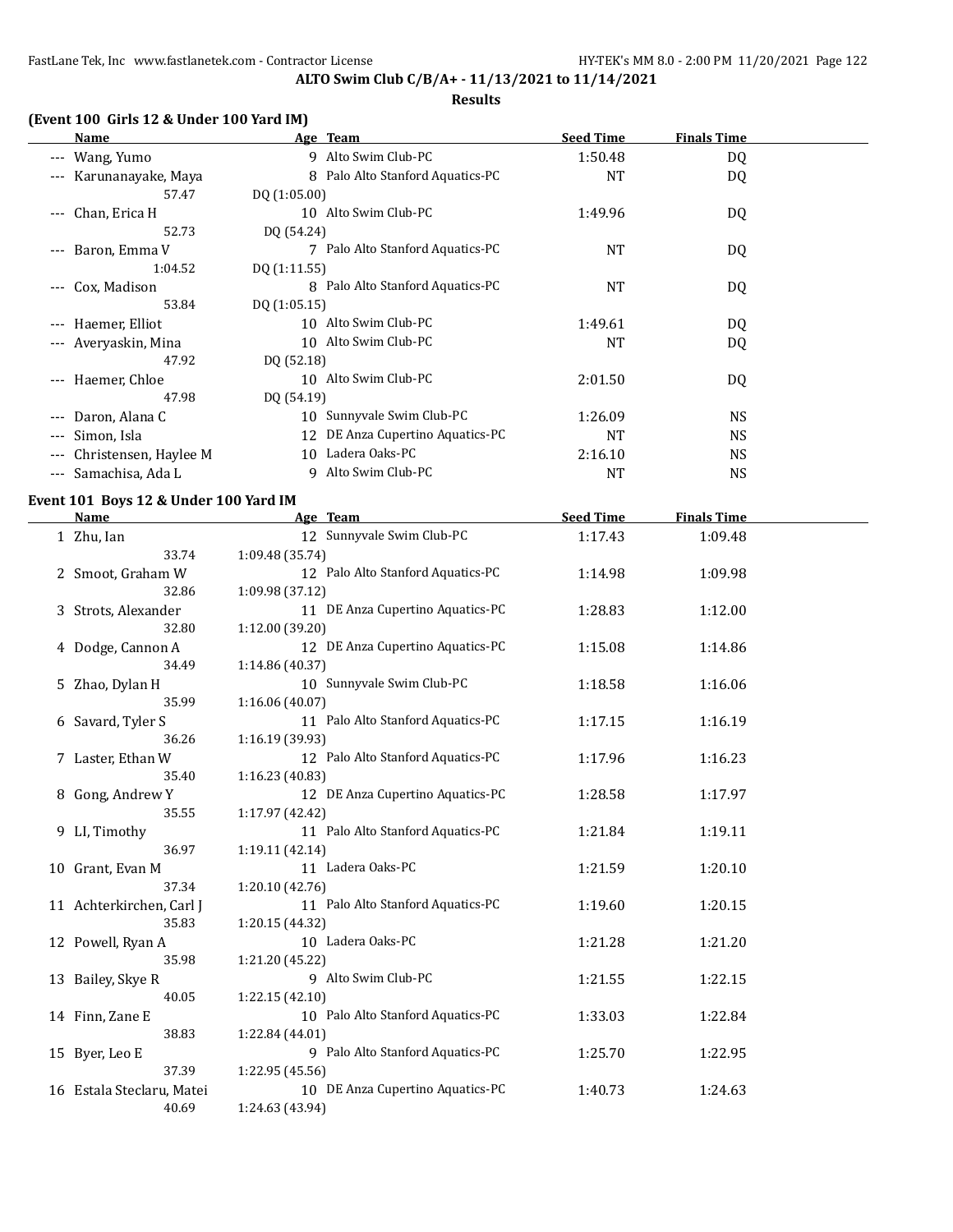**ALTO Swim Club C/B/A+ - 11/13/2021 to 11/14/2021 Results**

# **(Event 101 Boys 12 & Under 100 Yard IM)**

| Name                           | Age Team                                    | <b>Seed Time</b> | <b>Finals Time</b> |  |
|--------------------------------|---------------------------------------------|------------------|--------------------|--|
| 17 Mortensen Lichtenwal, Bjorn | 10 Sunnyvale Swim Club-PC                   | NT               | 1:25.06            |  |
| 40.21                          | 1:25.06 (44.85)                             |                  |                    |  |
| 18 Weinsberg, Alon             | 12 Palo Alto Stanford Aquatics-PC           | 1:34.64          | 1:25.10            |  |
| 39.94                          | 1:25.10 (45.16)                             |                  |                    |  |
| 19 Deng, Daniel                | 10 Alto Swim Club-PC                        | 1:25.23          | 1:25.20            |  |
| 38.86                          | 1:25.20 (46.34)                             |                  |                    |  |
| 20 Kuusela, Elias N            | 10 Alto Swim Club-PC                        | 1:28.82          | 1:26.67            |  |
| 39.78                          | 1:26.67 (46.89)                             |                  |                    |  |
|                                | 10 Alto Swim Club-PC                        |                  |                    |  |
| 21 Chang, Eric<br>40.70        |                                             | 1:31.33          | 1:27.60            |  |
|                                | 1:27.60 (46.90)                             |                  |                    |  |
| 22 Shang, Kevin                | 11 DE Anza Cupertino Aquatics-PC            | <b>NT</b>        | 1:27.72            |  |
| 42.91                          | 1:27.72 (44.81)                             |                  |                    |  |
| 23 Yuan, Jesse                 | 10 Palo Alto Stanford Aquatics-PC           | 1:30.44          | 1:28.57            |  |
| 42.80                          | 1:28.57 (45.77)                             |                  |                    |  |
| 24 Latour, Logan               | 11 Matadero Creek Aquatic Club-PC           | <b>NT</b>        | 1:29.21            |  |
| 39.83                          | 1:29.21 (49.38)                             |                  |                    |  |
| 25 Laster, Teddy M             | 10 Palo Alto Stanford Aquatics-PC           | 1:45.00          | 1:29.23            |  |
| 40.88                          | 1:29.23 (48.35)                             |                  |                    |  |
| 26 Jarboe, Connor K            | 12 Palo Alto Stanford Aquatics-PC           | <b>NT</b>        | 1:30.32            |  |
| 44.43                          | 1:30.32 (45.89)                             |                  |                    |  |
| 27 Bulankov, Phillip A         | 8 Alto Swim Club-PC                         | 1:31.82          | 1:32.08            |  |
| 41.72                          | 1:32.08 (50.36)                             |                  |                    |  |
| 28 Anokhin, Petr M             | 10 Palo Alto Stanford Aquatics-PC           | 1:39.08          | 1:33.78            |  |
| 44.60                          | 1:33.78 (49.18)                             |                  |                    |  |
| 29 YU, Felix                   | 10 Alto Swim Club-PC                        | 1:35.61          | 1:34.44            |  |
| 44.48                          | 1:34.44 (49.96)                             |                  |                    |  |
| 30 Zheng, Zeen                 | 11 Alto Swim Club-PC                        | 1:35.90          | 1:35.27            |  |
| 45.75                          | 1:35.27 (49.52)                             |                  |                    |  |
| 31 WU, Victor                  | 12 DE Anza Cupertino Aquatics-PC            | 1:36.03          | 1:36.93            |  |
| 45.67                          | 1:36.93 (51.26)                             |                  |                    |  |
| 32 Merkel, Oscar               | 10 Palo Alto Stanford Aquatics-PC           | <b>NT</b>        | 1:37.67            |  |
| 42.97                          | 1:37.67 (54.70)                             |                  |                    |  |
| 33 Heloin, Alexandre P         | 11 Palo Alto Stanford Aquatics-PC           | 1:43.00          | 1:38.56            |  |
| 45.61                          | 1:38.56 (52.95)                             |                  |                    |  |
| 34 Rust, Elliot K              | 10 Alto Swim Club-PC                        | 1:42.95          | 1:41.11            |  |
| 47.80                          | 1:41.11 (53.31)                             |                  |                    |  |
| 35 Tian, Jesse                 | 9 Alto Swim Club-PC                         | 1:58.87          | 1:42.86            |  |
| 49.52                          | 1:42.86 (53.34)                             |                  |                    |  |
| 36 Araya, Sebastian C          | 9 Alto Swim Club-PC                         | 1:45.44          | 1:43.45            |  |
| 48.22                          | 1:43.45 (55.23)                             |                  |                    |  |
| 37 LI, Leshan                  | 10 Palo Alto Stanford Aquatics-PC           | <b>NT</b>        | 1:51.27            |  |
|                                |                                             |                  |                    |  |
| 54.33                          | 1:51.27 (56.94)<br>8 Sunnyvale Swim Club-PC |                  |                    |  |
| 38 Neben, Samuel A             |                                             | NT               | 1:53.36            |  |
| 51.10                          | 1:53.36 (1:02.26)                           |                  |                    |  |
| 39 Chan, Mason S               | 10 Alto Swim Club-PC                        | 1:58.15          | 1:54.29            |  |
| 59.16                          | 1:54.29 (55.13)                             |                  |                    |  |
| 40 Sun, Ian E                  | 8 Palo Alto Stanford Aquatics-PC            | <b>NT</b>        | 1:56.43            |  |
| 53.72                          | 1:56.43 (1:02.71)                           |                  |                    |  |
| 41 Braddock, Mason L           | 9 Palo Alto Stanford Aquatics-PC            | NT               | 1:56.81            |  |
| 56.87                          | 1:56.81 (59.94)                             |                  |                    |  |
| 42 Kirby, Tyler D              | 9 Palo Alto Stanford Aquatics-PC            | NT               | 1:57.12            |  |
| 53.15                          | 1:57.12 (1:03.97)                           |                  |                    |  |
| 43 Ormsby, Egan J              | 7 Palo Alto Stanford Aquatics-PC            | NT               | 2:10.27            |  |
| 59.09                          | 2:10.27 (1:11.18)                           |                  |                    |  |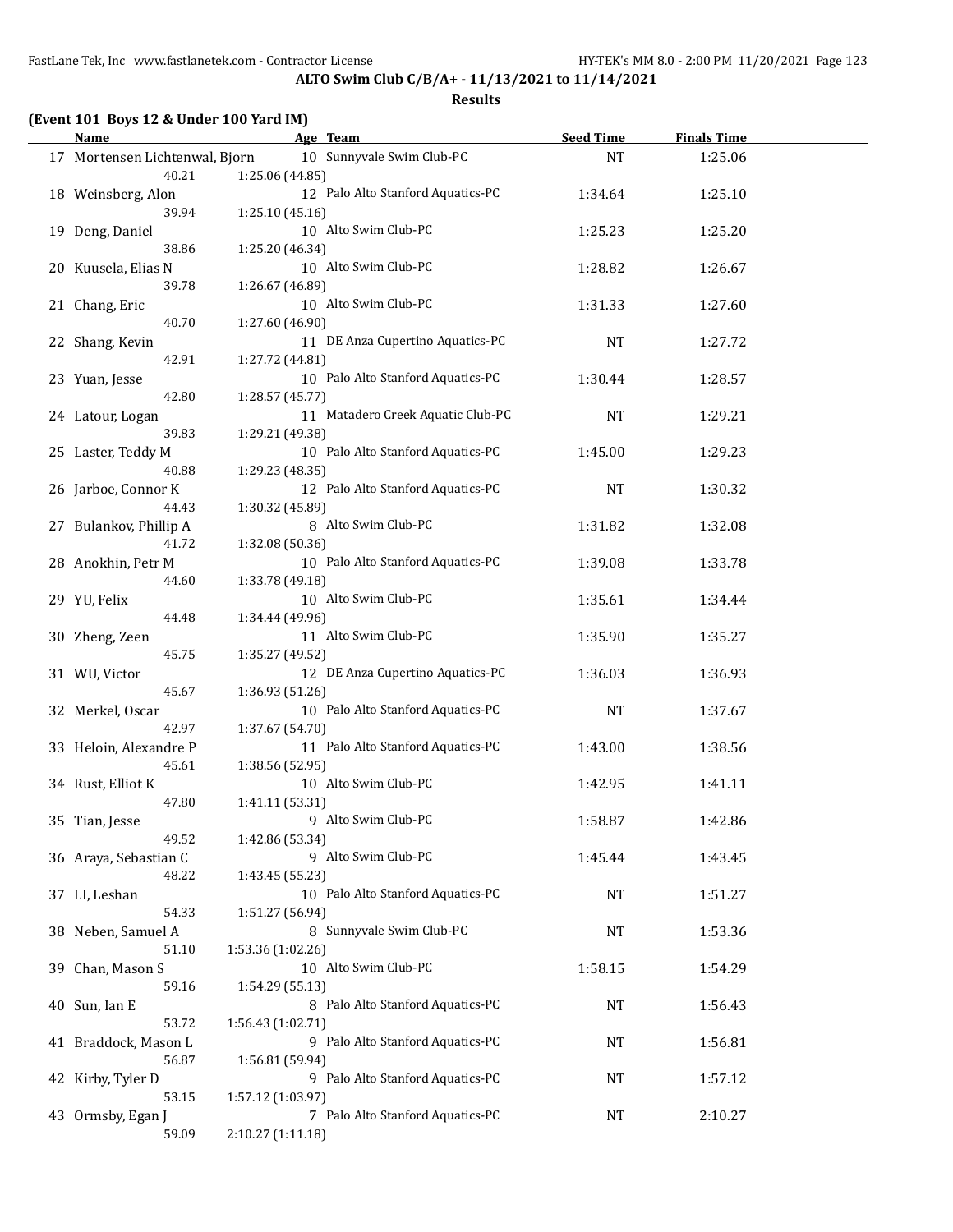**ALTO Swim Club C/B/A+ - 11/13/2021 to 11/14/2021**

# **(Event 101 Boys 12 & Under 100 Yard IM)**

|       | Name              | Age Team                          | <b>Seed Time</b> | <b>Finals Time</b> |  |
|-------|-------------------|-----------------------------------|------------------|--------------------|--|
|       | 44 Mai, Bryan S   | 9 Alto Swim Club-PC               | 2:12.76          | 2:12.30            |  |
|       | 1:07.44           | 2:12.30 (1:04.86)                 |                  |                    |  |
|       | 45 Repeshko, Leo  | 8 Palo Alto Stanford Aquatics-PC  | <b>NT</b>        | 2:12.36            |  |
|       | 1:08.01           | 2:12.36(1:04.35)                  |                  |                    |  |
|       | 46 Xia, Daniel J  | 9 Alto Swim Club-PC               | <b>NT</b>        | 2:24.75            |  |
| $---$ | Yuan, Alexander S | 8 Palo Alto Stanford Aquatics-PC  | <b>NT</b>        | DQ                 |  |
|       | 1:27.56           | DQ (1:13.64)                      |                  |                    |  |
| $---$ | Kim, Jaeyoon      | 11 Palo Alto Stanford Aquatics-PC | NT               | DQ                 |  |
|       | 53.10             | DQ (51.11)                        |                  |                    |  |
| $---$ | Chen, Aaron       | 8 DE Anza Cupertino Aquatics-PC   | <b>NT</b>        | DQ                 |  |
|       | 1:02.86           | DQ (1:07.08)                      |                  |                    |  |
| $---$ | Miller, Maxwell M | 10 DE Anza Cupertino Aquatics-PC  | <b>NT</b>        | DQ                 |  |
|       | 40.20             | DQ (47.96)                        |                  |                    |  |
| $---$ | Woon, Andrew      | 12 Alto Swim Club-PC              | <b>NT</b>        | DQ                 |  |
|       | 43.79             | DQ (48.19)                        |                  |                    |  |
| $---$ | Uribe, Jeronimo   | 11 Palo Alto Stanford Aquatics-PC | <b>NT</b>        | DQ                 |  |
|       | 42.58             | DQ (47.81)                        |                  |                    |  |
| $---$ | Lee, Benjamin     | 10 Palo Alto Stanford Aquatics-PC | <b>NT</b>        | DQ                 |  |
|       | 41.24             | DQ (45.46)                        |                  |                    |  |
|       | Ladomirak, Jax A  | 8 Palo Alto Stanford Aquatics-PC  | 1:40.10          | <b>NS</b>          |  |
| ---   | Garg, Amit J      | 11 Palo Alto Stanford Aquatics-PC | 1:20.89          | <b>NS</b>          |  |

#### **Event 102 Girls 10-12 400 Yard IM**

| Name                      | Age Team        |                                   |                 | <b>Seed Time</b> | <b>Finals Time</b> |  |
|---------------------------|-----------------|-----------------------------------|-----------------|------------------|--------------------|--|
| 1 Schmalzle, Julia M      |                 | 12 Ladera Oaks-PC                 |                 | 5:37.86          | 5:37.39            |  |
| 35.67                     | 1:21.05(45.38)  | 2:04.52 (43.47)                   | 2:49.10 (44.58) |                  |                    |  |
| 3:34.32 (45.22)           | 4:21.88(47.56)  | 5:00.27 (38.39)                   | 5:37.39 (37.12) |                  |                    |  |
| 2 Ley, Sophie C           |                 | 12 Palo Alto Stanford Aquatics-PC |                 | <b>NT</b>        | 5:45.98            |  |
| 36.53                     | 1:23.33(46.80)  | 2:11.43(48.10)                    | 2:55.88 (44.45) |                  |                    |  |
| 3:42.20 (46.32)           | 4:30.42 (48.22) | 5:09.31 (38.89)                   | 5:45.98 (36.67) |                  |                    |  |
| 3 Pham, Lan-Anh           |                 | 12 DE Anza Cupertino Aquatics-PC  |                 | <b>NT</b>        | 5:46.52            |  |
| 33.04                     | 1:13.12(40.08)  | 1:56.65(43.53)                    | 2:41.08 (44.43) |                  |                    |  |
| 3:32.71 (51.63)           | 4:25.57 (52.86) | 5:06.03(40.46)                    | 5:46.52 (40.49) |                  |                    |  |
| 4 Shang, Katie            |                 | 11 DE Anza Cupertino Aquatics-PC  |                 | <b>NT</b>        | 6:07.97            |  |
| 36.77                     | 1:21.03(44.26)  | 2:08.86 (47.83)                   | 2:55.90 (47.04) |                  |                    |  |
| 3:51.20 (55.30)           | 4:45.91 (54.71) | 5:27.16(41.25)                    | 6:07.97(40.81)  |                  |                    |  |
| 5 Finn, Blair A           |                 | 11 Palo Alto Stanford Aquatics-PC |                 | 7:06.35          | 6:17.32            |  |
| 38.95                     | 1:25.93 (46.98) | 2:12.32 (46.39)                   | 3:02.55 (50.23) |                  |                    |  |
| 3:56.98 (54.43)           | 4:52.08(55.10)  | 5:35.55(43.47)                    | 6:17.32(41.77)  |                  |                    |  |
| 6 Maldonado, Sophia E     |                 | 12 Palo Alto Stanford Aquatics-PC |                 | <b>NT</b>        | 6:17.36            |  |
| 39.32                     | 1:25.40 (46.08) | 2:14.73 (49.33)                   | 3:00.74(46.01)  |                  |                    |  |
| 3:58.66 (57.92)           | 4:57.06 (58.40) | 5:39.83 (42.77)                   | 6:17.36 (37.53) |                  |                    |  |
| Estala Steclaru, Stefania |                 | 12 DE Anza Cupertino Aquatics-PC  |                 | <b>NT</b>        | DQ                 |  |
| 39.21                     | 1:26.65(47.44)  | 2:15.02 (48.37)                   | 3:01.97(46.95)  |                  |                    |  |
| 3:53.24 (51.27)           | 4:41.78 (48.54) | DQ (1:21.28)                      |                 |                  |                    |  |
|                           |                 |                                   |                 |                  |                    |  |

#### **Event 103 Boys 10-12 400 Yard IM**

| <b>Name</b>       | Age Team        |                                  |                 | <b>Seed Time</b> | <b>Finals Time</b> |  |
|-------------------|-----------------|----------------------------------|-----------------|------------------|--------------------|--|
| 1 Zhang, Samuel M |                 | 12 DE Anza Cupertino Aquatics-PC |                 | ΝT               | 5:31.68            |  |
| 36.50             | 1:21.93 (45.43) | 2:02.16(40.23)                   | 2:42.40 (40.24) |                  |                    |  |
| 3:28.49(46.09)    | 4:16.55(48.06)  | 4:54.38 (37.83)                  | 5:31.68 (37.30) |                  |                    |  |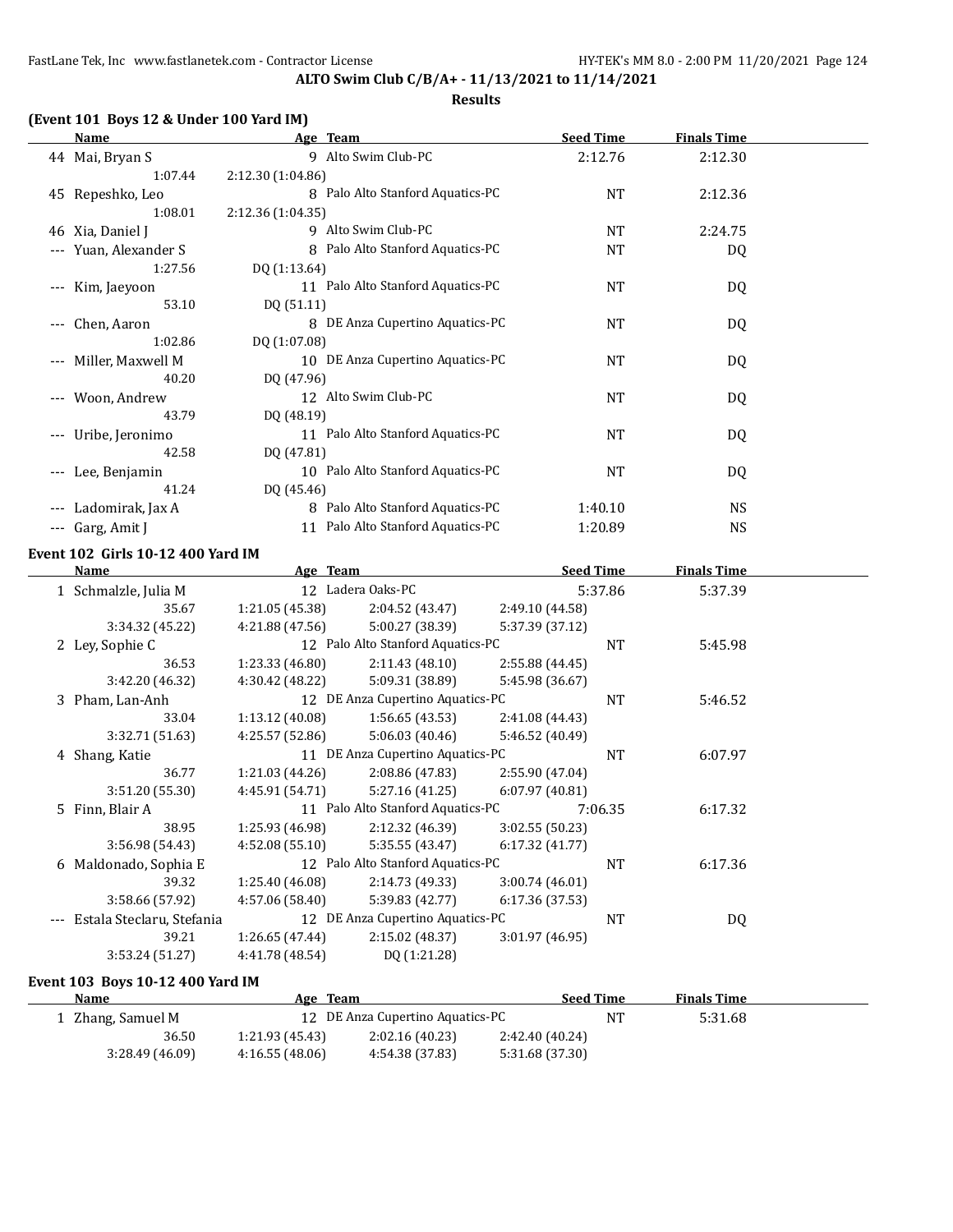**Event 104 Girls 10-12 200 Yard Butterfly**

# **ALTO Swim Club C/B/A+ - 11/13/2021 to 11/14/2021**

|                      | <b>Name</b>                                            |                 | Age Team                                     | <b>Seed Time</b> |                  | <b>Finals Time</b> |  |
|----------------------|--------------------------------------------------------|-----------------|----------------------------------------------|------------------|------------------|--------------------|--|
|                      | 1 Parris, Maleia K                                     |                 | 12 DE Anza Cupertino Aquatics-PC             |                  | <b>NT</b>        | 3:15.01            |  |
|                      | 38.57                                                  | 1:29.19 (50.62) | 2:22.06 (52.87)                              | 3:15.01 (52.95)  |                  |                    |  |
|                      |                                                        |                 |                                              |                  |                  |                    |  |
|                      | Event 105 Boys 10-12 200 Yard Butterfly<br><b>Name</b> |                 | Age Team                                     |                  | <b>Seed Time</b> | <b>Finals Time</b> |  |
|                      | 1 YU, Ben B                                            |                 | 12 Sunnyvale Swim Club-PC                    |                  | 2:30.23          | 2:25.97            |  |
|                      | 32.71                                                  | 1:10.01(37.30)  | 1:47.75 (37.74)                              | 2:25.97 (38.22)  |                  |                    |  |
|                      | 2 Fujita, Dylan K                                      |                 | 12 Alto Swim Club-PC                         |                  | 2:53.00          | 2:37.83            |  |
|                      | 34.28                                                  | 1:14.37 (40.09) | 1:56.28 (41.91)                              | 2:37.83 (41.55)  |                  |                    |  |
|                      | 3 Bivol, Julien A                                      |                 | 10 Alto Swim Club-PC                         |                  | <b>NT</b>        | 3:16.89            |  |
|                      | 37.29                                                  | 1:23.81 (46.52) | 2:20.97 (57.16)                              | 3:16.89 (55.92)  |                  |                    |  |
|                      | Lee, Seunghun                                          |                 | 11 Palo Alto Stanford Aquatics-PC            |                  | <b>NT</b>        | DQ                 |  |
|                      | 37.21                                                  | 1:27.41 (50.20) | 2:33.75 (1:06.34)                            | DQ (1:07.04)     |                  |                    |  |
| $---$                | Laster, Ethan W                                        |                 | 12 Palo Alto Stanford Aquatics-PC            |                  | 2:40.00          | <b>NS</b>          |  |
|                      |                                                        |                 |                                              |                  |                  |                    |  |
|                      | Event 106 Girls 12 & Under 25 Yard Backstroke          |                 |                                              |                  |                  |                    |  |
|                      | Name                                                   |                 | Age Team<br>8 Palo Alto Stanford Aquatics-PC |                  | <b>Seed Time</b> | <b>Finals Time</b> |  |
|                      | 1 Grabisch, Aria                                       |                 |                                              |                  | <b>NT</b>        | 21.64              |  |
|                      | 2 Cox, Madison                                         | 8               | Palo Alto Stanford Aquatics-PC               |                  | <b>NT</b>        | 23.37              |  |
|                      | 3 Winikoff, Amalya K                                   | 10              | Palo Alto Stanford Aquatics-PC               |                  | <b>NT</b>        | 25.88              |  |
|                      | 4 Finn, Sloan                                          | 8               | Palo Alto Stanford Aquatics-PC               |                  | NT               | 26.40              |  |
|                      | 5 Yan, Raylene                                         |                 | 7 Palo Alto Stanford Aquatics-PC             |                  | <b>NT</b>        | 27.74              |  |
|                      | 6 Masse, Sophie-Lang P                                 |                 | 7 Palo Alto Stanford Aquatics-PC             |                  | <b>NT</b>        | 28.41              |  |
|                      | 7 Lee, Elizabeth                                       | 8               | Palo Alto Stanford Aquatics-PC               |                  | 25.00            | 28.48              |  |
|                      | 8 Parris, Aviah M                                      | 7               | Sunnyvale Swim Club-PC                       |                  | <b>NT</b>        | 28.86              |  |
|                      | Samaniego, Cecilia                                     |                 | 7 Palo Alto Stanford Aquatics-PC             |                  | <b>NT</b>        | 28.90              |  |
|                      | 10 Rhinehart, Sophia                                   | 8               | Palo Alto Stanford Aquatics-PC               |                  | <b>NT</b>        | 29.15              |  |
|                      | 11 Baron, Emma V                                       |                 | 7 Palo Alto Stanford Aquatics-PC             |                  | <b>NT</b>        | 30.16              |  |
|                      | Event 107 Boys 12 & Under 25 Yard Backstroke           |                 |                                              |                  |                  |                    |  |
|                      | Name                                                   |                 | <u>Age Team</u>                              | <b>Seed Time</b> |                  | <b>Finals Time</b> |  |
|                      | 1 Yuan, Kevin M                                        |                 | 11 DE Anza Cupertino Aquatics-PC             |                  | <b>NT</b>        | 17.15              |  |
|                      | 2 Nair, Neel                                           | 11              | Sunnyvale Swim Club-PC                       |                  | <b>NT</b>        | 19.53              |  |
|                      | 3 Ladomirak, Jax A                                     | 8               | Palo Alto Stanford Aquatics-PC               |                  | 21.00            | 21.73              |  |
|                      | 4 Walker, Luke                                         | 10              | Ladera Oaks-PC                               |                  | <b>NT</b>        | 22.08              |  |
| 5.                   | Neben, Samuel A                                        | 8               | Sunnyvale Swim Club-PC                       |                  | <b>NT</b>        | 22.46              |  |
|                      | 6 Ashcraft, Logan M                                    | 8               | Palo Alto Stanford Aquatics-PC               |                  | <b>NT</b>        | 24.17              |  |
|                      | 7 Ormsby, Egan J                                       |                 | 7 Palo Alto Stanford Aquatics-PC             |                  | <b>NT</b>        | 24.23              |  |
| 8                    | Sun, Ian E                                             | 8               | Palo Alto Stanford Aquatics-PC               |                  | NT               | 25.96              |  |
| 9.                   | YU, Michael                                            | 9               | Palo Alto Stanford Aquatics-PC               |                  | <b>NT</b>        | 26.98              |  |
| 10                   | Karunanayake, Ishaan                                   | 6               | Palo Alto Stanford Aquatics-PC               |                  | NT               | 29.38              |  |
|                      | 11 Lai, Ian E                                          | 8               | Palo Alto Stanford Aquatics-PC               |                  | NT               | 29.64              |  |
| 12                   | Tammineedi, Rishi                                      | 8               | Sunnyvale Swim Club-PC                       |                  | NT               | 29.89              |  |
| 13                   | Tay, Cameron                                           | 10              | Palo Alto Stanford Aquatics-PC               |                  | NT               | 30.02              |  |
| 14                   | Nguyen, Norris                                         | 7               | Palo Alto Stanford Aquatics-PC               |                  | NT               | 34.00              |  |
| 15                   | Finegold, Mateo S                                      | 6               | Palo Alto Stanford Aquatics-PC               |                  | NT               | 36.05              |  |
| 16                   | Mihov, Kai I                                           | 5               | Palo Alto Stanford Aquatics-PC               |                  | NT               | 37.17              |  |
| 17                   | MACKAY, Maxwell A                                      | 7               | Palo Alto Stanford Aquatics-PC               |                  | NT               | 40.61              |  |
| $\scriptstyle\cdots$ | Shin, Minu                                             | 11              | Palo Alto Stanford Aquatics-PC               |                  | NT               | NS                 |  |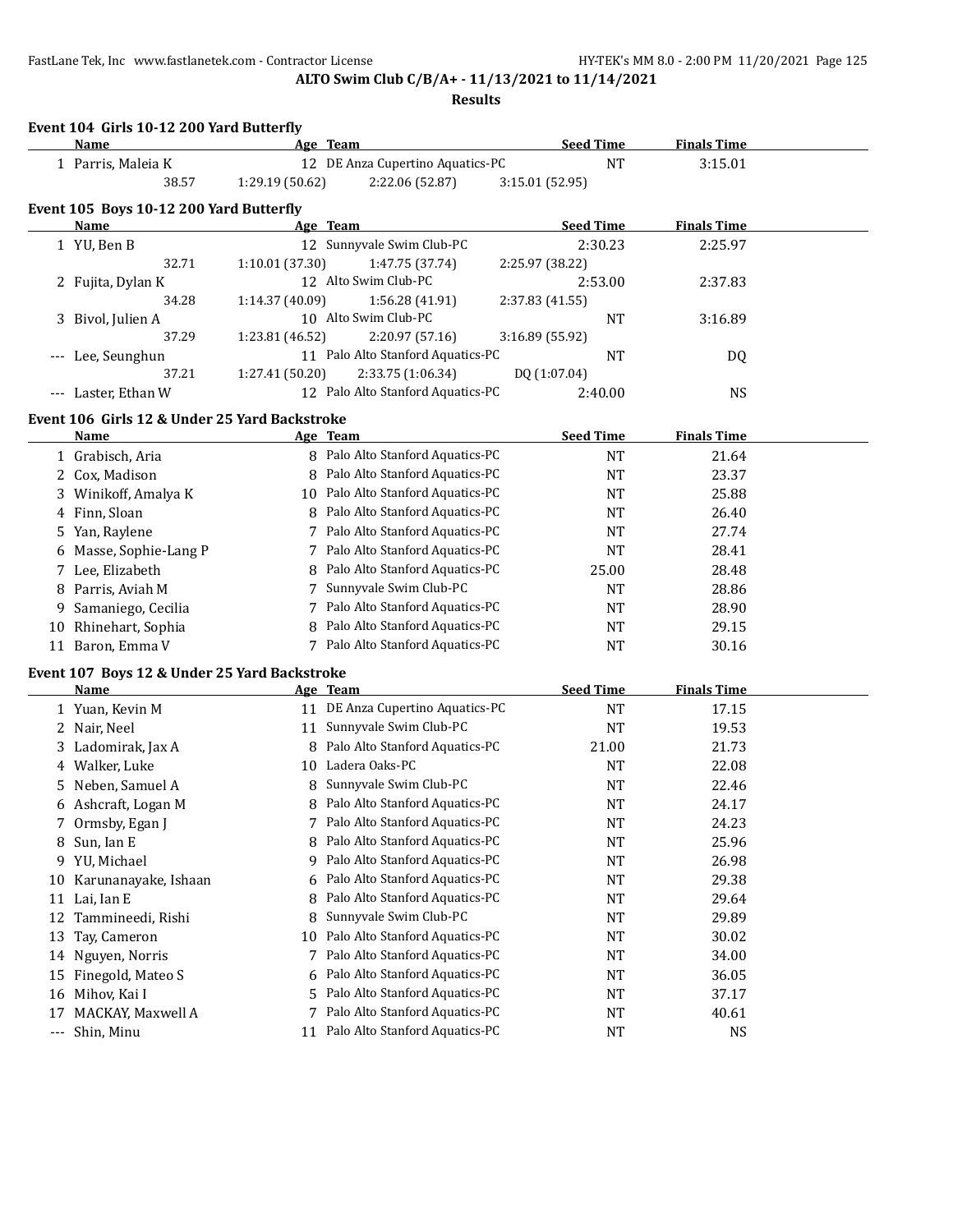#### **Results**

# **Event 108 Girls 12 & Under 50 Yard Backstroke**

 $\overline{a}$ 

|                   | Name                       |    | Age Team                         | <b>Seed Time</b> | <b>Finals Time</b> |  |
|-------------------|----------------------------|----|----------------------------------|------------------|--------------------|--|
|                   | 1 Seshaadri, Shreya        |    | 12 DE Anza Cupertino Aquatics-PC | 37.97            | 34.78              |  |
|                   | 2 Seshaadri, Kaathya       | 12 | DE Anza Cupertino Aquatics-PC    | 38.95            | 35.25              |  |
| 3                 | Seshaadri, Aarya           | 12 | DE Anza Cupertino Aquatics-PC    | 38.83            | 36.62              |  |
| 4                 | Lathrop, Isabella R        | 12 | DE Anza Cupertino Aquatics-PC    | 38.08            | 36.68              |  |
| 5                 | Houtzer, Amelia            | 10 | Palo Alto Stanford Aquatics-PC   | 37.41            | 37.21              |  |
| 6                 | Sainani, Anika             | 11 | DE Anza Cupertino Aquatics-PC    | 39.80            | 37.74              |  |
| 7                 | Yambing, Nadia-Isabel P    | 11 | Ladera Oaks-PC                   | 38.79            | 38.16              |  |
| 8                 | Gil, Elizabeth L           | 12 | Palo Alto Stanford Aquatics-PC   | 41.27            | 38.19              |  |
| 9                 | Schroedl, Giselle          | 12 | Palo Alto Stanford Aquatics-PC   | 40.91            | 39.43              |  |
| 10                | NG, Chloe Y                | 12 | Alto Swim Club-PC                | 41.40            | 40.06              |  |
| 11                | Neben, Seraphina E         | 12 | Sunnyvale Swim Club-PC           | <b>NT</b>        | 40.57              |  |
|                   | 12 Achterkirchen, Sophia E | 10 | Palo Alto Stanford Aquatics-PC   | <b>NT</b>        | 41.34              |  |
|                   | 13 Deng, Celina            | 10 | Palo Alto Stanford Aquatics-PC   | <b>NT</b>        | 42.18              |  |
|                   | 14 Lik, Aubrey J           | 10 | Matadero Creek Aquatic Club-PC   | 43.15            | 42.69              |  |
| 15                | Hanigal, Danielle          | 11 | Alto Swim Club-PC                | 43.25            | 43.01              |  |
|                   | 16 Sivamurthy, Neha        | 11 | Palo Alto Stanford Aquatics-PC   | 41.70            | 43.37              |  |
| 17                | Kaur, Jasmine              | 12 | Alto Swim Club-PC                | <b>NT</b>        | 43.70              |  |
|                   | 18 Ashcraft, Lily          | 11 | Palo Alto Stanford Aquatics-PC   | 46.20            | 44.21              |  |
| 19                | Hardegree, Katharine G     | 11 | Palo Alto Stanford Aquatics-PC   | 46.77            | 44.76              |  |
| 20                | Prasad, Riddhima P         | 11 | Alto Swim Club-PC                | 50.90            | 45.64              |  |
| 21                | Hopkins, Summer S          | 10 | DE Anza Cupertino Aquatics-PC    | 51.45            | 46.67              |  |
|                   | 22 Jarboe, Kaya R          | 10 | Palo Alto Stanford Aquatics-PC   | 47.90            | 49.41              |  |
|                   | 23 Huibers, Emily T        |    | 9 Palo Alto Stanford Aquatics-PC | 51.61            | 49.82              |  |
|                   | 24 White, Ruby M           | 9  | Palo Alto Stanford Aquatics-PC   | <b>NT</b>        | 59.92              |  |
| 25                | Conkling, Alexa M          |    | 8 Ladera Oaks-PC                 | 1:12.58          | 1:00.02            |  |
| 26                | Kedia, Amyra               | 11 | Palo Alto Stanford Aquatics-PC   | <b>NT</b>        | 1:03.31            |  |
|                   | Unzelman-Langsdorf, Audrey | 9. | Palo Alto Stanford Aquatics-PC   | NT               | DQ                 |  |
| $\qquad \qquad -$ | Pang, Jamielynn            | 9  | Alto Swim Club-PC                | <b>NT</b>        | DQ                 |  |
|                   | Pang, Julinka              |    | 12 Alto Swim Club-PC             | <b>NT</b>        | DQ                 |  |
| $---$             | Chen, Jiahan               |    | 12 Alto Swim Club-PC             | <b>NT</b>        | DQ                 |  |
|                   | Daron, Alana C             | 10 | Sunnyvale Swim Club-PC           | <b>NT</b>        | <b>NS</b>          |  |
| $---$             | Shuping, Aubrey E          | 11 | Davis Aquadarts Racing Team-SN   | 1:00.00          | <b>NS</b>          |  |
| $---$             | Harding, McKinley A        | 11 | Palo Alto Stanford Aquatics-PC   | 37.94            | <b>NS</b>          |  |
| ---               | Simon, Isla                | 12 | DE Anza Cupertino Aquatics-PC    | 36.69            | <b>NS</b>          |  |
| ---               | Schrobsdorff, Isabella J   |    | 11 Alto Swim Club-PC             | 54.77            | <b>NS</b>          |  |

# **Event 109 Boys 12 & Under 50 Yard Backstroke**

|    | Name                    |    | Age Team                          | <b>Seed Time</b> | <b>Finals Time</b> |
|----|-------------------------|----|-----------------------------------|------------------|--------------------|
|    | 1 Strots, Alexander     |    | 11 DE Anza Cupertino Aquatics-PC  | 36.73            | 33.85              |
|    | 2 Hsu, Jonah G          | 11 | Palo Alto Stanford Aquatics-PC    | 37.02            | 34.79              |
|    | 3 Sivamurthy, Nikhil    | 12 | Palo Alto Stanford Aquatics-PC    | 43.11            | 35.00              |
|    | 4 Codel, Soeren A       |    | 10 Palo Alto Stanford Aquatics-PC | 37.59            | 37.17              |
|    | 5 Cheong, Justin T      | 12 | Alto Swim Club-PC                 | 39.65            | 37.42              |
|    | 6 Achterkirchen, Carl J | 11 | Palo Alto Stanford Aquatics-PC    | 38.12            | 37.82              |
|    | 7 Samanta, Aaryan       | 11 | DE Anza Cupertino Aquatics-PC     | 37.38            | 38.35              |
|    | 8 NG, Ethan             | 12 | DE Anza Cupertino Aquatics-PC     | 47.57            | 39.42              |
|    | 9 Kassayan, Vesta N     |    | 12 Palo Alto Stanford Aquatics-PC | <b>NT</b>        | 40.04              |
|    | 10 NA, Chan             | 12 | Alto Swim Club-PC                 | 40.17            | 40.50              |
| 11 | Martin, Drew A          | 12 | Alto Swim Club-PC                 | 42.53            | 40.55              |
|    | 12 Rousseau, Hugues Q   | 12 | Palo Alto Stanford Aquatics-PC    | 49.64            | 41.95              |
| 13 | Nicolls, Julian C       | 10 | Palo Alto Stanford Aquatics-PC    | 43.00            | 42.16              |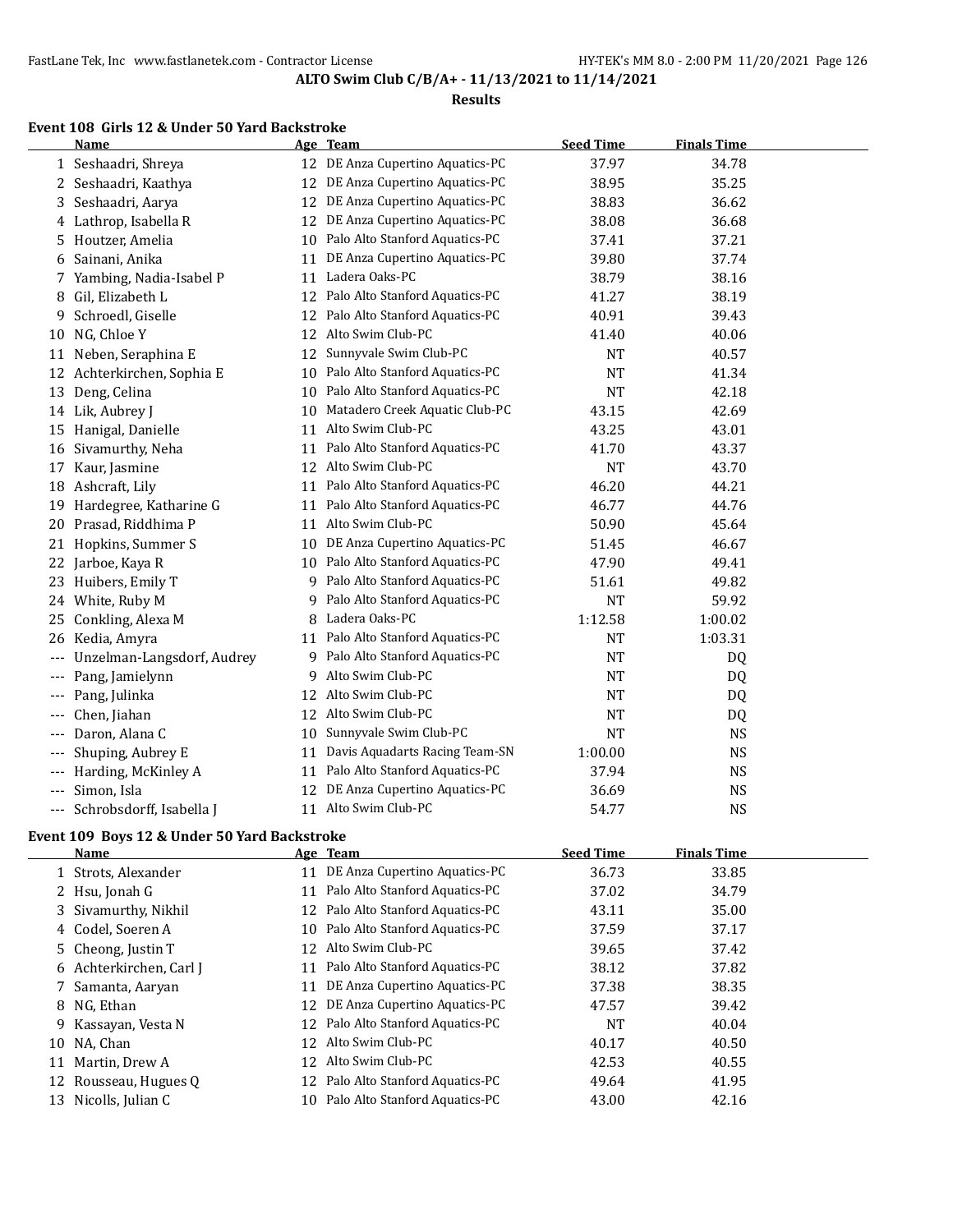#### **Results**

# **(Event 109 Boys 12 & Under 50 Yard Backstroke)**

| Name                     |    |                                | <b>Seed Time</b>                                 | <b>Finals Time</b> |
|--------------------------|----|--------------------------------|--------------------------------------------------|--------------------|
| Woon, Andrew<br>14       |    | Alto Swim Club-PC              | <b>NT</b>                                        | 42.92              |
| Chau, Tristan            | 11 | Palo Alto Stanford Aquatics-PC | <b>NT</b>                                        | 43.32              |
| 16 Parris, Josiah M      | 10 | DE Anza Cupertino Aquatics-PC  | 44.78                                            | 44.74              |
| 17 Tang, Max             | 11 | Palo Alto Stanford Aquatics-PC | <b>NT</b>                                        | 48.00              |
| 18 Rousseau, Stanislas J | 9  | Palo Alto Stanford Aquatics-PC | <b>NT</b>                                        | 48.07              |
| Ortiz, Landon R          | 11 | Alto Swim Club-PC              | 50.15                                            | 49.68              |
| Young, Griffin C<br>20   | 9  | Ladera Oaks-PC                 | 50.45                                            | 49.81              |
| 21 Danner, Kingston M    | 11 | DE Anza Cupertino Aquatics-PC  | NT                                               | 50.13              |
| 22 Harding, Tyler A      | 8  | Palo Alto Stanford Aquatics-PC | 48.94                                            | 50.34              |
| 23 Kim, Jaeyoon          | 11 | Palo Alto Stanford Aquatics-PC | <b>NT</b>                                        | 50.45              |
| Caroompas, Nolan<br>24   | 10 | Sunnyvale Swim Club-PC         | <b>NT</b>                                        | 54.70              |
| 25 Pang, Julian R        | 10 | Burlingame Aquatics-PC         | <b>NT</b>                                        | 56.00              |
| Lee, Benjamin            | 10 | Palo Alto Stanford Aquatics-PC | 50.00                                            | DQ                 |
| Heloin, Alexandre P      | 11 |                                | 52.68                                            | DQ                 |
| --- Nguyen, Nolan C      | 8  | Palo Alto Stanford Aquatics-PC | 1:01.84                                          | DQ                 |
| --- Shen, Alex           |    | Palo Alto Stanford Aquatics-PC | NT                                               | DQ                 |
|                          |    |                                | Age Team<br>12<br>Palo Alto Stanford Aquatics-PC |                    |

#### **Event 110 Mixed 11-12 1650 Yard Freestyle**

| <b>Name</b>             | Age Team         |                      | <b>Seed Time</b> | <b>Finals Time</b> |  |
|-------------------------|------------------|----------------------|------------------|--------------------|--|
| 1 Glanville, Dylan J    |                  | 12 Alto Swim Club-PC | 20:08.06         | 18:33.14           |  |
| 29.96                   | 1:03.55 (33.59)  | 1:37.89 (34.34)      | 2:12.22 (34.33)  |                    |  |
| 2:46.26 (34.04)         | 3:19.92 (33.66)  | 3:53.76 (33.84)      | 4:27.92 (34.16)  |                    |  |
| 5:01.75 (33.83)         | 5:36.08 (34.33)  | 6:10.19(34.11)       | 6:44.05 (33.86)  |                    |  |
| 7:18.25 (34.20)         | 7:52.13 (33.88)  | 8:26.17 (34.04)      | 9:00.25 (34.08)  |                    |  |
| 9:34.12 (33.87)         | 10:07.72 (33.60) | 10:41.43 (33.71)     | 11:15.26 (33.83) |                    |  |
| 11:49.28 (34.02)        | 12:23.13 (33.85) | 12:57.20 (34.07)     | 13:31.11 (33.91) |                    |  |
| 14:04.74 (33.63)        | 14:38.88 (34.14) | 15:12.80 (33.92)     | 15:46.89 (34.09) |                    |  |
| 16:20.73 (33.84)        | 16:54.10 (33.37) | 17:27.60 (33.50)     | 18:01.14 (33.54) | 18:33.14 (32.00)   |  |
| 2 Rutter, Violet S      |                  | 11 Alto Swim Club-PC | 20:48.58         | 18:37.15           |  |
| 30.63                   | 1:04.55 (33.92)  | 1:38.97 (34.42)      | 2:13.00 (34.03)  |                    |  |
| 2:47.03 (34.03)         | 3:20.71 (33.68)  | 3:54.27(33.56)       | 4:28.12 (33.85)  |                    |  |
| 5:02.32 (34.20)         | 5:36.26 (33.94)  | 6:10.36 (34.10)      | 6:44.31 (33.95)  |                    |  |
| 7:17.58 (33.27)         | 7:51.10 (33.52)  | 8:25.16 (34.06)      | 8:59.38 (34.22)  |                    |  |
| 9:33.58 (34.20)         | 10:07.68 (34.10) | 10:41.04 (33.36)     | 11:15.46 (34.42) |                    |  |
| 11:49.42 (33.96)        | 12:23.65 (34.23) | 12:57.55 (33.90)     | 13:31.89 (34.34) |                    |  |
| 14:05.08 (33.19)        | 14:39.25 (34.17) | 15:13.59 (34.34)     | 15:47.63 (34.04) |                    |  |
| 16:21.97 (34.34)        | 16:55.68 (33.71) | 17:29.91 (34.23)     | 18:03.99 (34.08) | 18:37.15 (33.16)   |  |
| Fanucchi, Lauren E<br>3 |                  | 12 Alto Swim Club-PC | 20:24.73         | 19:31.38           |  |
| 33.47                   | 1:09.39 (35.92)  | 1:45.17 (35.78)      | 2:20.84 (35.67)  |                    |  |
| 2:56.00(35.16)          | 3:31.41(35.41)   | 4:07.05 (35.64)      | 4:42.87 (35.82)  |                    |  |
| 5:19.38 (36.51)         | 5:55.33 (35.95)  | 6:31.66 (36.33)      | 7:07.76 (36.10)  |                    |  |
| 7:43.42 (35.66)         | 8:19.31 (35.89)  | 8:54.74 (35.43)      | 9:30.40 (35.66)  |                    |  |
| 10:05.85 (35.45)        | 10:41.08 (35.23) | 11:16.71 (35.63)     | 11:52.81 (36.10) |                    |  |
| 12:28.37 (35.56)        | 13:04.20 (35.83) | 13:39.59 (35.39)     | 14:15.01 (35.42) |                    |  |
| 14:50.38 (35.37)        | 15:25.87 (35.49) | 16:00.98 (35.11)     | 16:36.48 (35.50) |                    |  |
| 17:11.93 (35.45)        | 17:47.85 (35.92) | 18:23.59 (35.74)     | 18:58.43 (34.84) | 19:31.38 (32.95)   |  |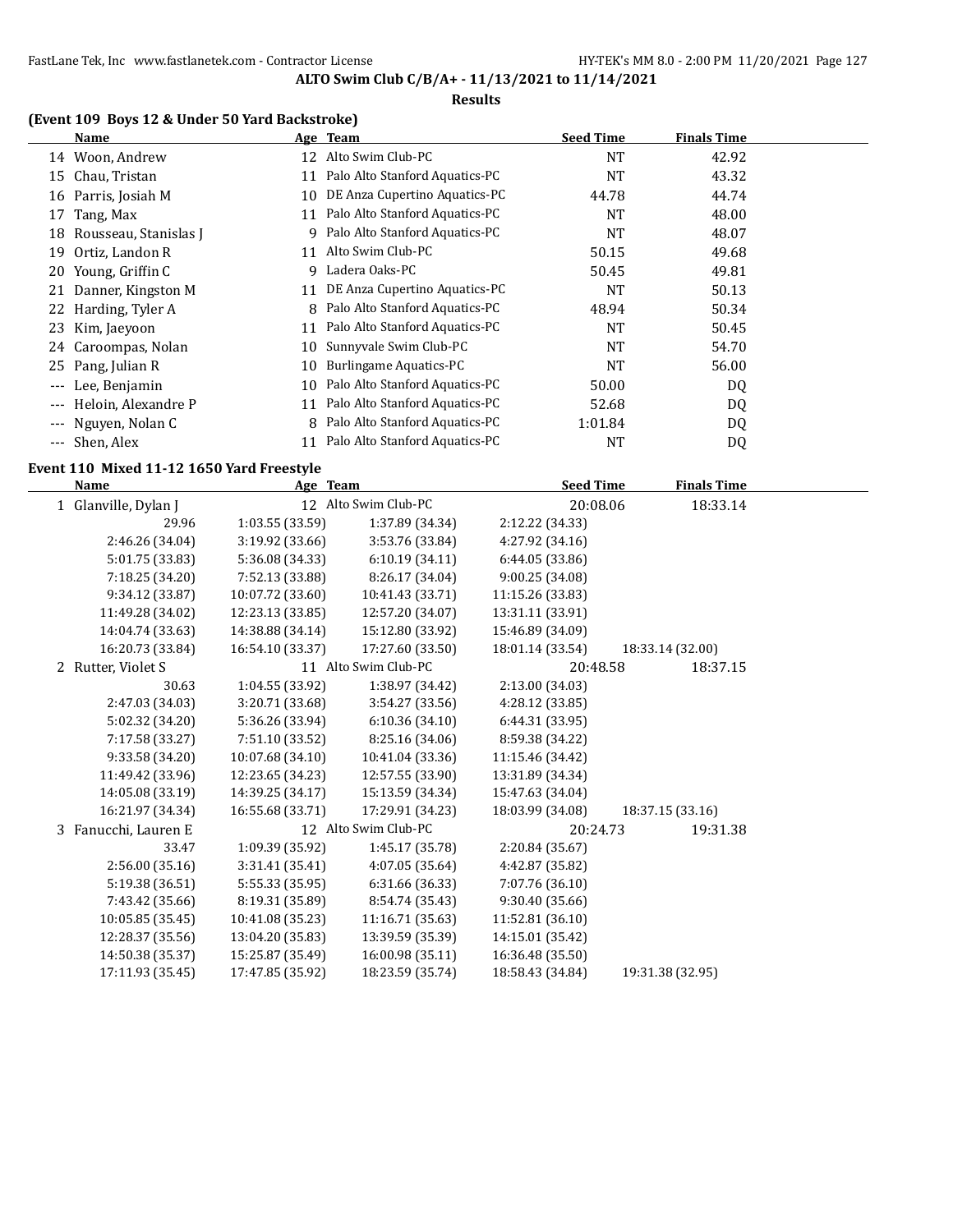#### **Results**

# **(Event 110 Mixed 11-12 1650 Yard Freestyle)**

| <b>Name</b>        |                  | Age Team         |                                   | <b>Seed Time</b> |           | <b>Finals Time</b> |  |
|--------------------|------------------|------------------|-----------------------------------|------------------|-----------|--------------------|--|
| 4 Fujita, Dylan K  |                  |                  | 12 Alto Swim Club-PC              |                  | <b>NT</b> | 20:17.11           |  |
|                    | 34.05            | 1:10.84 (36.79)  | 1:47.53 (36.69)                   | 2:24.57 (37.04)  |           |                    |  |
|                    | 3:01.60 (37.03)  | 3:39.08 (37.48)  | 4:16.05 (36.97)                   | 4:53.05 (37.00)  |           |                    |  |
|                    | 5:30.52 (37.47)  | 6:08.12 (37.60)  | 6:45.24 (37.12)                   | 7:22.45 (37.21)  |           |                    |  |
|                    | 7:59.78 (37.33)  | 8:37.13 (37.35)  | 9:14.45 (37.32)                   | 9:51.79 (37.34)  |           |                    |  |
|                    | 10:29.10 (37.31) | 11:06.40 (37.30) | 11:43.28 (36.88)                  | 12:20.48 (37.20) |           |                    |  |
|                    | 12:57.72 (37.24) | 13:35.03 (37.31) | 14:11.72 (36.69)                  | 14:49.03 (37.31) |           |                    |  |
|                    | 15:26.18 (37.15) | 16:03.26 (37.08) | 16:40.24 (36.98)                  | 17:17.61 (37.37) |           |                    |  |
|                    | 17:54.51 (36.90) | 18:31.33 (36.82) | 19:08.25 (36.92)                  | 19:44.14 (35.89) |           | 20:17.11 (32.97)   |  |
| 5 Skey, Harper M   |                  |                  | 12 Alto Swim Club-PC              |                  | NT        | 20:22.37           |  |
|                    | 31.46            | 1:06.94 (35.48)  | 1:43.32 (36.38)                   | 2:19.06 (35.74)  |           |                    |  |
|                    | 2:55.18 (36.12)  | 3:31.51 (36.33)  | 4:08.14 (36.63)                   | 4:44.90 (36.76)  |           |                    |  |
|                    | 5:21.80 (36.90)  | 5:59.35 (37.55)  | 6:37.15 (37.80)                   | 7:13.94 (36.79)  |           |                    |  |
|                    | 7:51.73 (37.79)  | 8:28.87 (37.14)  | 9:06.93 (38.06)                   | 9:44.12 (37.19)  |           |                    |  |
|                    | 10:22.00 (37.88) | 10:59.80 (37.80) | 11:38.00 (38.20)                  | 12:15.02 (37.02) |           |                    |  |
|                    | 12:53.93 (38.91) | 13:31.65 (37.72) | 14:10.21 (38.56)                  | 14:47.49 (37.28) |           |                    |  |
|                    | 15:25.16 (37.67) | 16:02.87 (37.71) | 16:41.24 (38.37)                  | 17:18.97 (37.73) |           |                    |  |
|                    | 17:56.74 (37.77) | 18:34.94 (38.20) | 19:10.77 (35.83)                  | 19:47.74 (36.97) |           | 20:22.37 (34.63)   |  |
| 6 Lin, Zoey C      |                  |                  | 12 Alto Swim Club-PC              |                  | <b>NT</b> | 21:07.03           |  |
|                    | 35.53            | 1:14.14 (38.61)  | 1:53.44 (39.30)                   | 2:32.82 (39.38)  |           |                    |  |
|                    | 3:11.93 (39.11)  | 3:50.75 (38.82)  | 4:29.36 (38.61)                   | 5:08.79 (39.43)  |           |                    |  |
|                    | 5:48.00 (39.21)  | 6:27.33 (39.33)  | 7:05.92 (38.59)                   | 7:44.66 (38.74)  |           |                    |  |
|                    | 8:23.72 (39.06)  | 9:02.81 (39.09)  | 9:42.15 (39.34)                   | 10:21.39 (39.24) |           |                    |  |
|                    | 11:00.10 (38.71) | 11:38.51 (38.41) | 12:17.02 (38.51)                  | 12:55.30 (38.28) |           |                    |  |
|                    | 13:34.00 (38.70) | 14:12.49 (38.49) | 14:50.73 (38.24)                  | 15:29.22 (38.49) |           |                    |  |
|                    | 16:07.70 (38.48) | 16:45.16 (37.46) | 17:22.54 (37.38)                  | 18:00.77 (38.23) |           |                    |  |
|                    | 18:37.88 (37.11) | 19:15.80 (37.92) | 19:53.74 (37.94)                  | 20:31.52 (37.78) |           | 21:07.03 (35.51)   |  |
|                    |                  |                  | 11 Alto Swim Club-PC              |                  |           |                    |  |
| 7 FU, Katherine    |                  |                  |                                   |                  | NT        | 21:07.53           |  |
|                    | 36.09            | 1:14.66 (38.57)  | 1:53.41 (38.75)                   | 2:32.71 (39.30)  |           |                    |  |
|                    | 3:11.45 (38.74)  | 3:50.11 (38.66)  | 4:29.19 (39.08)                   | 5:08.25 (39.06)  |           |                    |  |
|                    | 5:47.32 (39.07)  | 6:27.07 (39.75)  | 7:05.72 (38.65)                   | 7:45.56 (39.84)  |           |                    |  |
|                    | 8:24.14 (38.58)  | 9:03.23 (39.09)  | 9:41.89 (38.66)                   | 10:21.08 (39.19) |           |                    |  |
|                    | 10:59.74 (38.66) | 11:37.90 (38.16) | 12:16.53 (38.63)                  | 12:54.86 (38.33) |           |                    |  |
|                    | 13:33.75 (38.89) | 14:11.47 (37.72) | 14:50.25 (38.78)                  | 15:29.18 (38.93) |           |                    |  |
|                    | 16:06.98 (37.80) | 16:45.10 (38.12) | 17:24.12 (39.02)                  | 18:01.13 (37.01) |           |                    |  |
|                    | 18:39.48 (38.35) | 19:17.72 (38.24) | 19:55.33 (37.61)                  | 20:33.09 (37.76) |           | 21:07.53 (34.44)   |  |
| 8 Byer, Dagny R    |                  |                  | 12 Palo Alto Stanford Aquatics-PC |                  | <b>NT</b> | 21:52.70           |  |
|                    | 35.90            | 1:15.39 (39.49)  | 1:55.75(40.36)                    | 2:35.34 (39.59)  |           |                    |  |
|                    | 3:15.90 (40.56)  | 3:56.22 (40.32)  | 4:36.53 (40.31)                   | 5:16.30 (39.77)  |           |                    |  |
|                    | 5:57.54 (41.24)  | 6:39.16 (41.62)  | 7:20.07 (40.91)                   | 8:00.17 (40.10)  |           |                    |  |
|                    | 8:41.84 (41.67)  | 9:22.59 (40.75)  | 10:03.45 (40.86)                  | 10:44.04 (40.59) |           |                    |  |
|                    | 11:24.13 (40.09) | 12:05.48 (41.35) | 12:45.40 (39.92)                  | 13:25.83 (40.43) |           |                    |  |
|                    | 14:03.90 (38.07) | 14:44.01 (40.11) | 15:25.03 (41.02)                  | 16:03.32 (38.29) |           |                    |  |
|                    | 16:44.04 (40.72) | 17:24.07 (40.03) | 18:04.65 (40.58)                  | 18:42.96 (38.31) |           |                    |  |
|                    | 19:23.06 (40.10) | 20:01.56 (38.50) | 20:38.32 (36.76)                  | 21:16.33 (38.01) |           | 21:52.70 (36.37)   |  |
| 9 Taysi, Griffin C |                  |                  | 12 DE Anza Cupertino Aquatics-PC  |                  | NT        | 22:18.29           |  |
|                    | 33.58            | 1:13.35 (39.77)  | 1:53.29 (39.94)                   | 2:33.58 (40.29)  |           |                    |  |
|                    | 3:14.03 (40.45)  | 3:55.03 (41.00)  | 4:35.10(40.07)                    | 5:15.62 (40.52)  |           |                    |  |
|                    | 5:57.59 (41.97)  | 6:37.85 (40.26)  | 7:19.48 (41.63)                   | 8:00.40 (40.92)  |           |                    |  |
|                    | 8:40.40 (40.00)  | 9:21.92 (41.52)  | 10:02.83 (40.91)                  | 10:44.08 (41.25) |           |                    |  |
|                    | 11:24.95 (40.87) | 12:06.77 (41.82) | 12:47.40 (40.63)                  | 13:28.79 (41.39) |           |                    |  |
|                    | 14:08.90 (40.11) | 14:50.62 (41.72) | 15:31.80 (41.18)                  | 16:14.73 (42.93) |           |                    |  |
|                    | 16:55.82 (41.09) | 17:36.63 (40.81) | 18:16.60 (39.97)                  | 18:56.01 (39.41) |           |                    |  |
|                    | 19:35.75 (39.74) | 20:16.41 (40.66) | 20:57.16 (40.75)                  | 21:38.03 (40.87) |           | 22:18.29 (40.26)   |  |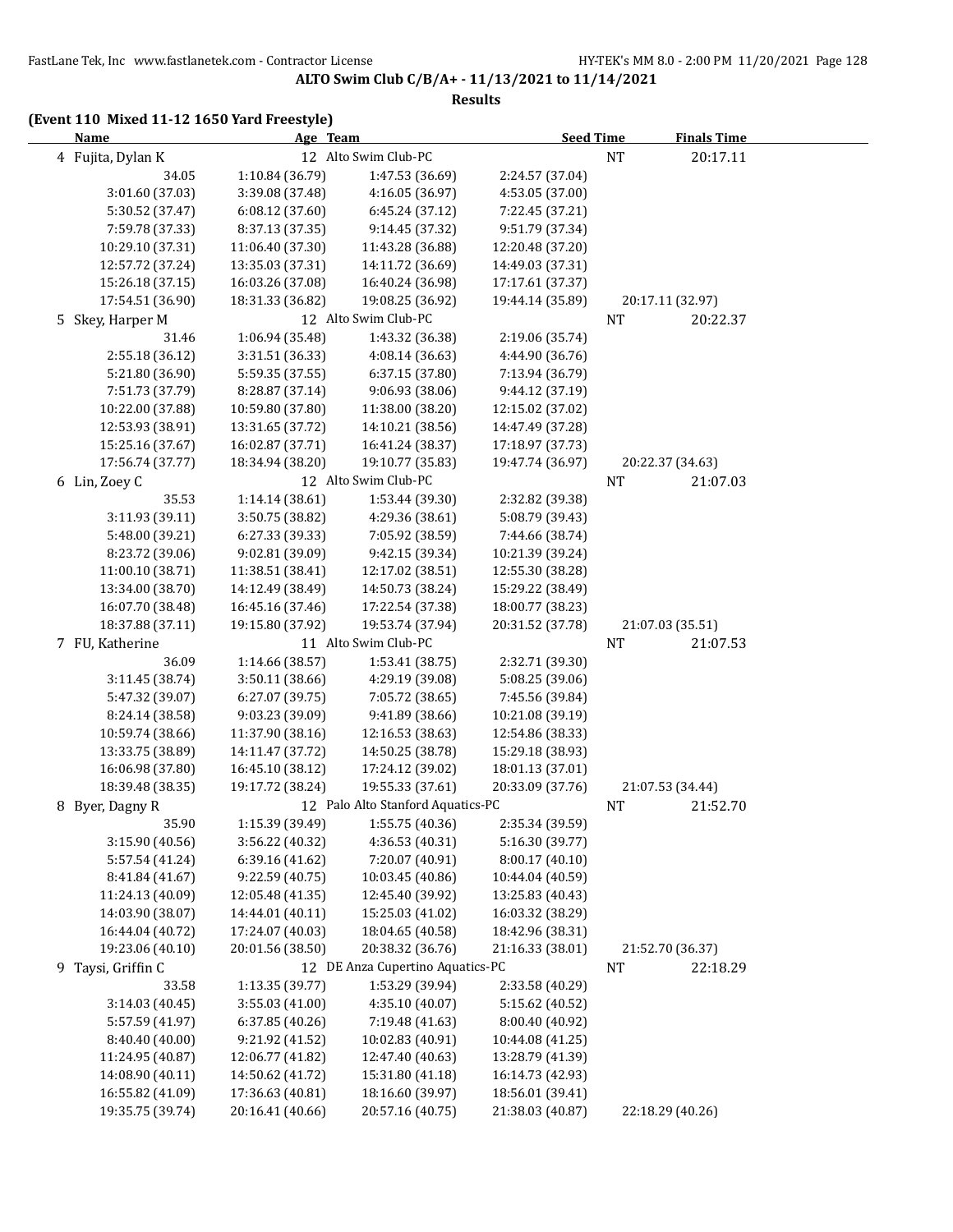| <b>Name</b><br>Age Team<br><b>Seed Time</b><br><b>Finals Time</b><br>12 Alto Swim Club-PC<br>10 MI, Audrey Y<br><b>NT</b><br>23:38.44<br>1:16.98 (40.91)<br>36.07<br>1:58.57 (41.59)<br>2:41.08 (42.51)<br>3:23.97 (42.89)<br>4:05.98 (42.01)<br>4:49.21 (43.23)<br>5:32.60 (43.39)<br>6:16.28(43.68)<br>7:00.23 (43.95)<br>7:43.54 (43.31)<br>8:27.59 (44.05)<br>10:39.41 (43.23)<br>9:12.58 (44.99)<br>9:56.18(43.60)<br>11:23.31 (43.90)<br>12:06.98 (43.67)<br>12:50.84 (43.86)<br>13:35.41 (44.57)<br>14:19.95 (44.54)<br>15:04.53 (44.58)<br>15:48.04 (43.51)<br>16:32.66 (44.62)<br>17:18.04 (45.38)<br>18:02.87 (44.83)<br>19:31.36 (44.14)<br>20:14.85 (43.49)<br>18:47.22 (44.35)<br>20:57.78 (42.93)<br>21:39.91 (42.13)<br>23:03.57 (40.09)<br>22:23.48 (43.57)<br>23:38.44 (34.87)<br>Event 110S Mixed 13 & Over 500 Yard Freestyle Time Trial<br><b>Seed Time</b><br><b>Finals Time</b><br>Name<br>Age Team<br>- Time Trial<br>12 Alto Swim Club-PC<br>20:08.06<br>5:36.08<br>1 Glanville, Dylan J<br>1:03.55 (33.59)<br>1:37.89 (34.34)<br>2:12.22 (34.33)<br>29.96<br>2:46.26 (34.04)<br>3:19.92 (33.66)<br>3:53.76 (33.84)<br>4:27.92 (34.16)<br>5:01.75 (33.83)<br>5:36.08 (34.33)<br>6:10.19(34.11)<br>6:44.05 (33.86)<br>7:18.25 (34.20)<br>7:52.13 (33.88)<br>8:26.17 (34.04)<br>9:00.25 (34.08)<br>11:15.26 (33.83)<br>9:34.12 (33.87)<br>10:07.72 (33.60)<br>10:41.43 (33.71)<br>11:49.28 (34.02)<br>12:23.13 (33.85)<br>12:57.20 (34.07)<br>13:31.11 (33.91)<br>14:04.74 (33.63)<br>14:38.88 (34.14)<br>15:12.80 (33.92)<br>15:46.89 (34.09)<br>16:20.73 (33.84)<br>17:27.60 (33.50)<br>16:54.10 (33.37)<br>18:01.14 (33.54)<br>5:36.08()<br>11 Alto Swim Club-PC<br>2 Rutter, Violet S<br>20:48.58<br>5:36.26<br>30.63<br>1:04.55 (33.92)<br>1:38.97 (34.42)<br>2:13.00 (34.03)<br>3:54.27 (33.56)<br>2:47.03 (34.03)<br>3:20.71 (33.68)<br>4:28.12 (33.85)<br>5:02.32 (34.20)<br>5:36.26 (33.94)<br>6:10.36 (34.10)<br>6:44.31 (33.95)<br>8:25.16 (34.06)<br>7:17.58 (33.27)<br>7:51.10 (33.52)<br>8:59.38 (34.22)<br>10:41.04 (33.36)<br>9:33.58 (34.20)<br>10:07.68 (34.10)<br>11:15.46 (34.42)<br>12:23.65 (34.23)<br>12:57.55 (33.90)<br>11:49.42 (33.96)<br>13:31.89 (34.34)<br>14:05.08 (33.19)<br>14:39.25 (34.17)<br>15:13.59 (34.34)<br>15:47.63 (34.04)<br>16:21.97 (34.34)<br>16:55.68 (33.71)<br>17:29.91 (34.23)<br>18:03.99 (34.08)<br>5:36.26()<br>12 Alto Swim Club-PC<br>3 Fanucchi, Lauren E<br>20:24.73<br>5:55.33<br>33.47<br>1:09.39 (35.92)<br>1:45.17 (35.78)<br>2:20.84 (35.67)<br>4:07.05 (35.64)<br>2:56.00 (35.16)<br>3:31.41(35.41)<br>4:42.87 (35.82)<br>5:19.38 (36.51)<br>5:55.33 (35.95)<br>6:31.66 (36.33)<br>7:07.76 (36.10)<br>9:30.40 (35.66)<br>7:43.42 (35.66)<br>8:19.31 (35.89)<br>8:54.74 (35.43)<br>10:05.85 (35.45)<br>10:41.08 (35.23)<br>11:16.71 (35.63)<br>11:52.81 (36.10)<br>12:28.37 (35.56)<br>13:04.20 (35.83)<br>13:39.59 (35.39)<br>14:15.01 (35.42)<br>15:25.87 (35.49)<br>16:00.98 (35.11)<br>16:36.48 (35.50)<br>14:50.38 (35.37)<br>17:11.93 (35.45)<br>17:47.85 (35.92)<br>18:23.59 (35.74)<br>18:58.43 (34.84)<br>5:55.33()<br>12 Alto Swim Club-PC<br>4 Skey, Harper M<br>NT<br>5:59.35<br>31.46<br>1:06.94 (35.48)<br>1:43.32 (36.38)<br>2:19.06 (35.74)<br>2:55.18 (36.12)<br>3:31.51 (36.33)<br>4:08.14 (36.63)<br>4:44.90 (36.76)<br>6:37.15 (37.80)<br>5:21.80 (36.90)<br>5:59.35 (37.55)<br>7:13.94 (36.79)<br>8:28.87 (37.14)<br>9:06.93 (38.06)<br>9:44.12 (37.19)<br>7:51.73 (37.79)<br>10:22.00 (37.88)<br>10:59.80 (37.80)<br>11:38.00 (38.20)<br>12:15.02 (37.02)<br>14:10.21 (38.56)<br>12:53.93 (38.91)<br>13:31.65 (37.72)<br>14:47.49 (37.28)<br>15:25.16 (37.67)<br>16:02.87 (37.71)<br>16:41.24 (38.37)<br>17:18.97 (37.73) | (Event 110 Mixed 11-12 1650 Yard Freestyle) |                  |                  |                  |           |  |
|--------------------------------------------------------------------------------------------------------------------------------------------------------------------------------------------------------------------------------------------------------------------------------------------------------------------------------------------------------------------------------------------------------------------------------------------------------------------------------------------------------------------------------------------------------------------------------------------------------------------------------------------------------------------------------------------------------------------------------------------------------------------------------------------------------------------------------------------------------------------------------------------------------------------------------------------------------------------------------------------------------------------------------------------------------------------------------------------------------------------------------------------------------------------------------------------------------------------------------------------------------------------------------------------------------------------------------------------------------------------------------------------------------------------------------------------------------------------------------------------------------------------------------------------------------------------------------------------------------------------------------------------------------------------------------------------------------------------------------------------------------------------------------------------------------------------------------------------------------------------------------------------------------------------------------------------------------------------------------------------------------------------------------------------------------------------------------------------------------------------------------------------------------------------------------------------------------------------------------------------------------------------------------------------------------------------------------------------------------------------------------------------------------------------------------------------------------------------------------------------------------------------------------------------------------------------------------------------------------------------------------------------------------------------------------------------------------------------------------------------------------------------------------------------------------------------------------------------------------------------------------------------------------------------------------------------------------------------------------------------------------------------------------------------------------------------------------------------------------------------------------------------------------------------------------------------------------------------------------------------------------------------------------------------------------------------------------------------------------------------------------------------------------------------------------------------------------------------------------------------------------------------------------------------------------------------------------------------------------------------------------------------------------------------------------------------------------------------------------------|---------------------------------------------|------------------|------------------|------------------|-----------|--|
|                                                                                                                                                                                                                                                                                                                                                                                                                                                                                                                                                                                                                                                                                                                                                                                                                                                                                                                                                                                                                                                                                                                                                                                                                                                                                                                                                                                                                                                                                                                                                                                                                                                                                                                                                                                                                                                                                                                                                                                                                                                                                                                                                                                                                                                                                                                                                                                                                                                                                                                                                                                                                                                                                                                                                                                                                                                                                                                                                                                                                                                                                                                                                                                                                                                                                                                                                                                                                                                                                                                                                                                                                                                                                                                                      |                                             |                  |                  |                  |           |  |
|                                                                                                                                                                                                                                                                                                                                                                                                                                                                                                                                                                                                                                                                                                                                                                                                                                                                                                                                                                                                                                                                                                                                                                                                                                                                                                                                                                                                                                                                                                                                                                                                                                                                                                                                                                                                                                                                                                                                                                                                                                                                                                                                                                                                                                                                                                                                                                                                                                                                                                                                                                                                                                                                                                                                                                                                                                                                                                                                                                                                                                                                                                                                                                                                                                                                                                                                                                                                                                                                                                                                                                                                                                                                                                                                      |                                             |                  |                  |                  |           |  |
|                                                                                                                                                                                                                                                                                                                                                                                                                                                                                                                                                                                                                                                                                                                                                                                                                                                                                                                                                                                                                                                                                                                                                                                                                                                                                                                                                                                                                                                                                                                                                                                                                                                                                                                                                                                                                                                                                                                                                                                                                                                                                                                                                                                                                                                                                                                                                                                                                                                                                                                                                                                                                                                                                                                                                                                                                                                                                                                                                                                                                                                                                                                                                                                                                                                                                                                                                                                                                                                                                                                                                                                                                                                                                                                                      |                                             |                  |                  |                  |           |  |
|                                                                                                                                                                                                                                                                                                                                                                                                                                                                                                                                                                                                                                                                                                                                                                                                                                                                                                                                                                                                                                                                                                                                                                                                                                                                                                                                                                                                                                                                                                                                                                                                                                                                                                                                                                                                                                                                                                                                                                                                                                                                                                                                                                                                                                                                                                                                                                                                                                                                                                                                                                                                                                                                                                                                                                                                                                                                                                                                                                                                                                                                                                                                                                                                                                                                                                                                                                                                                                                                                                                                                                                                                                                                                                                                      |                                             |                  |                  |                  |           |  |
|                                                                                                                                                                                                                                                                                                                                                                                                                                                                                                                                                                                                                                                                                                                                                                                                                                                                                                                                                                                                                                                                                                                                                                                                                                                                                                                                                                                                                                                                                                                                                                                                                                                                                                                                                                                                                                                                                                                                                                                                                                                                                                                                                                                                                                                                                                                                                                                                                                                                                                                                                                                                                                                                                                                                                                                                                                                                                                                                                                                                                                                                                                                                                                                                                                                                                                                                                                                                                                                                                                                                                                                                                                                                                                                                      |                                             |                  |                  |                  |           |  |
|                                                                                                                                                                                                                                                                                                                                                                                                                                                                                                                                                                                                                                                                                                                                                                                                                                                                                                                                                                                                                                                                                                                                                                                                                                                                                                                                                                                                                                                                                                                                                                                                                                                                                                                                                                                                                                                                                                                                                                                                                                                                                                                                                                                                                                                                                                                                                                                                                                                                                                                                                                                                                                                                                                                                                                                                                                                                                                                                                                                                                                                                                                                                                                                                                                                                                                                                                                                                                                                                                                                                                                                                                                                                                                                                      |                                             |                  |                  |                  |           |  |
|                                                                                                                                                                                                                                                                                                                                                                                                                                                                                                                                                                                                                                                                                                                                                                                                                                                                                                                                                                                                                                                                                                                                                                                                                                                                                                                                                                                                                                                                                                                                                                                                                                                                                                                                                                                                                                                                                                                                                                                                                                                                                                                                                                                                                                                                                                                                                                                                                                                                                                                                                                                                                                                                                                                                                                                                                                                                                                                                                                                                                                                                                                                                                                                                                                                                                                                                                                                                                                                                                                                                                                                                                                                                                                                                      |                                             |                  |                  |                  |           |  |
|                                                                                                                                                                                                                                                                                                                                                                                                                                                                                                                                                                                                                                                                                                                                                                                                                                                                                                                                                                                                                                                                                                                                                                                                                                                                                                                                                                                                                                                                                                                                                                                                                                                                                                                                                                                                                                                                                                                                                                                                                                                                                                                                                                                                                                                                                                                                                                                                                                                                                                                                                                                                                                                                                                                                                                                                                                                                                                                                                                                                                                                                                                                                                                                                                                                                                                                                                                                                                                                                                                                                                                                                                                                                                                                                      |                                             |                  |                  |                  |           |  |
|                                                                                                                                                                                                                                                                                                                                                                                                                                                                                                                                                                                                                                                                                                                                                                                                                                                                                                                                                                                                                                                                                                                                                                                                                                                                                                                                                                                                                                                                                                                                                                                                                                                                                                                                                                                                                                                                                                                                                                                                                                                                                                                                                                                                                                                                                                                                                                                                                                                                                                                                                                                                                                                                                                                                                                                                                                                                                                                                                                                                                                                                                                                                                                                                                                                                                                                                                                                                                                                                                                                                                                                                                                                                                                                                      |                                             |                  |                  |                  |           |  |
|                                                                                                                                                                                                                                                                                                                                                                                                                                                                                                                                                                                                                                                                                                                                                                                                                                                                                                                                                                                                                                                                                                                                                                                                                                                                                                                                                                                                                                                                                                                                                                                                                                                                                                                                                                                                                                                                                                                                                                                                                                                                                                                                                                                                                                                                                                                                                                                                                                                                                                                                                                                                                                                                                                                                                                                                                                                                                                                                                                                                                                                                                                                                                                                                                                                                                                                                                                                                                                                                                                                                                                                                                                                                                                                                      |                                             |                  |                  |                  |           |  |
|                                                                                                                                                                                                                                                                                                                                                                                                                                                                                                                                                                                                                                                                                                                                                                                                                                                                                                                                                                                                                                                                                                                                                                                                                                                                                                                                                                                                                                                                                                                                                                                                                                                                                                                                                                                                                                                                                                                                                                                                                                                                                                                                                                                                                                                                                                                                                                                                                                                                                                                                                                                                                                                                                                                                                                                                                                                                                                                                                                                                                                                                                                                                                                                                                                                                                                                                                                                                                                                                                                                                                                                                                                                                                                                                      |                                             |                  |                  |                  |           |  |
|                                                                                                                                                                                                                                                                                                                                                                                                                                                                                                                                                                                                                                                                                                                                                                                                                                                                                                                                                                                                                                                                                                                                                                                                                                                                                                                                                                                                                                                                                                                                                                                                                                                                                                                                                                                                                                                                                                                                                                                                                                                                                                                                                                                                                                                                                                                                                                                                                                                                                                                                                                                                                                                                                                                                                                                                                                                                                                                                                                                                                                                                                                                                                                                                                                                                                                                                                                                                                                                                                                                                                                                                                                                                                                                                      |                                             |                  |                  |                  |           |  |
|                                                                                                                                                                                                                                                                                                                                                                                                                                                                                                                                                                                                                                                                                                                                                                                                                                                                                                                                                                                                                                                                                                                                                                                                                                                                                                                                                                                                                                                                                                                                                                                                                                                                                                                                                                                                                                                                                                                                                                                                                                                                                                                                                                                                                                                                                                                                                                                                                                                                                                                                                                                                                                                                                                                                                                                                                                                                                                                                                                                                                                                                                                                                                                                                                                                                                                                                                                                                                                                                                                                                                                                                                                                                                                                                      |                                             |                  |                  |                  |           |  |
|                                                                                                                                                                                                                                                                                                                                                                                                                                                                                                                                                                                                                                                                                                                                                                                                                                                                                                                                                                                                                                                                                                                                                                                                                                                                                                                                                                                                                                                                                                                                                                                                                                                                                                                                                                                                                                                                                                                                                                                                                                                                                                                                                                                                                                                                                                                                                                                                                                                                                                                                                                                                                                                                                                                                                                                                                                                                                                                                                                                                                                                                                                                                                                                                                                                                                                                                                                                                                                                                                                                                                                                                                                                                                                                                      |                                             |                  |                  |                  |           |  |
|                                                                                                                                                                                                                                                                                                                                                                                                                                                                                                                                                                                                                                                                                                                                                                                                                                                                                                                                                                                                                                                                                                                                                                                                                                                                                                                                                                                                                                                                                                                                                                                                                                                                                                                                                                                                                                                                                                                                                                                                                                                                                                                                                                                                                                                                                                                                                                                                                                                                                                                                                                                                                                                                                                                                                                                                                                                                                                                                                                                                                                                                                                                                                                                                                                                                                                                                                                                                                                                                                                                                                                                                                                                                                                                                      |                                             |                  |                  |                  |           |  |
|                                                                                                                                                                                                                                                                                                                                                                                                                                                                                                                                                                                                                                                                                                                                                                                                                                                                                                                                                                                                                                                                                                                                                                                                                                                                                                                                                                                                                                                                                                                                                                                                                                                                                                                                                                                                                                                                                                                                                                                                                                                                                                                                                                                                                                                                                                                                                                                                                                                                                                                                                                                                                                                                                                                                                                                                                                                                                                                                                                                                                                                                                                                                                                                                                                                                                                                                                                                                                                                                                                                                                                                                                                                                                                                                      |                                             |                  |                  |                  |           |  |
|                                                                                                                                                                                                                                                                                                                                                                                                                                                                                                                                                                                                                                                                                                                                                                                                                                                                                                                                                                                                                                                                                                                                                                                                                                                                                                                                                                                                                                                                                                                                                                                                                                                                                                                                                                                                                                                                                                                                                                                                                                                                                                                                                                                                                                                                                                                                                                                                                                                                                                                                                                                                                                                                                                                                                                                                                                                                                                                                                                                                                                                                                                                                                                                                                                                                                                                                                                                                                                                                                                                                                                                                                                                                                                                                      |                                             |                  |                  |                  |           |  |
|                                                                                                                                                                                                                                                                                                                                                                                                                                                                                                                                                                                                                                                                                                                                                                                                                                                                                                                                                                                                                                                                                                                                                                                                                                                                                                                                                                                                                                                                                                                                                                                                                                                                                                                                                                                                                                                                                                                                                                                                                                                                                                                                                                                                                                                                                                                                                                                                                                                                                                                                                                                                                                                                                                                                                                                                                                                                                                                                                                                                                                                                                                                                                                                                                                                                                                                                                                                                                                                                                                                                                                                                                                                                                                                                      |                                             |                  |                  |                  |           |  |
|                                                                                                                                                                                                                                                                                                                                                                                                                                                                                                                                                                                                                                                                                                                                                                                                                                                                                                                                                                                                                                                                                                                                                                                                                                                                                                                                                                                                                                                                                                                                                                                                                                                                                                                                                                                                                                                                                                                                                                                                                                                                                                                                                                                                                                                                                                                                                                                                                                                                                                                                                                                                                                                                                                                                                                                                                                                                                                                                                                                                                                                                                                                                                                                                                                                                                                                                                                                                                                                                                                                                                                                                                                                                                                                                      |                                             |                  |                  |                  |           |  |
|                                                                                                                                                                                                                                                                                                                                                                                                                                                                                                                                                                                                                                                                                                                                                                                                                                                                                                                                                                                                                                                                                                                                                                                                                                                                                                                                                                                                                                                                                                                                                                                                                                                                                                                                                                                                                                                                                                                                                                                                                                                                                                                                                                                                                                                                                                                                                                                                                                                                                                                                                                                                                                                                                                                                                                                                                                                                                                                                                                                                                                                                                                                                                                                                                                                                                                                                                                                                                                                                                                                                                                                                                                                                                                                                      |                                             |                  |                  |                  |           |  |
|                                                                                                                                                                                                                                                                                                                                                                                                                                                                                                                                                                                                                                                                                                                                                                                                                                                                                                                                                                                                                                                                                                                                                                                                                                                                                                                                                                                                                                                                                                                                                                                                                                                                                                                                                                                                                                                                                                                                                                                                                                                                                                                                                                                                                                                                                                                                                                                                                                                                                                                                                                                                                                                                                                                                                                                                                                                                                                                                                                                                                                                                                                                                                                                                                                                                                                                                                                                                                                                                                                                                                                                                                                                                                                                                      |                                             |                  |                  |                  |           |  |
|                                                                                                                                                                                                                                                                                                                                                                                                                                                                                                                                                                                                                                                                                                                                                                                                                                                                                                                                                                                                                                                                                                                                                                                                                                                                                                                                                                                                                                                                                                                                                                                                                                                                                                                                                                                                                                                                                                                                                                                                                                                                                                                                                                                                                                                                                                                                                                                                                                                                                                                                                                                                                                                                                                                                                                                                                                                                                                                                                                                                                                                                                                                                                                                                                                                                                                                                                                                                                                                                                                                                                                                                                                                                                                                                      |                                             |                  |                  |                  |           |  |
|                                                                                                                                                                                                                                                                                                                                                                                                                                                                                                                                                                                                                                                                                                                                                                                                                                                                                                                                                                                                                                                                                                                                                                                                                                                                                                                                                                                                                                                                                                                                                                                                                                                                                                                                                                                                                                                                                                                                                                                                                                                                                                                                                                                                                                                                                                                                                                                                                                                                                                                                                                                                                                                                                                                                                                                                                                                                                                                                                                                                                                                                                                                                                                                                                                                                                                                                                                                                                                                                                                                                                                                                                                                                                                                                      |                                             |                  |                  |                  |           |  |
|                                                                                                                                                                                                                                                                                                                                                                                                                                                                                                                                                                                                                                                                                                                                                                                                                                                                                                                                                                                                                                                                                                                                                                                                                                                                                                                                                                                                                                                                                                                                                                                                                                                                                                                                                                                                                                                                                                                                                                                                                                                                                                                                                                                                                                                                                                                                                                                                                                                                                                                                                                                                                                                                                                                                                                                                                                                                                                                                                                                                                                                                                                                                                                                                                                                                                                                                                                                                                                                                                                                                                                                                                                                                                                                                      |                                             |                  |                  |                  |           |  |
|                                                                                                                                                                                                                                                                                                                                                                                                                                                                                                                                                                                                                                                                                                                                                                                                                                                                                                                                                                                                                                                                                                                                                                                                                                                                                                                                                                                                                                                                                                                                                                                                                                                                                                                                                                                                                                                                                                                                                                                                                                                                                                                                                                                                                                                                                                                                                                                                                                                                                                                                                                                                                                                                                                                                                                                                                                                                                                                                                                                                                                                                                                                                                                                                                                                                                                                                                                                                                                                                                                                                                                                                                                                                                                                                      |                                             |                  |                  |                  |           |  |
|                                                                                                                                                                                                                                                                                                                                                                                                                                                                                                                                                                                                                                                                                                                                                                                                                                                                                                                                                                                                                                                                                                                                                                                                                                                                                                                                                                                                                                                                                                                                                                                                                                                                                                                                                                                                                                                                                                                                                                                                                                                                                                                                                                                                                                                                                                                                                                                                                                                                                                                                                                                                                                                                                                                                                                                                                                                                                                                                                                                                                                                                                                                                                                                                                                                                                                                                                                                                                                                                                                                                                                                                                                                                                                                                      |                                             |                  |                  |                  |           |  |
|                                                                                                                                                                                                                                                                                                                                                                                                                                                                                                                                                                                                                                                                                                                                                                                                                                                                                                                                                                                                                                                                                                                                                                                                                                                                                                                                                                                                                                                                                                                                                                                                                                                                                                                                                                                                                                                                                                                                                                                                                                                                                                                                                                                                                                                                                                                                                                                                                                                                                                                                                                                                                                                                                                                                                                                                                                                                                                                                                                                                                                                                                                                                                                                                                                                                                                                                                                                                                                                                                                                                                                                                                                                                                                                                      |                                             |                  |                  |                  |           |  |
|                                                                                                                                                                                                                                                                                                                                                                                                                                                                                                                                                                                                                                                                                                                                                                                                                                                                                                                                                                                                                                                                                                                                                                                                                                                                                                                                                                                                                                                                                                                                                                                                                                                                                                                                                                                                                                                                                                                                                                                                                                                                                                                                                                                                                                                                                                                                                                                                                                                                                                                                                                                                                                                                                                                                                                                                                                                                                                                                                                                                                                                                                                                                                                                                                                                                                                                                                                                                                                                                                                                                                                                                                                                                                                                                      |                                             |                  |                  |                  |           |  |
|                                                                                                                                                                                                                                                                                                                                                                                                                                                                                                                                                                                                                                                                                                                                                                                                                                                                                                                                                                                                                                                                                                                                                                                                                                                                                                                                                                                                                                                                                                                                                                                                                                                                                                                                                                                                                                                                                                                                                                                                                                                                                                                                                                                                                                                                                                                                                                                                                                                                                                                                                                                                                                                                                                                                                                                                                                                                                                                                                                                                                                                                                                                                                                                                                                                                                                                                                                                                                                                                                                                                                                                                                                                                                                                                      |                                             |                  |                  |                  |           |  |
|                                                                                                                                                                                                                                                                                                                                                                                                                                                                                                                                                                                                                                                                                                                                                                                                                                                                                                                                                                                                                                                                                                                                                                                                                                                                                                                                                                                                                                                                                                                                                                                                                                                                                                                                                                                                                                                                                                                                                                                                                                                                                                                                                                                                                                                                                                                                                                                                                                                                                                                                                                                                                                                                                                                                                                                                                                                                                                                                                                                                                                                                                                                                                                                                                                                                                                                                                                                                                                                                                                                                                                                                                                                                                                                                      |                                             |                  |                  |                  |           |  |
|                                                                                                                                                                                                                                                                                                                                                                                                                                                                                                                                                                                                                                                                                                                                                                                                                                                                                                                                                                                                                                                                                                                                                                                                                                                                                                                                                                                                                                                                                                                                                                                                                                                                                                                                                                                                                                                                                                                                                                                                                                                                                                                                                                                                                                                                                                                                                                                                                                                                                                                                                                                                                                                                                                                                                                                                                                                                                                                                                                                                                                                                                                                                                                                                                                                                                                                                                                                                                                                                                                                                                                                                                                                                                                                                      |                                             |                  |                  |                  |           |  |
|                                                                                                                                                                                                                                                                                                                                                                                                                                                                                                                                                                                                                                                                                                                                                                                                                                                                                                                                                                                                                                                                                                                                                                                                                                                                                                                                                                                                                                                                                                                                                                                                                                                                                                                                                                                                                                                                                                                                                                                                                                                                                                                                                                                                                                                                                                                                                                                                                                                                                                                                                                                                                                                                                                                                                                                                                                                                                                                                                                                                                                                                                                                                                                                                                                                                                                                                                                                                                                                                                                                                                                                                                                                                                                                                      |                                             |                  |                  |                  |           |  |
|                                                                                                                                                                                                                                                                                                                                                                                                                                                                                                                                                                                                                                                                                                                                                                                                                                                                                                                                                                                                                                                                                                                                                                                                                                                                                                                                                                                                                                                                                                                                                                                                                                                                                                                                                                                                                                                                                                                                                                                                                                                                                                                                                                                                                                                                                                                                                                                                                                                                                                                                                                                                                                                                                                                                                                                                                                                                                                                                                                                                                                                                                                                                                                                                                                                                                                                                                                                                                                                                                                                                                                                                                                                                                                                                      |                                             |                  |                  |                  |           |  |
|                                                                                                                                                                                                                                                                                                                                                                                                                                                                                                                                                                                                                                                                                                                                                                                                                                                                                                                                                                                                                                                                                                                                                                                                                                                                                                                                                                                                                                                                                                                                                                                                                                                                                                                                                                                                                                                                                                                                                                                                                                                                                                                                                                                                                                                                                                                                                                                                                                                                                                                                                                                                                                                                                                                                                                                                                                                                                                                                                                                                                                                                                                                                                                                                                                                                                                                                                                                                                                                                                                                                                                                                                                                                                                                                      |                                             |                  |                  |                  |           |  |
|                                                                                                                                                                                                                                                                                                                                                                                                                                                                                                                                                                                                                                                                                                                                                                                                                                                                                                                                                                                                                                                                                                                                                                                                                                                                                                                                                                                                                                                                                                                                                                                                                                                                                                                                                                                                                                                                                                                                                                                                                                                                                                                                                                                                                                                                                                                                                                                                                                                                                                                                                                                                                                                                                                                                                                                                                                                                                                                                                                                                                                                                                                                                                                                                                                                                                                                                                                                                                                                                                                                                                                                                                                                                                                                                      |                                             |                  |                  |                  |           |  |
|                                                                                                                                                                                                                                                                                                                                                                                                                                                                                                                                                                                                                                                                                                                                                                                                                                                                                                                                                                                                                                                                                                                                                                                                                                                                                                                                                                                                                                                                                                                                                                                                                                                                                                                                                                                                                                                                                                                                                                                                                                                                                                                                                                                                                                                                                                                                                                                                                                                                                                                                                                                                                                                                                                                                                                                                                                                                                                                                                                                                                                                                                                                                                                                                                                                                                                                                                                                                                                                                                                                                                                                                                                                                                                                                      |                                             |                  |                  |                  |           |  |
|                                                                                                                                                                                                                                                                                                                                                                                                                                                                                                                                                                                                                                                                                                                                                                                                                                                                                                                                                                                                                                                                                                                                                                                                                                                                                                                                                                                                                                                                                                                                                                                                                                                                                                                                                                                                                                                                                                                                                                                                                                                                                                                                                                                                                                                                                                                                                                                                                                                                                                                                                                                                                                                                                                                                                                                                                                                                                                                                                                                                                                                                                                                                                                                                                                                                                                                                                                                                                                                                                                                                                                                                                                                                                                                                      |                                             |                  |                  |                  |           |  |
|                                                                                                                                                                                                                                                                                                                                                                                                                                                                                                                                                                                                                                                                                                                                                                                                                                                                                                                                                                                                                                                                                                                                                                                                                                                                                                                                                                                                                                                                                                                                                                                                                                                                                                                                                                                                                                                                                                                                                                                                                                                                                                                                                                                                                                                                                                                                                                                                                                                                                                                                                                                                                                                                                                                                                                                                                                                                                                                                                                                                                                                                                                                                                                                                                                                                                                                                                                                                                                                                                                                                                                                                                                                                                                                                      |                                             |                  |                  |                  |           |  |
|                                                                                                                                                                                                                                                                                                                                                                                                                                                                                                                                                                                                                                                                                                                                                                                                                                                                                                                                                                                                                                                                                                                                                                                                                                                                                                                                                                                                                                                                                                                                                                                                                                                                                                                                                                                                                                                                                                                                                                                                                                                                                                                                                                                                                                                                                                                                                                                                                                                                                                                                                                                                                                                                                                                                                                                                                                                                                                                                                                                                                                                                                                                                                                                                                                                                                                                                                                                                                                                                                                                                                                                                                                                                                                                                      |                                             |                  |                  |                  |           |  |
|                                                                                                                                                                                                                                                                                                                                                                                                                                                                                                                                                                                                                                                                                                                                                                                                                                                                                                                                                                                                                                                                                                                                                                                                                                                                                                                                                                                                                                                                                                                                                                                                                                                                                                                                                                                                                                                                                                                                                                                                                                                                                                                                                                                                                                                                                                                                                                                                                                                                                                                                                                                                                                                                                                                                                                                                                                                                                                                                                                                                                                                                                                                                                                                                                                                                                                                                                                                                                                                                                                                                                                                                                                                                                                                                      |                                             |                  |                  |                  |           |  |
|                                                                                                                                                                                                                                                                                                                                                                                                                                                                                                                                                                                                                                                                                                                                                                                                                                                                                                                                                                                                                                                                                                                                                                                                                                                                                                                                                                                                                                                                                                                                                                                                                                                                                                                                                                                                                                                                                                                                                                                                                                                                                                                                                                                                                                                                                                                                                                                                                                                                                                                                                                                                                                                                                                                                                                                                                                                                                                                                                                                                                                                                                                                                                                                                                                                                                                                                                                                                                                                                                                                                                                                                                                                                                                                                      |                                             |                  |                  |                  |           |  |
|                                                                                                                                                                                                                                                                                                                                                                                                                                                                                                                                                                                                                                                                                                                                                                                                                                                                                                                                                                                                                                                                                                                                                                                                                                                                                                                                                                                                                                                                                                                                                                                                                                                                                                                                                                                                                                                                                                                                                                                                                                                                                                                                                                                                                                                                                                                                                                                                                                                                                                                                                                                                                                                                                                                                                                                                                                                                                                                                                                                                                                                                                                                                                                                                                                                                                                                                                                                                                                                                                                                                                                                                                                                                                                                                      |                                             |                  |                  |                  |           |  |
|                                                                                                                                                                                                                                                                                                                                                                                                                                                                                                                                                                                                                                                                                                                                                                                                                                                                                                                                                                                                                                                                                                                                                                                                                                                                                                                                                                                                                                                                                                                                                                                                                                                                                                                                                                                                                                                                                                                                                                                                                                                                                                                                                                                                                                                                                                                                                                                                                                                                                                                                                                                                                                                                                                                                                                                                                                                                                                                                                                                                                                                                                                                                                                                                                                                                                                                                                                                                                                                                                                                                                                                                                                                                                                                                      |                                             |                  |                  |                  |           |  |
|                                                                                                                                                                                                                                                                                                                                                                                                                                                                                                                                                                                                                                                                                                                                                                                                                                                                                                                                                                                                                                                                                                                                                                                                                                                                                                                                                                                                                                                                                                                                                                                                                                                                                                                                                                                                                                                                                                                                                                                                                                                                                                                                                                                                                                                                                                                                                                                                                                                                                                                                                                                                                                                                                                                                                                                                                                                                                                                                                                                                                                                                                                                                                                                                                                                                                                                                                                                                                                                                                                                                                                                                                                                                                                                                      |                                             |                  |                  |                  |           |  |
|                                                                                                                                                                                                                                                                                                                                                                                                                                                                                                                                                                                                                                                                                                                                                                                                                                                                                                                                                                                                                                                                                                                                                                                                                                                                                                                                                                                                                                                                                                                                                                                                                                                                                                                                                                                                                                                                                                                                                                                                                                                                                                                                                                                                                                                                                                                                                                                                                                                                                                                                                                                                                                                                                                                                                                                                                                                                                                                                                                                                                                                                                                                                                                                                                                                                                                                                                                                                                                                                                                                                                                                                                                                                                                                                      |                                             |                  |                  |                  |           |  |
|                                                                                                                                                                                                                                                                                                                                                                                                                                                                                                                                                                                                                                                                                                                                                                                                                                                                                                                                                                                                                                                                                                                                                                                                                                                                                                                                                                                                                                                                                                                                                                                                                                                                                                                                                                                                                                                                                                                                                                                                                                                                                                                                                                                                                                                                                                                                                                                                                                                                                                                                                                                                                                                                                                                                                                                                                                                                                                                                                                                                                                                                                                                                                                                                                                                                                                                                                                                                                                                                                                                                                                                                                                                                                                                                      |                                             |                  |                  |                  |           |  |
|                                                                                                                                                                                                                                                                                                                                                                                                                                                                                                                                                                                                                                                                                                                                                                                                                                                                                                                                                                                                                                                                                                                                                                                                                                                                                                                                                                                                                                                                                                                                                                                                                                                                                                                                                                                                                                                                                                                                                                                                                                                                                                                                                                                                                                                                                                                                                                                                                                                                                                                                                                                                                                                                                                                                                                                                                                                                                                                                                                                                                                                                                                                                                                                                                                                                                                                                                                                                                                                                                                                                                                                                                                                                                                                                      |                                             |                  |                  |                  |           |  |
|                                                                                                                                                                                                                                                                                                                                                                                                                                                                                                                                                                                                                                                                                                                                                                                                                                                                                                                                                                                                                                                                                                                                                                                                                                                                                                                                                                                                                                                                                                                                                                                                                                                                                                                                                                                                                                                                                                                                                                                                                                                                                                                                                                                                                                                                                                                                                                                                                                                                                                                                                                                                                                                                                                                                                                                                                                                                                                                                                                                                                                                                                                                                                                                                                                                                                                                                                                                                                                                                                                                                                                                                                                                                                                                                      |                                             |                  |                  |                  |           |  |
|                                                                                                                                                                                                                                                                                                                                                                                                                                                                                                                                                                                                                                                                                                                                                                                                                                                                                                                                                                                                                                                                                                                                                                                                                                                                                                                                                                                                                                                                                                                                                                                                                                                                                                                                                                                                                                                                                                                                                                                                                                                                                                                                                                                                                                                                                                                                                                                                                                                                                                                                                                                                                                                                                                                                                                                                                                                                                                                                                                                                                                                                                                                                                                                                                                                                                                                                                                                                                                                                                                                                                                                                                                                                                                                                      | 17:56.74 (37.77)                            | 18:34.94 (38.20) | 19:10.77 (35.83) | 19:47.74 (36.97) | 5:59.35() |  |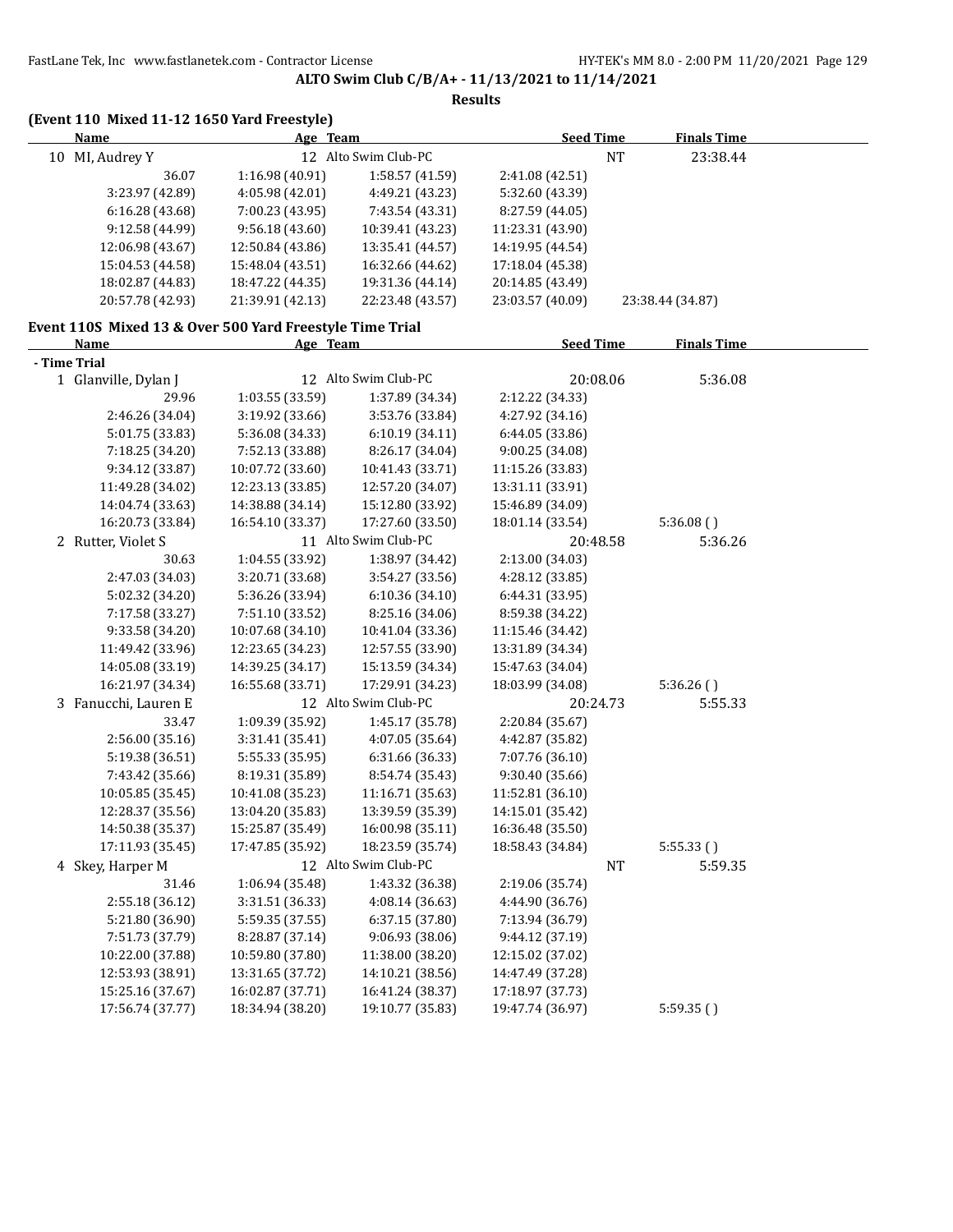**ALTO Swim Club C/B/A+ - 11/13/2021 to 11/14/2021 Results**

| - Time Trial  (Event 110S Mixed 13 & Over 500 Yard Freestyle Time Trial) |                                      |                                          |                                      |           |                    |  |
|--------------------------------------------------------------------------|--------------------------------------|------------------------------------------|--------------------------------------|-----------|--------------------|--|
| <b>Name</b>                                                              | Age Team                             |                                          | <b>Seed Time</b>                     |           | <b>Finals Time</b> |  |
| 5 Fujita, Dylan K                                                        |                                      | 12 Alto Swim Club-PC                     |                                      | <b>NT</b> | 6:08.12            |  |
| 34.05                                                                    | 1:10.84 (36.79)                      | 1:47.53 (36.69)                          | 2:24.57 (37.04)                      |           |                    |  |
| 3:01.60 (37.03)                                                          | 3:39.08 (37.48)                      | 4:16.05 (36.97)                          | 4:53.05 (37.00)                      |           |                    |  |
| 5:30.52 (37.47)                                                          | 6:08.12(37.60)                       | 6:45.24(37.12)                           | 7:22.45 (37.21)                      |           |                    |  |
| 7:59.78 (37.33)                                                          | 8:37.13 (37.35)                      | 9:14.45 (37.32)                          | 9:51.79 (37.34)                      |           |                    |  |
| 10:29.10 (37.31)                                                         | 11:06.40 (37.30)                     | 11:43.28 (36.88)                         | 12:20.48 (37.20)                     |           |                    |  |
| 12:57.72 (37.24)<br>15:26.18 (37.15)                                     | 13:35.03 (37.31)                     | 14:11.72 (36.69)                         | 14:49.03 (37.31)                     |           |                    |  |
| 17:54.51 (36.90)                                                         | 16:03.26 (37.08)                     | 16:40.24 (36.98)<br>19:08.25 (36.92)     | 17:17.61 (37.37)                     |           | 6:08.12()          |  |
| 6 FU, Katherine                                                          | 18:31.33 (36.82)                     | 11 Alto Swim Club-PC                     | 19:44.14 (35.89)                     |           |                    |  |
| 36.09                                                                    | 1:14.66 (38.57)                      |                                          |                                      | NT        | 6:27.07            |  |
| 3:11.45 (38.74)                                                          | 3:50.11 (38.66)                      | 1:53.41 (38.75)<br>4:29.19 (39.08)       | 2:32.71 (39.30)                      |           |                    |  |
|                                                                          | 6:27.07 (39.75)                      | 7:05.72 (38.65)                          | 5:08.25 (39.06)<br>7:45.56 (39.84)   |           |                    |  |
| 5:47.32 (39.07)                                                          |                                      |                                          |                                      |           |                    |  |
| 8:24.14 (38.58)                                                          | 9:03.23 (39.09)                      | 9:41.89 (38.66)<br>12:16.53 (38.63)      | 10:21.08 (39.19)<br>12:54.86 (38.33) |           |                    |  |
| 10:59.74 (38.66)<br>13:33.75 (38.89)                                     | 11:37.90 (38.16)<br>14:11.47 (37.72) | 14:50.25 (38.78)                         | 15:29.18 (38.93)                     |           |                    |  |
| 16:06.98 (37.80)                                                         | 16:45.10 (38.12)                     | 17:24.12 (39.02)                         | 18:01.13 (37.01)                     |           |                    |  |
| 18:39.48 (38.35)                                                         | 19:17.72 (38.24)                     | 19:55.33 (37.61)                         | 20:33.09 (37.76)                     |           | 6:27.07()          |  |
|                                                                          |                                      | 12 Alto Swim Club-PC                     |                                      |           | 6:27.33            |  |
| 7 Lin, Zoey C                                                            |                                      |                                          |                                      | NT        |                    |  |
| 35.53                                                                    | 1:14.14 (38.61)                      | 1:53.44 (39.30)                          | 2:32.82 (39.38)                      |           |                    |  |
| 3:11.93 (39.11)                                                          | 3:50.75 (38.82)                      | 4:29.36 (38.61)                          | 5:08.79 (39.43)                      |           |                    |  |
| 5:48.00 (39.21)                                                          | 6:27.33 (39.33)                      | 7:05.92 (38.59)                          | 7:44.66 (38.74)                      |           |                    |  |
| 8:23.72 (39.06)                                                          | 9:02.81 (39.09)                      | 9:42.15 (39.34)                          | 10:21.39 (39.24)                     |           |                    |  |
| 11:00.10 (38.71)                                                         | 11:38.51 (38.41)                     | 12:17.02 (38.51)                         | 12:55.30 (38.28)                     |           |                    |  |
| 13:34.00 (38.70)                                                         | 14:12.49 (38.49)                     | 14:50.73 (38.24)                         | 15:29.22 (38.49)                     |           |                    |  |
| 16:07.70 (38.48)                                                         | 16:45.16 (37.46)                     | 17:22.54 (37.38)                         | 18:00.77 (38.23)                     |           |                    |  |
| 18:37.88 (37.11)                                                         | 19:15.80 (37.92)                     | 19:53.74 (37.94)                         | 20:31.52 (37.78)                     |           | 6:27.33()          |  |
| 8 Taysi, Griffin C                                                       |                                      | 12 DE Anza Cupertino Aquatics-PC         |                                      | NT        | 6:37.85            |  |
| 33.58                                                                    | 1:13.35 (39.77)                      | 1:53.29 (39.94)                          | 2:33.58 (40.29)                      |           |                    |  |
| 3:14.03 (40.45)                                                          | 3:55.03 (41.00)                      | 4:35.10 (40.07)                          | 5:15.62 (40.52)                      |           |                    |  |
| 5:57.59 (41.97)                                                          | 6:37.85 (40.26)                      | 7:19.48 (41.63)                          | 8:00.40 (40.92)                      |           |                    |  |
| 8:40.40 (40.00)                                                          | 9:21.92 (41.52)                      | 10:02.83 (40.91)                         | 10:44.08 (41.25)                     |           |                    |  |
| 11:24.95 (40.87)                                                         | 12:06.77 (41.82)                     | 12:47.40 (40.63)                         | 13:28.79 (41.39)                     |           |                    |  |
| 14:08.90 (40.11)                                                         | 14:50.62 (41.72)                     | 15:31.80 (41.18)                         | 16:14.73 (42.93)                     |           |                    |  |
| 16:55.82 (41.09)                                                         | 17:36.63 (40.81)                     | 18:16.60 (39.97)                         | 18:56.01 (39.41)                     |           |                    |  |
| 19:35.75 (39.74)                                                         | 20:16.41 (40.66)                     | 20:57.16 (40.75)                         | 21:38.03 (40.87)                     |           | 6:37.85()          |  |
| 9 Byer, Dagny R                                                          |                                      | 12 Palo Alto Stanford Aquatics-PC        |                                      | NT        | 6:39.16            |  |
| 35.90                                                                    | 1:15.39 (39.49)                      | 1:55.75 (40.36)                          | 2:35.34 (39.59)                      |           |                    |  |
| 3:15.90 (40.56)                                                          | 3:56.22 (40.32)                      | 4:36.53 (40.31)                          | 5:16.30 (39.77)                      |           |                    |  |
| 5:57.54 (41.24)                                                          | 6:39.16 (41.62)                      | 7:20.07 (40.91)                          | 8:00.17 (40.10)                      |           |                    |  |
| 8:41.84 (41.67)                                                          | 9:22.59 (40.75)                      | 10:03.45 (40.86)                         | 10:44.04 (40.59)                     |           |                    |  |
| 11:24.13 (40.09)                                                         | 12:05.48 (41.35)<br>14:44.01 (40.11) | 12:45.40 (39.92)                         | 13:25.83 (40.43)<br>16:03.32 (38.29) |           |                    |  |
| 14:03.90 (38.07)<br>16:44.04 (40.72)                                     | 17:24.07 (40.03)                     | 15:25.03 (41.02)<br>18:04.65 (40.58)     | 18:42.96 (38.31)                     |           |                    |  |
|                                                                          | 20:01.56 (38.50)                     |                                          |                                      |           |                    |  |
| 19:23.06 (40.10)                                                         |                                      | 20:38.32 (36.76)<br>12 Alto Swim Club-PC | 21:16.33 (38.01)                     |           | 6:39.16()          |  |
| 10 MI, Audrey Y                                                          |                                      |                                          |                                      | NT        | 7:00.23            |  |
| 36.07                                                                    | 1:16.98 (40.91)                      | 1:58.57 (41.59)                          | 2:41.08 (42.51)                      |           |                    |  |
| 3:23.97 (42.89)                                                          | 4:05.98 (42.01)                      | 4:49.21 (43.23)                          | 5:32.60 (43.39)                      |           |                    |  |
| 6:16.28 (43.68)                                                          | 7:00.23 (43.95)                      | 7:43.54 (43.31)                          | 8:27.59 (44.05)                      |           |                    |  |
| 9:12.58 (44.99)                                                          | 9:56.18 (43.60)                      | 10:39.41 (43.23)                         | 11:23.31 (43.90)                     |           |                    |  |
| 12:06.98 (43.67)                                                         | 12:50.84 (43.86)                     | 13:35.41 (44.57)                         | 14:19.95 (44.54)                     |           |                    |  |
| 15:04.53 (44.58)                                                         | 15:48.04 (43.51)                     | 16:32.66 (44.62)                         | 17:18.04 (45.38)                     |           |                    |  |
| 18:02.87 (44.83)                                                         | 18:47.22 (44.35)                     | 19:31.36 (44.14)                         | 20:14.85 (43.49)                     |           |                    |  |
| 20:57.78 (42.93)                                                         | 21:39.91 (42.13)                     | 22:23.48 (43.57)                         | 23:03.57 (40.09)                     |           | 7:00.23(           |  |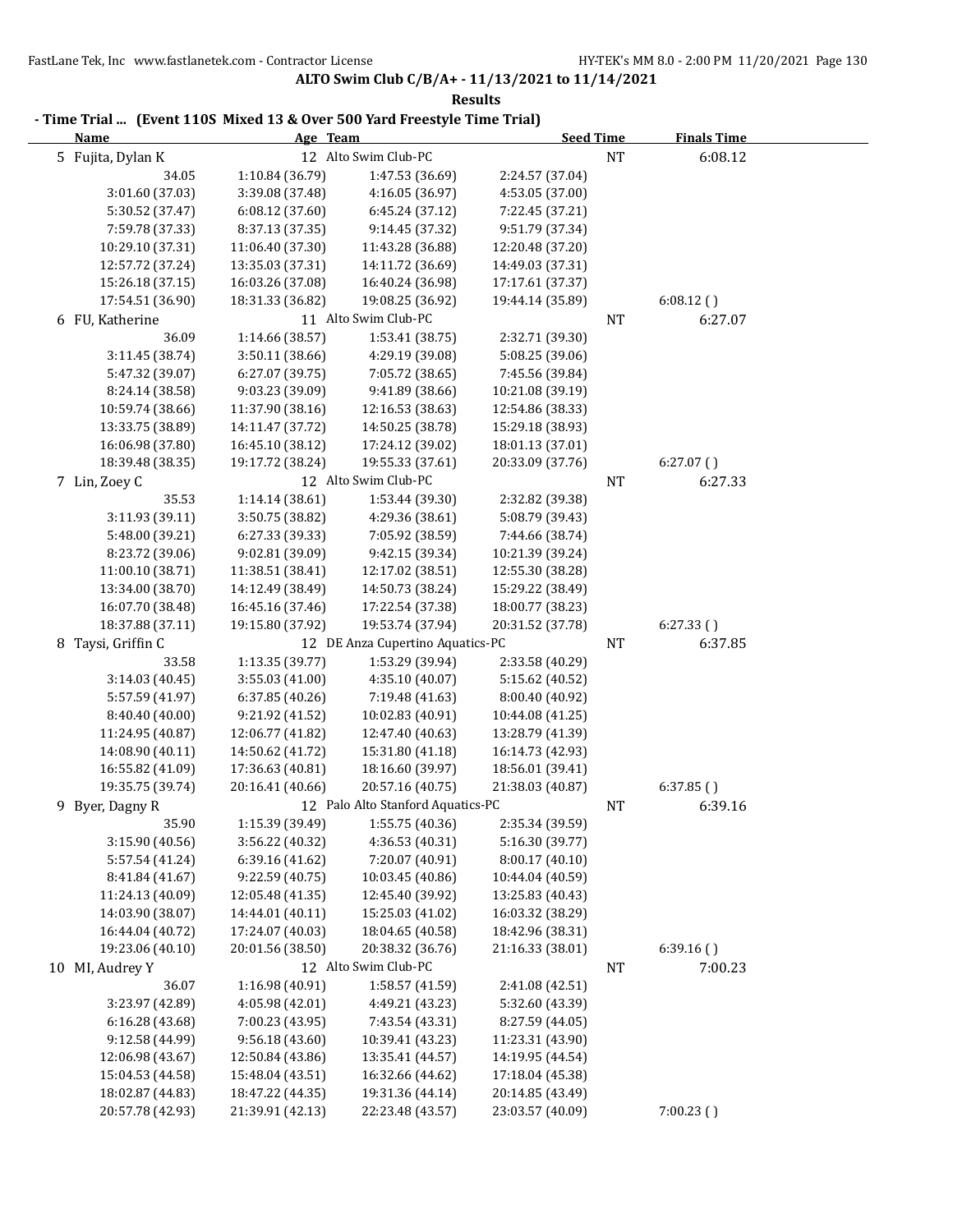**Results**

# **Event 110X Mixed 13 & Over 1000 Yard Freestyle Time Trial**

| <b>Name</b>          | Age Team         |                      | <b>Seed Time</b> | <b>Finals Time</b> |  |
|----------------------|------------------|----------------------|------------------|--------------------|--|
| - Time Trial         |                  |                      |                  |                    |  |
| 1 Glanville, Dylan J |                  | 12 Alto Swim Club-PC | 20:08.06         | 11:15.26           |  |
| 29.96                | 1:03.55 (33.59)  | 1:37.89 (34.34)      | 2:12.22 (34.33)  |                    |  |
| 2:46.26 (34.04)      | 3:19.92 (33.66)  | 3:53.76 (33.84)      | 4:27.92 (34.16)  |                    |  |
| 5:01.75 (33.83)      | 5:36.08 (34.33)  | 6:10.19 (34.11)      | 6:44.05 (33.86)  |                    |  |
| 7:18.25 (34.20)      | 7:52.13 (33.88)  | 8:26.17 (34.04)      | 9:00.25 (34.08)  |                    |  |
| 9:34.12 (33.87)      | 10:07.72 (33.60) | 10:41.43 (33.71)     | 11:15.26 (33.83) |                    |  |
| 11:49.28 (34.02)     | 12:23.13 (33.85) | 12:57.20 (34.07)     | 13:31.11 (33.91) |                    |  |
| 14:04.74 (33.63)     | 14:38.88 (34.14) | 15:12.80 (33.92)     | 15:46.89 (34.09) |                    |  |
| 16:20.73 (33.84)     | 16:54.10 (33.37) | 17:27.60 (33.50)     | 18:01.14 (33.54) | 11:15.26()         |  |
| 2 Rutter, Violet S   |                  | 11 Alto Swim Club-PC | 20:48.58         | 11:15.46           |  |
| 30.63                | 1:04.55 (33.92)  | 1:38.97 (34.42)      | 2:13.00 (34.03)  |                    |  |
| 2:47.03 (34.03)      | 3:20.71 (33.68)  | 3:54.27 (33.56)      | 4:28.12 (33.85)  |                    |  |
| 5:02.32 (34.20)      | 5:36.26 (33.94)  | 6:10.36 (34.10)      | 6:44.31 (33.95)  |                    |  |
| 7:17.58 (33.27)      | 7:51.10 (33.52)  | 8:25.16 (34.06)      | 8:59.38 (34.22)  |                    |  |
| 9:33.58 (34.20)      | 10:07.68 (34.10) | 10:41.04 (33.36)     | 11:15.46 (34.42) |                    |  |
| 11:49.42 (33.96)     | 12:23.65 (34.23) | 12:57.55 (33.90)     | 13:31.89 (34.34) |                    |  |
| 14:05.08 (33.19)     | 14:39.25 (34.17) | 15:13.59 (34.34)     | 15:47.63 (34.04) |                    |  |
| 16:21.97 (34.34)     | 16:55.68 (33.71) | 17:29.91 (34.23)     | 18:03.99 (34.08) | 11:15.46()         |  |
| 3 Fanucchi, Lauren E |                  | 12 Alto Swim Club-PC | 20:24.73         | 11:52.81           |  |
| 33.47                | 1:09.39 (35.92)  | 1:45.17 (35.78)      | 2:20.84 (35.67)  |                    |  |
| 2:56.00 (35.16)      | 3:31.41 (35.41)  | 4:07.05 (35.64)      | 4:42.87 (35.82)  |                    |  |
| 5:19.38 (36.51)      | 5:55.33 (35.95)  | 6:31.66 (36.33)      | 7:07.76 (36.10)  |                    |  |
| 7:43.42 (35.66)      | 8:19.31 (35.89)  | 8:54.74 (35.43)      | 9:30.40 (35.66)  |                    |  |
| 10:05.85 (35.45)     | 10:41.08 (35.23) | 11:16.71 (35.63)     | 11:52.81 (36.10) |                    |  |
| 12:28.37 (35.56)     | 13:04.20 (35.83) | 13:39.59 (35.39)     | 14:15.01 (35.42) |                    |  |
| 14:50.38 (35.37)     | 15:25.87 (35.49) | 16:00.98 (35.11)     | 16:36.48 (35.50) |                    |  |
| 17:11.93 (35.45)     | 17:47.85 (35.92) | 18:23.59 (35.74)     | 18:58.43 (34.84) | 11:52.81()         |  |
| 4 Skey, Harper M     |                  | 12 Alto Swim Club-PC | <b>NT</b>        | 12:15.02           |  |
| 31.46                | 1:06.94 (35.48)  | 1:43.32 (36.38)      | 2:19.06 (35.74)  |                    |  |
| 2:55.18 (36.12)      | 3:31.51 (36.33)  | 4:08.14 (36.63)      | 4:44.90 (36.76)  |                    |  |
| 5:21.80 (36.90)      | 5:59.35 (37.55)  | 6:37.15 (37.80)      | 7:13.94 (36.79)  |                    |  |
| 7:51.73 (37.79)      | 8:28.87 (37.14)  | 9:06.93 (38.06)      | 9:44.12 (37.19)  |                    |  |
| 10:22.00 (37.88)     | 10:59.80 (37.80) | 11:38.00 (38.20)     | 12:15.02 (37.02) |                    |  |
| 12:53.93 (38.91)     | 13:31.65 (37.72) | 14:10.21 (38.56)     | 14:47.49 (37.28) |                    |  |
| 15:25.16 (37.67)     | 16:02.87 (37.71) | 16:41.24 (38.37)     | 17:18.97 (37.73) |                    |  |
| 17:56.74 (37.77)     | 18:34.94 (38.20) | 19:10.77 (35.83)     | 19:47.74 (36.97) | 12:15.02 ()        |  |
| 5 Fujita, Dylan K    |                  | 12 Alto Swim Club-PC | NT               | 12:20.48           |  |
| 34.05                | 1:10.84 (36.79)  | 1:47.53 (36.69)      | 2:24.57 (37.04)  |                    |  |
| 3:01.60 (37.03)      | 3:39.08 (37.48)  | 4:16.05 (36.97)      | 4:53.05 (37.00)  |                    |  |
| 5:30.52 (37.47)      | 6:08.12 (37.60)  | 6:45.24 (37.12)      | 7:22.45 (37.21)  |                    |  |
| 7:59.78 (37.33)      | 8:37.13 (37.35)  | 9:14.45 (37.32)      | 9:51.79 (37.34)  |                    |  |
| 10:29.10 (37.31)     | 11:06.40 (37.30) | 11:43.28 (36.88)     | 12:20.48 (37.20) |                    |  |
| 12:57.72 (37.24)     | 13:35.03 (37.31) | 14:11.72 (36.69)     | 14:49.03 (37.31) |                    |  |
| 15:26.18 (37.15)     | 16:03.26 (37.08) | 16:40.24 (36.98)     | 17:17.61 (37.37) |                    |  |
| 17:54.51 (36.90)     | 18:31.33 (36.82) | 19:08.25 (36.92)     | 19:44.14 (35.89) | 12:20.48()         |  |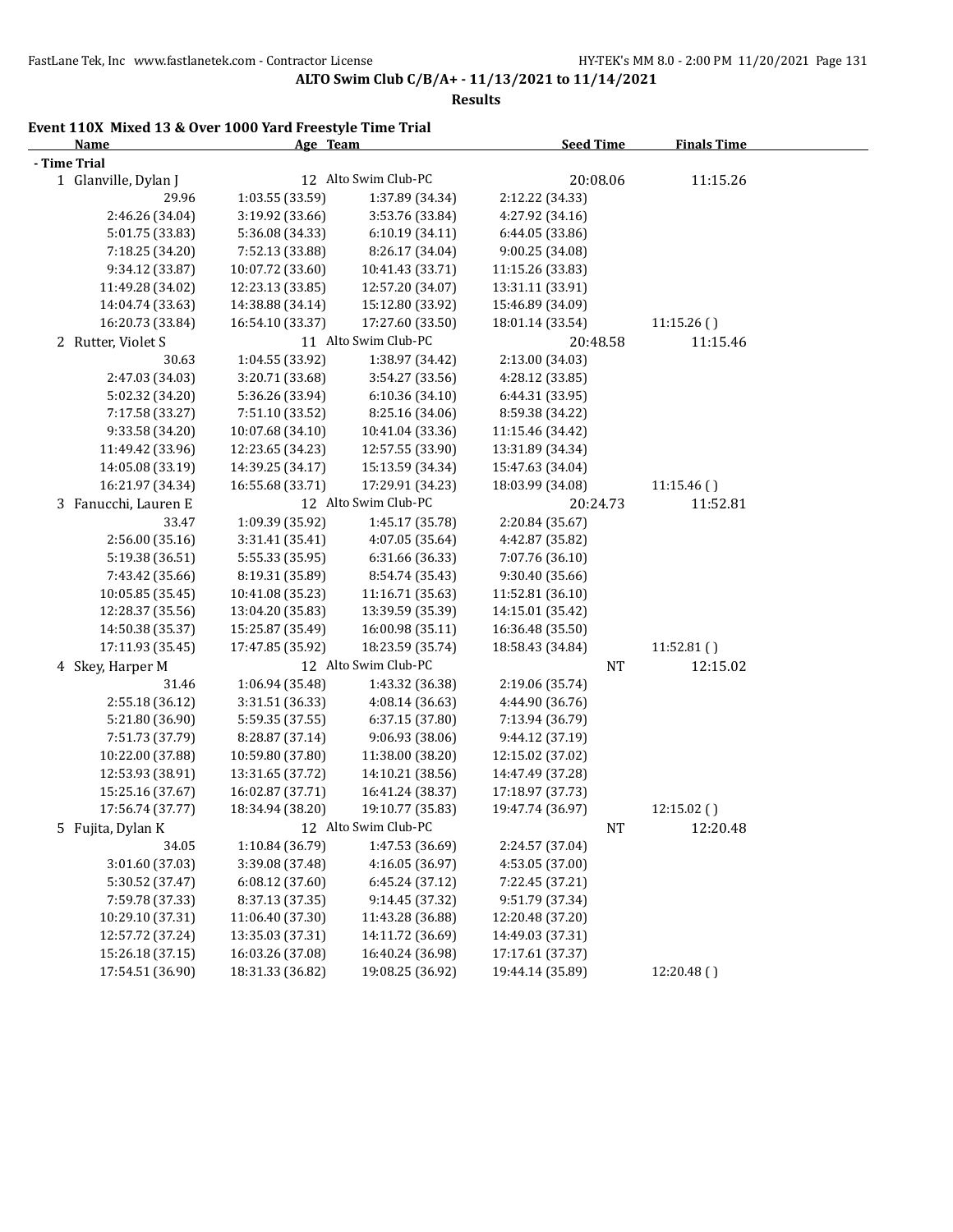**ALTO Swim Club C/B/A+ - 11/13/2021 to 11/14/2021 Results**

|   | - Time Trial (Event I IVX Mixed I3 & Over Tood Yard Freestyle Time Trial) |                  |                                   | <b>Seed Time</b> |           | <b>Finals Time</b> |  |
|---|---------------------------------------------------------------------------|------------------|-----------------------------------|------------------|-----------|--------------------|--|
|   | <u>Name</u>                                                               | Age Team         |                                   |                  |           |                    |  |
|   | 6 FU, Katherine                                                           |                  | 11 Alto Swim Club-PC              |                  | NT        | 12:54.86           |  |
|   | 36.09                                                                     | 1:14.66 (38.57)  | 1:53.41 (38.75)                   | 2:32.71 (39.30)  |           |                    |  |
|   | 3:11.45 (38.74)                                                           | 3:50.11 (38.66)  | 4:29.19 (39.08)                   | 5:08.25 (39.06)  |           |                    |  |
|   | 5:47.32 (39.07)                                                           | 6:27.07 (39.75)  | 7:05.72 (38.65)                   | 7:45.56 (39.84)  |           |                    |  |
|   | 8:24.14 (38.58)                                                           | 9:03.23 (39.09)  | 9:41.89 (38.66)                   | 10:21.08 (39.19) |           |                    |  |
|   | 10:59.74 (38.66)                                                          | 11:37.90 (38.16) | 12:16.53 (38.63)                  | 12:54.86 (38.33) |           |                    |  |
|   | 13:33.75 (38.89)                                                          | 14:11.47 (37.72) | 14:50.25 (38.78)                  | 15:29.18 (38.93) |           |                    |  |
|   | 16:06.98 (37.80)                                                          | 16:45.10 (38.12) | 17:24.12 (39.02)                  | 18:01.13 (37.01) |           |                    |  |
|   | 18:39.48 (38.35)                                                          | 19:17.72 (38.24) | 19:55.33 (37.61)                  | 20:33.09 (37.76) |           | 12:54.86()         |  |
|   | 7 Lin, Zoey C                                                             |                  | 12 Alto Swim Club-PC              |                  | <b>NT</b> | 12:55.30           |  |
|   | 35.53                                                                     | 1:14.14 (38.61)  | 1:53.44 (39.30)                   | 2:32.82 (39.38)  |           |                    |  |
|   | 3:11.93 (39.11)                                                           | 3:50.75 (38.82)  | 4:29.36 (38.61)                   | 5:08.79 (39.43)  |           |                    |  |
|   | 5:48.00 (39.21)                                                           | 6:27.33 (39.33)  | 7:05.92 (38.59)                   | 7:44.66 (38.74)  |           |                    |  |
|   | 8:23.72 (39.06)                                                           | 9:02.81 (39.09)  | 9:42.15 (39.34)                   | 10:21.39 (39.24) |           |                    |  |
|   | 11:00.10 (38.71)                                                          | 11:38.51 (38.41) | 12:17.02 (38.51)                  | 12:55.30 (38.28) |           |                    |  |
|   | 13:34.00 (38.70)                                                          | 14:12.49 (38.49) | 14:50.73 (38.24)                  | 15:29.22 (38.49) |           |                    |  |
|   | 16:07.70 (38.48)                                                          | 16:45.16 (37.46) | 17:22.54 (37.38)                  | 18:00.77 (38.23) |           |                    |  |
|   | 18:37.88 (37.11)                                                          | 19:15.80 (37.92) | 19:53.74 (37.94)                  | 20:31.52 (37.78) |           | 12:55.30()         |  |
| 8 | Byer, Dagny R                                                             |                  | 12 Palo Alto Stanford Aquatics-PC |                  | NT        | 13:25.83           |  |
|   | 35.90                                                                     | 1:15.39 (39.49)  | 1:55.75 (40.36)                   | 2:35.34 (39.59)  |           |                    |  |
|   | 3:15.90 (40.56)                                                           | 3:56.22 (40.32)  | 4:36.53 (40.31)                   | 5:16.30 (39.77)  |           |                    |  |
|   | 5:57.54 (41.24)                                                           | 6:39.16 (41.62)  | 7:20.07 (40.91)                   | 8:00.17 (40.10)  |           |                    |  |
|   | 8:41.84 (41.67)                                                           | 9:22.59 (40.75)  | 10:03.45 (40.86)                  | 10:44.04 (40.59) |           |                    |  |
|   | 11:24.13 (40.09)                                                          | 12:05.48 (41.35) | 12:45.40 (39.92)                  | 13:25.83 (40.43) |           |                    |  |
|   | 14:03.90 (38.07)                                                          | 14:44.01 (40.11) | 15:25.03 (41.02)                  | 16:03.32 (38.29) |           |                    |  |
|   | 16:44.04 (40.72)                                                          | 17:24.07 (40.03) | 18:04.65 (40.58)                  | 18:42.96 (38.31) |           |                    |  |
|   | 19:23.06 (40.10)                                                          | 20:01.56 (38.50) | 20:38.32 (36.76)                  | 21:16.33 (38.01) |           | 13:25.83()         |  |
|   | 9 Taysi, Griffin C                                                        |                  | 12 DE Anza Cupertino Aquatics-PC  |                  | NT        | 13:28.79           |  |
|   | 33.58                                                                     | 1:13.35 (39.77)  | 1:53.29 (39.94)                   | 2:33.58 (40.29)  |           |                    |  |
|   | 3:14.03 (40.45)                                                           | 3:55.03 (41.00)  | 4:35.10 (40.07)                   | 5:15.62 (40.52)  |           |                    |  |
|   | 5:57.59 (41.97)                                                           | 6:37.85 (40.26)  | 7:19.48 (41.63)                   | 8:00.40 (40.92)  |           |                    |  |
|   |                                                                           | 9:21.92 (41.52)  | 10:02.83 (40.91)                  |                  |           |                    |  |
|   | 8:40.40 (40.00)                                                           |                  |                                   | 10:44.08 (41.25) |           |                    |  |
|   | 11:24.95 (40.87)                                                          | 12:06.77 (41.82) | 12:47.40 (40.63)                  | 13:28.79 (41.39) |           |                    |  |
|   | 14:08.90 (40.11)                                                          | 14:50.62 (41.72) | 15:31.80 (41.18)                  | 16:14.73 (42.93) |           |                    |  |
|   | 16:55.82 (41.09)                                                          | 17:36.63 (40.81) | 18:16.60 (39.97)                  | 18:56.01 (39.41) |           |                    |  |
|   | 19:35.75 (39.74)                                                          | 20:16.41 (40.66) | 20:57.16 (40.75)                  | 21:38.03 (40.87) |           | 13:28.79()         |  |
|   | 10 MI, Audrey Y                                                           |                  | 12 Alto Swim Club-PC              |                  | NT        | 14:19.95           |  |
|   | 36.07                                                                     | 1:16.98 (40.91)  | 1:58.57 (41.59)                   | 2:41.08 (42.51)  |           |                    |  |
|   | 3:23.97 (42.89)                                                           | 4:05.98 (42.01)  | 4:49.21 (43.23)                   | 5:32.60 (43.39)  |           |                    |  |
|   | 6:16.28(43.68)                                                            | 7:00.23 (43.95)  | 7:43.54 (43.31)                   | 8:27.59 (44.05)  |           |                    |  |
|   | 9:12.58 (44.99)                                                           | 9:56.18(43.60)   | 10:39.41 (43.23)                  | 11:23.31 (43.90) |           |                    |  |
|   | 12:06.98 (43.67)                                                          | 12:50.84 (43.86) | 13:35.41 (44.57)                  | 14:19.95 (44.54) |           |                    |  |
|   | 15:04.53 (44.58)                                                          | 15:48.04 (43.51) | 16:32.66 (44.62)                  | 17:18.04 (45.38) |           |                    |  |
|   | 18:02.87 (44.83)                                                          | 18:47.22 (44.35) | 19:31.36 (44.14)                  | 20:14.85 (43.49) |           |                    |  |
|   | 20:57.78 (42.93)                                                          | 21:39.91 (42.13) | 22:23.48 (43.57)                  | 23:03.57 (40.09) |           | 14:19.95()         |  |
|   | Event 211 Mixed 50 Yard Freestyle Time Trial                              |                  |                                   |                  |           |                    |  |
|   | Name                                                                      | Age Team         |                                   | <b>Seed Time</b> |           | <b>Finals Time</b> |  |
|   | - Time Trial                                                              |                  |                                   |                  |           |                    |  |
|   | 1 Paliska, Luca                                                           |                  | 17 Alto Swim Club-PC              |                  | NT        | 32.26              |  |
|   | 2 XU, Eva                                                                 |                  | 12 Alto Swim Club-PC              |                  | NT        | 36.67              |  |
|   | 3 Vijay, Dhruv                                                            |                  | 13 Alto Swim Club-PC              |                  | NT        | 36.71              |  |
|   | 4 Schrobsdorff, Isabella J                                                |                  | 11 Alto Swim Club-PC              |                  | NT        | 40.66              |  |

# **- Time Trial ... (Event 110X Mixed 13 & Over 1000 Yard Freestyle Time Trial)**